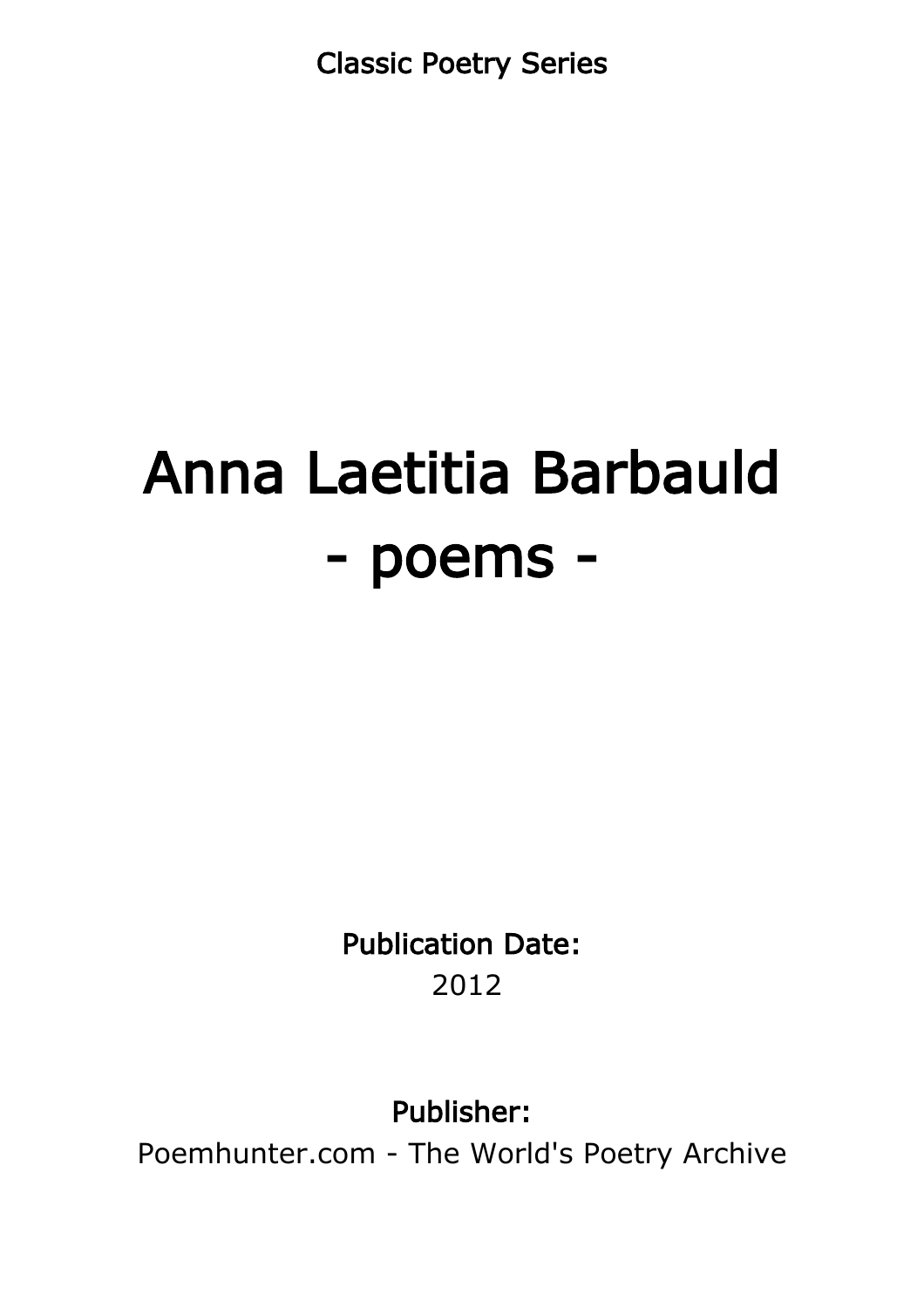# Anna Laetitia Barbauld(20 June 1743 – 9 March 1825)

Anna Laetitia Barbauld was a prominent English Romantic poet, essayist, and children's author.

A "woman of letters" who published in multiple genres, Barbauld had a successful writing career at a time when female professional writers were rare. She was a noted teacher at the Palgrave Academy and an innovative children's writer; her primers provided a model for pedagogy for more than a century. Her essays demonstrated that it was possible for a woman to be publicly engaged in politics, and other women authors emulated more important, her poetry was foundational to the development of Romanticism in England. Barbauld was also a literary critic, and her anthology of 18th-century British novels helped establish the canon as known today.

Barbauld's literary career ended abruptly in 1812 with the publication of her poem Eighteen Hundred and Eleven, which criticized Britain's participation in the Napoleonic Wars. Vicious reviews shocked Barbauld and she published nothing else during her lifetime. Her reputation was further damaged when many of the Romantic poets she had inspired in the heyday of the French Revolution turned against her in their later, more conservative, years. Barbauld was remembered only as a pedantic children's writer during the 19th century, and largely forgotten during the 20th century, but the rise of feminist literary criticism in the 1980s renewed interest in her works and restored her place in literary history.

#### **<b> Sources</b>**

Much of what is known about Barbauld's life comes from two memoirs, the first published in 1825 and written by her niece Lucy Aikin, the second published in 1874 and written by her great-niece Anna Letitia Le Breton. Some letters from Barbauld to others also exist. However, a great many Barbauld family documents were lost in a fire that was the result of the London blitz in 1940.

#### <b>Early life</b>

Barbauld was born on 20 June 1743 at Kibworth Harcourt in Leicestershire to Jane and John Aikin. She was named after her maternal grandmother and referred to as "Nancy" (an 18th-century nickname for Anna). She was baptized by her mother's brother, John Jennings, in Huntingdonshire two weeks after her birth. Barbauld's father was headmaster of the Dissenting academy in Kibworth Harcourt and minister at a nearby Presbyterian church. She spent her childhood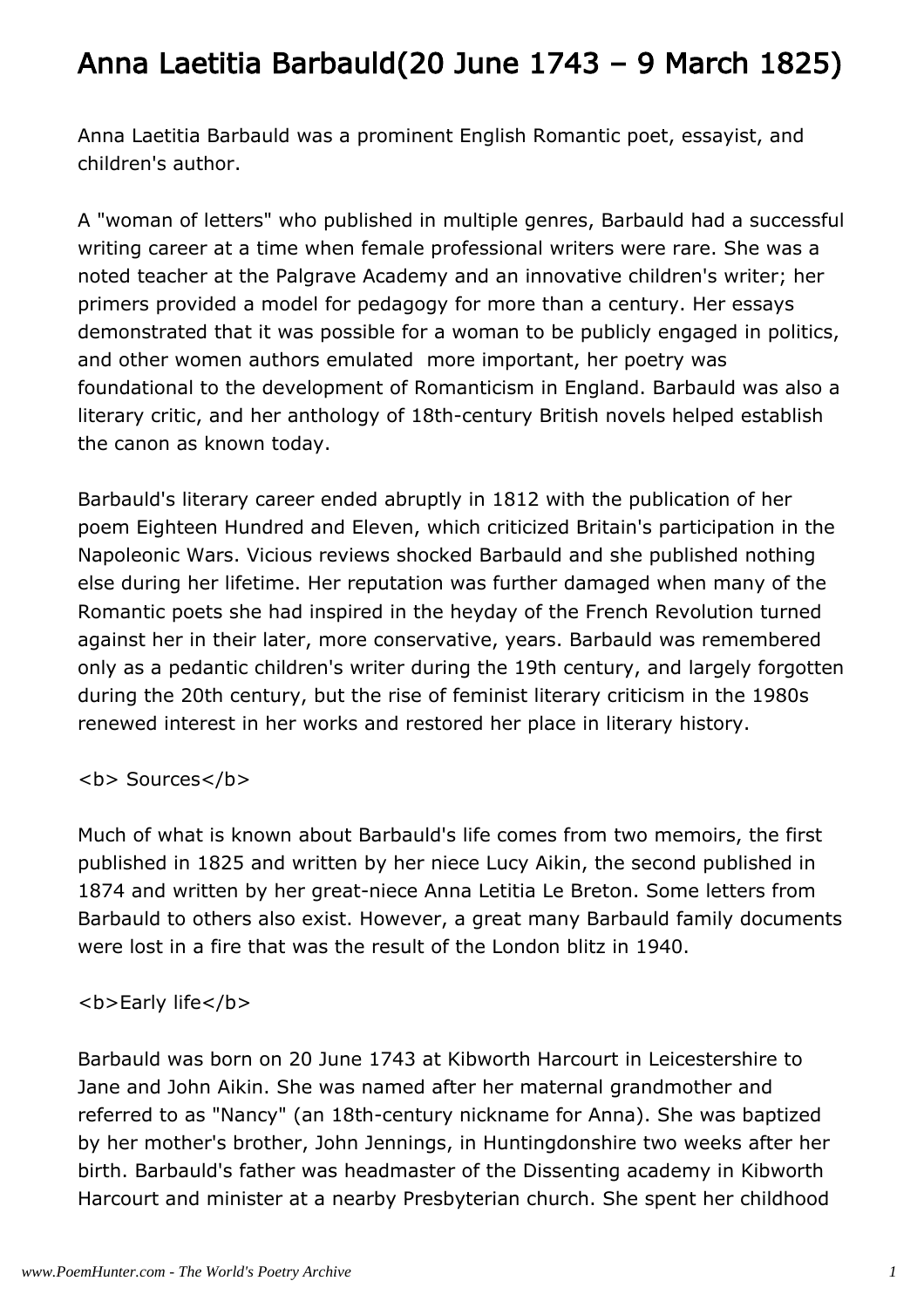in what Barbauld scholar William McCarthy describes as "one of the best houses in Kibworth and in the very middle of the village square"; she was much in the public eye, as the house was also a boys' school. The family had a comfortable standard of living. McCarthy suggests they may have ranked with large freeholders, well-to-do tradesmen, and manufacturers. At his death in 1780, Barbauld's father's estate was valued at more than £2,500.

Barbauld commented to her husband in 1773 that "For the early part of my life I conversed little with my own Sex. In the Village where I was, there was none to converse with." Barbauld was surrounded by boys as a child and adopted their high spirits. Her mother attempted to quash these, which would have been viewed as unseemly in a woman; according to Lucy Aikin's memoir, what resulted was "a double portion of bashfulness and maidenly reserve" in Barbauld's character. Barbauld was never quite comfortable with her identity as a woman and always believed that she failed to live up to the ideal of womanhood; much of her writing would center around issues central to women and her "outsider" perspective allowed her to question many of the traditional assumptions about femininity during the 18th century.

Barbauld demanded that her father teach her the classics and after much pestering, he did. Thus she had the opportunity to learn Latin, Greek, French, Italian, and many other subjects generally deemed unsuitable for women at the time. Barbauld's penchant for study worried her mother, who expected her to end up a spinster because of her intellectualism; the two were never as close as Barbauld and her father. Yet Barbauld's mother was proud of her accomplishments and in later years wrote of her daughter: "I once indeed knew a little girl who was as eager to learn as her instructors could be to teach her, and who at two years old could read sentences and little stories in her wise book, roundly, without spelling; and in half a year more could read as well as most women; but I never knew such another, and I believe never shall."

Barbauld's brother, John Aikin, described their father as "the best parent, the wisest counsellor, the most affectionate friend, every thing that could command love and veneration". Barbauld's father prompted many such tributes, although Lucy Aikin described him as excessively modest and reserved. Barbauld developed a strong bond with her brother during childhood, standing in as a mother figure to him; they eventually became literary partners. In 1817, Joanna Baillie commented of their relationship "How few brothers and sisters have been to one another what they have been through so long a course of years!"

In 1758, the family moved to Warrington Academy, in Warrington, where Barbauld's father had been offered a teaching position. It drew many luminaries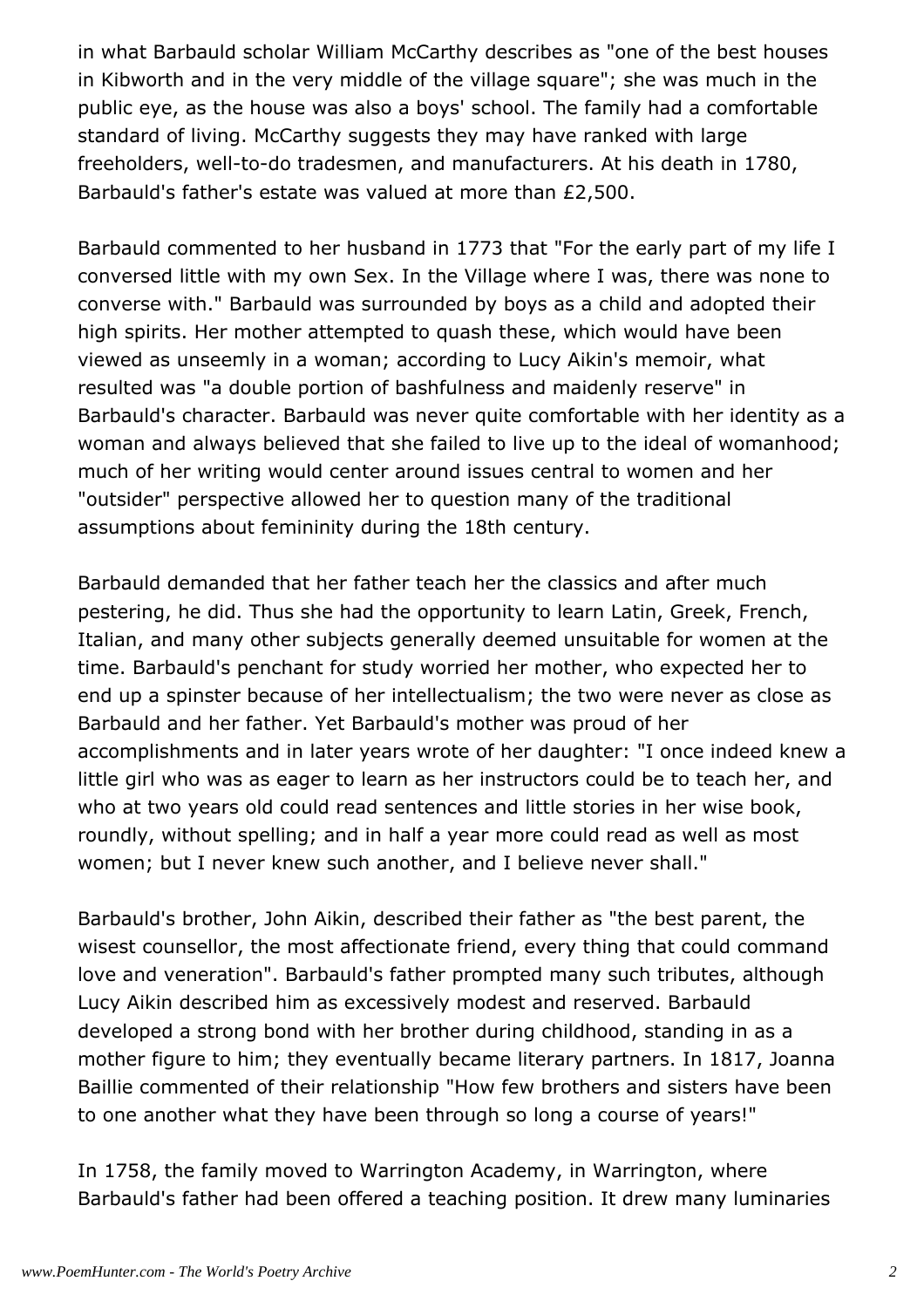of the day, such as the natural philosopher and Unitarian theologian Joseph Priestley, and came to be known as "the Athens of the North" for its stimulating intellectual atmosphere. One other luminary may have been the French revolutionary Jean-Paul Marat; school records suggest he was a "French master" there in the 1770s. He may also have been a suitor to Barbauld; he allegedly wrote to John Aikin declaring his intention to become an English citizen and to marry her. Archibald Hamilton Rowan also fell in love with Barbauld and described her as, "possessed of great beauty, distinct traces of which she retained to the latest of her life. Her person was slender, her complexion exquisitely fair with the bloom of perfect health; her features regular and elegant, and her dark blue eyes beamed with the light of wit and fancy." Despite her mother's anxiety, Barbauld received many offers of marriage around this time—all of which she declined.

<b>First literary successes and marriage</b>

Joseph Priestley (c. 1763): "Mrs. Barbauld has told me that it was the perusal of some verses of mine that first induced her to write any thing in verse."

In 1773, Barbauld brought out her first book of poems, after her friends had praised them and convinced her to publish. The collection, entitled simply Poems, went through four editions in just one year and surprised Barbauld by its success. Barbauld became a respected literary figure in England on the reputation of Poems alone. The same year she and her brother, John Aikin, jointly published Miscellaneous Pieces in Prose, which was also well-received. The essays in it (most of which were by Barbauld) were favorably compared to <a href="http://www.poemhunter.com/samuel-johnson/">Samuel Johnson's</a>.

In May 1774, despite some "misgivings", Barbauld married Rochemont Barbauld, the grandson of a French Huguenot and a former pupil at Warrington. According to Barbauld's niece, Lucy Aikin:

[H]er attachment to Mr. Barbauld was the illusion of a romantic fancy—not of a tender heart. Had her true affections been early called forth by a more genial home atmosphere, she would never have allowed herself to be caught by crazy demonstrations of amorous rapture, set off with theatrical French manners, or have conceived of such exaggerated passion as a safe foundation on which to raise the sober structure of domestic happiness. My father ascribed that illstarred union in great part to the baleful influence of [Jean-Jacques Rousseau's] 'Nouvelle Heloise,' Mr. B. impersonating St. Preux. [Barbauld] was informed by a true friend that he had experienced one attack of insanity, and was urged to break off the engagement on that account.—'Then' answered she, 'if I were now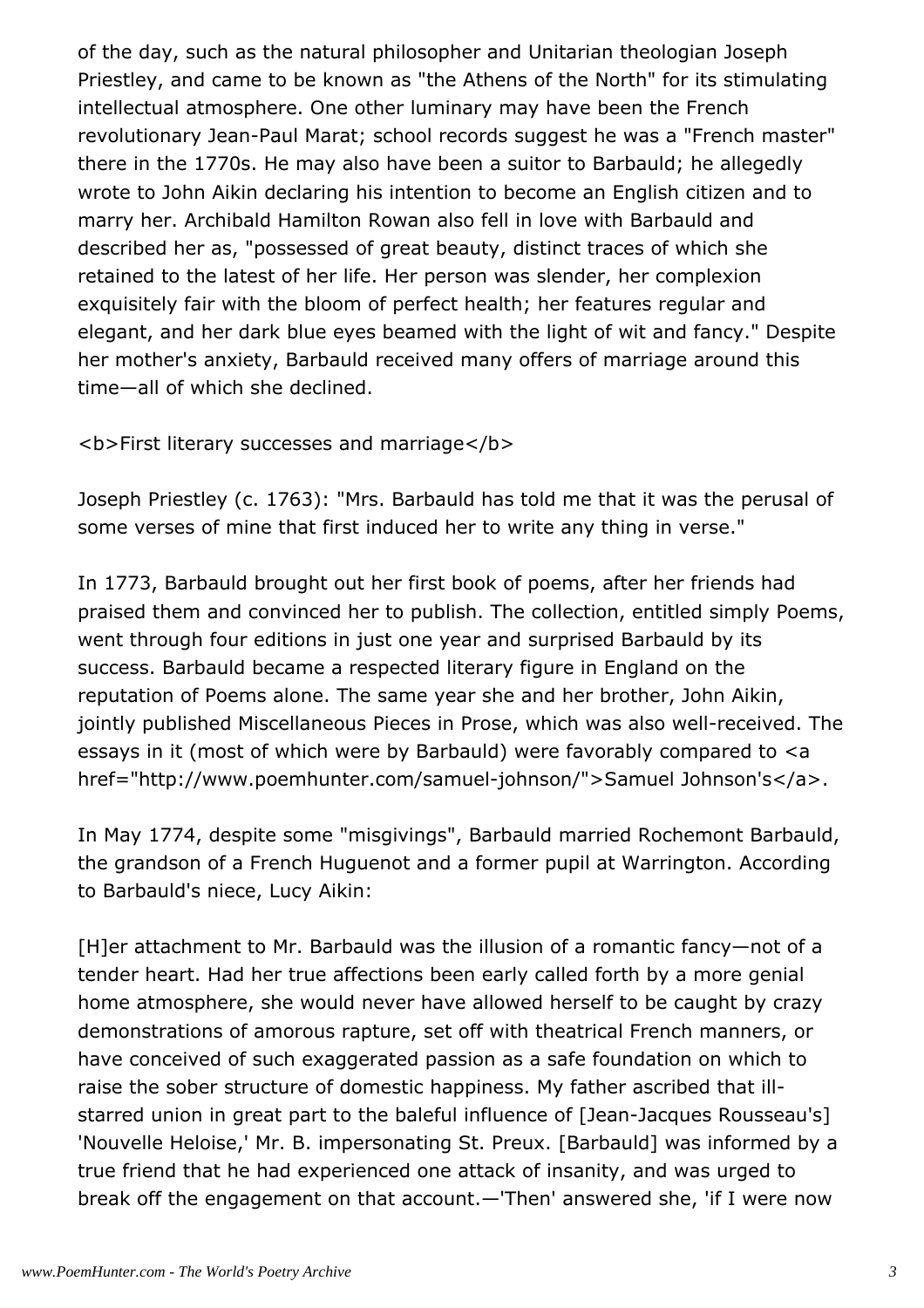to disappoint him, he would certainly go mad.' To this there could be no reply; and with a kind of desperate generosity she rushed upon her melancholy destiny.

After the wedding, the couple moved to Suffolk, near where Rochemont had been offered a congregation and a school for boys. Barbauld took this time and rewrote some of the psalms, a common pastime in the 18th century, publishing them as Devotional Pieces Compiled from the Psalms and the Book of Job. Attached to this work is her essay "Thoughts on the Devotional Taste, on Sects and on Establishments", which explains her theory of religious feeling and the problems inherent in the institutionalization of religion.

It seems that Barbauld and her husband were concerned that they would never have a child of their own and in 1775, after only a year of marriage, Barbauld suggested to her brother that they adopt one of his children:

I am sensible it is not a small thing we ask; nor can it be easy for a parent to part with a child. This I would say, from a number, one may more easily be spared. Though it makes a very material difference in happiness whether a person has children or no children, it makes, I apprehend, little or none whether he has three, or four; five, or six; because four or five are enow [sic] to exercise all his whole stock of care and affection. We should gain, but you would not lose.

Eventually her brother conceded and the couple adopted Charles; it was for him that Barbauld wrote her most famous books: Lessons for Children (1778–9) and Hymns in Prose for Children (1781).

<b>Palgrave Academy</b>

Barbauld and her husband spent eleven years teaching at Palgrave Academy in Suffolk. Early on, Barbauld was not only responsible for running her own household but also the school's—she was accountant, maid, and housekeeper. The school opened with only eight boys but when the Barbaulds left in 1785, around forty were enrolled, a testament to the excellent reputation the school had acquired. The Barbaulds' educational philosophy attracted Dissenters as well as Anglicans. Palgrave replaced the strict discipline of traditional schools such as Eton, which often used corporal punishment, with a system of "fines and jobations" and even, it seems likely, "juvenile trials," that is, trials run by and for the students themselves. Moreover, instead of the traditional classical studies, the school offered a practical curriculum that stressed science and the modern languages. Barbauld herself taught the foundational subjects of reading and religion to the youngest boys and geography, history, composition and rhetoric, and science to higher grade levels. She was a dedicated teacher, producing a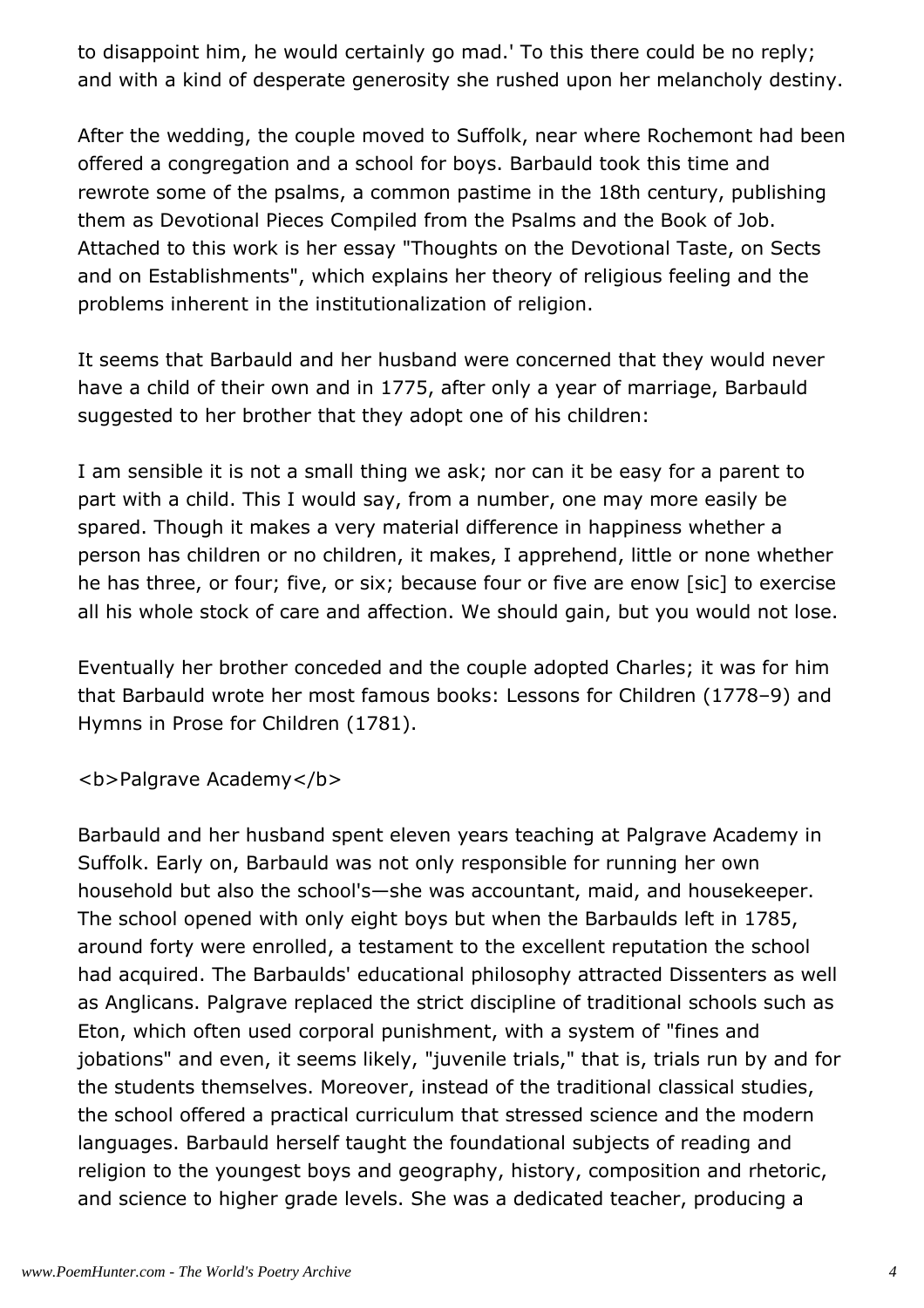"weekly chronicle" for the school and writing theatrical pieces for the students to perform. Barbauld had a profound effect on many of her students; one who went on to great success, William Taylor, a preeminent scholar of German literature, referred to Barbauld as "the mother of his mind."

<b>Political involvement and Hampstead</b>

In September 1785, the Barbaulds left Palgrave for a tour of France; Rochemont's mental health had been deteriorating and he was no longer able to carry out his teaching duties. In 1787, they moved to Hampstead where Rochemont was asked to head a Presbyterian chapel. It was here that Barbauld became close friends with Joanna Baillie, the playwright. Although no longer in charge of a school, the Barbaulds did not abandon their commitment to education; they often had one or two pupils living with them, who had been recommended by personal friends.

It was during this time, the heyday of the French Revolution, that Barbauld published her most radical political pieces. From 1787 to 1790, Charles James Fox attempted to convince the House of Commons to pass a law granting Dissenters full citizenship rights. When this bill was defeated for the third time, Barbauld wrote one of her most passionate pamphlets, An Address to the Opposers of the Repeal of the Corporation and Test Acts. Readers were shocked to discover that such a well-reasoned argument should come from a woman. In 1791, after William Wilberforce's attempt to outlaw the slave trade failed, Barbauld published her Epistle to William Wilberforce Esq. On the Rejection of the Bill for Abolishing the Slave Trade, which not only lamented the fate of the slaves but also warned of the cultural and social degeneration the British could expect if they did not abandon slavery. In 1792, she continued this theme of national responsibility in an anti-war sermon entitled Sins of Government, Sins of the Nation which argued that each individual is responsible for the actions of the nation: "We are called upon to repent of national sins, because we can help them, and because we ought to help them."

<b>Stoke Newington and the end of a literary career</b>

In 1802, the Barbaulds moved to Stoke Newington where Rochemont took over the pastoral duties of the Chapel at Newington Green. Barbauld herself was happy to be nearer her brother, John, because her husband's mind was rapidly failing. Rochemont developed a "violent antipathy to his wife and he was liable to fits of insane fury directed against her. One day at dinner he seized a knife and chased her round the table so that she only saved herself by jumping out of the window." Such scenes repeated themselves to Barbauld's great sadness and real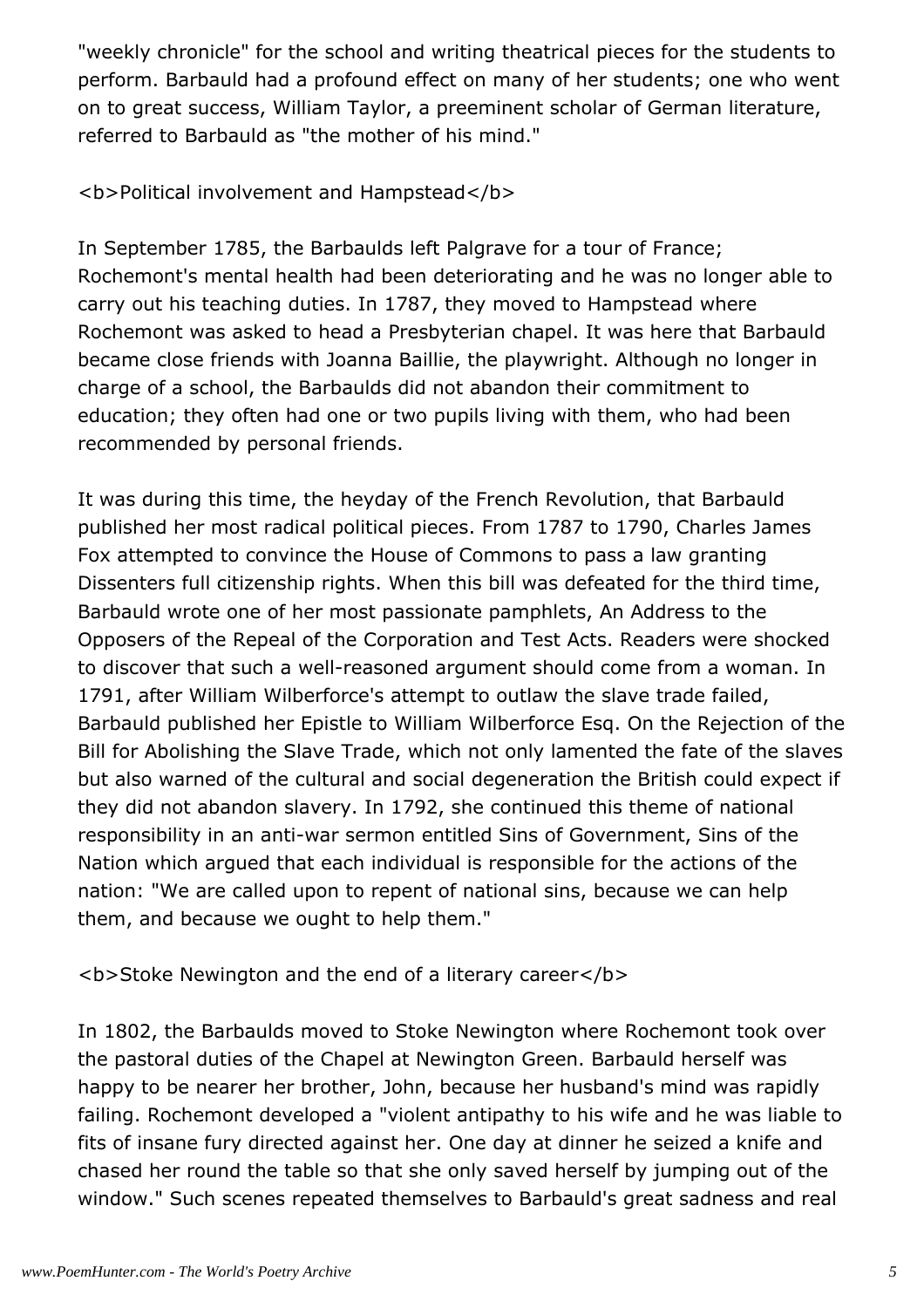danger, but she refused to leave him. Rochemont drowned himself in the nearby New River in 1808 and Barbauld was overcome with grief. When Barbauld returned to writing, she produced the radical poem Eighteen Hundred and Eleven (1812) that depicted England as a ruin. It was reviewed so viciously that Barbauld never published another work within her lifetime, although it is now often viewed by scholars as her greatest poetic achievement. Barbauld died in 1825, a renowned writer, and was buried in the family vault in St Mary's, Stoke Newington. After Barbauld's death, a marble tablet was erected in the Newington Green Chapel with the following inscription:

<i>In Memory of ANNA LETITIA BARBAULD, Daughter of John Aikin, D.D. And Wife of The Rev. Rochemont Barbauld, Formerly the Respected Minister of this Congregation. She was born at Kibworth in Leicestershire, 20th June, 1743, and died at Stoke Newington, 9th March, 1825. Endowed by the Giver of all Good With Wit, Genius, Poetic Talent, and a Vigorous Understanding She Employed these High Gifts in Promoting the Cause of Humanity, Peace, and Justice, of Civil and Religious Liberty, of Pure, Ardent, and Affectionate Devotion. Let the Young, Nurtured by her Writings in the Pure Spirit of Christian Morality; Let those of Maturer Years, Capable of Appreciating the Acuteness, the Brilliant Fancy, and Sound Reasoning of her Literary Compositions; Let the Surviving few who shared her Delightful and Instructive Conversation, Bear Witness That this Monument Records No Exaggerated Praise.</i>

<b>Legacy</b>

At her death, Barbauld was lauded in the Newcastle Magazine as "unquestionably the first [i.e., best] of our female poets, and one of the most eloquent and powerful of our prose writers" and the Imperial Magazine declared "so long as letters shall be cultivated in Britain, or wherever the English language shall be known, so long will the name of this lady be respected." She was favorably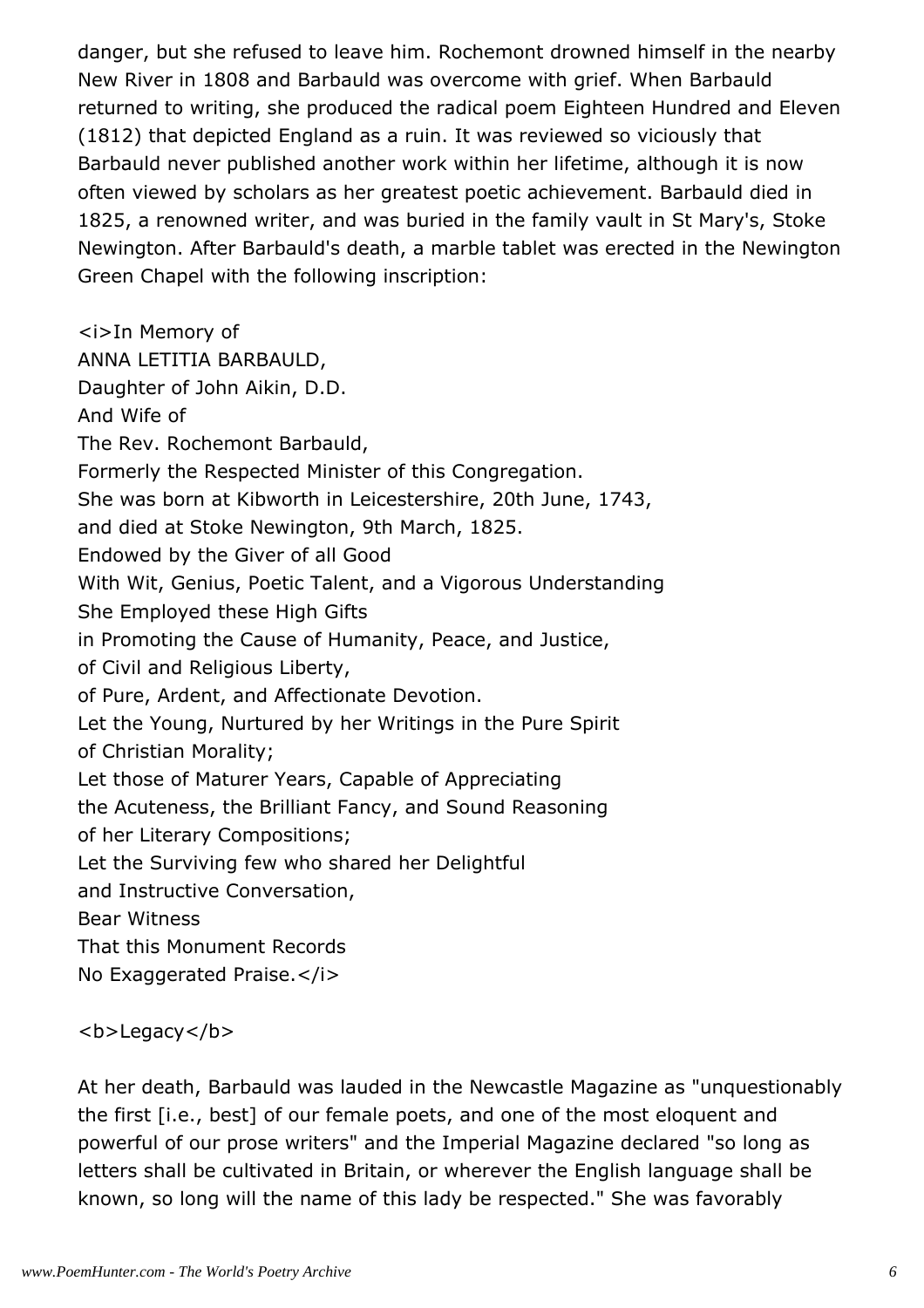compared to both <a href="http://www.poemhunter.com/josephaddison/">Joseph Addison</a> and Samuel Johnson, no mean feat for a woman writer in the 18th century. But by 1925 she was remembered only as a moralizing writer for children, if that. It was not until the advent of feminist literary criticism within the academy in the 1970s and 1980s that Barbauld finally began to be included in literary history.

Barbauld's remarkable disappearance from the literary landscape took place for a number of reasons. One of the most important was the disdain heaped upon her by Samuel Taylor Coleridge and William Wordsworth, poets who in their youthful, radical days had looked to her poetry for inspiration, but in their later, conservative years dismissed her work. Once these poets had become canonized, their opinions held sway. Moreover, the intellectual ferment that Barbauld was an important part of—particularly at the Dissenting academies—had, by the end of the 19th century, come to be associated with the "philistine" middle class, as Matthew Arnold put it. The reformist 18th-century middle class was later held responsible for the excesses and abuses of the industrial age. Finally, the Victorians viewed Barbauld as "an icon of sentimental saintliness" and "erased her political courage, her tough mindedness, [and] her talent for humor and irony", a literary figure that modernists despised.

As literary studies developed into a discipline at the end of the 19th century, the story of the origins of Romanticism in England emerged along with it; according to this version of literary history, Coleridge and Wordsworth were the dominant poets of the age. This view held sway for almost a century. Even with the advent of feminist criticism in the 1970s, Barbauld still did not receive her due. As Margaret Ezell explains, feminist critics wanted to resurrect a particular kind of woman—one who was angry, one who resisted the gender roles of her time, and one who attempted to create a sisterhood with other women. Barbauld did not easily fit into these categories and it was not until Romanticism and its canon began to be reexamined through a deep reassessment of feminism itself that a picture emerged of the vibrant voice Barbauld had been.

Barbauld's works fell out of print and no full-length scholarly biography of her was written until William McCarthy's Anna Letitia Barbauld: Voice of the Enlightenment in 2009.

#### <b>Poetry</b>

Barbauld's poetry, which addresses a wide range of topics, has been read primarily by feminist literary critics interested in recovering women writers who were important in their own time but who have been forgotten by literary history.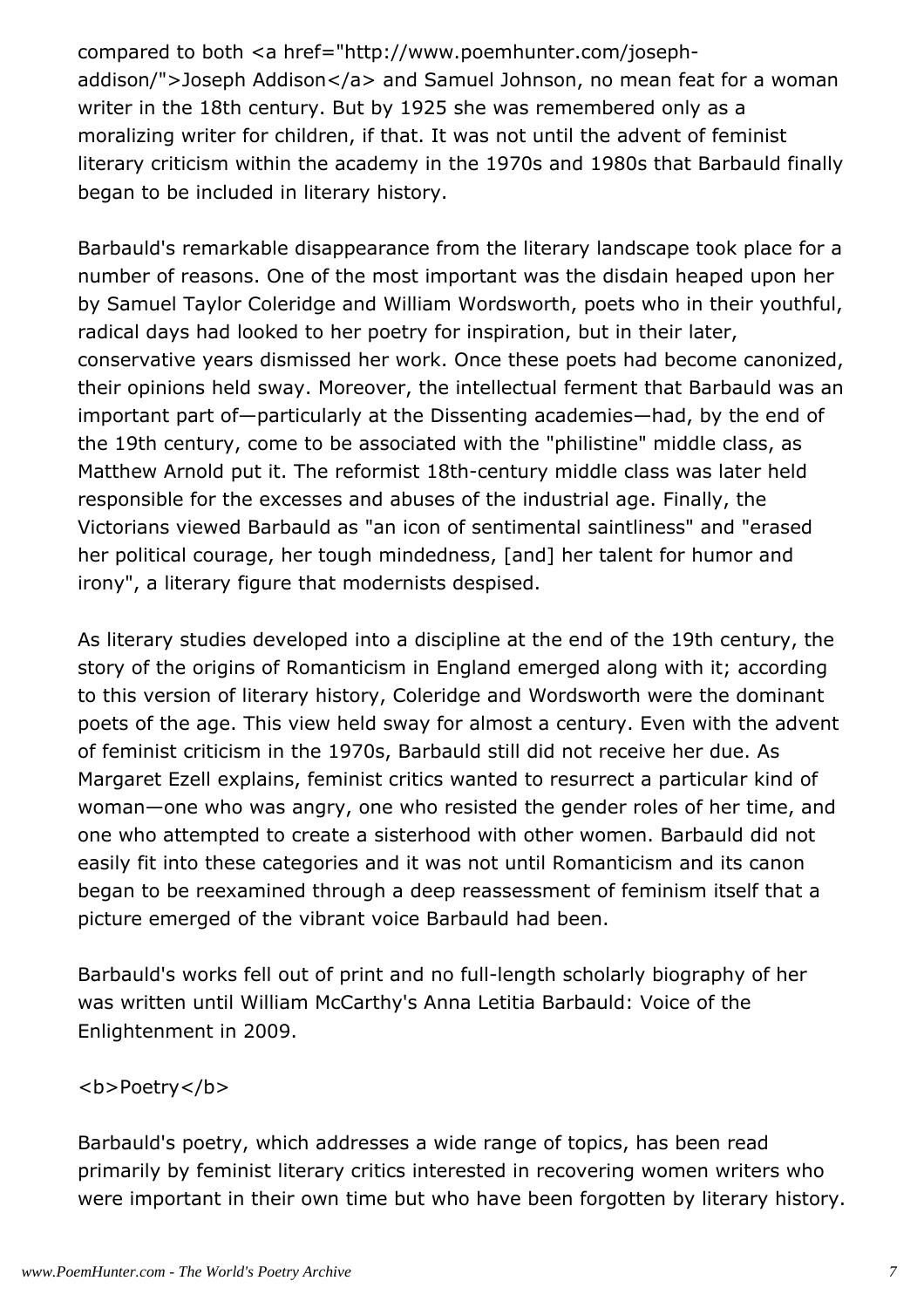Isobel Armstrong's work represents one way to do such scholarship; she argues that Barbauld, like other Romantic women poets:

"The Mouse's Petition" from Barbauld's Poems (1772)

... neither consented to the idea of a special feminine discourse nor accepted an account of themselves as belonging to the realm of the nonrational. They engaged with two strategies to deal with the problem of affective discourse. First, they used the customary 'feminine' forms and languages, but they turned them to analytical account and used them to think with. Second, they challenged the male philosophical traditions that led to a demeaning discourse of feminine experience and remade those traditions.

In her subsequent analysis of "Inscription for an Ice-House" she points to Barbauld's challenge of Edmund Burke's characterization of the sublime and the beautiful and Adam Smith's economic theories in the Wealth of Nations as evidence for this interpretation.

The work of Marlon Ross and Anne K. Mellor represents a second way to apply the insights of feminist theory to the recovery of women writers. They argue that Barbauld and other Romantic women poets carved out a distinctive feminine voice in the literary sphere. As a woman and a Dissenter, Barbauld had a unique perspective on society, according to Ross, and it was this specific position that "obligated" her to publish social commentary. But, Ross points out, women were in a double bind: "they could choose to speak politics in nonpolitical modes, and thus risk greatly diminishing the clarity and pointedness of their political passion, or they could choose literary modes that were overtly political while trying to infuse them with a recognizable 'feminine' decorum, again risking a softening of their political agenda." Therefore Barbauld and other Romantic women poets often wrote "occasional poems". These poems had traditionally commented, often satirically, on national events, but by the end of the 18th century they were increasingly serious and personal. Women wrote sentimental poems, a style then much in vogue, on personal occasions such as the birth of a child and argued that in commenting on the small occurrences of daily life, they would establish a moral foundation for the nation. Scholars such as Ross and Mellor maintain that this adaptation of existing styles and genres is one way that female poets created a feminine Romanticism.

<b>Political essays and poems</b>

Barbauld's most significant political texts are: An Address to the Opposers of the Repeal of the Corporation and Test Acts (1790), Epistle to William Wilberforce on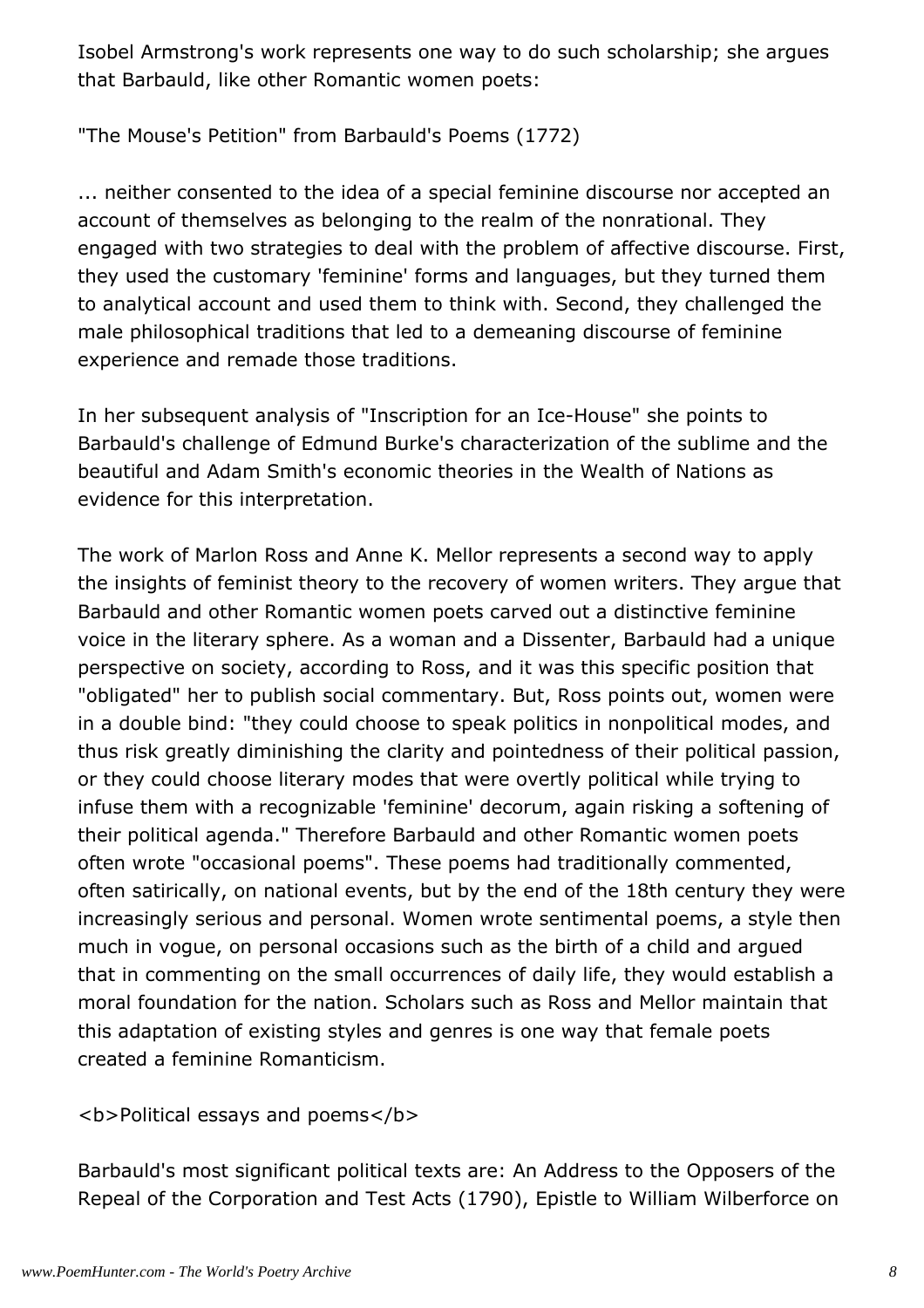the Rejection of the Bill for Abolishing the Slave Trade (1791), Sins of Government, Sins of the Nation (1793), and Eighteen Hundred and Eleven (1812). As Harriet Guest explains, "the theme Barbauld's essays of the 1790s repeatedly return to is that of the constitution of the public as a religious, civic, and national body, and she is always concerned to emphasize the continuity between the rights of private individuals and those of the public defined in capaciously inclusive terms."

For three years, from 1787 to 1790, Dissenters had been attempting to convince Parliament to repeal the Test and Corporation Acts which limited the civil rights of Dissenters. After the repeal was voted down for the third time, Barbauld burst onto the public stage after "nine years of silence." Her highly charged pamphlet is written in a biting and sarcastic tone; it opens, "we thank you for the compliment paid the Dissenters, when you suppose that the moment they are eligible to places of power and profit, all such places will at once be filled with them." She argues that Dissenters deserve the same rights as any other men: "We claim it as men, we claim it as citizens, we claim it as good subjects." Moreover, she contends that it is precisely the isolation forced on Dissenters by others that marks them out, not anything inherent in their form of worship. Finally, appealing to British patriotism, she maintains that the French cannot be allowed to outstrip the English in liberty.

In the following year, 1791, after one of William Wilberforce's many efforts to suppress the slave trade failed to pass Parliament, Barbauld wrote her Epistle to William Wilberforce on the Rejection of the Bill for Abolishing the Slave Trade. In it, she calls Britain to account for the sin of slavery; in harsh tones, she condemns the "Avarice" of a country which is content to allow its wealth and prosperity to be supported by the labor of enslaved human beings. Moreover, she draws a picture of the plantation mistress and master that reveals all of the failings of the "colonial enterprise: [an] indolent, voluptuous, monstrous woman" and a "degenerate, enfeebled man."

In 1793, when the British government called on the nation to fast in honor of the war, anti-war Dissenters such as Barbauld were left with a moral quandary: "obey the order and violate their consciences by praying for success in a war they disapproved? observe the Fast, but preach against the war? defy the Proclamation and refuse to take any part in the Fast?" Barbauld took this opportunity to write a sermon, Sins of Government, Sins of the Nation, on the moral responsibility of the individual; for her, each individual is responsible for the actions of the nation because he or she constitutes part of the nation. The essay attempts to determine what the proper role of the individual is in the state and while she argues that "insubordination" can undermine a government, she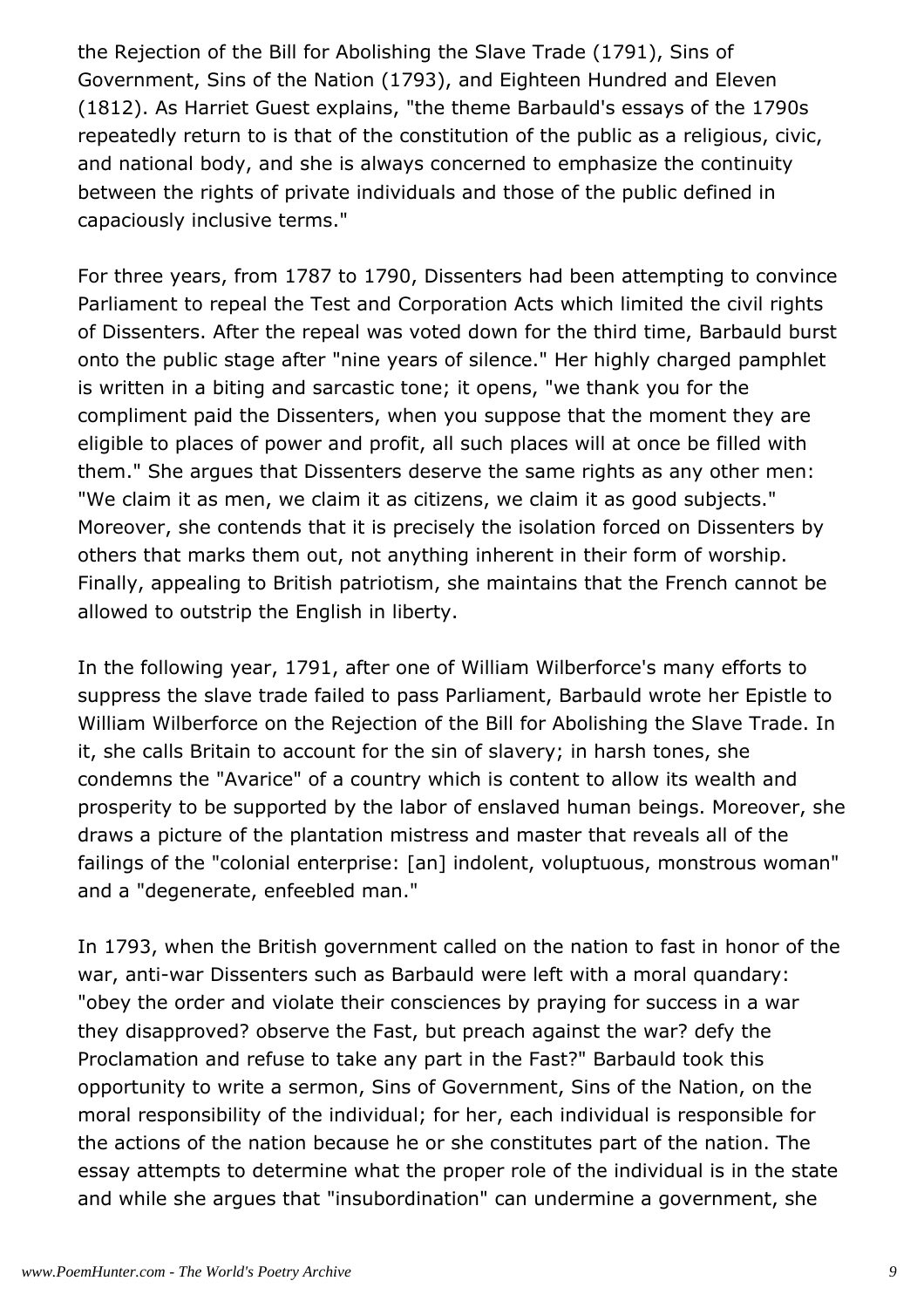does admit that there are lines of "conscience" that one cannot cross in obeying a government. The text is a classic consideration of the idea of an "unjust war."

In Eighteen Hundred and Eleven (1812), written after Britain had been at war with France for a decade and was on the brink of losing the Napoleonic Wars, Barbauld presented her readers with a shocking Juvenalian satire; she argued that the British empire was waning and the American empire was waxing. It is to America that Britain's wealth and fame will now go, she contended, and Britain will become nothing but an empty ruin. She tied this decline directly to Britain's participation in the Napoleonic Wars:

<i>And think'st thou, Britain, still to sit at ease, An island Queen amidst thy subject seas, While the vext billows, in their distant roar, But soothe thy slumbers, and but kiss thy shore? To sport in wars, while danger keeps aloof, Thy grassy turf unbruised by hostile hoof? So sing thy flatterers; but, Britain, know, Thou who hast shared the guilt must share the woe. Nor distant is the hour; low murmurs spread, And whispered fears, creating what they dread; Ruin, as with an earthquake shock, is here </i>

This pessimistic view of the future was, not surprisingly, poorly received; "reviews, whether in liberal or conservative magazines, ranged from cautious to patronizingly negative to outrageously abusive." Barbauld, stunned by the reaction, retreated from the public eye. Even when Britain was on the verge of winning the war, Barbauld could not be joyous. She wrote to a friend: "I do not know how to rejoice at this victory, splendid as it is, over Buonaparte, when I consider the horrible waste of life, the mass of misery, which such gigantic combats must occasion."

#### <b>Children's literature</b>

Barbauld's Lessons for Children and Hymns in Prose for Children were a revolution in children's literature. For the first time, the needs of the child reader were seriously considered. Barbauld demanded that her books be printed in large type with wide margins so that children could easily read them and, even more important, she developed a style of "informal dialogue between parent and child" that would dominate children's literature for a generation. In Lessons for Children, a four-volume, age-adapted reading primer, Barbauld employs the concept of a mother teaching her son. More than likely, many of the events in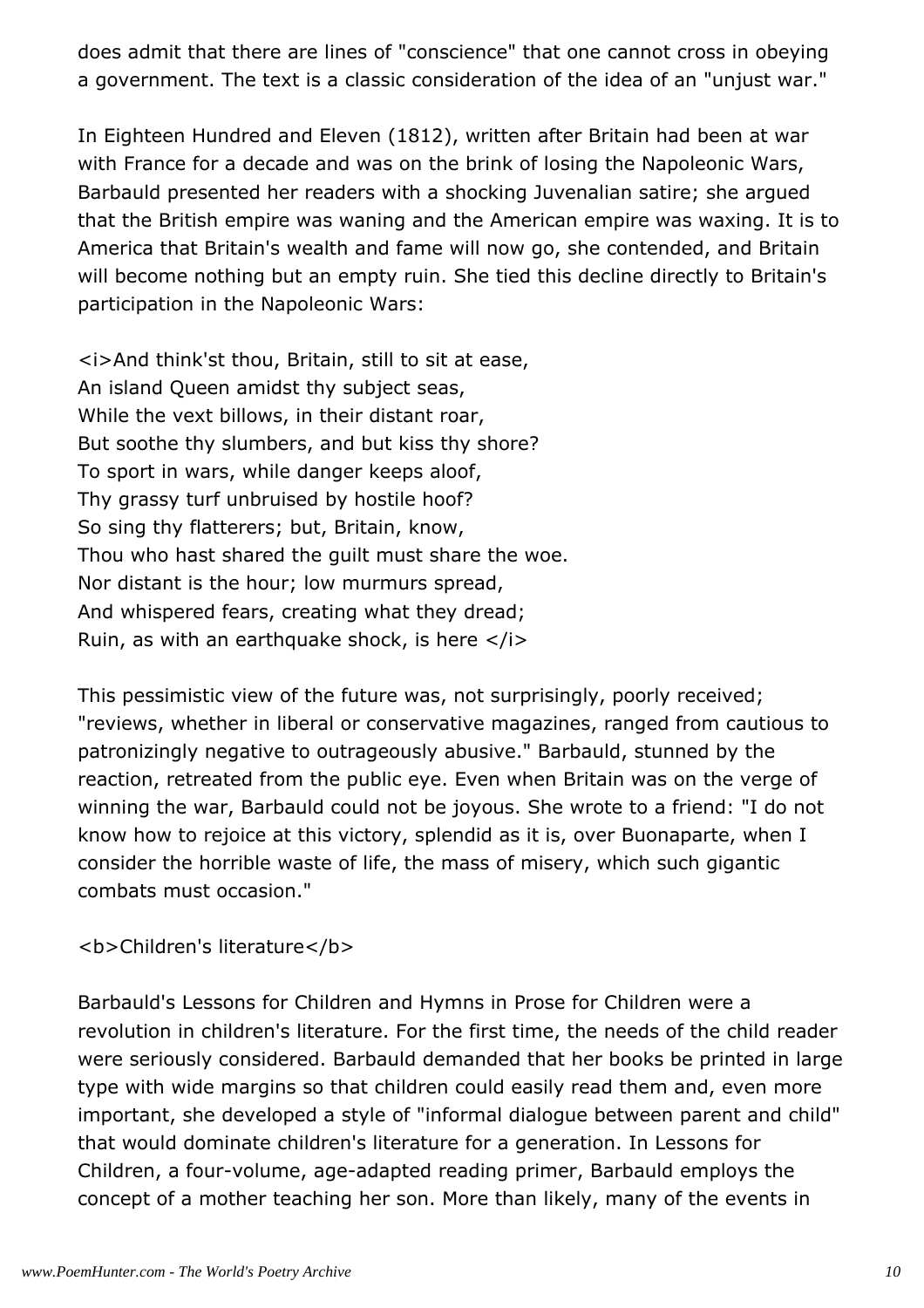these stories were inspired by Barbauld's experience of teaching her own son, Charles. But this series is far more than a way to acquire literacy—it also introduces the reader to "elements of society's symbol-systems and conceptual structures, inculcates an ethics, and encourages him to develop a certain kind of sensibility." Moreover, it exposes the child to the principles of "botany, zoology, numbers, change of state in chemistry ... the money system, the calendar, geography, meteorology, agriculture, political economy, geology, [and] astronomy." The series was relatively popular and Maria Edgeworth commented in the educational treatise that she co-authored with her father, Practical Education (1798), that it is "one of the best books for young people from seven to ten years old, that has yet appeared."

Lessons for Children and Hymns in Prose had, for children's books, an unprecedented impact; not only did they influence the poetry of William Blake and William Wordsworth, they were also used to teach several generations of school children. Children's literature scholar William McCarthy states, "Elizabeth Barrett Browning could still quote the opening lines of Lessons for Children at age thirty-nine." Although both Samuel Johnson and Charles James Fox ridiculed Barbauld's children's books and believed that she was wasting her talents, Barbauld herself believed that such writing was noble and she encouraged others to follow in her footsteps. As Betsy Rodgers, her biographer explains, "she gave prestige to the writing of juvenile literature, and by not lowering her standard of writing for children, she inspired others to write on a similar high standard." In fact, because of Barbauld, Sarah Trimmer and Hannah More were inspired to write for poor children as well as organize a large-scale Sunday School movement, Ellenor Fenn wrote and designed a series of readers and games for middle-class children and Richard Lovell Edgeworth began one of the first systematic studies of childhood development which would culminate in not only an educational treatise authored by Maria Edgeworth and himself but also in a large body of children's stories by Maria herself.

Barbauld also collaborated with her brother John Aikin on the six-volume series Evenings at Home (1793). It is a miscellany of stories, fables, dramas, poems, and dialogues. In many ways this series encapsulates the ideals of an Enlightenment education: "curiosity, observation, and reasoning." For example, the stories encourage learning science through hands-on activities; in "A Tea Lecture" the child learns that tea-making is "properly an operation of chemistry" and lessons on evaporation, and condensation follow. The text also emphasizes rationality; in "Things by Their Right Names," a child demands that his father tell him a story about "a bloody murder." The father does so, using some of the fictional tropes of fairy tales such as "once upon a time" but confounding his son with details such as the murderers all "had steel caps on." At the end, the child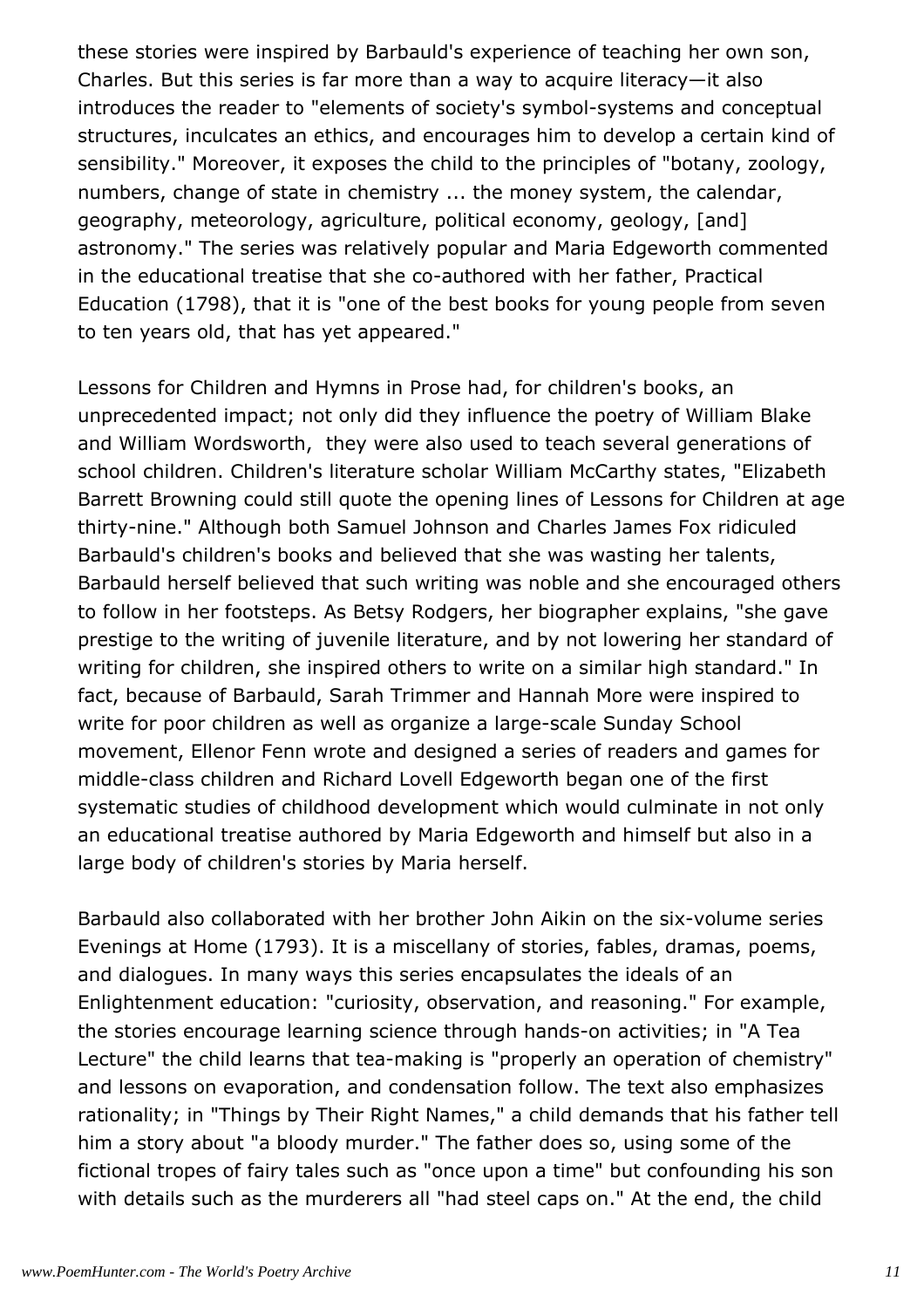realizes his father has told him the story of a battle and his father comments "I do not know of any murders half so bloody." Both the tactic of defamiliarizing the world in order to force the reader to think about it rationally and the anti-war message of this tale are prevalent throughout Evenings at Home. In fact, Michelle Levy, a scholar of the period, has argued that the series encouraged readers to "become critical observers of and, where necessary, vocal resisters to authority." This resistance is learned and practiced in the home; according to Levy, "Evenings at Home ... makes the claim that social and political reform must begin in the family." It is families that are responsible for the nation's progress or regress.

According to Lucy Aikin, Barbauld's niece, Barbauld's contributions to Evenings at Home consisted of the following pieces: "The Young Mouse," "The Wasp and Bee," "Alfred, a drama," "Animals and Countries," "Canute's Reproof," "The Masque of Nature," "Things by their right Names," "The Goose and Horse," "On Manufactures," "The Flying-fish," "A Lesson in the Art of Distinguishing," "The Phoenix and Dove," "The Manufacture of Paper," "The Four Sisters," and "Live Dolls."

#### <b>Editorial work</b>

Barbauld edited several major works towards the end of her life, all of which helped to shape the canon as known today. First, in 1804 she edited Samuel Richardson's correspondence and wrote an extensive biographical introduction of the man who was perhaps the most influential novelist of the 18th century. Her "212-page essay on his life and works [was] the first substantial Richardson biography." The following year she edited Selections from the Spectator, Tatler, Guardian, and Freeholder, with a Preliminary Essay, a volume of essays emphasizing "wit," "manners" and "taste." In 1811, she assembled The Female Speaker, an anthology of literature chosen specifically for young girls. Because, according to Barbauld's philosophy, what one reads when one is young is formative, she carefully considered the "delicacy" of her female readers and "direct[ed] her choice to subjects more particularly appropriate to the duties, the employments, and the dispositions of the softer sex." The anthology is subdivided into sections such as "moral and didactic pieces" and "descriptive and pathetic pieces."

But it was Barbauld's fifty-volume series of The British Novelists published in 1810 with her large introductory essay on the history of the novel that allowed her to place her mark on literary history. It was "the first English edition to make comprehensive critical and historical claims" and was in every respect "a canonmaking enterprise."In her insightful essay, Barbauld legitimizes the novel, then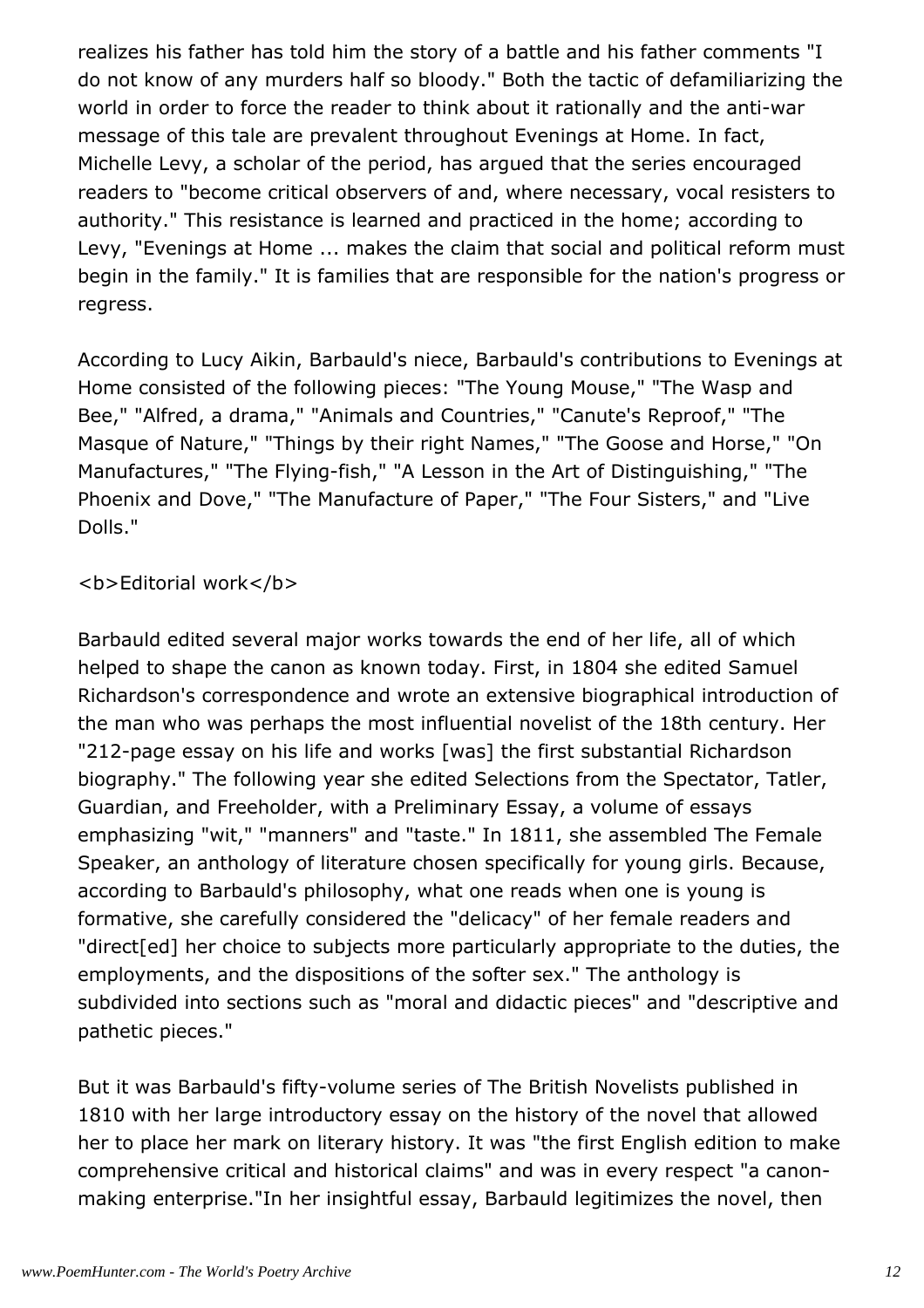still a controversial genre, by connecting it to ancient Persian and Greek literature. For her, a good novel is "an epic in prose, with more of character and less (indeed in modern novels nothing) of the supernatural machinery." Barbauld maintains that novel-reading has a multiplicity of benefits; not only is it a "domestic pleasure" but it is also a way to "infus[e] principles and moral feelings" into the population Barbauld also provided introductions to each of the fifty authors included in the series.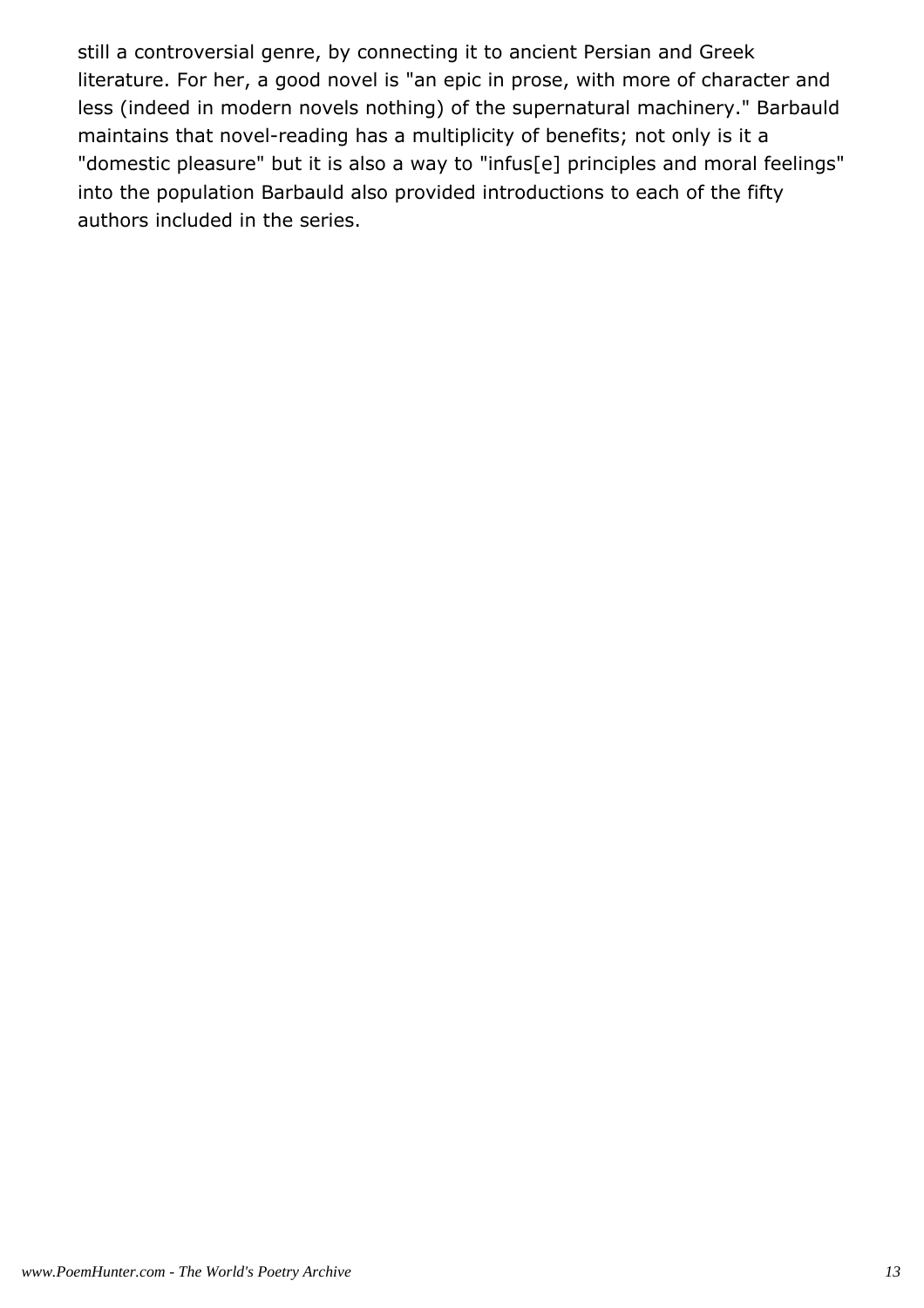# A School Eclogue

#### Edward

Hist, William! hist! what means that air so gay? Thy looks, thy dress, bespeak some holiday: Thy hat is brushed; thy hands, with wondrous pains, Are cleansed from garden mould and inky stains; Thy glossy shoes confess the lacquey's care; And recent from the comb shines thy sleek hair. What god, what saint, this prodigy has wrought? Declare the cause, and ease my labouring thought?

William

Mamma prevails, and I am sent for home.

#### Harry

Thrice happy whom such welcome tidings greet! Thrice happy who reviews his native seat! For him the matron spreads her candied hoard, And early strawberries crown the smiling board; For him crushed gooseberries with rich cream combine, And bending boughs their fragrant fruit resign: Custards and sillabubs his taste invite; Sports fill the day, and feasts prolong the night. Think not I envy, I admire thy fate: Yet, ah! what different tasks thy comrades wait! Some in the grammar's thorny maze to toil, Some with rude strokes the snowy paper soil, Some o'er barbaric climes in maps to roam, Far from their mother-tongue, and dear loved home. Harsh names, of uncouth sound, their memories load, And oft their shoulders feel the' unpleasant goad.

#### Edward

Doubt not our turn will come some future time. Now, William, hear us twain contend in rime; For yet thy horses have not eat their hay,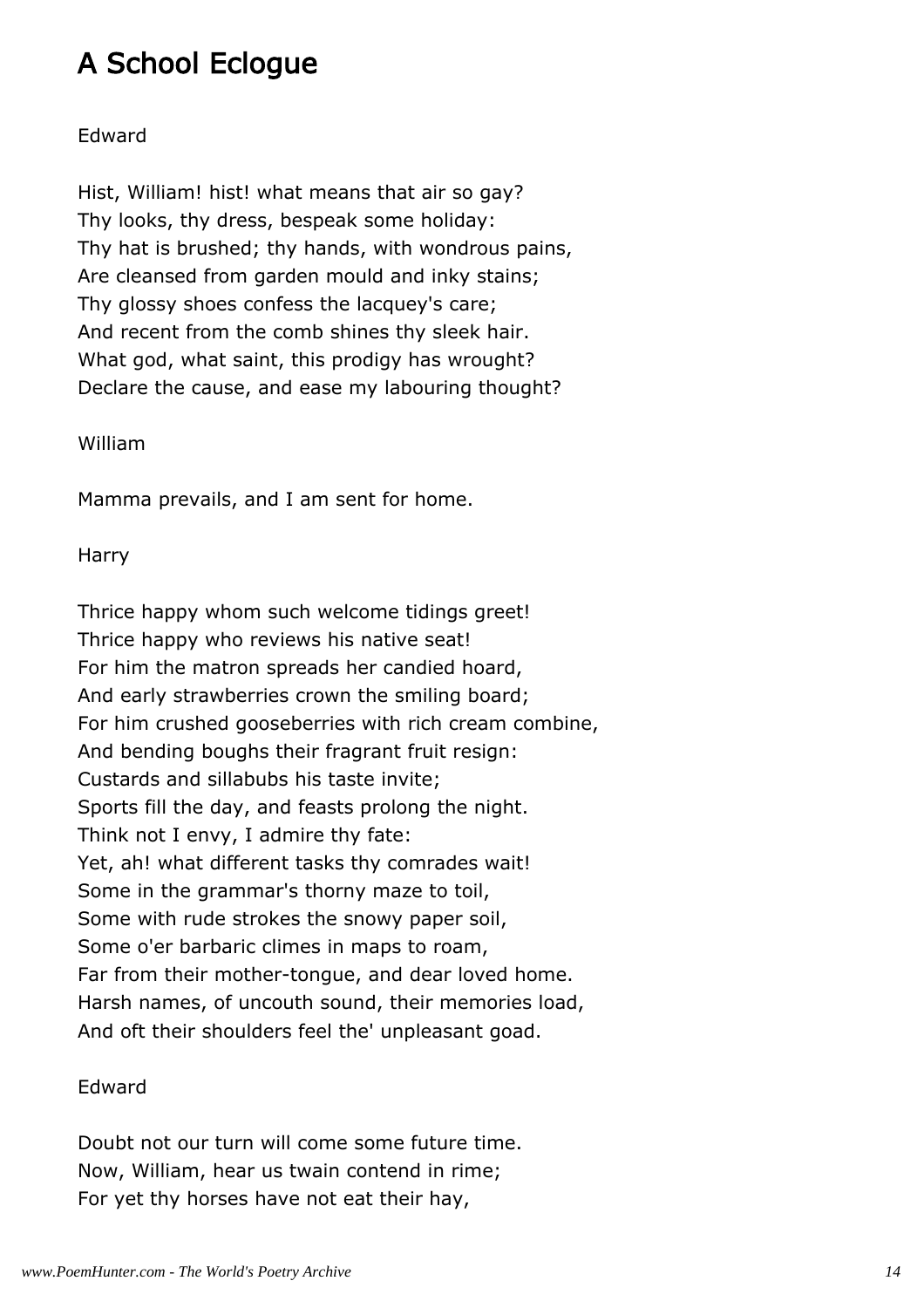And unconsumed as yet the' allotted hour of play.

#### William

Then spout alternate, I consent to hear, $-$ Let no false rime offend my critic ear; -But say, what prizes shall the victor hold? I guess your pockets are not lined with gold!

#### Harry

A ship these hands have built, in every part Carved, rigged, and painted, with the nicest art; The ridgy sides are black with pitchy store, From stem to stern 't is twice ten inches o'er. The lofty mast, a straight smooth hazel framed, The tackling silk, the Charming Sally named; And,—but take heed lest thou divulge the tale,— The lappet of my shirt supplied the sail; An azure ribband for a pendant flies:— Now, if thy verse excell, be this the prize.

#### Edward

For me at home the careful housewives make, With plums and almonds rich, an ample cake. Smooth is the top, a plain of shining ice, The West its sweetness gives, the East its spice: From soft Ionian isles, well known to fame, Ulysses' once, the luscious currant came. The green transparent citron Spain bestows, And from her golden groves the orange glows. So vast the heaving mass, it scarce has room Within the oven's dark capacious womb; 'Twill be consigned to the next carrier's care, I cannot yield it all,—be half thy share.

#### Harry

Well does the gift thy liquorish palate suit; I know who robbed the orchard of its fruit. When all were wrapt in sleep, one early morn,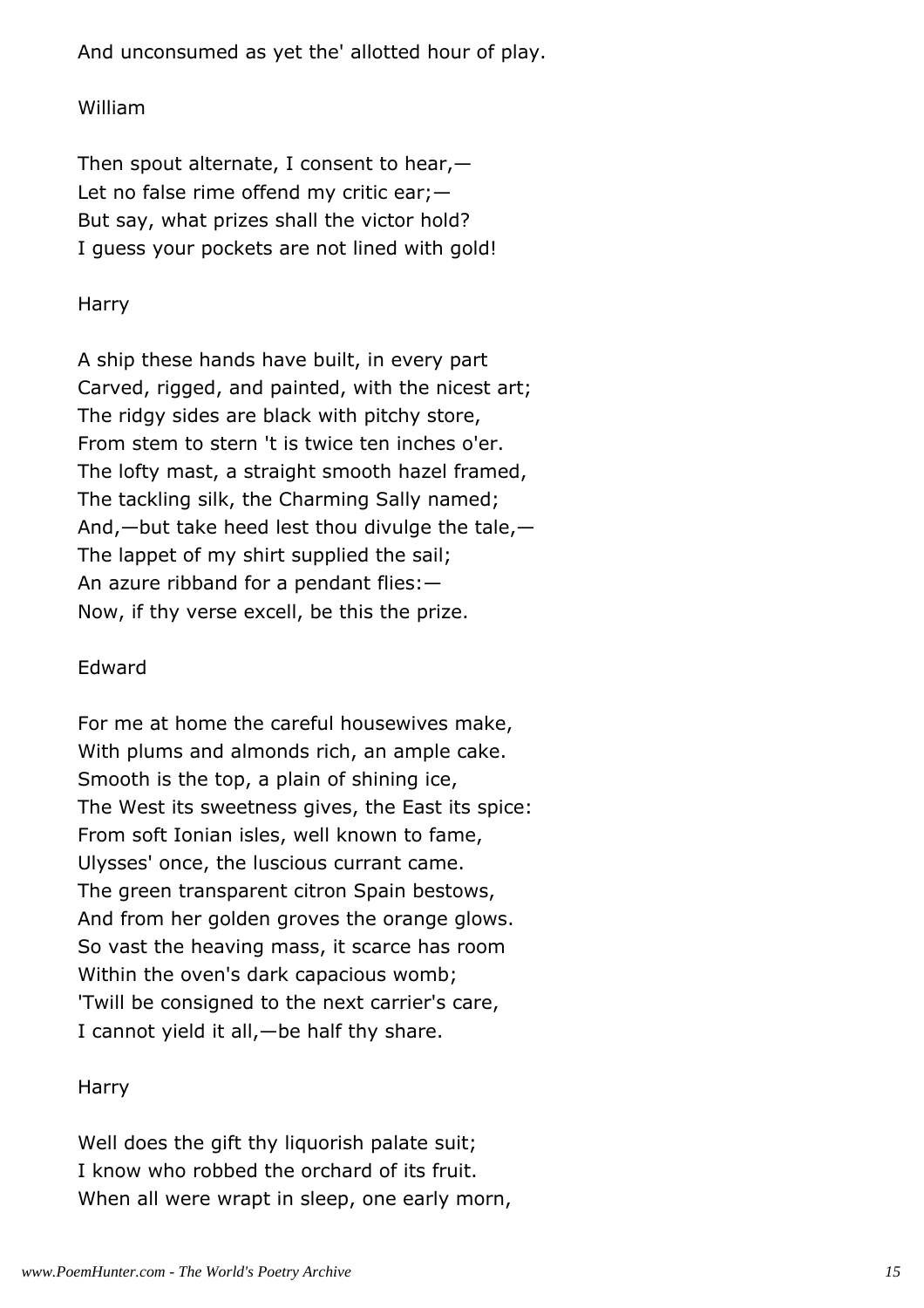While yet the dewdrop trembled on the thorn, I marked when o'er the quickset hedge you leapt, And, sly, beneath the gooseberry bushes crept; Then shook the trees; a shower of apples fell, $-$ And where the hoard you kept I know full well; The mellow gooseberries did themselves produce, For through thy pocket oozed the viscous juice.

#### Edward

I scorn a telltale, or I could declare How, leave unasked, you sought the neighbouring fair; Then home by moonlight spurred your jaded steed, And scarce returned before the hour of bed. Think how thy trembling heart had felt affright, Had not our master supped abroad that night.

#### Harry

On the smooth whitewashed ceiling near thy bed, Mixed with thine own, is Anna's cypher read; From wreaths of dusky smoke the letters flow;— Whose hand the waving candle held, I know. Fines and jobations shall thy soul appall, Whene'er our mistress spies the sullied wall.

#### Edward

Unconned her lesson once, in idle mood, Trembling before the master, Anna stood; I marked what prompter near her took his place, And, whispering, saved the virgin from disgrace: Much is the youth belied, and much the maid, Or more than words the whisper soft conveyed.

#### Harry

Think not I blush to own so bright a flame, Even boys for her assume the lover's name;— As far as alleys beyond taws we prize, Or venison pasty ranks above school pies; As much as peaches beyond apples please,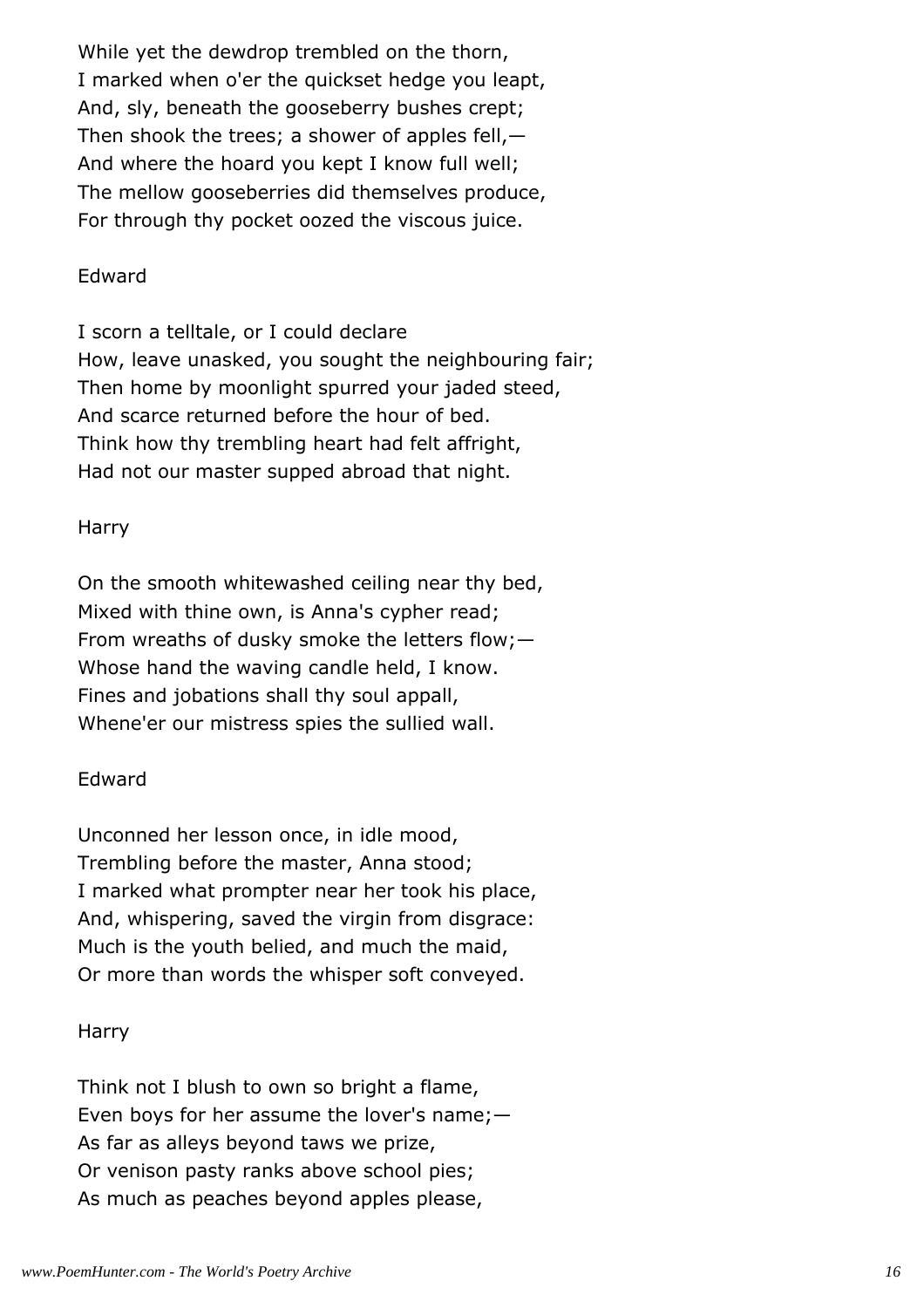Or Parmesan excells a Suffolk cheese; Or Palgrave donkeys lag behind a steed,— So far do Anna's charms all other charms exceed.

#### Edward

Tell, if thou canst, where is that creature bred, Whose wide-stretched mouth is larger than its head: Guess, and my great Apollo thou shalt be, And cake and ship shall both remain with thee.

#### Harry

Explain thou first, what portent late was seen, With strides impetuous, posting o'er the green; Three heads, like Cerberus, the monster bore, And one was sidelong fixed, and two before; Eight legs, depending from his ample sides, Each well-built flank unequally divides; For five on this, on that side three are found, Four swiftly move, and four not touch the ground. Long time the moving prodigy I viewed, By gazing men, and barking dogs pursued.

#### William

Cease! cease your carols, both! for lo the bell, With jarring notes, has rung out Pleasure's knell. Your startled comrades, ere the game be done, Quit their unfinished sports, and trembling run. Haste to your forms before the master call! With thoughtful step he paces o'er the hall, Does with stern looks each playful loiterer greet, Counts with his eye, and marks each vacant seat; Intense the buzzing murmur grows around, Loud through the dome the usher's strokes resound. Sneak off, and to your places slily steal, Before the prowess of his arm you feel.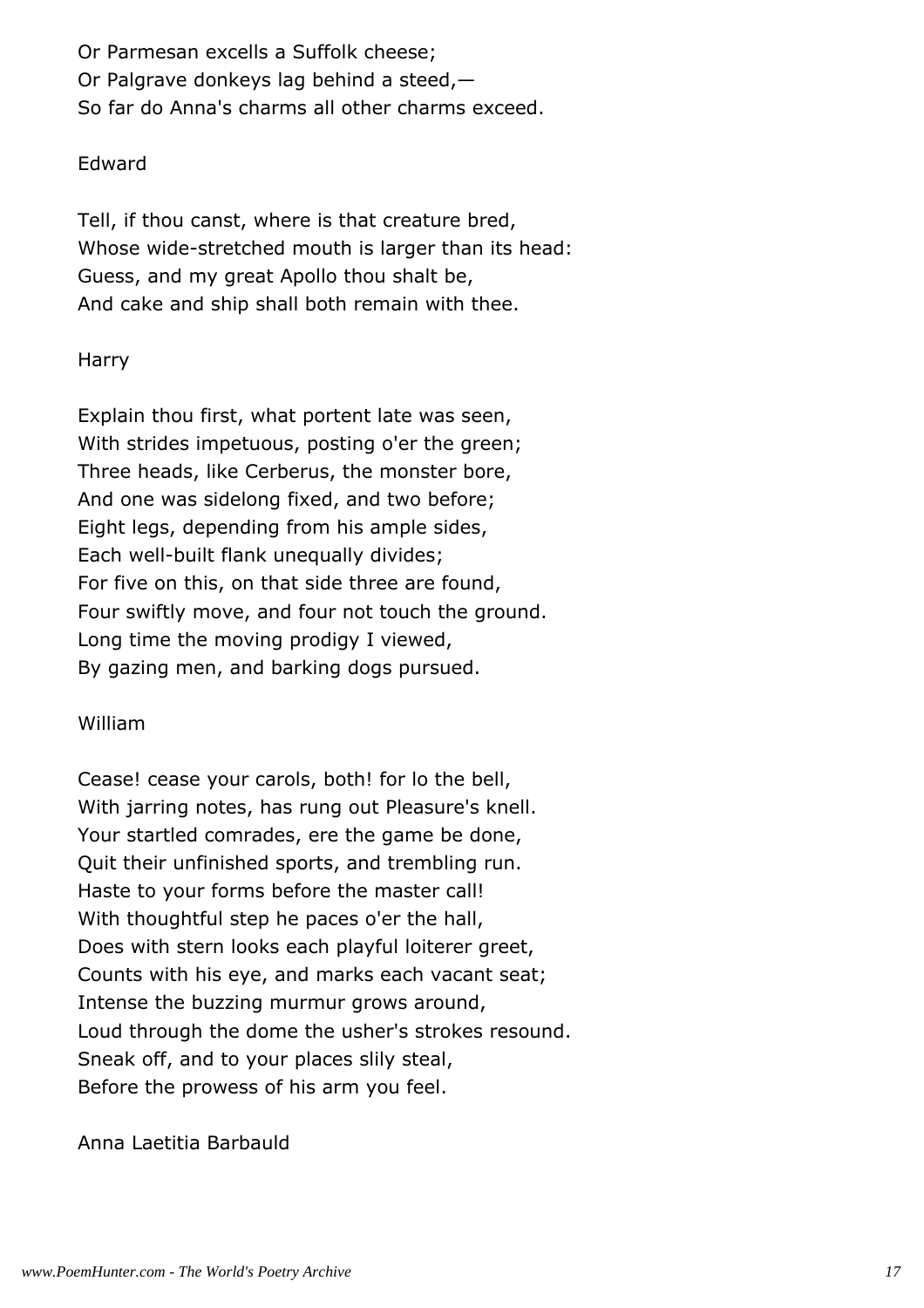# A Summer Evening's Meditation

'TIS past! The sultry tyrant of the south Has spent his short-liv'd rage; more grateful hours Move silent on; the skies no more repel The dazzled sight, but with mild maiden beams Of temper'd light, invite the cherish'd eye To wander o'er their sphere; where hung aloft DIAN's bright crescent, like a silver bow New strung in heaven, lifts high its beamy horns

Impatient for the night, and seems to push Her brother down the sky. Fair VENUS shines Even in the eye of day; with sweetest beam Propitious shines, and shakes a trembling flood Of soften'd radiance from her dewy locks. The shadows spread apace; while meeken'd Eve Her cheek yet warm with blushes, slow retires Thro' the Hesperian gardens of the west, And shuts the gates of day. 'Tis now the hour When Contemplation, from her sunless haunts, The cool damp grotto, or the lonely depth Of unpierc'd woods, where wrapt in solid shade She mused away the gaudy hours of noon, And fed on thoughts unripen'd by the sun, Moves forward; and with radiant finger points To yon blue concave swell'd by breath divine, Where, one by one, the living eyes of heaven Awake, quick kindling o'er the face of ether

One boundless blaze; ten thousand trembling fires, And dancing lustres, where th' unsteady eye Restless, and dazzled wanders unconfin'd O'er all this field of glories: spacious field! And worthy of the master: he, whose hand With hieroglyphics older than the Nile, Inscrib'd the mystic tablet; hung on high To public gaze, and said, adore, O man! The finger of thy GOD. From what pure wells Of milky light, what soft o'erflowing urn, Are all these lamps so fill'd? these friendly lamps,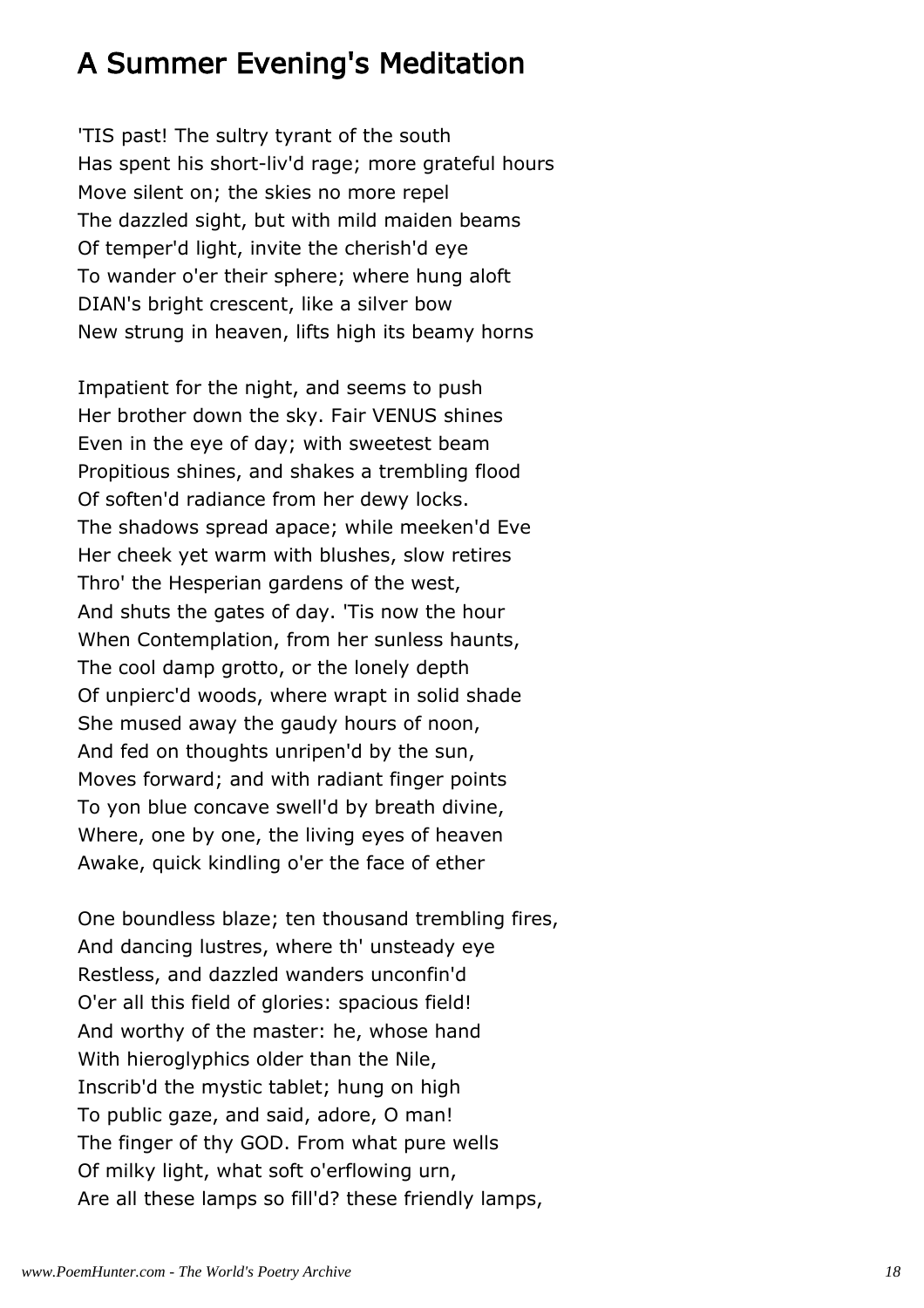For ever streaming o'er the azure deep To point our path, and light us to our home. How soft they slide along their lucid spheres! And silent as the foot of time, fulfil Their destin'd courses: Nature's self is hush'd, And, but a scatter'd leaf, which rustles thro' The thick-wove foliage, not a sound is heard

To break the midnight air; tho' the rais'd ear, Intensely listening, drinks in every breath. How deep the silence, yet how loud the praise! But are they silent all? or is there not A tongue in every star that talks with man, And wooes him to be wise; nor wooes in vain: This dead of midnight is the noon of thought, And wisdom mounts her zenith with the stars. At this still hour the self-collected soul Turns inward, and beholds a stranger there Of high descent, and more than mortal rank; An embryo GOD; a spark of fire divine, Which must burn on for ages, when the sun, (Fair transitory creature of a day!) Has clos'd his golden eye, and wrapt in shades Forgets his wonted journey thro' the east.

Ye citadels of light, and seats of GODS! Perhaps my future home, from whence the soul

Revolving periods past, may oft look back With recollected tenderness, on all The various busy scenes she left below, Its deep laid projects and its strange events, As on some fond and doating tale that sooth'd Her infant hours; O be it lawful now To tread the hallow'd circles of your courts, And with mute wonder and delighted awe Approach your burning confines. Seiz'd in thought On fancy's wild and roving wing I sail, From the green borders of the peopled earth, And the pale moon, her duteous fair attendant; From solitary Mars; from the vast orb Of Jupiter, whose huge gigantic bulk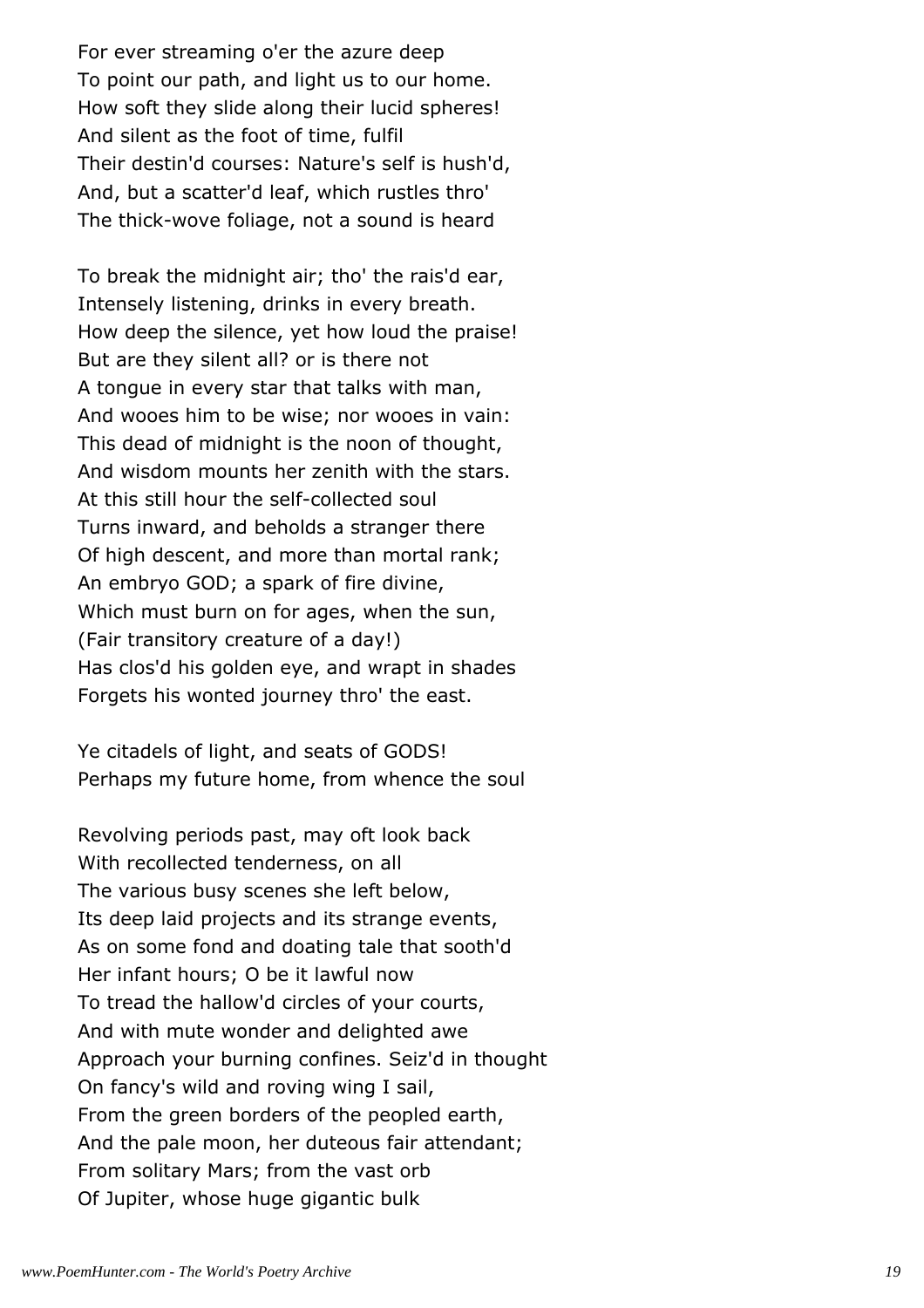Dances in ether like the lightest leaf; To the dim verge, the suburbs of the system, Where chearless Saturn 'midst her watry moons Girt with a lucid zone, majestic sits

In gloomy grandeur; like an exil'd queen Amongst her weeping handmaids: fearless thence I launch into the trackless deeps of space, Where, burning round, ten thousand suns appear, Of elder beam; which ask no leave to shine Of our terrestrial star, nor borrow light From the proud regent of our scanty day; Sons of the morning, first born of creation, And only less than him who marks their track, And guides their fiery wheels. Here must I stop, Or is there aught beyond? What hand unseen Impels me onward thro' the glowing orbs Of inhabitable nature; far remote, To the dread confines of eternal night, To solitudes of vast unpeopled space, The desarts of creation, wide and wild; Where embryo systems and unkindled suns Sleep in the womb of chaos; fancy droops,

And thought astonish'd stops her bold career. But oh thou mighty mind! whose powerful word Said, thus let all things be, and thus they were, Where shall I seek thy presence? how unblam'd Invoke thy dread perfection? Have the broad eye-lids of the morn beheld thee? Or does the beamy shoulder of Orion Support thy throne? O look with pity down On erring guilty man; not in thy names Of terrour clad; not with those thunders arm'd That conscious Sinai felt, when fear appall'd The scatter'd tribes; thou hast a gentler voice, That whispers comfort to the swelling heart, Abash'd, yet longing to behold her Maker.

But now my soul unus'd tostretch her powers In flight so daring, drops her weary wing, And seeks again the known accustom'd spot,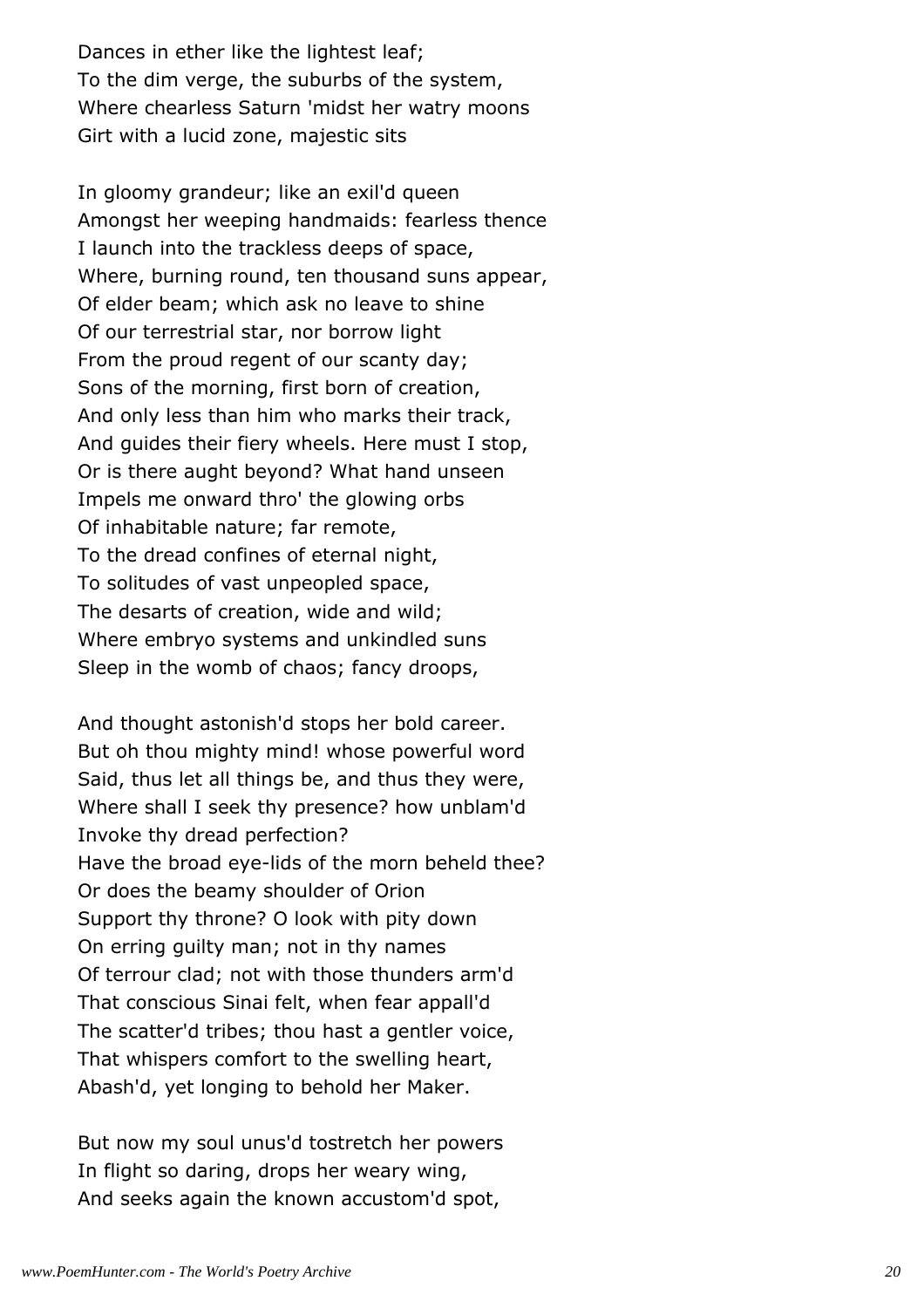Drest up with sun, and shade, and lawns, and streams, A mansion fair and spacious for its guest, And full replete with wonders. Let me here Content and grateful, wait th' appointed time And ripen for the skies: the hour will come When all these splendours bursting on my sight Shall stand unveil'd, and to my ravished sense Unlock the glories of the world unknown.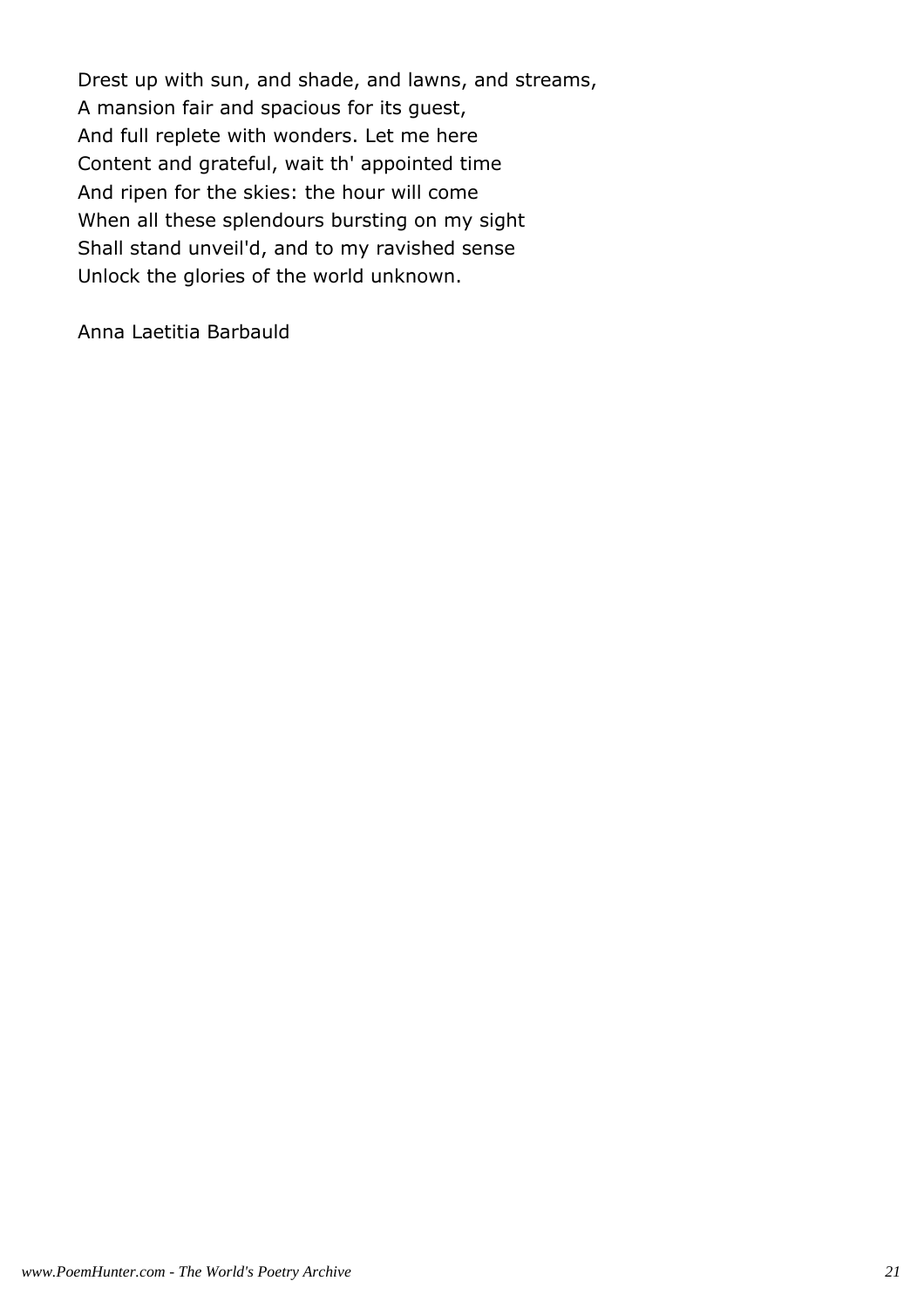# A Thought On Death

When life as opening buds is sweet, And golden hopes the fancy greet, And Youth prepares his joys to meet,- Alas! how hard it is to die! When just is seized some valued prize, And duties press, and tender ties Forbid the soul from earth to rise,- How awful then it is to die! When, one by one, those ties are torn, And friend from friend is snatched forlorn, And man is left alone to mourn,- Ah then, how easy 'tis to die! When faith is firm, and conscience clear, And words of peace the spirit cheer, And visioned glories half appear,- 'Tis joy, 'tis triumph then to die. When trembling limbs refuse their weight, And films, slow gathering, dim the sight, And clouds obscure the mental light,- 'Tis nature's precious boon to die.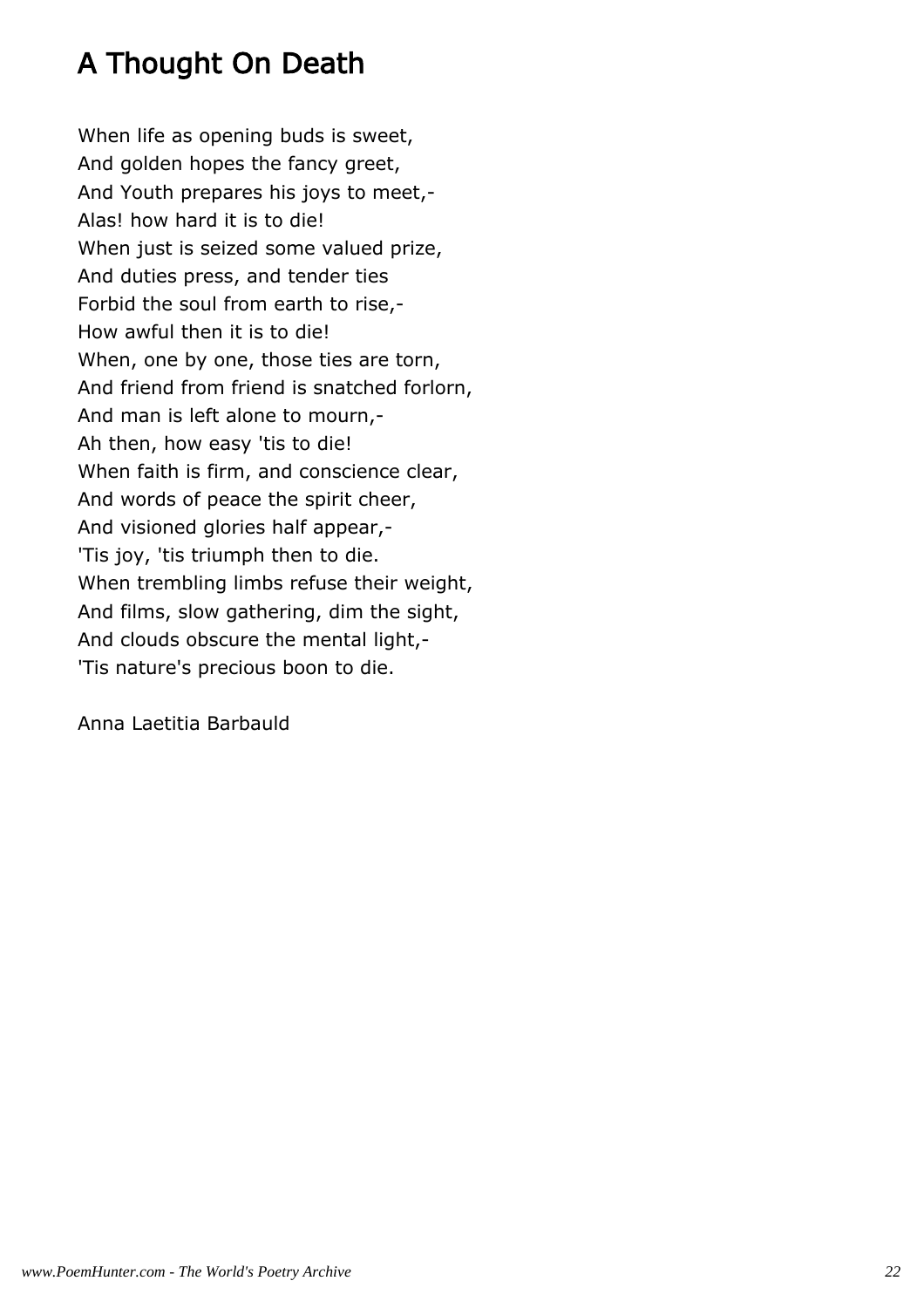# An Address To The Deity

God of my life! and author of my days! Permit my feeble voice to lisp thy praise; And trembling, take upon a mortal tongue That hallowed name to harps of seraphs sung. Yet here the brightest seraphs could no more Than veil their faces, tremble, and adore. Worms, angels, men, in every different sphere Are equal all,—for all are nothing here. All nature faints beneath the mighty name, Which nature's works though all their parts proclaim. I feel that name my inmost thoughts controul, And breathe an awful stillness through my soul;

As by a charm, the waves of grief subside; Impetuous Passion stops her headlong tide: At thy felt presence all emotions cease, And my hushed spirit finds a sudden peace, Till every worldly thought within me dies, And earth's gay pageants vanish from my eyes; Till all my sense is lost in infinite, And one vast object fills my aching sight.

But soon, alas! this holy calm is broke; My soul submits to wear her wonted yoke; With shackled pinions strives to soar in vain, And mingles with the dross of earth again. But he, our gracious Master, kind as just, Knowing our frame, remembers man is dust. His spirit, ever brooding o'er our mind, Sees the first wish to better hopes inclined; Marks the young dawn of every virtuous aim, And fans the smoking flax into a flame.

His ears are open to the softest cry, His grace descends to meet the lifted eye; He reads the language of a silent tear, And sighs are incense from a heart sincere. Such are the vows, the sacrifice I give; Accept the vow, and bid the suppliant live: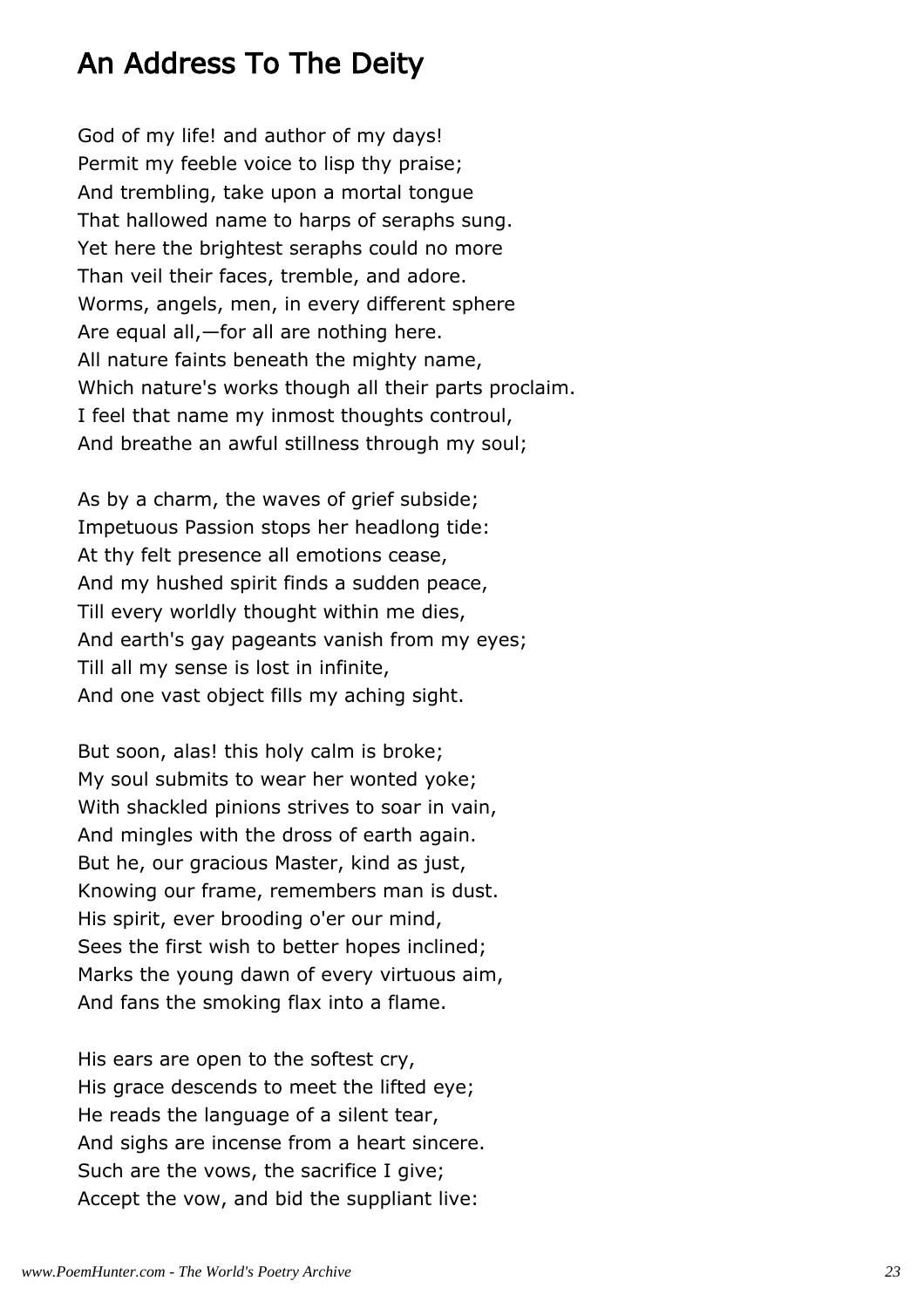From each terrestrial bondage set me free; Still every wish that centres not in thee; Bid my fond hopes, my vain disquiets cease, And point my path to everlasting peace.

If the soft hand of winning Pleasure leads By living waters, and through flowery meads, When all is smiling, tranquil, and serene, And vernal beauty paints the flattering scene, O teach me to elude each latent snare, And whisper to my sliding heart—Beware! With caution let me hear the syren's voice, And doubtful, with a trembling heart, rejoice.

If friendless, in a vale of tears I stray, Where briars wound, and thorns perplex my way, Still let my steady soul thy goodness see, And with strong confidence lay hold on thee; With equal eye my various lot receive, Resigned to die, or resolute to live; Prepared to kiss the sceptre or the rod, While God is seen in all, and all in God.

I read his awful name, emblazoned high With golden letters on the illumined sky; Nor less the mystic characters I see Wrought in each flower, inscribed in every tree; In every leaf that trembles to the breeze I hear the voice of God among the trees; With thee in shady solitudes I walk, With thee in busy crowded cities talk; In every creature own thy forming power, In each event thy providence adore.

Thy hopes shall animate my drooping soul, Thy precepts guide me, and thy fears controul: Thus shall I rest, unmoved by all alarms, Secure within the temple of thine arms; From anxious cares, from gloomy terrors free, And feel myself omnipotent in thee.

Then when the last, the closing hour draws nigh,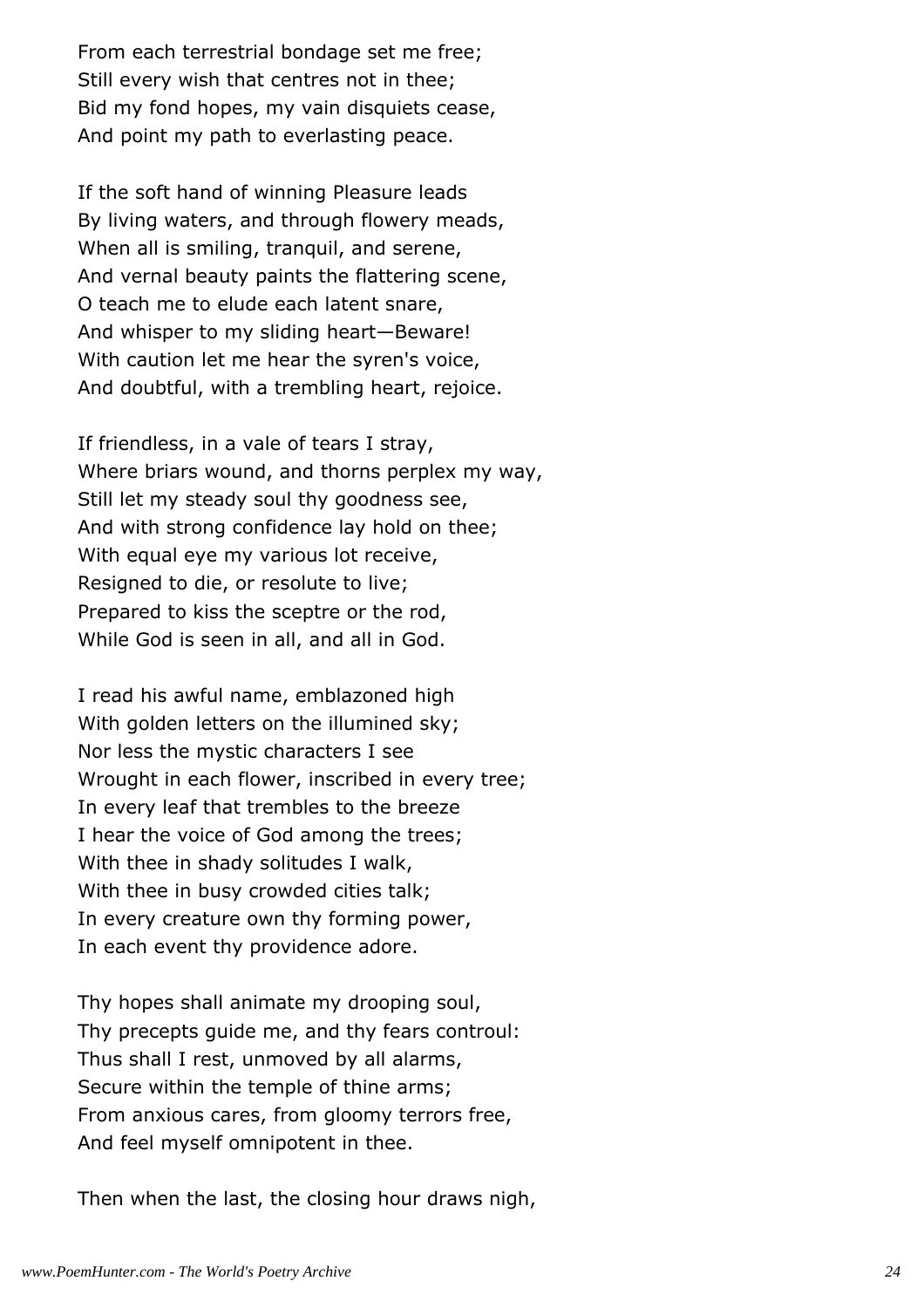And earth recedes before my swimming eye; When trembling on the doubtful edge of fate I stand, and stretch my view to either state: Teach me to quit this transitory scene With decent triumph and a look serene; Teach me to fix my ardent hopes on high, And having lived to thee, in thee to die.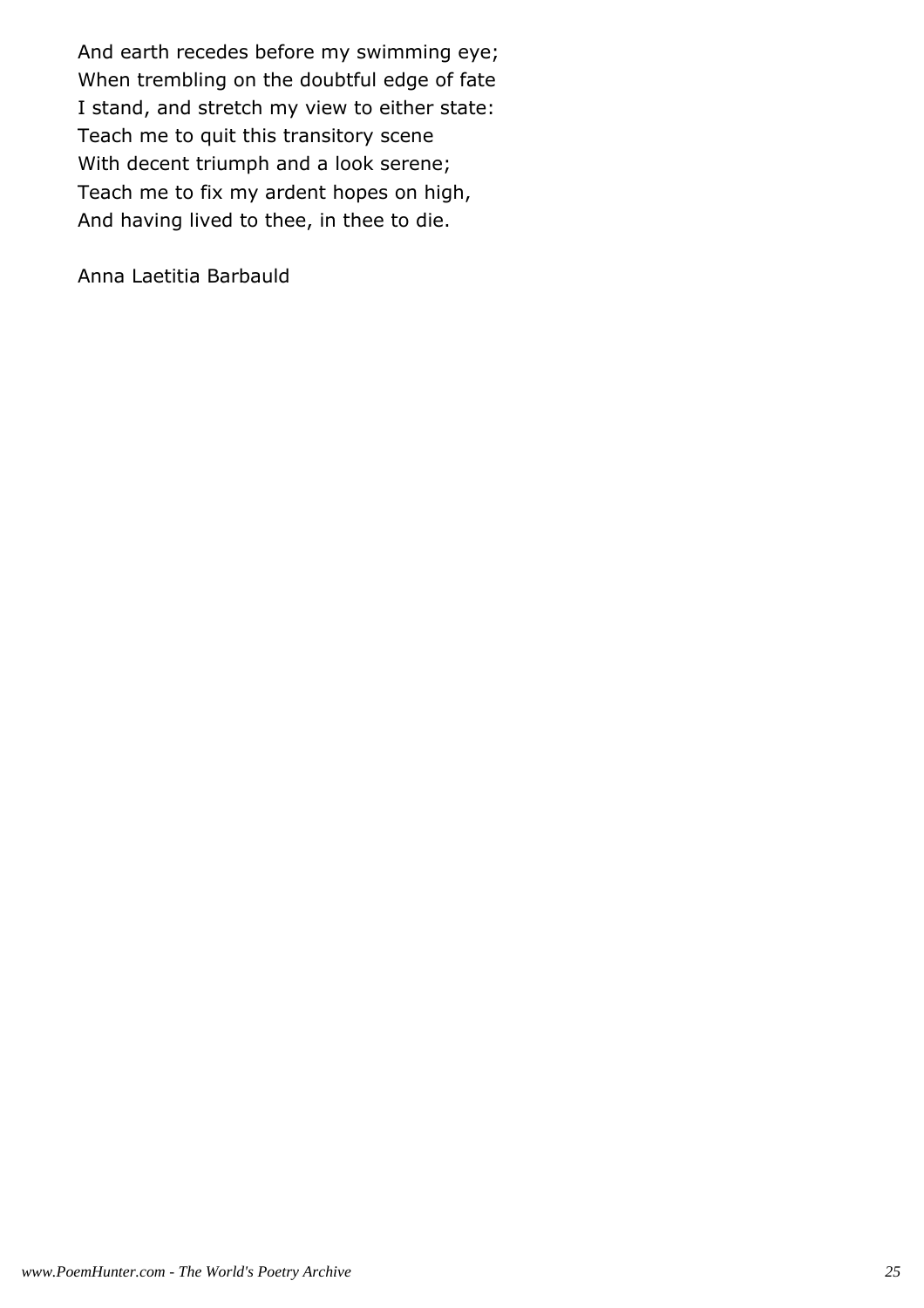# An Autumnal Thought

'Tis past! we breathe! assuaged at length The flames that drank our vital strength! Smote with intolerable heat No more our throbbing temples beat. How clear the sky, how pure the air, The heavens how bright, the earth how fair! The bosom cool, the spirits light, Active the day, and calm the night!

But O, the swiftly shortening day! Low in the west the sinking ray! With rapid pace advancing still "The morning hoar, the evening chill," The falling leaf, the fading year, And Winter ambushed in the rear!

Thus, when the fervid Passions cool, And Judgement, late, begins to rule; When Reason mounts her throne serene, And social Friendship gilds the scene; When man, of ripened powers possest, Broods o'er the treasures of his breast; Exults, in conscious worth elate, Lord of himself—almost of fate; Then, then declines the' unsteady flame, Disease, slow mining, saps the frame; Cold damps of age around are shed, That chill the heart, and cloud the head. The failing spirits prompt no more, The curtain drops, life's day is o'er.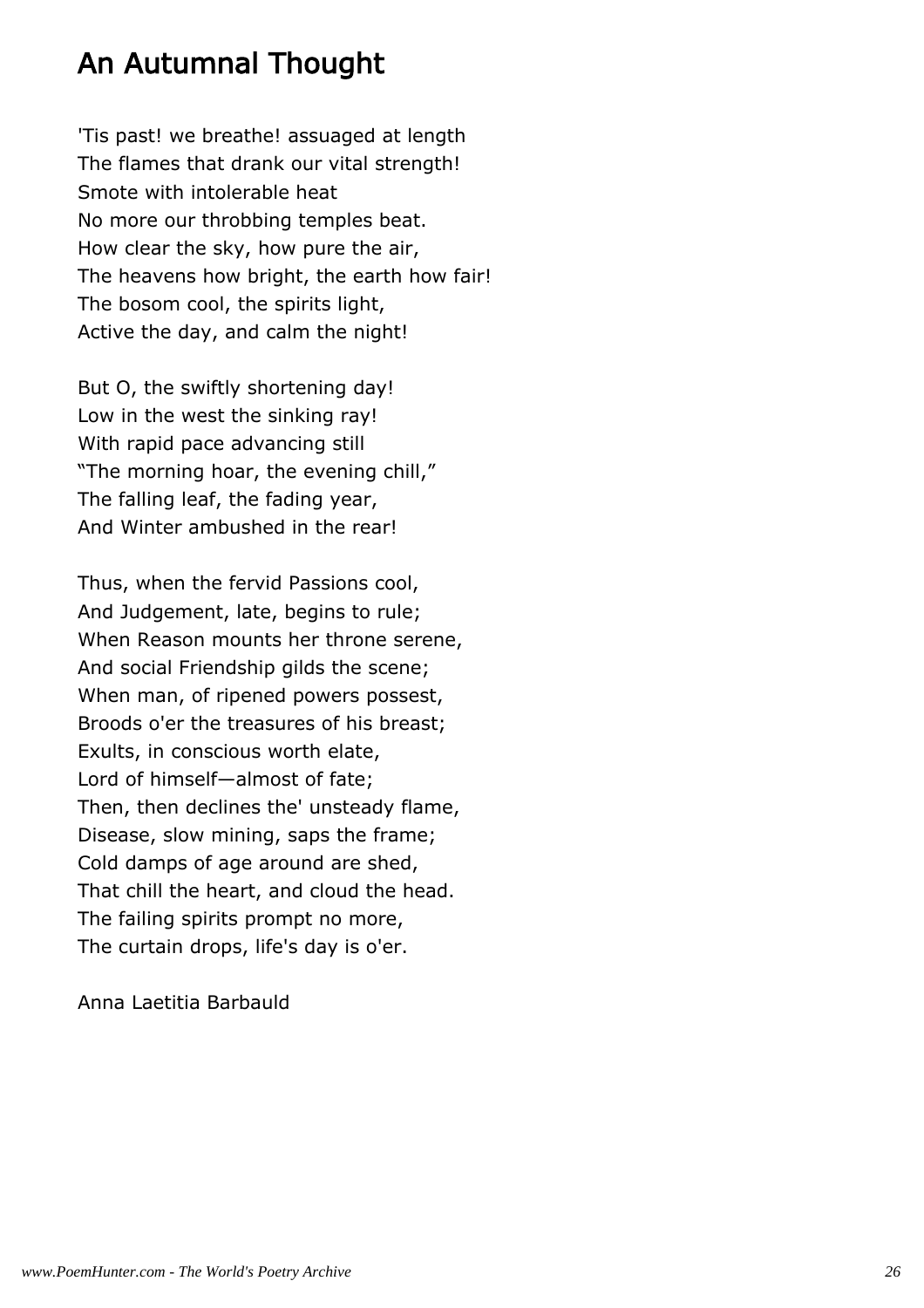# An Inventory Of The Furniture In Dr. Priestley's Study

A map of every country known, With not a foot to call his own. A list of folks that kicked a dust On this poor globe, from Ptol. the First; He hopes,- indeed it is but fair,- Some day to get a corner there. A group of all the British kings, Fair emblem! on a packthread swings. The Fathers, ranged in goodly row, A decent, venerable show, Writ a great while ago, they tell us, And many an inch o'ertop their fellows. A Juvenal to hunt for mottos; And Ovid's tales of nymphs and grottos. The meek-robed lawyers all in white; Pure as the lamb,- at least, to sight. A shelf of bottles, jar and phial, By which the rogues he can defy all,- All filled with lightning keen and genuine,

And many a little imp he'll pen you in; Which, like Le Sage's sprite, let out, Among the neighbours makes a rout; Brings down the lightning on their houses, And kills their geese, and frights their spouses. A rare thermometer, by which He settles, to the nicest pitch, The just degrees of heat, to raise Sermons, or politics, or plays. Papers and books, a strange mixed olio, From shilling touch to pompous folio; Answer, remark, reply, rejoinder, Fresh from the mint, all stamped and coined here; Like new-made glass, set by to cool, Before it bears the workman's tool. A blotted proof-sheet, wet from Bowling. -'How can a man his anger hold in?'- Forgotten rimes, and college themes, Worm-eaten plans, and embryo schemes;-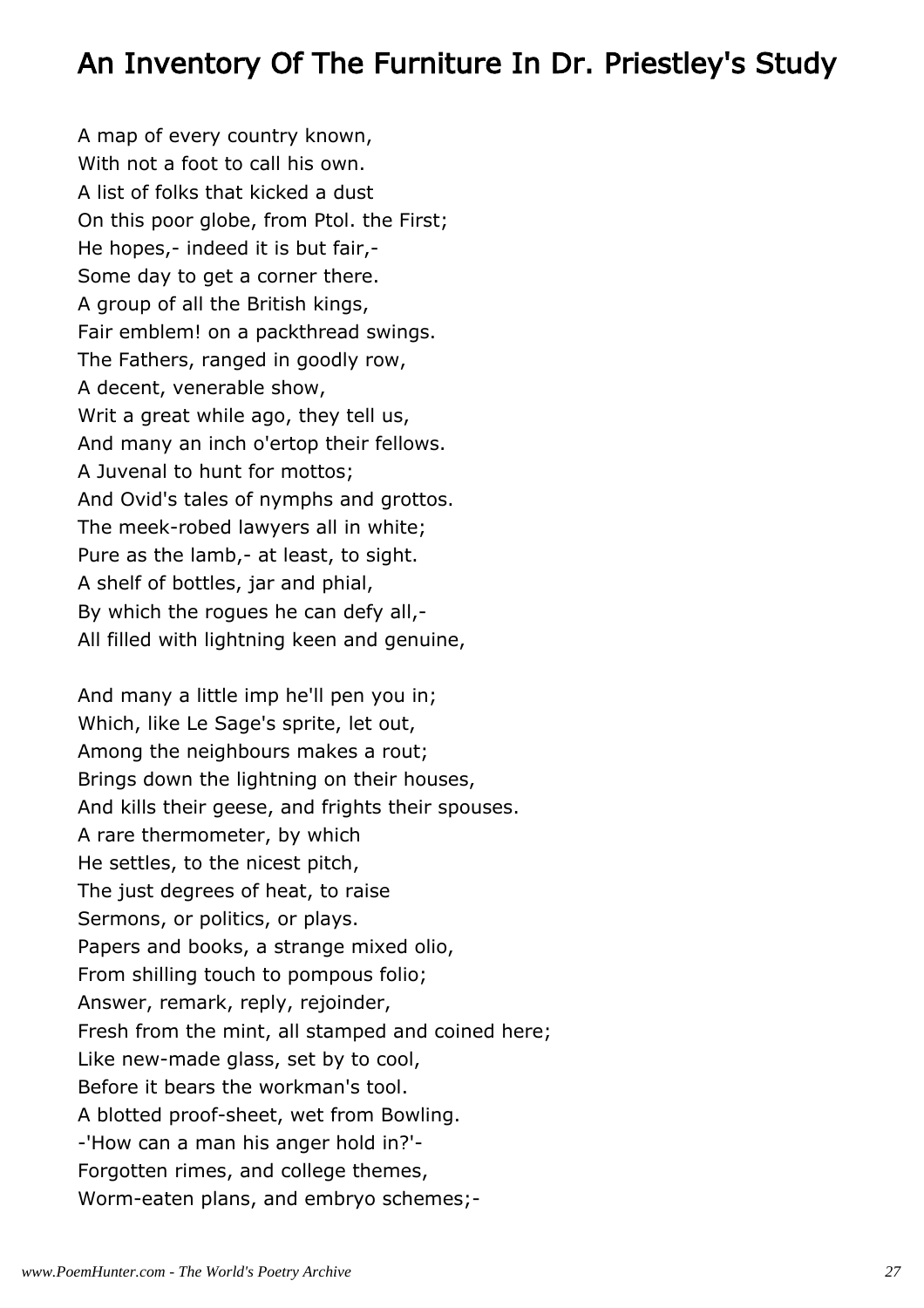A mass of heterogeneous matter, A chaos dark, no land nor water;- New books, like new-born infants, stand, Waiting the printer's clothing hand;- Others, a mottly ragged brood, Their limbs unfashioned all, and rude, Like Cadmus' half-formed men appear; One rears a helm, one lifts a spear, And feet were lopped and fingers torn Before their fellow limbs were born; A leg began to kick and sprawl Before the head was seen at all, Which quiet as a mushroom lay Till crumbling hillocks gave it way; And all, like controversial writing, Were born with teeth, and sprung up fighting. 'But what is this,' I hear you cry, 'Which saucily provokes my eye?'- A thing unknown, without a name, Born of the air and doomed to flame.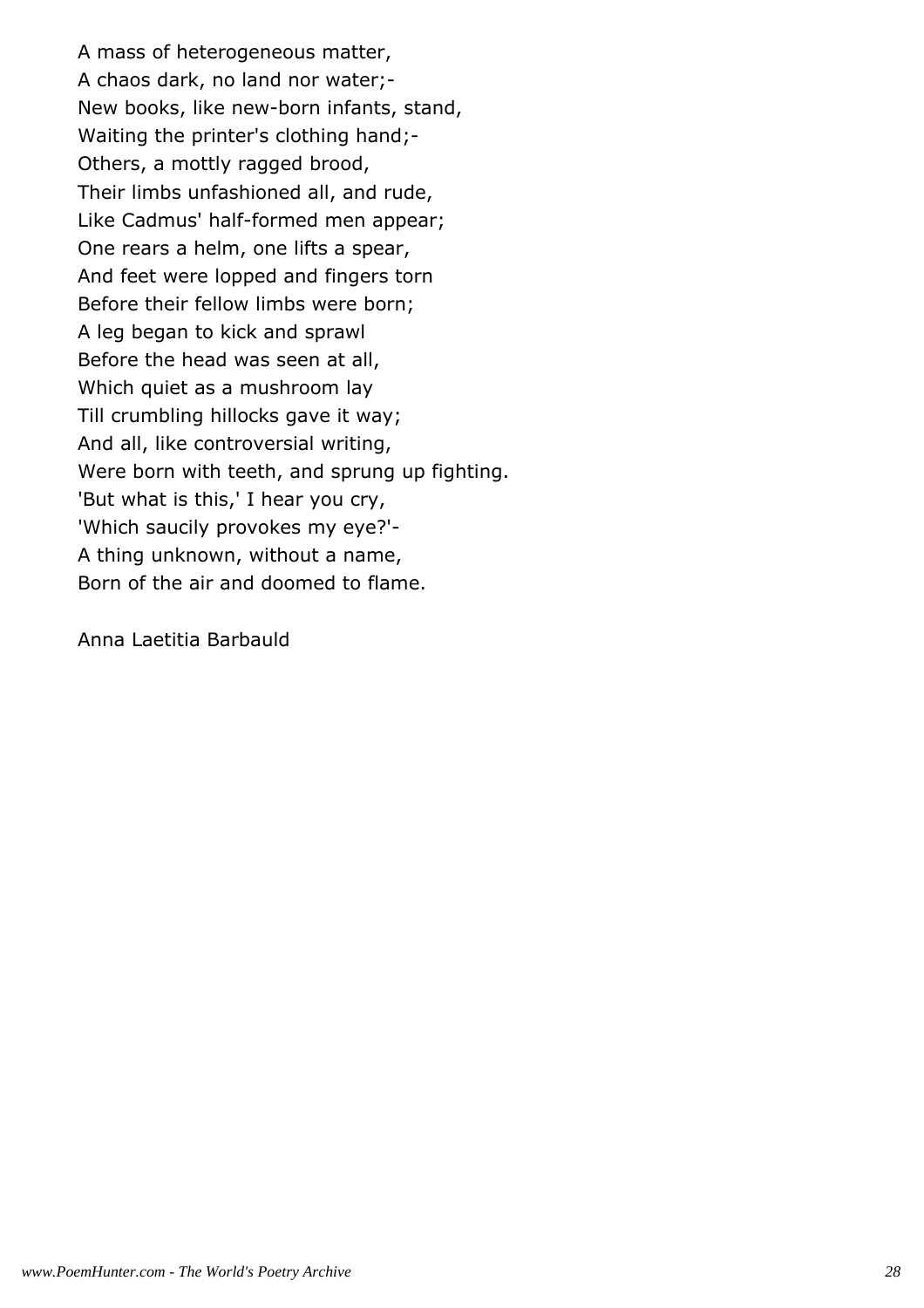# Autumn

#### A FRAGMENT

Farewell the softer hours, Spring's opening blush And Summer's deeper glow, the shepherd's pipe Tuned to the murmurs of a weeping spring, And song of birds, and gay enameled fields,— Farewell! 'T is now the sickness of the year, Not to be medicined by the skillful hand. Pale suns arise that like weak kings behold Their predecessor's empire moulder from them; While swift-increasing spreads the black domain Of melancholy Night;—no more content With equal sway, her stretching shadows gain On the bright morn, and cloud the evening sky. Farewell the careless lingering walk at eve, Sweet with the breath of kine and new-spread hay; And slumber on a bank, where the lulled youth, His head on flowers, delicious languor feels Creep in the blood. A different season now Invites a different song. The naked trees Admit the tempest; rent is Nature's robe; Fast, fast, the blush of Summer fades away From her wan cheek, and scarce a flower remains To deck her bosom; Winter follows close, Pressing impatient on, and with rude breath Fans her discoloured tresses. Yet not all Of grace and beauty from the falling year Is torn ungenial. Still the taper fir Lifts its green spire, and the dark holly edged With gold, and many a strong perennial plant, Yet cheer the waste: nor does yon knot of oaks Resign its honours to the infant blast. This is the time, and these the solemn walks, When inspiration rushes o'er the soul Sudden, as through the grove the rustling breeze.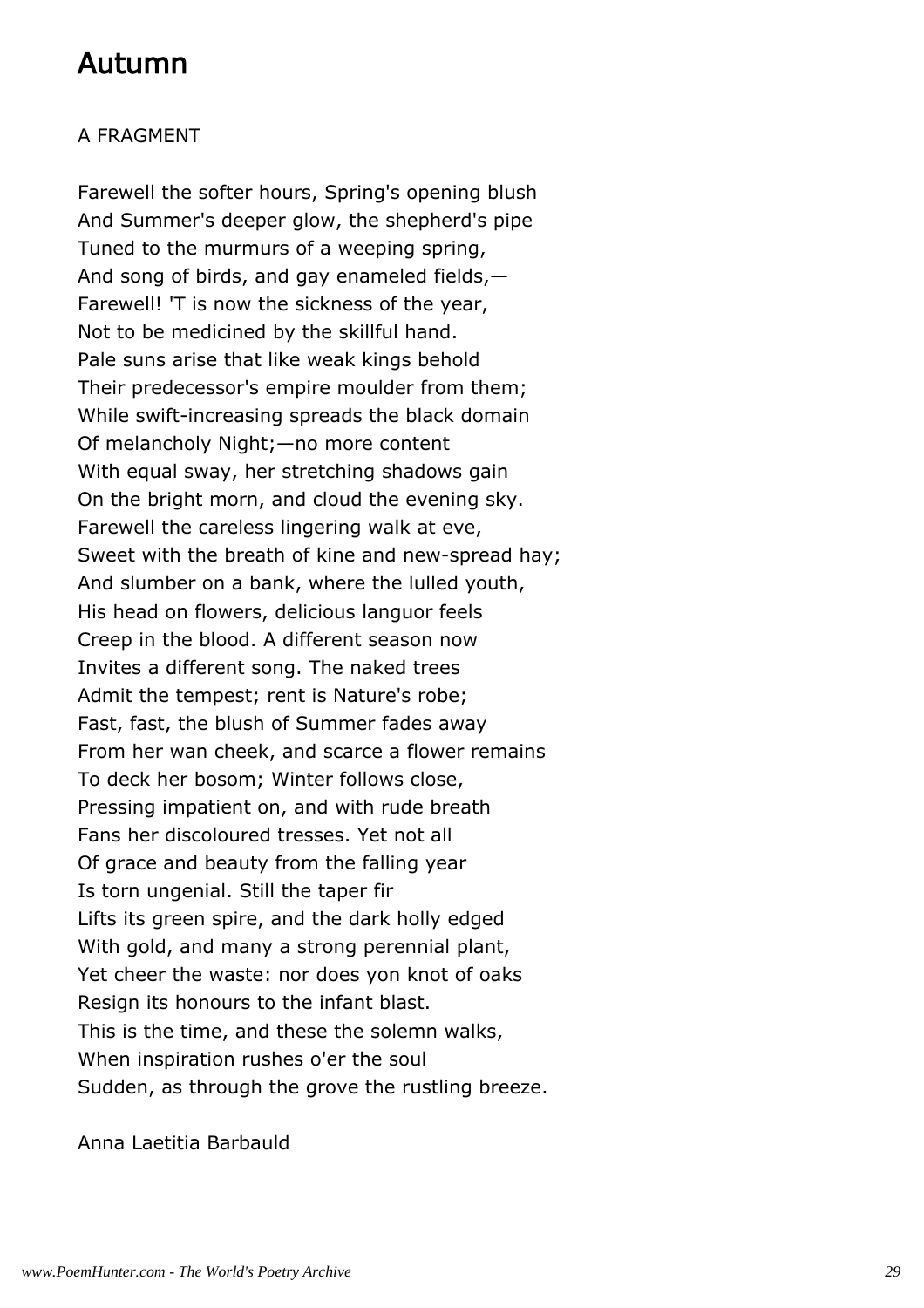### Awake My Soul!

Awake, my soul! lift up thine eyes, See where thy foes against thee rise, In long array, a numerous host; Awake, my soul! or thou art lost. Here giant Danger threatening stands Mustering his pale terrific bands; There Pleasure's silken banners spread, And willing souls are captive led. See where rebellious passions rage, And fierce desires and lusts engage; The meanest foe of all the train Has thousands and ten thousands slain.

Thou tread'st upon enchanted ground, Perils and snares beset thee round; Beware of all, guard every part, But most, the traitor in thy heart. "Come then, my soul, now learn to wield The weight of thine immortal shield;" Put on the armour from above Of heavenly truth and heavenly love. The terror and the charm repell, And powers of earth, and powers of hell; The Man of Calvary triumphed here; Why should his faithful followers fear?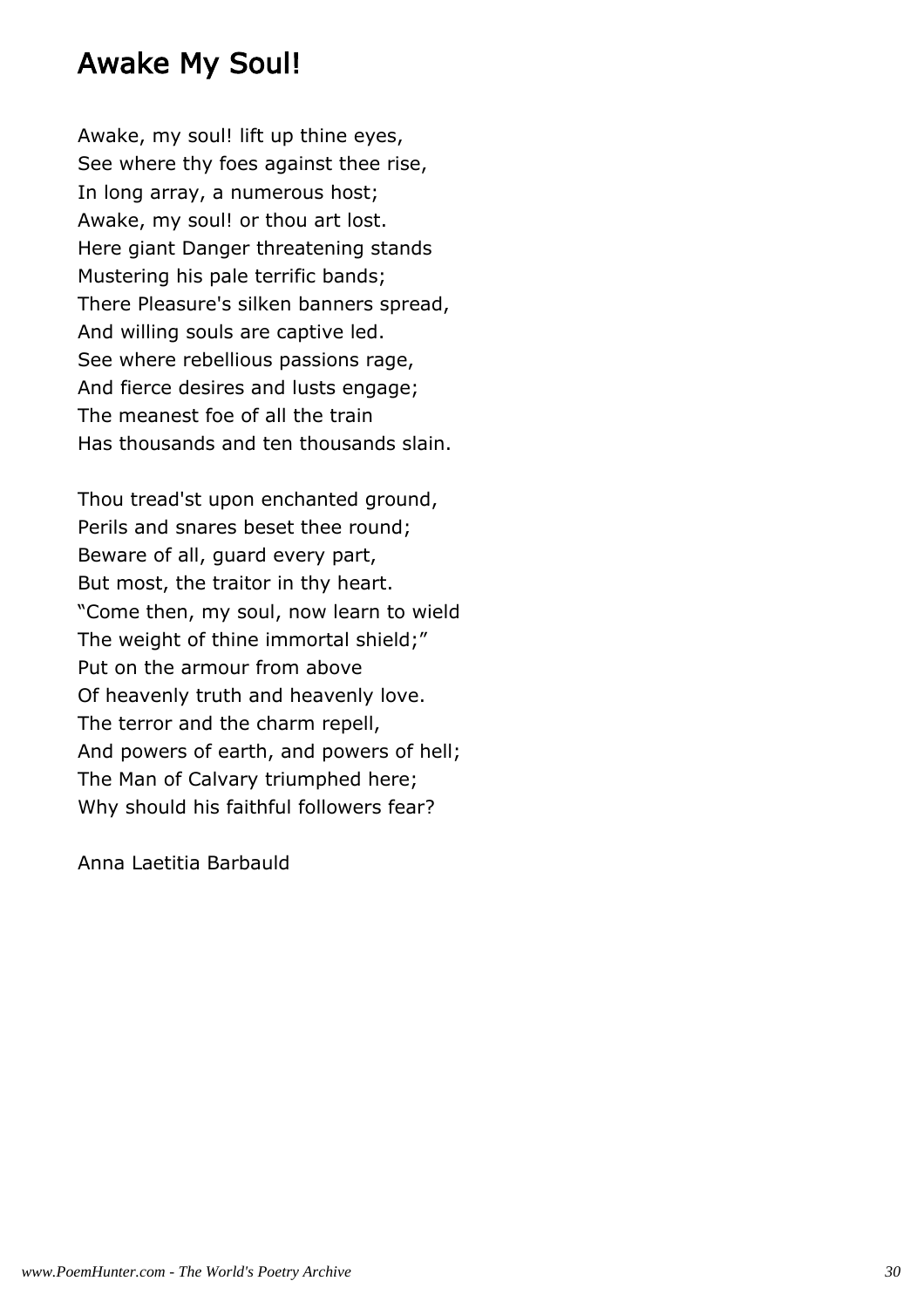### Beauty Of Insects

Observe the insect race, ordain'd to keep The lazy Sabbath of a half-year's sleep. Entomb'd beneath the filmy web they lie, And wait the influence of a kinder sky. When vernal sunbeams pierce their dark retreat, The heaving tomb distends with vital heat; The full-form'd brood, impatient of their cell, Start from their trance, and burst their silken shell Trembling awhile they stand, and scarcely dare To launch at once upon the untried air. At length assured, they catch the favouring gale, And leave their sordid spoils and high in ether sail.

Lo! the bright train their radiant wings unfold, With silver fringed, and freckled o'er with gold. On the gay bosom of some fragrant flower, They, idly fluttering, live their little hour; Their life all pleasure, and their task all play, All spring their age, and sunshine all their day. Not so the child of sorrow, wretched man; His course with toil concludes, with pain began, That his high destiny he might discern, And in misfortune's school this lesson learn - Pleasure's the portion of the inferior kind; But glory, virtue, heaven for man design'd.

What atom forms of insect life appear! And who can follow nature's pencil here? Their wings with azure, green, and purple gloss'd, Studded with colour'd eyes, with gems emboss'd, Inlaid with pearl, and mark'd with various stains Of lively crimson, through their dusky veins. Some shoot like living stars athwart the night, And scatter from their wings a vivid light, To guide the Indian to his tawny loves, As through the woods with cautious step he moves. See the proud giant of the beetle race, With shining arms his polish'd limbs enchase! Like some stern warrior formidably bright,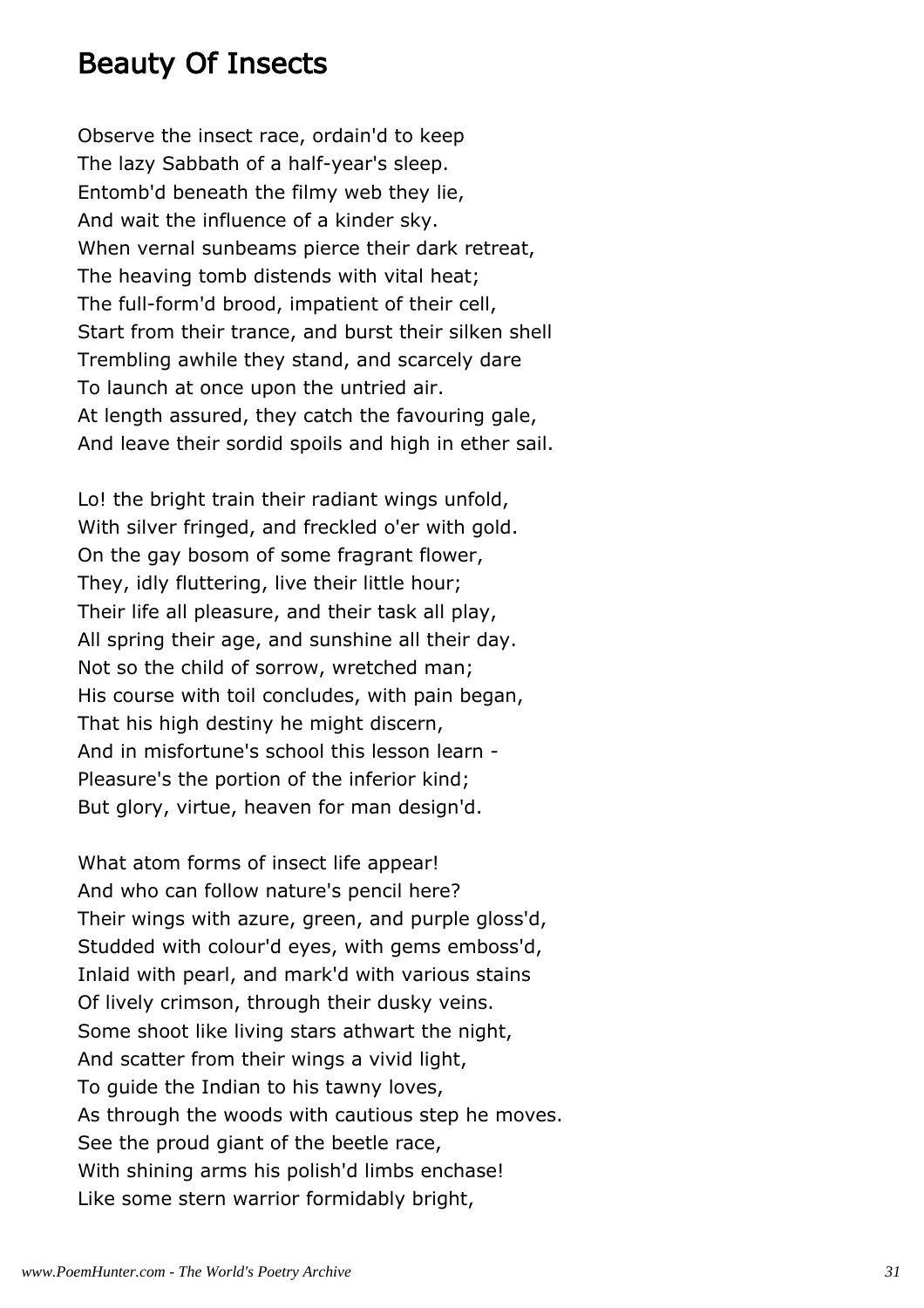His steely sides reflect a gleaming light; On his large forehead spreading horns he wears, And high in air the branching antlers bears; O'er many an inch extends his wide domain, And his rich treasury swells with hoarded grain.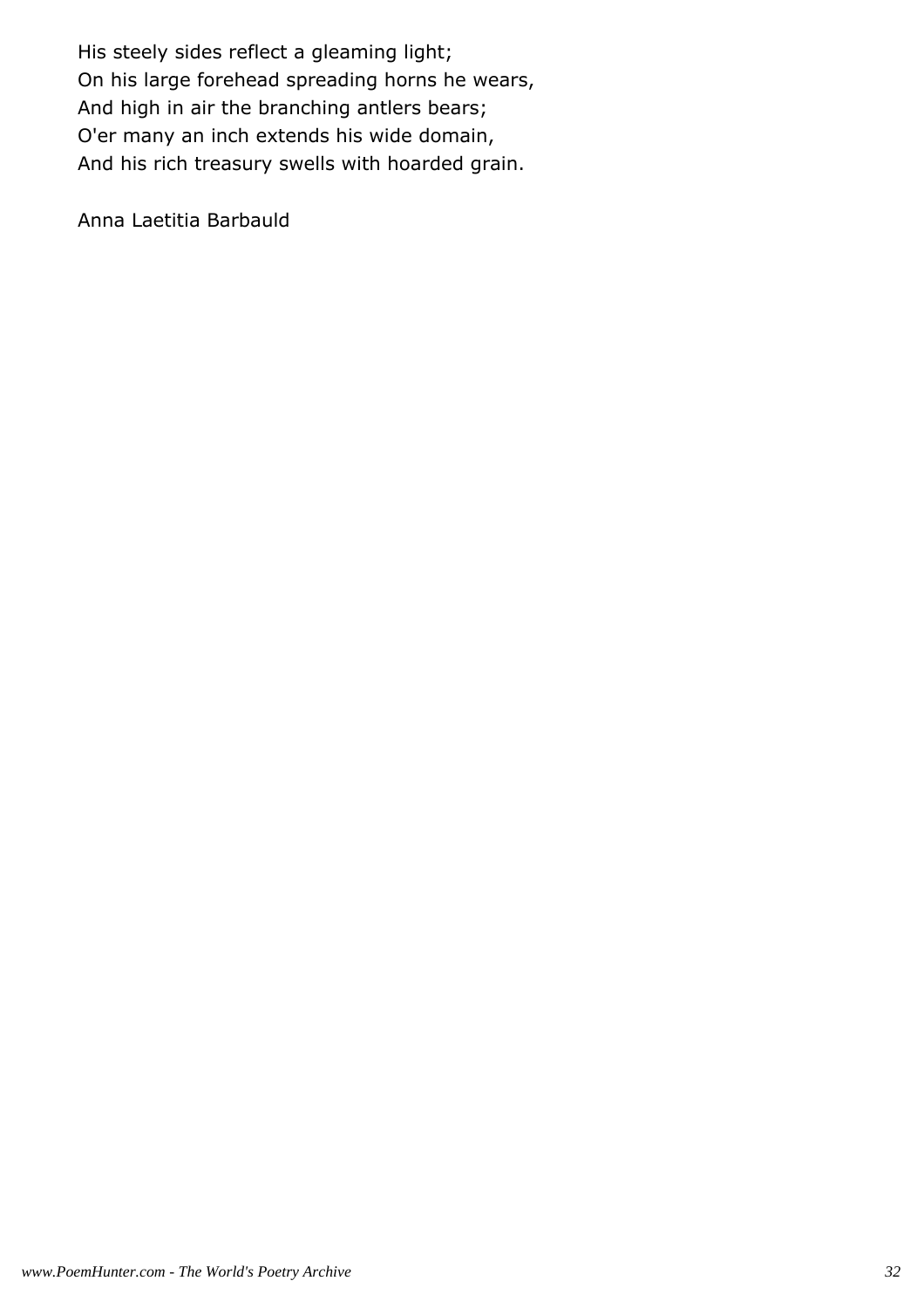# Behold

Behold, where breathing love divine, Our dying Master stands! His weeping followers gathering round Receive his last commands. From that mild teacher's parting lips What tender accents fell! The gentle precept which he gave Became its author well. "Blest is the man whose softening heart Feels all another's pain; To whom the supplicating eye Was never raised in vain.

"Whose breast expands with generous warmth A stranger's woes to feel; And bleeds in pity o'er the wound He wants the power to heal. "He spreads his kind supporting arms To every child of grief; His secret bounty largely flows, And brings unasked relief. "To gentle offices of love His feet are never slow; He views through mercy's melting eye A brother in a foe. "Peace from the bosom of his God, My peace to him I give; And when he kneels before the throne, His trembling soul shall live.

"To him protection shall be shown, And mercy from above Descend on those who thus fulfill The perfect law of love."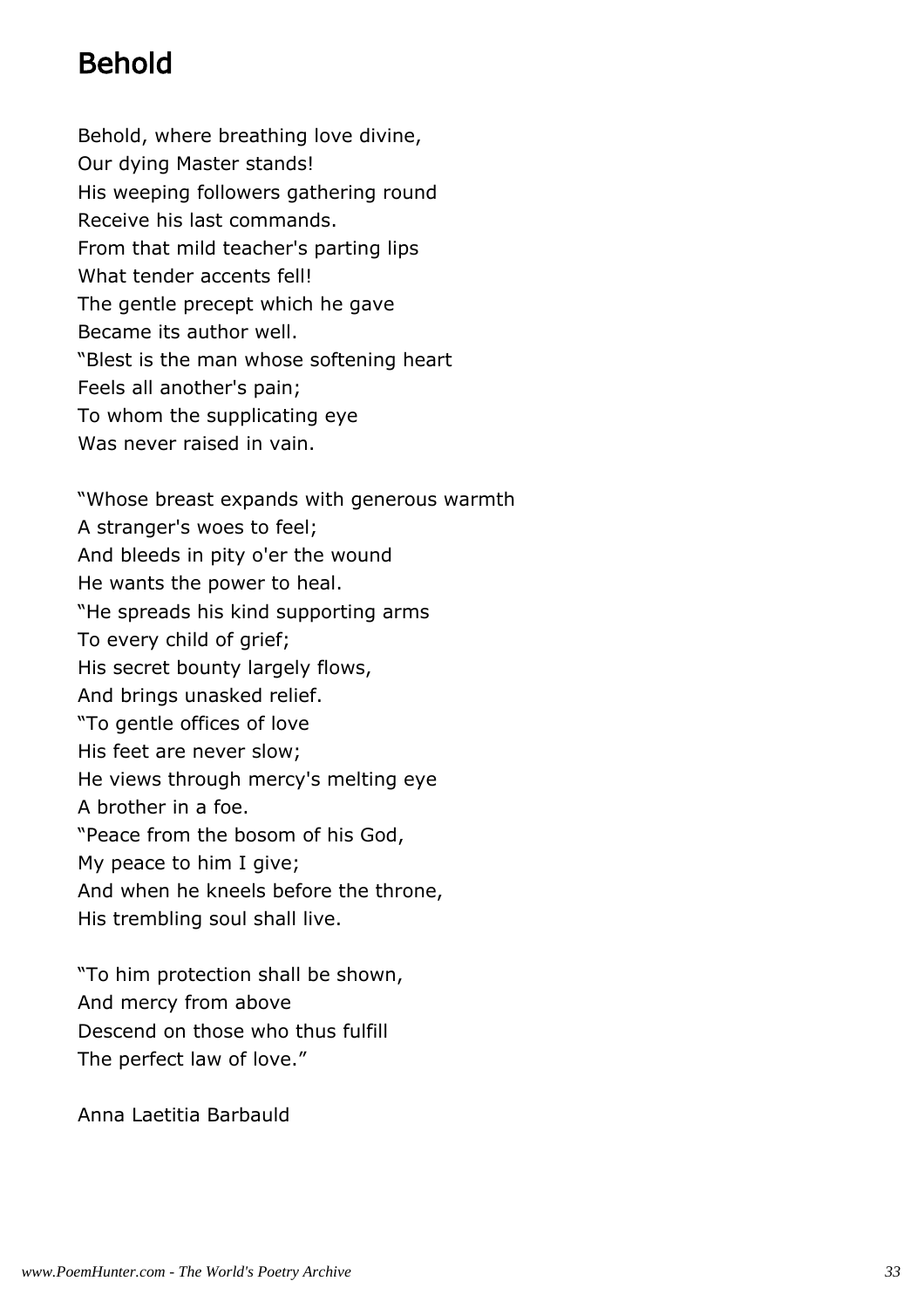### **Characters**

OH! born to sooth distress, and lighten care; Lively as soft, and innocent as fair; Blest with that sweet simplicity of thought So rarely found, and never to be taught; Of winning speech, endearing, artless, kind, The loveliest pattern of a female mind; Like some fair spirit from the realms of rest With all her native heaven within her breast; So pure, so good, she scarce can guess at sin,

But thinks the world without like that within; Such melting tenderness, so fond to bless, Her charity almost becomes excess. Wealth may be courted, wisdom be rever'd, And beauty prais'd, and brutal strength be fear'd; But goodness only can affection move; And love must owe its origin to love.

OF gentle manners, and of taste refin'd, With all the graces of a polish'd mind; Clear sense and truth still shone in all she spoke,

And from her lips no idle sentence broke. Each nicer elegance of art she knew; Correctly fair, and regularly true : Her ready fingers plied with equal skill The pencil's task, the needle, or the quill. So pois'd her feelings, so compos'd her soul, So subject all to reason's calm controul, One only passion, strong, and unconfin'd, Disturb'd the balance of her even mind: One passion rul'd despotic in her breast, In every word, and look, and thought confest; But that was love, and love delights to bless The generous transports of a fond excess.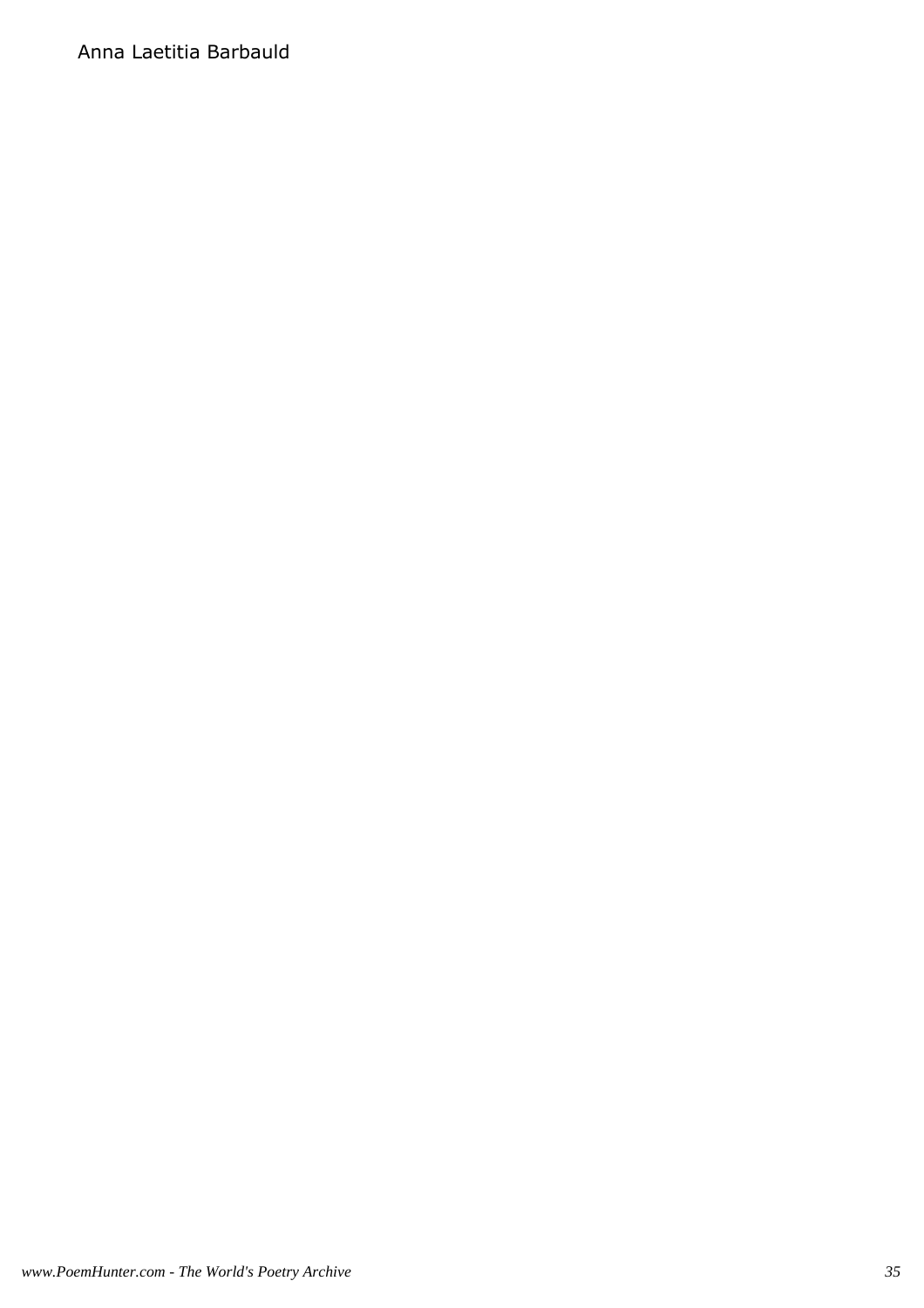## Come, Said Jesus

Come unto me all ye that are weary and heavy laden, and I will give you rest.

Come, said Jesus' sacred voice, Come and make my paths your choice: I will guide you to your home; Weary pilgrim, hither come! Thou, who houseless, sole, forlorn, Long hast borne the proud world's scorn, Long hast roamed the barren waste,— Weary pilgrim, hither haste! Ye who tossed on beds of pain, Seek for ease, but seek in vain, Ye whose swollen and sleepless eyes Watch to see the morning rise; Ye, by fiercer anguish torn, In strong remorse for guilt who mourn; Here repose your heavy care, A wounded spirit who can bear! Sinner, come! for here is found Balm that flows for every wound; Peace, that ever shall endure, Rest eternal, sacred, sure.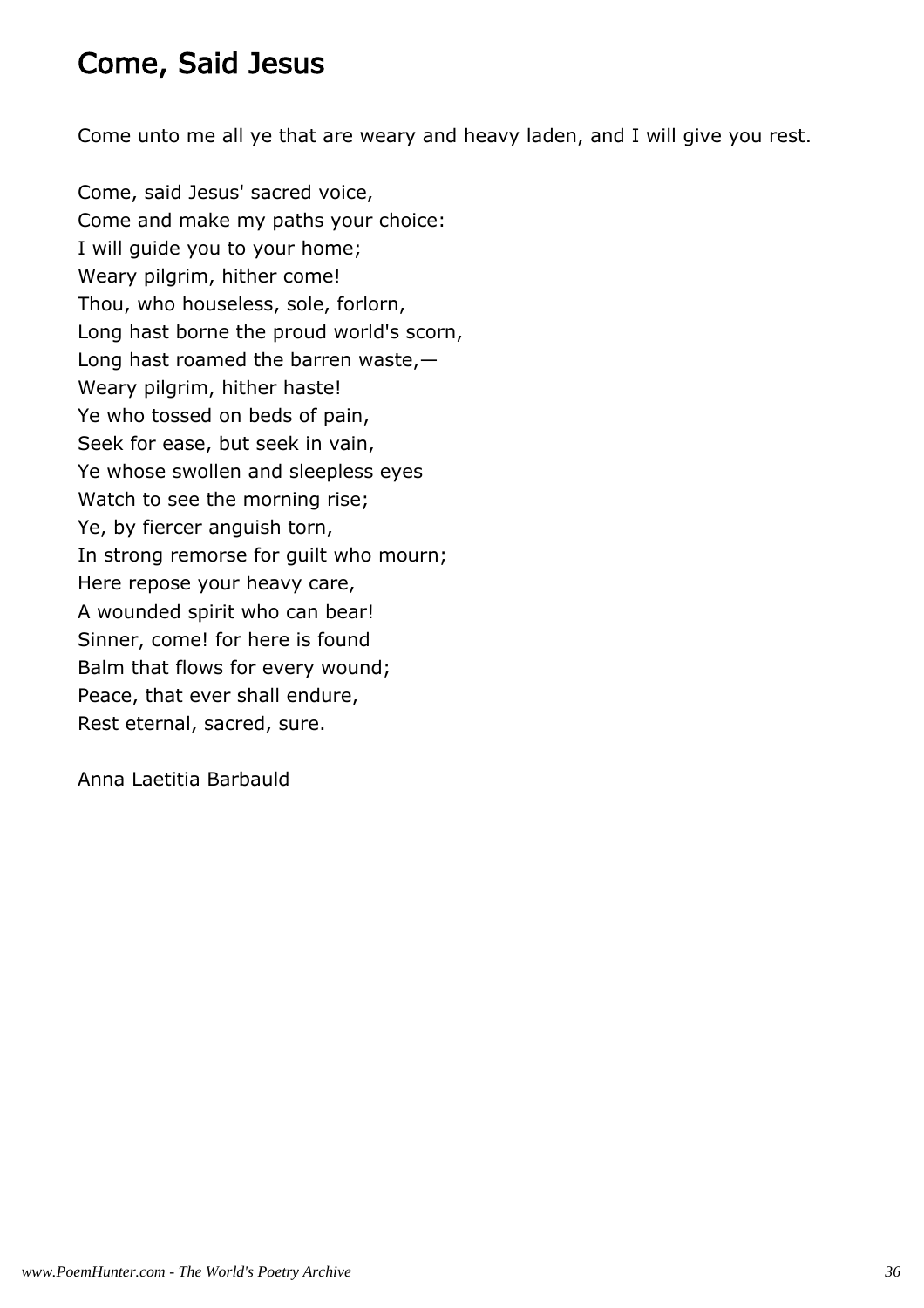### Corsica

--- A manly race Of unsubmitting spirit, wise and brave; Who still through bleeding ages struggled hard To hold a generous undiminished state; Too much in vain!

Thomson

Hail, generous Corsica! unconquered isle! The fort of freedom; that amidst the waves Stands like a rock of adamant, and dares The wildest fury of the beating storm.

And are there yet, in this late sickly age, Unkindly to the towering growths of virtue, Such bold exalted spirits? Men whose deeds, To the bright annals of old Greece opposed, Would throw in shades her yet unrivaled name, And dim the lustre of her fairest page! And glows the flame of Liberty so strong In this lone speck of earth! this spot obscure, Shaggy with woods, and crusted o'er with rock, By slaves surrounded, and by slaves oppressed! What then should Britons feel?—should they not catch The warm contagion of heroic ardour, And kindle at a fire so like their own?

Such were the working thoughts which swelled the breast Of generous Boswel; when with nobler aim And views beyond the narrow beaten track By trivial fancy trod, he turned his course From polished Gallia's soft delicious vales, From the grey reliques of imperial Rome, From her long galleries of laureled stone, Her chiseled heroes and her marble gods, Whose dumb majestic pomp yet awes the world, To animated forms of patriot zeal; Warm in the living majesty of virtue; Elate with fearless spirit; firm; resolved;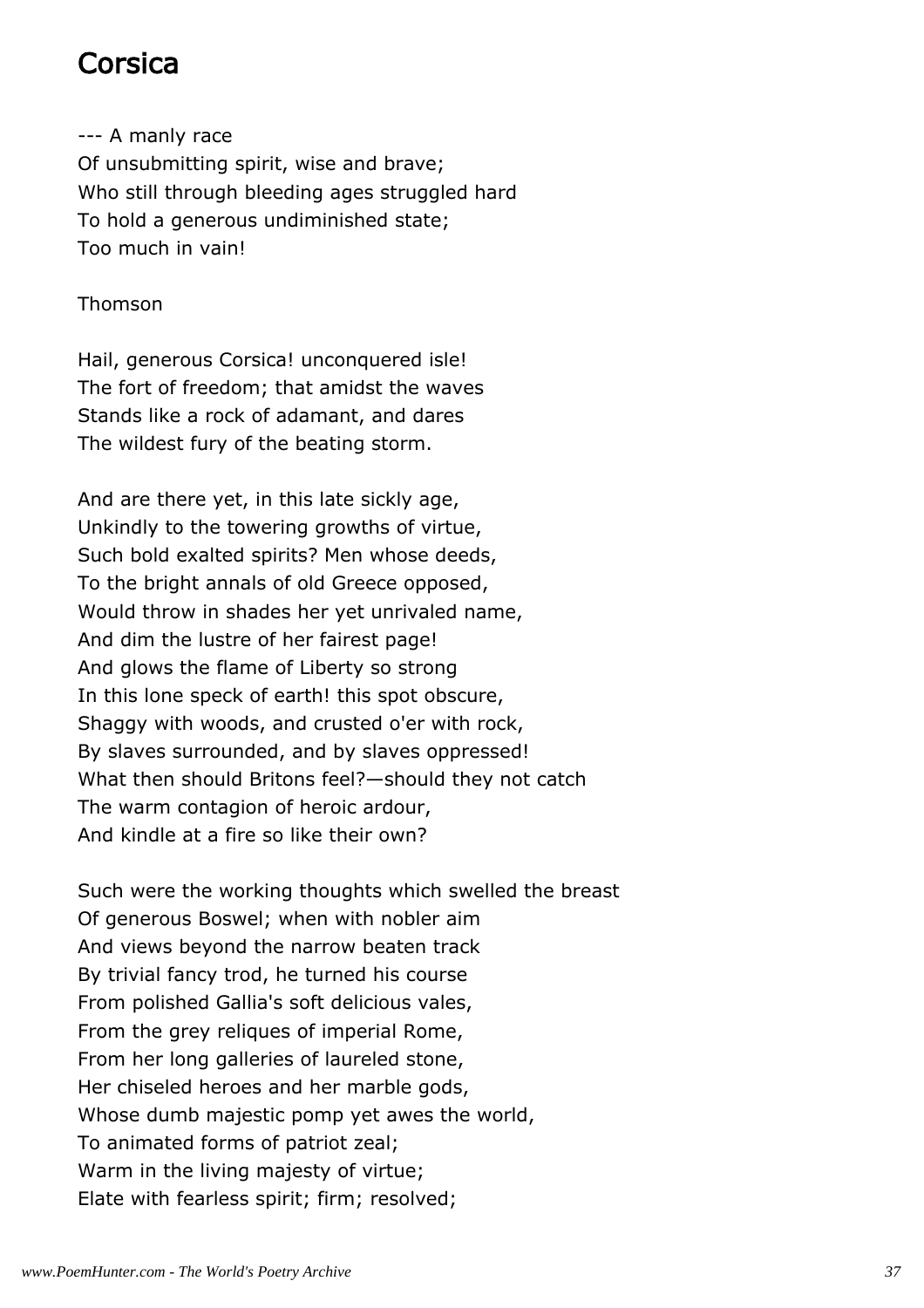By fortune nor subdued, nor awed by power.

How raptured fancy burns, while warm in thought I trace the pictured landscape; while I kiss With pilgrim lips devout the sacred soil Stained with the blood of heroes. Cyrnus, hail! Hail to thy rocky, deep indented shores, And pointed cliffs, which hear the chafing deep Incessant foaming round their shaggy sides. Hail to thy winding bays, thy sheltering ports And ample harbours, which inviting stretch Their hospitable arms to every sail: Thy numerous streams, that bursting from the cliffs Down the steep channeled rock impetuous pour With grateful murmur: on the fearful edge Of the rude precipice, thy hamlets brown And straw-roofed cots, which from the level vale Scarce seen, amongst the craggy hanging cliffs Seem like an eagle's nest aerial built. Thy swelling mountains, brown with solemn shade Of various trees, that wave their giant arms O'er the rough sons of freedom; lofty pines, And hardy fir, and ilex ever green, And spreading chesnut, with each humbler plant, And shrub of fragrant leaf, that clothes their sides With living verdure; whence the clustering bee Extracts her golden dews: the shining box, And sweet-leaved myrtle, aromatic thyme, The prickly juniper, and the green leaf Which feeds the spinning worm; while glowing bright Beneath the various foliage, wildly spreads The arbutus, and rears his scarlet fruit Luxuriant, mantling o'er the craggy steeps; And thy own native laurel crowns the scene. Hail to thy savage forests, awful, deep; Thy tangled thickets, and thy crowded woods, The haunt of herds untamed; which sullen bound From rock to rock with fierce unsocial air, And wilder gaze, as conscious of the power That loves to reign amid the lonely scenes Of unquelled nature: precipices huge, And tumbling torrents; trackless deserts, plains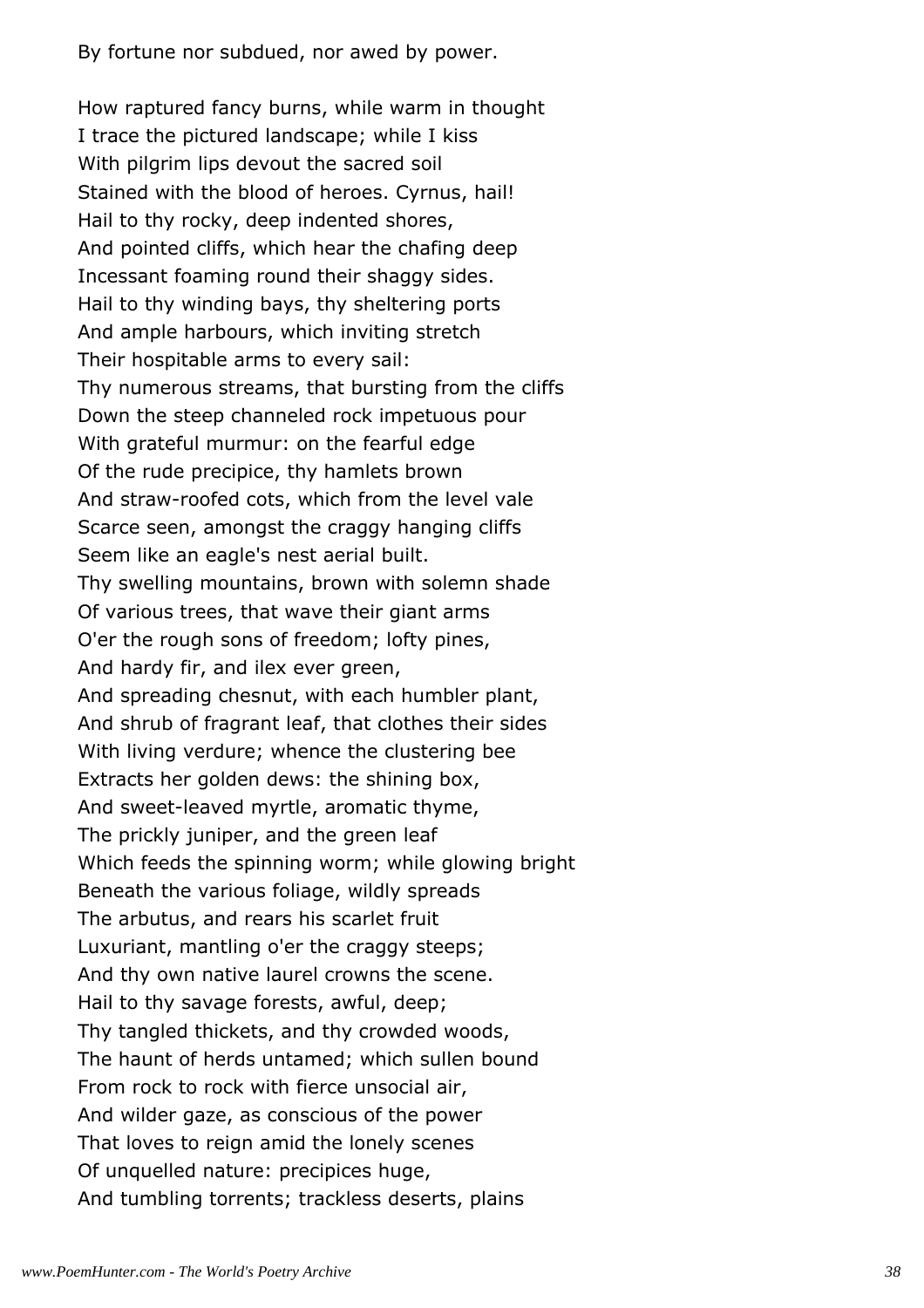Fenced in with guardian rocks, whose quarries teem With shining steel, that to the cultured fields And sunny hills which wave with bearded grain Defends their homely produce. Liberty, The mountain Goddess, loves to range at large Amid such scenes, and on the iron soil Prints her majestic step. For these she scorns The green enameled vales, the velvet lap Of smooth savannahs, where the pillowed head Of Luxury reposes; balmy gales, And bowers that breathe of bliss. For these, when first This isle emerging like a beauteous gem From the dark bosom of the Tyrrhene main Reared its fair front, she marked it for her own, And with her spirit warmed. Her genuine sons, A broken remnant, from the generous stock Of ancient Greece, from Sparta's sad remains, True to their high descent, preserved unquenched The sacred fire through many a barbarous age: Whom, nor the iron rod of cruel Carthage, Nor the dread sceptre of imperial Rome, Nor bloody Goth, nor grisly Saracen, Nor the long galling yoke of proud Liguria, Could crush into subjection. Still unquelled They rose superior, bursting from their chains, And claimed man's dearest birthright, liberty: And long, through many a hard unequal strife Maintained the glorious conflict; long withstood, With single arm, the whole collected force Of haughty Genoa, and ambitious Gaul. And shall withstand it—Trust the faithful Muse! It is not in the force of mortal arm, Scarcely in fate, to bind the struggling soul That galled by wanton power, indignant swells Against oppression; breathing great revenge, Careless of life, determined to be free. And favouring Heaven approves: for see the Man, Born to exalt his own, and give mankind A glimpse of higher natures: just, as great; The soul of council, and the nerve of war; Of high unshaken spirit, tempered sweet With soft urbanity, and polished grace,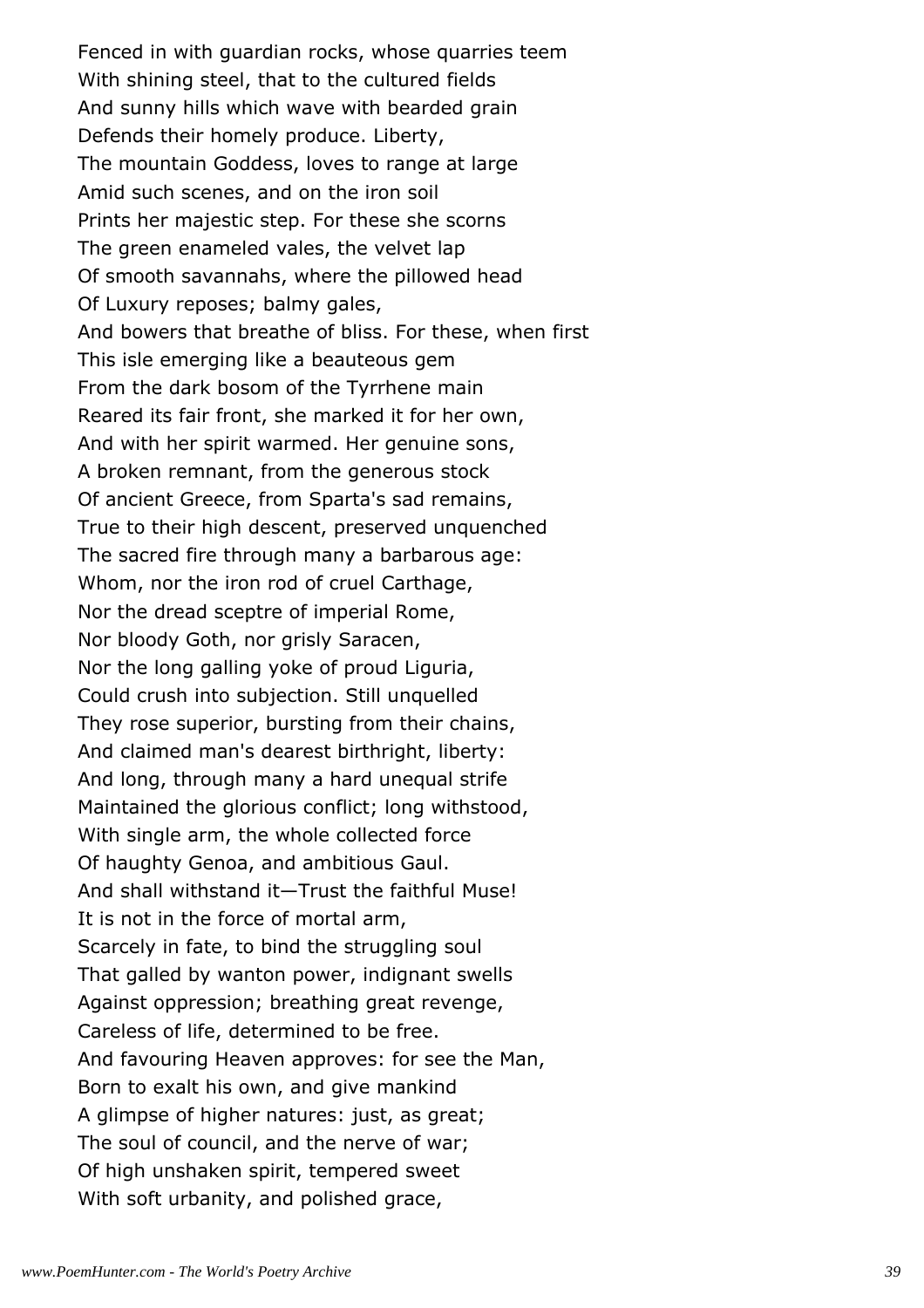And attic wit, and gay unstudied smiles: Whom Heaven in some propitious hour endowed With every purer virtue: gave him all That lifts the hero, or adorns the man. Gave him the eye sublime; the searching glance, Keen, scanning deep, that smites the guilty soul As with a beam from heaven; on his brow Serene, and spacious front, set the broad seal Of dignity and rule; then smiled benign On this fair pattern of a God below, High wrought, and breathed into his swelling breast The large ambitious wish to save his country.

O beauteous title to immortal fame! The man devoted to the public, stands In the bright records of superior worth A step below the skies: if he succeed, The first fair lot which earth affords, is his; And if he falls, he falls above a throne. When such their leader, can the brave despair? Freedom the cause, and Paoli the chief! Success to your fair hopes! A British Muse, Though weak and powerless, lifts her fervent voice, And breathes a prayer for your success. O could She scatter blessings as the morn sheds dews, To drop upon your heads! But patient hope Must wait the appointed hour; secure of this, That never with the indolent and weak Will Freedom deign to dwell; she must be seized By that bold arm that wrestles for the blessing: 'Tis Heaven's best prize, and must be bought with blood. When the storm thickens, when the combat burns, And pain and death in every horrid shape That can appal the feeble, prowl around, Then Virtue triumphs; then her towering form Dilates with kindling majesty; her mien Breathes a diviner spirit, and enlarged Each spreading feature, with an ampler port And bolder tone, exulting, rides the storm, And joys amidst the tempest. Then she reaps Her golden harvest; fruits of nobler growth And higher relish than meridian suns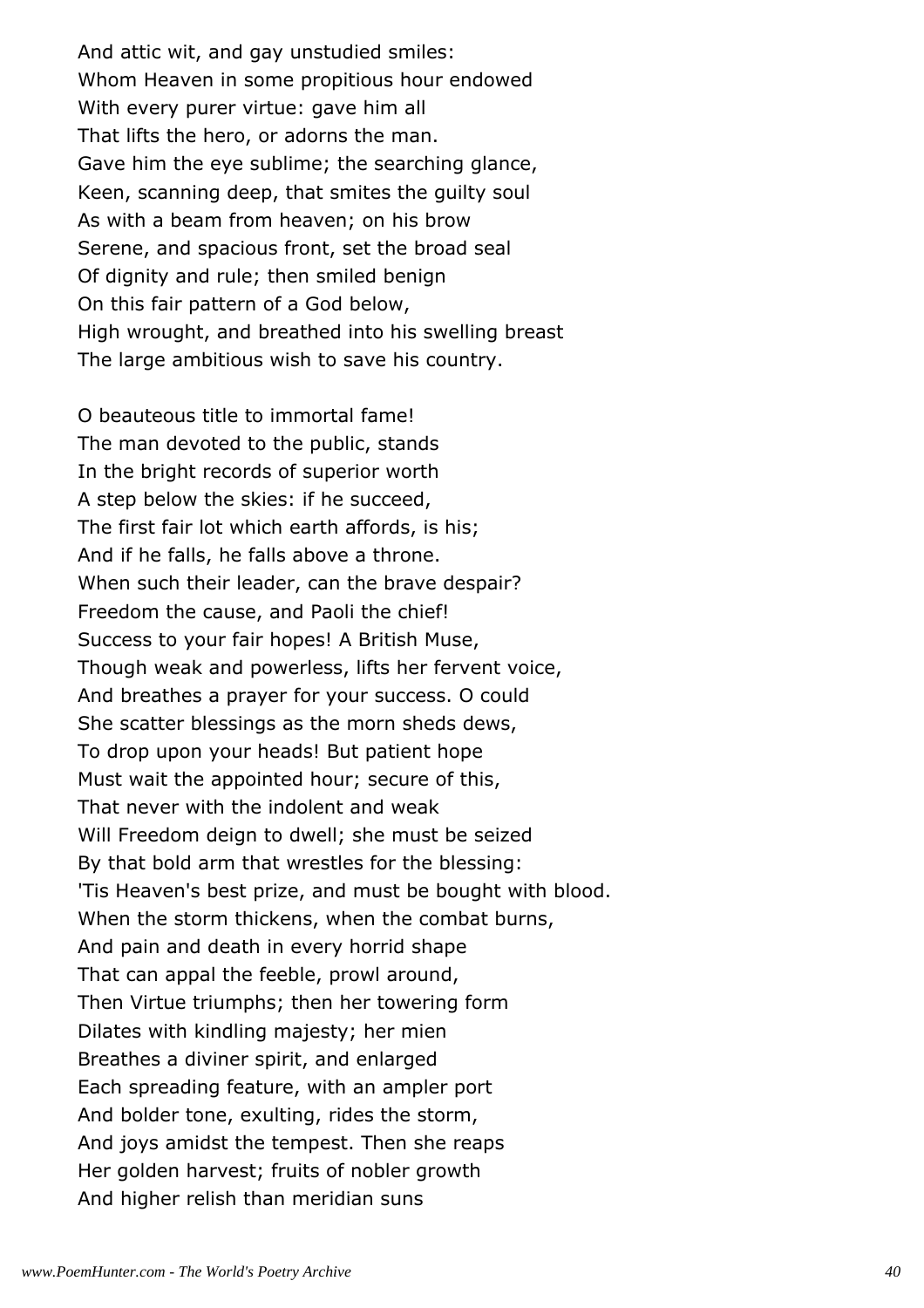Can ever ripen; fair, heroic deeds, And godlike action. 'Tis not meats and drinks, And balmy airs, and vernal suns and showers, That feed and ripen minds; 'tis toil and danger; And wrestling with the stubborn gripe of fate; And war, and sharp distress, and paths obscure And dubious. The bold swimmer joys not so To feel the proud waves under him, and beat With strong repelling arm the billowy surge; The generous courser does not so exult To toss his floating mane against the wind, And neigh amidst the thunder of the war, As Virtue to oppose her swelling breast Like a firm shield against the darts of fate. And when her sons in that rough school have learned To smile at danger, then the hand that raised Shall hush the storm, and lead the shining train Of peaceful years in bright procession on. Then shall the shepherd's pipe, the Muse's lyre, On Cyrnus' shores be heard: her grateful sons With loud acclaim and hymns of cordial praise Shall hail their high deliverers; every name To Virtue dear be from oblivion snatched And placed among the stars: but chiefly thine, Thine, Paoli, with sweetest sound shall dwell On their applauding lips; thy sacred name, Endeared to long posterity, some Muse, More worthy of the theme, shall consecrate To after-ages, and applauding worlds Shall bless the godlike man who saved his country.

So vainly wished, so fondly hoped the Muse: Too fondly hoped. The iron fates prevail, And Cyrnus is no more. Her generous sons, Less vanquished than o'erwhelmed, by numbers crushed, Admired, unaided fell. So strives the moon In dubious battle with the gathering clouds, And strikes a splendour through them; till at length Storms rolled on storms involve the face of heaven And quench her struggling fires. Forgive the zeal That, too presumptuous, whispered better things, And read the book of destiny amiss.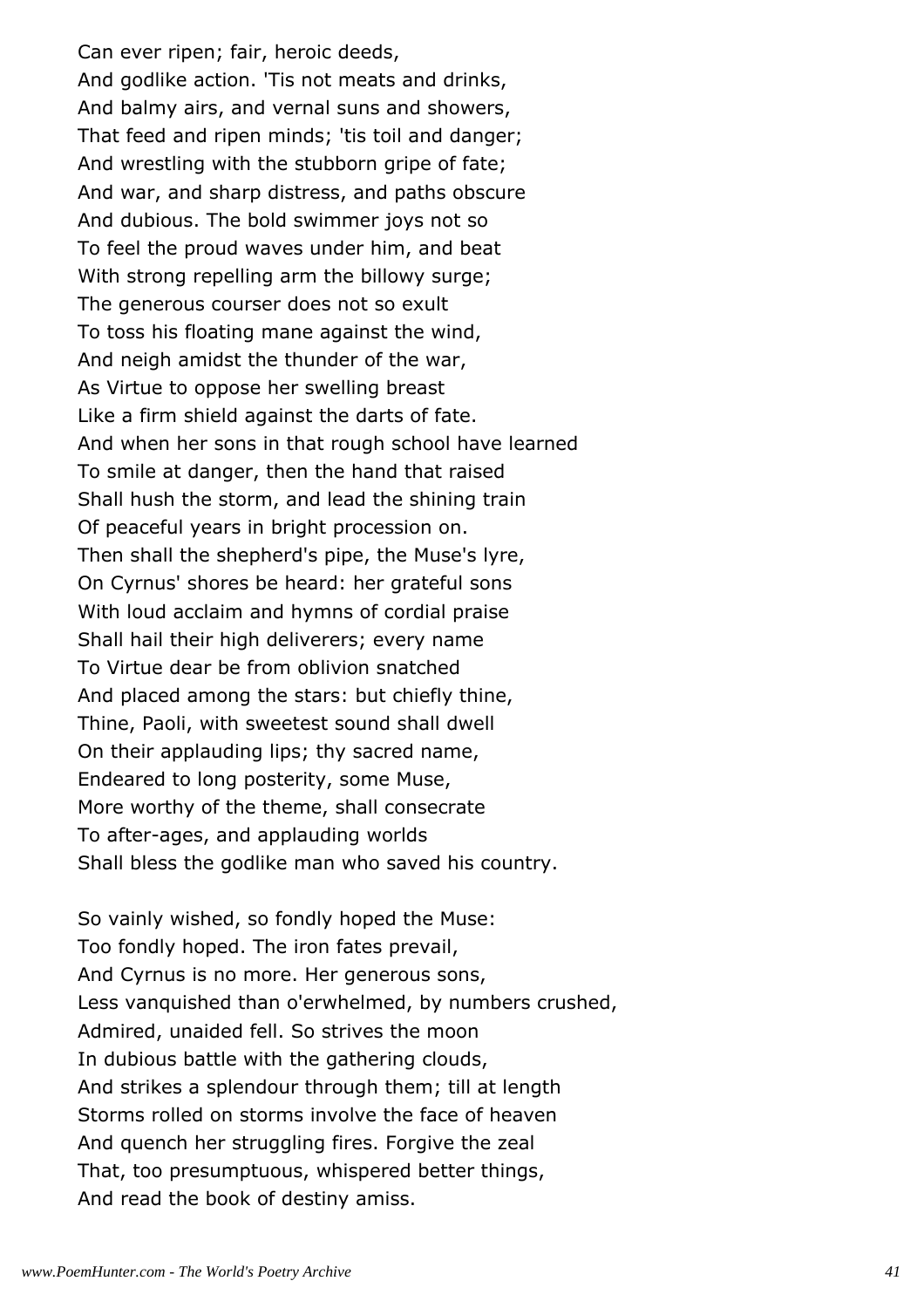Not with the purple colouring of success Is virtue best adorned: the attempt is praise. There yet remains a freedom, nobler far Than kings or senates can destroy or give; Beyond the proud oppressor's cruel grasp Seated secure, uninjured, undestroyed; Worthy of Gods:….the freedom of the mind.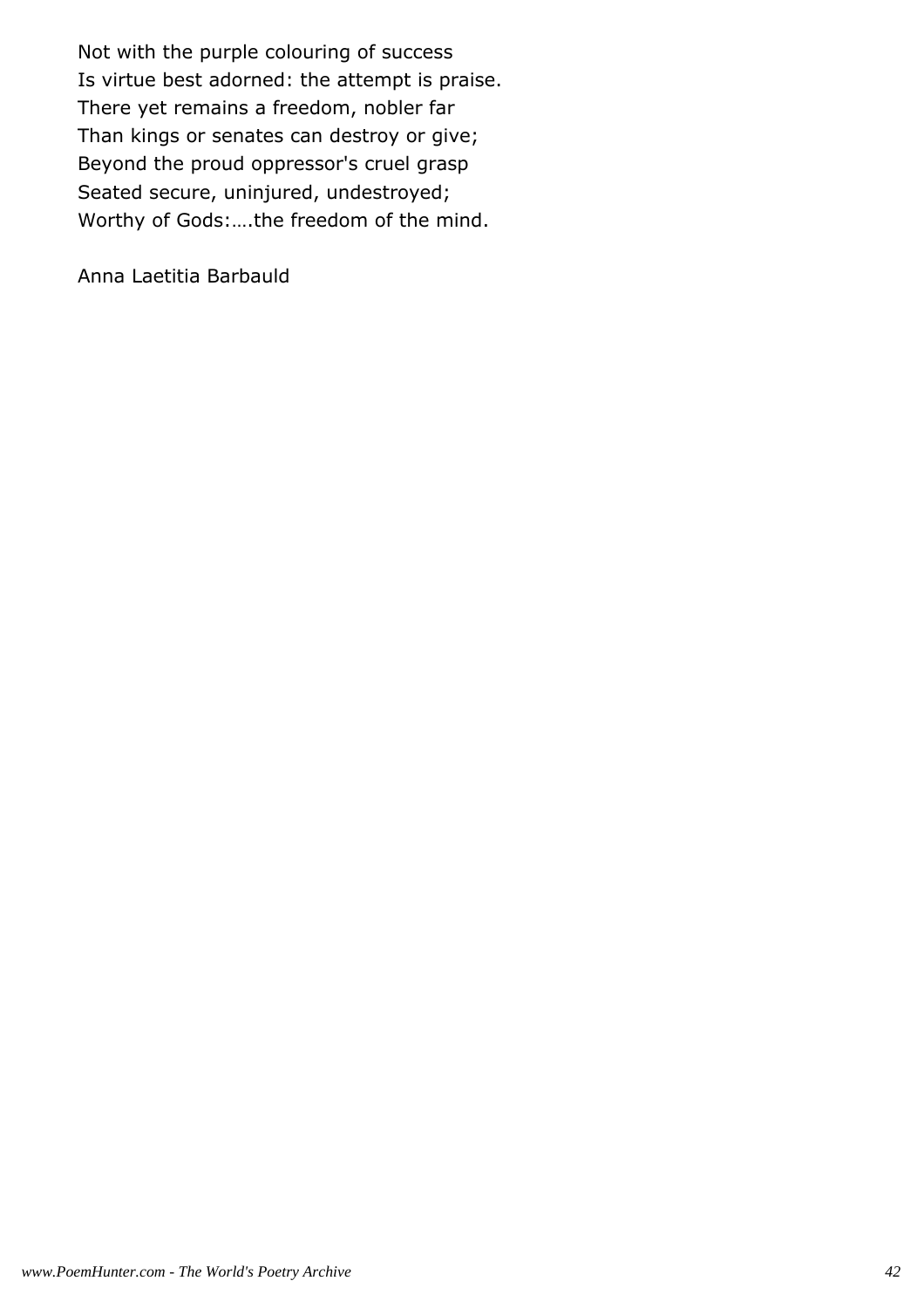# Dejection

When sickness clouds the languid eye, And seeds of sharp diseases fly Swift through the vital frame; Rich drugs are torn from earth and sea, And balsam drops from every tree, To quench the parching flame. But oh! what opiate can assuage The throbbing breast's tumultuous rage, Which mingling passions tear! What art the wounds of grief can bind, Or soothe the sick impatient mind Beneath corroding care!

Not all the potent herbs that grow On purple heath, or mountain's brow, Can banished peace restore; In vain the spring of tears to dry, For purer air or softer sky We quit our native shore. Friendship, the richest balm that flows, Was meant to heal our sharpest woes, But runs not always pure; And Love—has sorrows of his own, Which not an herb beneath the moon Is found of power to cure. Soft Pity, mild dejected maid, With tenderest hand applies her aid To dry the frequent tear; But her own griefs, of finer kind, Too deeply wound the feeling mind With anguish more severe.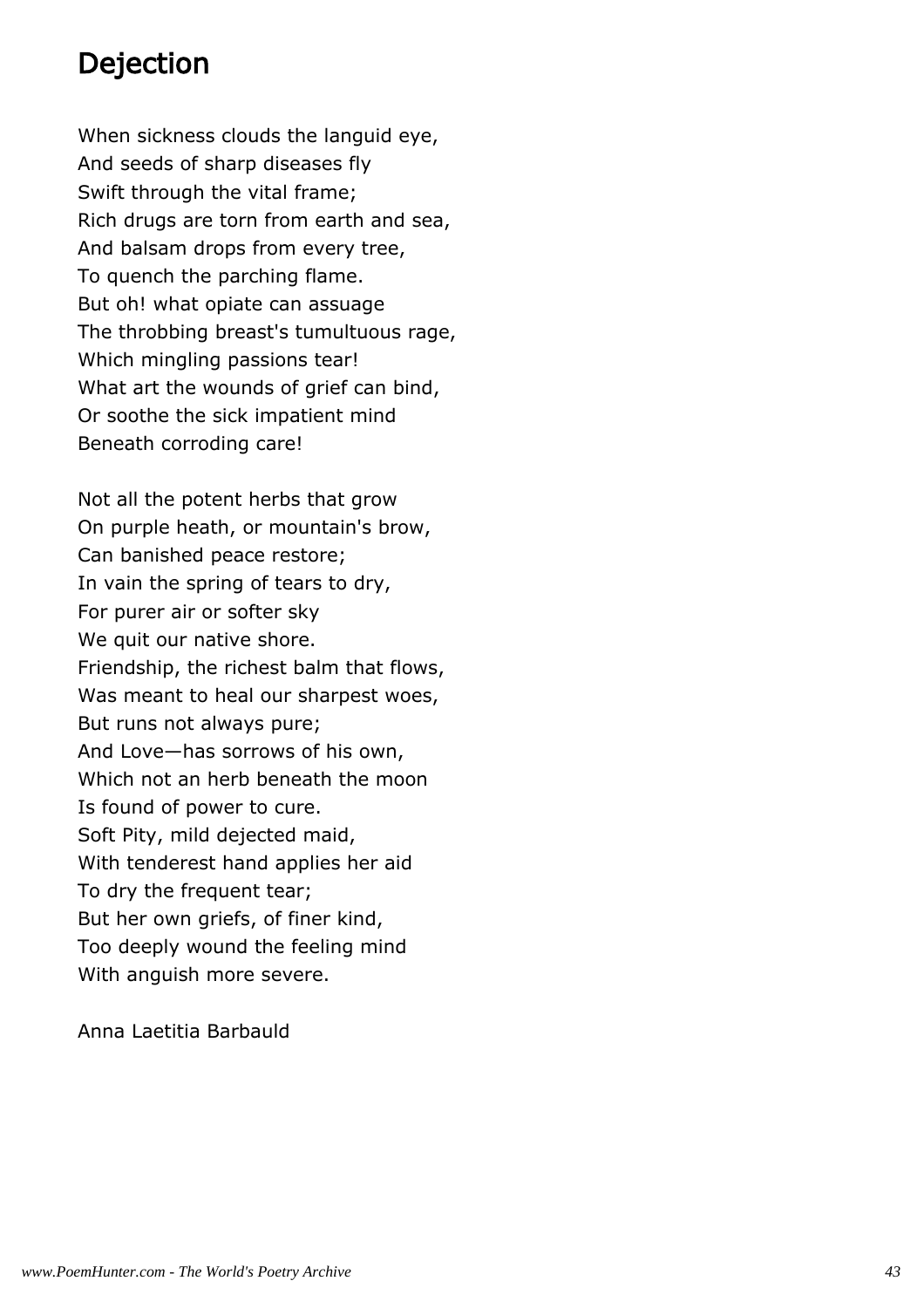### Delia, An Elegy

YES, DELIA loves! My fondest vows are blest; Farewel the memory of her past disdain; One kind relenting glance has heal'd my breast, And balanc'd in a moment years of pain.

O'er her soft cheek consenting blushes move, And with kind stealth her secret soul betray;

Blushes, which usher in the morn of love, Sure as the red'ning east foretells the day.

Her tender smiles shall pay me with delight For many a bitter pang of jealous fear; For many an anxious day, and sleepless night, For many a stifled sigh, and silent tear.

DELIA shall come, and bless my lone retreat; She does not scorn the shepherd's lowly life; She will not blush to leave the splendid seat, And own the title of a poor man's wife.

The simple knot shall bind her gather'd hair, The russet garment clasp her lovely breast: DELIA shall mix amongst the rural fair, By charms alone distinguish'd from the rest.

And meek Simplicity, neglected maid, Shall bid my fair in native graces shine: She, only she, shall lend her modest aid, Chaste, sober priestess, at sweet beauty's shrine!

How sweet to muse by murmuring springs reclin'd; Or loitering careless in the shady grove, Indulge the gentlest feelings of the mind, And pity those who live to aught but love!

When DELIA's hand unlocks her shining hair, And o'er her shoulder spreads the flowing gold, Base were the man who one bright tress would spare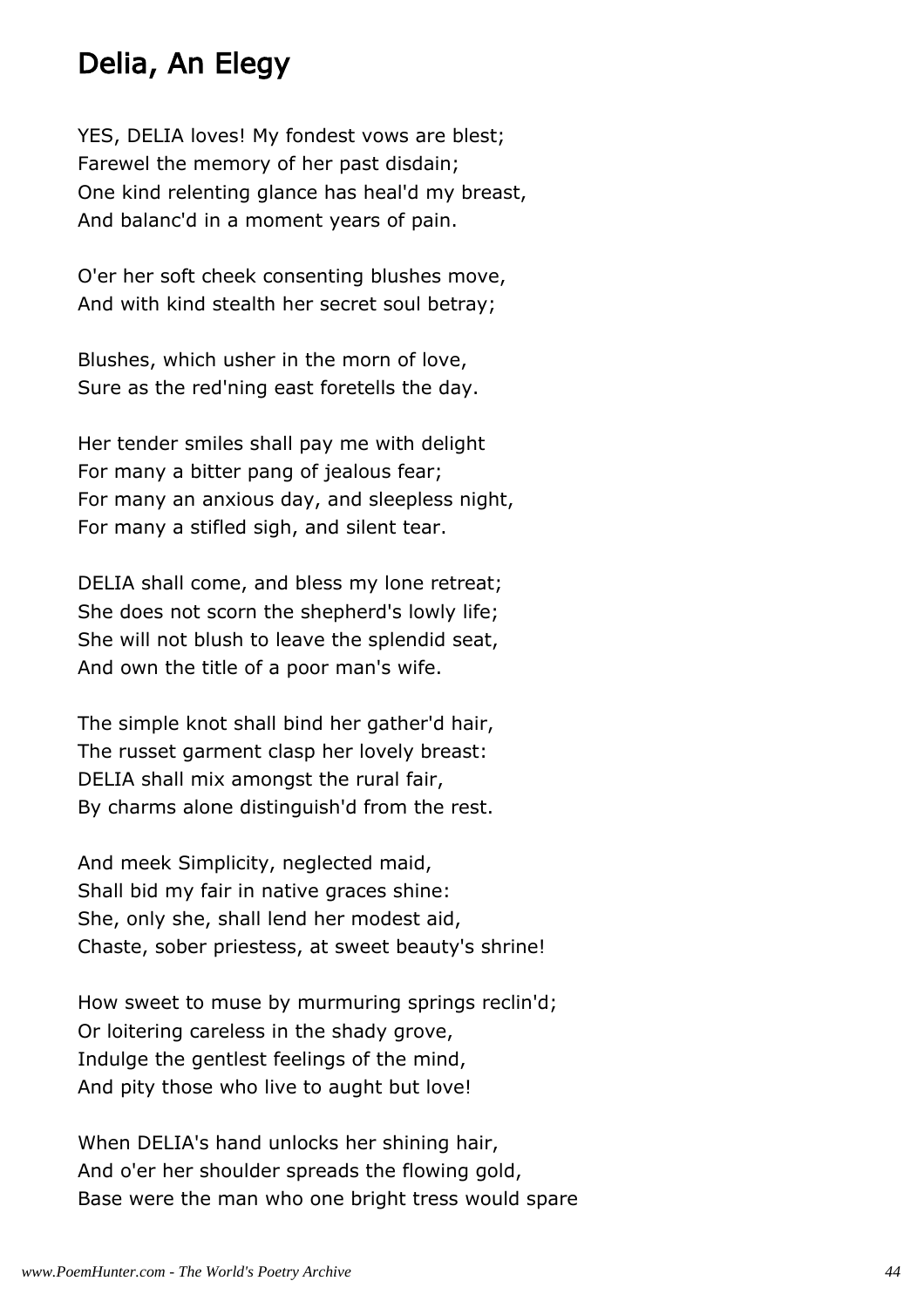For all the ore of India's coarser mold.

By her dear side with what content I'd toil, Patient of any labour in her sight; Guide the slow plough, or turn the stubborn soil, Till the last, ling'ring beam of doubtful light.

But softer tasks divide my DELIA's hours; To watch the firstlings at their harmless play; With welcome shade to screen the languid flowers, That sicken in the summer's parching ray.

Oft will she stoop amidst her evening walk, With tender hand each bruised plant to rear; To bind the drooping lily's broken stalk, And nurse the blossoms of the infant year.

When beating rains forbid our feet to roam, We'll shelter'd sit, and turn the storied page; There see what passions shake the lofty dome With mad ambition or ungovern'd rage:

What headlong ruin oft involves the great; What conscious terrors guilty bosoms prove; What strange and sudden turns of adverse fate Tear the sad virgin from her plighted love.

DELIA shall read, and drop a gentle tear; Then cast her eyes around the low-roof'd cot, And own the fates have dealt more kindly here, That blest with only love our little lot.

For love has sworn (I heard the awful vow) The wav'ring heart shall never be his care, That stoops at any baser shrine to bow : And what he cannot rule, he scorns to share.

My heart in DELIA is so fully blest, It has not room to lodge another joy; My peace all leans upon that gentle breast, And only there misfortune can annoy.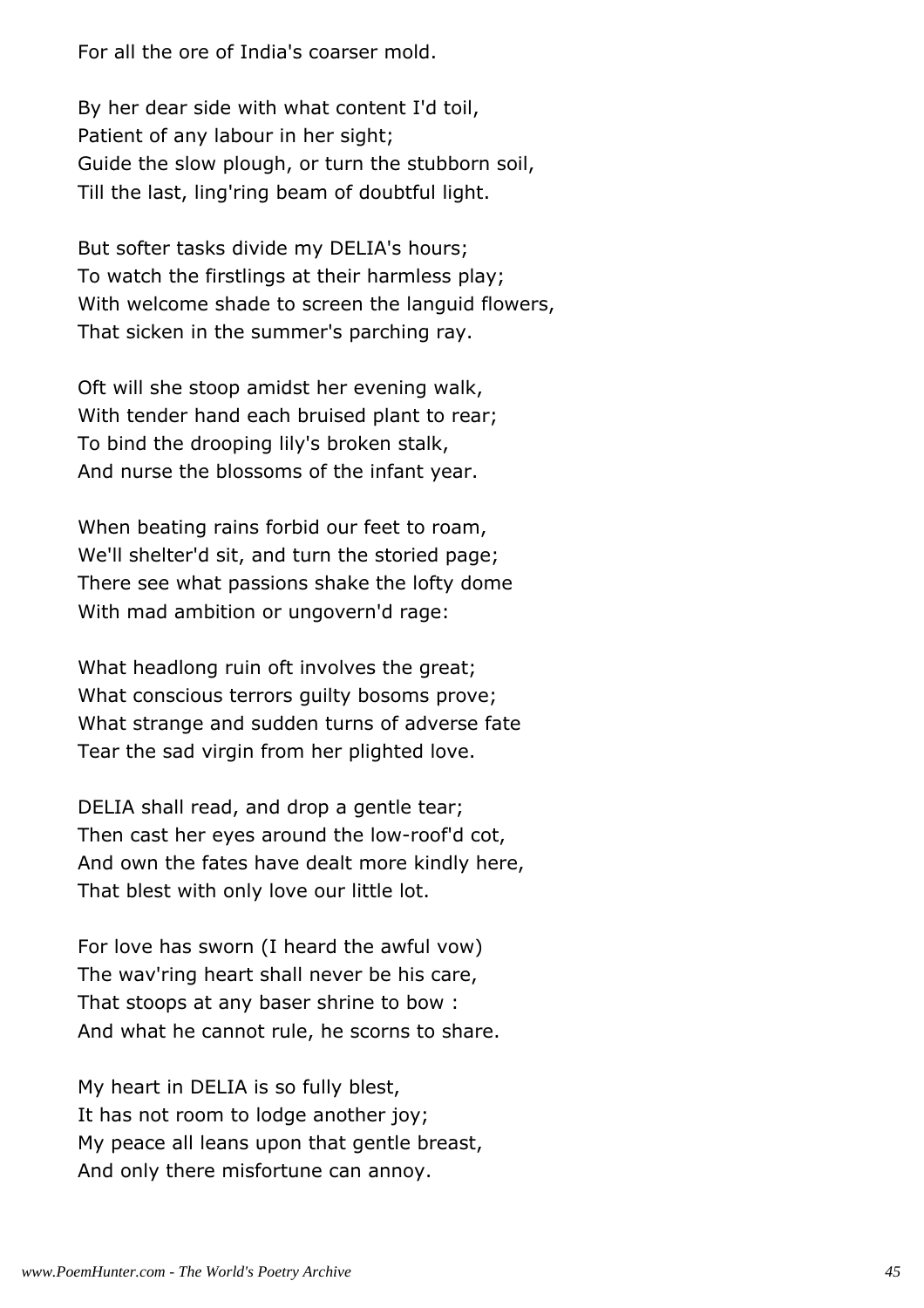Our silent hours shall steal unmark'd away In one long tender calm of rural peace; And measure many a fair unblemish'd day Of chearful leisure and poetic ease.

The proud unfeeling world their lot shall scorn Who 'midst inglorious shades can poorly dwell: Yet if some youth, for gentler passions born, Shall chance to wander near our lowly cell,

His feeling breast with purer flames shall glow; And leaving pomp, and state, and cares behind, Shall own the world has little to bestow Where two fond hearts in equal love are join'd.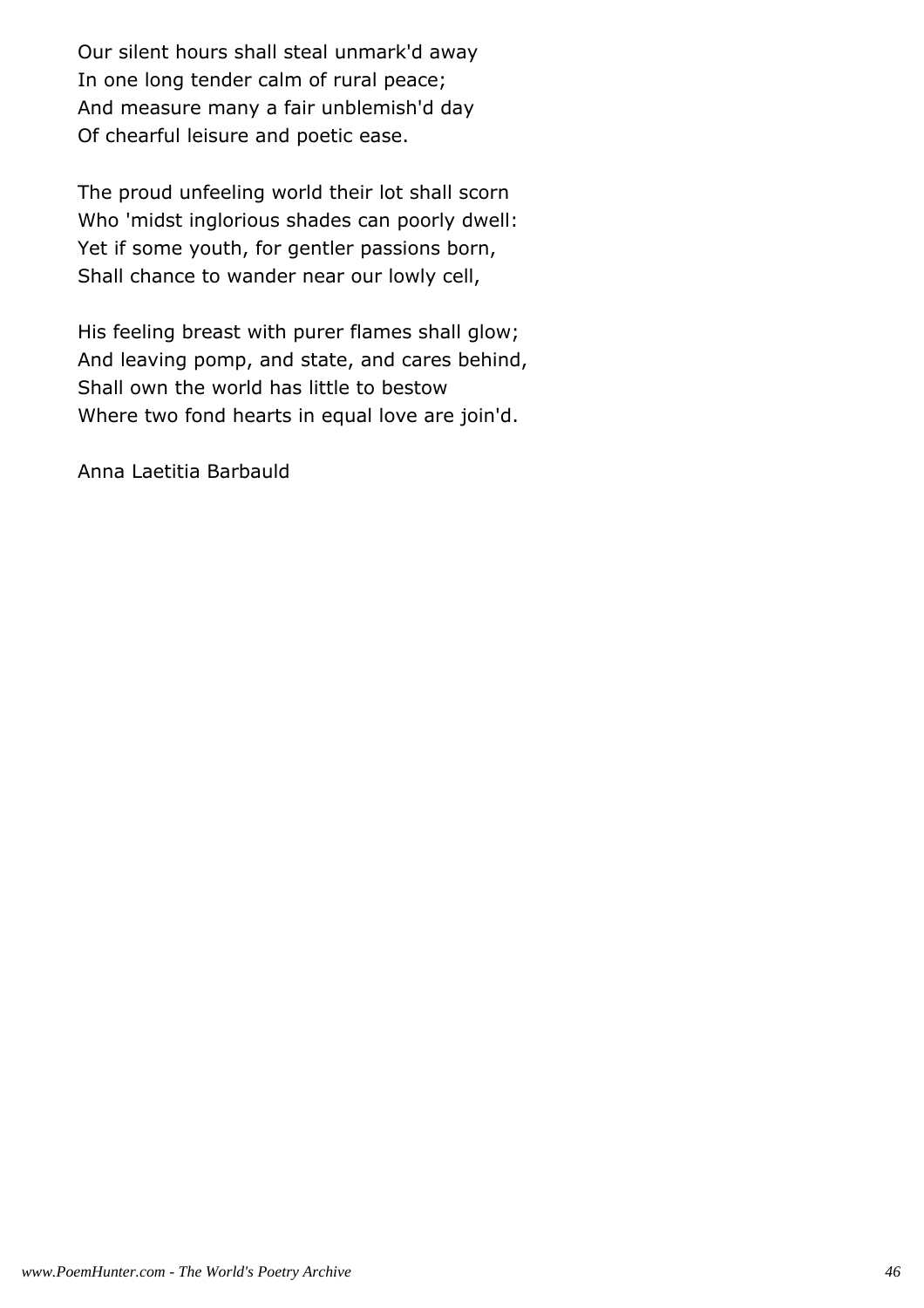# Dirge

Pure spirit! O where art thou now! O whisper to my soul! O let some soothing thought of thee, The bitter grief control! 'Tis not for thee the tears I shed, Thy sufferings now are o'er; The sea is calm, the tempest past, On that eternal shore. No more the storms that wrecked thy peace Shall tear that gentle breast; Nor Summer's rage, nor Winter's cold, Thy poor, poor frame molest. Thy peace is sealed, thy rest is sure, My sorrows are to come; Awhile I weep and linger here, Then follow to the tomb. And is the awful veil withdrawn, That shrouds from mortal eyes, In deep impenetrable gloom, The secrets of the skies? O, in some dream of visioned bliss, Some trance of rapture, show Where, on the bosom of thy God, Thou rest'st from human woe! Thence may thy pure devotion's flame On me, on me descend; To me thy strong aspiring hopes, They faith, thy fervours lend. Let these my lonely path illume, And teach my weakened mind To welcome all that's left of good, To all that's lost resigned. Farewell! With honour, peace, and love, Be thy dear memory blest! Thou hast no tears for me to shed, When I too am at rest.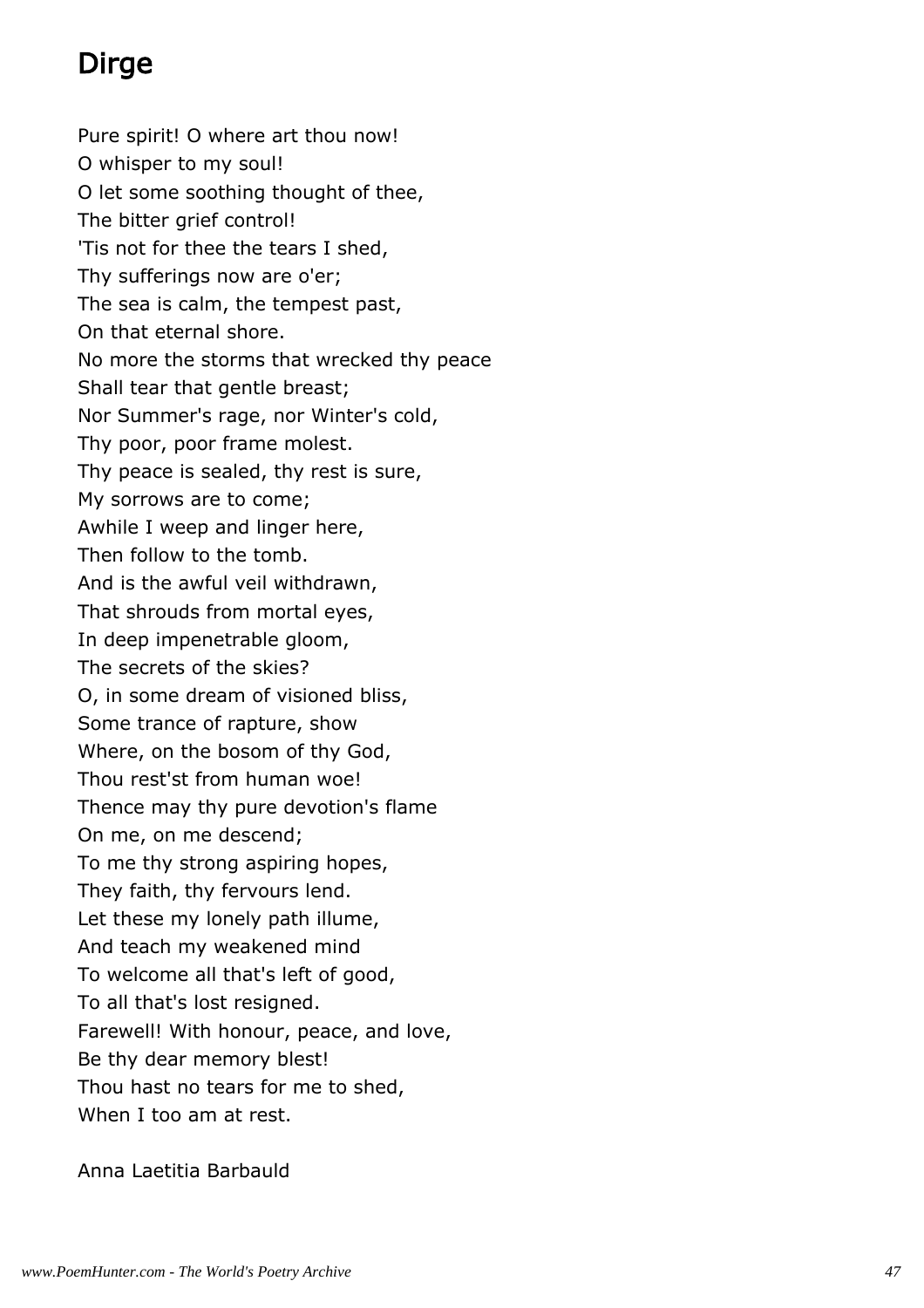### Eighteen Hundred And Eleven

Still the loud death drum, thundering from afar, O'er the vext nations pours the storm of war: To the stern call still Britain bends her ear, Feeds the fierce strife, the' alternate hope and fear; Bravely, though vainly, dares to strive with Fate, And seeks by turns to prop each sinking state. Colossal power with overwhelming force Bears down each fort of Freedom in its course; Prostrate she lies beneath the Despot's sway, While the hushed nations curse him—and obey.

Bounteous in vain, with frantic man at strife, Glad Nature pours the means—the joys of life; In vain with orange-blossoms scents the gale, The hills with olives clothes, with corn the vale; Man calls to Famine, nor invokes in vain, Disease and Rapine follow in her train; The tramp of marching hosts disturbs the plough, The sword, not sickle, reaps the harvest now, And where the soldier gleans the scant supply, The helpless peasant but retires to die; No laws his hut from licensed outrage shield, And war's least horror is the' ensanguined field.

Fruitful in vain, the matron counts with pride The blooming youths that grace her honoured side; No son returns to press her widowed hand, Her fallen blossoms strew a foreign strand. —Fruitful in vain, she boasts her virgin race, Whom cultured arts adorn and gentlest grace; Defrauded of its homage, Beauty mourns, And the rose withers on its virgin thorns.

Frequent, some stream obscure, some uncouth name, By deeds of blood is lifted into fame; Oft o'er the daily page some soft one bends To learn the fate of husband, brothers, friends, Or the spread map with anxious eye explores, Its dotted boundaries and penciled shores,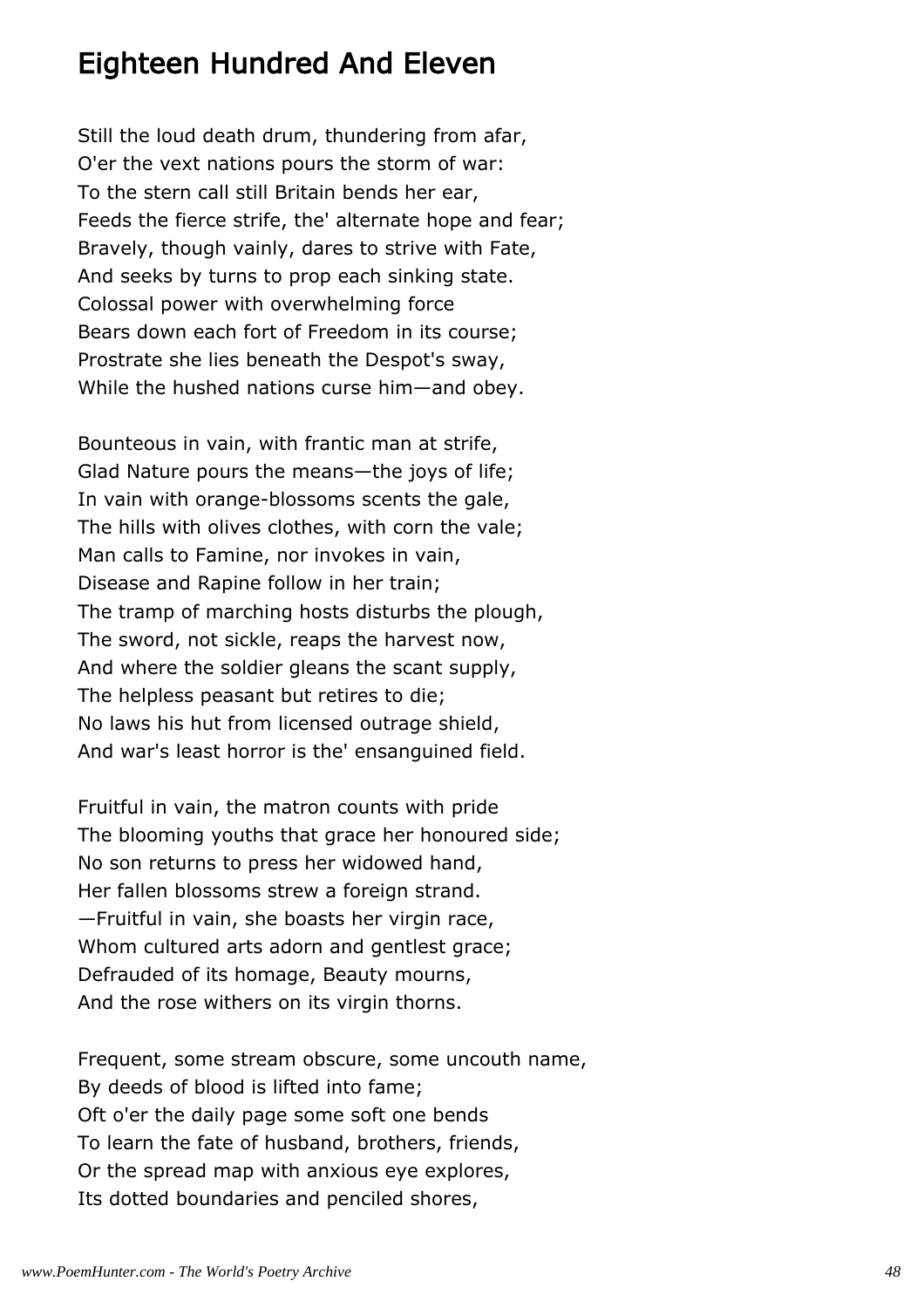Asks where the spot that wrecked her bliss is found, And learns its name but to detest the sound.

And think'st thou, Britain, still to sit at ease, An island queen amidst thy subject seas, While the vext billows, in their distant roar, But soothe thy slumbers, and but kiss thy shore? To sport in wars, while danger keeps aloof, Thy grassy turf unbruised by hostile hoof? So sing thy flatterers;—but, Britain, know, Thou who hast shared the guilt must share the woe. Nor distant is the hour; low murmurs spread, And whispered fears, creating what they dread;

Ruin, as with an earthquake shock, is here, There, the heart-witherings of unuttered fear, And that sad death, whence most affection bleeds, Which sickness, only of the soul, precedes. Thy baseless wealth dissolves in air away, Like mists that melt before the morning ray: No more on crowded mart or busy street Friends, meeting friends, with cheerful hurry greet; Sad, on the ground thy princely merchants bend Their altered looks, and evil days portend, And fold their arms, and watch with anxious breast The tempest blackening in the distant West.

Yes, thou must droop; thy Midas dream is o'er; The golden tide of Commerce leaves thy shore, Leaves thee to prove the' alternate ills that haunt Enfeebling Luxury and ghastly Want; Leaves thee, perhaps, to visit distant lands, And deal the gifts of Heaven with equal hands.

Yet, O my Country, name beloved, revered, By every tie that binds the soul endeared, Whose image to my infant senses came Mixt with Religion's light and Freedom's holy flame! If prayers may not avert, if 'tis thy fate To rank amongst the names that once were great, Not like the dim, cold Crescent shalt thou fade, Thy debt to Science and the Muse unpaid;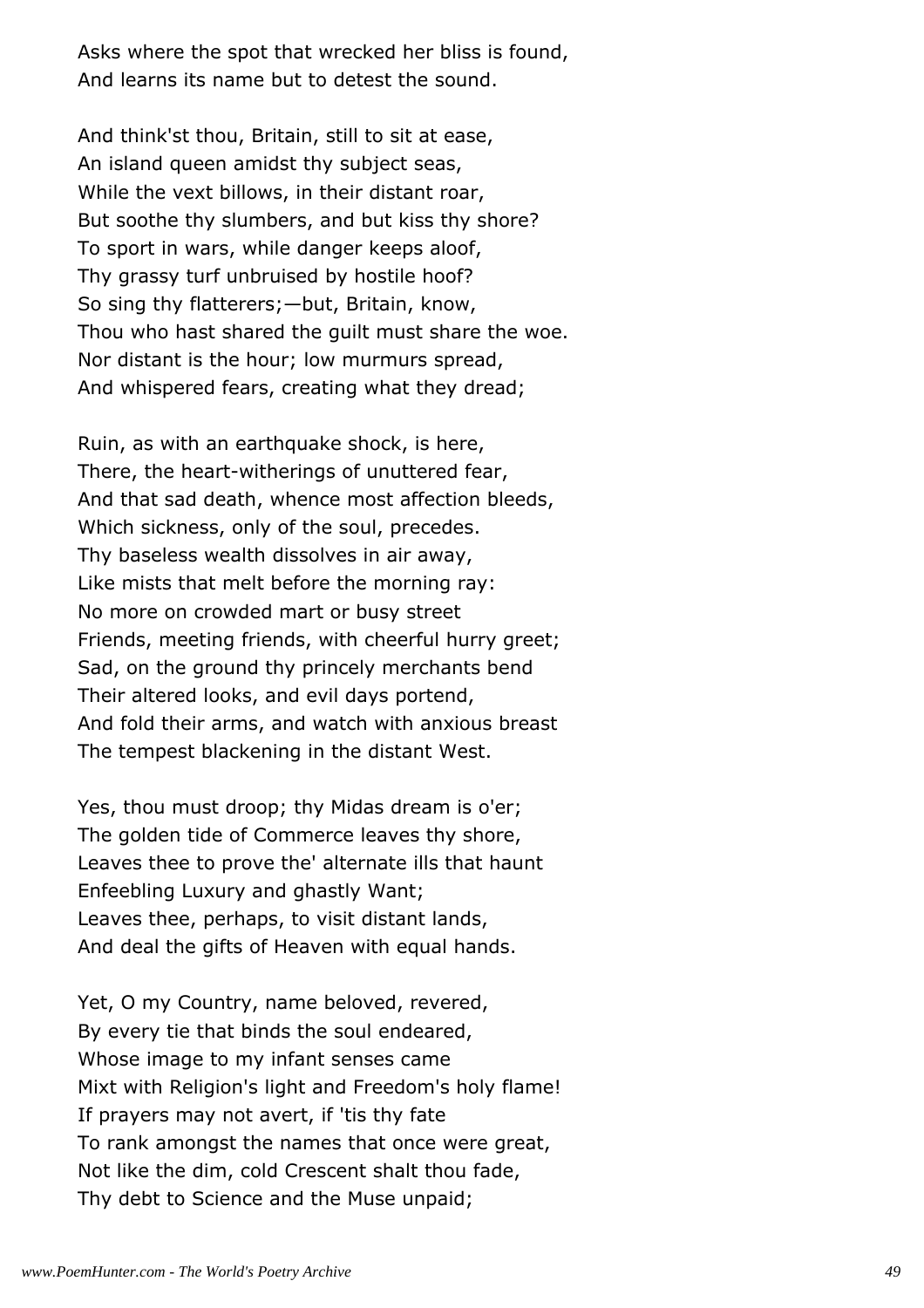Thine are the laws surrounding states revere, Thine the full harvest of the mental year, Thine the bright stars in Glory's sky that shine, And arts that make it life to live are thine. If westward streams the light that leaves thy shores, Still from thy lamp the streaming radiance pours. Wide spreads thy race from Ganges to the pole, O'er half the western world thy accents roll: Nations beyond the Apalachian hills Thy hand has planted and thy spirit fills: Soon as their gradual progress shall impart The finer sense of morals and of art, Thy stores of knowledge the new states shall know, And think thy thoughts, and with thy fancy glow; Thy Lockes, thy Paleys shall instruct their youth, Thy leading star direct their search for truth; Beneath the spreading platan's tent-like shade, Or by Missouri's rushing waters laid, "Old father Thames" shall be the poet's theme, Of Hagley's woods the' enamoured virgin dream, And Milton's tones the raptured ear enthrall, Mixt with the roaring of Niagara's fall; In Thomson's glass the' ingenuous youth shall learn A fairer face of Nature to discern; Nor of the bards that swept the British lyre Shall fade one laurel, or one note expire. Then, loved Joanna, to admiring eyes Thy storied groups in scenic pomp shall rise; Their high-souled strains and Shakespear's noble rage Shall with alternate passion shake the stage.

Some youthful Basil from thy moral lay With stricter hand his fond desires shall sway; Some Ethwald, as the fleeting shadows pass, Start at his likeness in the mystic glass; The tragic Muse resume her just controul, With pity and with terror purge the soul, While wide o'er transatlantic realms thy name Shall live in light, and gather all its fame.

Where wanders Fancy down the lapse of years Shedding o'er imaged woes untimely tears?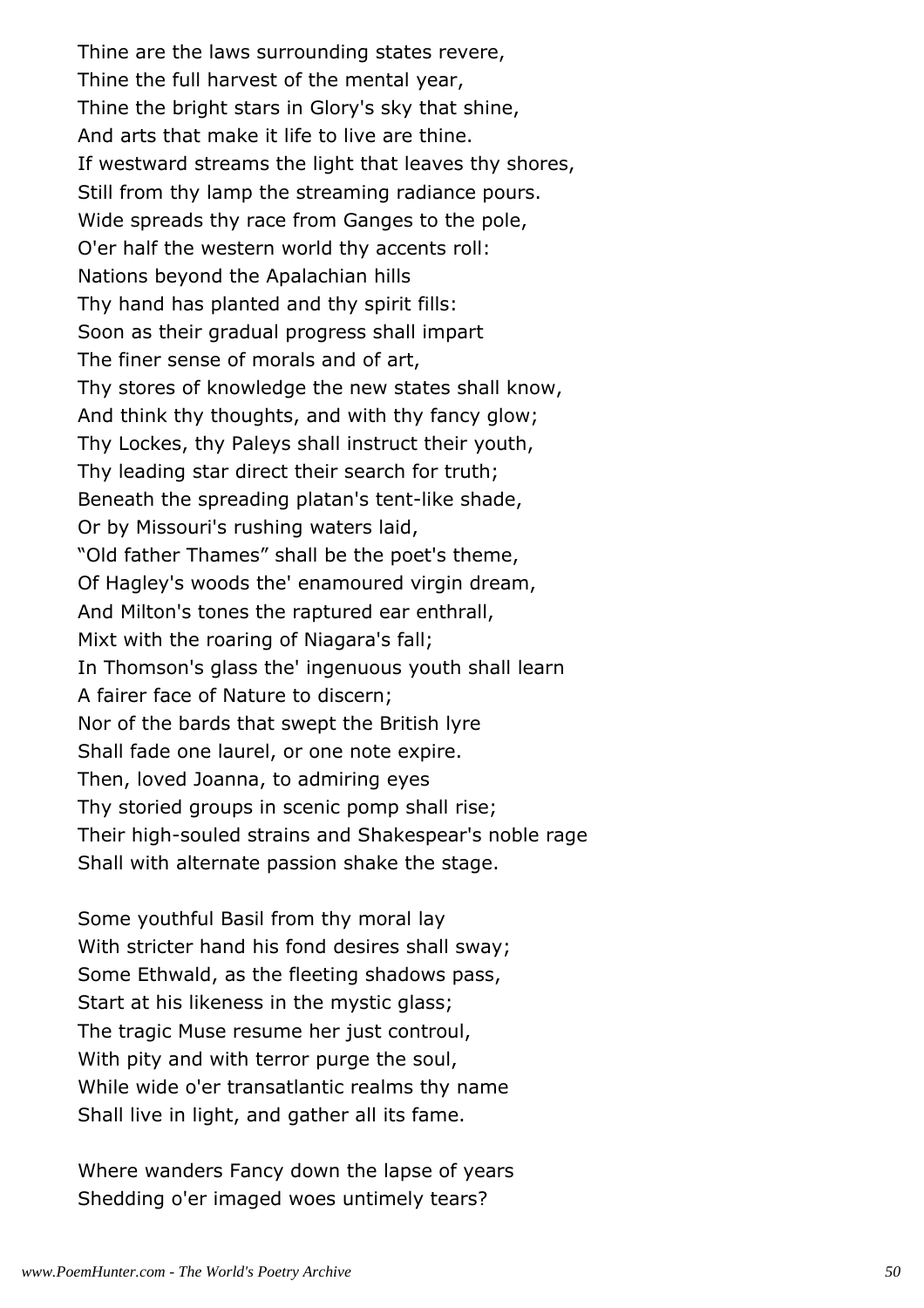Fond moody power! as hopes—as fears prevail, She longs, or dreads, to lift the awful veil, On visions of delight now loves to dwell, Now hears the shriek of woe or Freedom's knell: Perhaps, she says, long ages past away, And set in western waves our closing day, Night, Gothic night, again may shade the plains Where Power is seated, and where Science reigns; England, the seat of arts, be only known By the grey ruin and the mouldering stone; That Time may tear the garland from her brow, And Europe sit in dust, as Asia now.

Yet then the' ingenuous youth whom Fancy fires With pictured glories of illustrious sires, With duteous zeal their pilgrimage shall take From the Blue Mountains, or Ontario's lake, With fond adoring steps to press the sod By statesmen, sages, poets, heroes trod; On Isis' banks to draw inspiring air, From Runnymede to send the patriot's prayer; In pensive thought, where Cam's slow waters wind, To meet those shades that ruled the realms of mind; In silent halls to sculptured marbles bow, And hang fresh wreaths round Newton's awful brow. Oft shall they seek some peasant's homely shed, Who toils, unconscious of the mighty dead, To ask where Avon's winding waters stray, And thence a knot of wild flowers bear away; Anxious inquire where Clarkson, friend of man, Or all-accomplished Jones his race began; If of the modest mansion aught remains Where Heaven and Nature prompted Cowper's strains; Where Roscoe, to whose patriot breast belong The Roman virtue and the Tuscan song, Led Ceres to the black and barren moor Where Ceres never gained a wreath before: With curious search their pilgrim steps shall rove By many a ruined tower and proud alcove, Shall listen for those strains that soothed of yore Thy rock, stern Skiddaw, and thy fall, Lodore; Feast with Dun Edin's classic brow their sight,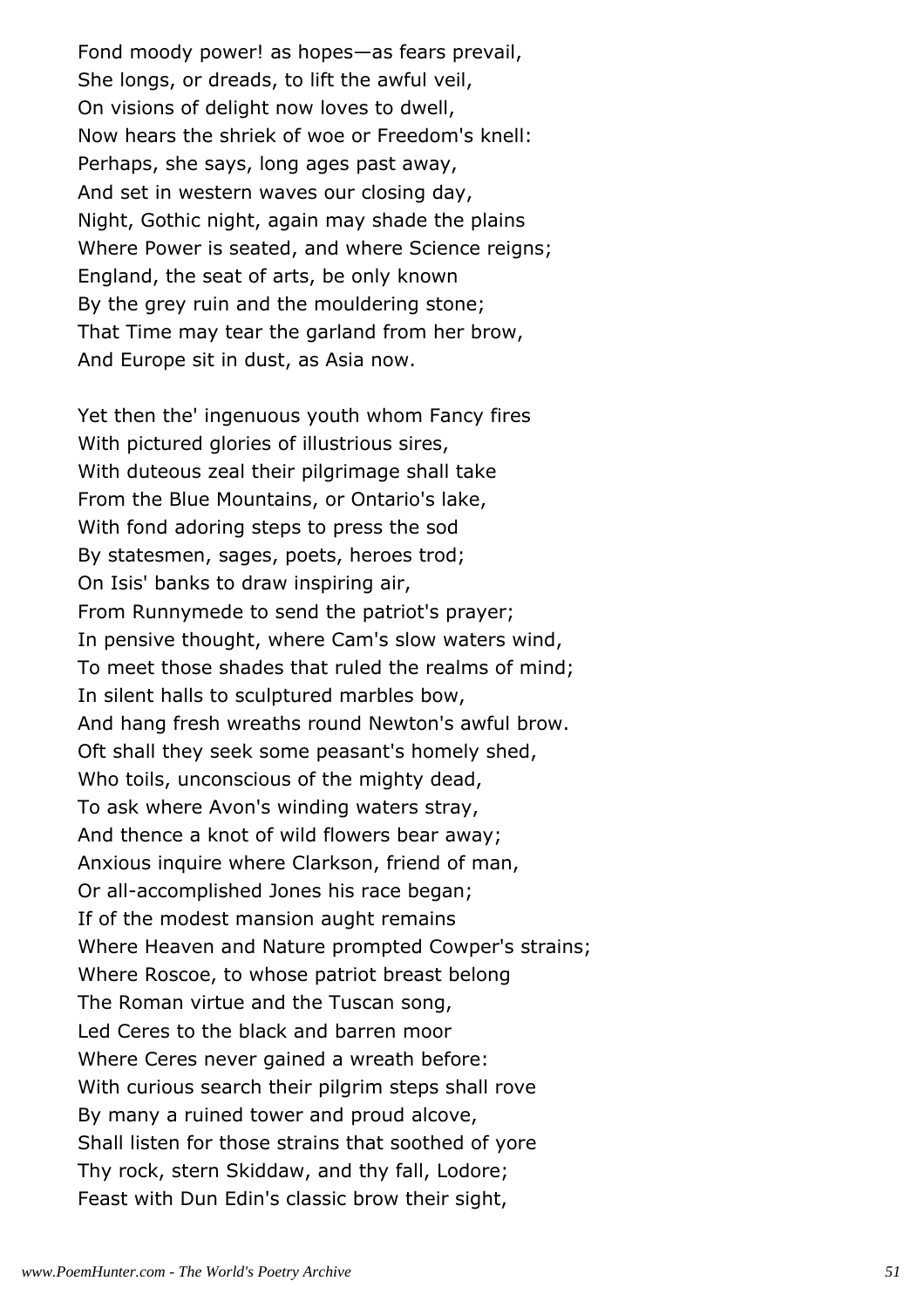And "visit Melross by the pale moonlight."

But who their mingled feelings shall pursue When London's faded glories rise to view? The mighty city, which by every road, In floods of people poured itself abroad; Ungirt by walls, irregularly great, No jealous drawbridge, and no closing gate; Whose merchants (such the state which commerce brings) Sent forth their mandates to dependent kings; Streets, where the turban'd Moslem, bearded Jew, And woolly Afric, met the brown Hindu; Where through each vein spontaneous plenty flowed, Where Wealth enjoyed, and Charity bestowed. Pensive and thoughtful shall the wanderers greet Each splendid square, and still, untrodden street; Or of some crumbling turret, mined by time, The broken stairs with perilous step shall climb, Thence stretch their view the wide horizon round, By scattered hamlets trace its ancient bound, And, choked no more with fleets, fair Thames survey Through reeds and sedge pursue his idle way.

With throbbing bosoms shall the wanderers tread The hallowed mansions of the silent dead, Shall enter the long isle and vaulted dome Where Genius and where Valour find a home; Awe-struck, midst chill sepulchral marbles breathe, Where all above is still, as all beneath; Bend at each antique shrine, and frequent turn To clasp with fond delight some sculptured urn, The ponderous mass of Johnson's form to greet, Or breathe the prayer at Howard's sainted feet.

Perhaps some Briton, in whose musing mind Those ages live which Time has cast behind, To every spot shall lead his wondering guests On whose known site the beam of glory rests: Here Chatham's eloquence in thunder broke, Here Fox persuaded, or here Garrick spoke;

Shall boast how Nelson, fame and death in view,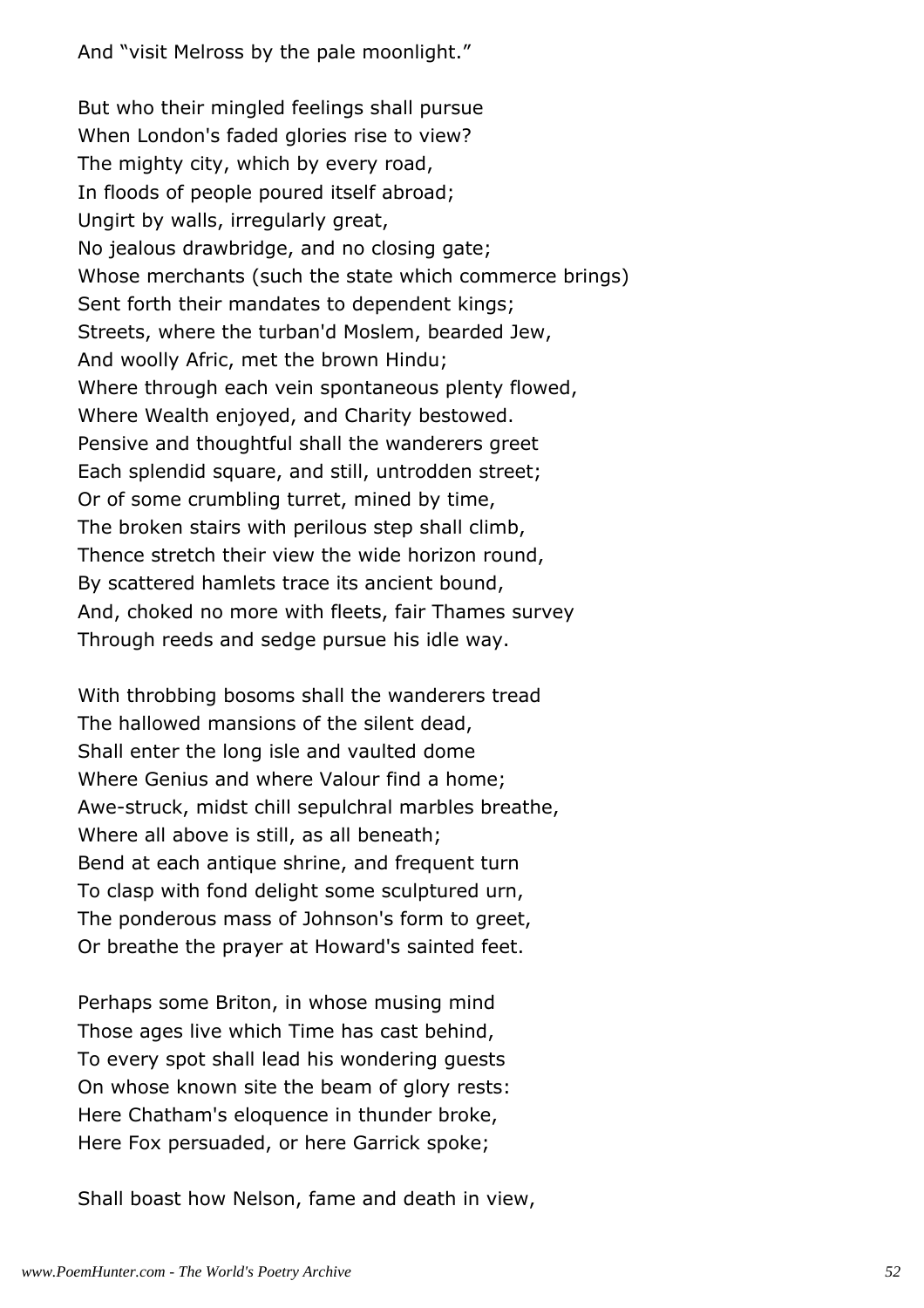To wonted victory led his ardent crew, In England's name enforced, with loftiest tone, Their duty,—and too well fulfilled his own: How gallant Moore, as ebbing life dissolved, But hoped his country had his fame absolved. Or call up sages whose capacious mind Left in its course a track of light behind; Point where mute crowds on Davy's lips reposed, And Nature's coyest secrets were disclosed; Join with their Franklin, Priestley's injured name, Whom, then, each continent shall proudly claim.

Oft shall the strangers turn their eager feet The rich remains of ancient art to greet, The pictured walls with critic eye explore, And Reynolds be what Raphael was before. On spoils from every clime their eyes shall gaze, Egyptian granites and the' Etruscan vase; And when midst fallen London, they survey The stone where Alexander's ashes lay, Shall own with humbled pride the lesson just By Time's slow finger written in the dust.

There walks a Spirit o'er the peopled earth, Secret his progress is, unknown his birth; Moody and viewless as the changing wind, No force arrests his foot, no chains can bind; Where'er he turns, the human brute awakes, And, roused to better life, his sordid hut forsakes: He thinks, he reasons, glows with purer fires, Feels finer wants, and burns with new desires: Obedient Nature follows where he leads; The steaming marsh is changed to fruitful meads;

The beasts retire from man's asserted reign, And prove his kingdom was not given in vain. Then from its bed is drawn the ponderous ore, Then Commerce pours her gifts on every shore, Then Babel's towers and terraced gardens rise, And pointed obelisks invade the skies; The prince commands, in Tyrian purple drest,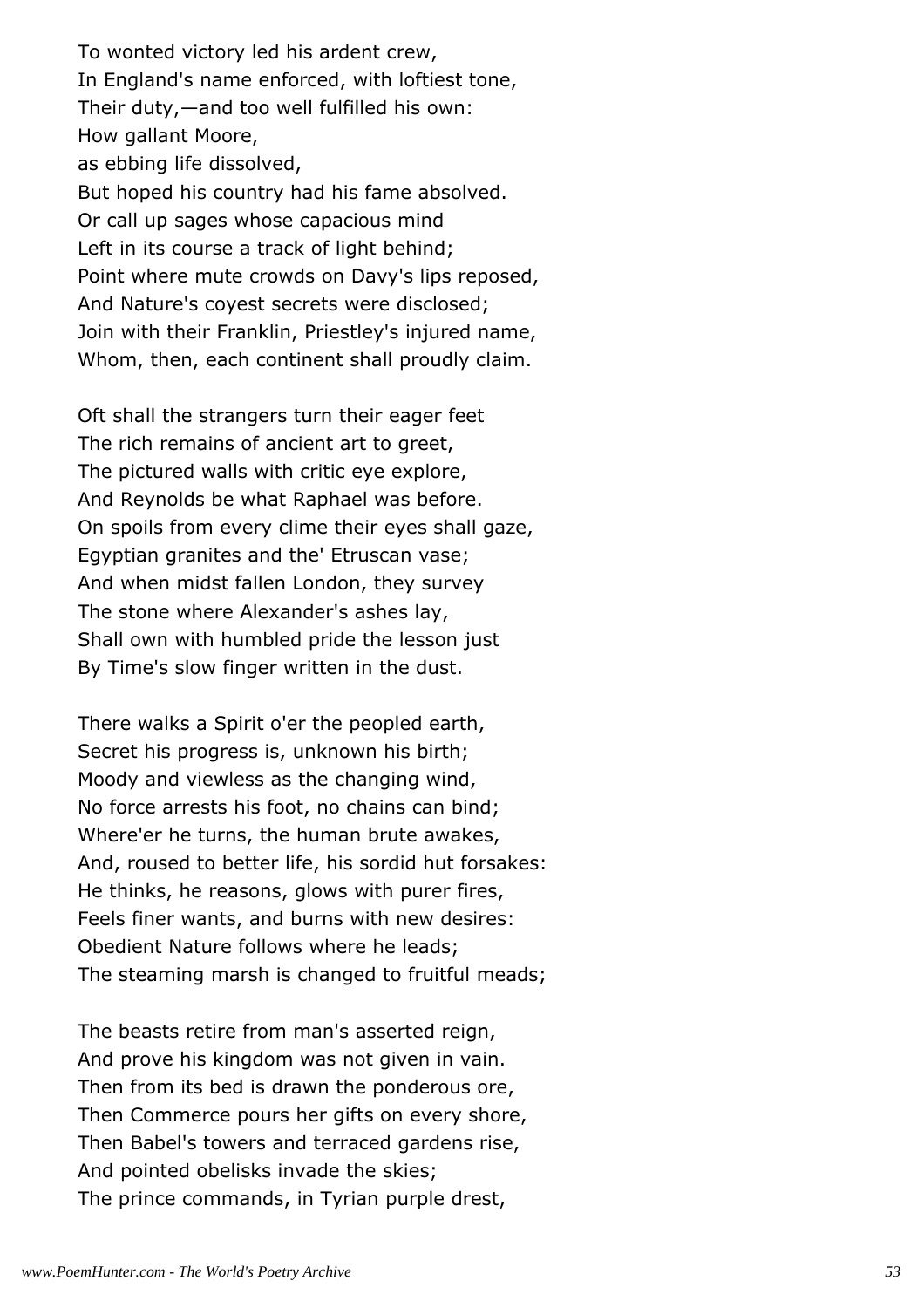And Egypt's virgins weave the linen vest. Then spans the graceful arch the roaring tide, And stricter bounds the cultured fields divide. Then kindles Fancy, then expands the heart, Then blow the flowers of Genius and of Art; Saints, heroes, sages, who the land adorn, Seem rather to descend than to be born; Whilst History, midst the rolls consigned to fame, With pen of adamant inscribes their name.

The Genius now forsakes the favoured shore, And hates, capricious, what he loved before; Then empires fall to dust, then arts decay, And wasted realms enfeebled despots sway; Even Nature's changed; without his fostering smile Ophir no gold, no plenty yields the Nile; The thirsty sand absorbs the useless rill, And spotted plagues from putrid fens distill. In desert solitudes then Tadmor sleeps, Stern Marius then o'er fallen Carthage weeps; Then with enthusiast love the pilgrim roves To seek his footsteps in forsaken groves, Explores the fractured arch, the ruined tower, Those limbs disjointed of gigantic power; Still at each step he dreads the adder's sting, The Arab's javelin, or the tiger's spring; With doubtful caution treads the echoing ground, And asks where Troy or Babylon is found.

And now the vagrant Power no more detains The vale of Tempe, or Ausonian plains; Northward he throws the animating ray, O'er Celtic nations bursts the mental day: And, as some playful child the mirror turns, Now here now there the moving lustre burns; Now o'er his changeful fancy more prevail Batavia's dykes than Arno's purple vale, And stinted suns, and rivers bound with frost, Than Enna's plains or Baia's viny coast; Venice the Adriatic weds in vain, And Death sits brooding o'er Campania's plain; O'er Baltic shores and through Hercynian groves,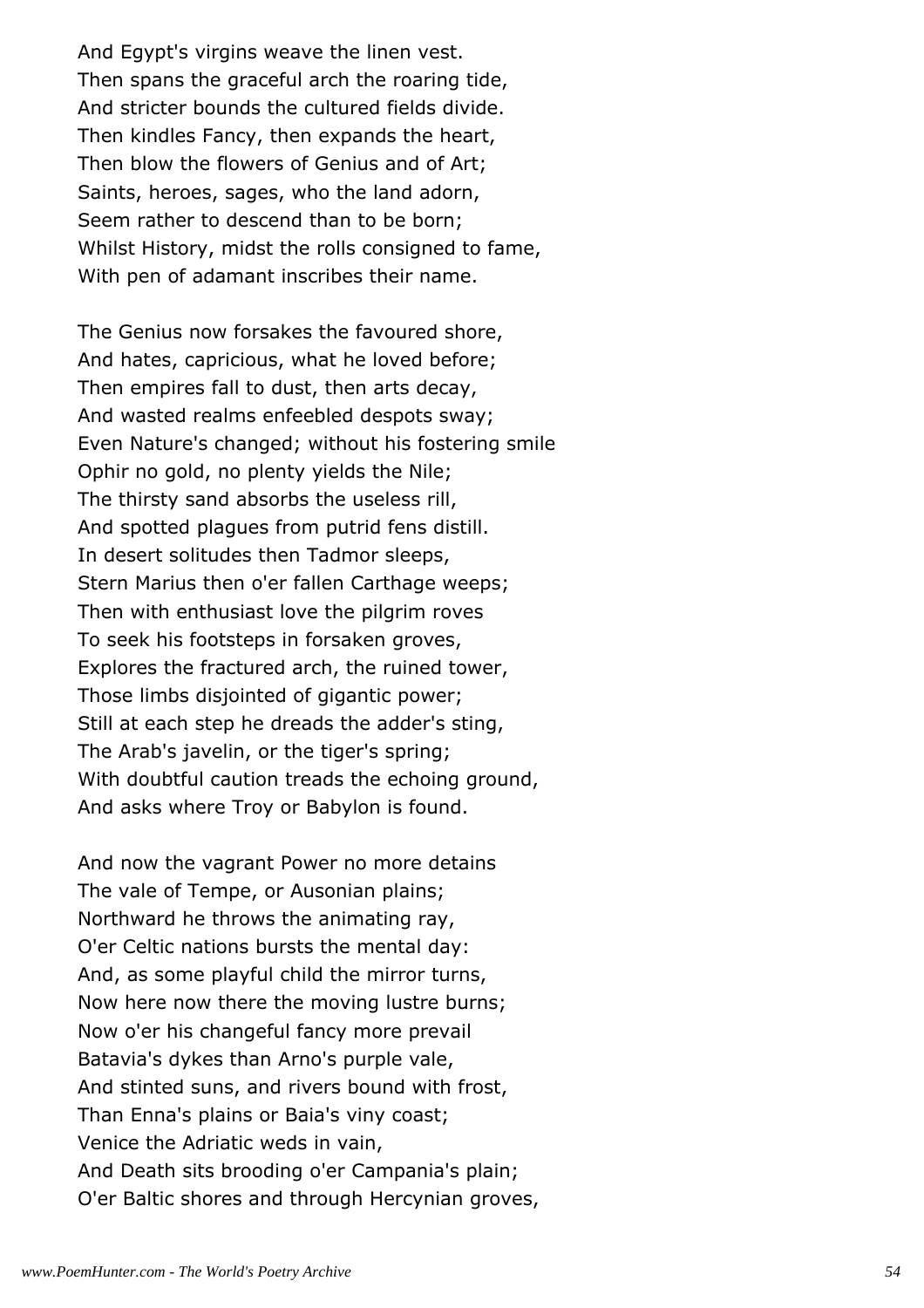Stirring the soul, the mighty impulse moves; Art plies his tools, and Commerce spreads her sail, And wealth is wafted in each shifting gale. The sons of Odin tread on Persian looms, And Odin's daughters breathe distilled perfumes Loud minstrel bards, in Gothic halls, rehearse The Runic rhyme, and "build the lofty verse:" The Muse, whose liquid notes were wont to swell To the soft breathings of the' Æolian shell, Submits, reluctant, to the harsher tone, And scarce believes the altered voice her own. And now, where Cæsar saw with proud disdain The wattled hut and skin of azure stain, Corinthian columns rear their graceful forms, And light varandas brave the wintry storms, While British tongues the fading fame prolong Of Tully's eloquence and Maro's song. Where once Bonduca whirled the scythed car, And the fierce matrons raised the shriek of war, Light forms beneath transparent muslins float, And tutored voices swell the artful note. Light-leaved acacias and the shady plane And spreading cedar grace the woodland reign; While crystal walls the tenderer plants confine, The fragrant orange and the nectared pine; The Syrian grape there hangs her rich festoons, Nor asks for purer air, or brighter noons: Science and Art urge on the useful toil, New mould a climate and create the soil, Subdue the rigour of the northern Bear, O'er polar climes shed aromatic air, On yielding Nature urge their new demands, And ask not gifts but tribute at her hands.

London exults:—on London Art bestows Her summer ices and her winter rose; Gems of the East her mural crown adorn, And Plenty at her feet pours forth her horn; While even the exiles her just laws disclaim, People a continent, and build a name: August she sits, and with extended hands Holds forth the book of life to distant lands.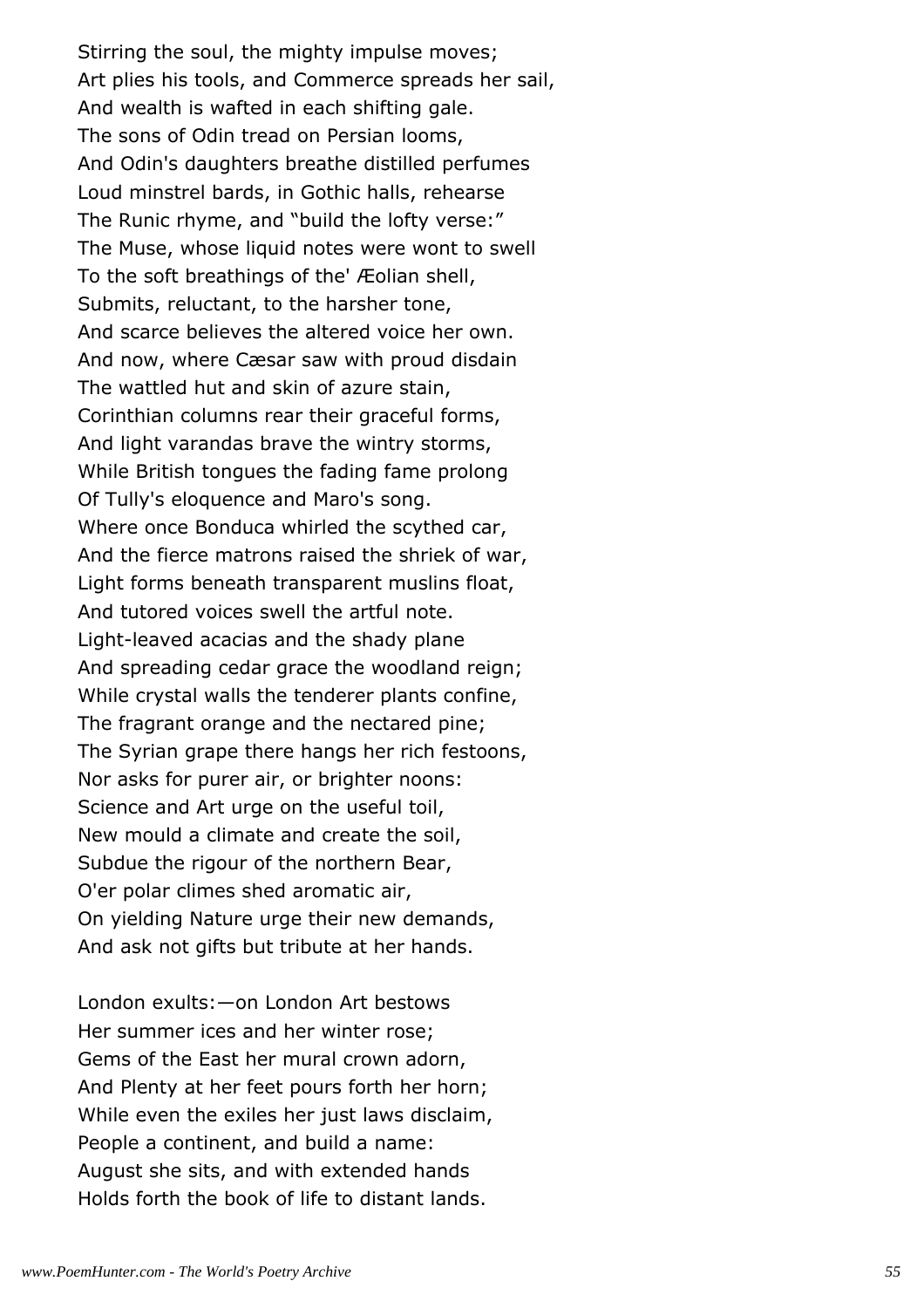But fairest flowers expand but to decay; The worm is in thy core, thy glories pass away; Arts, arms and wealth destroy the fruits they bring; Commerce, like beauty, knows no second spring. Crime walks thy streets, Fraud earns her unblest bread, O'er want and woe thy gorgeous robe is spread, And angel charities in vain oppose: With grandeur's growth the mass of misery grows. For see,—to other climes the Genius soars, He turns from Europe's desolated shores; And lo, even now, midst mountains wrapt in storm, On Andes' heights he shrouds his awful form; On Chimborazo's summits treads sublime, Measuring in lofty thought the march of Time; Sudden he calls:—"'Tis now the hour!" he cries, Spreads his broad hand, and bids the nations rise. La Plata hears amidst her torrents' roar; Potosi hears it, as she digs the ore: Ardent, the Genius fans the noble strife, And pours through feeble souls a higher life, Shouts to the mingled tribes from sea to sea, And swears—Thy world, Columbus, shall be free.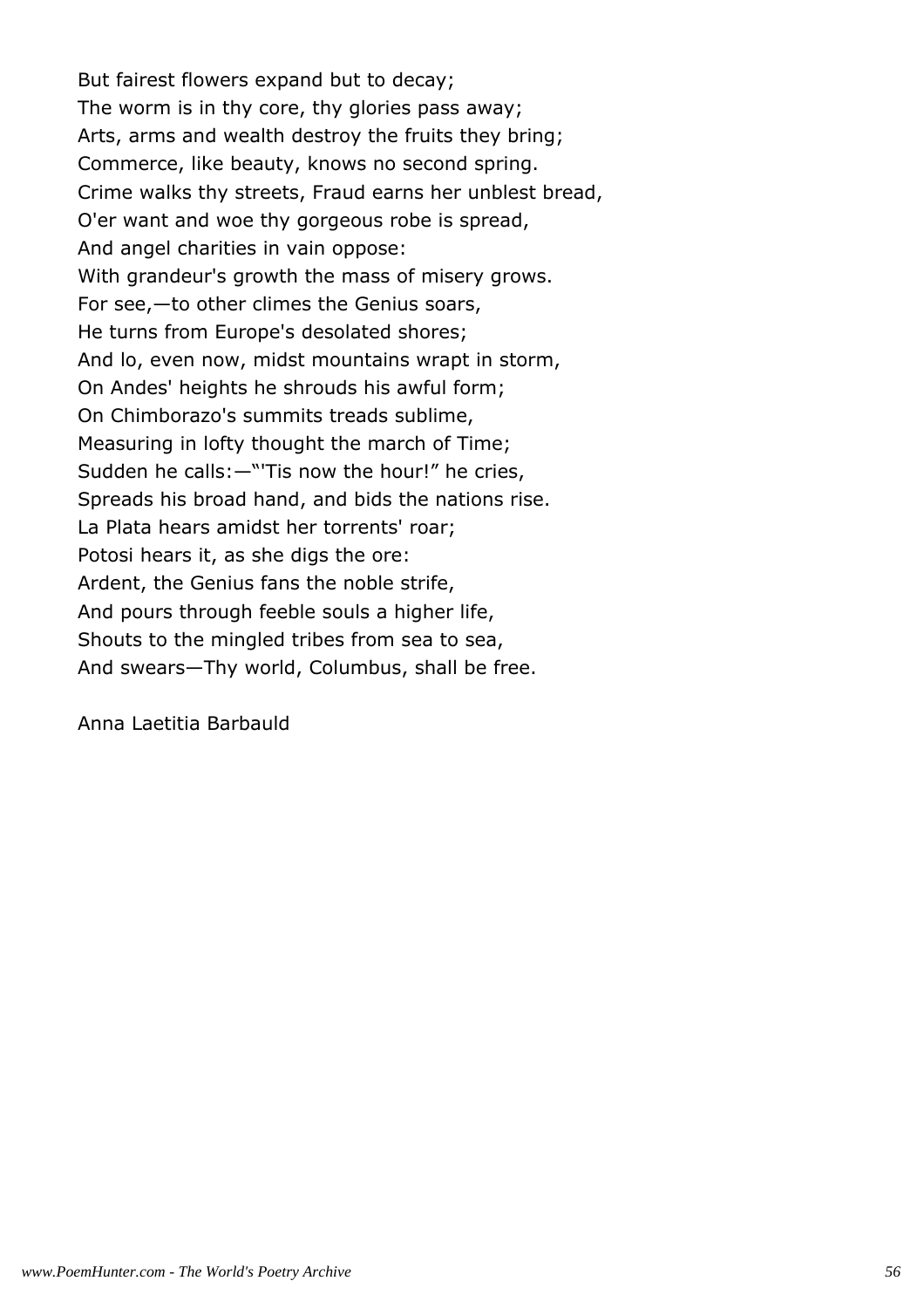# Enigma

#### TO THE LADIES

Hard is my stem and dry, no root is found To draw nutritious juices from the ground; Yet of your ivory fingers' magic touch The quickening power and strange effect is such, My shrivelled trunk a sudden shade extends, And from rude storms your tender frame defends: A hundred times a day my head is seen Crowned with a floating canopy of green; A hundred times, as struck with sudden blight, The spreading verdure withers to the sight. Not Jonah's gourd by power unseen was made So soon to flourish, and so soon to fade.

Unlike the Spring's gay race, I flourish most When groves and gardens all their bloom have lost; Lift my green head against the rattling hail, And brave the driving snows and freezing gale; And faithful lovers oft, when storms impend, Beneath my friendly shade together bend, There join their heads within the green recess, And in the close-wove covert nearer press. But lately am I known to Britain's isle, Enough—You 've guessed—I see it by your smile.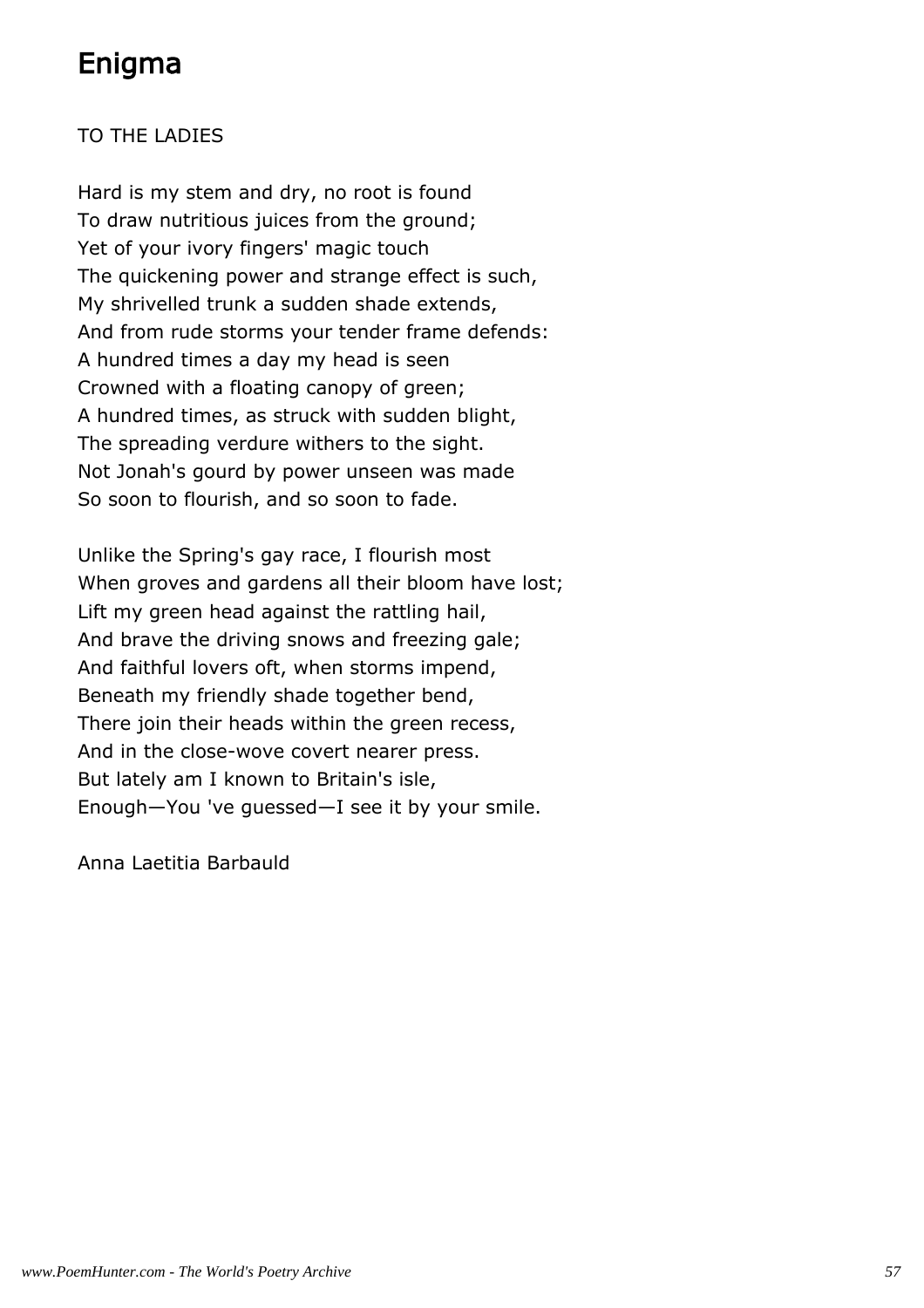## Epistle To Dr. Enfield

#### ON HIS REVISITING WARRINGTON IN 1789

Friend of those years which from Youth's sparkling fount With silent lapse down Time's swift gulf have run! Friend of the years, whate'er be their amount, Which yet remain beneath life's evening sun! O when thy feet retrace that western shore Where Mersey winds his waters to the main, When thy fond eyes familiar haunts explore, And paths well-nigh effaced are tracked again; Will not thy heart with mixed emotions thrill, As scenes succeeding scenes arise to view? While joy or sorrow past alike shall fill Thy glistening eyes with Feeling's tender dew.

Shades of light transient Loves shall pass thee by, And glowing Hopes, and Sports of youthful vein; And each shall claim one short, half pleasing sigh, A farewell sigh to Love's and Fancy's reign. Lo there the seats where Science loved to dwell, Where Liberty her ardent spirit breathed; While each glad Naiad from her secret cell Her native sedge with classic honours wreathed. O seats beloved in vain! Your rising dome With what fond joy my youthful eyes surveyed; Pleased by your sacred springs to find my home, And tune my lyre beneath your growing shade! Does Desolation spread his gloomy veil Your grass-grown courts and silent halls along? Or busy hands there pile the cumbrous sail, And Trade's harsh din succeed the Muse's song?

Yet still, perhaps, in some sequestered walk Thine ear shall catch the tales of other times; Still in faint sounds the learned echoes talk, Where unprofaned as yet by vulgar chimes. Do not the deeply-wounded trees still bear The dear memorial of some infant flame? And murmuring sounds yet fill the hallowed air,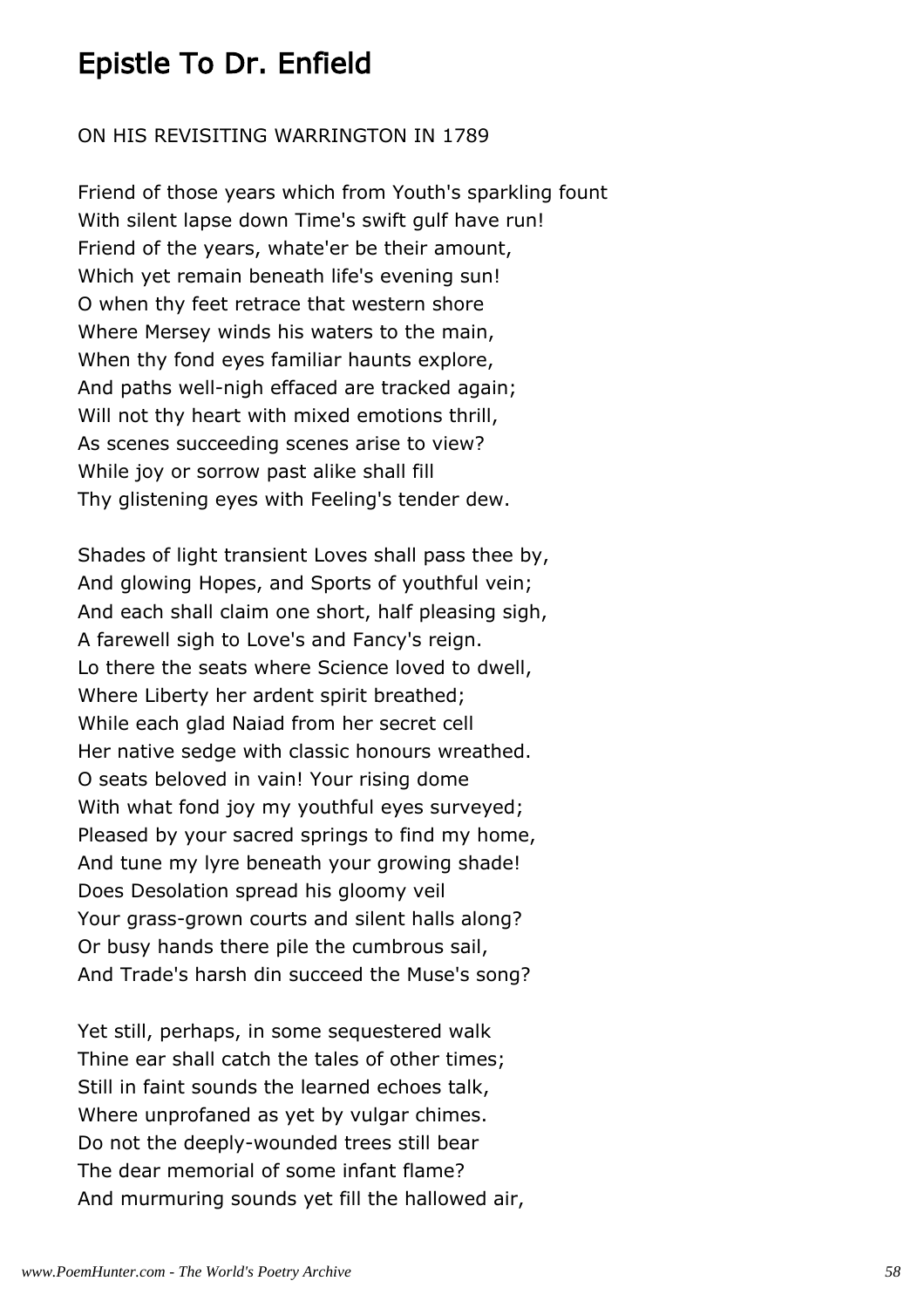Once vocal to the youthful poet's fame? For where her sacred step impressed the Muse, She left a long perfume through all the bowers; Still mayst thou gather thence Castalian dews In honeyed sweetness clinging to the flowers. Shrowded in stolen glance, here timorous Love The grave rebuke of careful Wisdom drew, With wholesome frown austere who vainly strove To shield the sliding heart from Beauty's view.

Go fling this garland in fair Mersey's stream, From the true lovers that have trod his banks; Say, Thames to Avon still repeats his theme; Say, Hymen's captives send their votive thanks. Visit each shade and trace each weeping rill To holy Friendship or to Fancy known, And climb with zealous step the fir-crowned hill, Where purple foxgloves fringe the rugged stone: And if thou seest on some neglected spray The lyre which soothed my careless hours so much; The shattered relic to my hands convey,— The murmuring strings shall answer to thy touch. Were it, like thine, my lot once more to tread Plains now but seen in distant perspective, With that soft hue, that dubious gloom o'erspread, That tender tint which only time can give;

How would it open every secret cell Where cherished thought and fond remembrance sleep! How many a tale each conscious step would tell! How many a parted friend these eyes would weep! But O the chief!—If in thy feeling breast The tender charities of life reside, If there domestic love have built her nest, And thy fond heart a parent's cares divide; Go seek the turf where worth, where wisdom lies, Wisdom and worth, ah, never to return! There, kneeling, weep my tears, and breathe my sighs, A daughter's sorrows o'er her father's urn!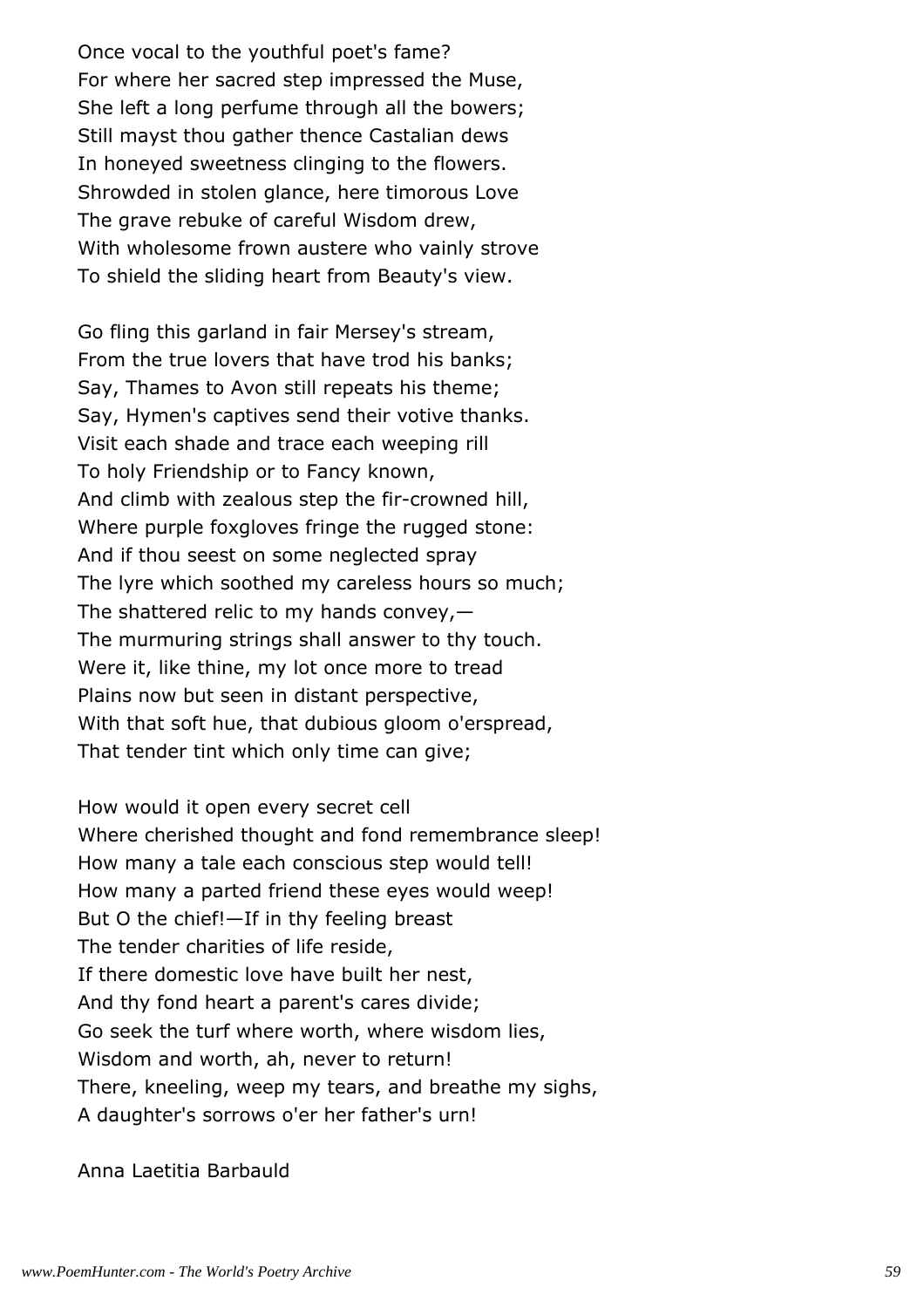## Epistle To William Wilberforce, Esq.

ON THE REJECTION OF THE BILL FOR ABOLISHING THE SLAVE TRADE, 1791.

Cease, Wilberforce, to urge thy generous aim! Thy Country knows the sin, and stands the shame! The Preacher, Poet, Senator in vain Has rattled in her sight the Negro's chain; With his deep groans assailed her startled ear, And rent the veil that hid his constant tear; Forced her averted eyes his stripes to scan, Beneath the bloody scourge laid bare the man, Claimed Pity's tear, urged Conscience' strong controul, And flashed conviction on her shrinking soul. The Muse too, soon awaked, with ready tongue At Mercy's shrine applausive pæans rung; And Freedom's eager sons in vain foretold A new Astrean reign, an age of gold: She knows and she persists—Still Afric bleeds, Unchecked, the human traffic still proceeds; She stamps her infamy to future time, And on her hardened forehead seals the crime.

In vain, to thy white standard gathering round, Wit, Worth, and Parts and Eloquence are found: In vain, to push to birth thy great design, Contending chiefs, and hostile virtues join; All, from conflicting ranks, of power possesst To rouse, to melt, or to inform the breast. Where seasoned tools of Avarice prevail, A Nation's eloquence, combined, must fail: Each flimsy sophistry by turns they try; The plausive argument, the daring lie, The artful gloss, that moral sense confounds, The' acknowledged thirst of gain that honour wounds: Bane of ingenuous minds!—the' unfeeling sneer, Which sudden turns to stone the falling tear: They search assiduous, with inverted skill, For forms of wrong, and precedents of ill; With impious mockery wrest the sacred page, And glean up crimes from each remoter age: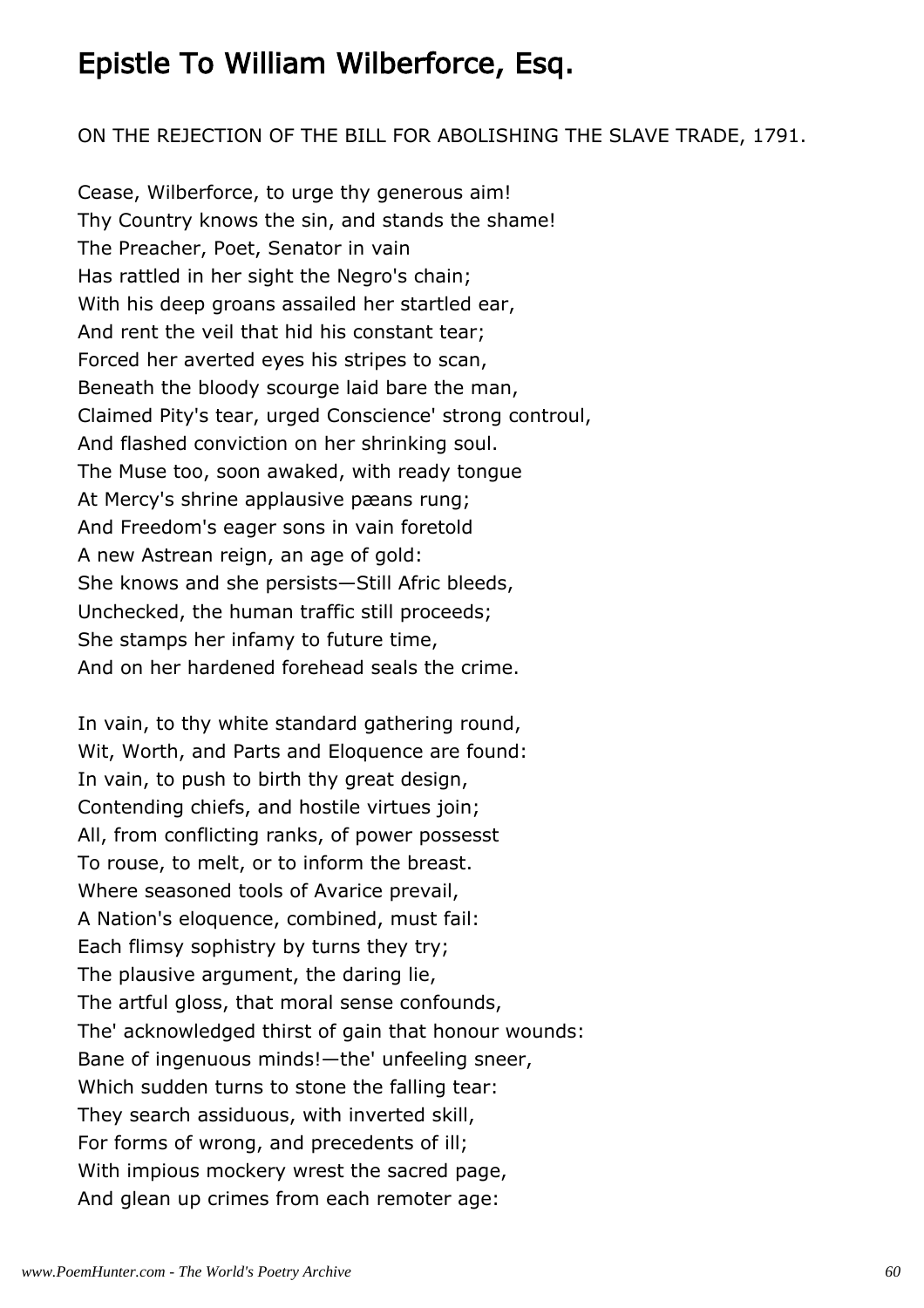Wrung Nature's tortures, shuddering, while you tell, From scoffing fiends bursts forth the laugh of hell; In Britain's senate, Misery's pangs give birth To jests unseemly, and to horrid mirth— Forbear!—thy virtues but provoke our doom, And swell the' account of vengeance yet to come; For, not unmarked in Heaven's impartial plan, Shall man, proud worm, contemn his fellow-man! And injured Afric, by herself redresst, Darts her own serpents at her tyrant's breast. Each vice, to minds depraved by bondage known, With sure contagion fastens on his own; In sickly languors melts his nerveless frame, And blows to rage impetuous Passion's flame: Fermenting swift, the fiery venom gains The milky innocence of infant veins; There swells the stubborn will, damps learning's fire, The whirlwind wakes of uncontrouled desire, Sears the young heart to images of woe, And blasts the buds of Virtue as they blow.

Lo! where reclined, pale Beauty courts the breeze, Diffused on sofas of voluptuous ease; With anxious awe her menial train around Catch her faint whispers of half-uttered sound; See her, in monstrous fellowship, unite At once the Scythian and the Sybarite! Blending repugnant vices, misallied, Which frugal nature purposed to divide; See her, with indolence to fierceness joined, Of body delicate, infirm of mind, With languid tones imperious mandates urge; With arm recumbent wield the household scourge; And with unruffled mien, and placid sounds, Contriving torture, and inflicting wounds.

Nor, in their palmy walks and spicy groves, The form benign of rural Pleasure roves; No milk-maid's song, or hum of village talk, Soothes the lone poet in his evening walk: No willing arm the flail unwearied plies, Where the mixed sounds of cheerful labour rise;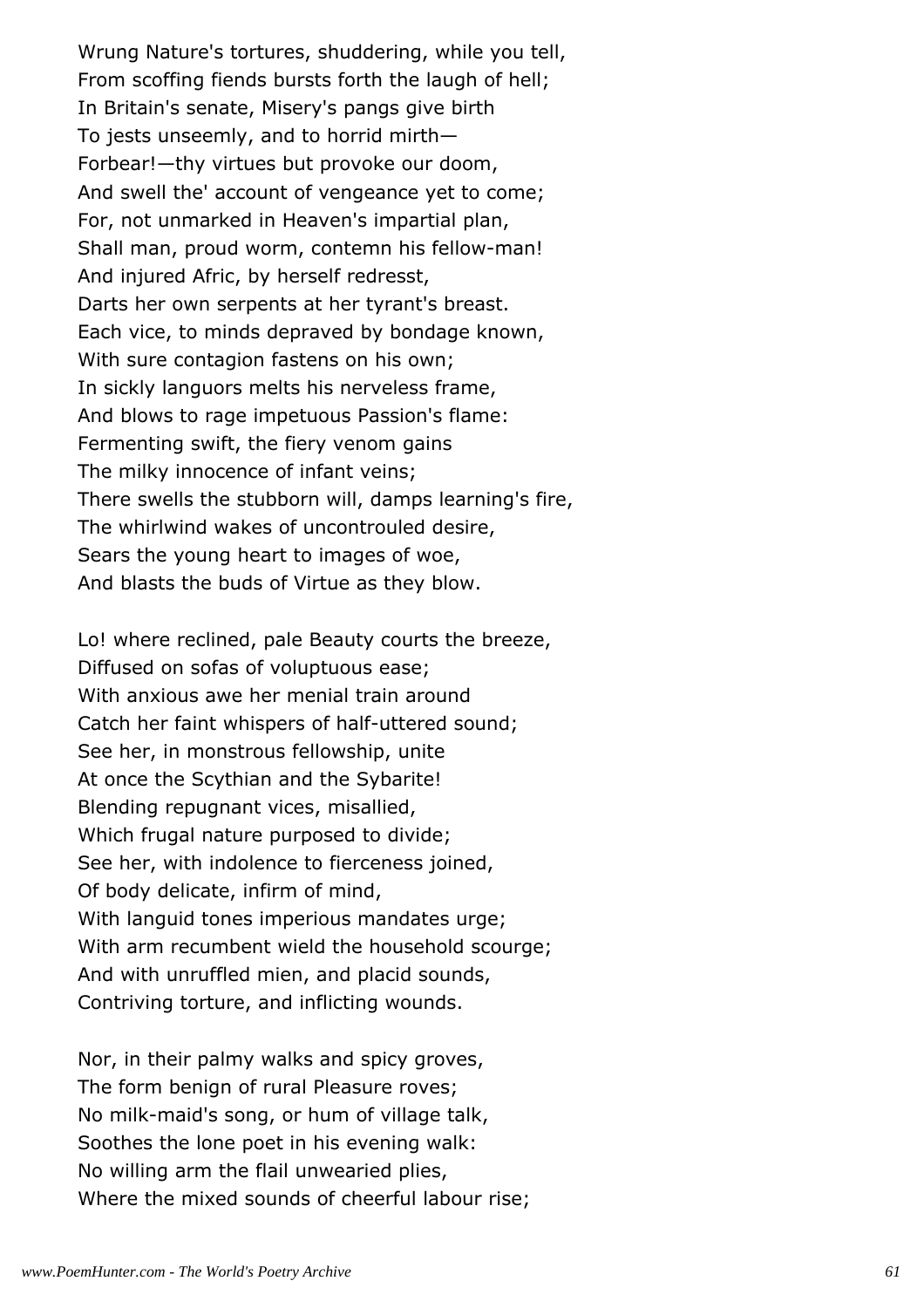No blooming maids and frolic swains are seen To pay gay homage to their harvest queen: No heart-expanding scenes their eyes must prove Of thriving industry and faithful love: But shrieks and yells disturb the balmy air, Dumb sullen looks of woe announce despair, And angry eyes through dusky features glare. Far from the sounding lash the Muses fly, And sensual riot drowns each finer joy.

Nor less from the gay East, on essenced wings, Breathing unnamed perfumes, Contagion springs; The soft luxurious plague alike pervades The marble palaces and rural shades; Hence thronged Augusta builds her rosy bowers, And decks in summer wreaths her smoky towers; And hence, in summer bowers, Art's costly hand Pours courtly splendours o'er the dazzled land: The manners melt;—one undistinguished blaze O'erwhelms the sober pomp of elder days; Corruption follows with gigantic stride, And scarce vouchsafes his shameless front to hide: The spreading leprosy taints every part, Infects each limb, and sickens at the heart. Simplicity, most dear of rural maids, Weeping resigns her violated shades: Stern Independence from his glebe retires, And anxious Freedom eyes her drooping fires; By foreign wealth are British morals changed, And Afric's sons, and India's, smile avenged.

For you, whose tempered ardour long has borne Untired the labour, and unmoved the scorn; In Virtue's fasti be inscribed your fame, And uttered yours with Howard's honoured name; Friends of the friendless—Hail, ye generous band! Whose efforts yet arrest Heaven's lifted hand, Around whose steady brows, in union bright, The civic wreath and Christian's palm unite: Your merit stands, no greater and no less, Without, or with the varnish of success: But seek no more to break a nation's fall,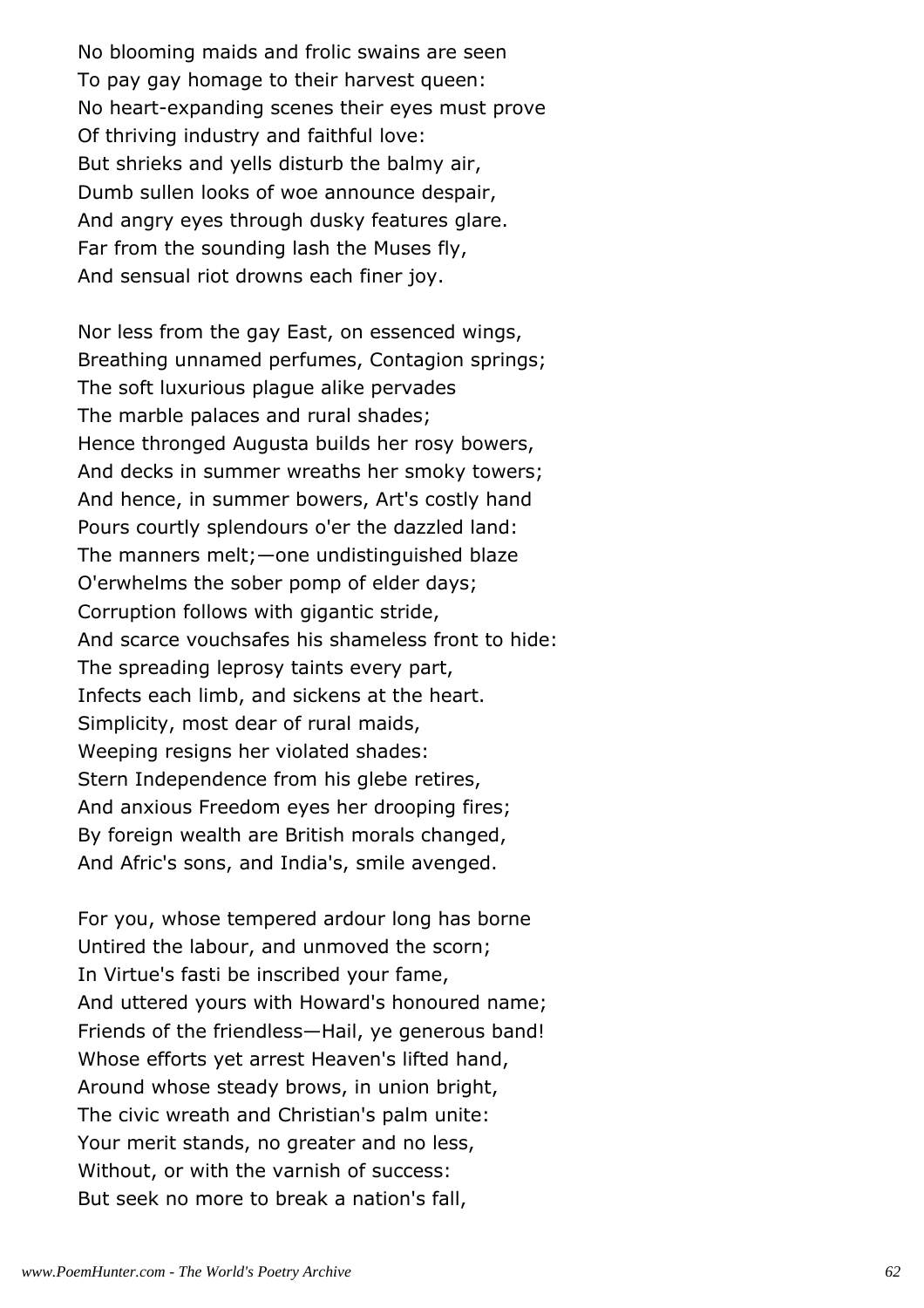For ye have saved yourselves—and that is all. Succeeding times your struggles, and their fate, With mingled shame and triumph shall relate; While faithful History, in her various page, Marking the features of this motley age, To shed a glory, and to fix a stain, Tells how you strove, and that you strove in vain.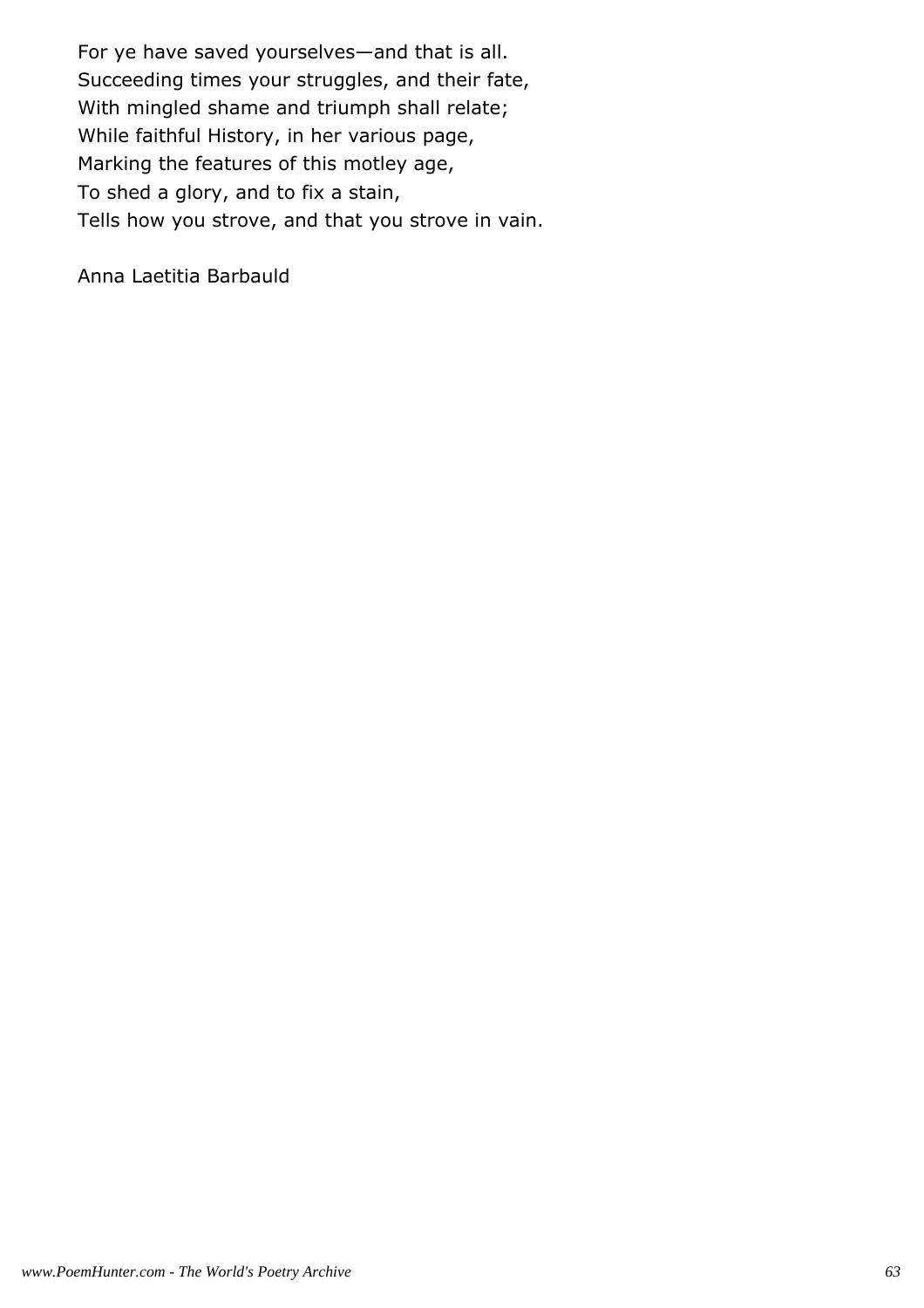# Epitaph On The Same

Farewell, mild saint!—meek child of love, farewell! Ill can this stone thy finished virtues tell. Rest, rest in peace! the task of life is o'er; Sorrows shall sting, and sickness waste no more. But hard our task from one so loved to part, While fond remembrance clings round every heart,— Hard to resign the sister, friend, and wife, And all that cheers, and all that softens life. Farewell! for thee the gates of bliss unclose, And endless joy succeeds to transient woes.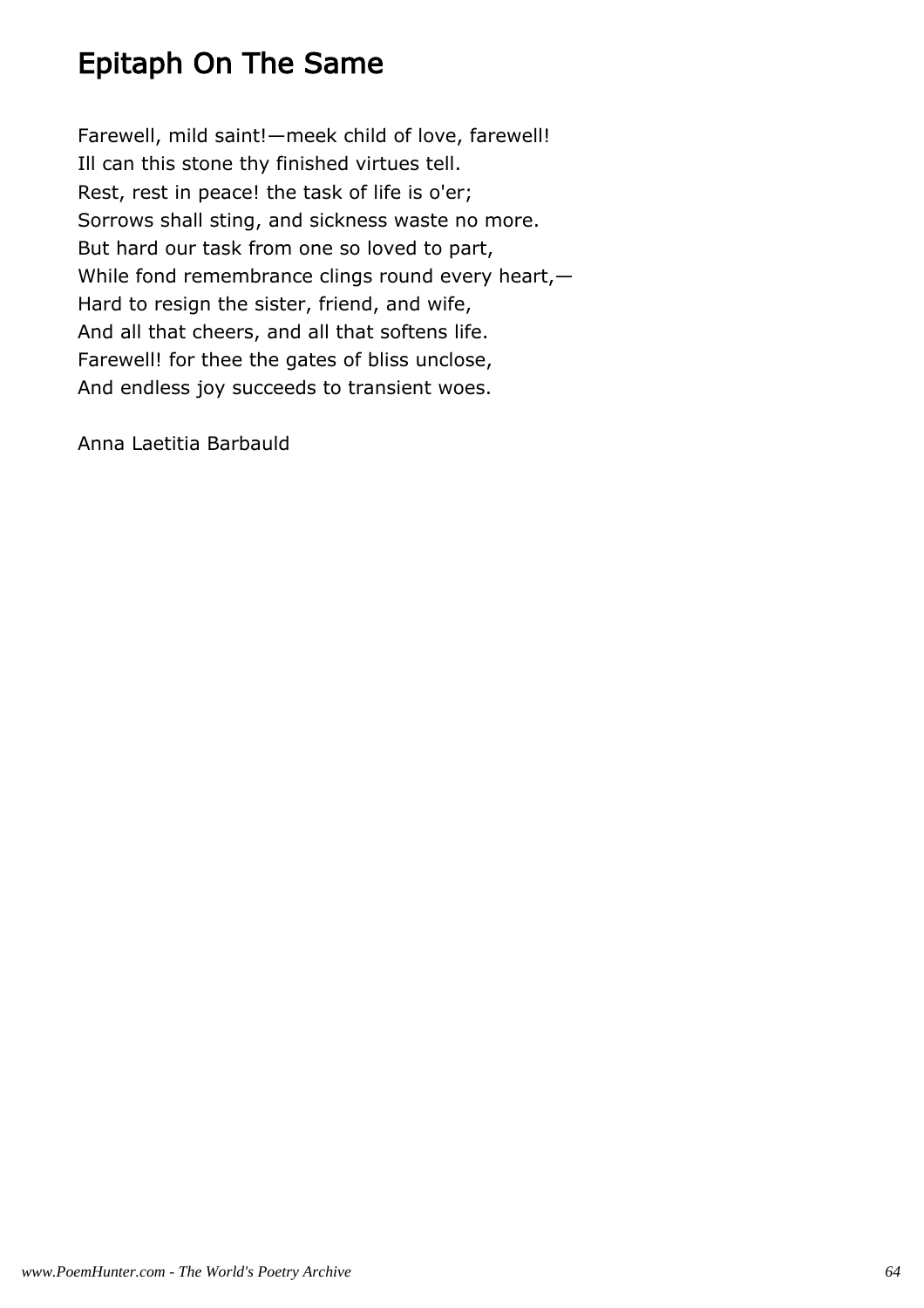### Epithalamium

Virgin, brighter than the morning, Haste and finish thy adorning! Hymen claims his promised day,— Come from thy chamber, come away!

Roses strew, and myrtles bring, Till you drain the wasted Spring;  $-$ The altars are already drest, The bower is fitted for its guest, The scattered rose begins to fade,— Come away, reluctant maid!

See what a war of blushes breaks O'er the pure whiteness of her cheeks; The shifting colours prove by turns The torch of Love unsteady burns.

Pleading now, now lingering, fainting, Her soft heart with fear is panting;  $-$ Cling not to thy mother so, Thy mother smiles, and bids thee go.

Mind not what thy maidens say; Though they chide the cruel day, Though they weep, and strive to hold thee From his arms that would enfold thee; Kiss, and take a short farewell,— They wish the chance to them befell.

Mighty Love demands his crown Now for all his sufferings done; For all Love's tears, for all his sighs, Thyself must be the sacrifice. Virgin, brighter than the day, Haste from thy chamber, come away!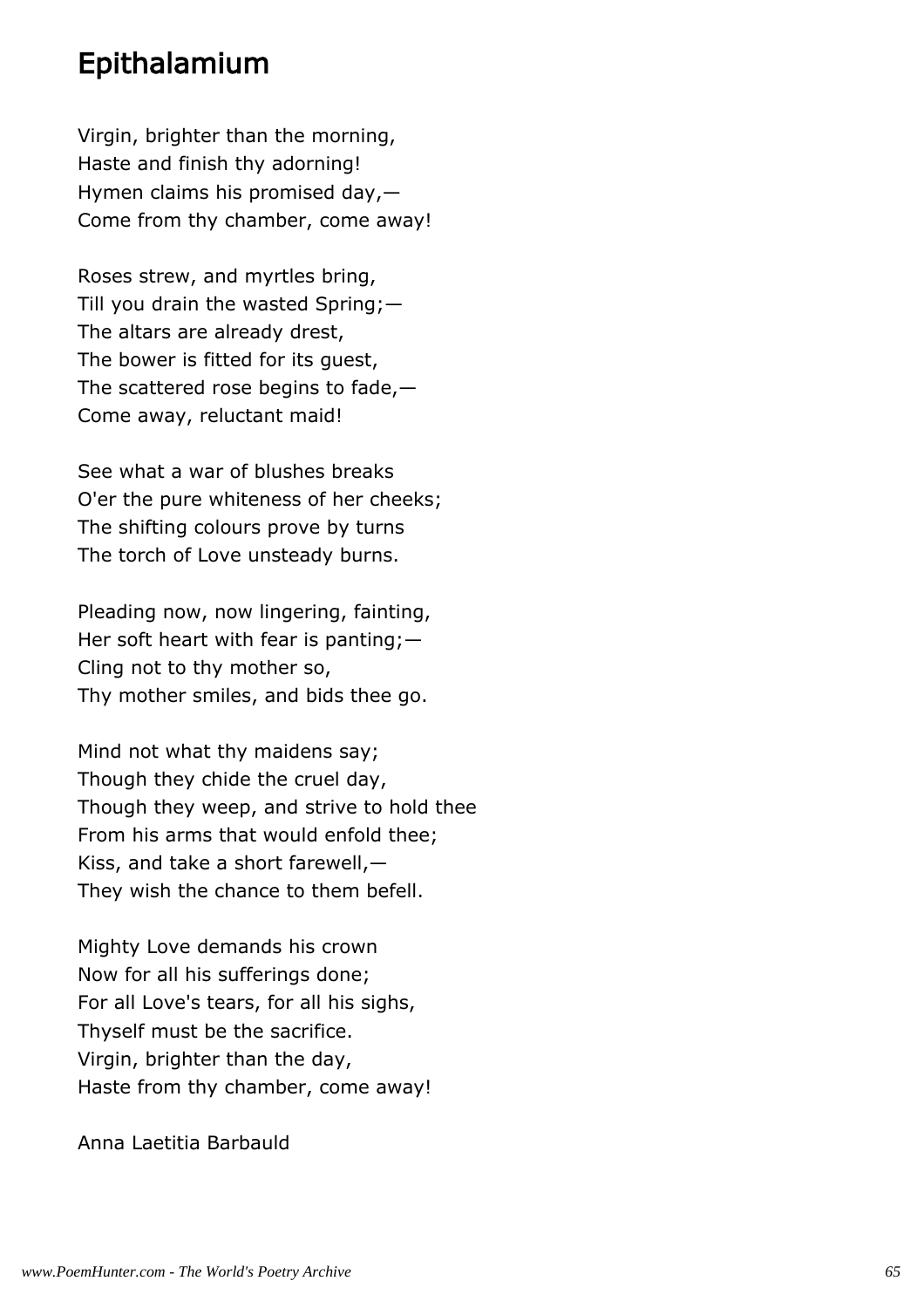# **Eternity**

--- The year has run Its round of seasons, has fulfilled its course, Absolved its destined period, and is borne, Silent and swift, to that devouring gulf, Their womb and grave, where seasons, months and years, Revolving periods of uncounted time, All merge, and are forgotten.—Thou alone, In thy deep bosom burying all the past, Still art; and still from thine exhaustless store New periods spring, Eternity.—Thy name Or glad, or fearful, we pronounce, as thoughts Wandering in darkness shape thee. Thou strange being, Which art and must be, yet which contradict'st All sense, all reasoning,—thou, who never wast Less than thyself, and who still art thyself Entire, though the deep draught which Time has taken Equals thy present store—No line can reach To thy unfathomed depths. The reasoning sage Who can dissect a sunbeam, count the stars, And measure distant worlds, is here a child, And, humbled, drops his calculating pen. On and still onward flows the ceaseless tide, And wrecks of empires and of worlds are borne Like atoms on its bosom.—Still thou art And he who does inhabit thee.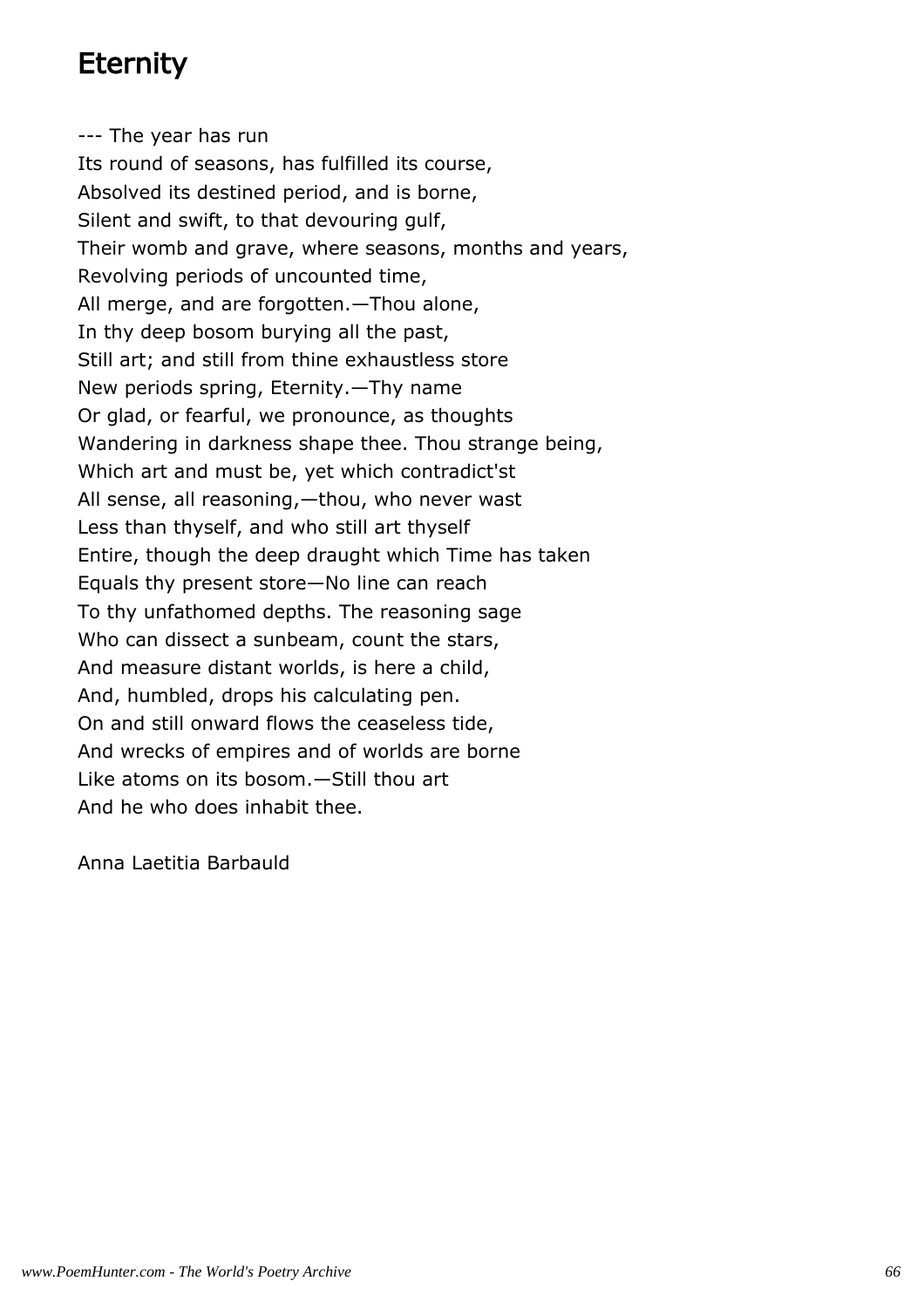### For Easter Sunday

Again the Lord of life and light Awakes the kindling ray; Unseals the eyelids of the morn, And pours increasing day. O what a night was that, which wrapt The heathen world in gloom! O what a sun which broke this day, Triumphant from the tomb! This day be grateful homage paid, And loud hosannas sung; Let gladness dwell in every heart, And praise on every tongue.

Ten thousand differing lips shall join To hail this welcome morn, Which scatters blessings from its wings, To nations yet unborn. Jesus, the friend of human kind, With strong compassion moved, Descended like a pitying God, To save the souls he loved. The powers of darkness leagued in vain To bind his soul in death; He shook their kingdom when he fell, With his expiring breath. Not long the toils of hell could keep The hope of Judah's line; Corruption never could take hold On aught so much divine.

And now his conquering chariot-wheels Ascend the lofty skies; While broke beneath his powerful cross, Death's iron sceptre lies. Exalted high at God's right hand, The Lord of all below, Through him is pardoning love dispensed, And boundless blessings flow. And still for erring, guilty man,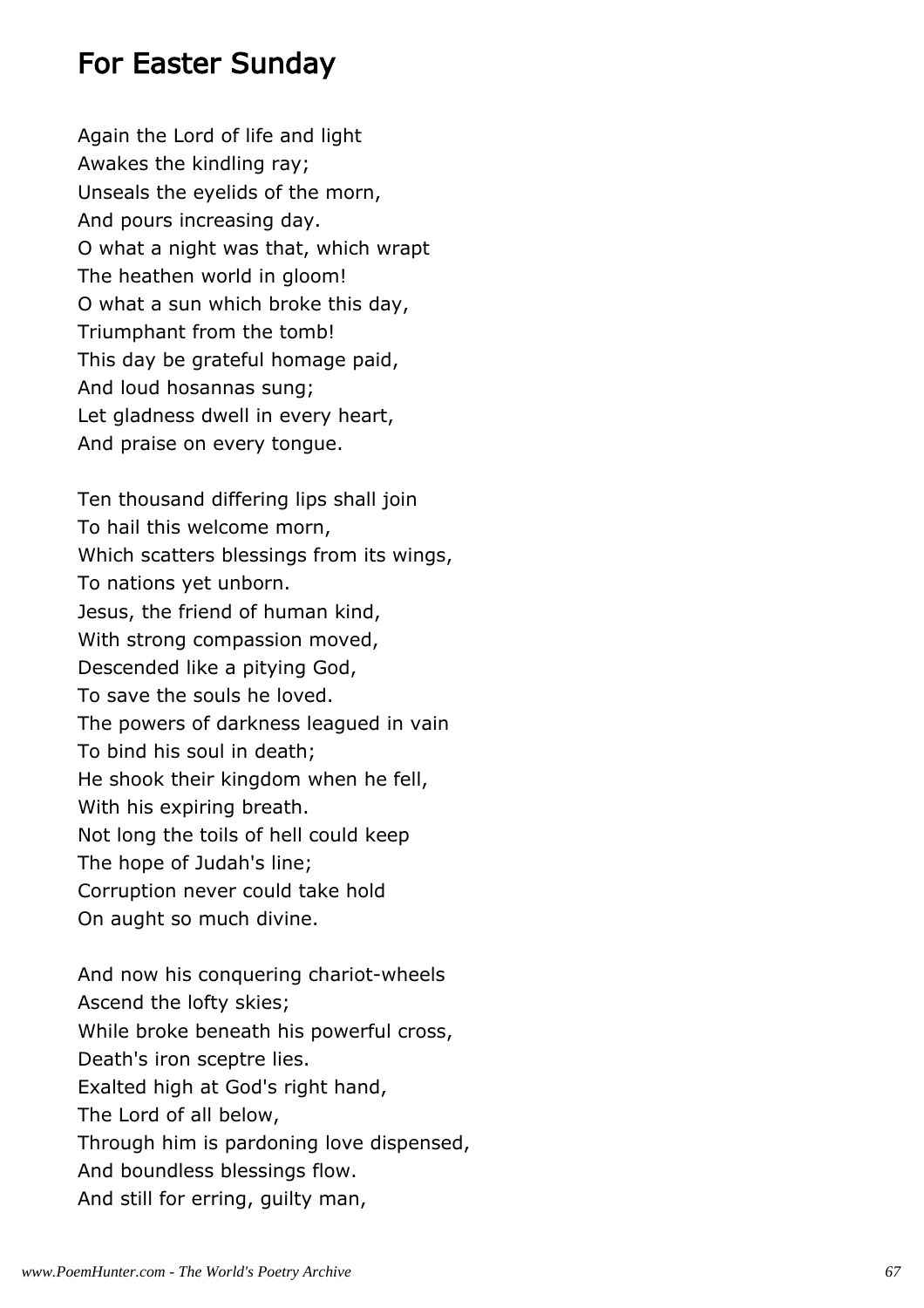A brother's pity flows; And still his bleeding heart is touched With memory of our woes. To thee, my Saviour and my King, Glad homage let me give; And stand prepared like thee to die, With thee that I may live.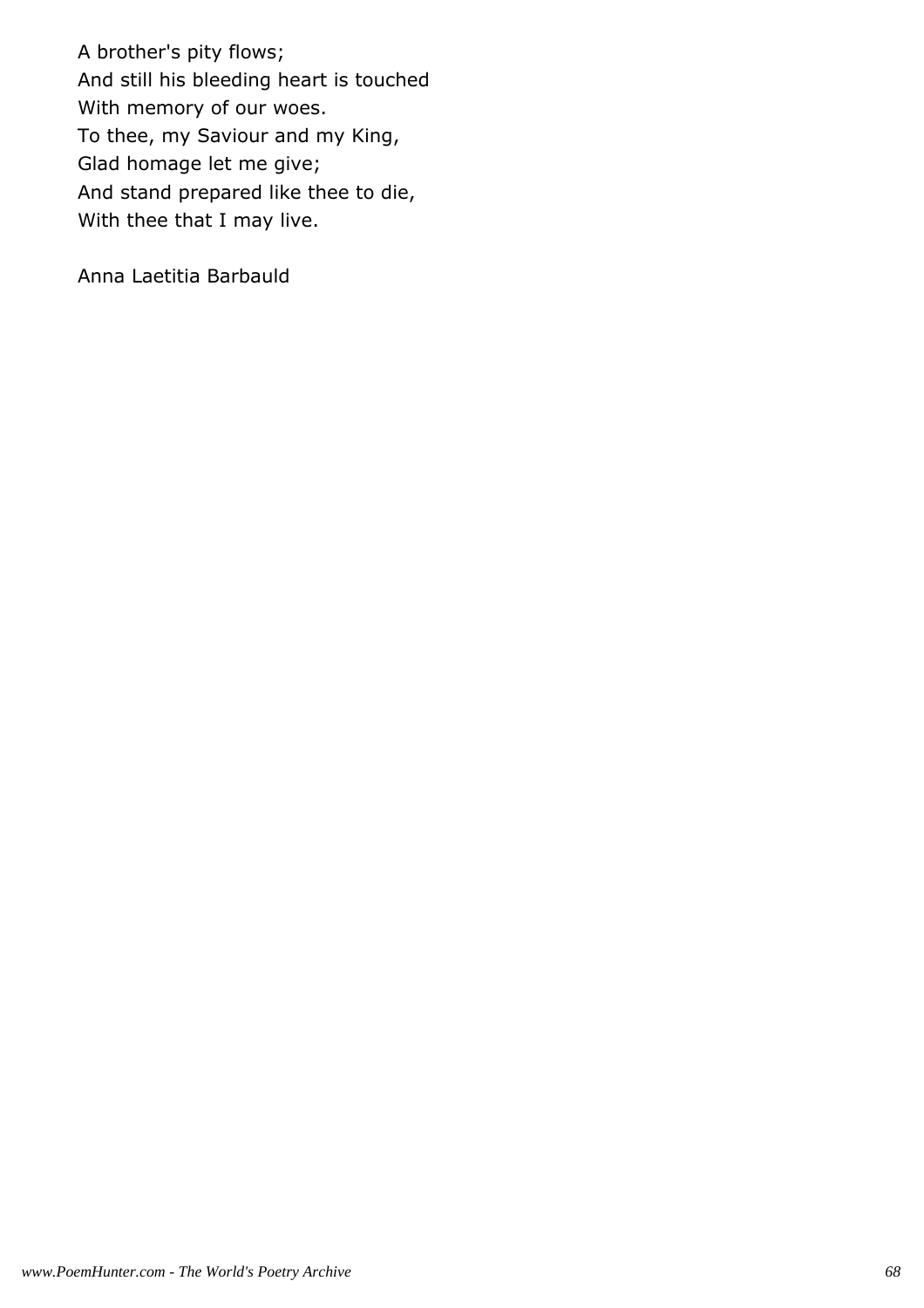# Fragment

As the poor schoolboy, when the slow-paced months Have brought vacation times, and one by one His playmates and companions all are fled Or ready; and to him—to him alone No summons comes; he left of all the train Paces with lingering step the vacant halls, No longer murmuring with the Muse's song, And silent play-ground scattered wide around With implements of sports, resounding once With cheerful shouts; and hears no sound of wheels To bear him to his father's bosom home; For, conscious though he be of time misspent, And heedless faults and much amiss, yet hopes A father's pardon and a father's smile Blessing his glad return……Thus I Look to the hour when I shall follow those That are at rest before me.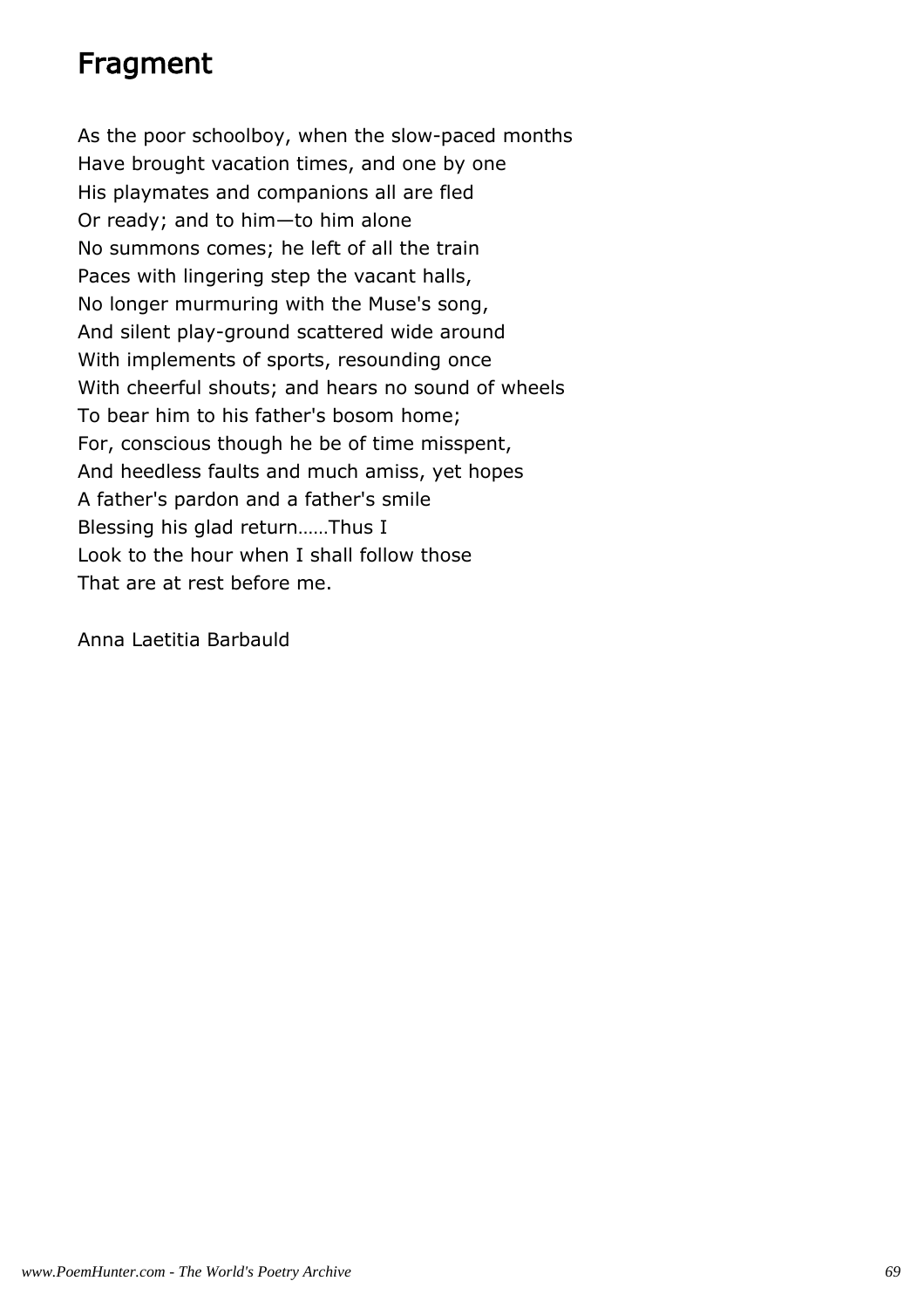# How Blest The Righteous When He Dies!

How blest the righteous when he dies! When sinks a weary soul to rest How mildly beam the closing eyes! How gently heaves the expiring breast!

So fades a summer cloud away; So sinks the gale when storms are o'er; So gently shuts the eye of day; So dies a wave along the shore.

A holy quiet reigns around, A calm which life nor death destroys; Nothing disturbs that peace profound, Which his unfettered soul enjoys.

Farewell, conflicting hopes and fears, Where lights and shades alternate dwell! How bright the unchanging morn appears! Farewell, inconstant world, farewell!

Life's labour done, as sinks the clay, Light from its load the spirit flies; While heaven and earth combine to say, How blest the righteous when he dies!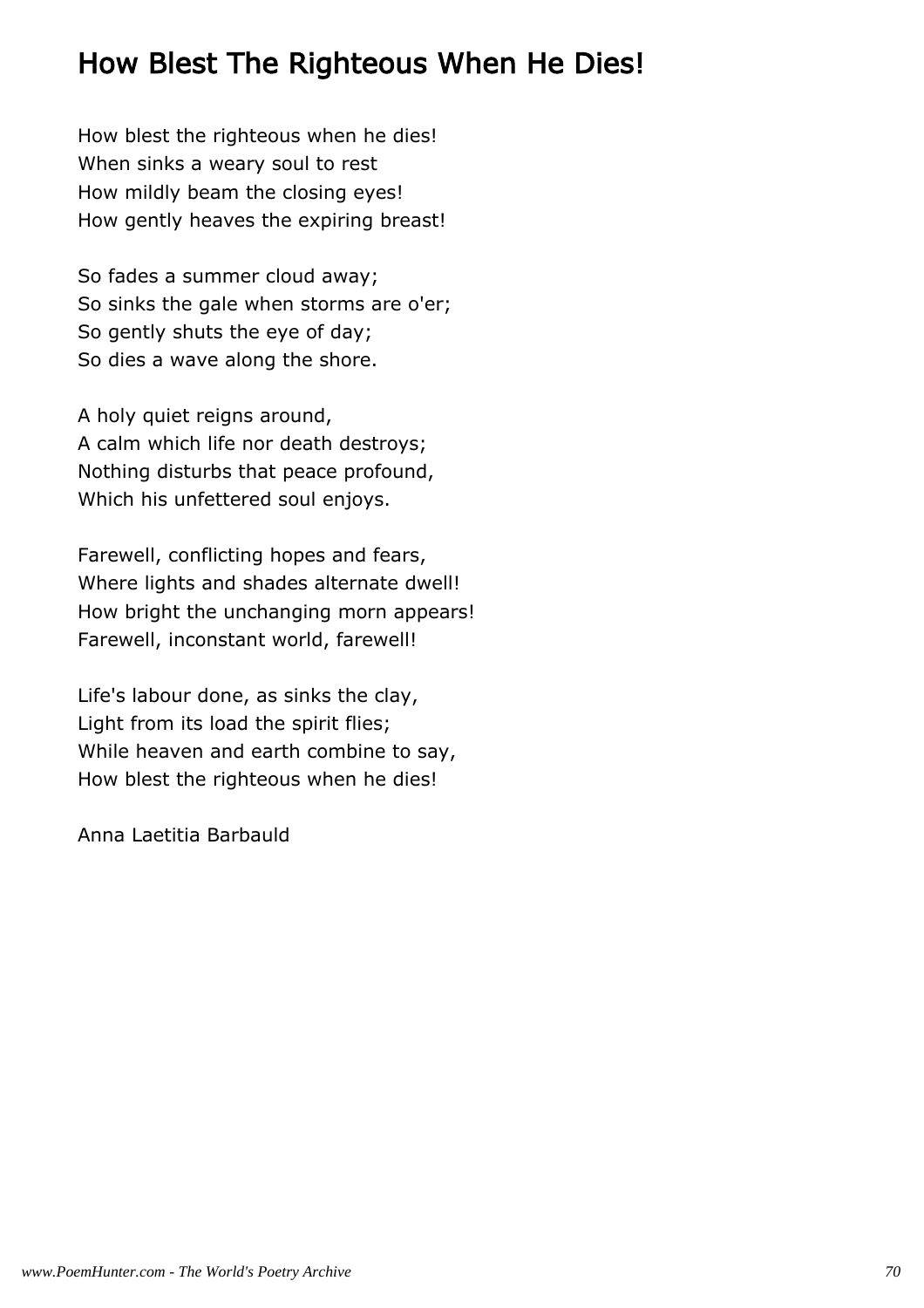### Hymn To Content

O Thou, the Nymph with placid eye! O seldom found, yet ever nigh! Receive my temperate vow: Not all the storms that shake the pole Can e'er disturb thy halcyon soul, And smooth unalter'd brow.

O come, in simplst vest array'd, With all thy sober cheer display'd

To bless my longing sight; Thy mien compos'd, thy even pace, Thy meek regard, thy matron grace, And chaste subdued delight.

No more by varying passions beat, O gently guide my pilgrim feet To find thy hermit cell; Where in some pure and equal sky Beneath thy soft indulgent eye Thy modest virtues dwell.

Simplicity in Attic vest, And Innocence with candid breast, And clear undaunted eye; And Hope, who points to distant years, Fair opening through this vale of tears A vista to the sky.

There Health, thro' whose calm bosom glide The temperate joys in even tide, That rarely ebb or flow; And Patience there, thy sister meek, Presents her mild, unvarying cheek To meet the offer'd blow.

Her influence taught the Phrygian sage A tyrant master's wanton rage With settled smiles to meet;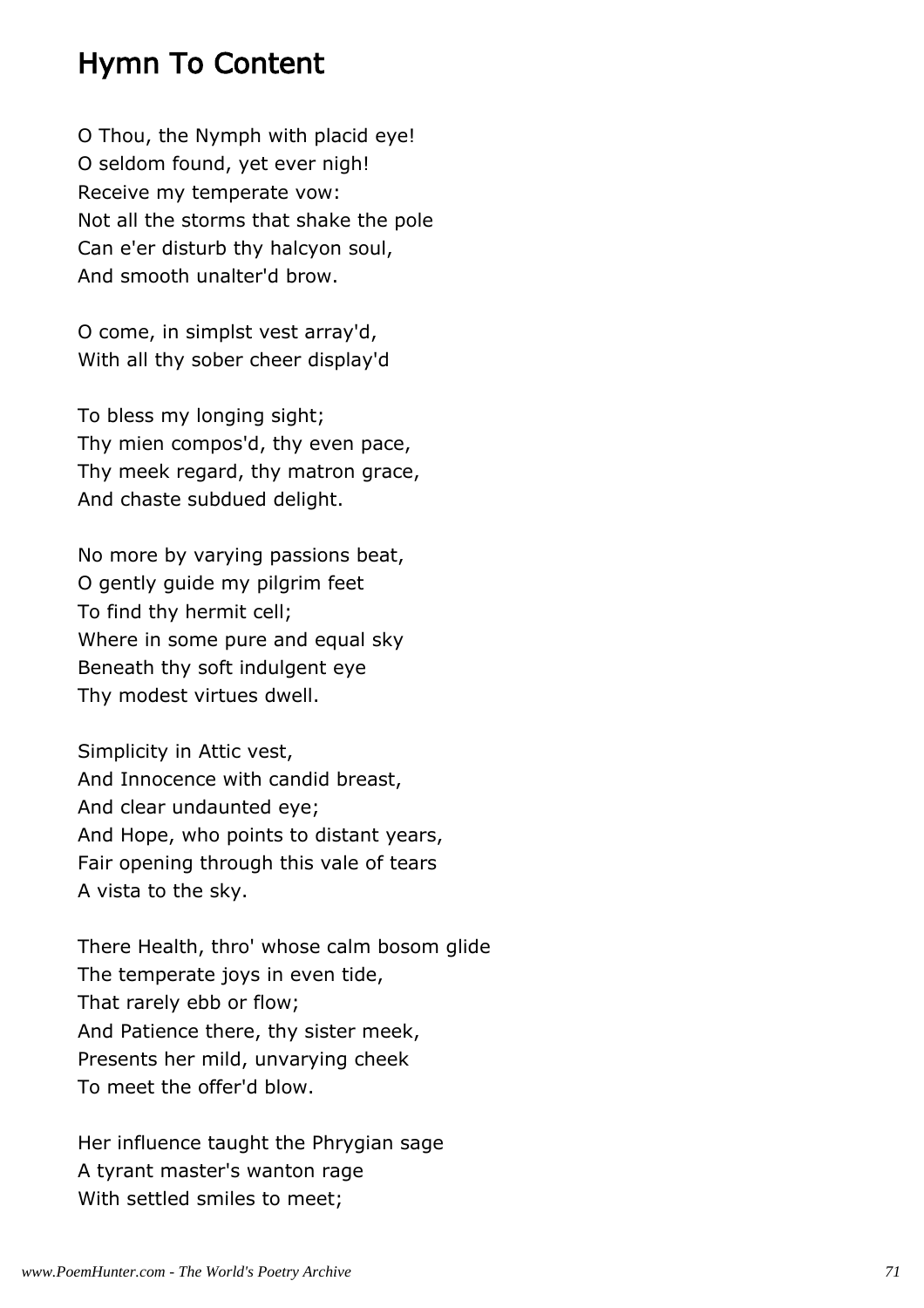Inur'd to toil and bitter bread He bow'd his meek submitted head, And kiss'd thy sainted feet.

But thou, oh Nymph retir'd and coy! In what brown hamlet dost thou joy To tell thy simple tale;

The lowliest children of the ground, Moss rose, and violet, blossom round, And lily of the vale.

O say what soft propitious hour I best may chuse to hail thy power, And court thy gentle sway? When Autumn, friendly to the Muse, Shall thy own modest tints diffuse, And shed thy milder day.

When Eve, her dewy star beneath, Thy balmy spirit loves to breathe, And every storm is laid; If such an hour was e'er thy choice, Oft let me hear thy soothing voice Low whispering thro' the shade.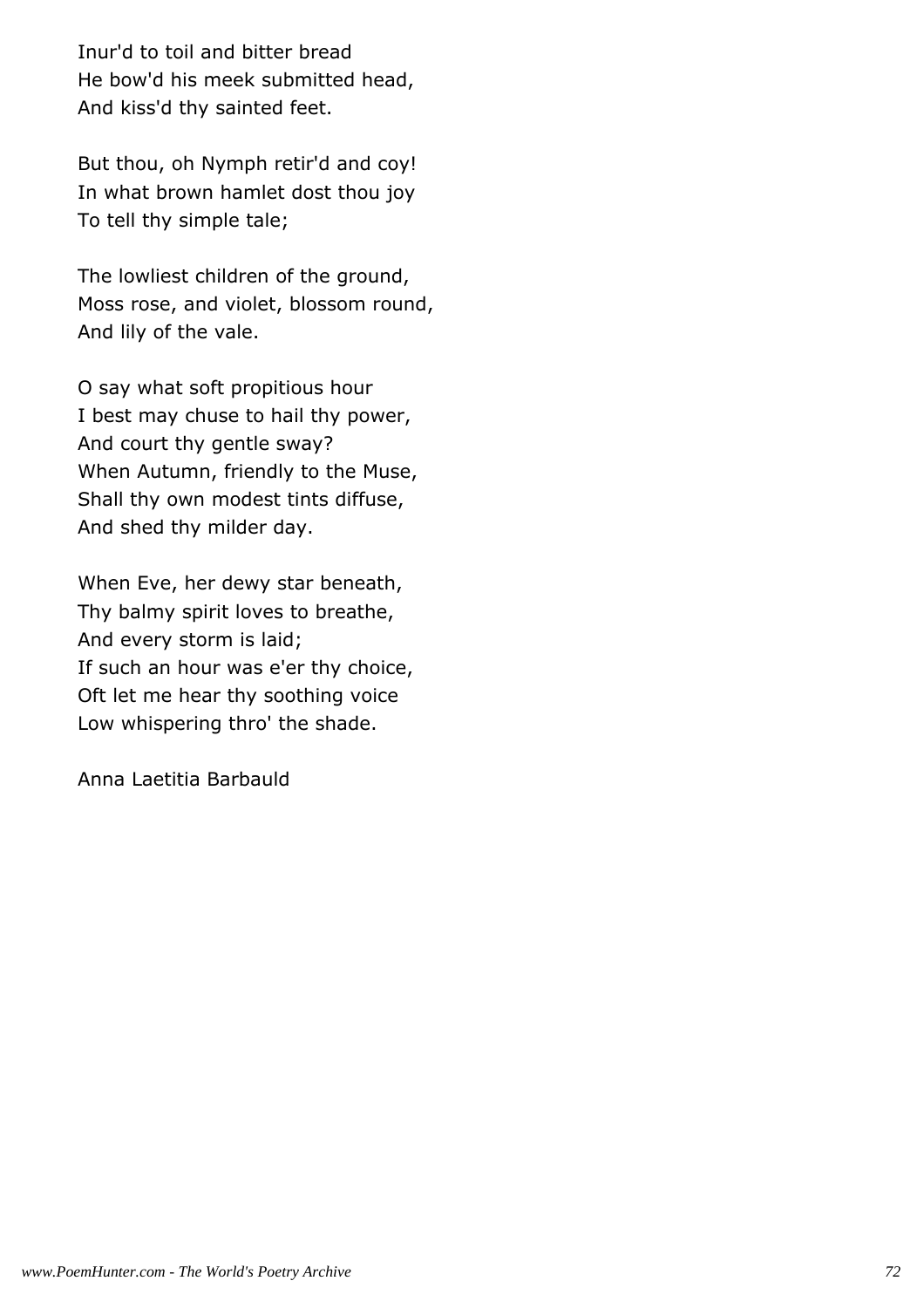### Hymn: Ye Are The Salt Of The Earth

Salt of the earth, ye virtuous few, Who season human-kind; Light of the world, whose cheering ray Illumes the realms of mind: Where Misery spreads her deepest shade, Your strong compassion glows; From your blest lips the balm distils, That softens mortal woes.

By dying beds, in prison glooms, Your frequent steps are found; Angels of love! you hover near, To bind the stranger's wound. You wash with tears the bloody page Which human crimes deform; When vengeance threats, your prayers ascend, And break the gathering storm. As down the summer stream of vice The thoughtless many glide; Upward you steer your steady bark, And stem the rushing tide. Where guilt her foul contagion breathes, And golden spoils allure; Unspotted still your garments shine— Your hands are ever pure.

Whene'er you touch the poet's lyre, A loftier strain is heard; Each ardent thought is yours alone, And every burning word. Yours is the large expansive thought, The high heroic deed; Exile and chains to you are dear— To you 'tis sweet to bleed. You lift on high the warning voice, When public ills prevail; Yours is the writing on the wall That turns the tyrant pale. The dogs of hell your steps pursue,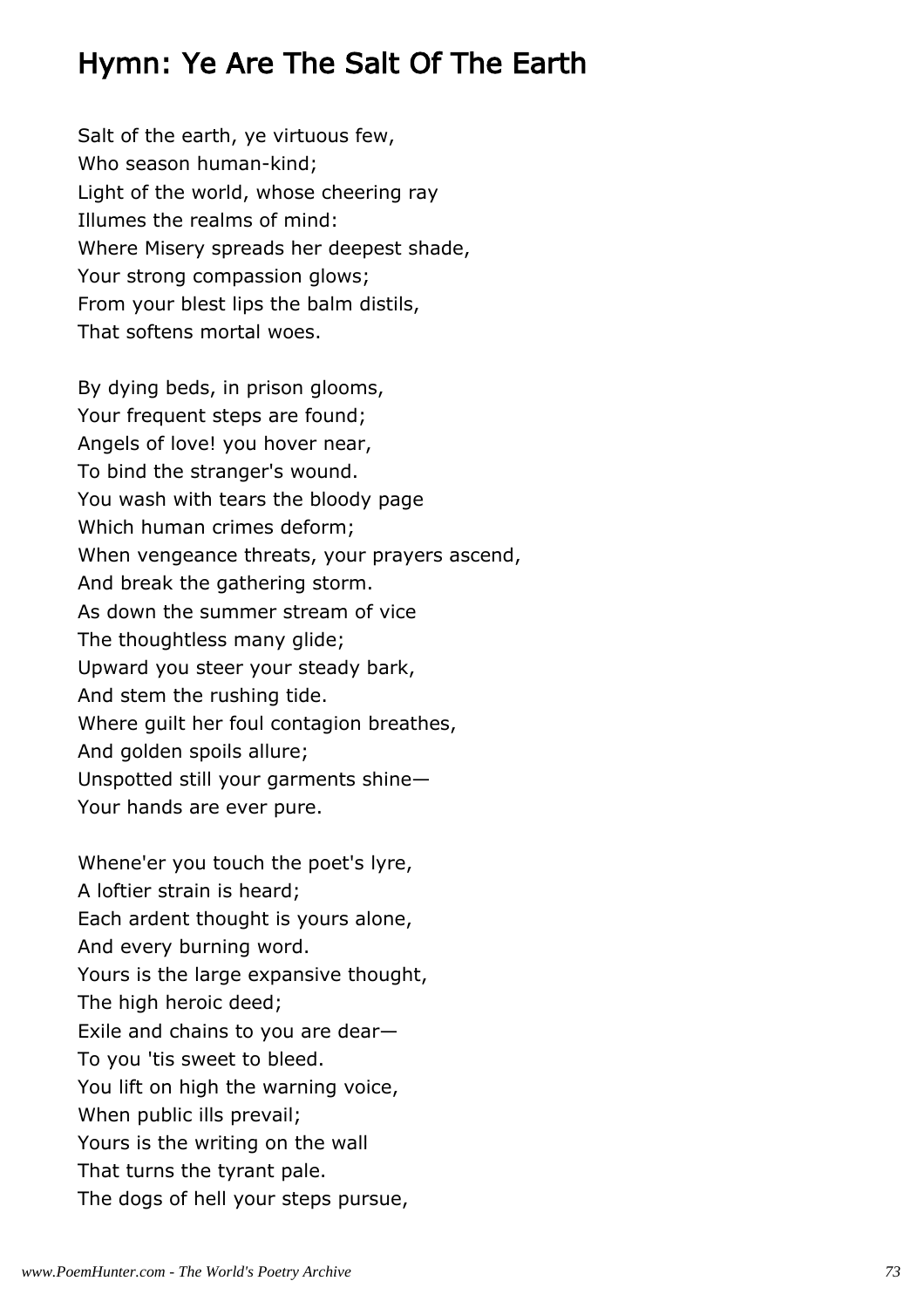With scoff, and shame, and loss; The hemlock bowl 'tis yours to drain, To taste the bitter cross.

E'en yet the steaming scaffolds smoke, By Seine's polluted stream; With your rich blood the fields are drenched, Where Polish sabres gleam. E'en now, through those accursed bars, In vain we send our sighs; Where, deep in Olmutz' dungeon glooms, The patriot martyr lies. Yet yours is all through History's rolls The kindling bosom feels; And at your tomb, with throbbing heart, The fond enthusiast kneels. In every faith, through every clime, Your pilgrim steps we trace; And shrines are dressed, and temples rise, Each hallowed spot to grace; And pæans loud, in every tongue, And choral hymns resound; And lengthening honours hand your name To time's remotest bound. Proceed! your race of glory run, Your virtuous toils endure! You come, commissioned from on high, And your reward is sure.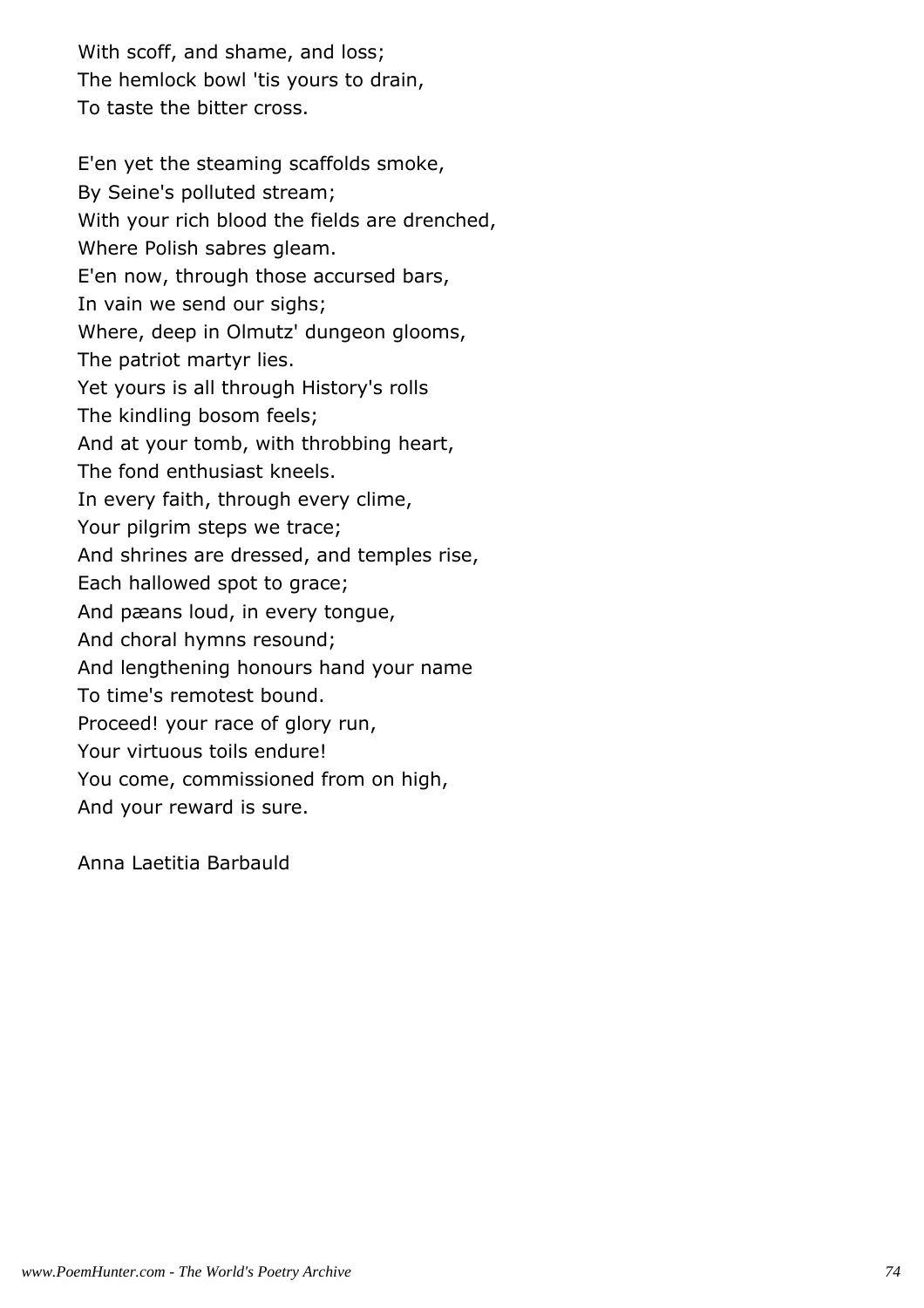### In The Manner Of Spenser

So long estranged from every Muse's lyre, And groveling in the tangled net of Care; What powerful breath shall kindle up that fire Smothered with damps of most unkindly air? Ah, how is quenched the lamp that burnt so fair! Come, sweet seducers, late too far away, Once more to my deserted cell repair; Your rebel courts again your gentle sway;— Come, soothe the winter's night, and charm the summer's day.

Come, dear companions of my youthful hour, Fill my fond breast with your majestic themes; Meet me again on hill, by stream, or bower, And bathe my fancy in the bliss of dreams. Vain wish! no more the star of Fancy gleams; They with becoming scorn reject thy prayer: Nor will they haunt thy bower, or bless thy streams, No more to thy deserted cell repair:— "Go, court the world," they cry, "thou art not worth our care." Bustle and hurry, noise and thrall they hate, And plodding Method with her leaden rule; And all that swells the' unwieldy pomp of state, And all that binds to earth the golden fool; And creeping Labour with his patient tool: Free like the birds they wander unconfined, Nor dip their wings in Lucre's muddy pool; Business they hate, in crowded nook enshrined, That spins her dirty web, and clouds the' ethereal mind.

Ah, why should man, in hard unsocial strife, And withering care whose vigils never cease, Fretting away this little thread of life, Of his sad birthright reap such large increase! Why should he toil for aught but bread and peace? Why rear to heaven his clay-built pyramids? Nor from his tasks himself, poor slave! release; With anxious thought, which wholesome rest forbids, Drying the balm of sleep from sorrow's swollen lids. Despising cheap delights, he loves to scoop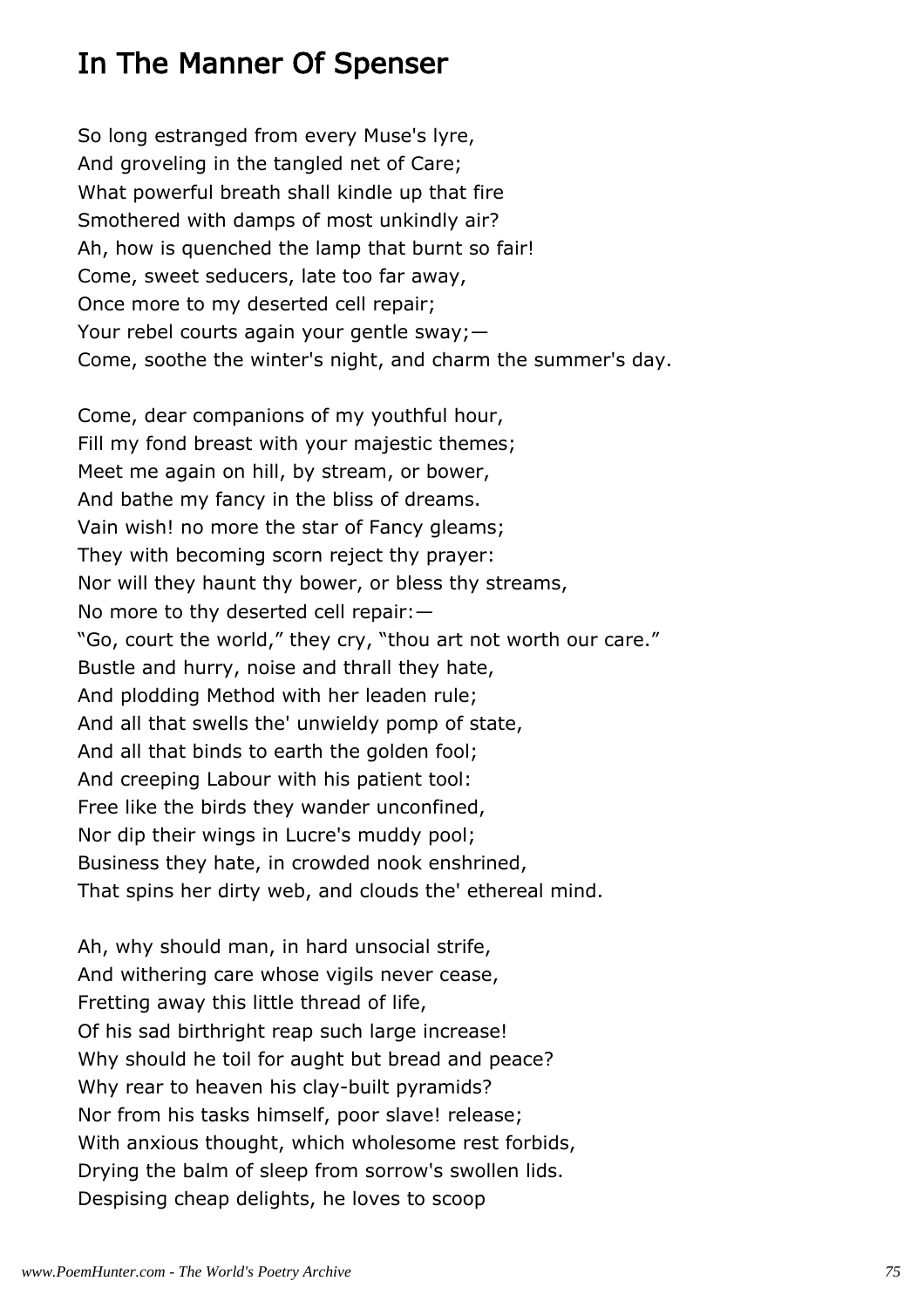His marble palace from the rock's hard breast, And in close dungeon walls himself to coop, On golden couches wooing pale unrest; With foreign looms his stately halls are drest, And grim-wrought tapestry clothes the darkened room; While in the flowery vale Peace builds her nest, Amidst the purple heath or yellow broom, Or where midst rustling corn the nodding poppies bloom.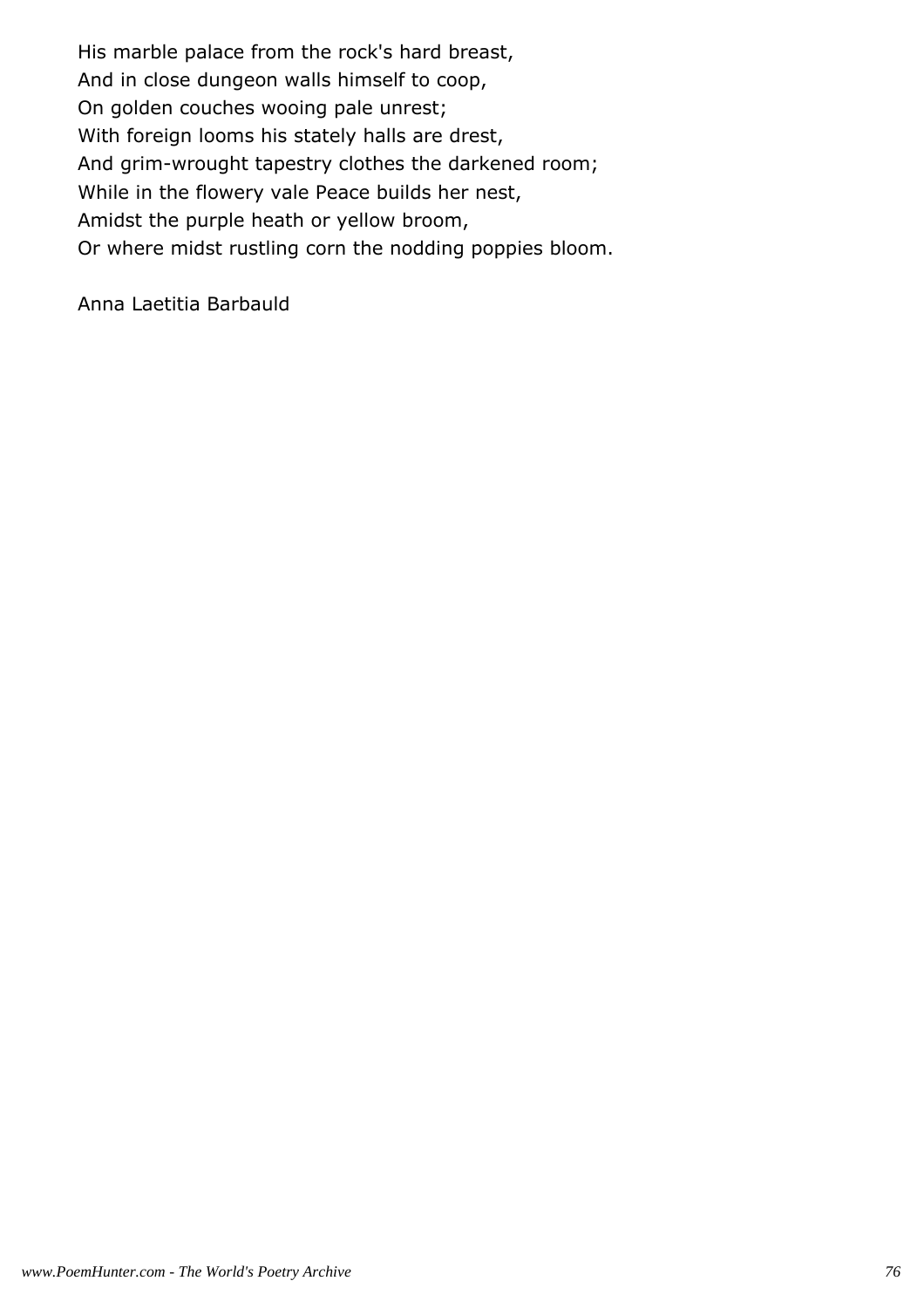### Inscription For An Ice-House

Stranger, approach! within this iron door Thrice locked and bolted, this rude arch beneath That vaults with ponderous stone the cell; confined By man, the great magician, who controuls Fire, earth and air, and genii of the storm, And bends the most remote and opposite things To do him service and perform his will,— A giant sits; stern Winter; here he piles, While summer glows around, and southern gales Dissolve the fainting world, his treasured snows Within the rugged cave.—Stranger, approach! He will not cramp thy limbs with sudden age, Nor wither with his touch the coyest flower That decks thy scented hair. Indignant here, Like fettered Sampson when his might was spent In puny feats to glad the festive halls Of Gaza's wealthy sons; or he who sat Midst laughing girls submiss, and patient twirled The slender spindle in his sinewy grasp; The rugged power, fair Pleasure's minister, Exerts his art to deck the genial board; Congeals the melting peach, the nectarine smooth, Burnished and glowing from the sunny wall: Darts sudden frost into the crimson veins Of the moist berry; moulds the sugared hail: Cools with his icy breath our flowing cups; Or gives to the fresh dairy's nectared bowls A quicker zest. Sullen he plies his task, And on his shaking fingers counts the weeks Of lingering Summer, mindful of his hour To rush in whirlwinds forth, and rule the year.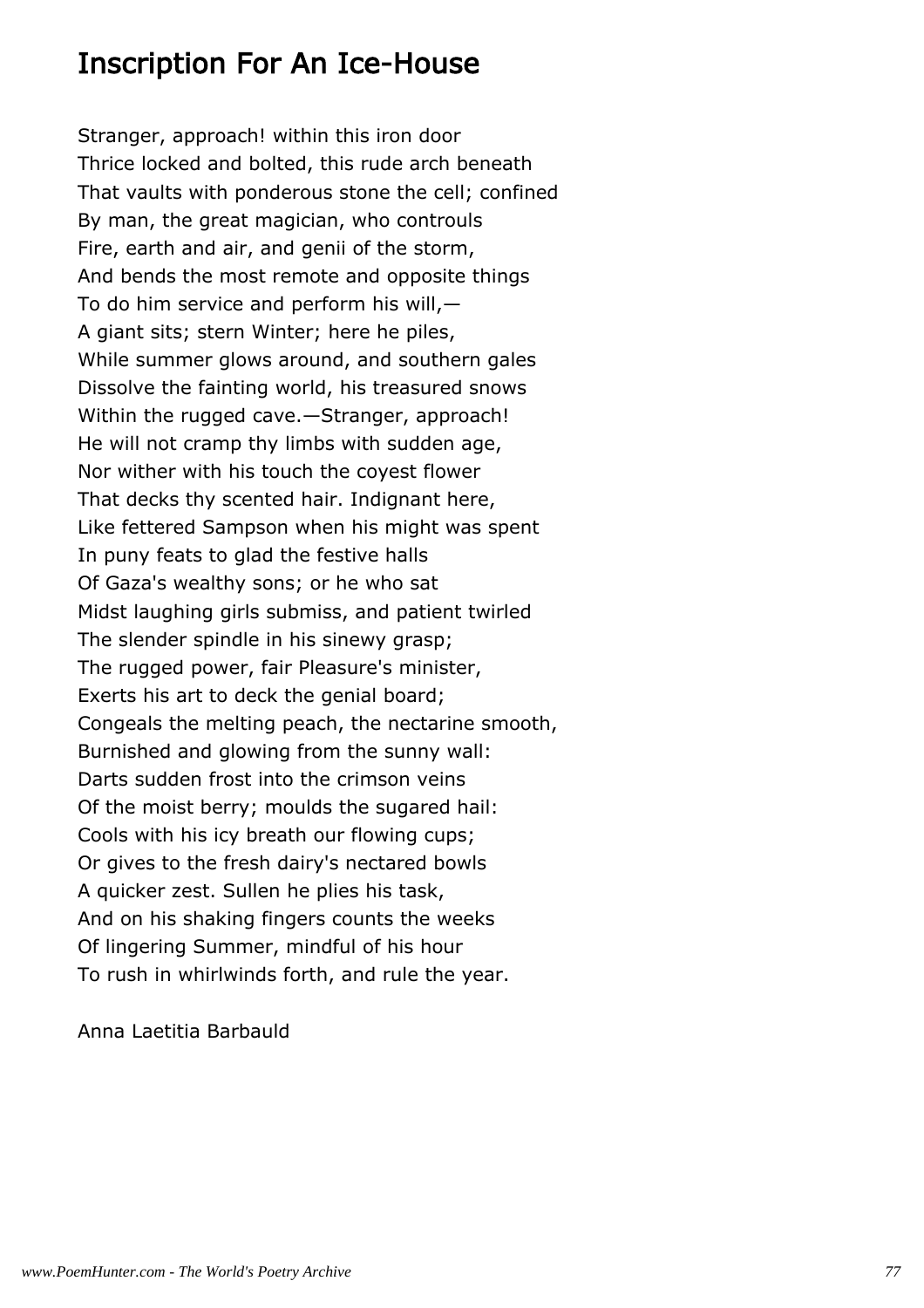### Jehovah Reigns

Jehovah reigns: let every nation hear, And at his footstool bow with holy fear; Let heaven's high arches echo with his name, And the wide peopled earth his praise proclaim; Then send it down to hell's deep glooms resounding, Through all her caves in dreadful murmurs sounding. He rules with wide and absolute command O'er the broad ocean and the steadfast land: Jehovah reigns, unbounded, and alone, And all creation hangs beneath his throne: He reigns alone; let no inferior nature Usurp, or share the throne of the Creator.

He saw the struggling beams of infant light Shoot through the massy gloom of ancient night; His spirit hushed the' elemental strife, And brooded o'er the kindling seeds of life: Seasons and months began their long procession, And measured o'er the year in bright succession. The joyful sun sprung up the' ethereal way, Strong as a giant, as a bridegroom gay; And the pale moon diffused her shadowy light Superior o'er the dusky brow of night; Ten thousand glittering lamps the skies adorning, Numerous as dew-drops from the womb of morning. Earth's blooming face with rising flowers he drest, And spread a verdant mantle o'er her breast; Then from the hollow of his hand he pours The circling water round her winding shores, The new-born world in their cool arms embracing, And with soft murmurs still her banks caressing.

At length she rose complete in finished pride, All fair and spotless, like a virgin bride; Fresh with untarnished lustre as she stood, Her Maker blessed his work, and called it good; The morning-stars with joyful acclamation Exulting sang, and hailed the new creation. Yet this fair world, the creature of a day,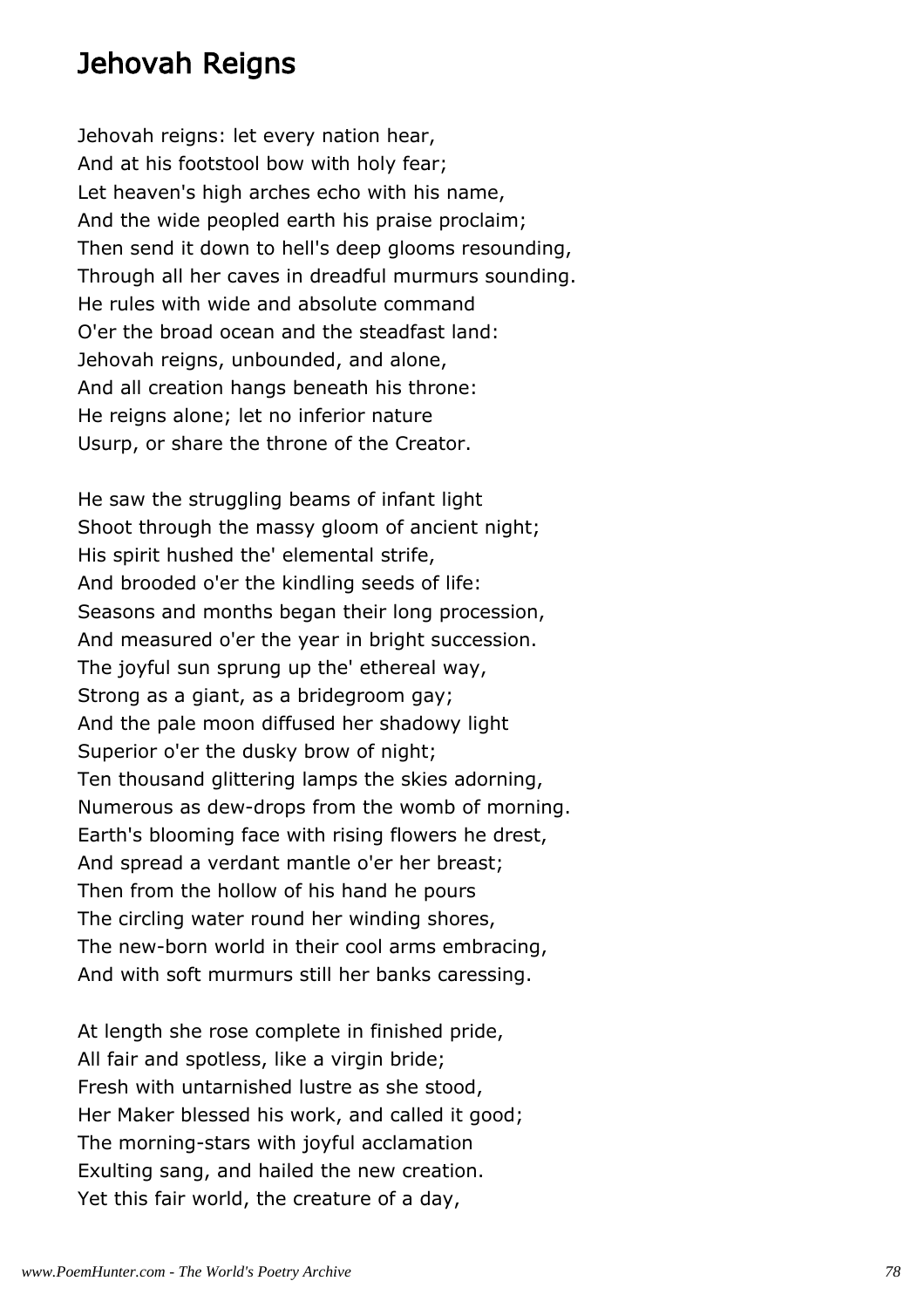Though built by God's right hand, must pass away; And long oblivion creep o'er mortal things, The fate of empires, and the pride of kings: Eternal night shall veil their proudest story, And drop the curtain o'er all human glory. The sun himself, with weary clouds opprest, Shall in his silent dark pavilion rest; His golden urn shall broke and useless lie, Amidst the common ruins of the sky; The stars rush headlong in the wild commotion, And bathe their glittering foreheads in the ocean.

But fixed, O God! for ever stands thy throne; Jehovah reigns, a universe alone; The' eternal fire that feeds each vital flame, Collected, or diffused, is still the same. He dwells within his own unfathomed essence, And fills all space with his unbounded presence. But oh! our highest notes the theme debase, And silence is our least injurious praise: Cease, cease your songs, the daring flight controul, Revere him in the stillness of the soul; With silent duty meekly bend before him, And deep within your inmost hearts adore him.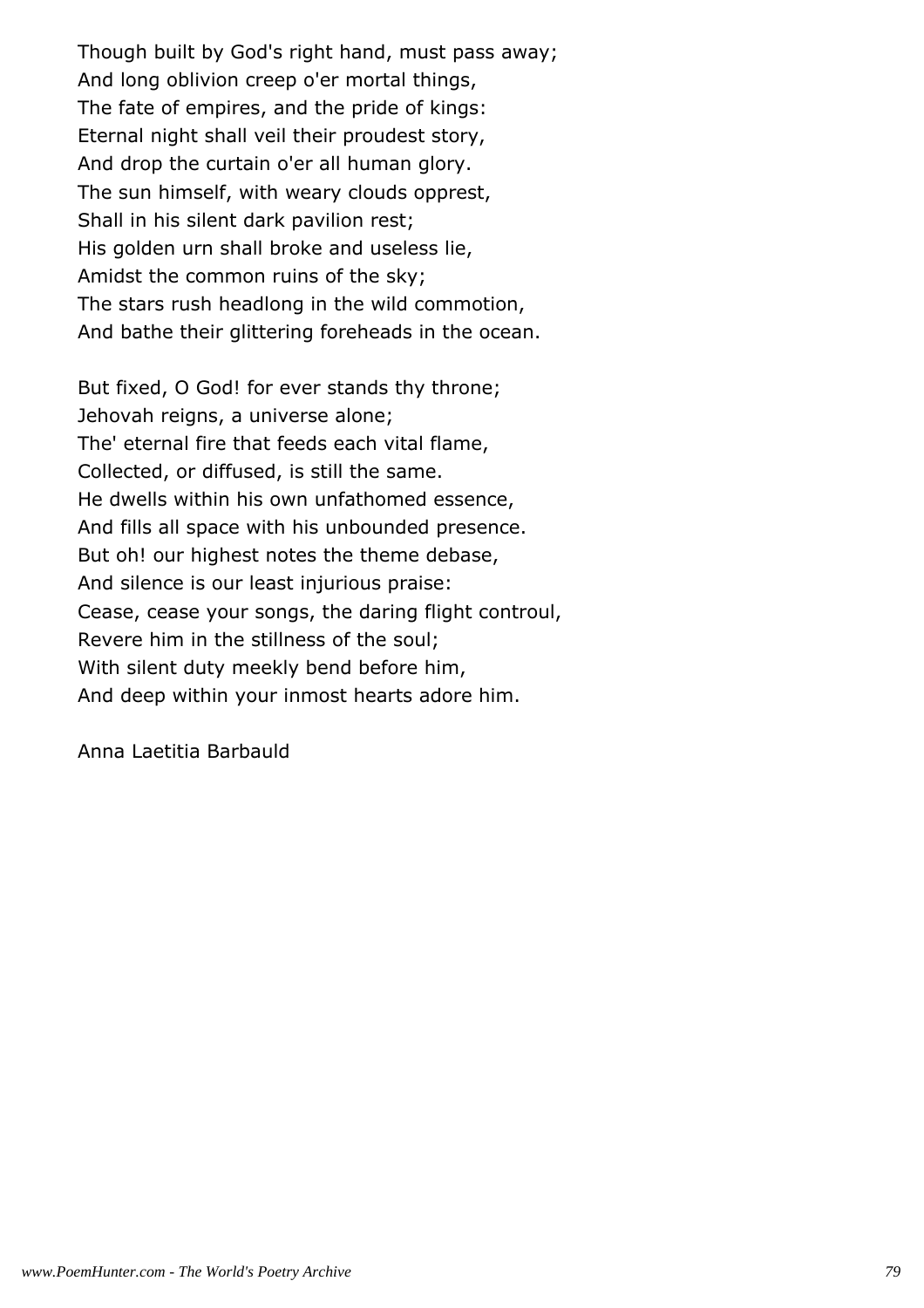## Joy To The Followers Of The Lord

Joy to the followers of the Lord! Thus saith the sure the eternal word. Not of earth the joy it brings, Tempered in celestial springs: 'Tis the joy of pardoned sin, When conscience cries, 'Tis well within; 'Tis the joy that fills the breast When the passions sink to rest: 'Tis a joy that, seated deep, Leaves not when we sigh and weep; It spreads itself in virtuous deeds, With sorrow sighs, in pity bleeds.

Stern and awful are its tones When the patriot martyr groans, And the throbbing pulse beats high To rapture, mixed with agony. A tenderer, softer form it wears, Dissolved in love, dissolved in tears, When humble souls a Saviour greet, And sinners clasp the mercy-seat. 'Tis joy e'en here! a budding flower, Struggling with snows and storm and shower, And waits the moment to expand, Transplanted to its native land.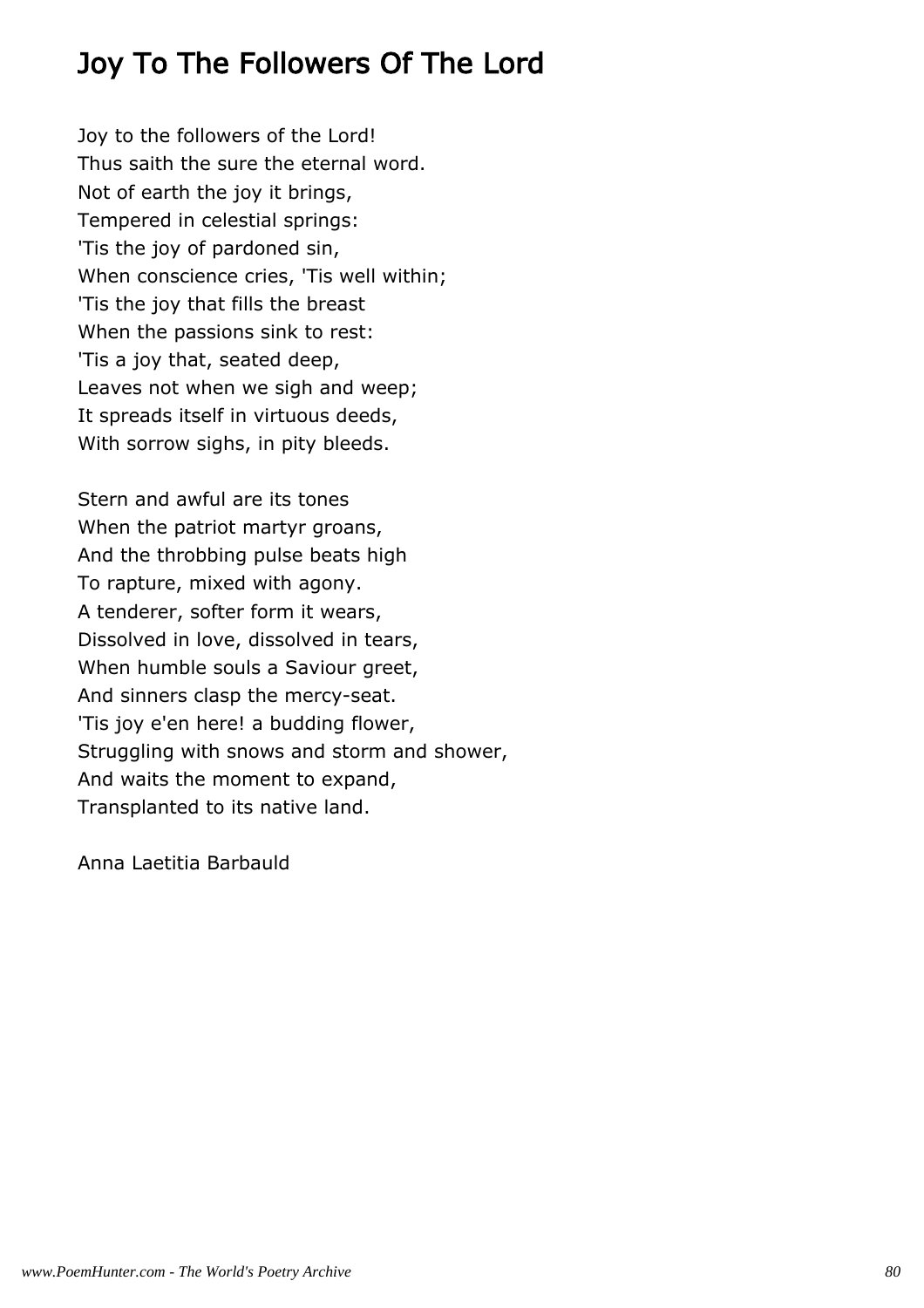### Life! I Know Not What Thou Art

LIFE! I know not what thou art, But know that thou and I must part; And when, or how, or where we met, I own to me 's a secret yet. But this I know, when thou art fled, Where'er they lay these limbs, this head, No clod so valueless shall be As all that then remains of me.

O whither, whither dost thou fly? Where bend unseen thy trackless course? And in this strange divorce, Ah, tell where I must seek this compound I? To the vast ocean of empyreal flame From whence thy essence came Dost thou thy flight pursue, when freed From matter's base encumbering weed? Or dost thou, hid from sight, Wait, like some spell-bound knight, Through blank oblivious years th' appointed hour To break thy trance and reassume thy power? Yet canst thou without thought or feeling be? O say, what art thou, when no more thou'rt thee?

Life! we have been long together, Through pleasant and through cloudy weather; 'Tis hard to part when friends are dear; Perhaps 'twill cost a sigh, a tear;- Then steal away, give little warning, Choose thine own time; Say not Good-night, but in some brighter clime Bid me Good-morning!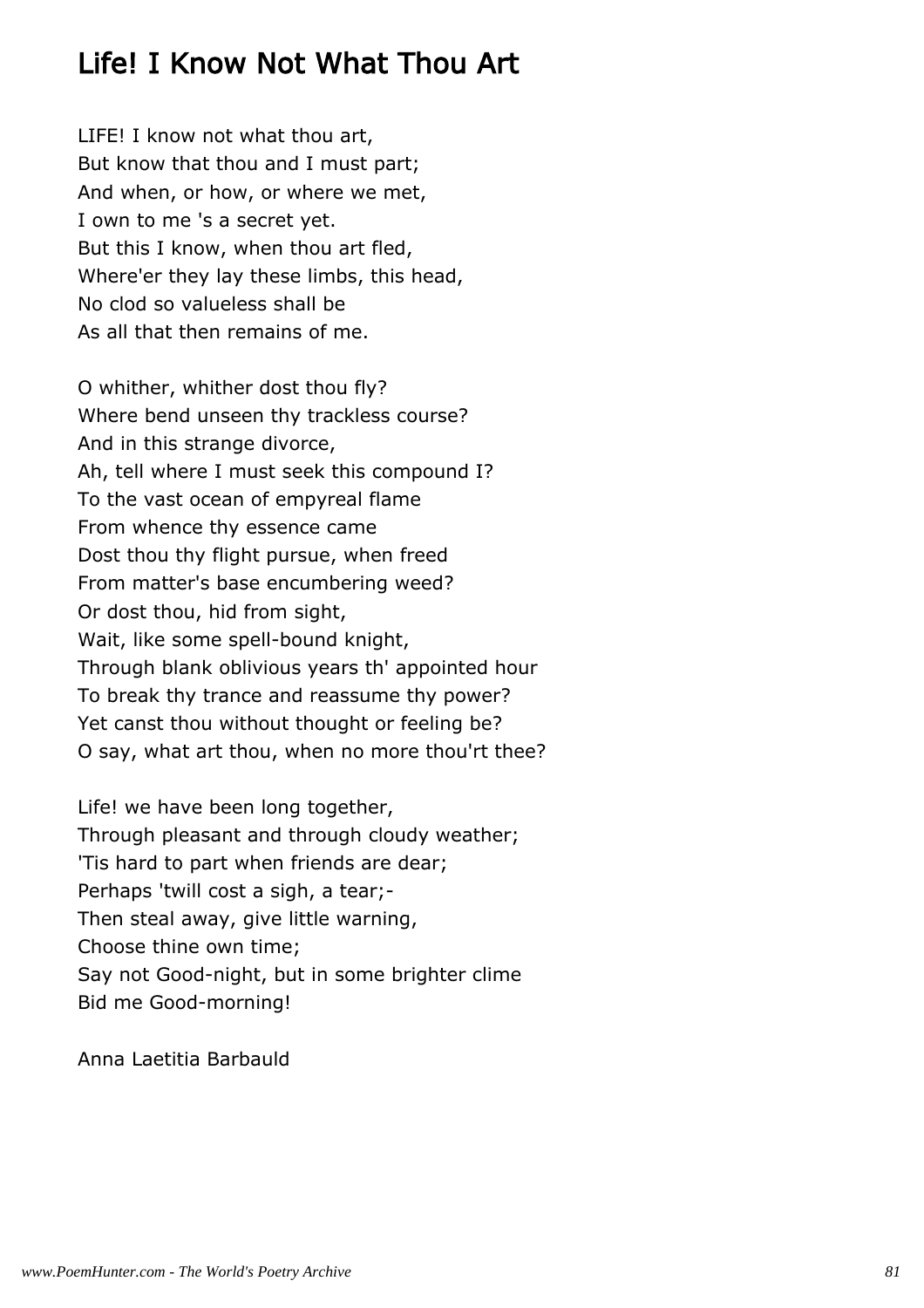### Lines

#### PLACED OVER A CHIMNEY-PIECE

Surly Winter, come not here; Bluster in thy proper sphere: Howl along the naked plain, There exert thy joyless reign; Triumph o'er the withered flower, The leafless shrub, the ruined bower; But our cottage come not near;— Other springs inhabit here, Other sunshine decks our board, Than the niggard skies afford. Gloomy Winter, hence! away! Love and Fancy scorn thy sway; Love and Joy, and friendly Mirth, Shall bless this roof, these walls, this hearth; The rigour of the year controul, And thaw the winter in the soul.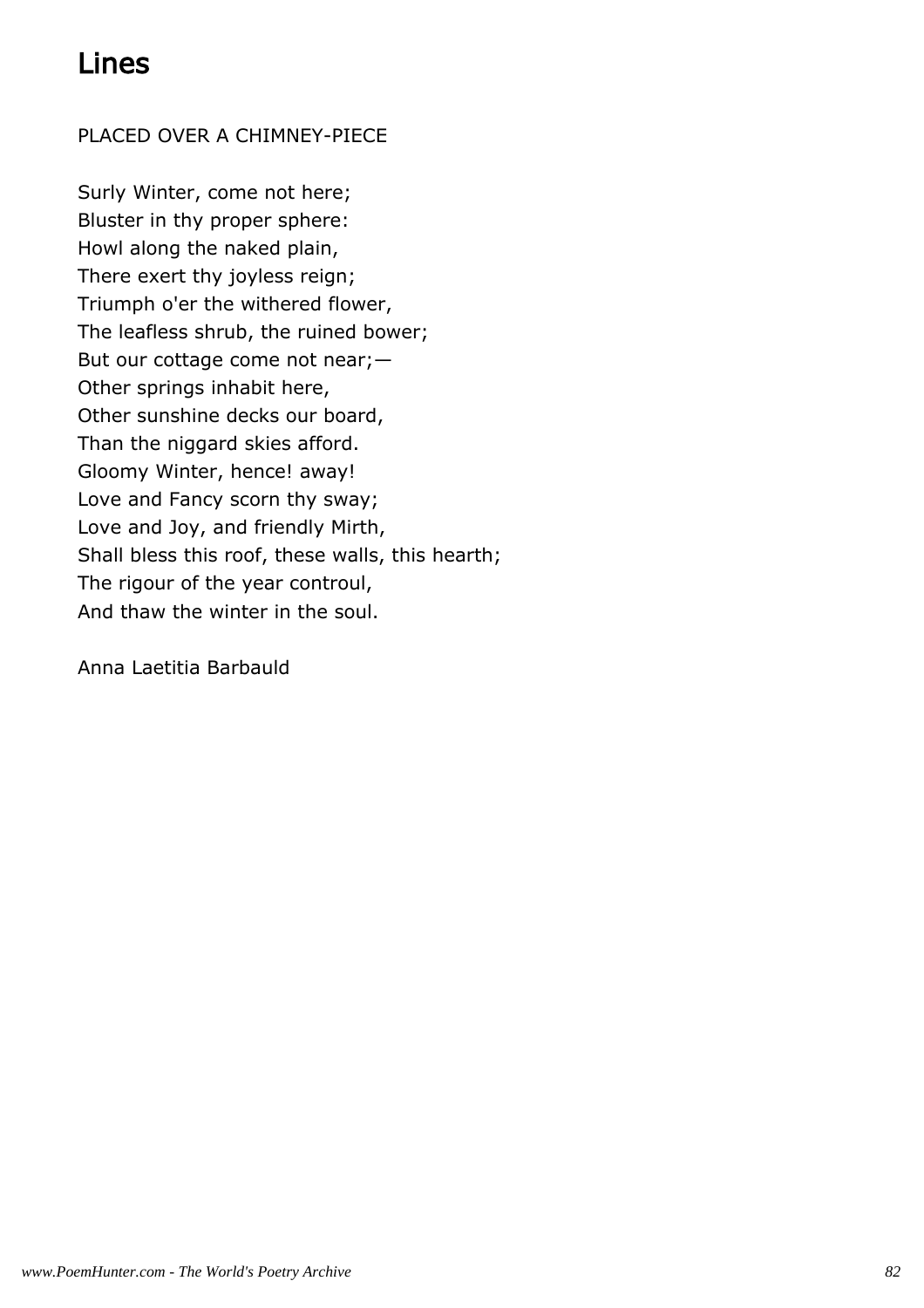### Logogriph

For man's support I came at first from earth, But man perverts the purpose of my birth; Beneath his plastic hand new forms I take, And either sex my services partake; The flowing lawn in stricter folds I hold, And bind in chains unseen each swelling fold; The band beneath the double chin I grace, And formal plaits that edge the Quaker's face: By me great Bess, who used her maids to cuff, Shone in the dignity of full-quilled ruff.— Such is my whole;—but, parted and disjoined, New wonders in my varying form you'll find. What makes the cit look big with conscious worth; What bursts from pale surprise or boisterous mirth; The sweep Rialto forms, or your fair brow— The fault to youthful valour we allow; A word by which possession we denote, A letter high in place and first in note; What guards the beauty from the scorching ray; What little master first is taught to say; Great Nature's rival, handmaid, sometimes foe; The most pathetic counterpart of "Oh!" The whiskered pilferer and her foe demure; The lamps unbought which light the houseless poor; What bore famed heroes through the ranks of war; What's heard when falls from high the ponderous jar; What holy Paul did at Gamaliel's feet— What Bavius writes, what schoolboys love to eat; Of eager gamesters what decides the fate; The homely rough support of Britain's state; What, joined to "been," is fatal to a toast; What guards the sailor from the shelving coast; The stage whence villains make their last harangue; What in your head and bones gives many a pang; What introduces long-tailed similes; A preposition that to place agrees; A stately animal in forests bred, A tree that lifts on high its lofty head; What best unbinds the weary student's mind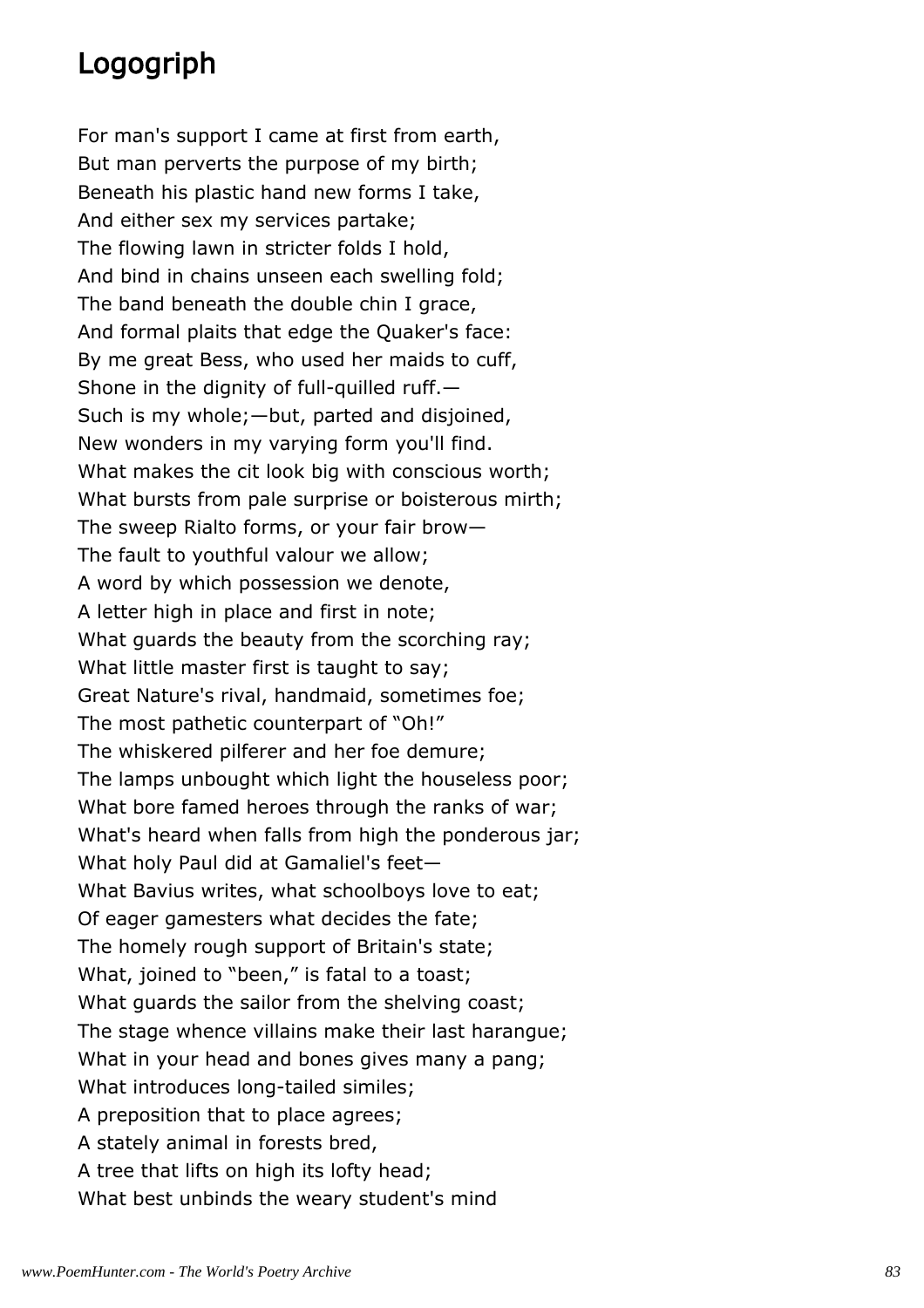A beauteous fish in northern lakes we find; A grateful blemish on a soldier's breast:— All these are in my single name exprest.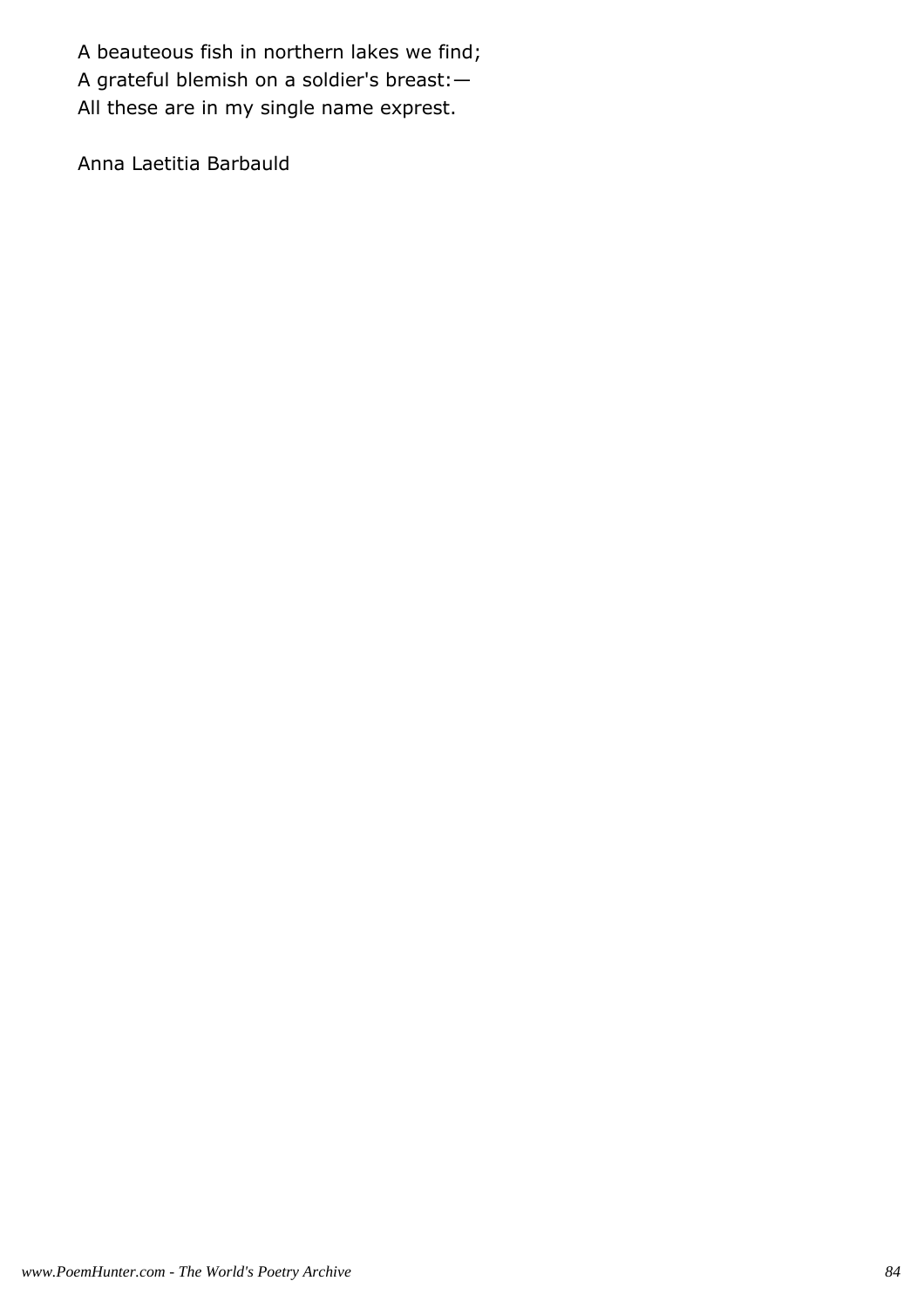### Octogenery Reflections

Say, ye who through this round of eighty years Have proved its joys and sorrows, hopes and fears,— Say, what is life, ye veterans, who have trod, Step following step, its flowery, thorny road? Enough of good to kindle strong desire, Enough of ill to damp the rising fire, Enough of love and fancy, joy and hope, To fan desire and give the passions scope. Enough of disappointment, sorrow, pain, To seal the wise man's sentence, All is vain, $-$ And quench the wish to live those years again. Science for man unlocks her various store, And gives enough to urge the wish for more; Systems and suns lie open to his gaze, Nature invites his love, and God his praise; Yet doubt and ignorance with his feelings sport, And Jacob's ladder is some rounds too short. Yet still to humble hope enough is given Of light from reason's lamp, and light from heaven, To teach us what to follow, what to shun, To bow the head and say "Thy will be done!"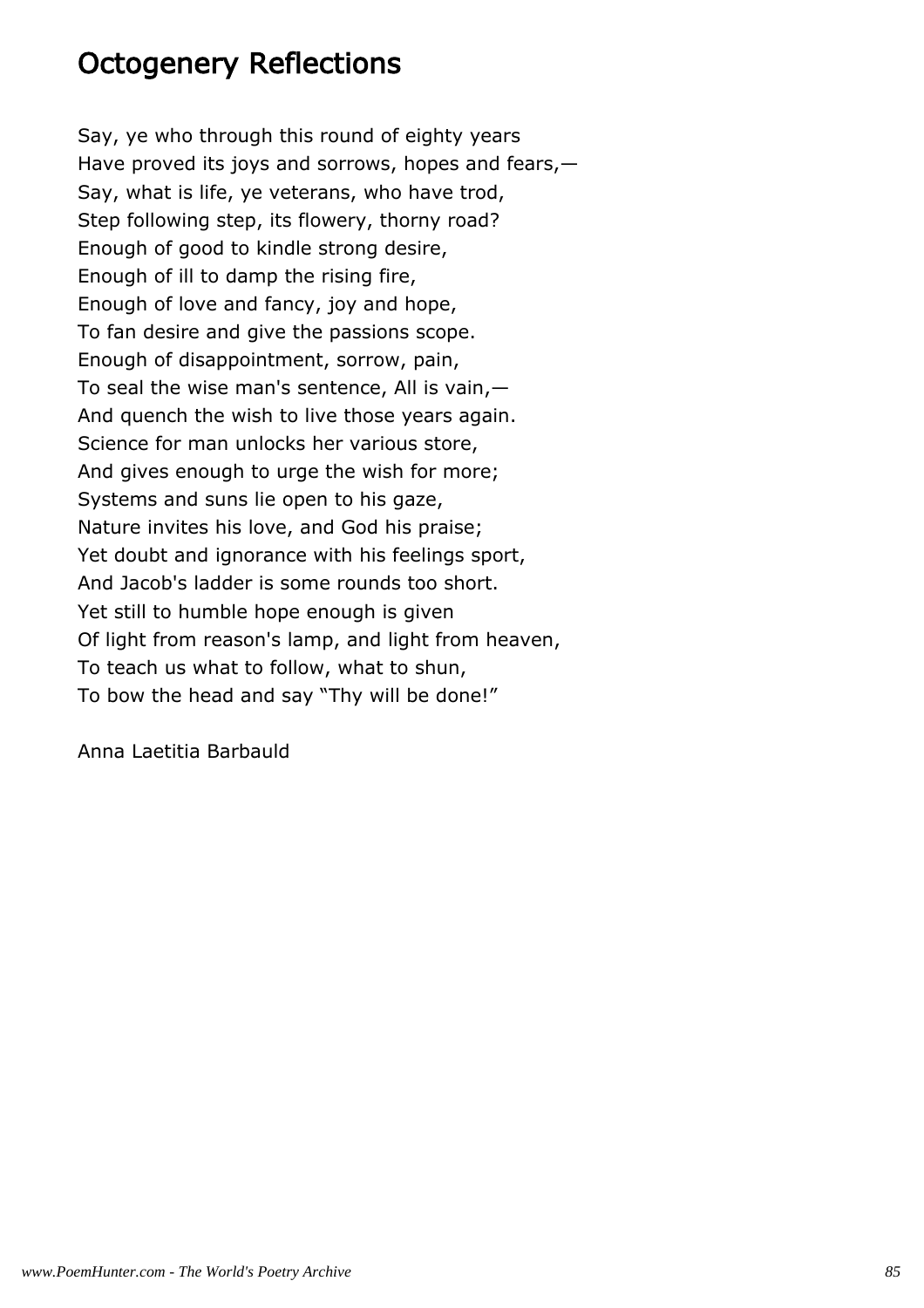### Ode To Remorse

Dread offspring of the holy light within, Offspring of Conscience and of Sin, Stern as thine awful sire, and fraught with woe From bitter springs thy mother taught to flow,— Remorse! To man alone 'tis given Of all on earth, or all in heaven, To wretched man thy bitter cup to drain, Feel thy awakening stings, and taste thy wholesome pain.

Midst Eden's blissful bowers, And amaranthine flowers, Thy birth portentous dimmed the orient day, What time our hapless sire, O'ercome by fond desire, The high command presumed to disobey; Then didst thou rear thy snaky crest, And raise thy scorpion lash to tear the guilty breast: And never, since that fatal hour, May man, of woman born, expect to' escape thy power.

Thy goading stings the branded Cain Cross the' untrodden desert drove, Ere from his cradling home and native plain Domestic man had learnt to rove. By gloomy shade or lonely flood Of vast primeval solitude, Thy step his hurried steps pursued, Thy voice awoke his conscious fears, For ever sounding in his ears A father's curse, a brother's blood; Till life was misery too great to bear, And torturing thought was lost in sullen, dumb despair.

The king who sat on Judah's throne, By guilty love to murder wrought, Was taught thy searching power to own, When, sent of Heaven, the seer his royal presence sought. As, wrapt in artful phrase, with sorrow feigned, He told of helpless, meek distress,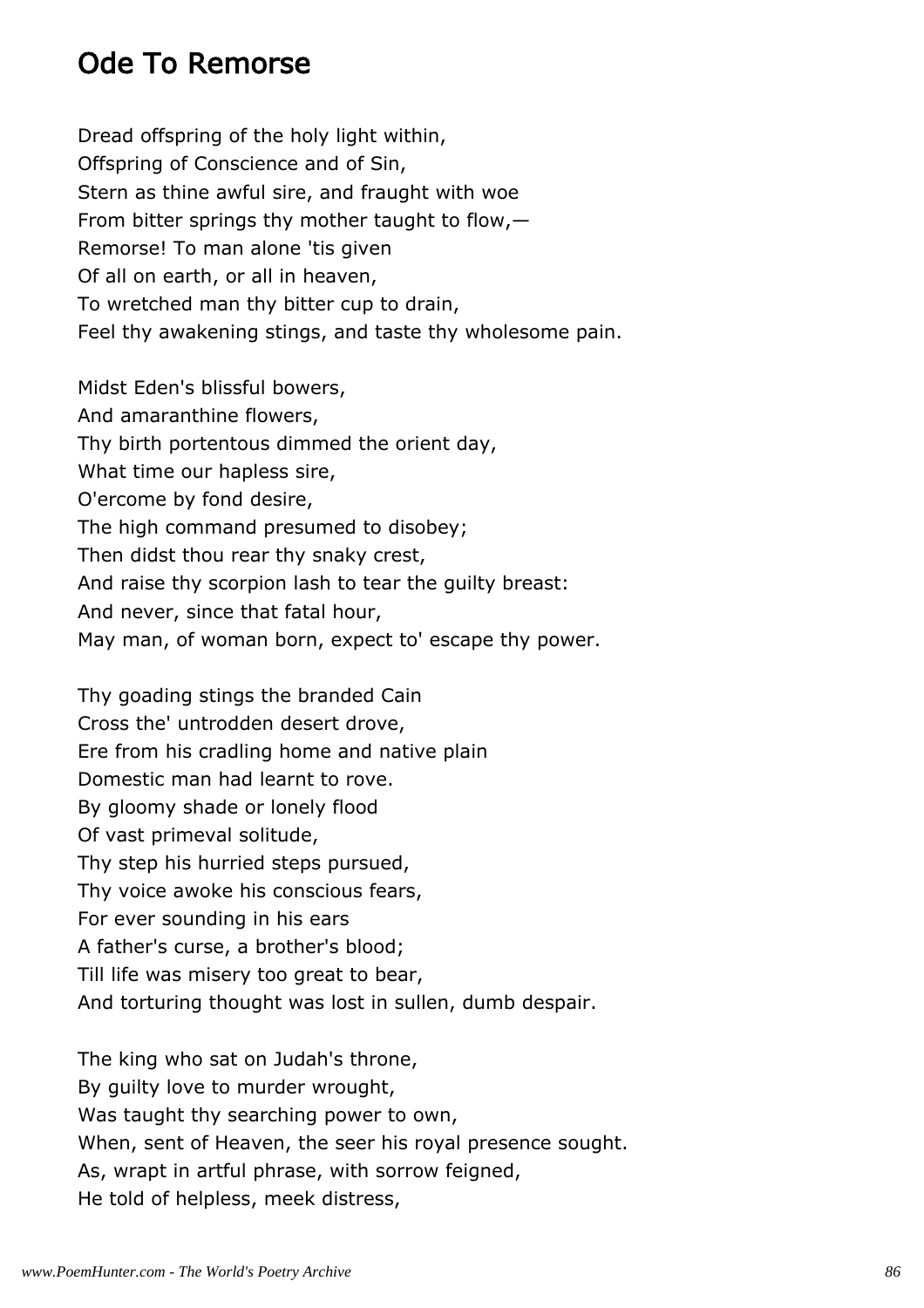And wrongs that sought from power redress, The pity-moving tale his ear obtained, And bade his better feelings wake: Then, sudden as the trodden snake On the scared traveller darts his fangs, The prophet's bold rebuke aroused thy keenest pangs.

And O that look, that soft upbraiding look! A thousand cutting, tender things it spoke,— The sword so lately drawn was not so keen, $-$ Which, as the injured Master turned him round,

In the strange solemn scene, And the shrill clarion gave the' appointed sound, Pierced sudden through the reins, Awakening all thy pains, And drew a silent shower of bitter tears Down Peter's blushing cheek, late pale with coward fears.

Cruel Remorse! where Youth and Pleasure sport, And thoughtless Folly keeps her court,— Crouching midst rosy bowers thou lurk'st unseen; Slumbering the festal hours away, While Youth disports in that enchanting scene; Till on some fated day Thou with a tiger-spring dost leap upon thy prey, And tear his helpless breast, o'erwhelmed with wild dismay.

Mark that poor wretch with clasped hands! Pale o'er his parent's grave he stands,—

The grave by his ingratitude prepared; Ah then, where'er he rests his head, On roses pillowed or the softest down, Though festal wreaths his temples crown, He well might envy Guatimozin's bed, With burning coals and sulphur spread, And with less agony his torturing hour have shared.

For Thou art by to point the keen reproach; Thou draw'st the curtains of his nightly couch, Bring'st back the reverend face with tears bedewed,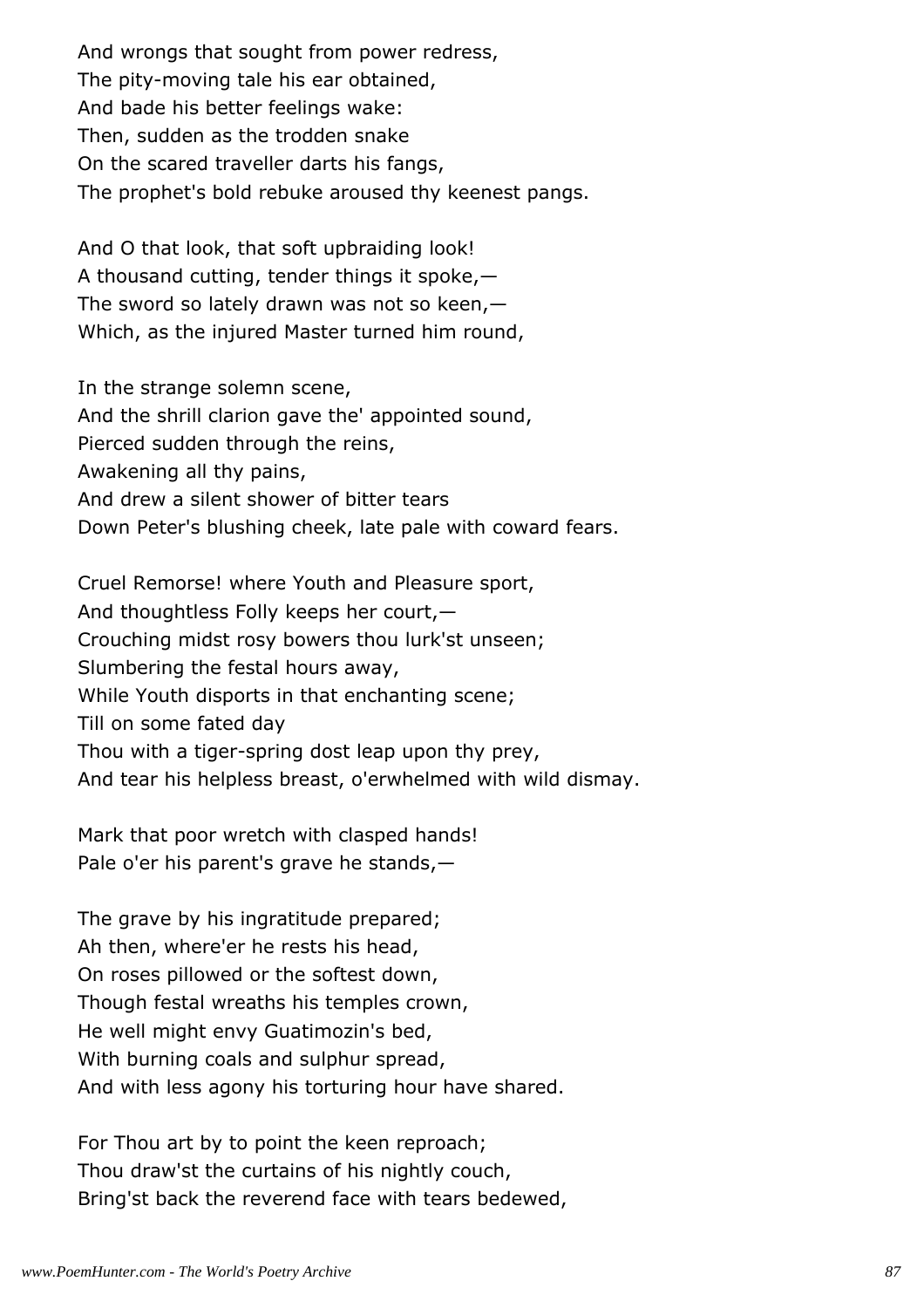That o'er his follies yearned; The warnings oft in vain renewed, The looks of anguish and of love, His stubborn breast that failed to move, When in the scorner's chair he sat, and wholesome counsel spurned.

Lives there a man whose labouring breast Is with some dark and guilty secret prest,

Who hides within its inmost fold Strange crimes to mortal ear untold? In vain to sad Chartreuse he flies, Midst savage rocks and cloisters dim and drear, And there to shun thee tries: In vain untold his crime to mortal ear, Silence and whispered sounds but make thy voice more clear.

Lo, where the cowled monk with frantic rage Lifts high the sounding scourge, his bleeding shoulders smites! Penance and fasts his anxious thoughts engage, Weary his days and joyless are his nights, His naked feet the flinty pavement tears, His knee at every shrine the marble wears;— Why does he lift the cruel scourge? The restless pilgrimage why urge? 'Tis all to quell thy fiercer rage, 'Tis all to soothe thy deep despair, He courts the body's pangs, for thine he cannot bear.

See o'er the bleeding corse of her he loved, The jealous murderer bends unmoved, Trembling with rage, his livid lips express His frantic passion's wild and rash excess. O God, she's innocent!—transfixt he stands, Pierced thro' with shafts from thine avenging hands; Down his pale cheek no tear will flow, Nor can he shun, nor can he bear, his woe.

'Twas phantoms summoned by thy power Round Richard's couch at midnight hour, That scared the tyrant from unblest repose; With frantic haste, "To horse! to horse!" he cries,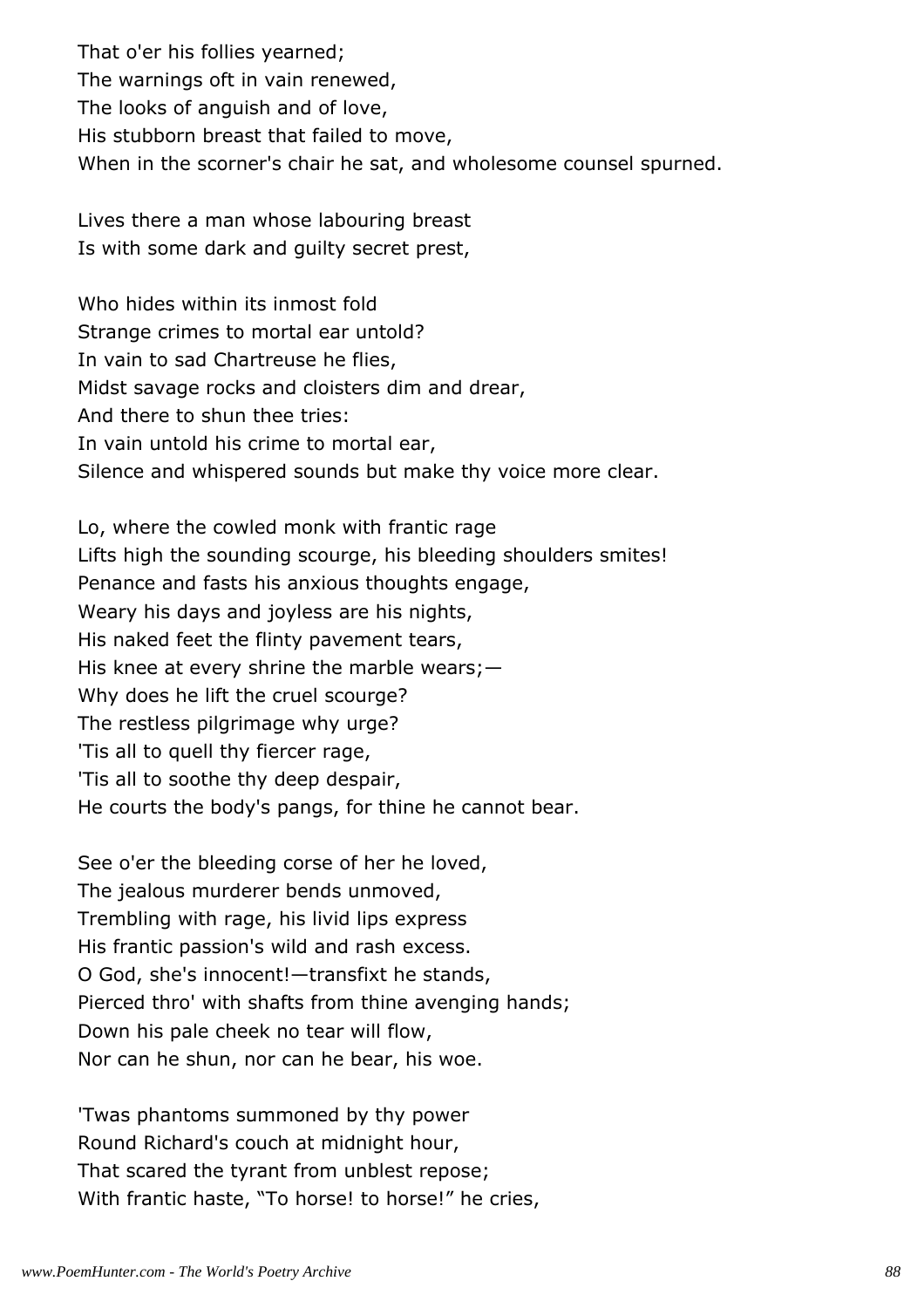While on his crowned brow cold sweat-drops rise, And fancied spears his spear oppose; But not the swiftest steed can bear away From thy firm grasp thine agonizing prey,

Thou wast the fiend, and thou alone; That stood'st by Beaufort's mitred head, With upright hair and visage ghastly pale: Thy terrors shook his dying bed, Past crimes and blood his sinking heart assail, His hands are clasped,—hark to that hollow groan! See how his glazed, dim eye-balls wildly roll, 'Tis not dissolving Nature's pains; that pang is of the soul.

Where guilty souls are doomed to dwell, 'Tis thou that mak'st their fiercest hell, The vulture thou that on their liver feeds, As rise to view their past unhallowed deeds; With thee condemned to stay, Till time has rolled away Long æras of uncounted years, And every stain is washed in soft repentant tears. Servant of God—but unbeloved—proceed, For thou must live and ply thy scorpion scourge;

Thy sharp upbraidings urge Against the' unrighteous deed, Till thine accursed mother shall expire, And a new world spring forth from renovating fire.

O! when the glare of day is fled, And calm, beneath the evening star, Reflection leans her pensive head, And calls the passions to her solemn bar; Reviews the censure rash, the hasty word, The purposed act too long deferred, Of time the wasted treasures lent, And fair occasions lost and golden hours misspent:

When anxious Memory numbers o'er Each offered prize we failed to seize; Or friends laid low, whom now no more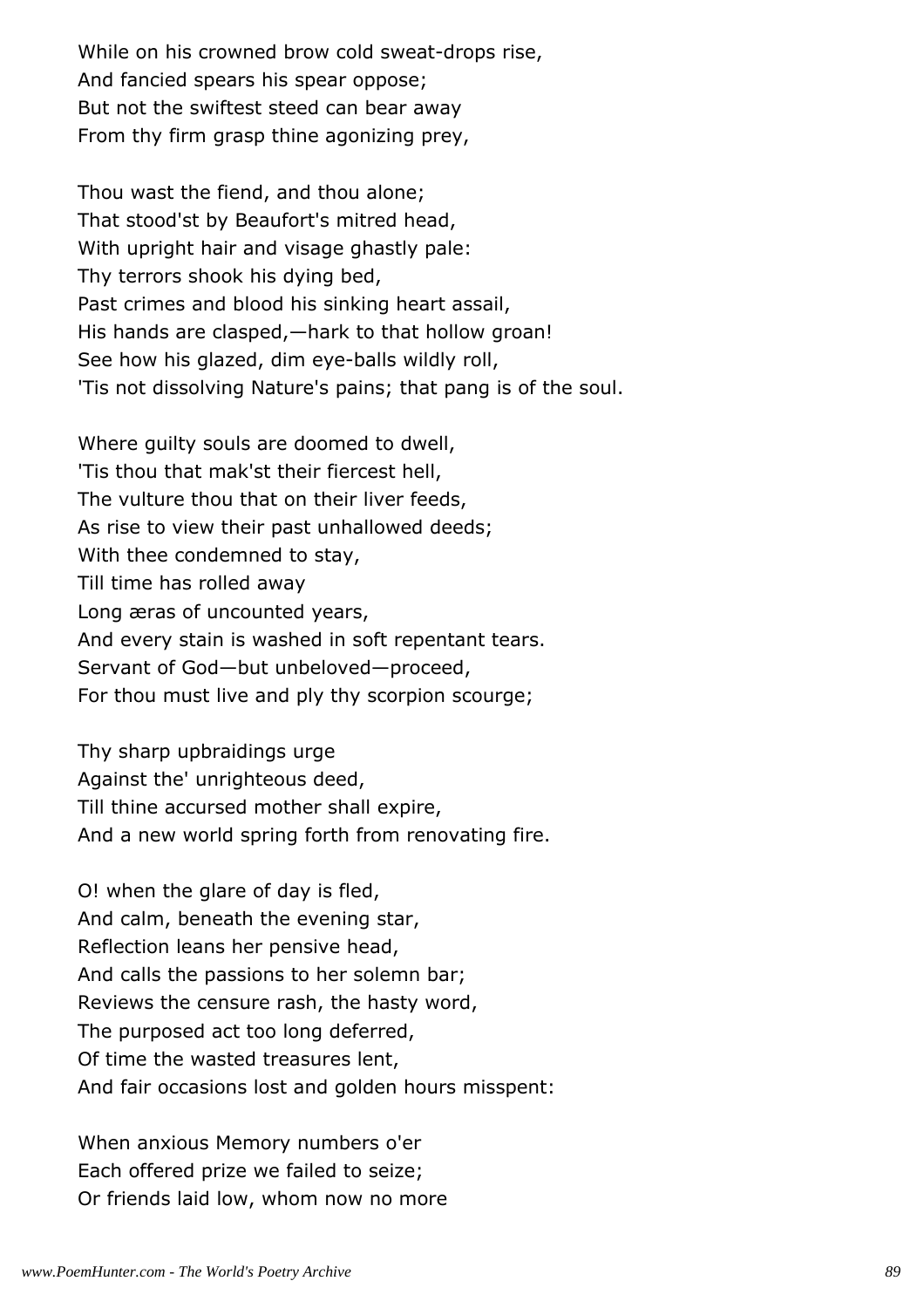Our fondest love can serve or please, And thou, dread power! bring'st back in terrors drest, The' irrevocable past, to sting the careless breast;—

O! in that hour be mine to know, While fast the silent sorrows flow, And wisdom cherishes the wholesome pain, No heavier guilt, no deeper stain, Than tears of meek contrition may atone, Shed at the mercy-seat of Heaven's eternal throne.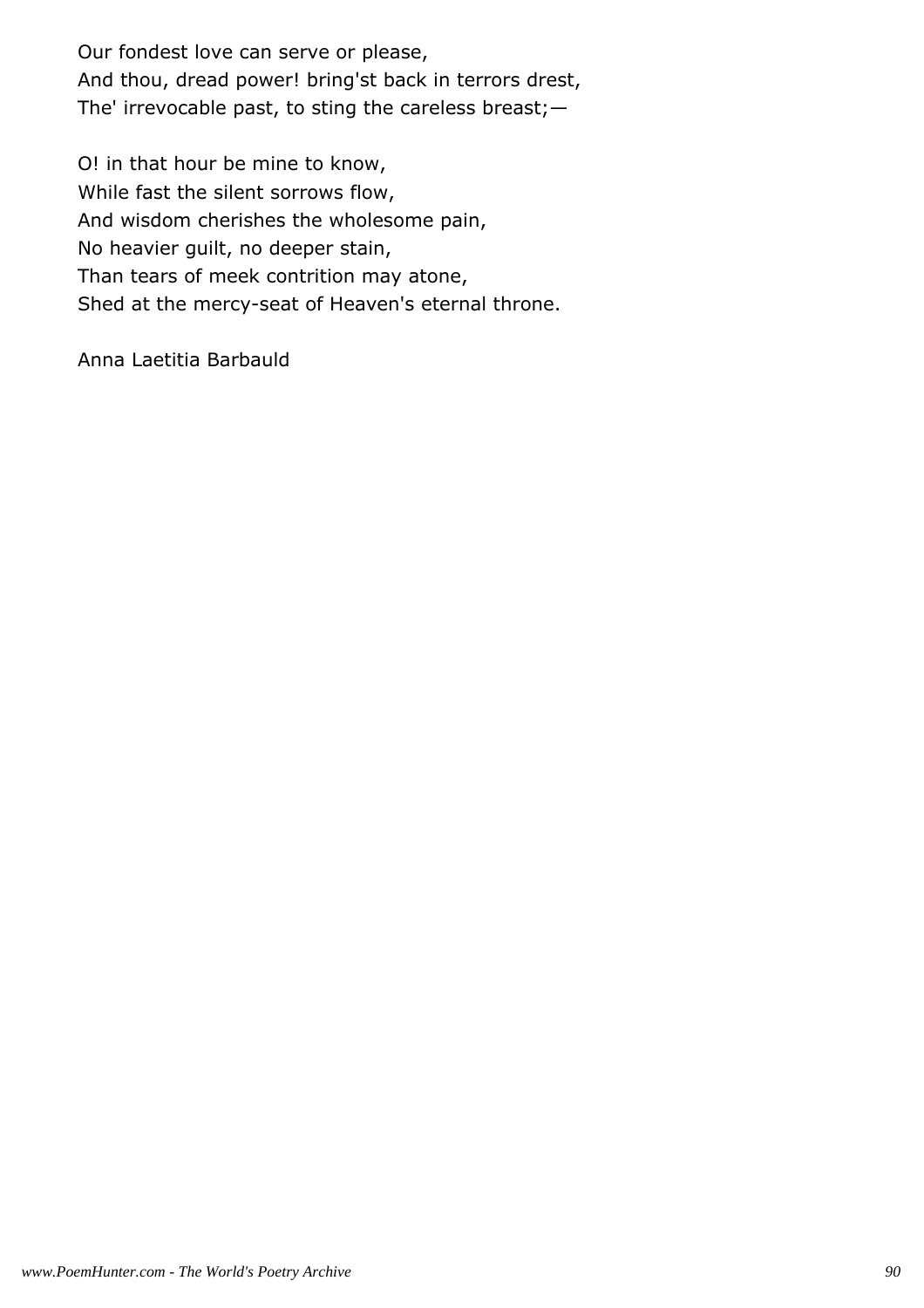### Ode To Spring

SWEET daughter of a rough and stormy fire, Hoar Winter's blooming child; delightful Spring! Whose unshorn locks with leaves And swelling buds are crowned;

From the green islands of eternal youth, (Crown'd with fresh blooms, and ever springing shade,) Turn, hither turn thy step, O thou, whose powerful voice

More sweet than softest touch of Doric reed, Or Lydian flute, can sooth the madding winds, And thro' the stormy deep Breathe thy own tender calm.

Thee, best belov'd! the virgin train await With songs and festal rites, and joy to rove Thy blooming wilds among, And vales and dewy lawns,

With untir'd feet; and cull thy earliest sweets To weave fresh garlands for the glowing brow Of him, the favour'd youth That prompts their whisper'd sigh.

Unlock thy copious stores; those tender showers That drop their sweetness on the infant buds, And silent dews that swell The milky ear's green stem.

And feed the slowering osier's early shoots; And call those winds which thro' the whispering boughs With warm and pleasant breath Salute the blowing flowers.

Now let me sit beneath the whitening thorn, And mark thy spreading tints steal o'er the dale; And watch with patient eye Thy fair unfolding charms.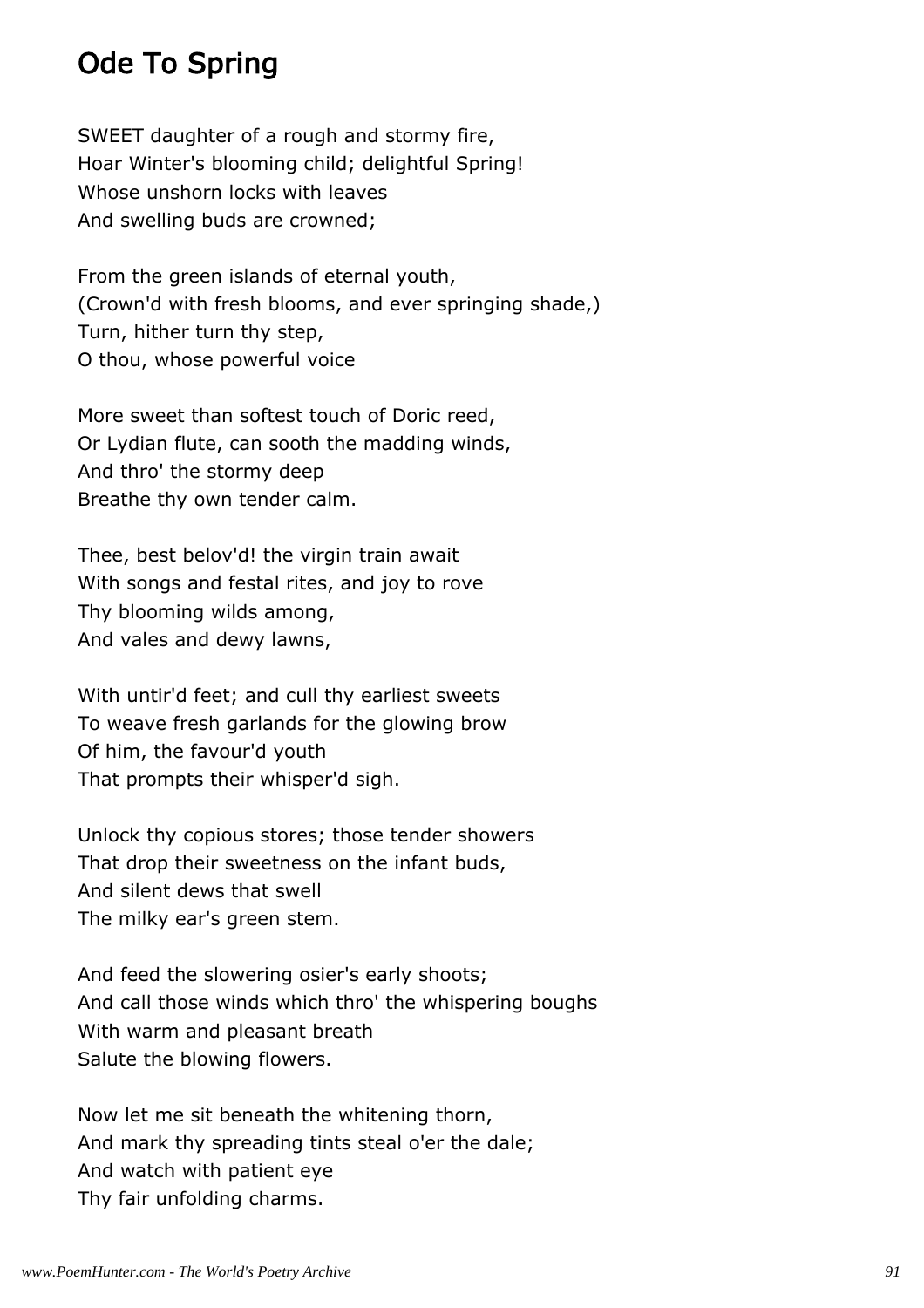O nymph approach! while yet the temperate sun With bashful forehead, thro' the cool moist air Throws his young maiden beams, And with chaste kisses woes

The earth's fair bosom; while the streaming veil Of lucid clouds with kind and frequent shade Protect thy modest blooms From his severer blaze.

Sweet is thy reign, but short; The red dog-star Shall scorch thy tresses, and the mower's scythe Thy greens, thy flow'rets all, Remorseless shall destroy.

Reluctant shall I bid thee then farewel; For O, not all the Autumn's lap contains, Nor Summer's ruddiest fruits, Can aught for thee atone

Fair Spring! whose simplest promise more delights Than all their largest wealth, and thro' the heart Each joy and new-born hope With softest influence breathes.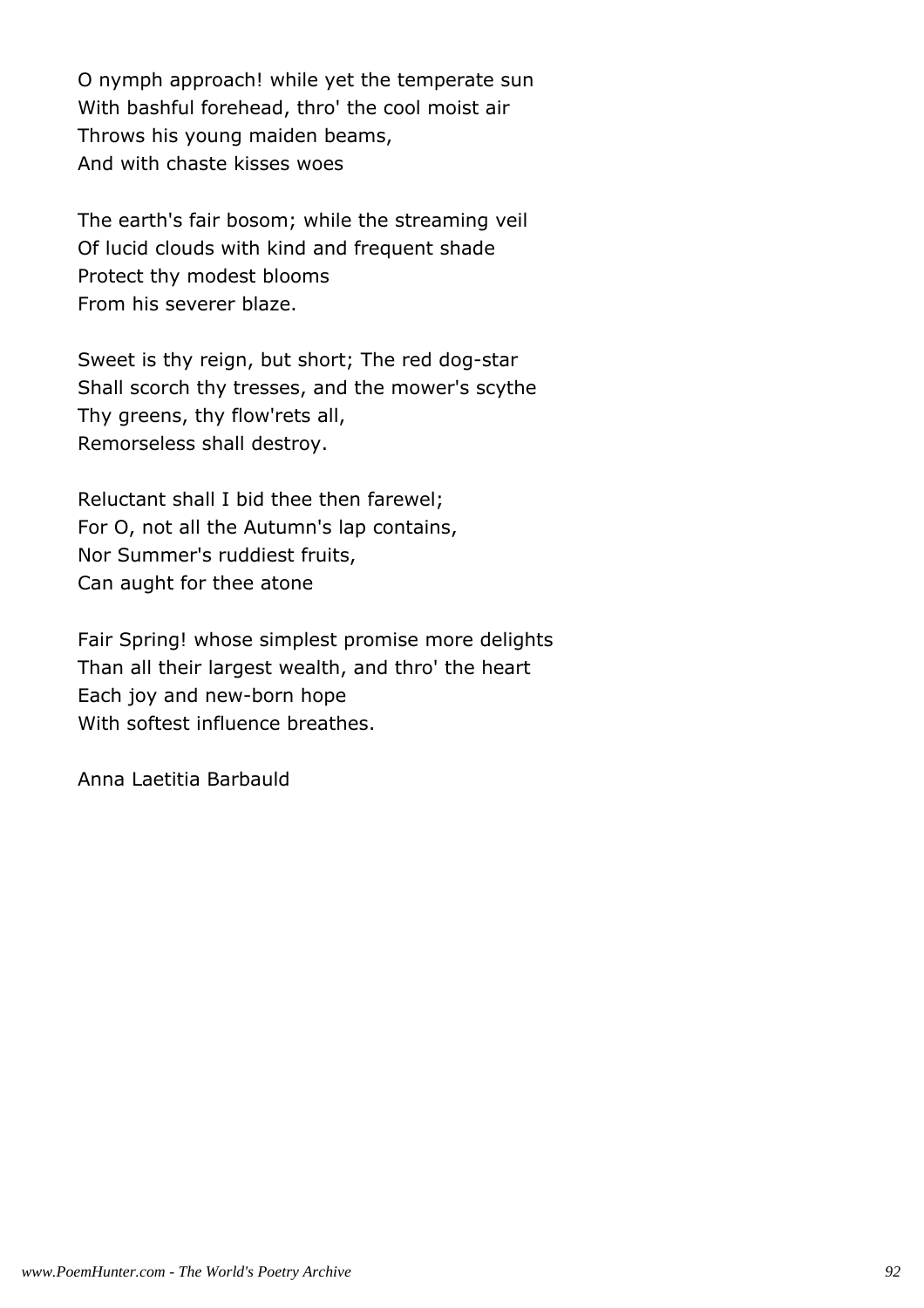# On A Lady's Writing

HER even lines her steady temper show; Neat as her dress, and polish'd as her brow; Strong as her judgment, easy as her air; Correct though free, and regular though fair: And the same graces o'er her pen preside That form her manners and her footsteps guide.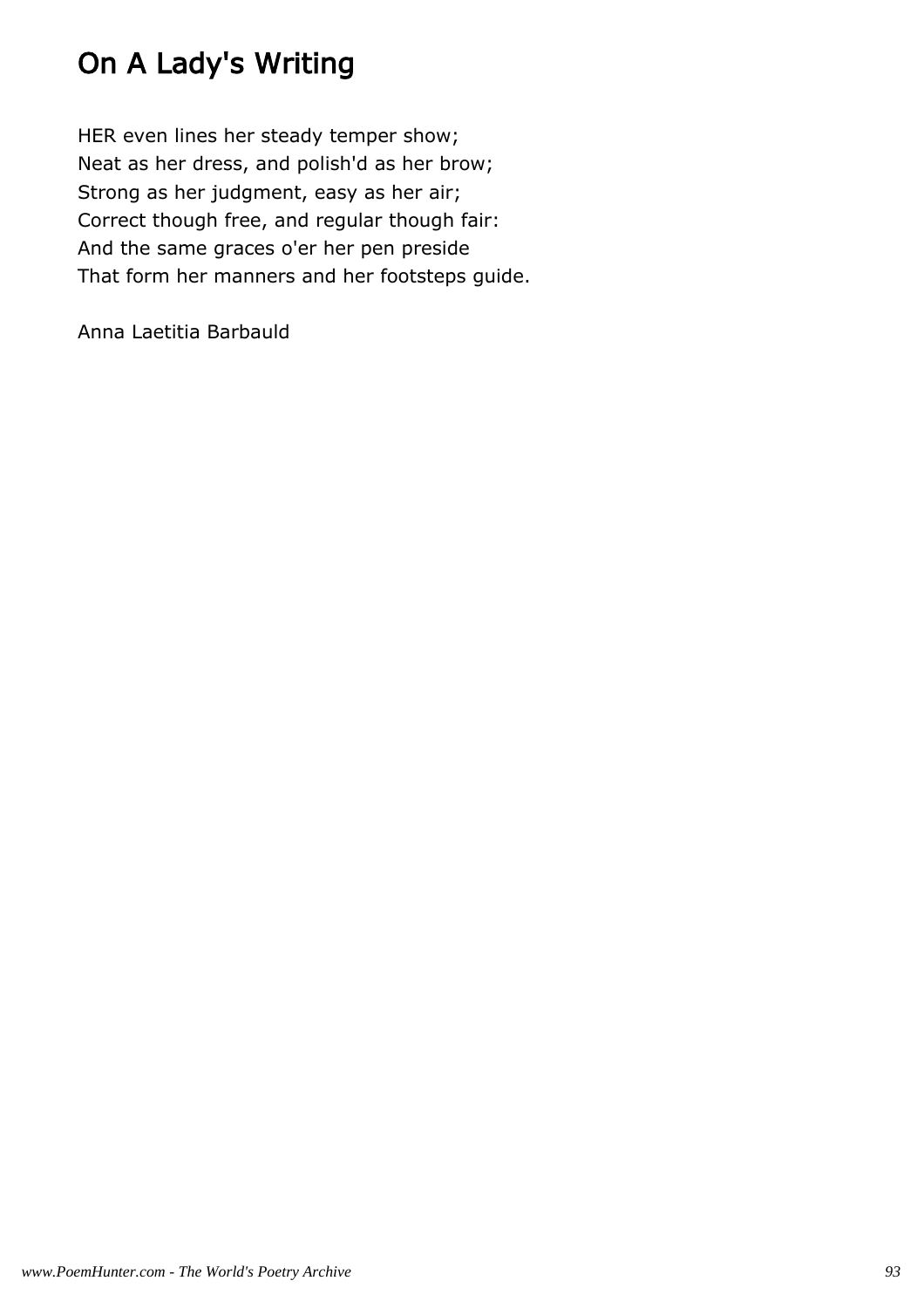# On A Portrait

Blest art! What magic powers with thine may vie, That brings (too seldom seen) a Brother nigh? That gives, by colours into canvass wrought, The hue of sentiment, and tinge of thought? The lips, with soft affection's smile that glow, And the mild wisdom of the studious brow? I look, again I look, and still 'tis there; I catch, with varying lights, a happier air; Approach, step back, the favouring distance choose, And, line by line, the well known face peruse: Almost expect the opening lips to pour With usual flow the treasured mental store, And fondly dream our meeting glances prove The' accustomed beamings of fraternal love. But O! should fate in some disastrous day,— Avert it Heaven!—the living form decay; Hide, hide, ye pitying friends, the mimic light, Veil, veil the image from my tortured sight; The shadow of past joys I could not bear, Nor would it speak of comfort, but despair.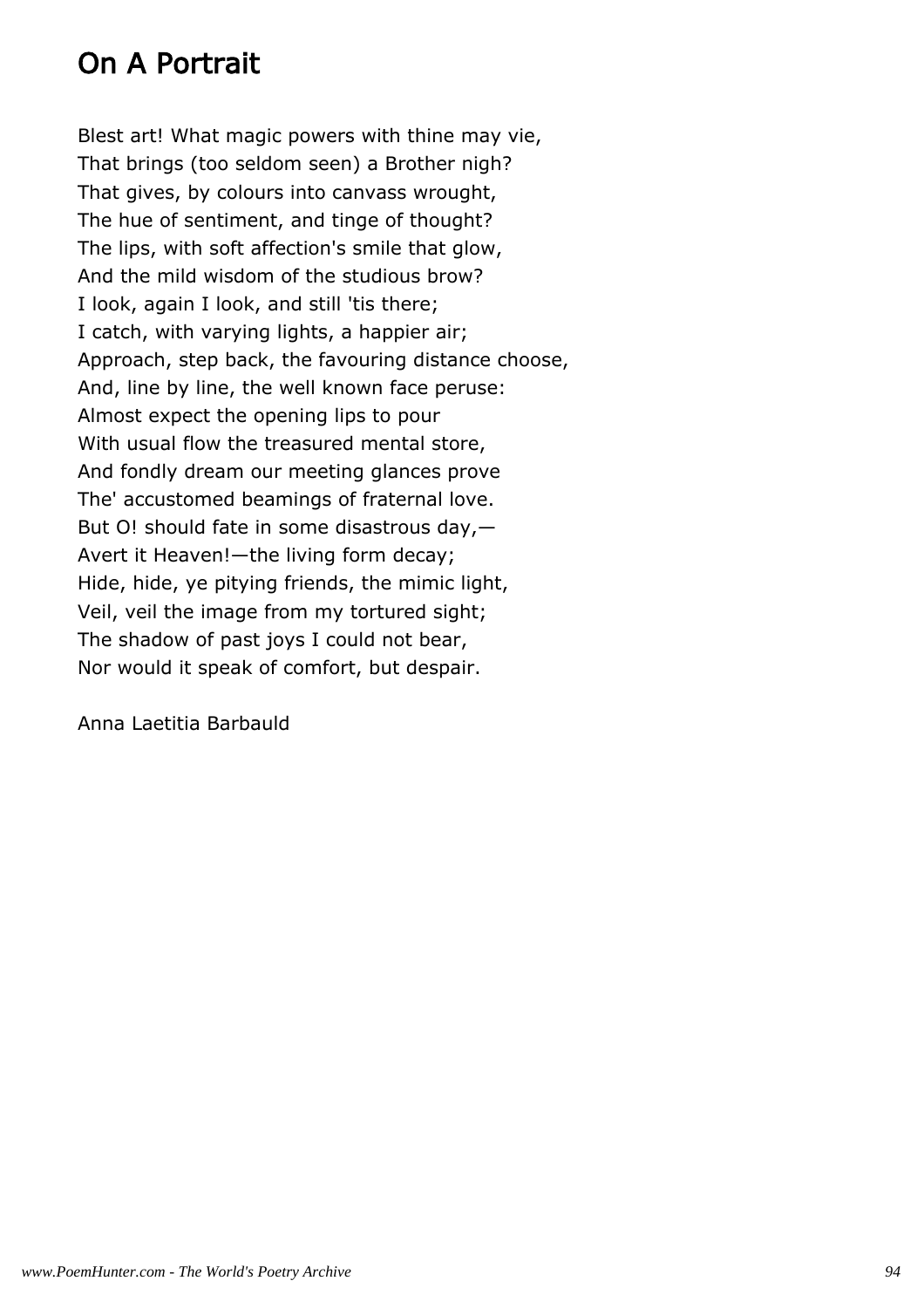## On The Backwardness Of The Spring 1771

IN vain the sprightly sun renews his course, Climbs up th' ascending signs and leads the day, While long embattled clouds repel his force, And lazy vapours choak the golden ray.

In vain the spring proclaims the new-born year; No flowers beneath her lingering footsteps spring, No rosy garland binds her flowing hair, And in her train no feather'd warblers sing.

Her opening breast is stain'd with frequent showers, Her streaming tresses bath'd in chilling dews, And sad before her move the pensive hours, Whose flagging wings no breathing sweets diffuse.

Like some lone pilgrim, clad in mournful weed, Whose wounded bosom drinks her falling tears, On whose pale cheek relentless sorrows feed, Whose dreary way no sprightly carol chears.

Not thus she breath'd on Arno's purple shore, And call'd the Tuscan Muses to her bowers; Not this the robe in Enna's vale she wore, When Ceres daughter fill'd her lap with flowers.

Clouds behind clouds in long succession rise, And heavy snows oppress the springing green; The dazzling waste fatigues the aching eyes, And fancy droops beneath th' unvaried scene.

Indulgent nature loose this frozen zone; Thro' opening skies let genial sun-beams play; Dissolving snows shall their glad impulse own, And melt upon the bosom of the May.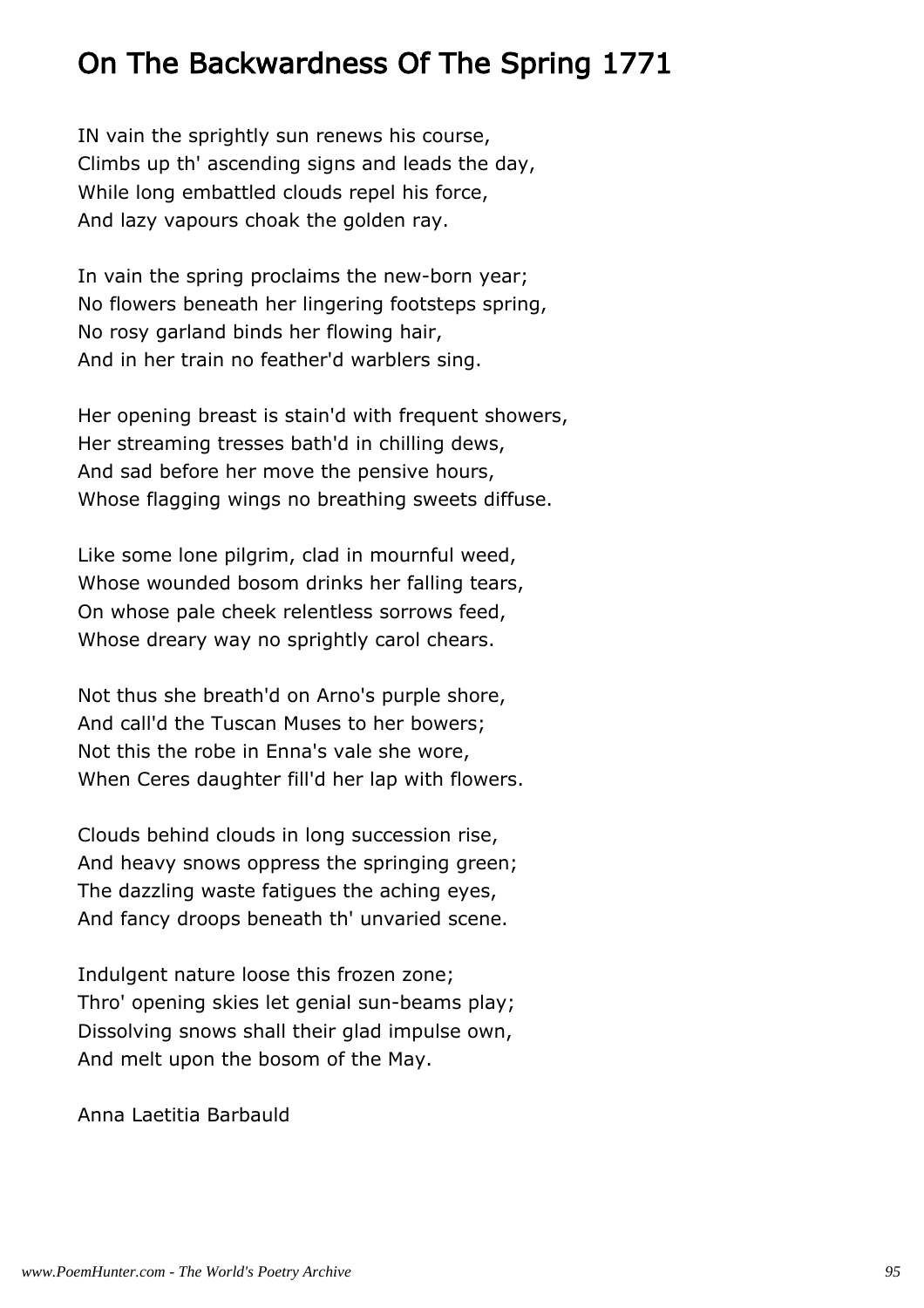### On The Death Of Mrs. Jennings

'TIS past: dear venerable shade, farewel! Thy blameless life thy peaceful death shall tell. Clear to the last thy setting orb has run; Pure, bright, and healthy like a frosty sun:

And late old age with hand indulgent shed Its mildest winter on thy favour'd head. For Heaven prolong'd her life to spread its praise, And blest her with a Patriarch's length of days. The truest praise was hers, a chearful heart, Prone to enjoy, and ready to impart. An Israelite indeed, and free from guile, She show'd that piety and age could smile. Religion had her heart, her cares, her voice; 'Twas her last refuge, as her earlieft choice. To holy Anna's spirit not more dear The church of Israel, and the house of prayer. Her spreading offspring of the fourth degree Fill'd her fond arms, and clasp'd her trembling knee. Matur'd at length for some more perfect scene, Her hopes all bright, her prospects all serene, Each part of life sustain'd with equal worth, And not a wish left unfulfill'd on earth,

Like a tir'd traveller with sleep opprest, Within her childrens' arms she dropt to rest. Farewell! thy cherish'd image, ever dear, Shall many a heart with pious love revere: Long, long shall mine her honour'd memory bless, Who gave the dearest blessing I possess.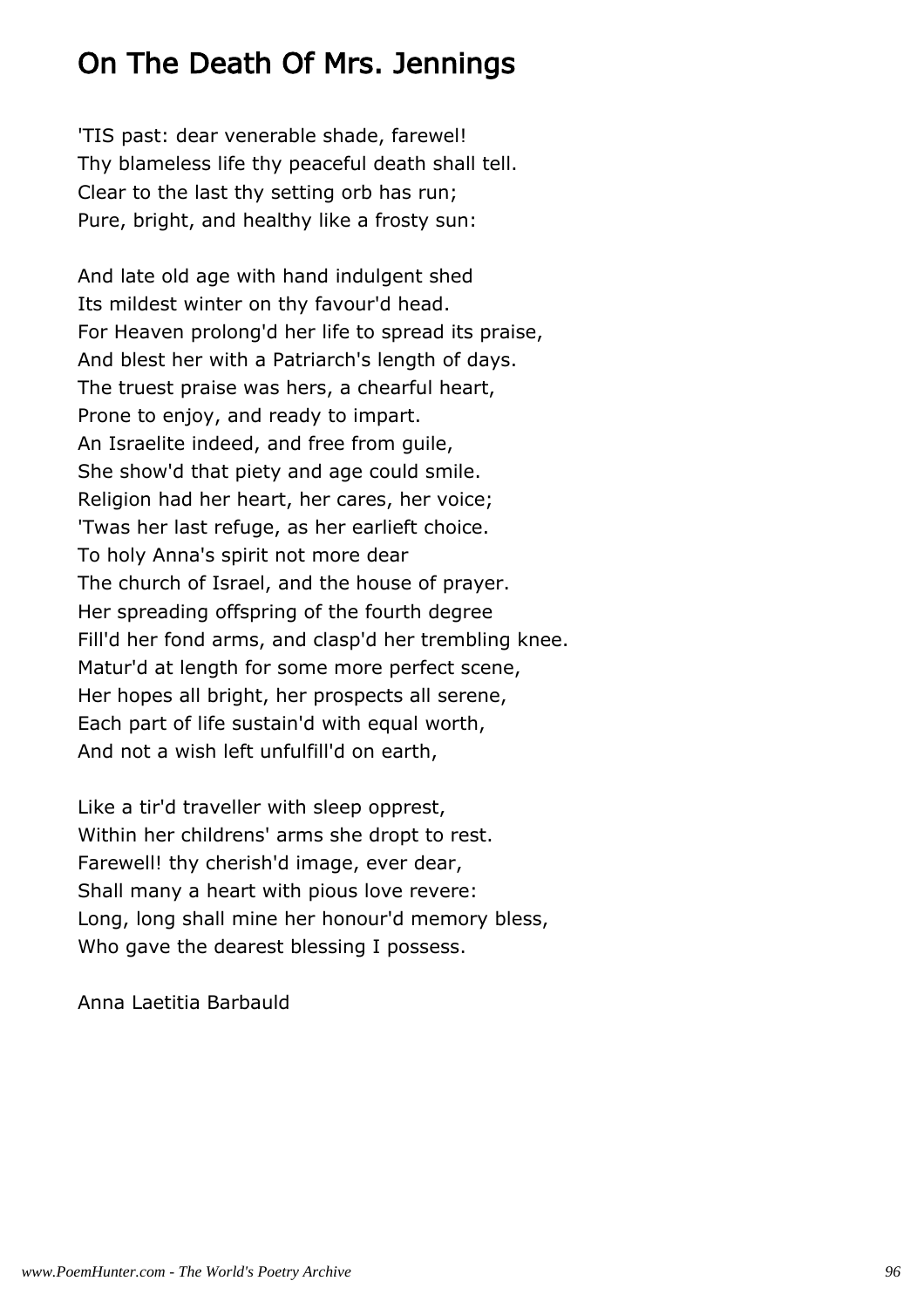### On The Death Of Mrs. Martineau, Senr.

Ye who around this venerated bier In pious anguish pour the tender tear, Mourn not!—'Tis Virtue's triumph, Nature's doom, When honoured Age, slow bending to the tomb, Earth's vain enjoyments past, her transient woes, Tastes the long sabbath of well-earned repose. No blossom here, in vernal beauty shed, No lover lies, warm from the nuptial bed; Here rests "the full of days,"—each task fulfilled, Each wish accomplished, and each passion stilled. You raised her languid head, caught her last breath, And cheered with looks of love the couch of death.

Yet mourn!—for sweet the filial sorrows flow, When fond affection prompts the gush of woe; No bitter drop, 'midst nature's kind relief, Sheds gall into the fountain of your grief; No tears you shed for patient love abused, And counsel scorned, and kind restraints refused; Not yours the pang the conscious bosom wrings, When late Remorse inflicts her fruitless stings. Living you honoured her, you mourn for dead; Her God you worship, and her path you tread: Your sighs shall aid reflection's serious hour, And cherished virtues bless the kindly shower: On the loved theme your lips unblamed shall dwell; Your lives, more eloquent, her worth shall tell.— Long may that worth, fair Virtue's heritage, From race to race descend, from age to age! Still purer with transmitted lustre shine, The treasured birthright of the spreading line!

—For me, as o'er the frequent grave I bend, And pensive down the vale of years descend;— Companions, parents, kindred called to mourn, Dropt from my side, or from my bosom torn; A boding voice, methinks, in Fancy's ear Speaks from the tomb, and cries "Thy friends are here!"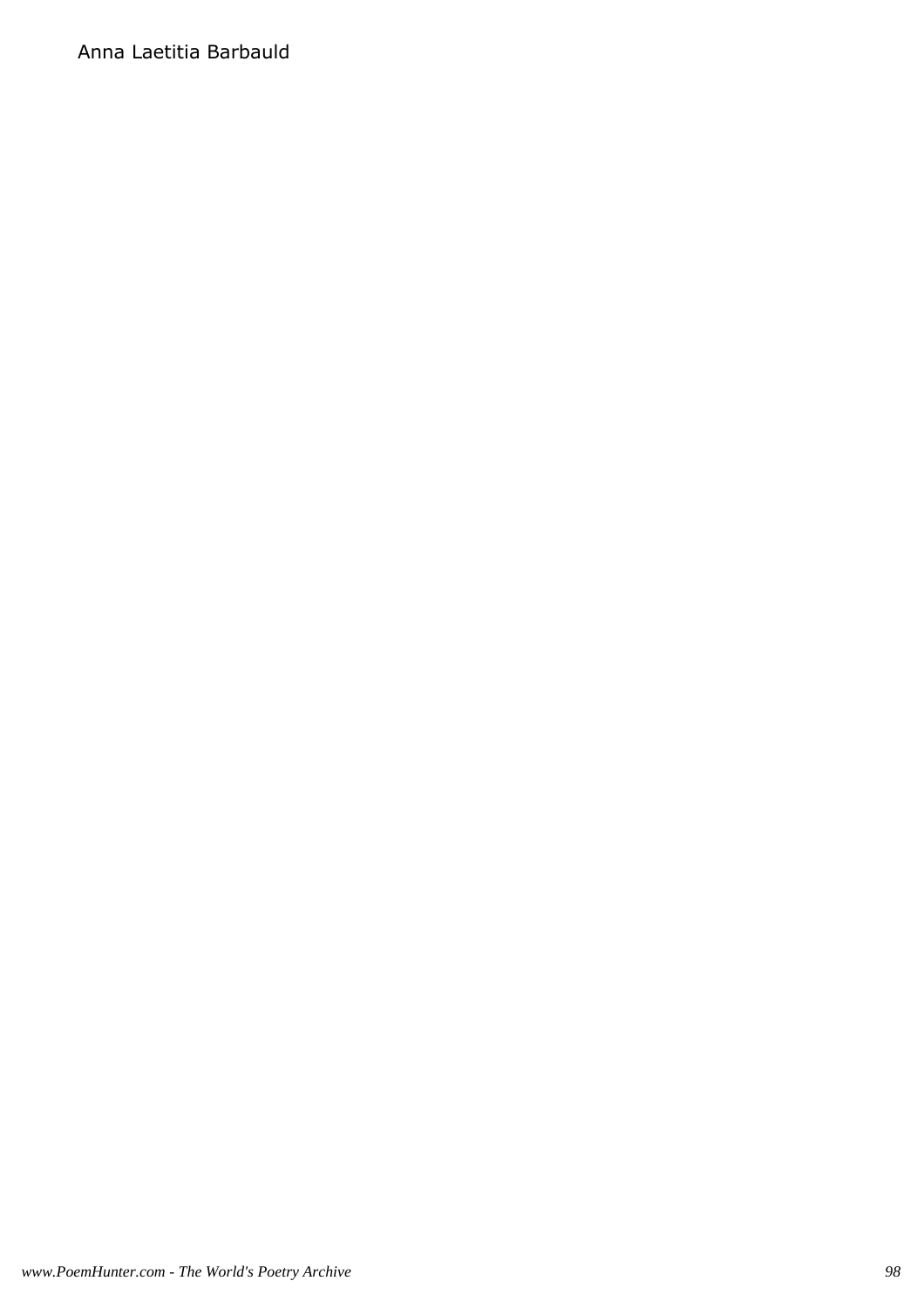### On The Death Of Princess Charlotte

Yes, Britain mourns, as with electric touch, For youth, for love, for happiness destroyed, Her universal population melts In grief spontaneous, and hard hearts are moved, And rough unpolished natures learn to feel For those they envied, leveled in the dust By Fate's impartial stroke; and pulpits sound With vanity and woe to earthly goods, And urge and dry the tear.—Yet one there is Who midst this general burst of grief remains In strange tranquillity; whom not the stir And long-drawn murmurs of the gathering crowd, That by his very windows trail the pomp Of hearse, and blazoned arms, and long array Of sad funereal rites, nor the loud groans And deep-felt anguish of a husband's heart, Can move to mingle with this flood one tear: In careless apathy, perhaps in mirth, He wears the day. Yet is he near in blood, The very stem on which this blossom grew, And at his knees she fondled in the charm And grace spontaneous which alone belongs To untaught infancy:—Yet O forbear! Nor deem him hard of heart; for awful, struck By Heaven's severest visitation, sad, Like a scathed oak amidst the forest trees, Lonely he stands;—leaves bud, and shoot, and fall; He holds no sympathy with living nature Or time's incessant change. Then in this hour, While pensive thought is busy with the woes And restless change of poor humanity, Think then, O think of him, and breathe one prayer, From the full tide of sorrow spare one tear, For him who does not weep!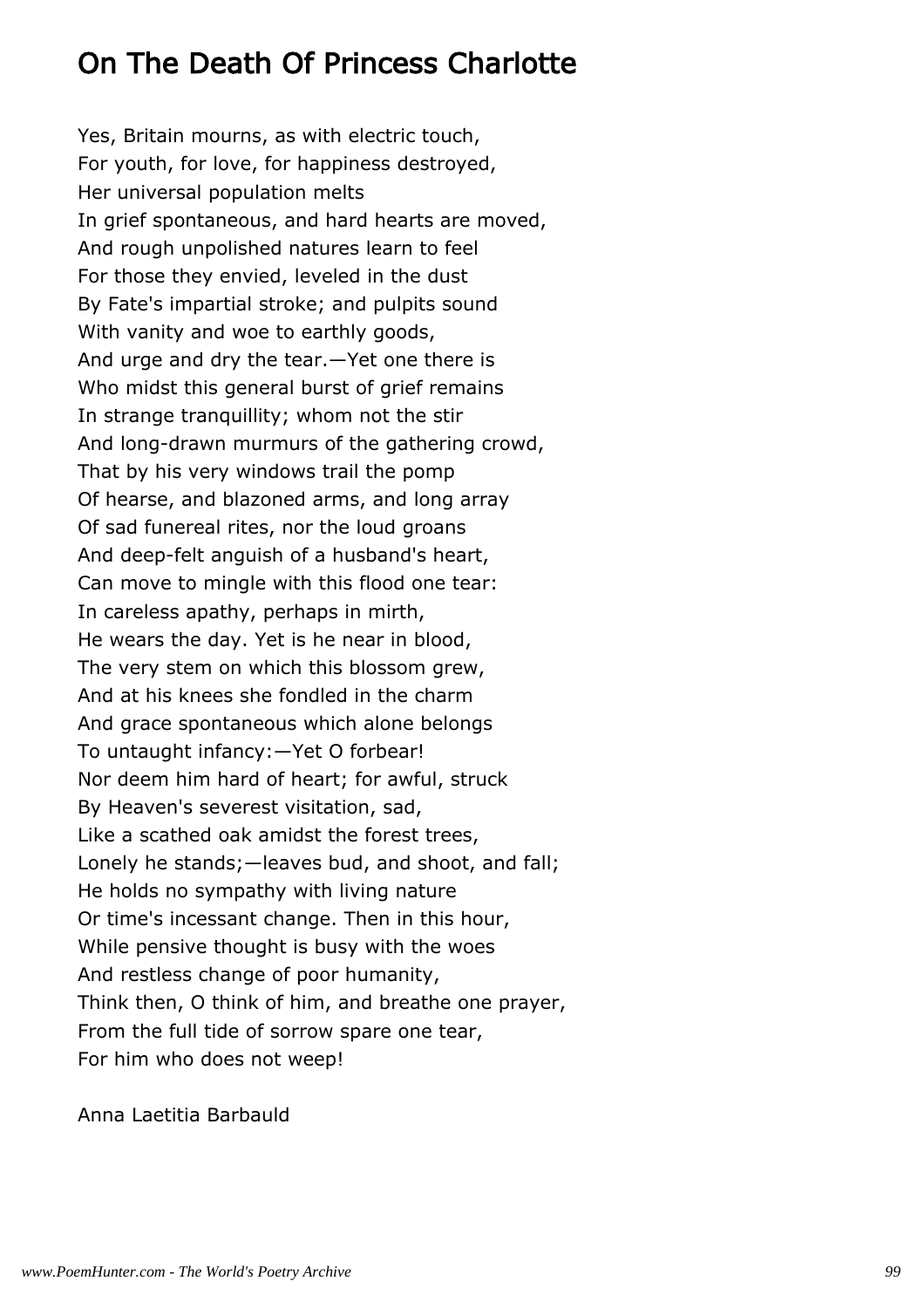# On The Expected General Rising Of The French Nation, In 1792.

Rise, mighty nation, in thy strength, And deal thy dreadful vengeance round; Let thy great spirit, roused at length, Strike hordes of despots to the ground! Devoted land! thy mangled breast Eager the royal vultures tear; By friends betrayed, by foes opprest,— And Virtue struggles with Despair. The tocsin sounds! arise, arise! Stern o'er each breast let Country reign; Nor virgin's plighted hand nor sighs Must now the ardent youth detain:

Nor must the hind who tills thy soil The ripened vintage stay to press, Till Rapture crown the flowing bowl, And Freedom boast of full success. Briareus-like extend thy hands, That every hand may crush a foe; In millions pour thy generous bands, And end a warfare by a blow! Then wash with sad repentant tears Each deed that clouds thy glory's page; Each phrensied start impelled by fears, Each transient burst of headlong rage: Then fold in thy relenting arms Thy wretched outcasts where they roam; From pining want and war's alarms, O call the child of misery home!

Then build the tomb—O not alone Of him who bled in Freedom's cause; With equal eye the martyr own Of faith revered and ancient laws. Then be thy tide of glory staid; Then be thy conquering banners furled; Obey the laws thyself hast made,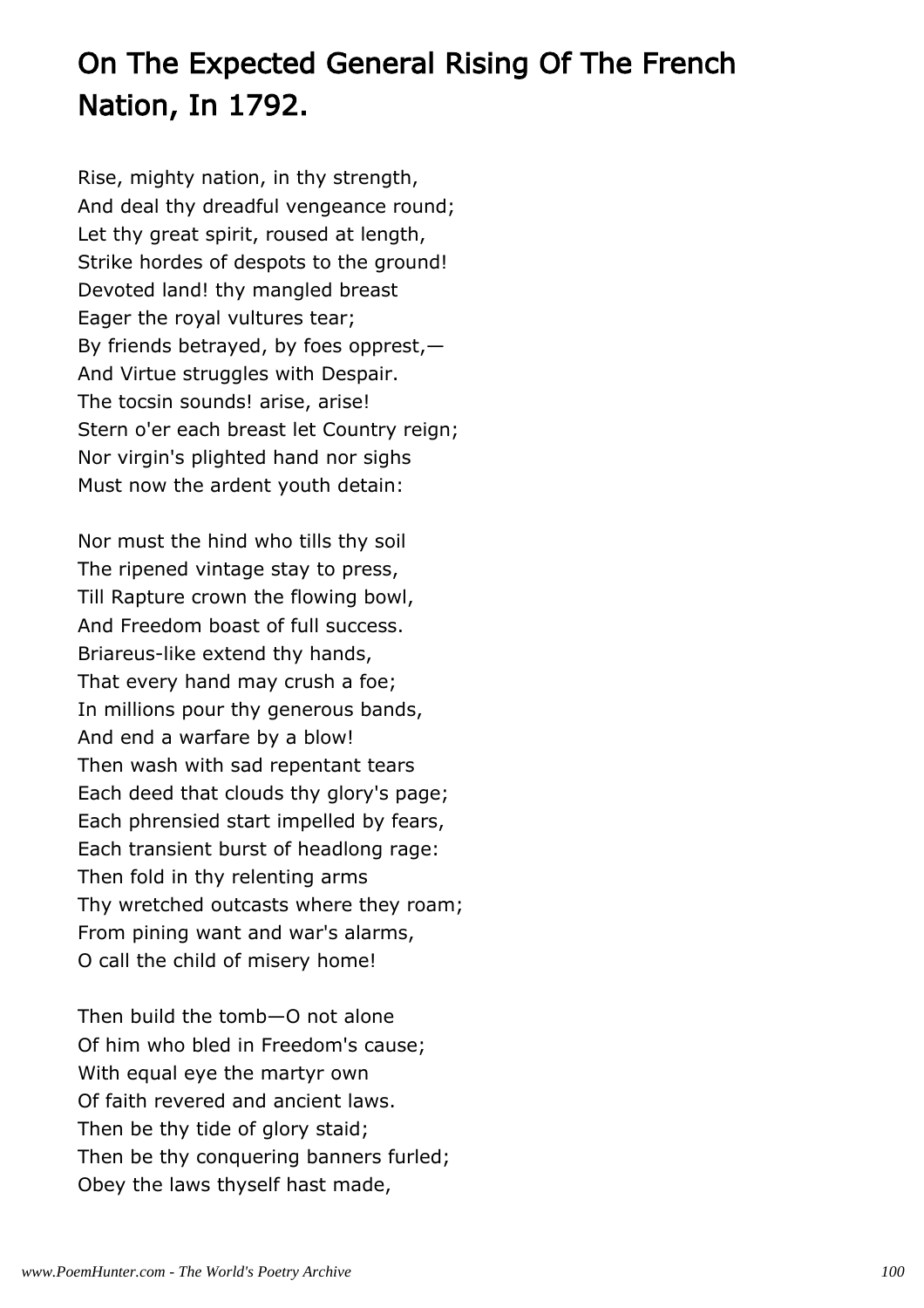And rise the model of the world!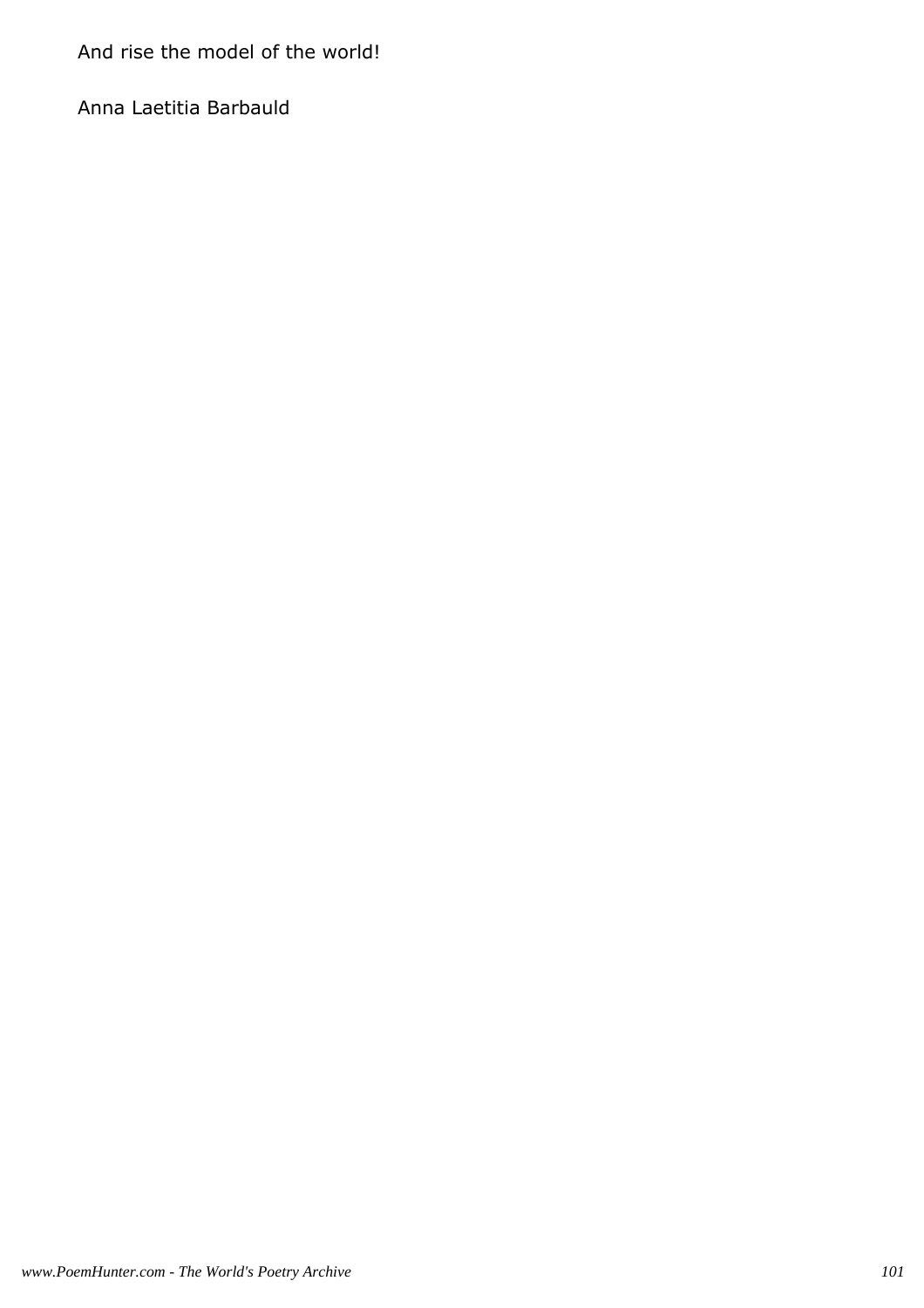### On The King's Illness

Rest, rest, afflicted spirit, quickly pass Thine hour of bitter suffering! Rest awaits thee, There, where, the load of weary life laid down, The peasant and the king repose together: There peaceful sleep, thy quiet grave bedewed With tears of those who loved thee. Not for thee, In the dark chambers of the nether world, Shall spectre kings rise from their burning thrones And point the vacant seat, and scoffing say, Art thou become like us?—O not for thee! For thou hadst human feelings, and hast lived A man with men; and kindly charities, Even such as warm the cottage hearth, were thine.

And therefore falls the tear from eyes not used To gaze on kings with admiration fond. And thou hast knelt at meek Religion's shrine With no mock homage, and hast owned her rights Sacred in every breast: and therefore rise, Affectionate, for thee, the orisons And mingled prayers, alike from vaulted domes Whence the loud organ peals, and raftered roofs Of humbler worship.—Still remembering this, A nation's pity and a nation's love Linger beside thy couch, in this the day Of thy sad visitation, veiling faults Of erring judgement, and not will perverse. Yet, O that thou hadst closed the wounds of war! That had been praise to suit a higher strain.

Farewell the years rolled down the gulf of time! Thy name has chronicled a long bright page Of England's story; and perhaps the babe Who opens, as thou closest thine, his eyes On this eventful world, when aged grown, Musing on times gone by, shall sigh and say, Shaking his thin grey hairs, whitened with grief, Our fathers' days were happy. Fare thee well! My thread of life has even run with thine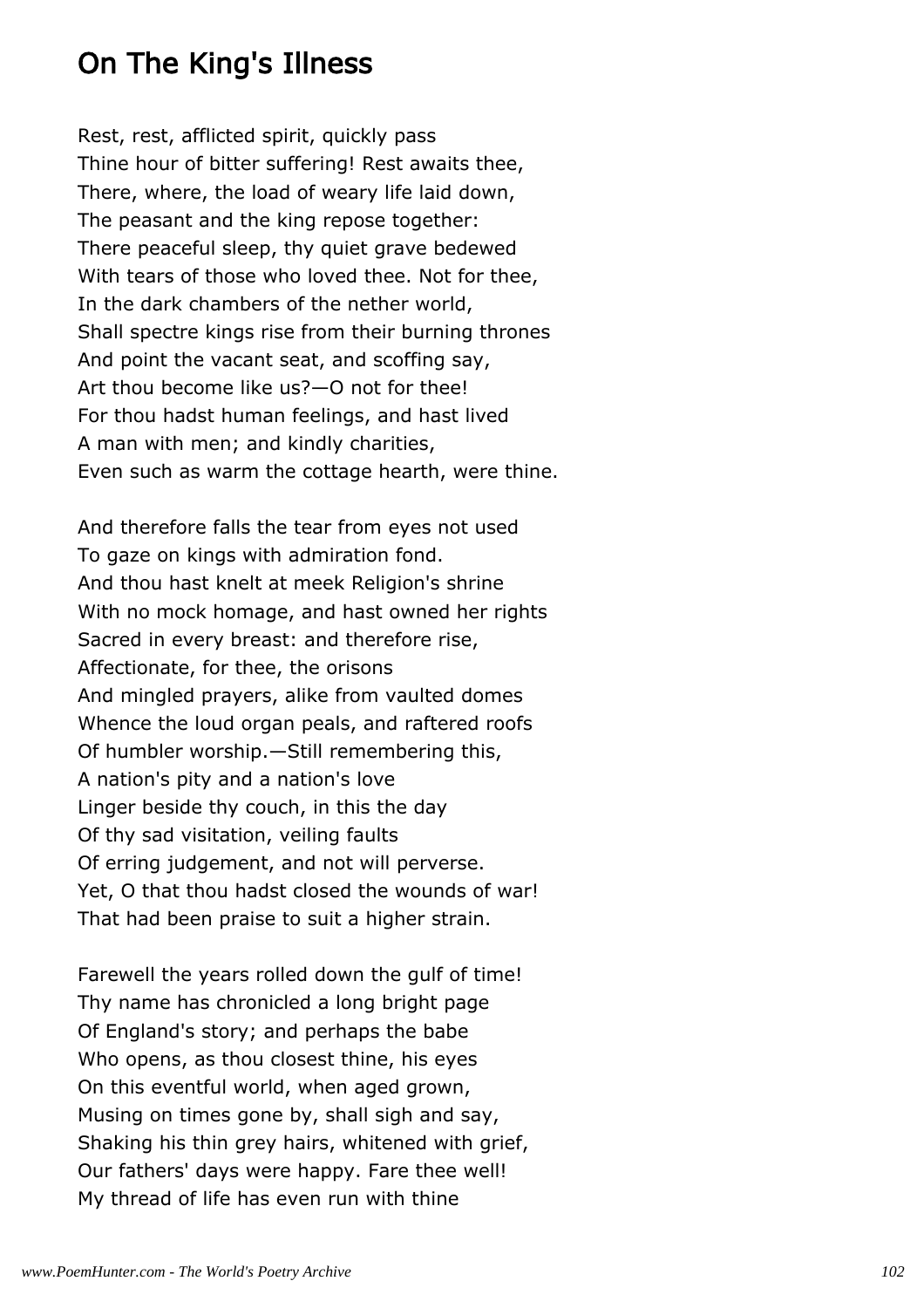For many a lustre; and thy closing day I contemplate, not mindless of my own, Nor to its call reluctant.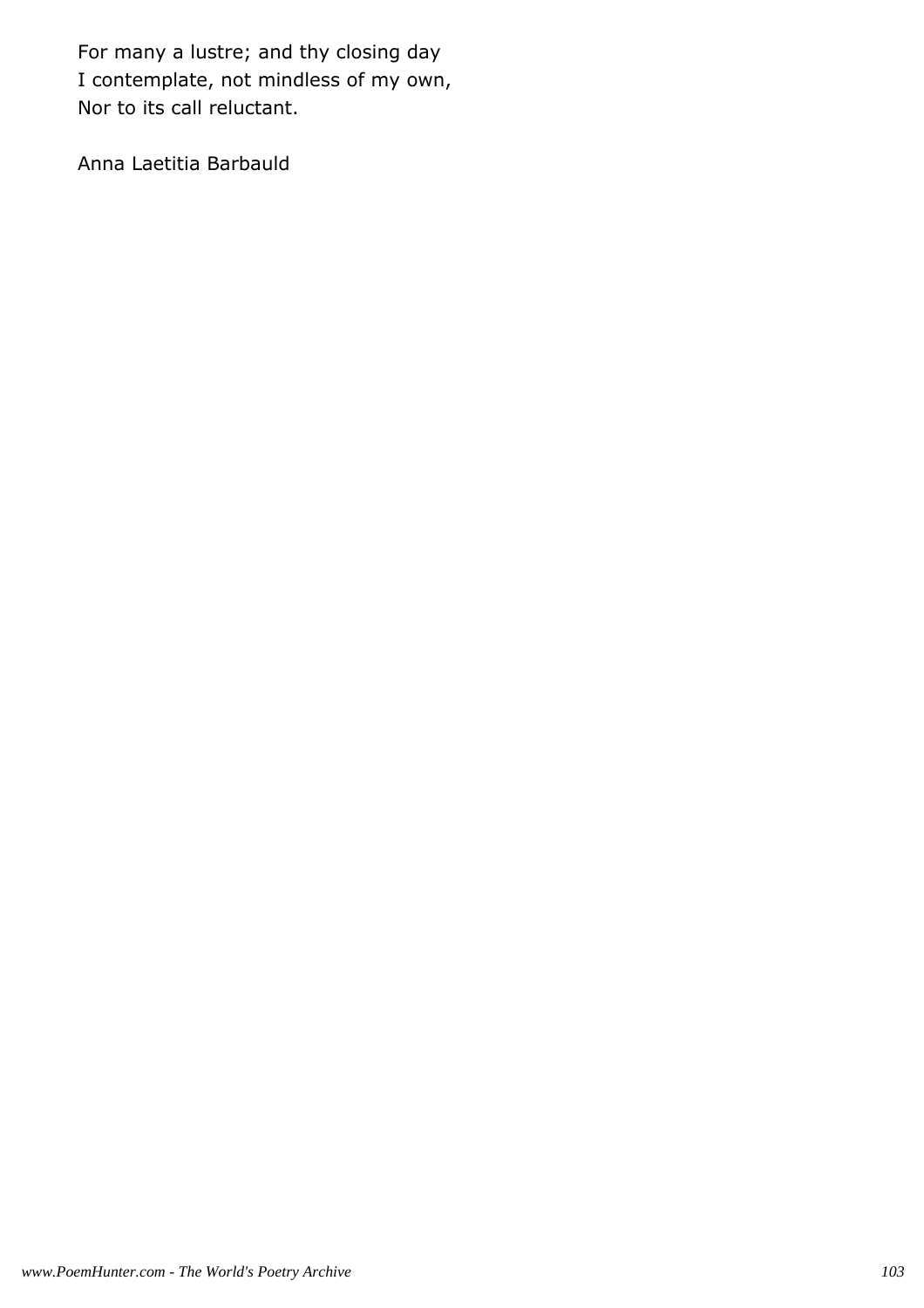### Ovid To His Wife

MY aged head now stoops its honours low, Bow'd with the load of fifty winters' snow; And for the raven's glossy black assumes The downy whiteness of the cygnet's plumes: Loose scatter'd hairs around my temples stray, And spread the mournful shade of sickly grey:

I bend beneath the weight of broken years, Averse to change, and chill'd with causeless fears. The season now invites me to retire To the dear lares of my household fire; To homely scenes of calm domestic peace, A poet's leisure, and an old man's ease; To wear the remnant of uncertain life In the fond bosom of a faithful wife; In safe repose my last few hours to spend, Nor fearful nor impatient of their end. Thus a safe port the wave-worn vessels gain, Nor tempt again the dangers of the main; Thus the proud steed, when youthful glory fades, And creeping age his stiffening limbs invades, Lies stretch'd at ease on the luxuriant plain, And dreams his morning triumphs o'er again: The hardy veteren from the camp retires, His joints unstrung, and feeds his household fires,

Satiate with same enjoys well-earn'd repose, And sees his stormy day serenely close.

Not such my lot: Severer fates decree My shatter'd bark must plough an unknown sea. Forc'd from my native seats and sacred home, Friendless, alone, thro' Scythian wilds to roam; With trembling knees o'er unknown hills I go, Stiff with blue ice and heap'd with drifted snow: Pale suns there strike their feeble rays in vain, Which faintly glance against the marble plain; Red Ister there, which madly lash'd the shore,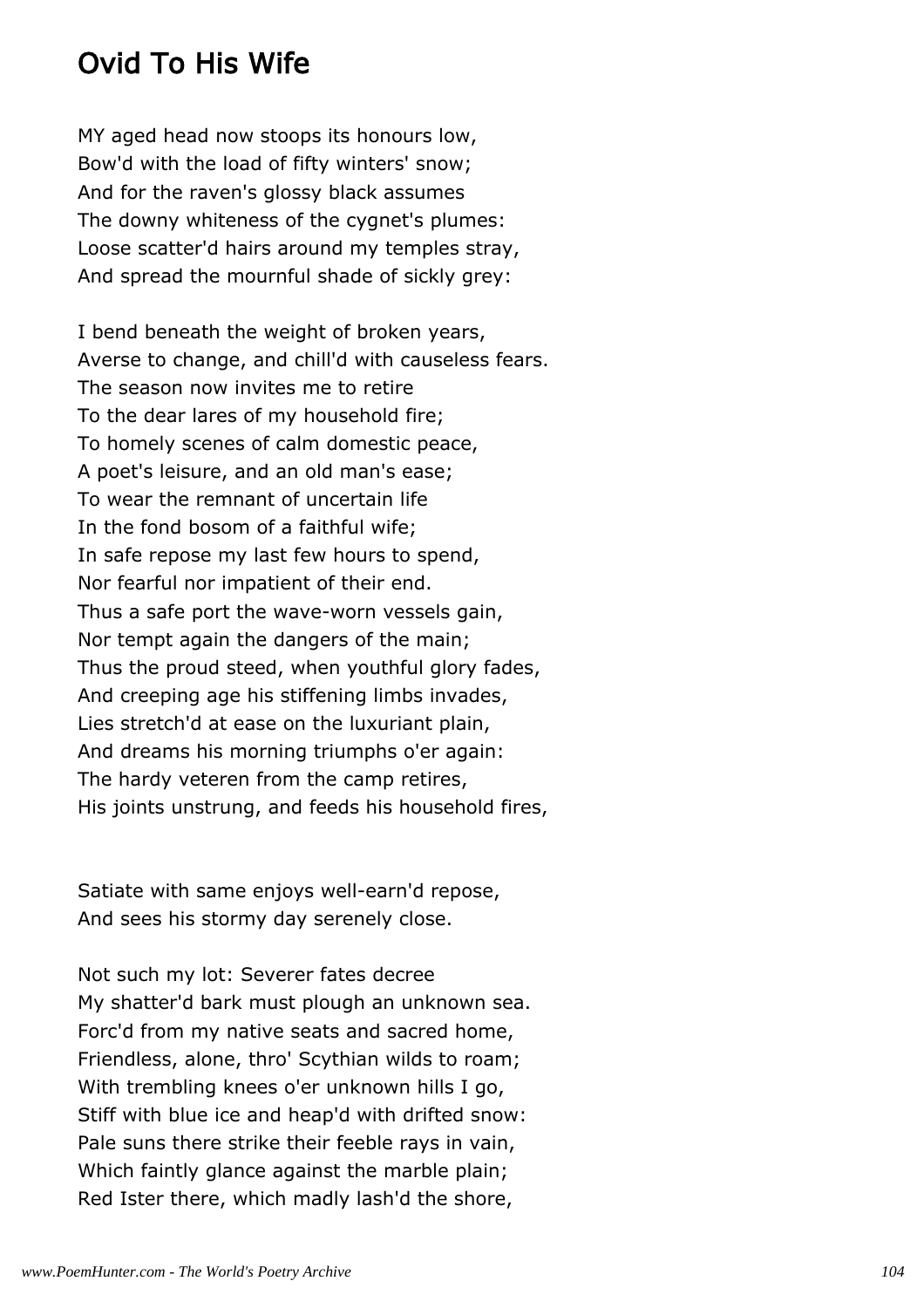His idle urn seal'd up, forgets to roar; Stern winter in eternal tr umph reigns, Shuts up the bounteous year and starves the plains. My failing eyes the weary waste explore, The savage mountains and the dreary shore, And vainly look for scenes of old delight;

No lov'd familiar objects meet my fight; No long remember'd streams, or conscious bowers, Wake the gay memory of youthful hours. I fondly hop'd, content with learned ease, To walk amidst cotemporary trees; In every scene some fav'rite spot to trace, And meet in all some kind domestic face; To stretch my limbs upon my native soil, With long vacation from unquiet toil; Resign my breath where first that breath I drew, And sink into the spot from whence I grew. But if my feeble age is doom'd to try Unusual seasons and a foreign sky, To some more genial clime let me repair, And taste the healing balm of milder air; Near to the glowing sun's directer ray, And pitch my tent beneath the eye of day. Could not the winter in my veins suffice,

Without the added rage of Scythian skies? The snow of time my vital heat exhaust, And hoary age, without Sarmatian frost? Ye tuneful maids! who once, in happier days, Beneath the myrtle grove inspir'd my lays, How shall I now your wonted aid implore; Where seek your footsteps on this savage shore, Whose ruder echoes ne'er were taught to bear The poet's numbers or the lover's care?

Yet storm and tempest are of ills the least Which this inhospitable land infest: Society than solitude is worse, And man to man is still the greatest curse. A savage race my fearful steps surround, Practis'd in blood and disciplin'd to wound;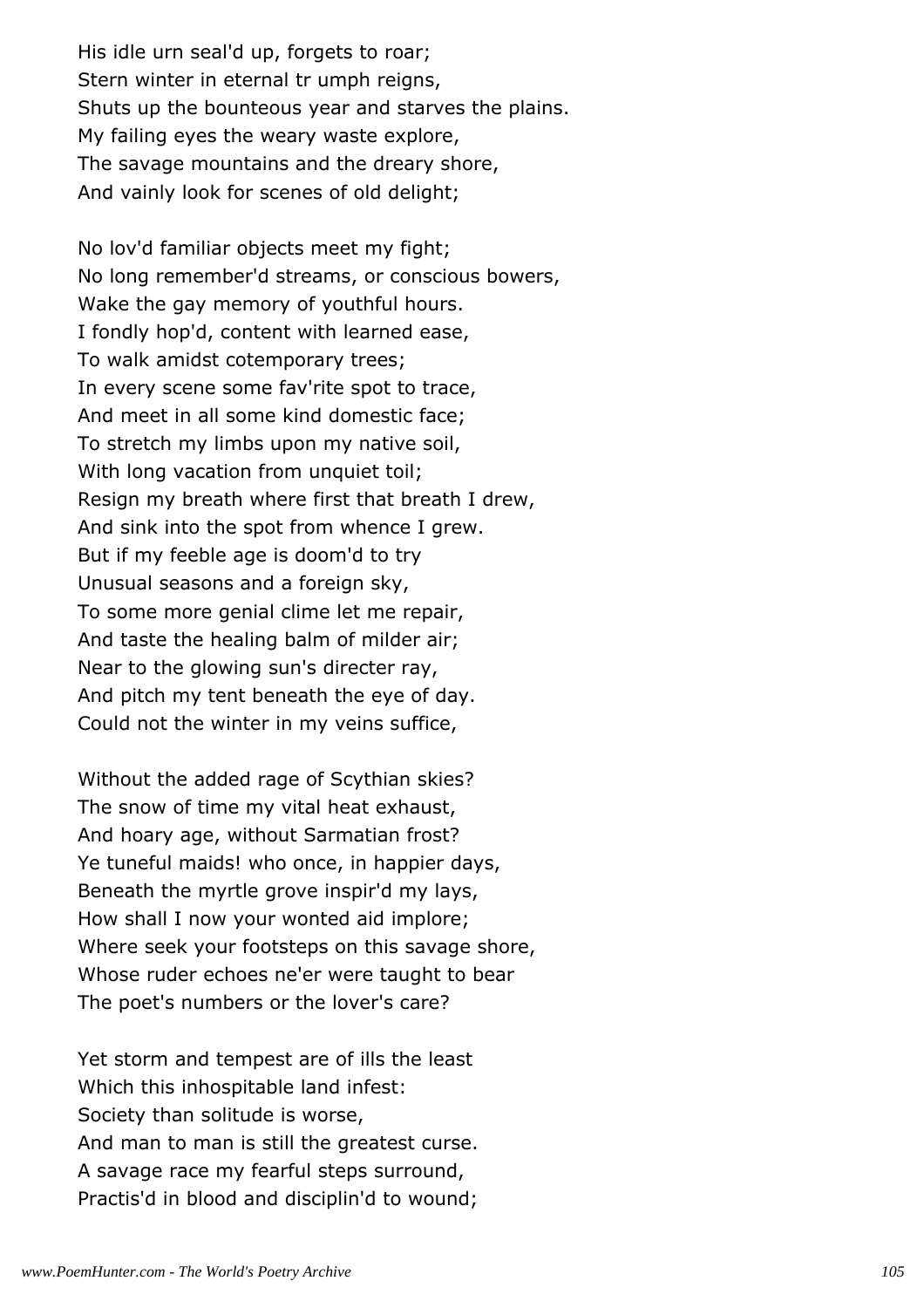Unknown alike to pity as to fear, Hard as their soil, and as their skies severe.

Skill'd in each mystery of direst art, They arm with double death the poison'd dart: Uncomb'd and horrid grows their spiky hair; Uncouth their vesture, terrible their air: The lurking dagger at their side hung low, Leaps in quick vengeance on the hapless foe: No stedfast faith is here, no sure repose; An armed truce is all this nation knows: The rage of battle works, when battles cease; And wars are brooding in the lap of peace. Since CÆSAR wills, and I a wretch must be, Let me be safe at least in misery! To my sad grave in calm oblivion steal, Nor add the woes I fear to all I feel !

Yet here, forever here, your bard must dwell, Who sung of sports and tender loves so well. Here must he live: but when he yields his breath

O let him not be exil'd even in death! Lest mix'd with Scythian shades, a Roman ghost Wander on this inhospitable coast. CÆSAR no more shall urge a wretch's doom; The bolt of JOVE pursues not in the tomb. To thee, dear wife, some friend with pious care All that of OVID then remains shall bear; Then wilt thou weep to see me so return, And with fond passion clasp my silent urn. O check thy grief, that tender bosom spare, Hurt not thy cheeks, nor soil thy flowing hair. Press the pale marble with thy lips, and give One precious tear, and bid my memory live: The silent dust shall glow at thy command, And the warm ashes feel thy pious hand.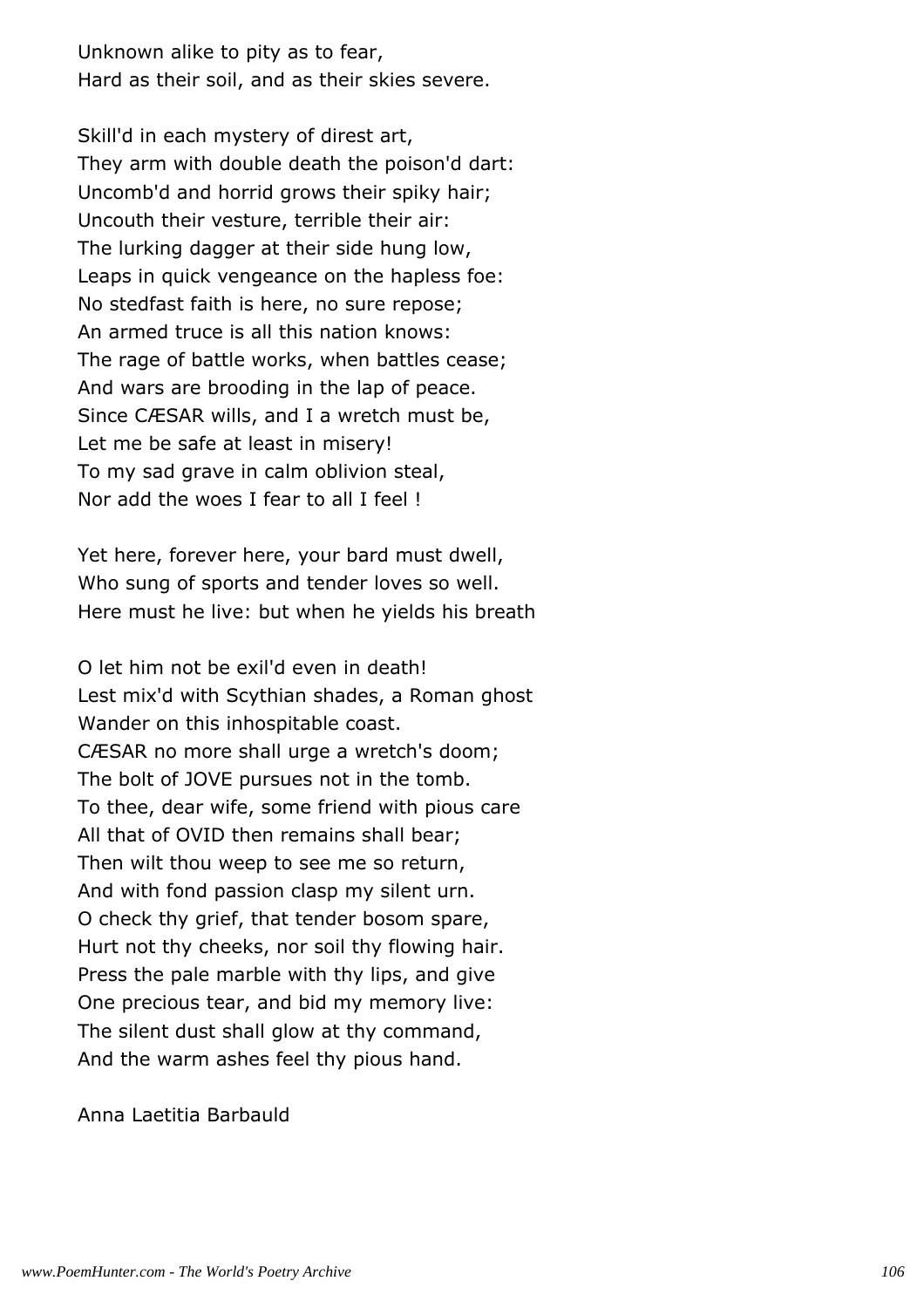### Pastoral Hymn

"Gentle pilgrim, tell me why Dost thou fold thine arms and sigh, And wistful cast thine eyes around?— Whither, pilgrim, art thou bound?" "The road to Zion's gates I seek; If thou canst inform me, speak." "Keep yon right-hand path with care, Though crags obstruct, and brambles tear; You just discern a narrow track,— Enter there, and turn not back." "Say where that pleasant path-way leads, Winding down yon flowery meads? Song and dance the way beguiles, Every face is drest in smiles." "Shun with care that flowery way; 'T will lead thee, pilgrim, far astray." "Guide or counsel do I need?" "Pilgrim, he who runs may read." "Is the way that I must keep Crossed by waters wide and deep?" "Did it lead through flood and fire Thou must not stop—thou must not tire." "Till I have my journey past Tell me will the daylight last? Will the sky be bright and clear Till the evening shades appear?" "Though the sun now rides so high, Clouds may veil the evening sky; Fast sinks the sun, fast wears the day, Thou must not stop—thou must not stay: God speed thee, pilgrim, on thy way!"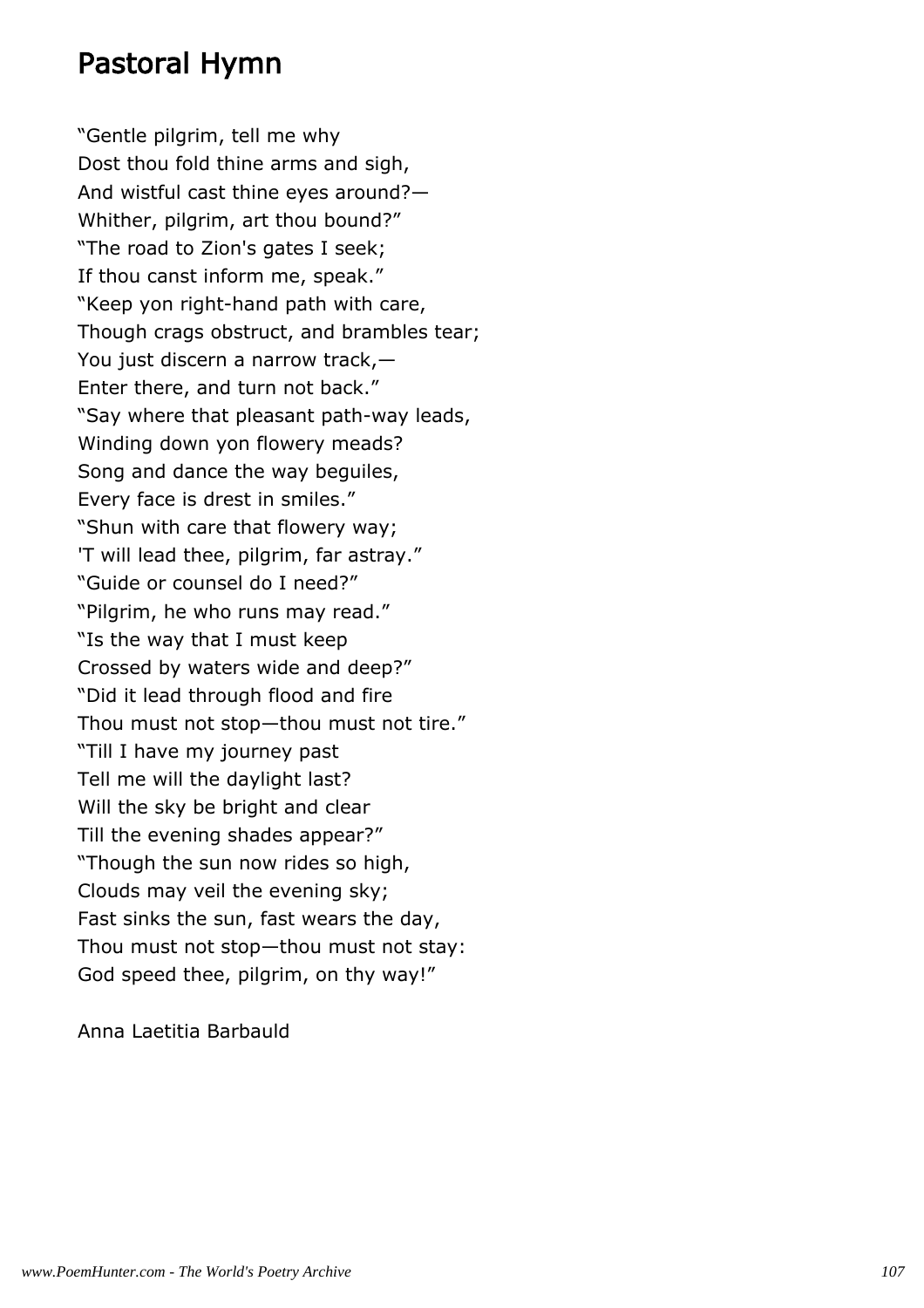## Peace And Shepherd

Low in a deep sequestered vale, Whence Alpine heights ascend, A beauteous nymph, in pilgrim garb, Is seen her steps to bend. Her olive garland drops with gore; Her scattered tresses torn, Her bleeding breast, her bruised feet, Bespeak a maid forlorn. "From bower, and hall, and palace driven, To these lone wilds I flee; My name is Peace,—I love the cot; O Shepherd, shelter me!"

"O beauteous pilgrim, why dost thou From bower and palace flee? So soft thy voice, so sweet thy look, Sure all would shelter thee." "Like Noah's dove, no rest I find; The din of battle roars Where once my steps I loved to print Along the myrtle shores: "For ever in my frighted ears The savage war-whoop sounds; And, like a panting hare, I fly Before the opening hounds." "Pilgrim, those spiry groves among, The mansions thou mayst see, Where cloistered saints chaunt holy hymns,— Sure such would shelter thee!"

"Those roofs with trophied banners stream, There martial hymns resound;— And, shepherd, oft from crosiered hands This breast has felt a wound." "Ah! gentle pilgrim, glad would I Those tones for ever hear! With thee to share my scanty lot, That lot to me were dear. "But lo, along the vine-clad steep,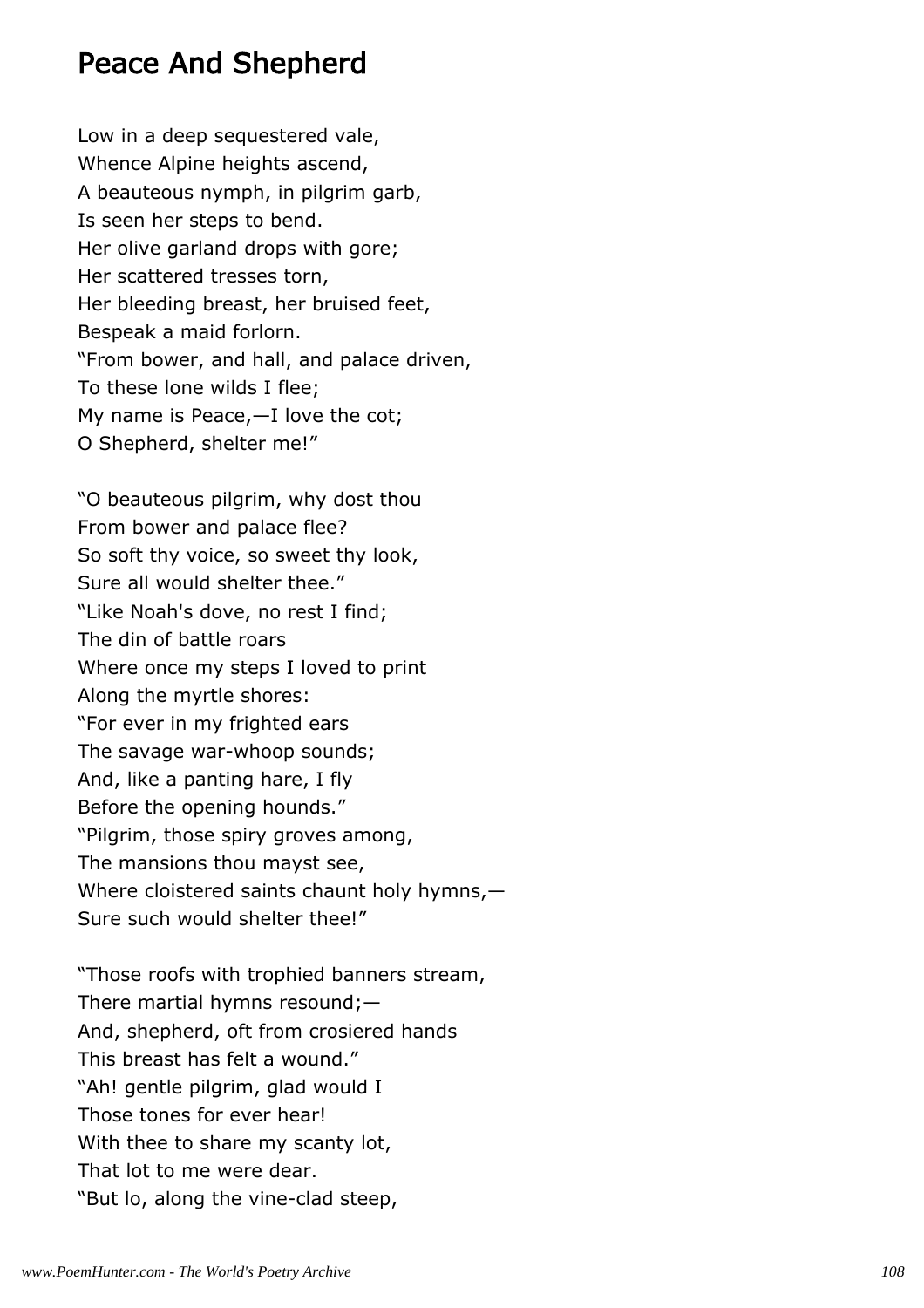The gleam of armour shines; His scattered flock, his straw-roofed hut, The helpless swain resigns. "And now the smouldering flames aspire; Their lurid light I see; I hear the human wolves approach:

I cannot shelter thee."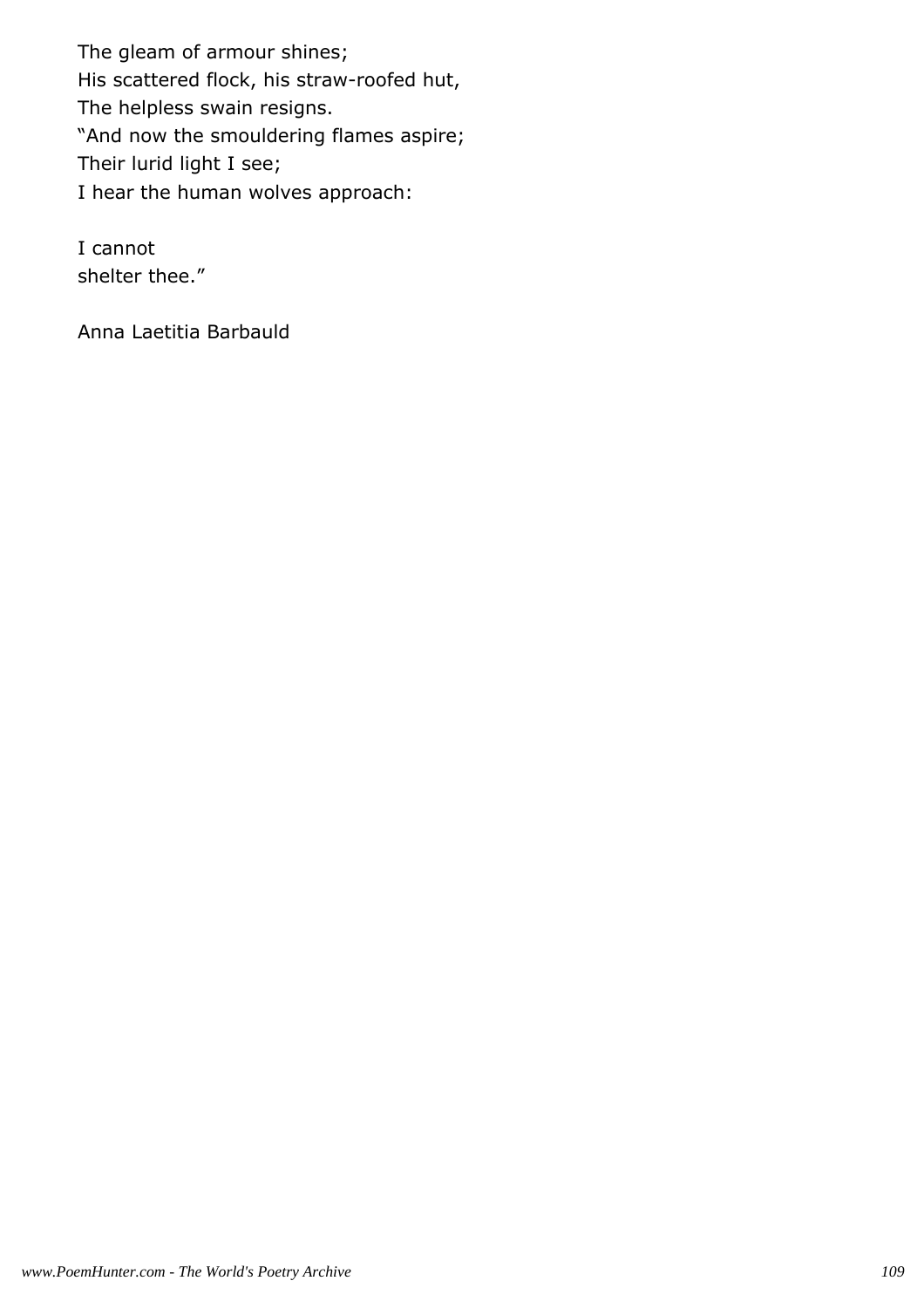## Pious Friendship

How blest the sacred tie that binds In union sweet according minds! How swift the heavenly course they run, Whose hearts, whose faith, whose hopes are one! To each, the soul of each how dear, What jealous love, what holy fear! How doth the generous flame within Refine from earth and cleanse from sin! Their streaming tears together flow For human guilt and mortal woe; Their ardent prayers together rise, Like mingling flames in sacrifice.

Together both they seek the place Where God reveals his awful face; How high, how strong, their raptures swell, There's none but kindred souls can tell. Nor shall the glowing flame expire When nature droops her sickening fire; Then shall they meet in realms above, A heaven of joy—because of love.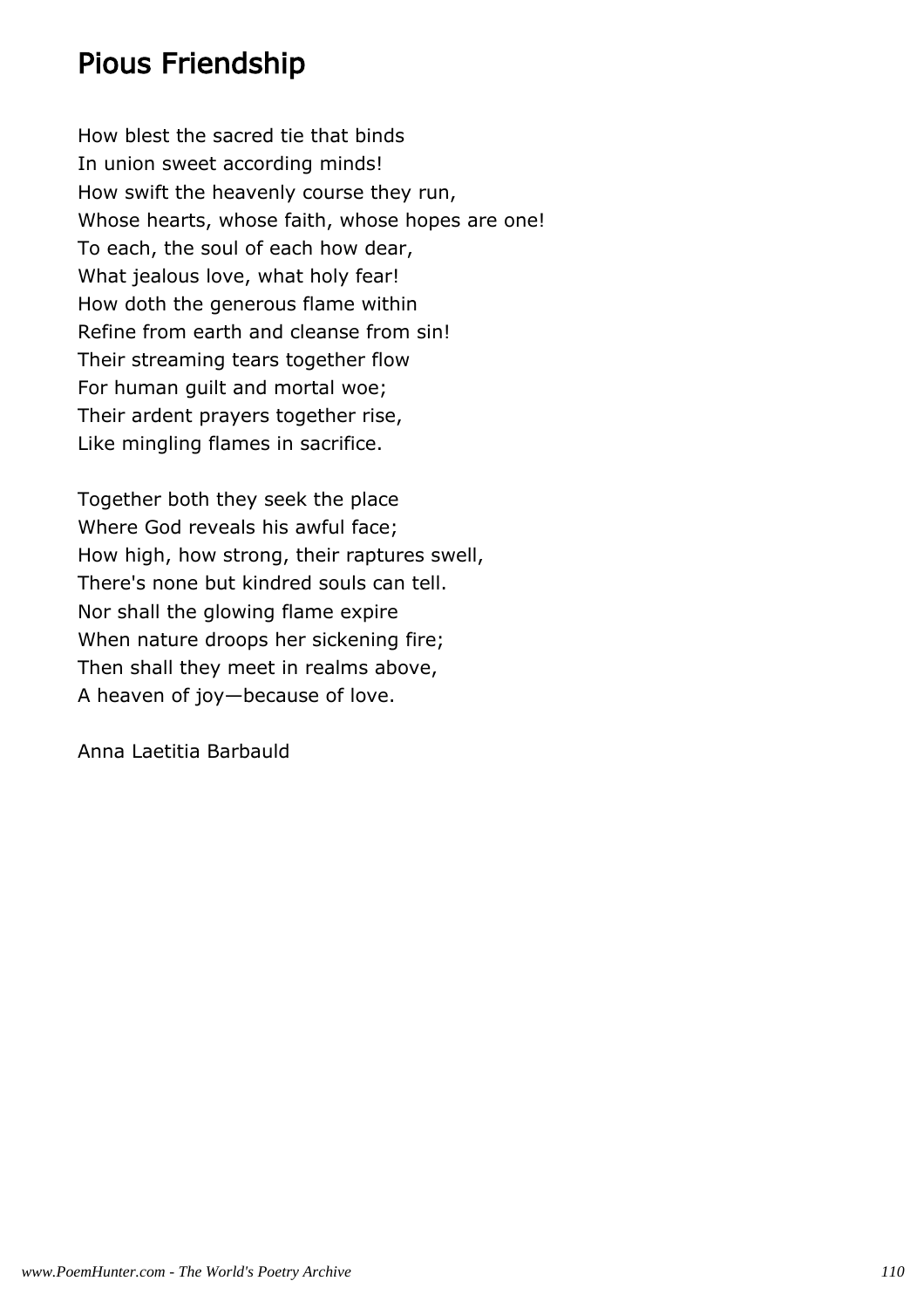### Praise To God

Praise to God, immortal praise, For the love that crowns our days; Bounteous source of every joy, Let thy praise our tongues employ; For the blessings of the field, For the stores the gardens yield, For the vine's exalted juice, For the generous olive's use; Flocks that whiten all the plain, Yellow sheaves of ripened grain; Clouds that drop their fattening dews, Suns that temperate warmth diffuse: All that Spring with bounteous hand Scatters o'er the smiling land: All that liberal Autumn pours From her rich o'erflowing stores: These to thee, my God, we owe; Source whence all our blessings flow; And for these my soul shall raise Grateful vows and solemn praise. Yet should rising whirlwinds tear From its stem the ripening ear; Should the fig-tree's blasted shoot Drop her green untimely fruit; Should the vine put forth no more, Nor the olive yield her store; Though the sickening flocks should fall, And the herds desert the stall; Should thine altered hand restrain The early and the latter rain; Blast each opening bud of joy, And the rising year destroy: Yet to thee my soul should raise Grateful vows, and solemn praise; And, when every blessing's flown, Love thee—for thyself alone.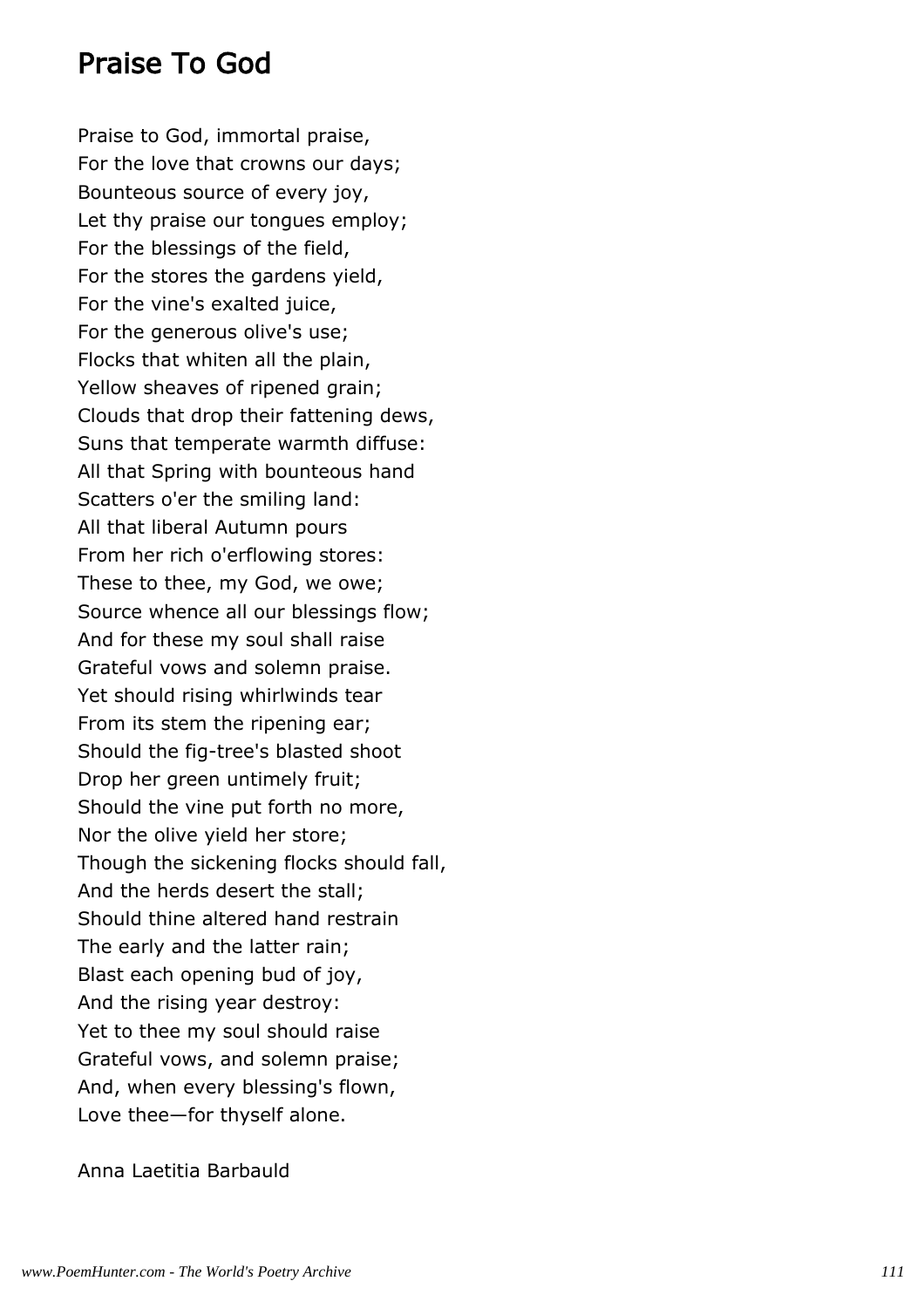# Prologue To A Drama

### PERFORMED BY A FAMILY PARTY ON THE ANNIVERSARY OF MR. AND MRS. C.'S MARRIAGE

"To wake the soul by tender strokes of art, To raise the genius, and to mend the heart,"— Hold, hold! that's not my cue, we 've no intention By "tender strokes" to sharpen girls' invention: The soul will waken time enough, ne'er fear; No lines shall rouse the slumbering passions here. O! ever sacred be the deep repose Which Youth, on Innocence' pure bosom, knows; Before a wish, a throb, a care, have taught The pangs of feeling or the lines of thought. O happy period! soon to pass away, Soon will the swelling gales assert their sway, And drive the vessel from the sheltered port,— O guide it Heaven!—of winds and waves the sport. Nor yet "to raise the genius" is our aim, With Shakespear's high-wrought scenes and words of flame. A little story, drawn from fairy lore, A nursery tale, this evening we explore: "To mend the heart," indeed, we mean to try, And show what poison lurks in flattery. 'Tis true our hero was a prince—what then! Believe me, Flattery stoops to common men. A little dose, made up with skill and care, A grain or two of incense, all can bear: 'Tis life's first rule,—by complaisance we live; All flatter all, and to receive we give. Myself, for instance, am sent here tonight With soothing speech your favour to invite; And when our piece is done, perhaps e'en you, My gentle auditors, may flatter too, And make us boast our talents and our skill, When all the merit is in your good will. But there's a theme which asks a verse this day, Where Flattery has no power her tints to lay; This hallowed day, in Hymen's golden bands Which joined consenting hearts and willing hands.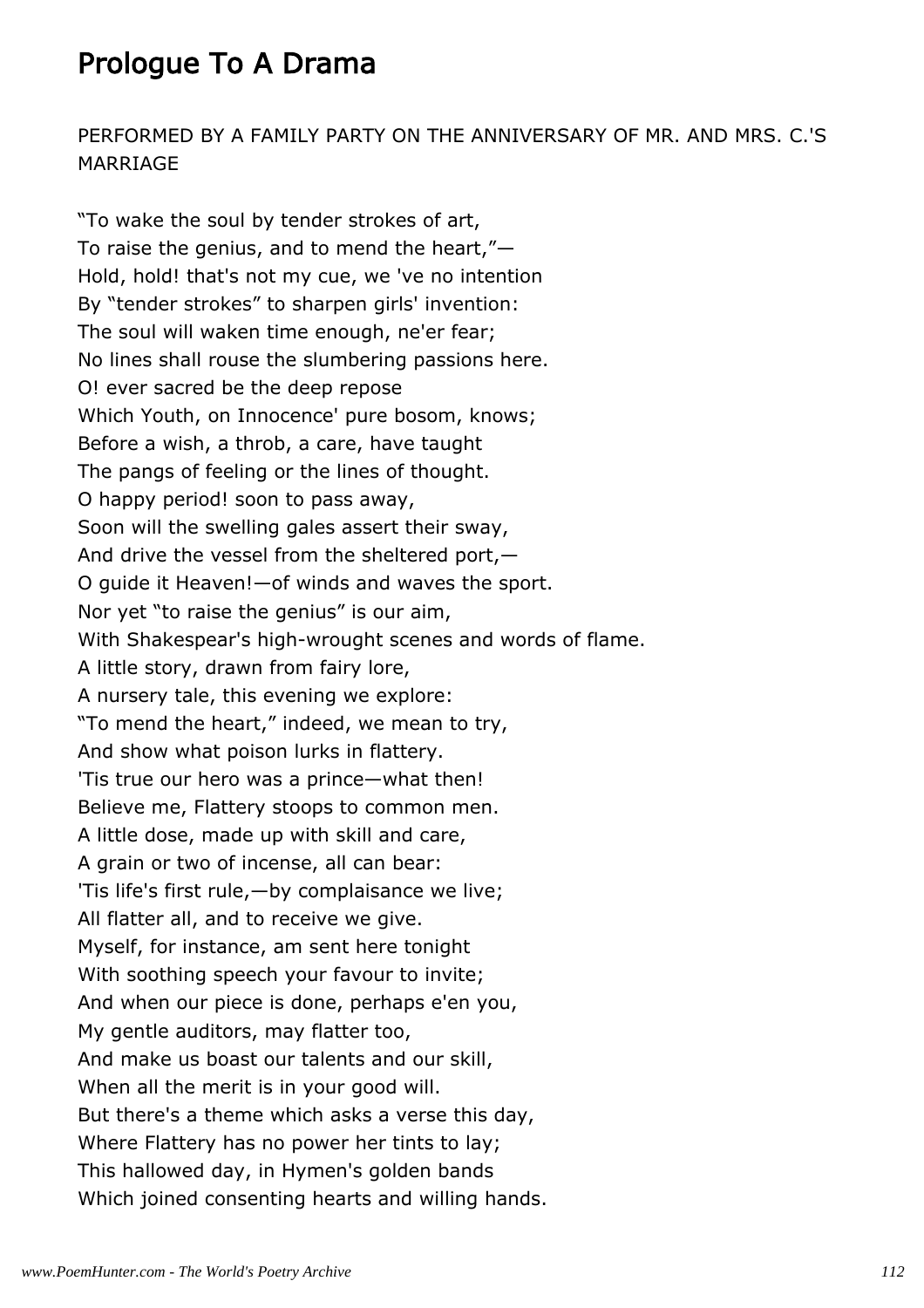How many years ago should any ask, Look round,—to count them is an easy task; Each tiptoe girl, and each aspiring boy, Date, as they pass, the years of love and joy. O happy state! where blessings number years, And smiles are only quenched in more delicious tears. Here, should my willing lips the theme pursue, And draw the lovely scene in colours due, Paint the well-ordered home, the sacred seat Where social joys and active virtues meet; These wield in love, and those in love obey The peaceful sceptre of domestic sway; Where sparkling Fancy weaves her airy dream, And Science sheds around her steady beam,— Each answering heart the faithful sketch would own, And glow with feelings raised by truth alone.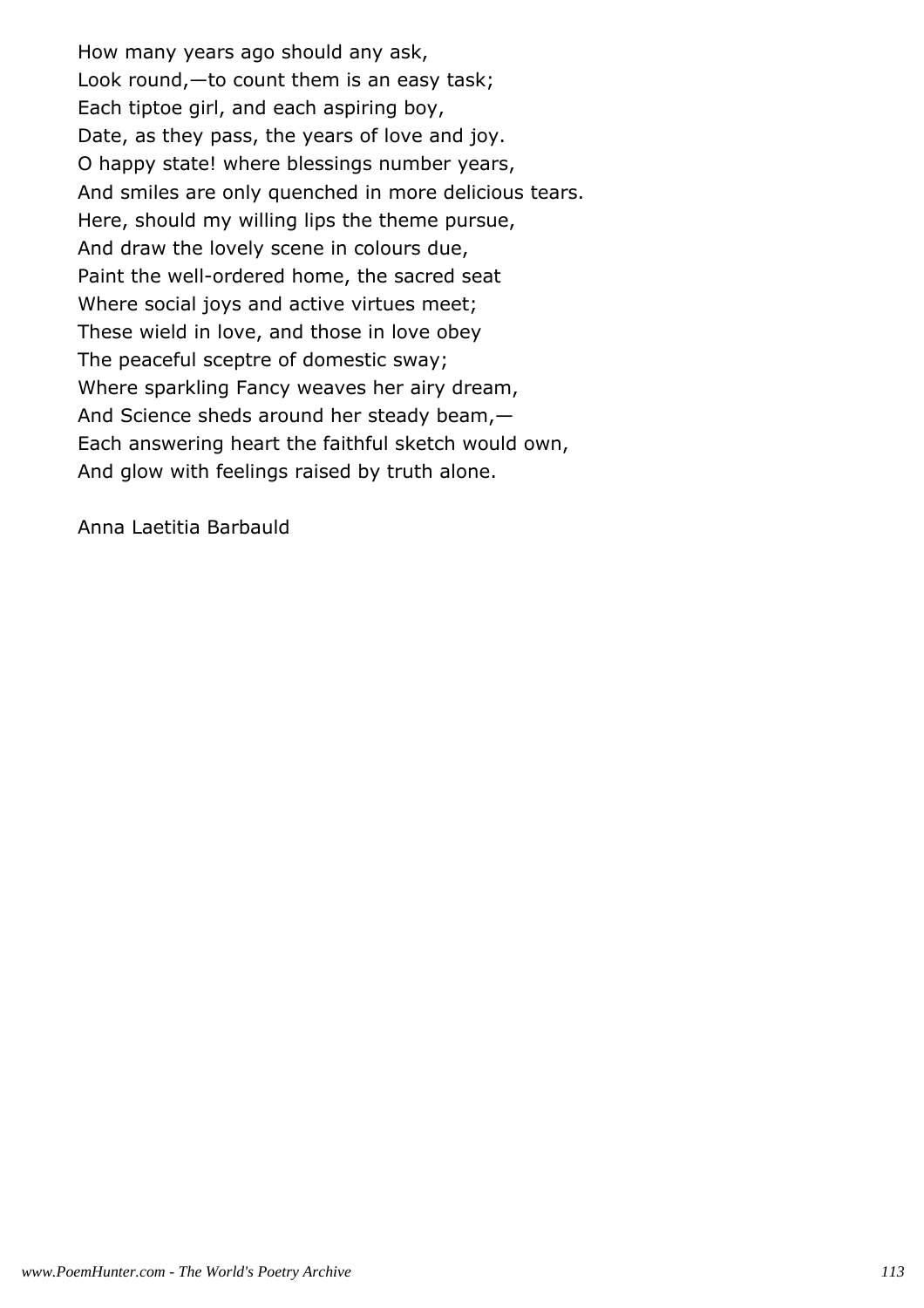# Riddle

From rosy bowers we issue forth, From east to west, from south to north, Unseen, unfelt, by night, by day, Abroad we take our airy way: We foster love and kindle strife, The bitter and the sweet of life: Piercing and sharp, we wound like steel; Now, smooth as oil, those wounds we heal: Not strings of pearl are valued more, Or gems enchased in golden ore; Yet thousands of us every day, Worthless and vile, are thrown away. Ye wise, secure with bars of brass The double doors through which we pass; For, once escaped, back to our cell No human art can us compel.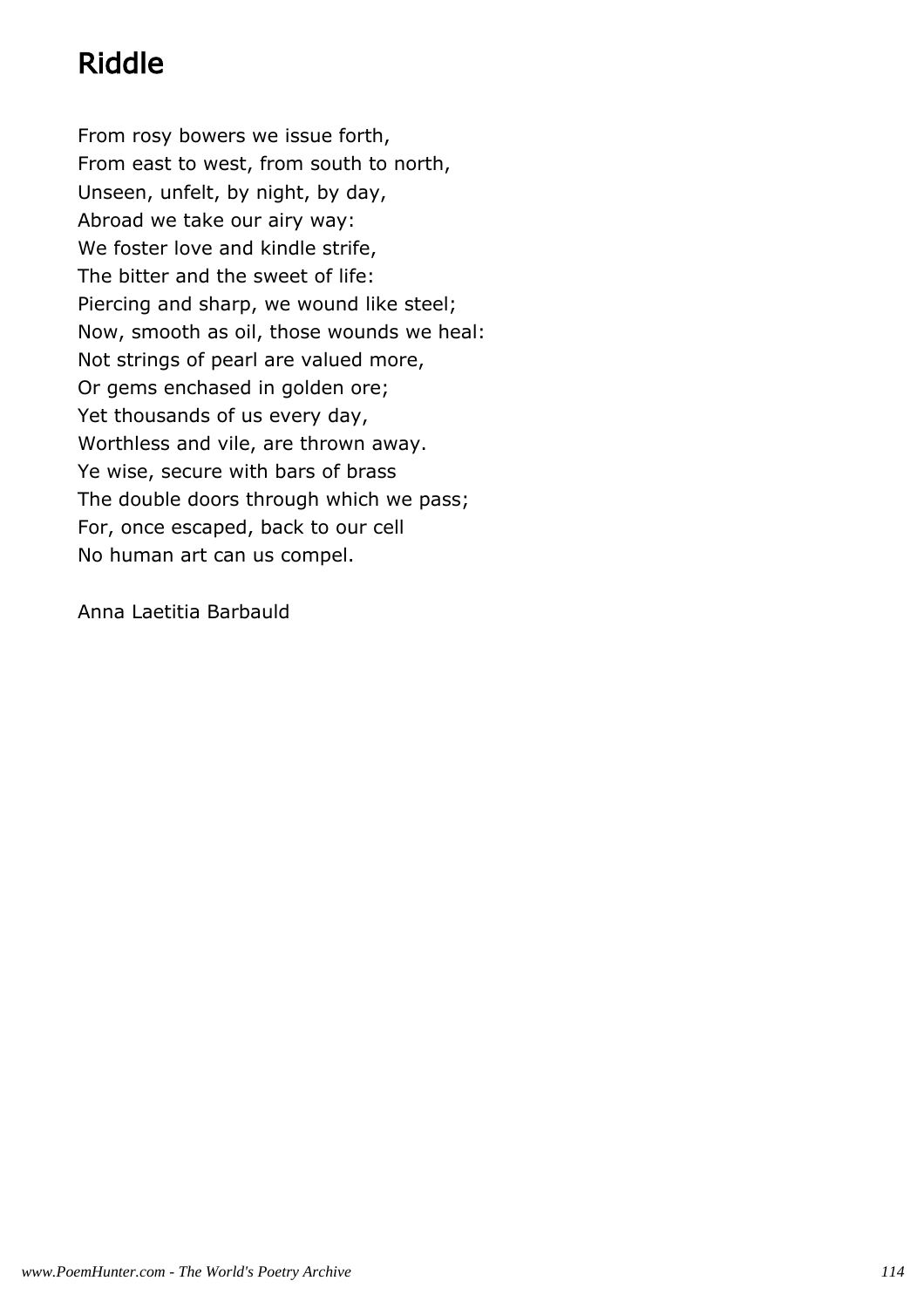# Riddle #2

This creature, though extremely thin, In shape is almost square; Has many heads, on which ne'er grew One single lock of hair. Yet several of their tribe there are, Whose case you must bewail, Of whom in truth it may be said They 've neither head nor tail. In purer times, ere vice prevailed, They met with due regard, The wholesome counsels that they gave, With reverence were heard.

To marriages and funerals Their presence added grace, And though the king himself were by, They took the highest place. Their business is to stir up men A constant watch to keep; Instead of which,—O sad reverse,— They make them fall asleep. Not so in former times it was, Howe'er it came to pass; Though they their company ne'er left Till empty was the glass. The moderns can't be charged with this, But may their foes defy, To prove such practices on them, Though they 're extremely dry.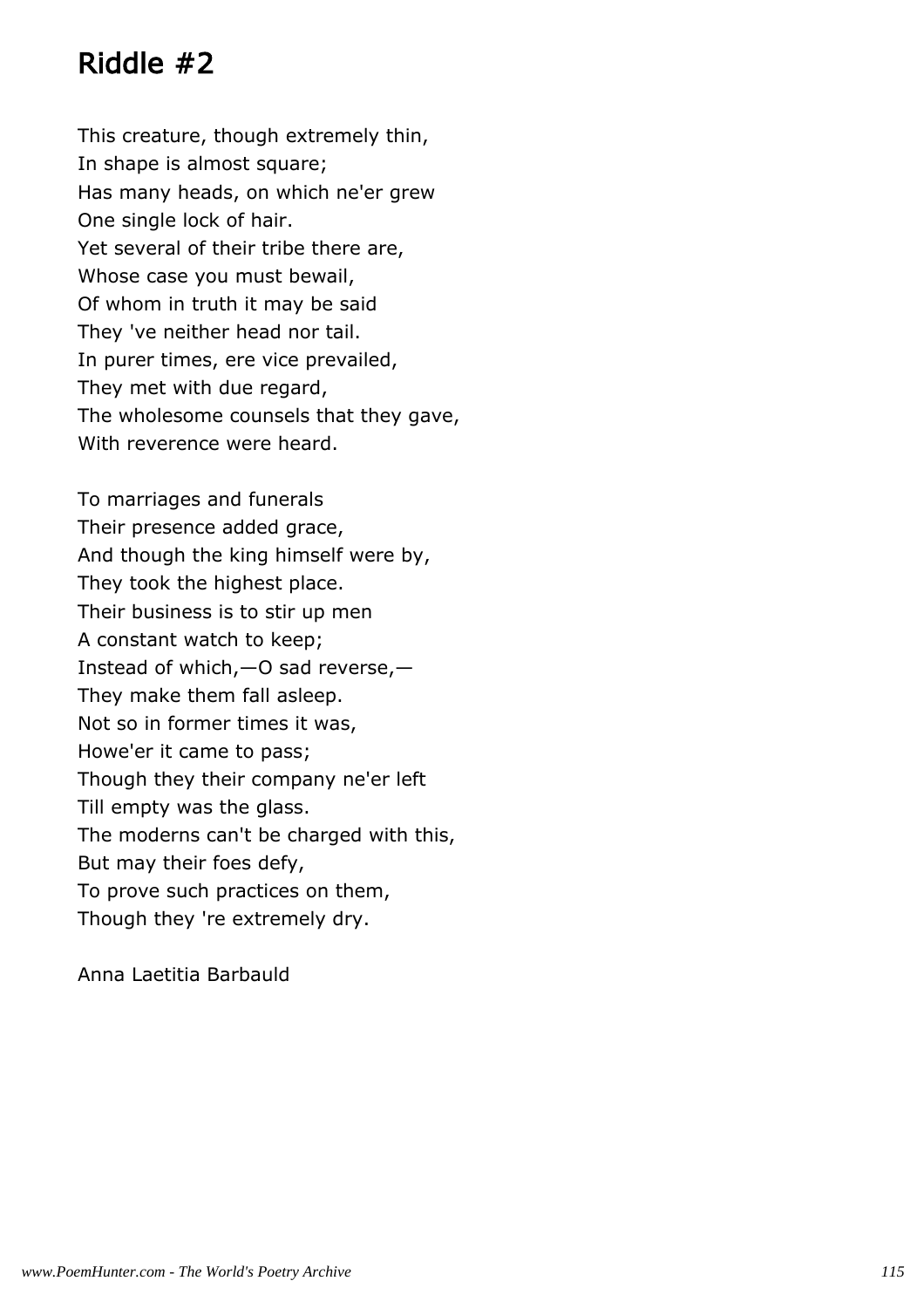## Songs

COME here fond youth, whoe'er thou be, That boasts to love as well as me; And if thy breast have felt so wide a wound, Come hither and thy flame approve; I'll teach thee what it is to love, And by what marks true passion may be found.

It is to be all bath'd in tears; To live upon a smile for years; To lie whole ages at a beauty's feet:

To kneel, to languish and implore; And still tho' she disdain, adore: It is to do all this, and think thy sufferings sweet.

It is to gaze upon her eyes With eager joy and fond surprise; Yet temper'd with such chaste and awful fear As wretches feel who wait their doom; Nor must one ruder thought presume Tho' but in whispers breath'd, to meet her ear.

It is to hope, tho' hope were loft; Tho' heaven and earth thy passion crost; Tho' she were bright as sainted queens above, And thou the least and meanest swain That folds his flock upon the plain, Yet if thou dar'st not hope, thou dost not love.

It is to quench thy joy in tears: To nurse strange doubts and groundless fears: If pangs of jealousy thou hast not prov'd, Tho' she were fonder and more true Than any nymph old poets drew, Oh never dream again that thou hast lov'd.

If when the darling maid is gone, Thou dost not seek to be alone, Wrapt in a pleasing trance of tender woe;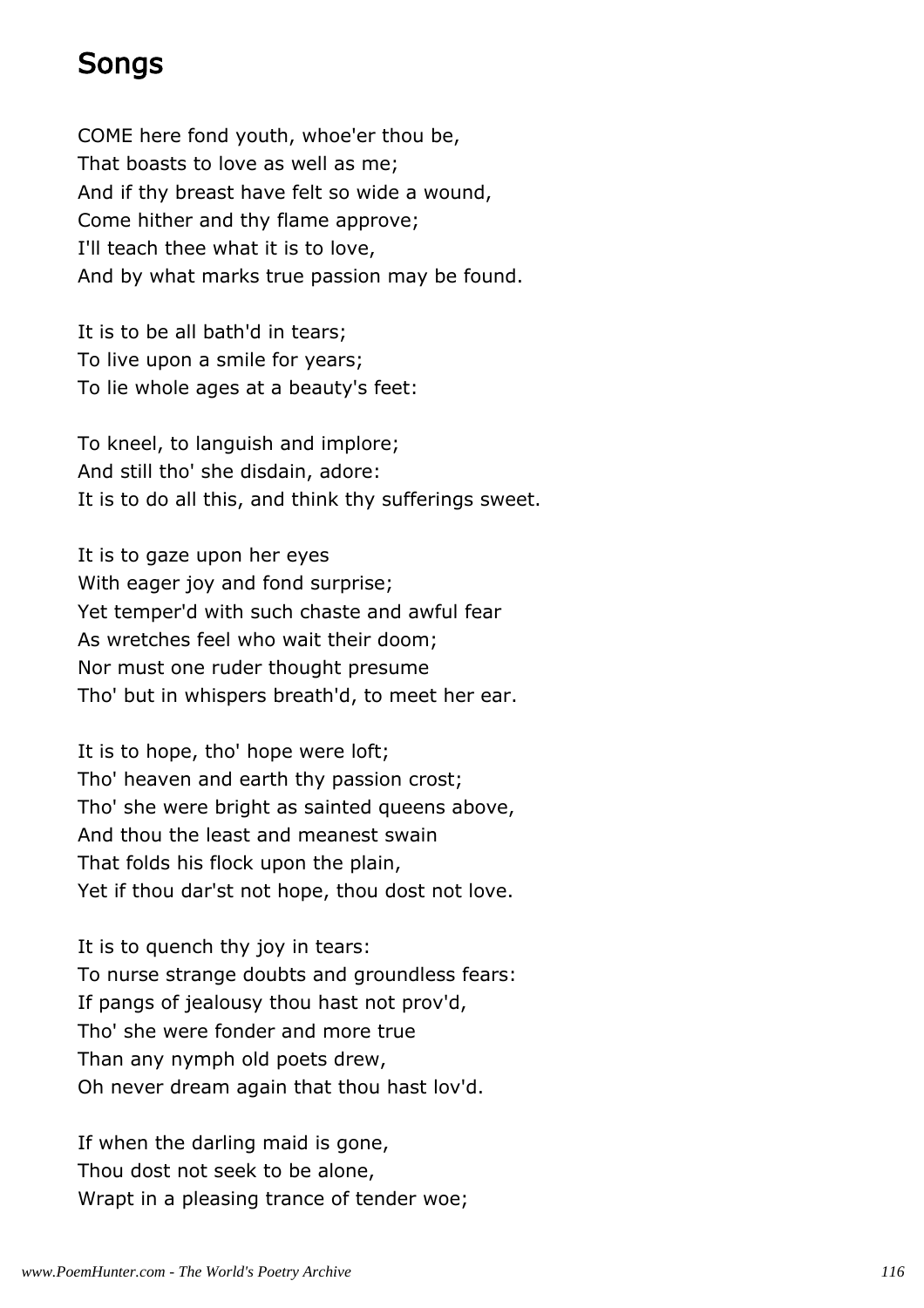And muse, and fold thy languid arms, Feeding thy fancy on her charms, Thou dost not love, for love is nourish'd so.

If any hopes thy bosom share But those which love has planted there, Or any cares but his thy breast enthrall,

Thou never yet his power hast known; Love sits on a despotic throne, And reigns a tyrant, if he reigns at all.

Now if thou art so lost a thing, Here all thy tender sorrows bring, And prove whose patience longest can endure: We'll strive whose fancy shall be lost In dreams of fondest passion most; For if thou thus hast lov'd, oh! never hope a cure.

### S O N G II

IF ever thou dist joy to bind Two hearts in equal passion join'd,

O son of VENUS! hear me now, And bid FLORELLA bless my vow.

If any bliss reserv'd for me Thou in the leaves of fate should'st see; If any white propitious hour, Pregnant with hoarded joys in store;

Now, now the mighty treasure give, In her for whom alone I live: In sterling love pay all the sum, And I'll absolve the fates to come.

In all the pride of full-blown charms Yield her, relenting, to my arms: Her bosom touch with soft desires, And let her feel what she inspires.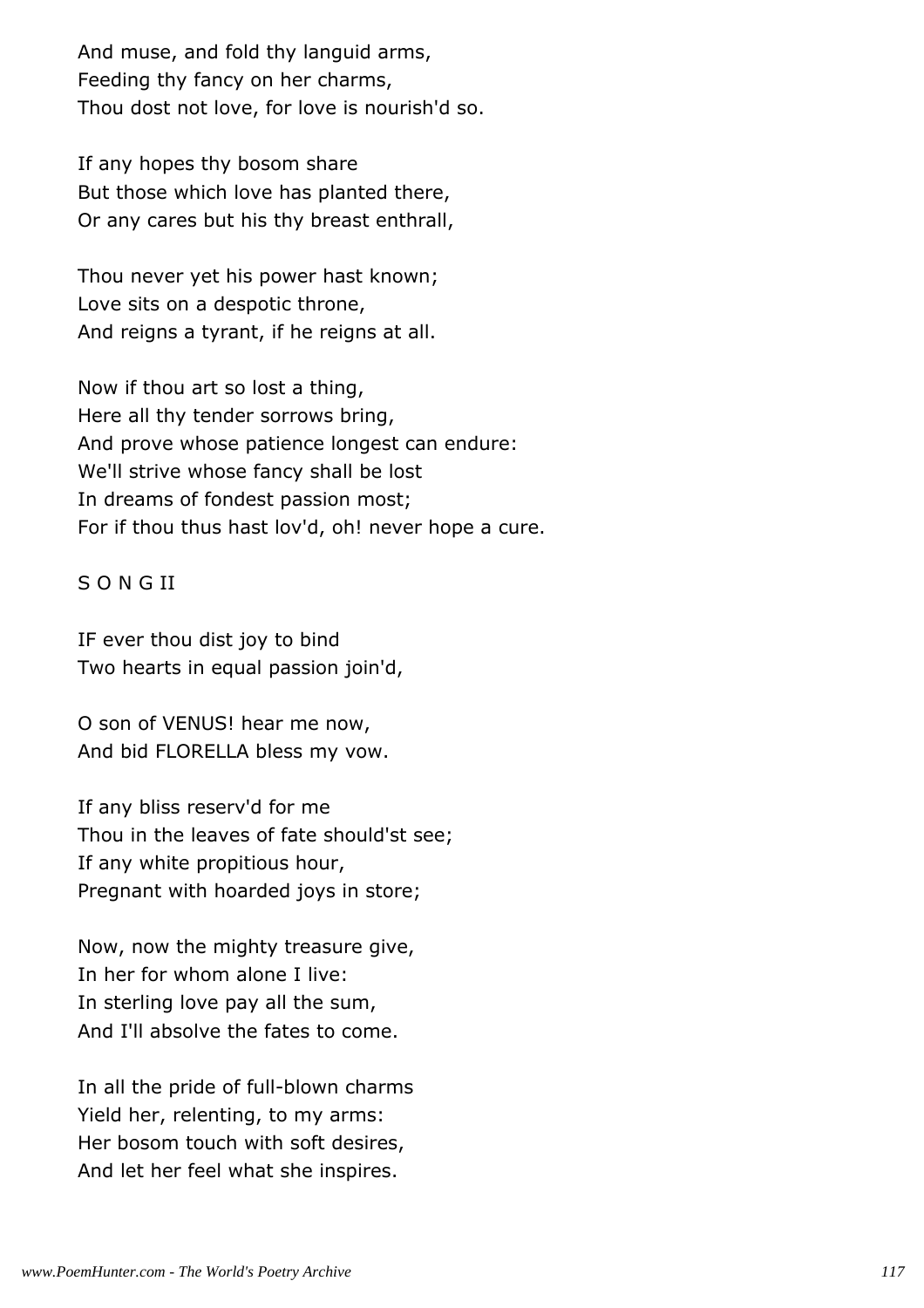But, CUPID, if thine aid be vain The dear reluctant maid to gain; If still with cold averted eyes She dash my hopes, and scorn my sighs;

O! grant ('tis all I ask of thee) That I no more may change than she; But still with duteous zeal love on, When every gleam of hope is gone.

Leave me then alone to languish, Think not time can heal my anguish; Pity the woes which I endure; But never, never grant a cure.

### S O N G III

### **SYLVIA**

Leave me, simple shepherd, leave me; Drag no more a hopeless chain: I cannot like, nor would deceive thee; Love the maid that loves again.

### CORIN

Tho' more gentle nymphs surround me, Kindly pitying what I feel, Only you have power to wound me; SYLVIA, only you can heal.

### **SYLVIA**

Corin, cease this idle teazing; Love that's forc'd is harsh and sour: If the lover be displeasing, To persist disgusts the more.

### CORIN

'Tis in vain, in vain to fly me, Sylvia, I will still pursue;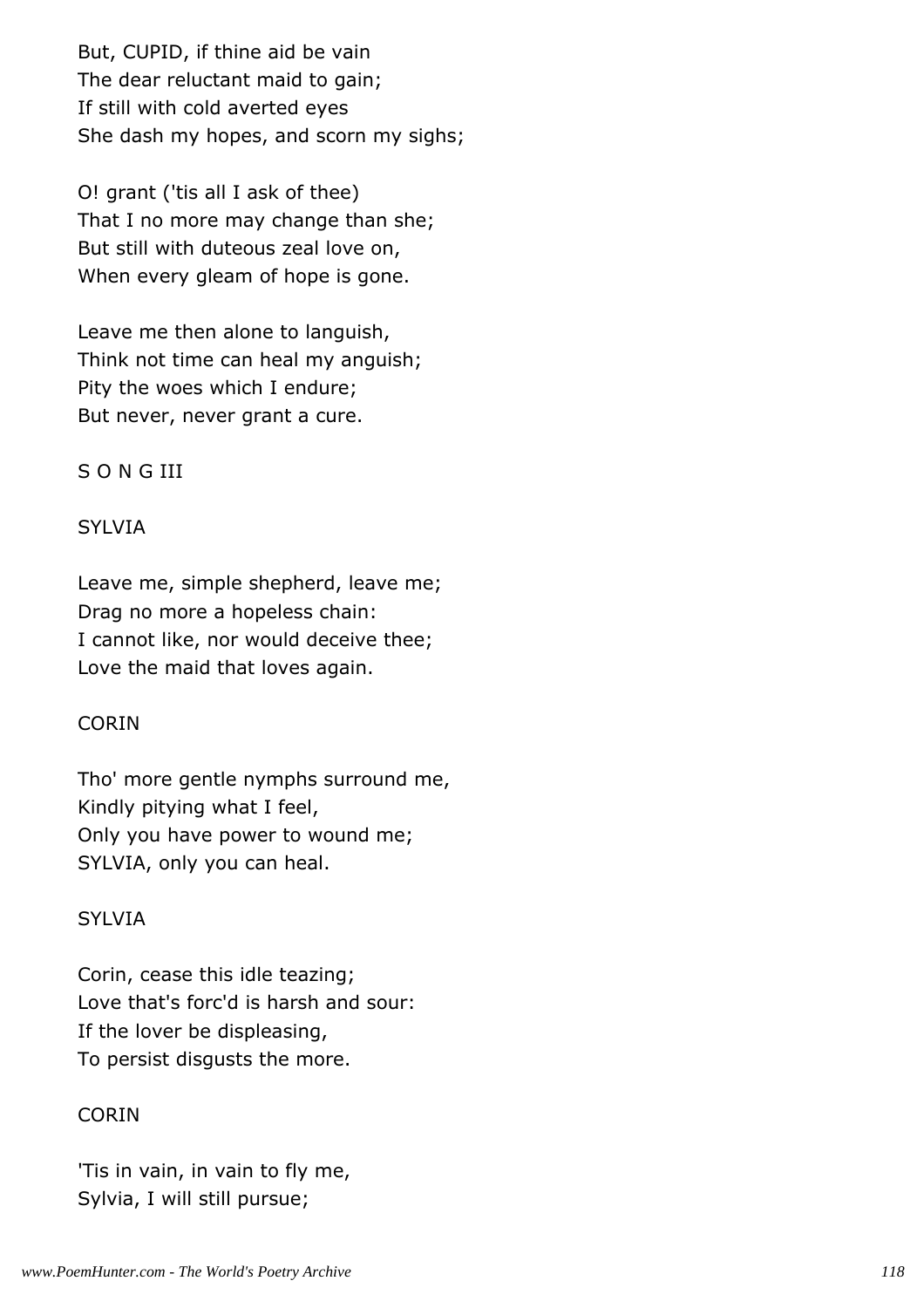Twenty thousand times deny me, I will kneel and weep anew.

#### **SYLVIA**

Cupid ne'er shall make me languish, I was born averse to love; Lovers' sighs, and tears, and anguish, Mirth and pastime to me prove.

#### CORIN

Still I vow with patient duty Thus to meet your proudest scorn; You for unrelenting beauty, I for constant love was born.

But the fates had not consented, Since they both did fickle prove; Of her scorn the maid repented, And the shepherd of his love.

#### S O N G IV

WHEN gentle CELIA first I knew, A breast so good, so kind, so true, Reason and taste approv'd; Pleas'd to indulge so pure a flame, I call'd it by too soft a name, And fondly thought I lov'd.

Till CHLORIS came, with sad surprise I felt the light'ning of her eyes Thro' all my senses run; All glowing with resistless charms, She fill'd my breast with new alarms, I saw, and was undone.

O CELIA! dear unhappy maid, Forbear the weakness to upbraid Which ought your scorn to move; I know this beauty false and vain,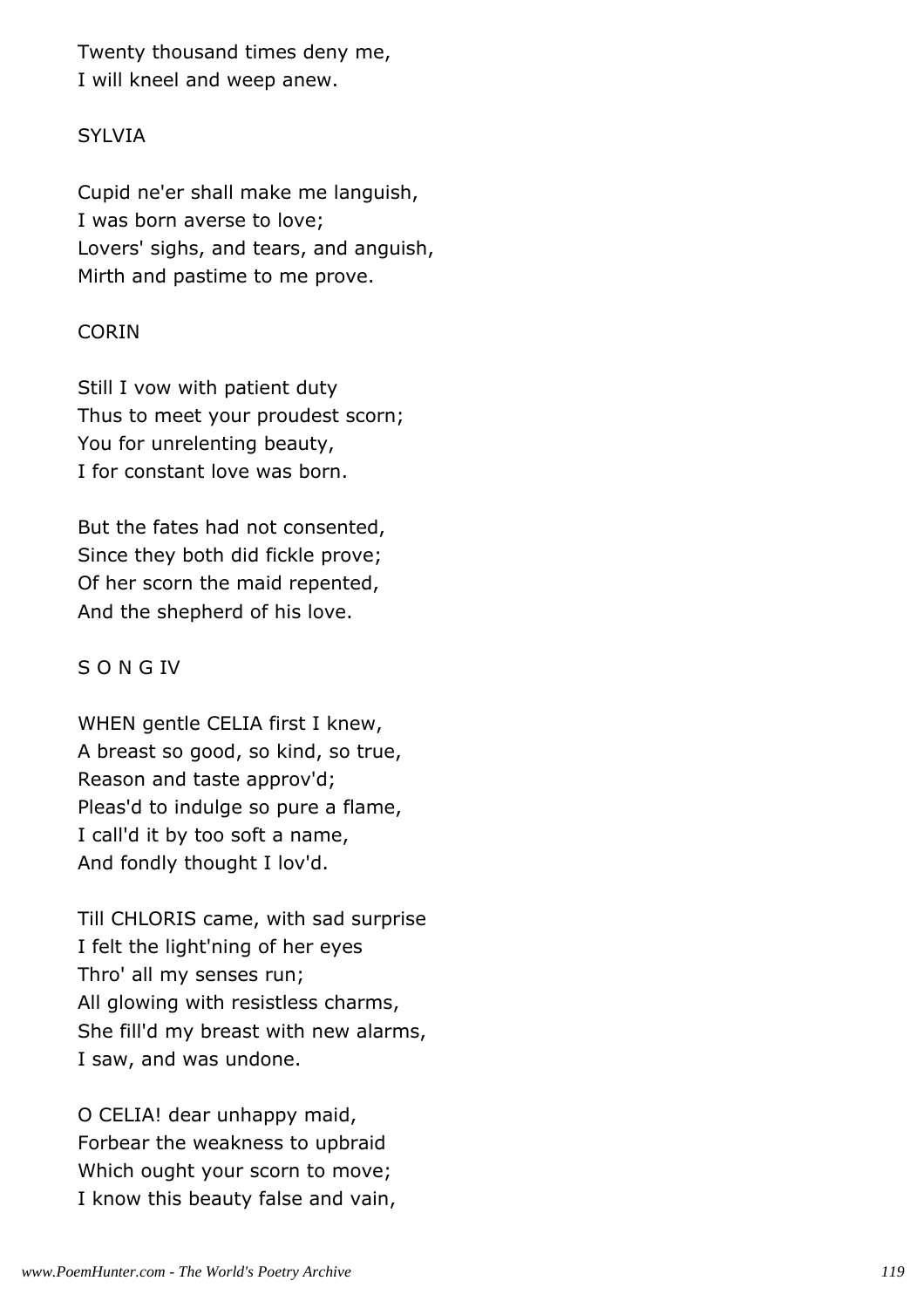I know she triumphs in my pain, Yet still I feel I love.

Thy gentle smiles no more can please, Nor can thy softest friendship ease The torments I endure; Think what that wounded breast must feel Which truth and kindness cannot heal, Nor even thy pity cure.

Oft shall I curse my iron chain, And wish again thy milder reign With long and vain regret ;

All that I can, to thee I give, And could I still to reason live I were thy captain yet.

But passion's wild impetuous sea Hurries me far from peace and thee ; 'Twere vain to struggle more: Thus the poor sailor slumbering lies, While swelling tides around him rise, And push his bark from shore.

In vain he spreads his helpless arms, His pitying friends with fond alarms In vain deplore his state; Still far and farther from the coast, On the high surge his bark is tost, And foundering yields to fate.

#### S O N G V

AS near a weeping spring reclin'd The beauteous ARAMINTA pin'd, And mourn'd a false ungrateful youth; While dying echoes caught the sound, And spread the soft complaints around Of broken vows and alter'd truth;

An aged shepherd heard her moan,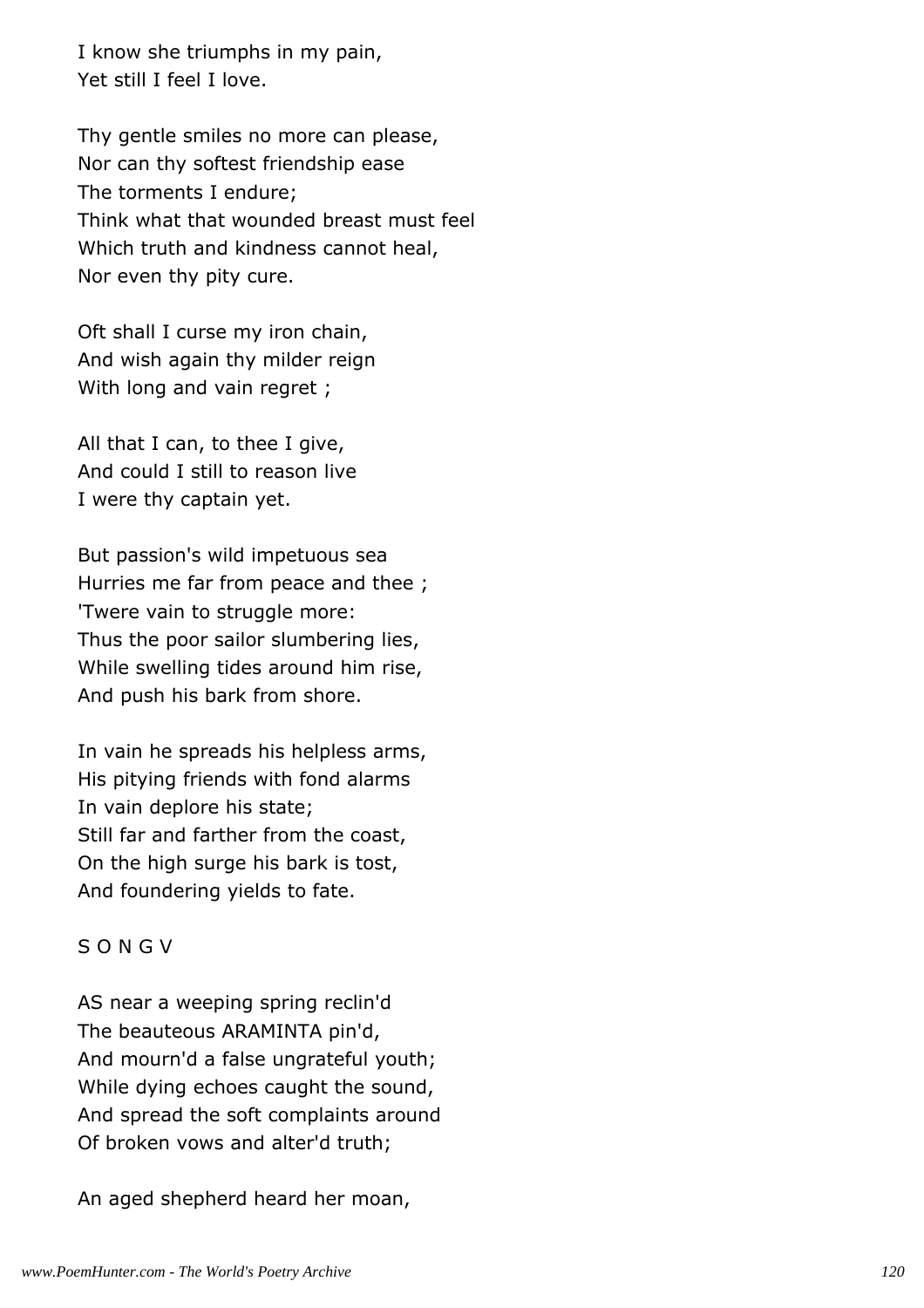And thus in pity's kindest tone Address'd the lost despairing maid: Cease, cease unhappy fair to grieve, For sounds, tho' sweet, can ne'er relieve A breaking heart by love betray'd.

Why shouldst thou waste such precious showers, That fall like dew on wither'd flowers, But dying passion ne'er restor'd? In beauty's empire is no mean, And woman, either slave or queen, Is quickly scorn'd when not ador'd.

Those liquid pearls from either eye, Which might an eastern empire buy, Unvalued here and fruitless fall; No art the season can renew When love was young, and DAMON true; No tears a wandering heart recall.

Cease, cease to grieve, thy tears are vain, Should those fair orbs in drops of rain Vie with a weeping southern sky:

For hearts o'ercome with love and grief All nature yields but one relief; Die, hapless ARAMINTA, die.

#### S O N G VI

WHEN first upon your tender cheek I saw the morn of beauty break With mild and chearing beam, I bow'd before your infant shrine, The earliest sighs you had were mine, And you my darling heme.

I saw you in that opening morn For beauty's boundless empire born,

And first confess'd your sway; And e'er your thoughts, devoid of art,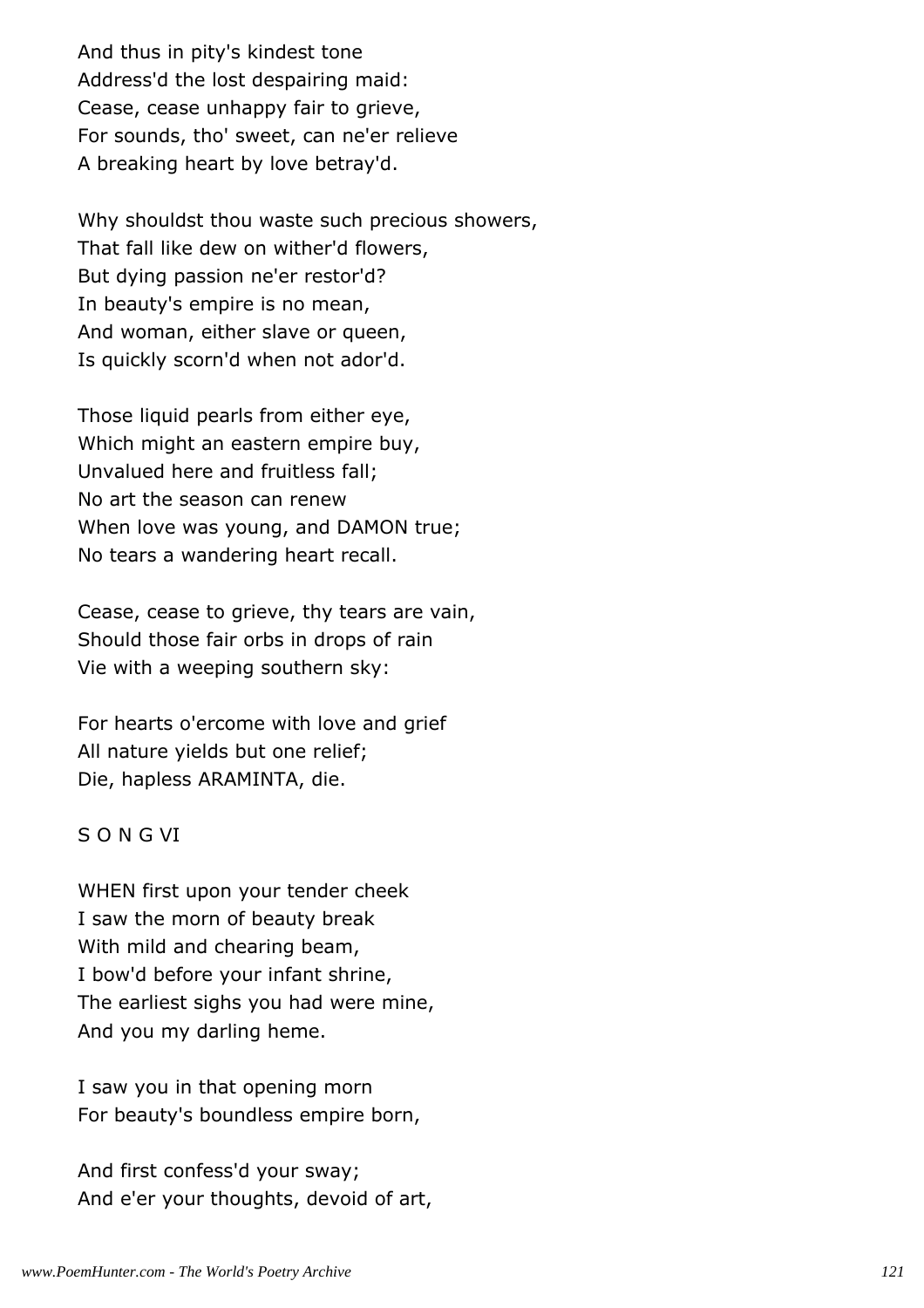Could learn the value of a heart, I gave my heart away.

I watch'd the dawn of every grace, And gaz'd upon that angel face, While yet 'twas safe to gaze; And fondly blest each rising charm, Nor thought such innocence could harm The peace of future days.

But now despotic o'er the plains The awful noon of beauty reigns, And kneeling crowds adore; These charms arise too fiercely bright, Danger and death attend the fight, And I must hope no more.

Thus to the rising God of day Their early vows the Persians pay, And bless the spreading fire; Whose glowing chariot mounting soon Pours on their heads the burning noon; They sicken, and expire.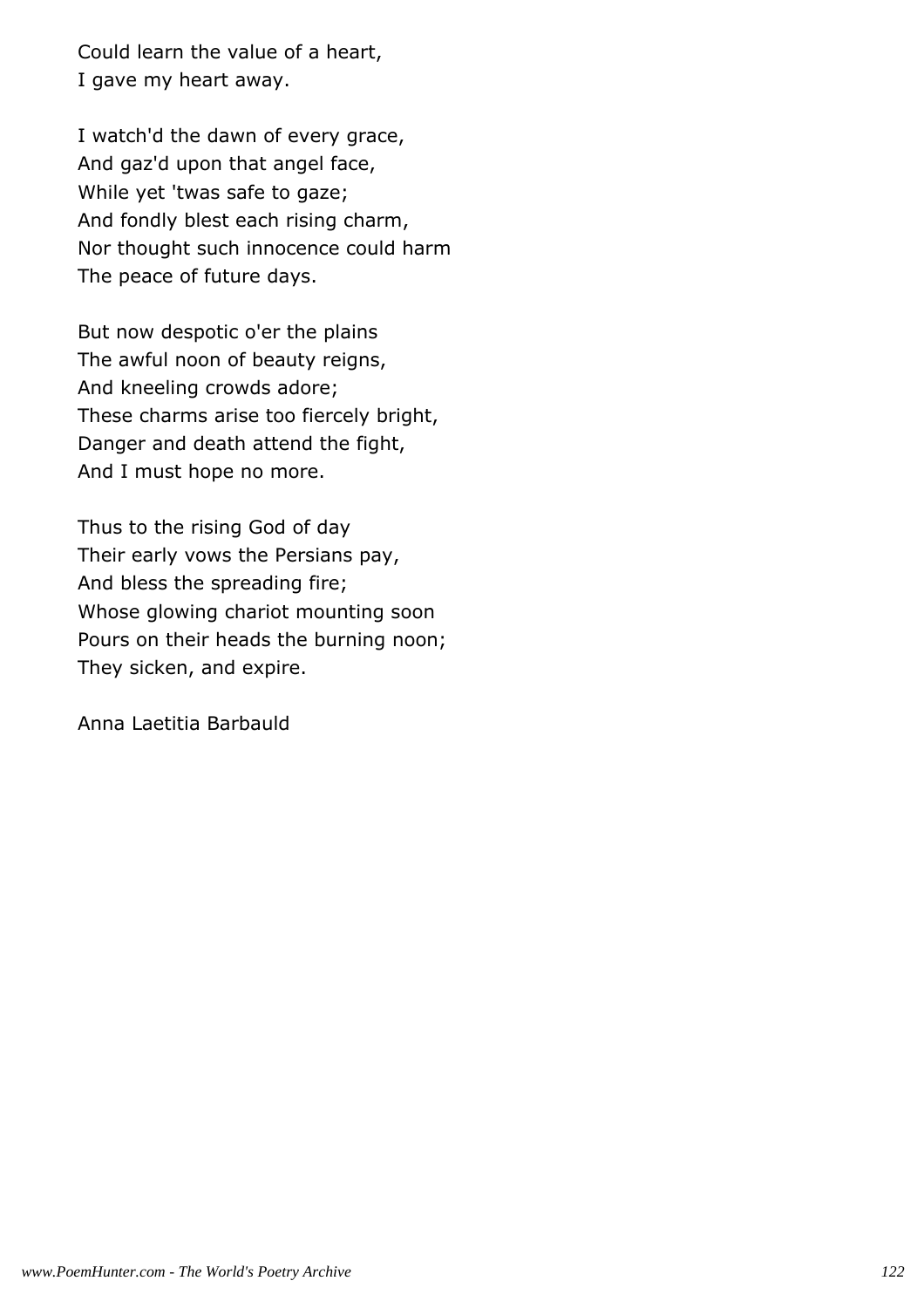## The Baby-House

Dear Agatha, I give you joy, And much admire your pretty toy, A mansion in itself complete And fitted to give guests a treat; With couch and table, chest and chair, The bed or supper to prepare; We almost wish to change ourselves To fairy forms of tripping elves, To press the velvet couch and eat From tiny cups the sugared meat. I much suspect that many a sprite Inhabits it at dead of night; That, as they dance, the listening ear The pat of fairy feet might hear; That, just as you have said your prayers, They hurry-scurry down the stairs: And you'll do well to try to find Tester or ring they 've left behind.

But think not, Agatha, you own That toy, a Baby-house, alone; For many a sumptuous one is found To press an ampler space of ground. The broad-based Pyramid that stands Casting its shade in distant lands, Which asked some mighty nation's toil With mountain-weight to press the soil, And there has raised its head sublime Through æras of uncounted time,— Its use if asked, 'tis only said, A Baby-house to lodge the dead. Nor less beneath more genial skies The domes of pomp and folly rise, Whose sun through diamond windows streams, While gems and gold reflect his beams; Where tapestry clothes the storied wall, And fountains spout and waters fall; The peasant faints beneath his load, Nor tastes the grain his hands have sowed,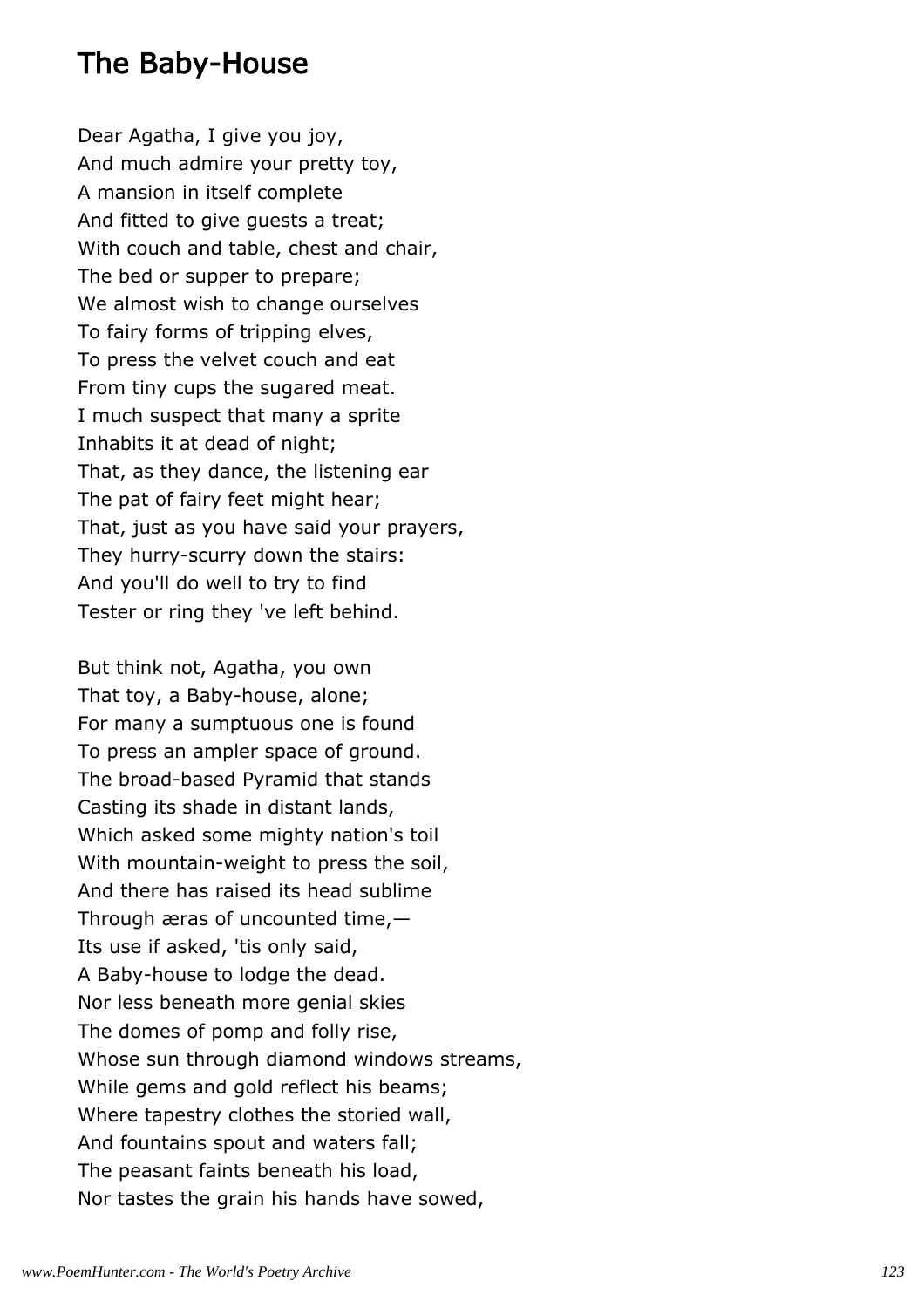While scarce a nation's wealth avails To raise thy Baby-house, Versailles. And Baby-houses oft appear On British ground, of prince or peer; Awhile their stately heads they raise, The' admiring traveller stops to gaze; He looks again—where are they now? Gone to the hammer or the plough: Then trees, the pride of ages, fall, And naked stands the pictured wall; And treasured coins from distant lands Must feel the touch of sordid hands; And gems, of classic stores the boast, Fall to the cry of—Who bids most? Then do not, Agatha, repine That cheaper Baby-house is thine.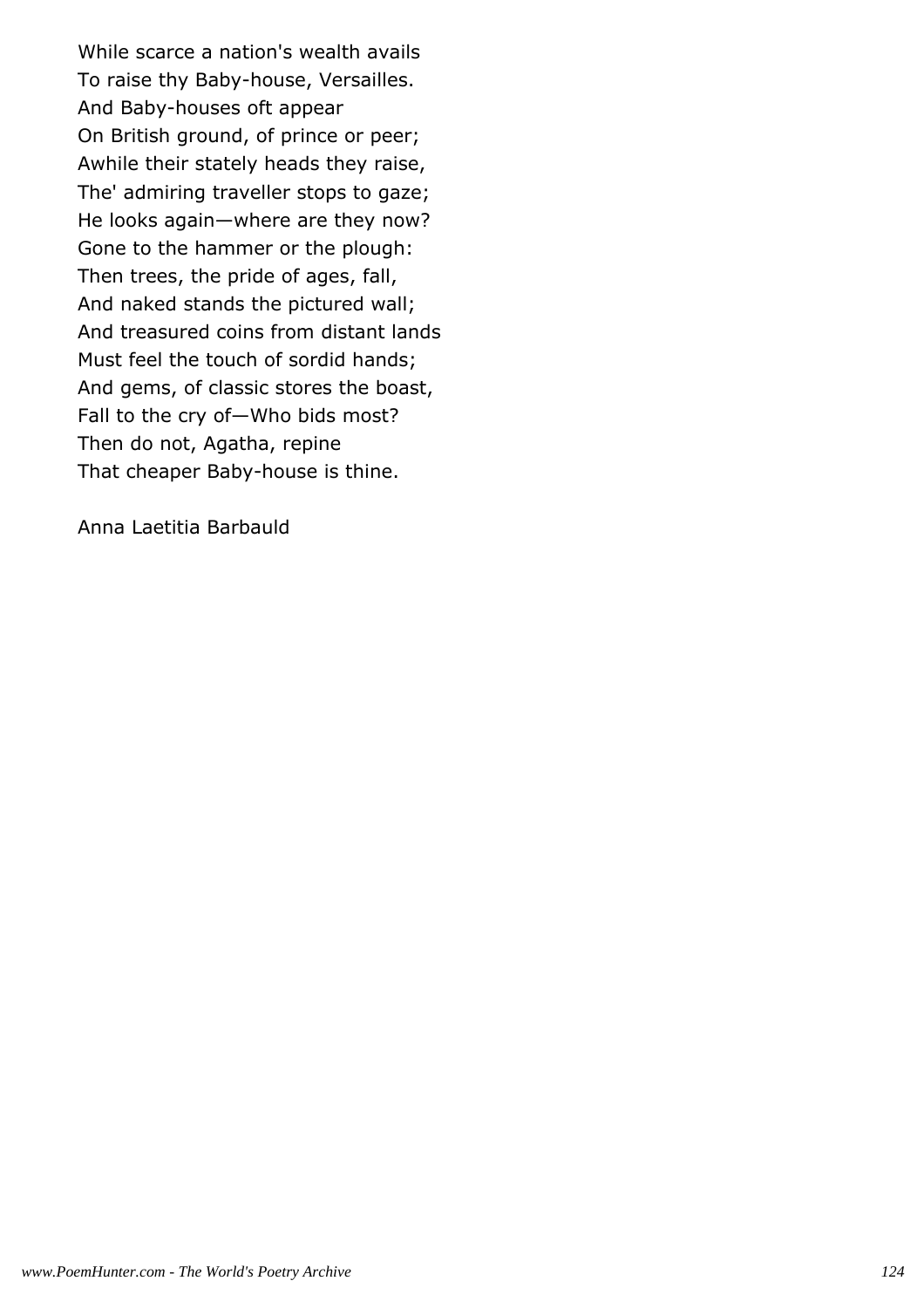# The Caterpillar

No, helpless thing, I cannot harm thee now; Depart in peace, thy little life is safe, For I have scanned thy form with curious eye, Noted the silver line that streaks thy back, The azure and the orange that divide Thy velvet sides; thee, houseless wanderer, My garment has enfolded, and my arm Felt the light pressure of thy hairy feet; Thou hast curled round my finger; from its tip, Precipitous descent! with stretched out neck, Bending thy head in airy vacancy, This way and that, inquiring, thou hast seemed To ask protection; now, I cannot kill thee. Yet I have sworn perdition to thy race, And recent from the slaughter am I come Of tribes and embryo nations: I have sought With sharpened eye and persecuting zeal, Where, folded in their silken webs they lay Thriving and happy; swept them from the tree And crushed whole families beneath my foot; Or, sudden, poured on their devoted heads The vials of destruction.-This I've done Nor felt the touch of pity: but when thou,- A single wretch, escaped the general doom, Making me feel and clearly recognise Thine individual existence, life, And fellowship of sense with all that breathes,- Present'st thyself before me, I relent, And cannot hurt thy weakness.-So the storm Of horrid war, o'erwhelming cities, fields, And peaceful villages, rolls dreadful on: The victor shouts triumphant; he enjoys The roar of cannon and the clang of arms, And urges, by no soft relentings stopped, The work of death and carnage. Yet should one, A single sufferer from the field escaped, Panting and pale, and bleeding at his feet, Lift his imploring eyes, - the hero weeps; He is grown human, and capricious Pity,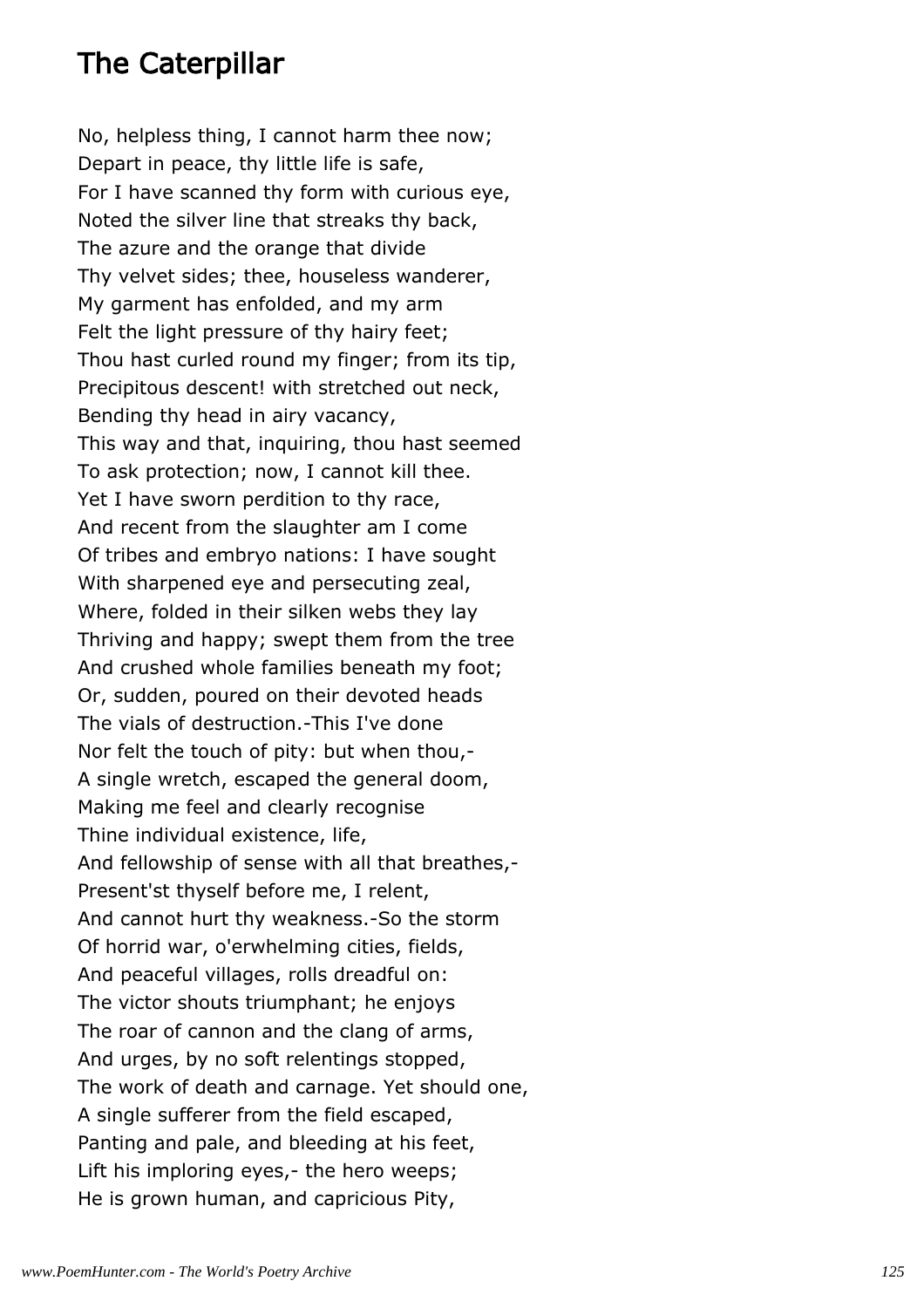Which would not stir for thousands, melts for one With sympathy spontaneous: - 'Tis not Virtue, Yet 'tis the weakness of a virtuous mind.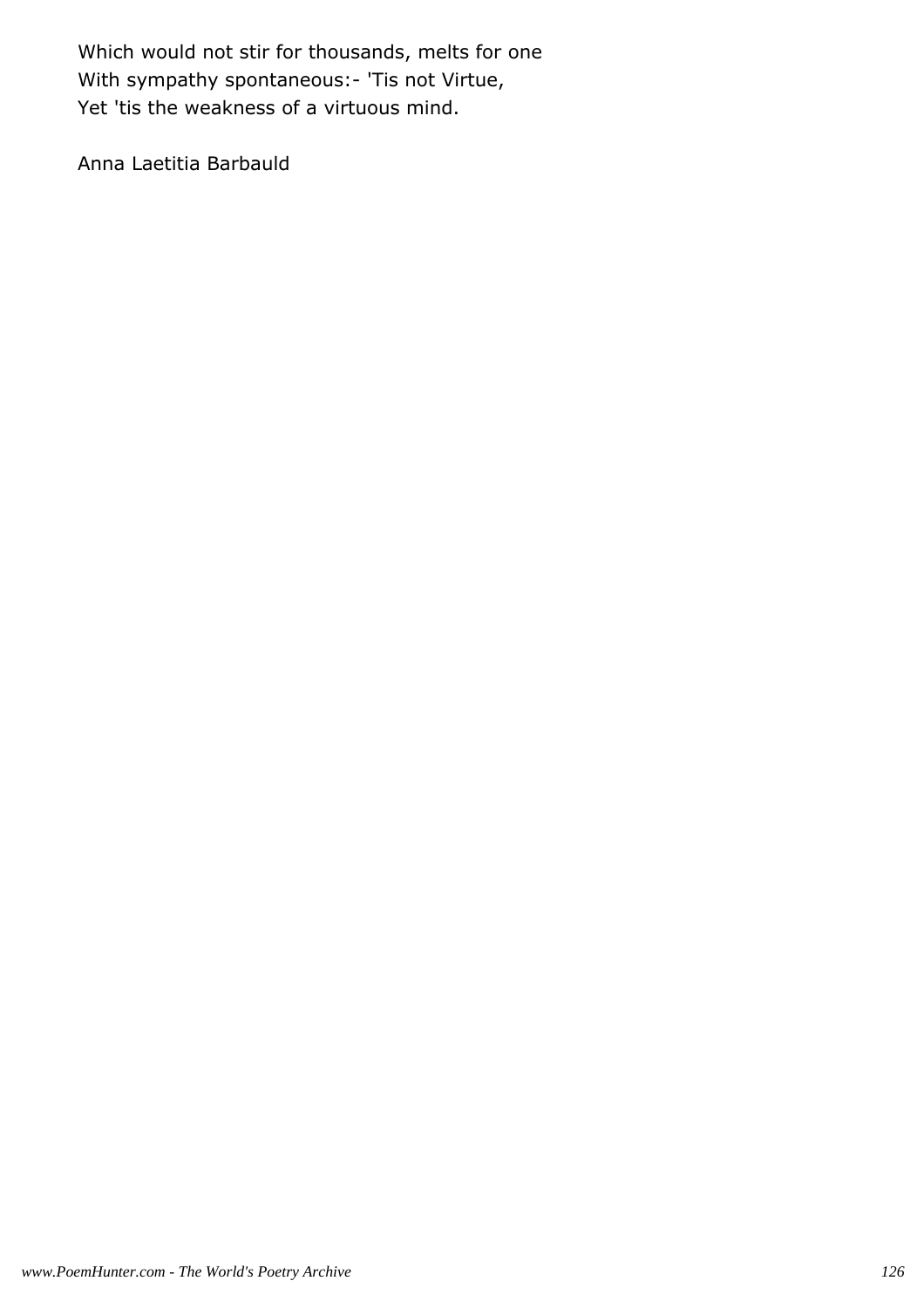# The Death Of Virtuous

Sweet is the scene when Virtue dies!— When sinks a righteous soul to rest, How mildly beam the closing eyes, How gently heaves the' expiring breast! So fades a summer cloud away; So sinks the gale when storms are o'er; So gently shuts the eye of day; So dies a wave along the shore. Triumphant smiles the victor brow, Fanned by some angel's purple wing;— Where is, O Grave! thy victory now? And where, insidious Death! thy sting? Farewell, conflicting joys and fears, Where light and shade alternate dwell; How bright the' unchanging morn appears! Farewell, inconstant world, Farewell! Its duty done,—as sinks the clay, Light from its load the spirit flies; While heaven and earth combine to say, "Sweet is the scene when Virtue dies!"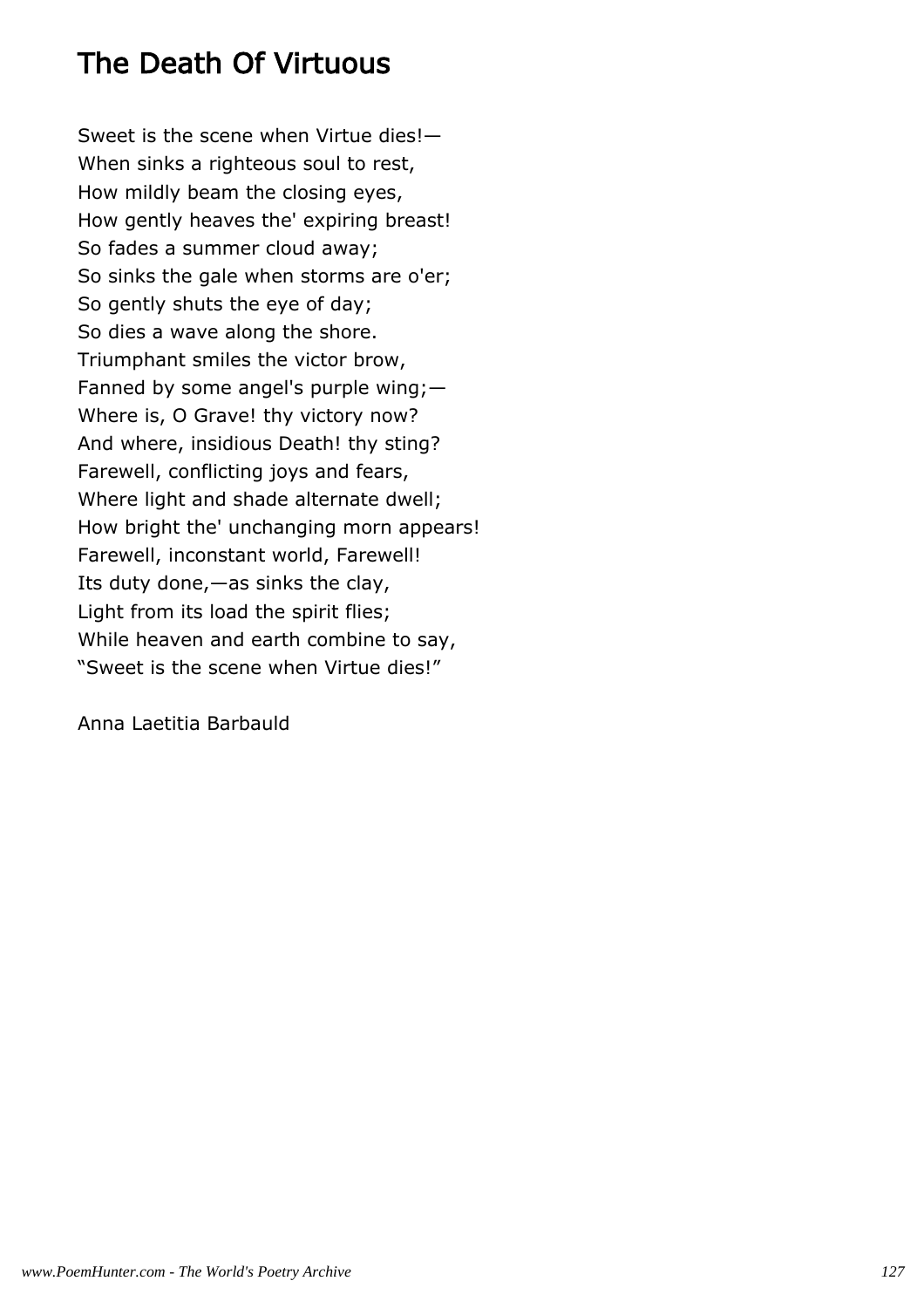# The Epiphany

Deep in Sabea's fragrant groves retired, Long had the Eastern Sages studious dwelt, By love sublime of sacred science fired: Long had they trained the' inquiring youth, With liberal hand the bread of wisdom dealt, And sung in solemn verse mysterious truth. The sacred characters they knew to trace Derived from Egypt's elder race; And all that Greece, with copious learning fraught, Thro' different schools by various masters taught; And all Arabia's glowing store Of fabled truths and rich poetic lore: Stars, plants and gems, and talismans they knew, And far was spread their fame and wide their praises grew.

The' admiring East their praises spread: But with uncheated eyes themselves they viewed; Mourning they sat with dust upon their head, And oft in melancholy strain The fond complaint renewed, How little yet they knew, how much was learned in vain. For human guilt and mortal woe Their sympathizing sorrows flow; Their hallowed prayers ascend in incense pure; They mourned the narrow bounds assigned To the keen glances of the searching mind, They mourned the ills they could not cure, They mourned the doubts they could not clear, They mourned that prophet yet, nor seer, The great Eternal had made known, Or reached the lowest step of that immortal throne.

And oft the starry cope of heaven beneath, When day's tumultuous sounds had ceased to breathe, With fixed feet, as rooted there, Through the long night they drew the chilly air; While sliding o'er their head, In solemn silence dread, The' ethereal orbs their shining course pursued,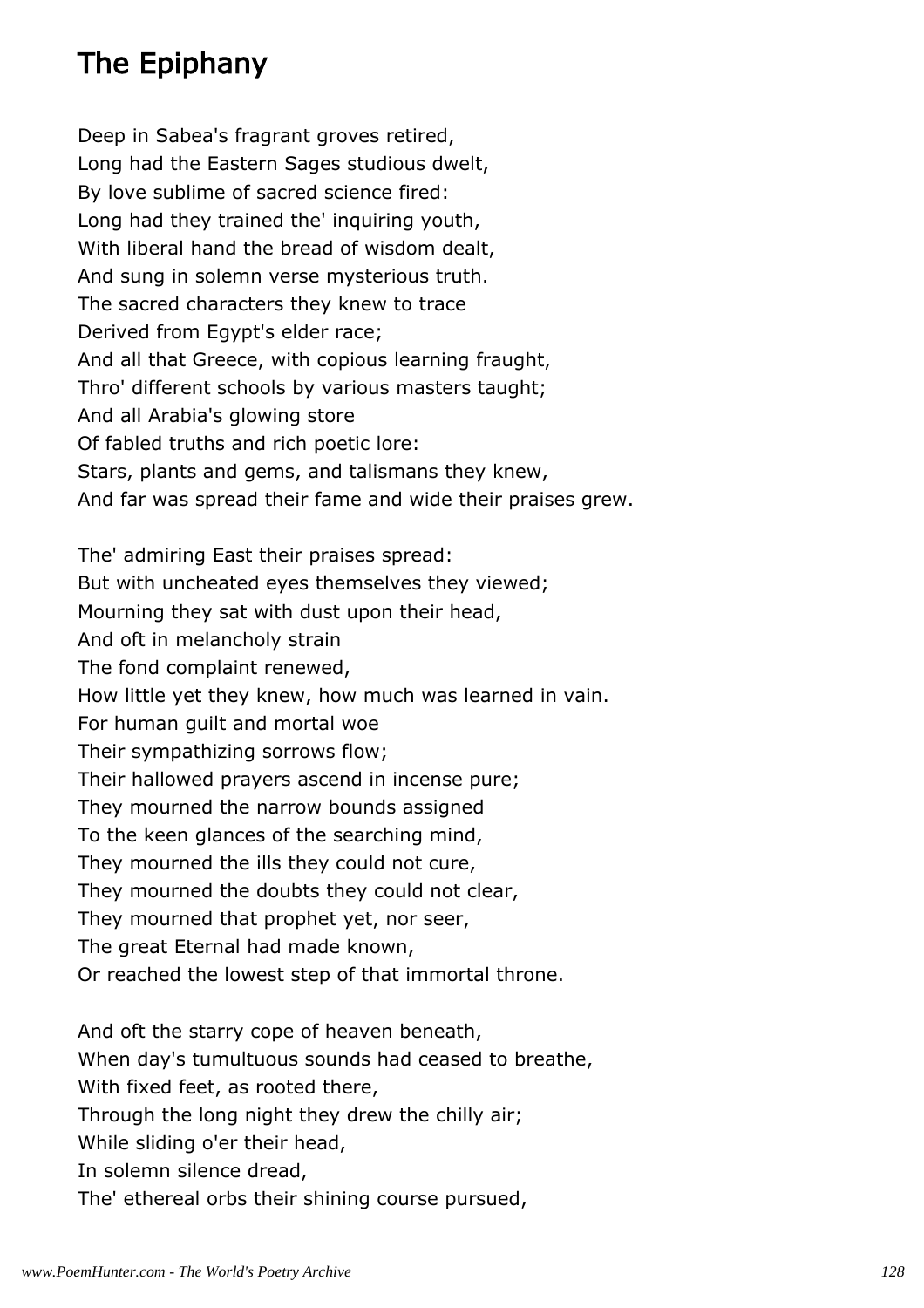In holy trance enwrapt the sages stood, With folded arms laid on their reverend breast, And to that Heaven they knew, their orisons addresst.

A Star appears; they marked its kindling beam O'er night's dark breast unusual splendours stream: The lesser lights that deck the sky, In wondering silence softly gliding by, At the fair stranger seemed to gaze, Or veiled their trembling fires and half withdrew their rays.

The blameless men the wonder saw, And hailed the joyful sign with pious awe; They knew 'twas none of all the train With which in shadowy forms and shapes uncouth, Monsters of earth and of the main, Remote from nature as from truth, Their learned pens the sky had figured o'er: No star with such kind aspect shone before; Nor e'er did wandering planet stoop so low To guide benighted pilgrims through this vale of woe.

The heavenly impulse they obey, The new-born light directs their way; Through deserts never marked by human tread, And billowy waves of loose, unfaithful sand, O'er many an unknown hill and foreign strand The silver clue unerring led, And peopled towns they pass, and glittering spires; No cloud could veil its light, no sun could quench its fires.

Thus passed the venerable pilgrims on, Till Salem's stately towers before them shone, And soon their feet her hallowed pavements presst; Not in her marble courts to rest,— From pomp and royal state aloof, Their shining guide its beams withdrew; And points their path, and points their view, To Bethlehem's rustic cots, to Mary's lowly roof. There the bright sentinel kept watch, While other stars arose and set; For there, within its humble thatch,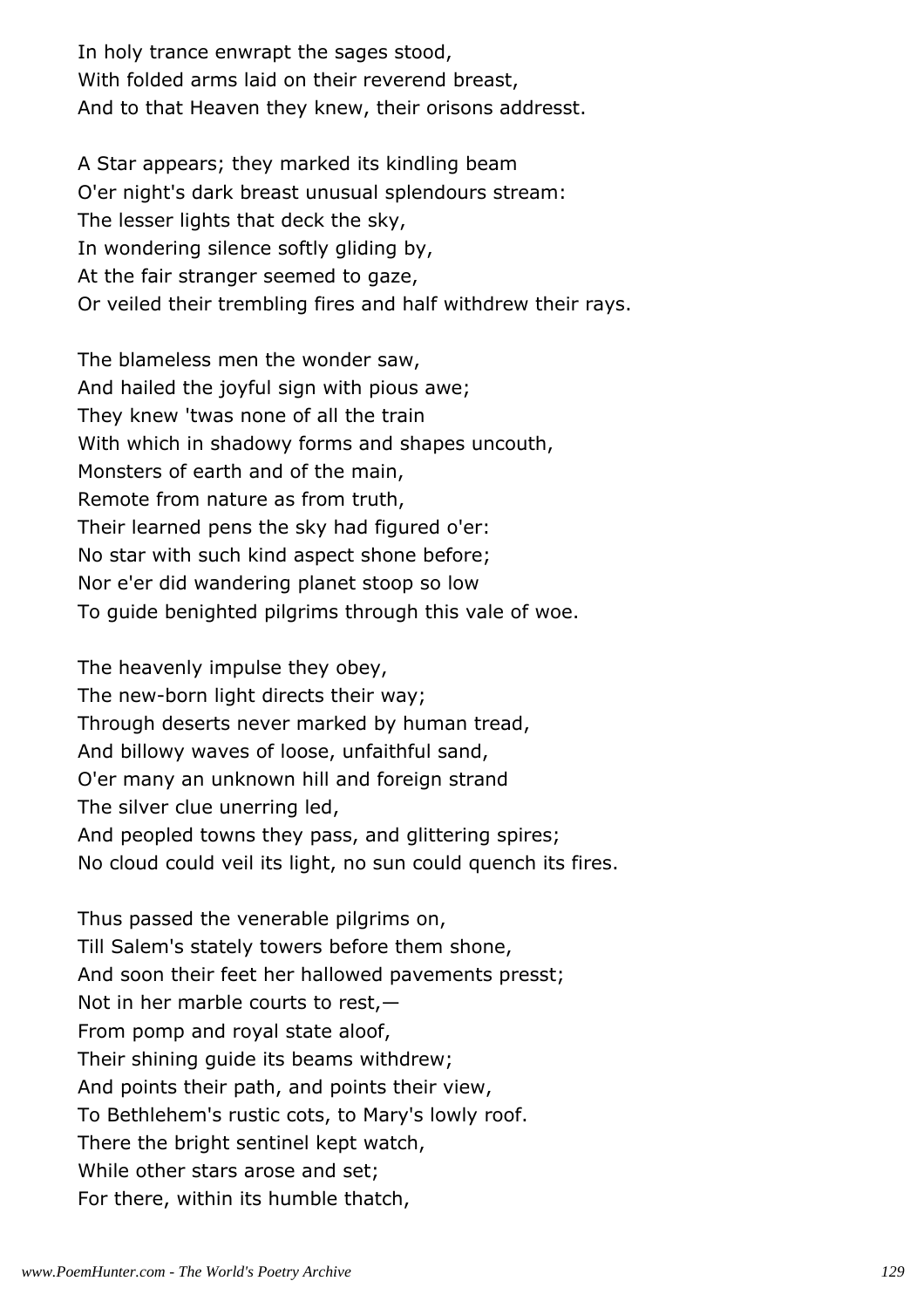Weakness and power, and heaven and earth were met.

Now, sages, now your search give o'er, Believe, fall prostrate, and adore! Here spread your spicy gifts, your golden offerings here; No more the fond complaint renew, Of human guilt and mortal woe, Of knowledge checked by doubt, and hope with fear: What angels wished to see, ye view; What angels wished to learn, ye know;— Peace is proclaimed to man, and heaven begun below.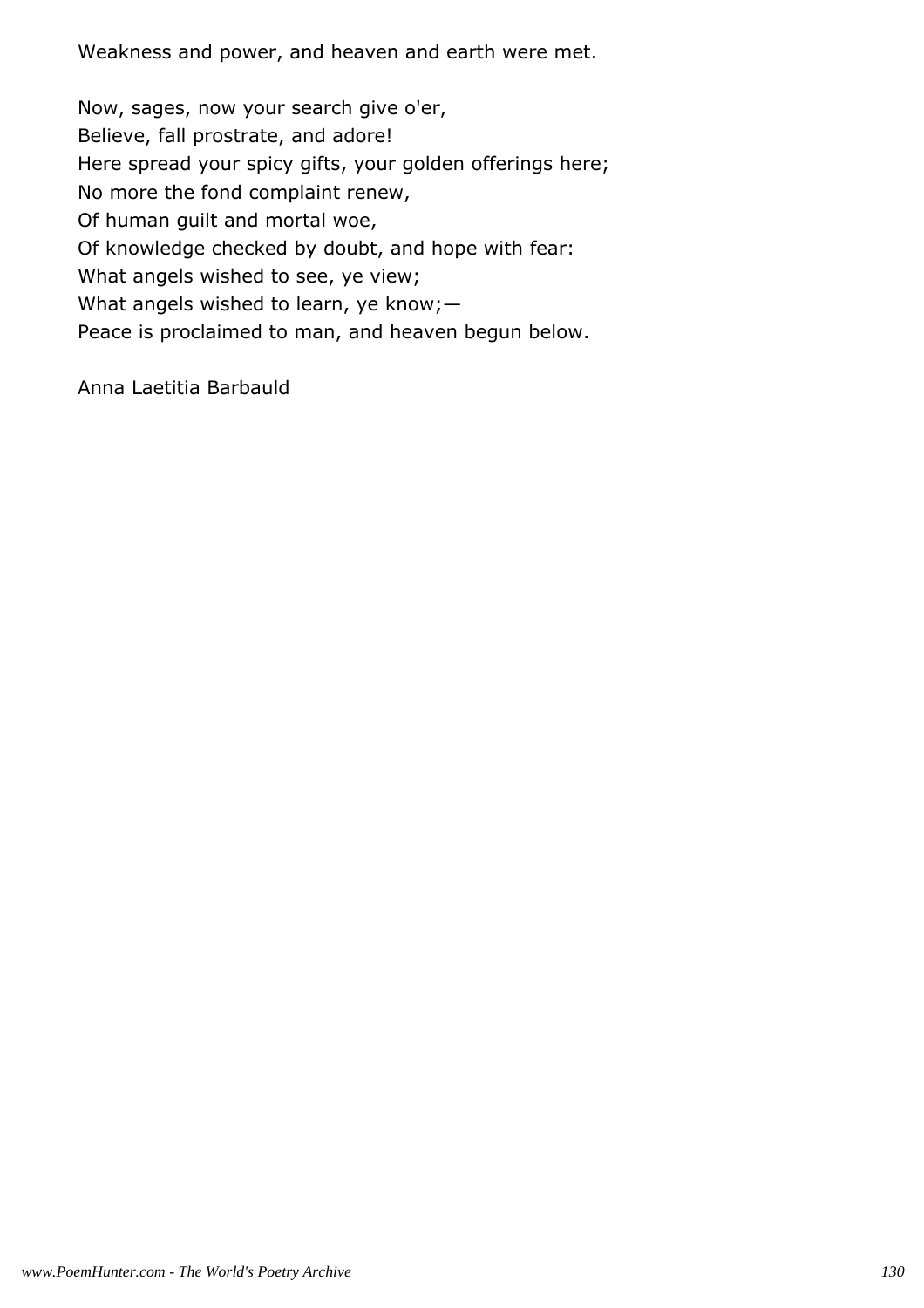## The First Fire

OCTOBER 1st, 1815.

Ha, old acquaintance! many a month has past Since last I viewed thy ruddy face; and I, Shame on me! had mean time well nigh forgot That such a friend existed. Welcome now!— When summer suns ride high, and tepid airs Dissolve in pleasing languor; then indeed We think thee needless, and in wanton pride Mock at thy grim attire and sooty jaws, And breath sulphureous, generating spleen,— As Frenchmen say; Frenchmen, who never knew The sober comforts of a good coal fire. —Let me imbibe thy warmth, and spread myself Before thy shrine adoring:—magnet thou Of strong attraction, daily gathering in Friends, brethren, kinsmen, variously dispersed, All the dear charities of social life, To thy close circle. Here a man might stand, And say, This is my world! Who would not bleed Rather than see thy violated hearth Prest by a hostile foot? The winds sing shrill; Heap on the fuel! Not the costly board, Nor sparkling glass, nor wit, nor music, cheer Without thy aid. If thrifty thou dispense Thy gladdening influence, in the chill saloon The silent shrug declares the' unpleased guest. —How grateful to belated traveller Homeward returning, to behold the blaze From cottage window, rendering visible The cheerful scene within! There sits the sire, Whose wicker chair, in sunniest nook enshrined, His age's privilege,—a privilege for which Age gladly yields up all precedence else In gay and bustling scenes,—supports his limbs. Cherished by thee, he feels the grateful warmth Creep through his feeble frame and thaw the ice Of fourscore years, and thoughts of youth arise. —Nor less the young ones press within, to see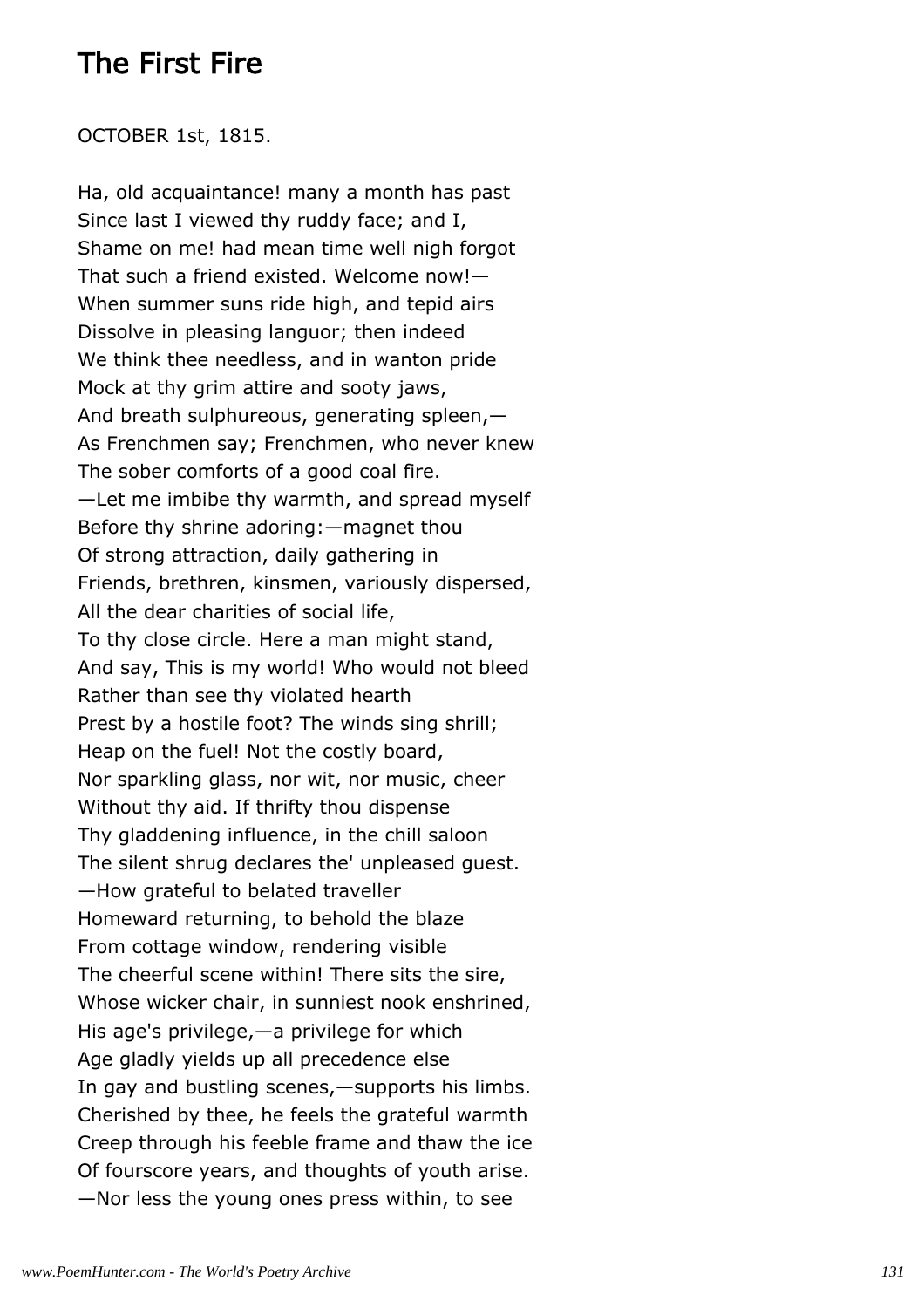Thy face delighted, and with husk of nuts, Or crackling holly, or the gummy pine, Feed thy immortal hunger: cheaply pleased They gaze delighted, while the leaping flames Dart like an adder's tongue upon their prey; Or touch with lighted reed thy wreaths of smoke; Or listen, while the matron sage remarks Thy bright blue scorching flame and aspect clear, Denoting frosty skies. Thus pass the hours, While Winter spends without his idle rage.

—Companion of the solitary man, From gayer scenes withheld! With thee he sits, Converses, moralizes; musing asks How many æras of uncounted time Have rolled away since thy black unctuous food Was green with vegetative life, and what This planet then: or marks, in sprightlier mood, Thy flickering smiles play round the' illumined room, And fancies gay discourse, life, motion, mirth, And half forgets he is a lonely creature.

—Nor less the bashful poet loves to sit Snug, at the midnight hour, with only thee Of his lone musings conscious. Oft he writes, And blots, and writes again; and oft, by fits, Gazes intent with eyes of vacancy On thy bright face; and still at intervals, Dreading the critic's scorn, to thee commits, Sole confidant and safe, his fancies crude.

—O wretched he, with bolts and massy bars In narrow cell immured, whose green damp walls, That weep unwholesome dews, have never felt Thy purifying influence! Sad he sits Day after day, till in his youthful limbs Life stagnates, and the hue of hope is fled From his wan cheek.—And scarce less wretched he— When wintry winds blow loud and frosts bite keen,— The dweller of the clay-built tenement, Poverty-struck, who, heartless, strives to raise From sullen turf, or stick plucked from the hedge,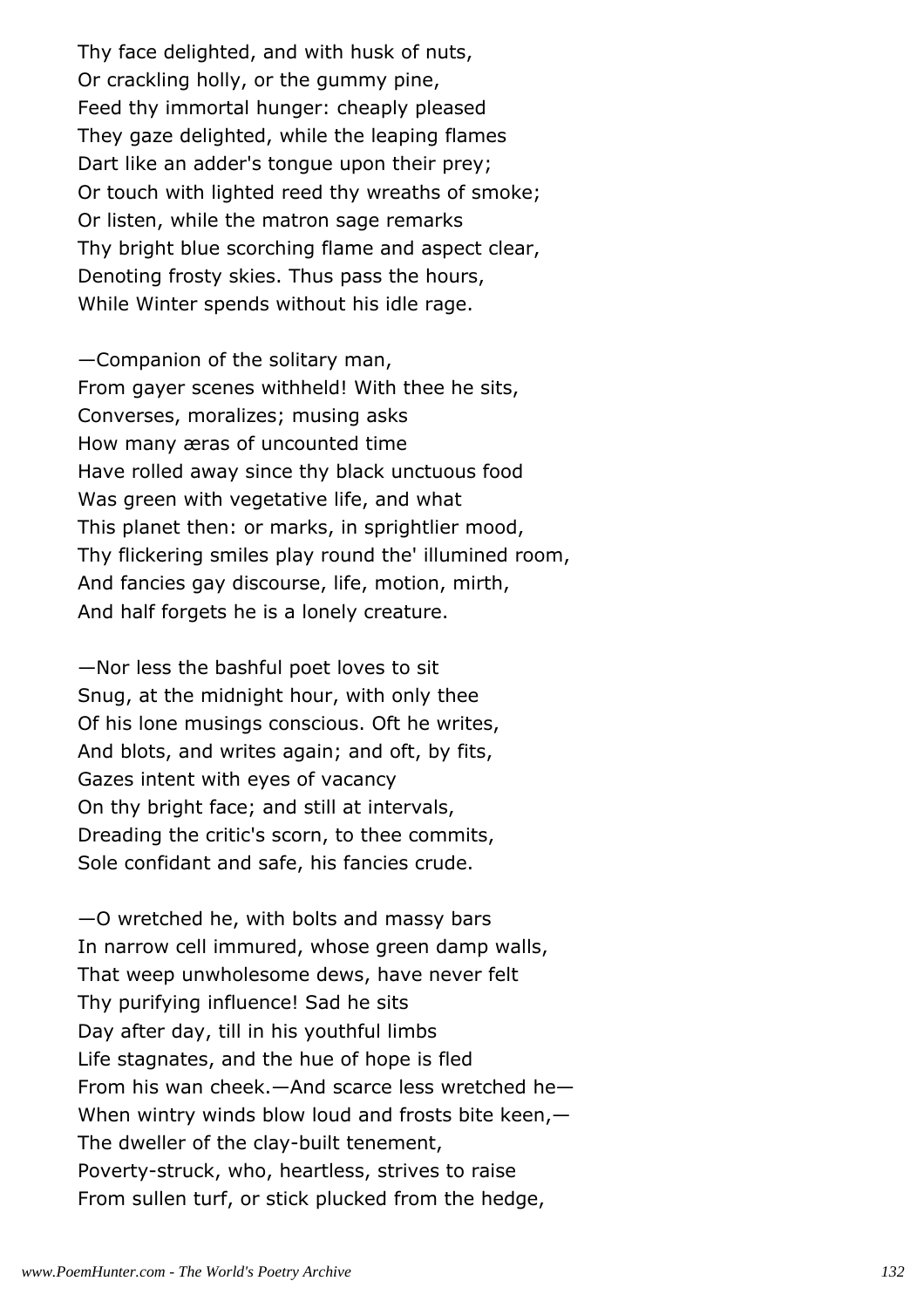The short-lived blaze; while chill around him spreads The dreary fen, and Ague, sallow-faced, Stares through the broken pane;—Assist him, ye On whose warm roofs the sun of plenty shines, And feel a glow beyond material fire!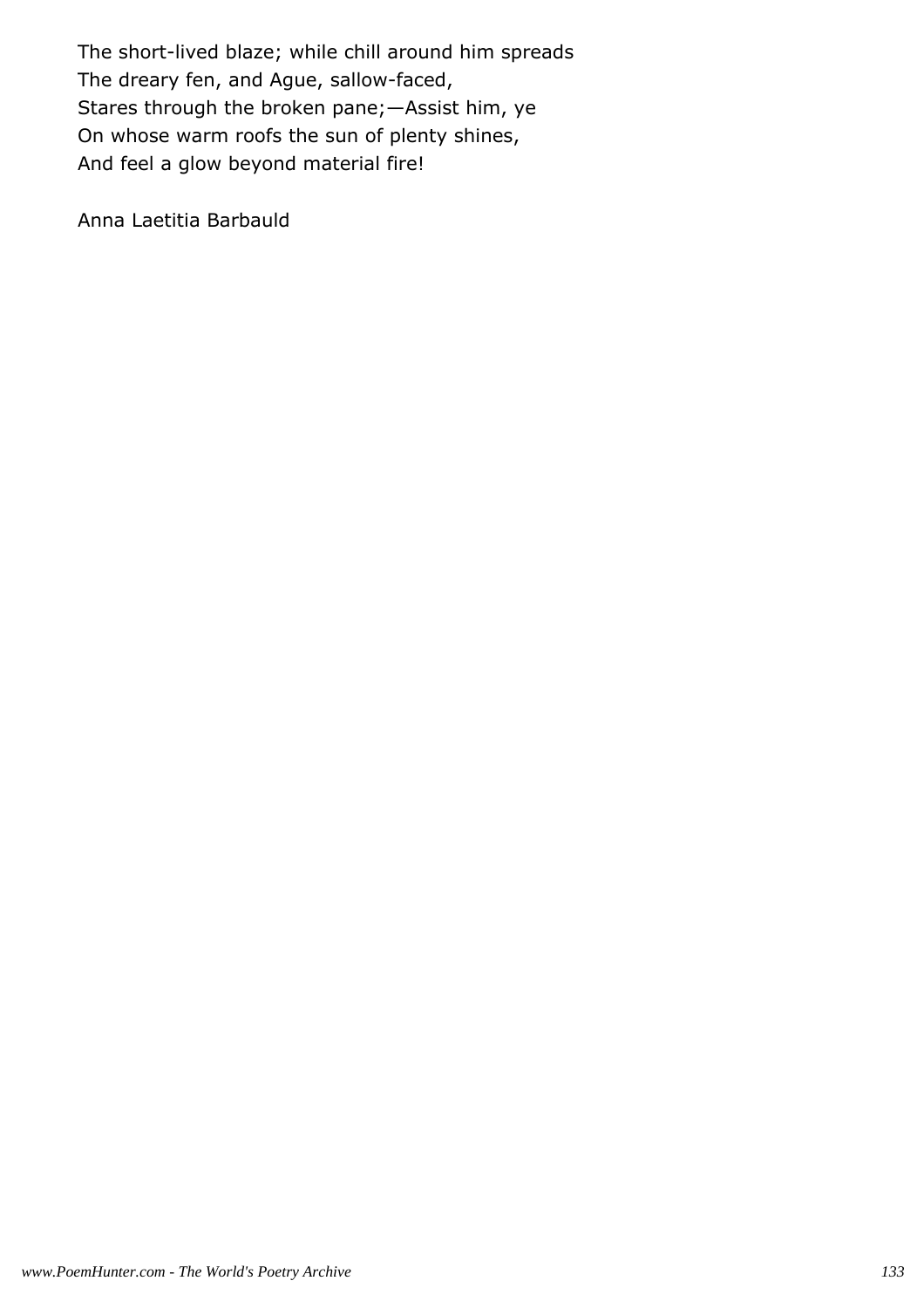# The Groans Of The Tankard

OF strange events I sing, and portents dire; The wond'rous themes a reverent ear require; Tho' strange the tale, the faithful Muse believe, And what she says with pious awe receive.

'Twas at the solemn, silent, noon-tide hour, When hunger rages with despotic power, When the lean student quits his Hebrew roots For the gross nourishment of English fruits, And throws unfinish'd airy systems by For solid pudding and substantial pye,

When hungry poets the glad summons own, And leave spare fast to dine with Gods alone; Our sober meal dispatch'd with silent haste, The decent grace concludes the short repast: Then urg'd by thirst we cast impatient eyes Where deep, capacious, vast, of ample size, The tankard stood, replenish'd to the brink With the cool beverage blue-ey'd Naiads drink. But lo! a sudden prodigy appears, And our chill'd hearts recoil with startling fears; Its yawning mouth disclos'd the deep profound, And in low murmurs breath'd a sullen sound; Cold drops of dew did on the sides appear; No finger touch'd it, and no hand was near; At length th' indignant vase its silence broke, First heav'd deep hollow groans, and then distinctly spoke.

'How chang'd the scene! for what unpardon'd crimes 'Have I surviv'd to these degenerate times?

'I, who was wont the festal board to grace, 'And midst the circle lift my honest face, 'White o'er with froth, like Etna crown'd with snow, 'Which mantled o'er the brown abyss below, 'Where Ceres mingled with her golden store 'The richer spoils of either India's shore, 'The dulcet reed the Western islands boast,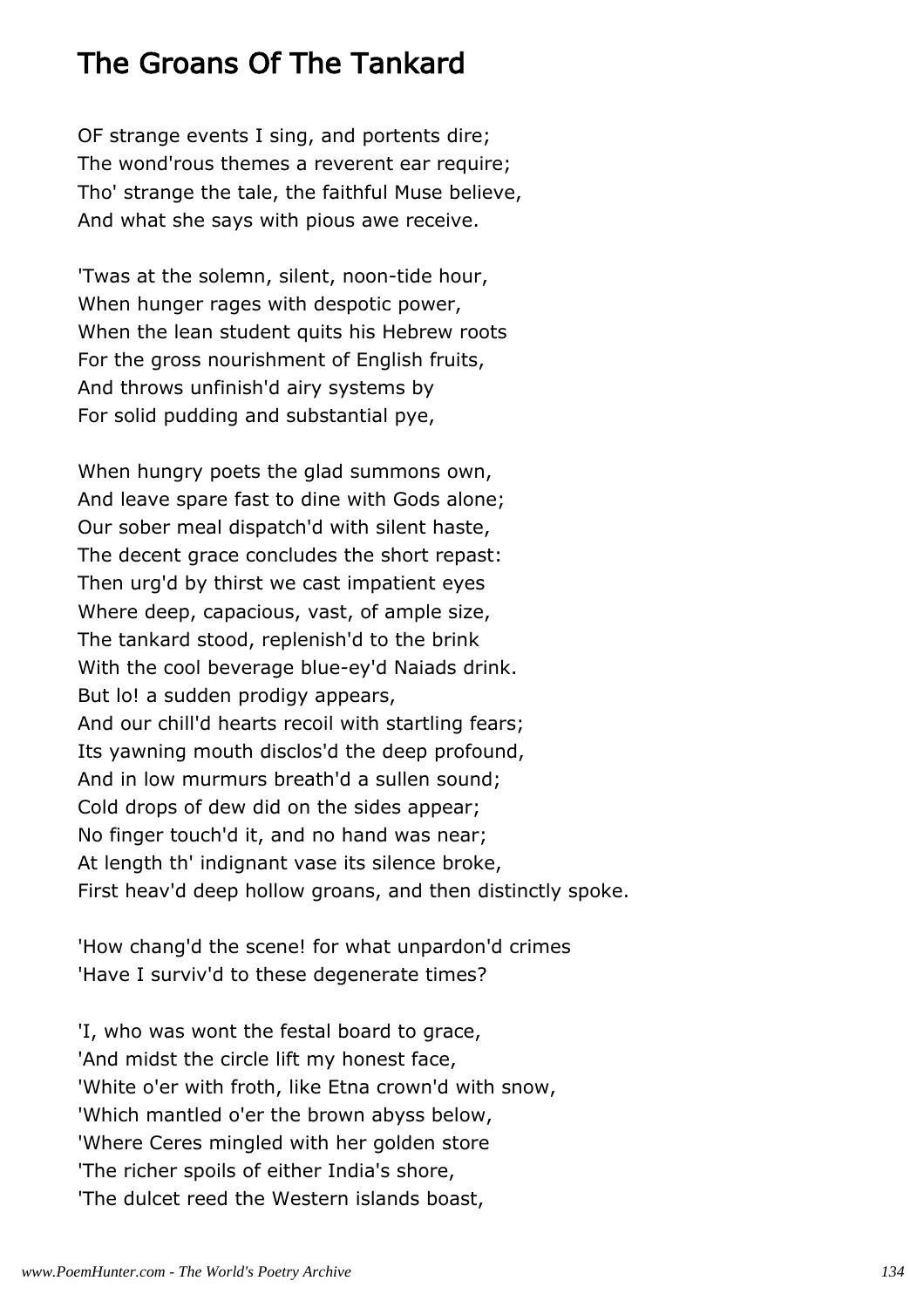'And spicy fruit from Banda's fragrant coast. 'At solemn feasts the nectar'd draught I pour'd, 'And often journey'd round the ample board: 'The portly Alderman, the stately Mayor, 'And all the furry tribe my worth declare; 'And the keen Sportsman oft, his labours done, 'To me retreating with the setting sun, 'Deep draughts imbib'd, and conquere'd land and sea, 'And overthrew the pride of France by me.

'Let meaner clay contain the limpid wave, 'The clay for such an office nature gave;

'Let China's earth, enrich'd with colour'd stains, 'Pencil'd with gold, and streak'd with azure veins, 'The grateful flavour of the Indian leaf, 'Or Mocho's sunburnt berry glad receive; 'The nobler metal claims more generous use, 'And mine should flow with more exalted juice. 'Did I for this my native bed resign, 'From the dark bowels of Potosi's mine? 'Was I for this with violence torn away, 'And drag'd to regions of the upper day? 'For this the rage of torturing furnace bore, 'From foreign dross to purge the bright'ning ore? 'For this have I endur'd the fiery test, 'And was I stamp'd for this with Britain's lofty crest?

'Unblest the day, and luckless was the hour 'Which doom'd me to a Presbyterian's power; 'Fated to serve the Puritanick race,

'Whose slender meal is shorter than their grace; 'Whose moping sons no jovial orgies keep; 'Where evening brings no summons but to sleep; 'No Carnival is even Christmas here, 'And one long Lent involves the meagre year. 'Bear me, ye pow'rs! to some more genial scene, 'Where on soft cushions lolls the gouty Dean, 'Or rosy Prebend, with cherubic face, 'With double chin, and paunch of portly grace, 'Who lull'd in downy slumbers shall agree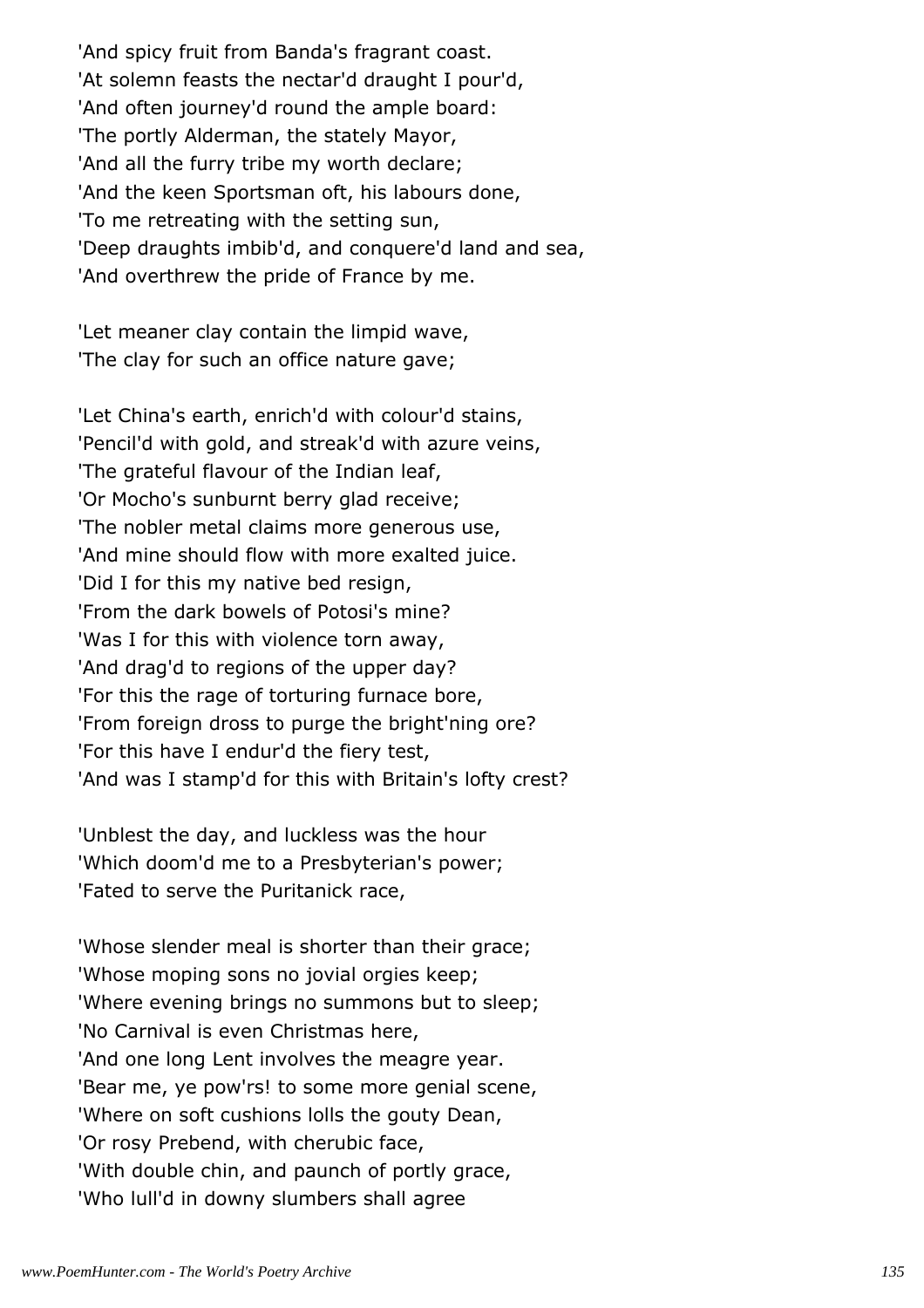'To own no inspiration but from me. 'Or to some spacious mansion, Gothic, old, 'Where Comus sprightly train their vigils hold; 'There oft exhausted, and replenish'd oft, 'Oh! let me still supply th' eternal draught; 'Till care within the deep abyss be drown'd, 'And thought grows giddy at the vast profound.'

More had the goblet spoke, but lo ! appears An ancient Sybil furrow'd o'er with years; Her aspect sour, and stern ungracious look With sudden damp the conscious vessel struck; Chill'd at her touch its mouth it slowly clos'd, And in long silence all its griefs repos'd: Yet still low murmurs creep along the ground, And the air vibrates with the silver sound.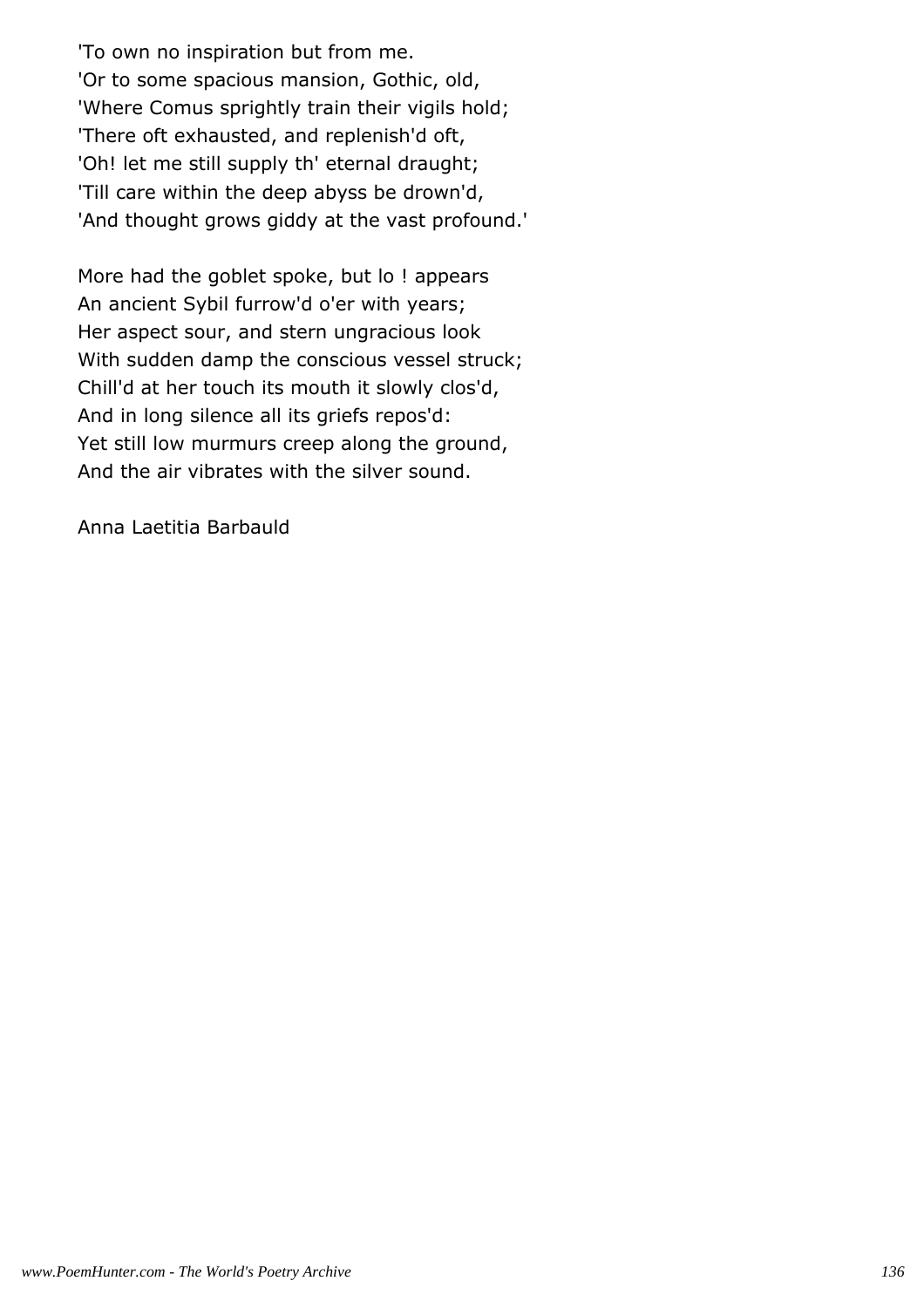# The Invitation

HEALTH to my friend, and long unbroken years, By storms unruffled and unstain'd by tears: Wing'd by new joys may each white minute fly; Spring on her cheek, and sunshine in her eye: O'er that dear breast, where love and pity springs, May peace eternal spread her downy wings:

Sweet beaming hope her path illumine still, And fair ideas all her fancy fill. From glittering scenes which strike the dazzled sight With mimic grandeur and illusive light, From idle hurry, and tumultuous noise, From hollow friendships, and from sickly joys, Will DELIA, at the muse's call retire To the pure pleasures rural scenes inspire? Will she from crowds and busy cities fly, Where wreaths of curling smoke involve the sky, To taste the grateful shade of spreading trees, And drink the spirit of the mountain breeze?

When winter's hand the rough'ning year deforms, And hollow winds foretel approaching storms, Then Pleasure, like a bird of passage, flies To brighter climes, and more indulgent skies; Cities and courts allure her sprightly train,

From the bleak mountain and the naked plain; And gold and gems with artificial blaze, Supply the sickly sun's declining rays: But soon returning on the western gale She seeks the bosom of the grassy vale; There, wrapt in careless ease, attunes the lyre To the wild warblings of the woodland quire; The daisied turf her humble throne supplies, And early primroses around her rise. We'll follow where the smiling goddess leads, Thro' tangled forests or enamel'd meads; O'er pathless hills her airy form we'll chase, In silent glades her fairy footsteps trace: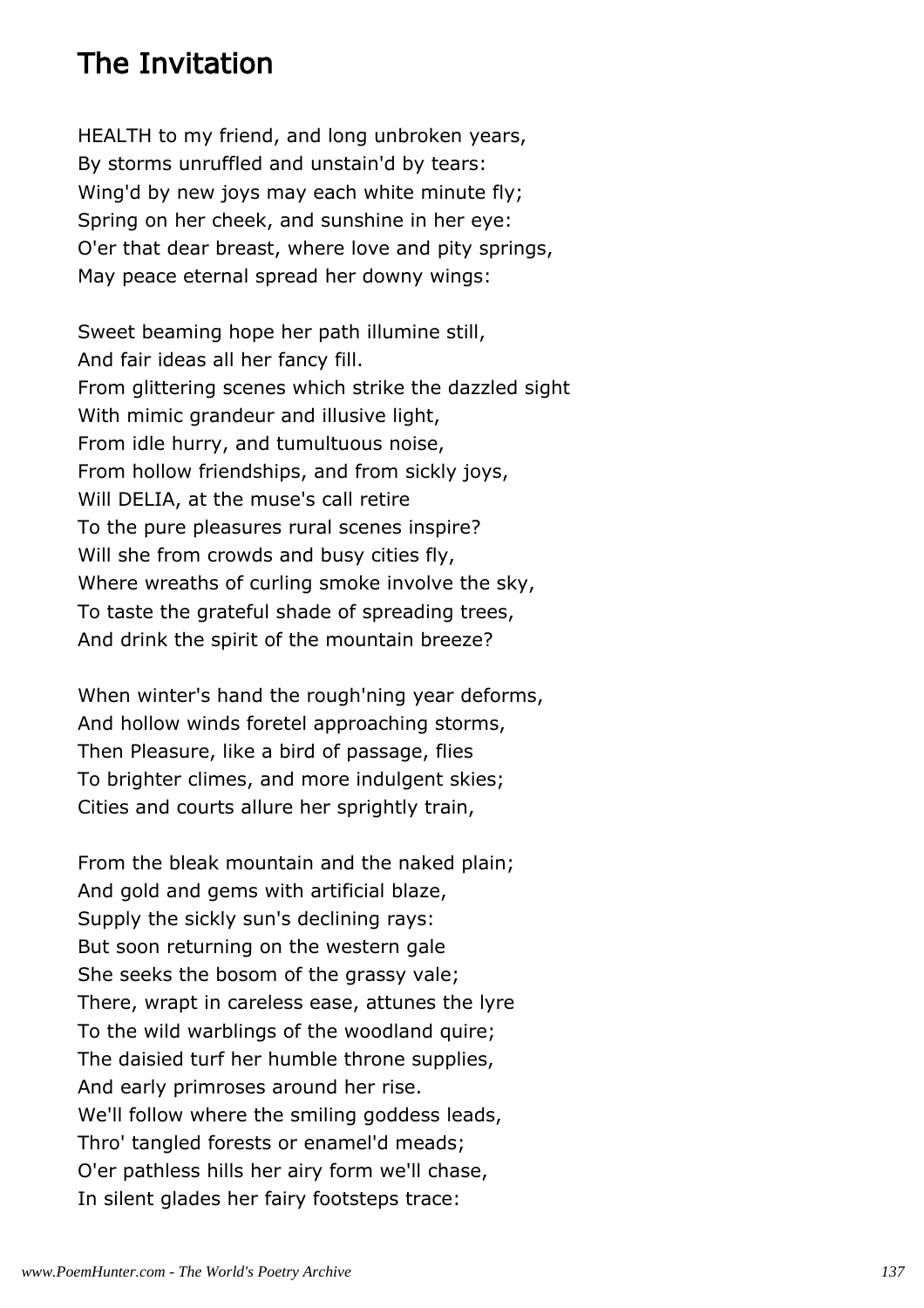Small pains there needs her footsteps to pursue, She cannot fly from friendship, and from you. Now the glad earth her frozen zone unbinds, And o'er her bosom breathe the western winds: Already now the snow-drop dares appear,

The first pale blossom of th' unripen'd year; As FLORA's breath, by some transforming power, Had chang'd an icicle into a flower: Its name, and hue, and scentless plant retains, And winter lingers in its icy veins. To these succeed the violet's dusky blue, And each inferior flower of fainter hue; Till riper months the perfect year disclose, And FLORA cries exulting, See my Rose!

The Muse invites, my DELIA haste away, And let us sweetly waste the careless day. Here gentle summits lift their airy brow; Down the green slope here winds the labouring plow; Here bath'd by frequent show'rs cool vales are seen, Cloath'd with fresh verdure, and eternal green; Here smooth canals, across th' extended plain, Stretch their long arms, to join the distant main :

The sons of toil with many a weary stroke Scoop the hard bosom of the solid rock; Resistless thro' the stiff opposing clay With steady patience work their gradual way; Compel the genius of th' unwilling flood Thro' the brown horrors of the aged wood; Cross the lone waste the silver urn they pour, And chear the barren heath or sullen moor: The traveller with pleasing wonder sees The white sail gleaming thro' the dusky trees ; And views the alter'd landscape with surprise, And doubts the magic scenes which round him rise. Now, like a flock of swans, above his head Their woven wings the flying vessels spread; Now meeting streams in artful mazes glide, While each unmingled pours a separate tide; Now through the hidden veins of earth they flow,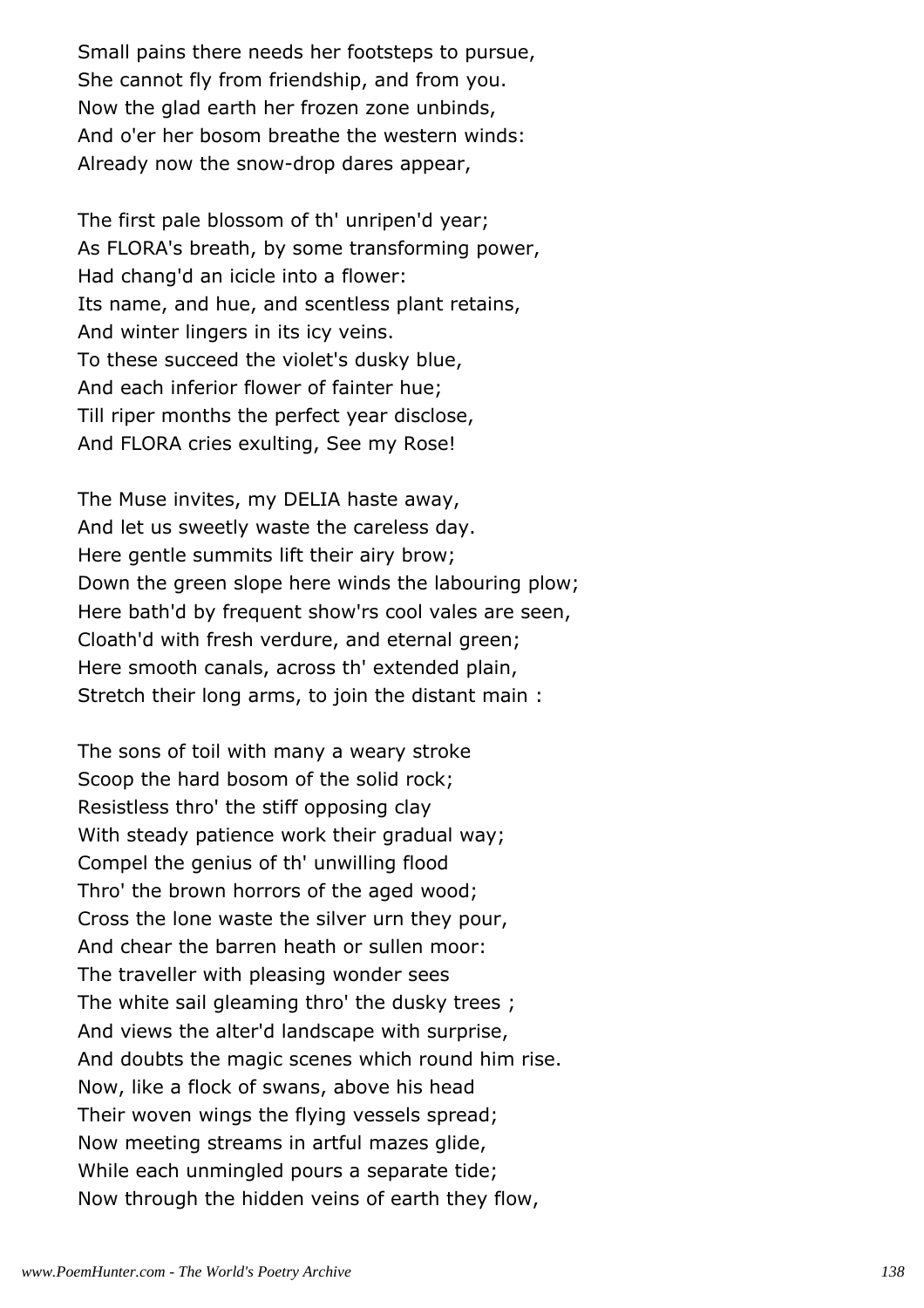And visit sulphurous mines and caves below;

The ductile streams obey the guiding hand, And social plenty circles round the land.

But nobler praise awaits our green retreats; The Muses here have fixt their sacred seats. Mark where its simple front yon mansion rears, The nursery of men for future years: Here callow chiefs and embryo statesmen lie, And unfledg'd poets short excursions try: While Mersey's gentle current, which too long By fame neglected, and unknown to song, Between his rushy banks, (no poet's theme) Had crept inglorious, like a vulgar stream, Reflects th' ascending seats with conscious pride, And dares to emulate a classic tide. Soft music breathes along each op'ning shade, And sooths the dashing of his rough cascade. With mystic lines his sands are figur'd o'er,

And circles trac'd upon the letter'd shore, Beneath his willows rove th' inquiring youth, And court the fair majestic form of truth. Here nature opens all her secret springs, And heav'n-born science plumes her eagle wings: Too long had bigot rage, with malice swell'd, Crush'd her strong pinions, and her flight witheld; Too long to check her ardent progress strove: So writhes the serpent round the bird of Jove; Hangs on her flight, restrains her tow'ring wing, Twists its dark folds, and points its venom'd sting. Yet still (if aught aright the Muse divine) Her rising pride shall mock the vain design; On sounding pinions yet aloft shall soar, And thro' the azure deep untravel'd paths explore. Where science smiles, the Muses join the train; And gentlest arts and purest manners reign. Ye generous youth who love this studious shade,

How rich a field is to your hopes display'd! Knowledge to you unlocks the classic page;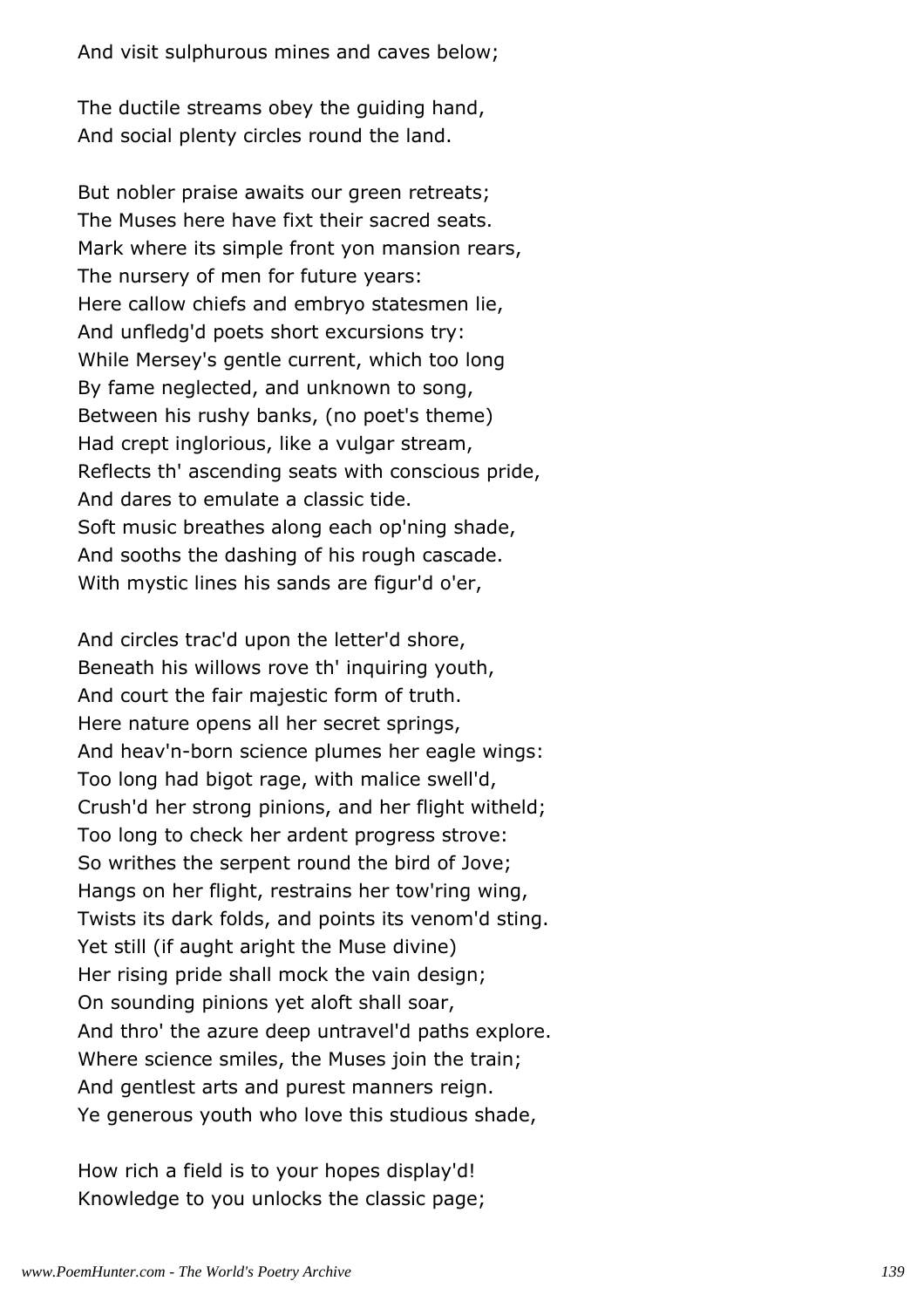And virtue blossoms for a better age. Oh golden days! oh bright unvalued hours! What bliss (did ye but know that bliss) were yours? With richest stores your glowing bosoms fraught, Perception quick, and luxury of thought; The high designs that heave the labouring soul, Panting for fame, impatient of controul; And fond enthusiastic thought, that feeds On pictur'd tales of vast heroic deeds; And quick affections, kindling into flame At virtue's, or their country's honour'd name; And spirits light to every joy in tune; And friendship ardent as a summer's noon; And generous scorn of vice's venal tribe; And proud disdain of interest's sordid bribe; And conscious honour's quick instinctive sense;

And smiles unforc'd; and easy confidence; And vivid fancy, and clear simple truth ; And all the mental bloom of vernal youth.

How bright the scene to fancy's eye appears, Thro' the long perspective of distant years, When this, this little group their country calls From academic shades and learned halls, To fix her laws, her spirit to sustain, And light up glory thro' her wide domain! Their various tastes in different arts display'd, Like temper'd harmony of light and shade, With friendly union in one mass shall blend, And this adorn the state, and that defend. These the sequester'd shade shall cheaply please, With learned labour and inglorious ease: With those, impell'd by some resistless force, O'er seas and rocks shall urge their vent'rous course;

Rich fruits matur'd by glowing suns behold, And China's groves of vegetable gold; From every land the various harvest spoil, And bear the tribute to their native soil: But tell each land (while every toil they share,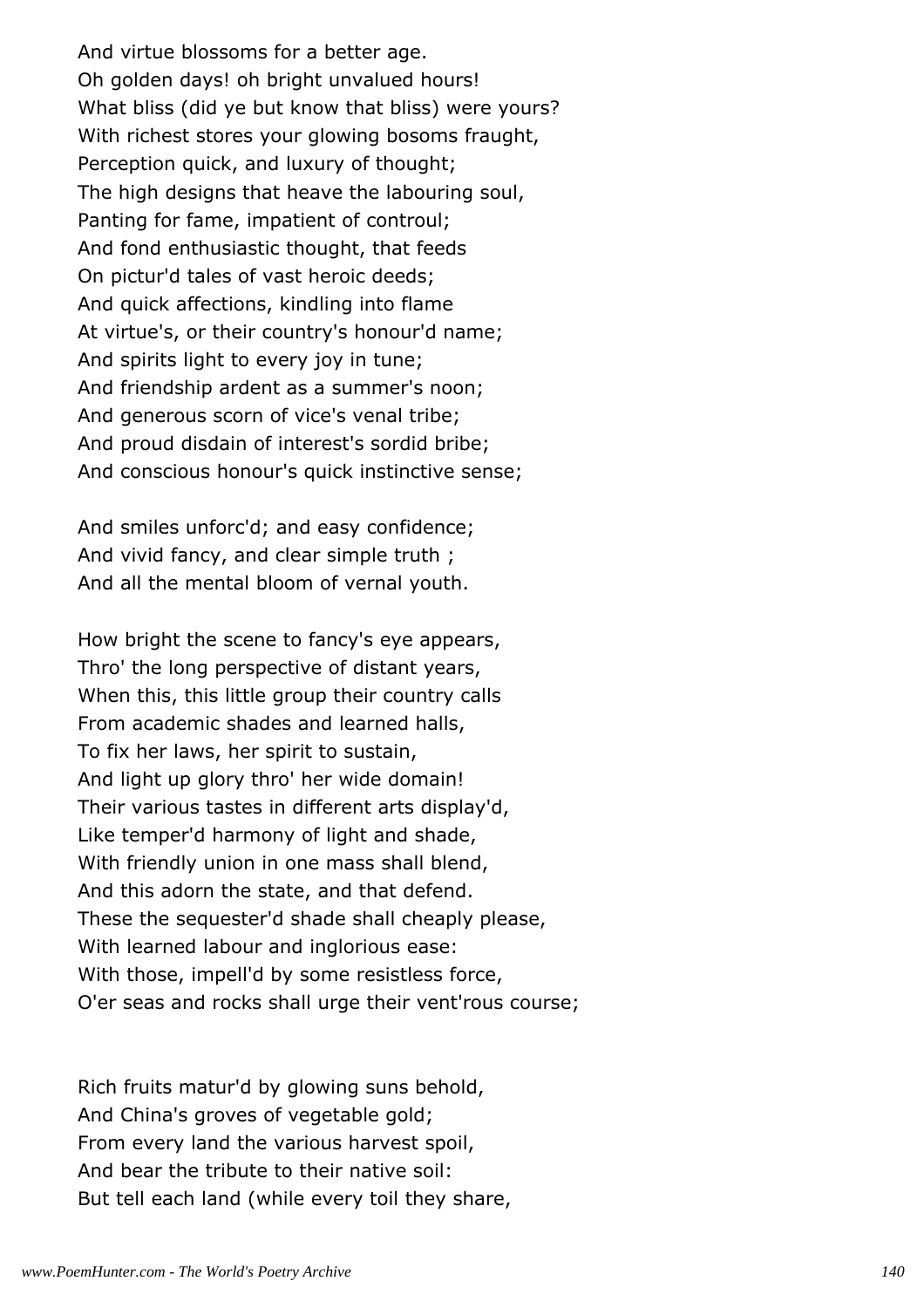Firm to sustain, and resolute to dare,) MAN is the nobler growth our realms supply, And SOULS are ripen'd in our northern sky.

Some pensive creep along the shelly shore; Unfold the silky texture of a flower; With sharpen'd eyes inspect an hornet's sting, And all the wonders of an insect's wing. Some trace with curious search the hidden cause Of nature's changes, and her various laws; Untwist her beauteous web, disrobe her charms, And hunt her to her elemental forms: Or prove what hidden powers in herbs are found

To quench disease and staunch the burning wound; With cordial drops the fainting head sustain, Call back the flitting soul, and still the throbs of pain.

The patriot passion this shall strongly feel, Ardent, and glowing with undaunted zeal; With lips of fire shall plead his country's cause, And vindicate the majesty of laws. This cloath'd with Britain's thunder, spread alarms Thro' the wide earth, and shake the pole with arms. That to the sounding lyre his deeds rehearse, Enshrine his name in some immortal verse, To long posterity his praise consign, And pay a life of hardships by a line. While others, consecrate to higher aims, Whose hallow'd bosoms glow with purer flames, Love in their heart, persuasion in their tongue, With words of peace shall charm the list'ning throng,

Draw the dread veil that wraps th' eternal throne, And launch our souls into the bright unknown.

Here cease my song. Such arduous themes require A master's pencil, and a poet's fire: Unequal far such bright designs to paint, Too weak her colours, and her lines too faint,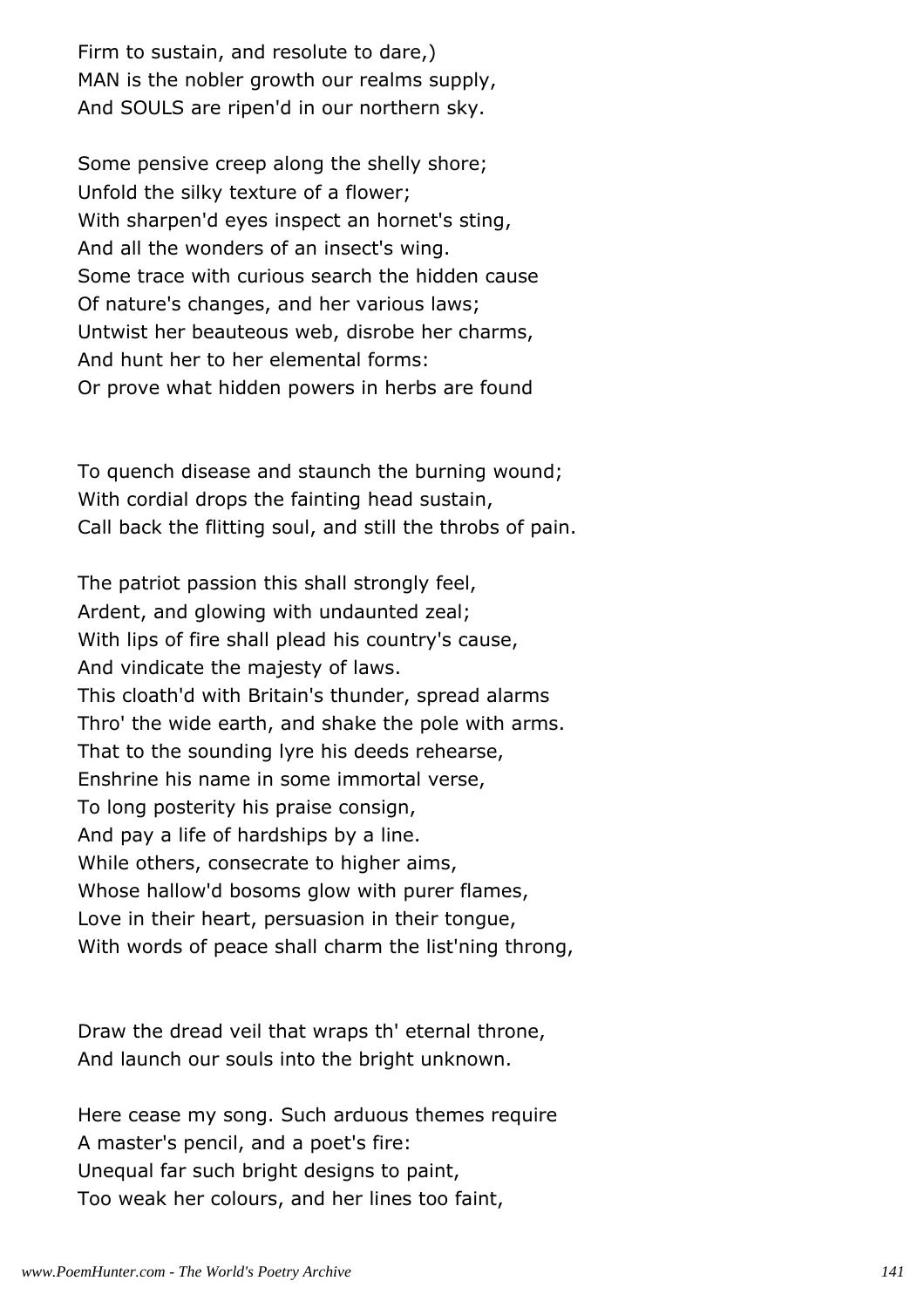My drooping Muse folds up her fluttering wing, And hides her head in the green lap of spring.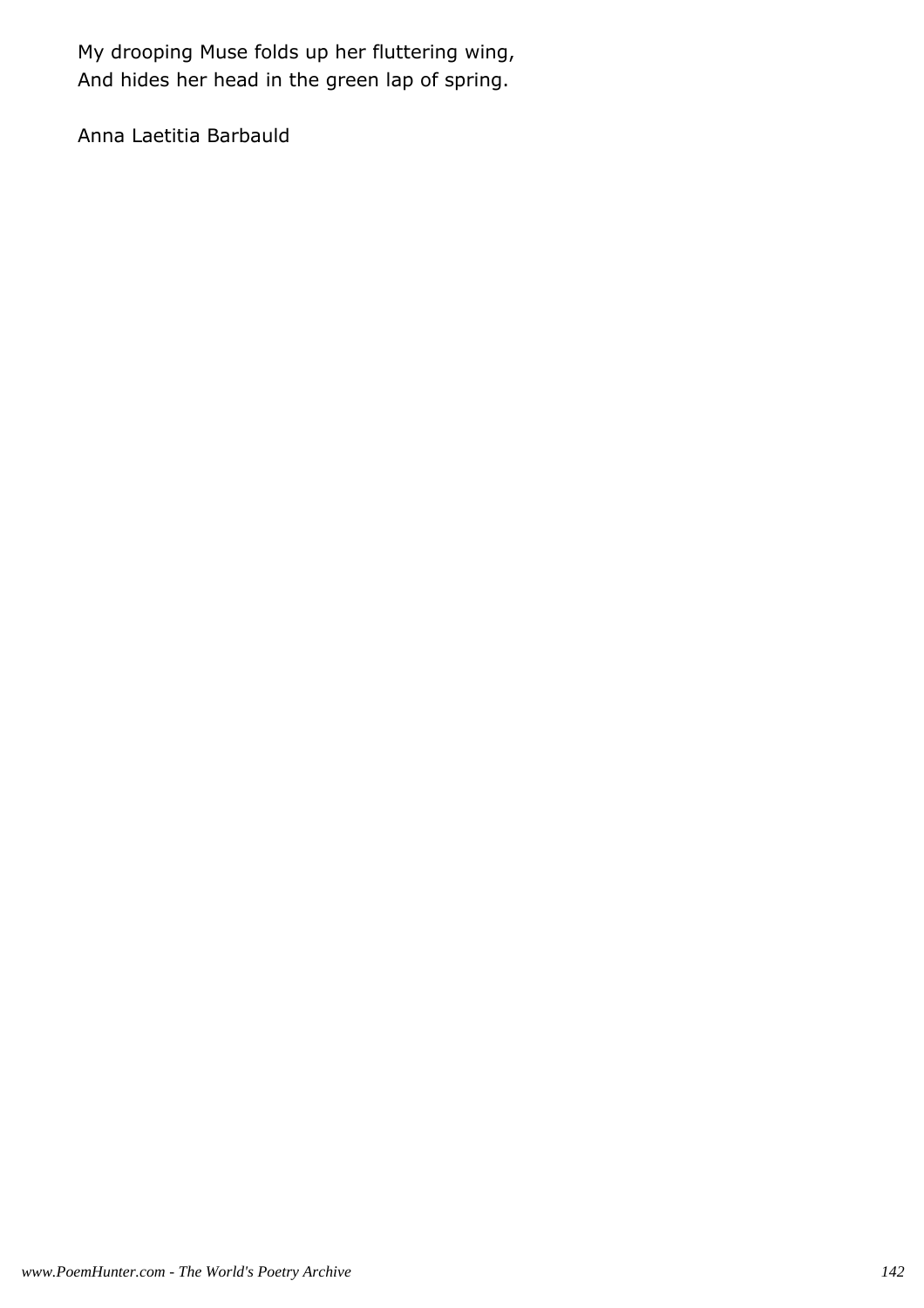## The Mouse's Petition

OH ! hear a pensive captive's prayer, For liberty that sighs; And never let thine heart be shut Against the prisoner's cries.

For here forlorn and sad I sit, Within the wiry grate; And tremble at th' approaching morn, Which brings impending fate.

If e'er thy breast with freedom glow'd, And spurn'd a tyrant's chain, Let not thy strong oppressive force A free-born mouse detain.

Oh ! do not stain with guiltless blood Thy hospitable hearth; Nor triumph that thy wiles betray'd A prize so little worth.

The scatter'd gleanings of a feast My scanty meals supply; But if thine unrelenting heart That slender boon deny,

The chearful light, the vital air, Are blessings widely given; Let nature's commoners enjoy The common gifts of heaven.

The well taught philosophic mind To all compassion gives; Casts round the world an equal eye, And feels for all that lives.

If mind, as ancient sages taught, A never dying flame, Still shifts thro' matter's varying forms, In every form the same,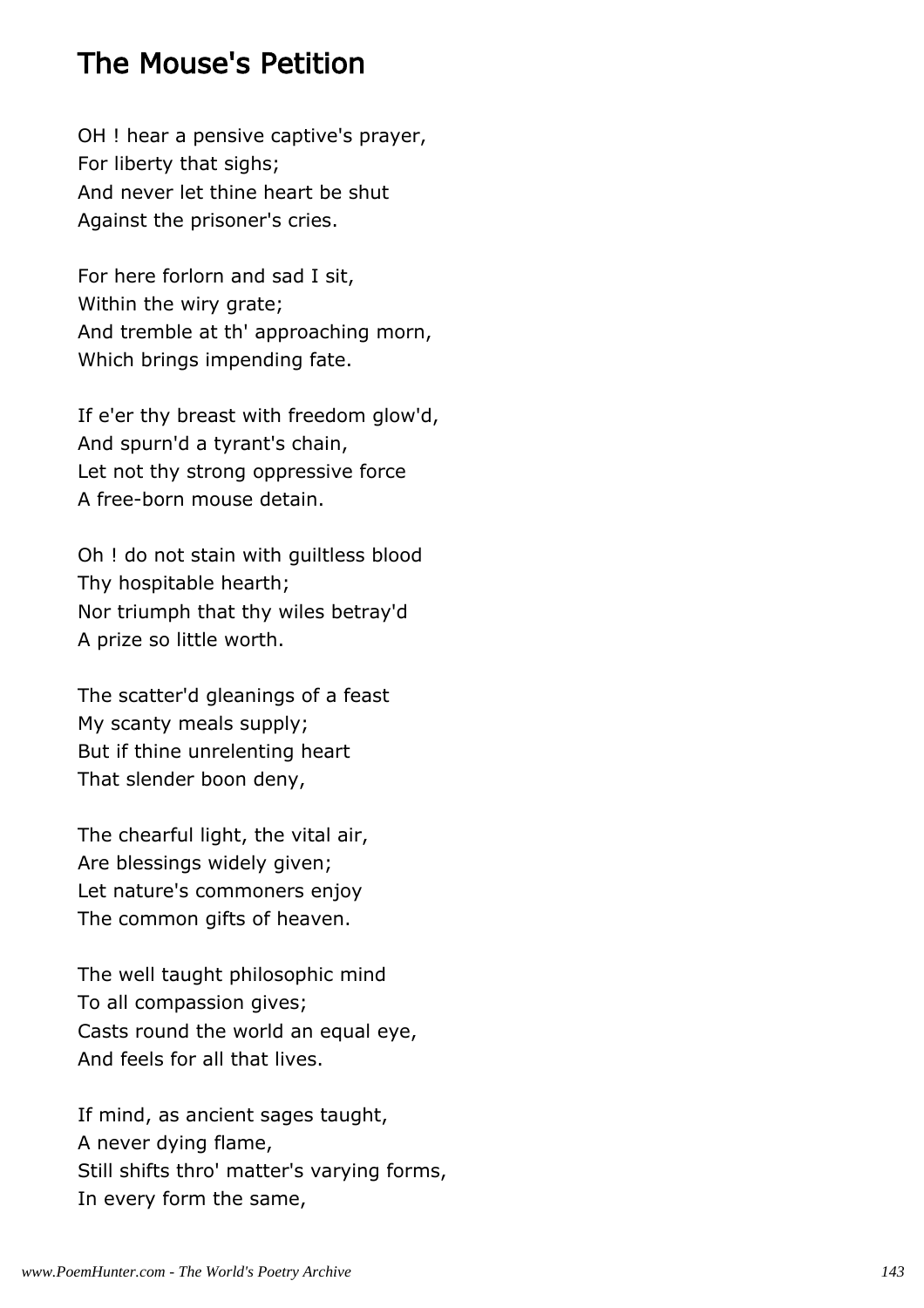Beware, lest in the worm you crush A brother's soul you find; And tremble lest thy luckless hand Dislodge a kindred mind.

Or, if this transient gleam of day Be all of life we share, Let pity plead within thy breast, That little all to spare.

So may thy hospitable board With health and peace be crown'd; And every charm of heartfelt ease Beneath thy roof be found.

So when unseen destruction lurks, Which men like mice may share, May some kind angel clear thy path, And break the hidden snare.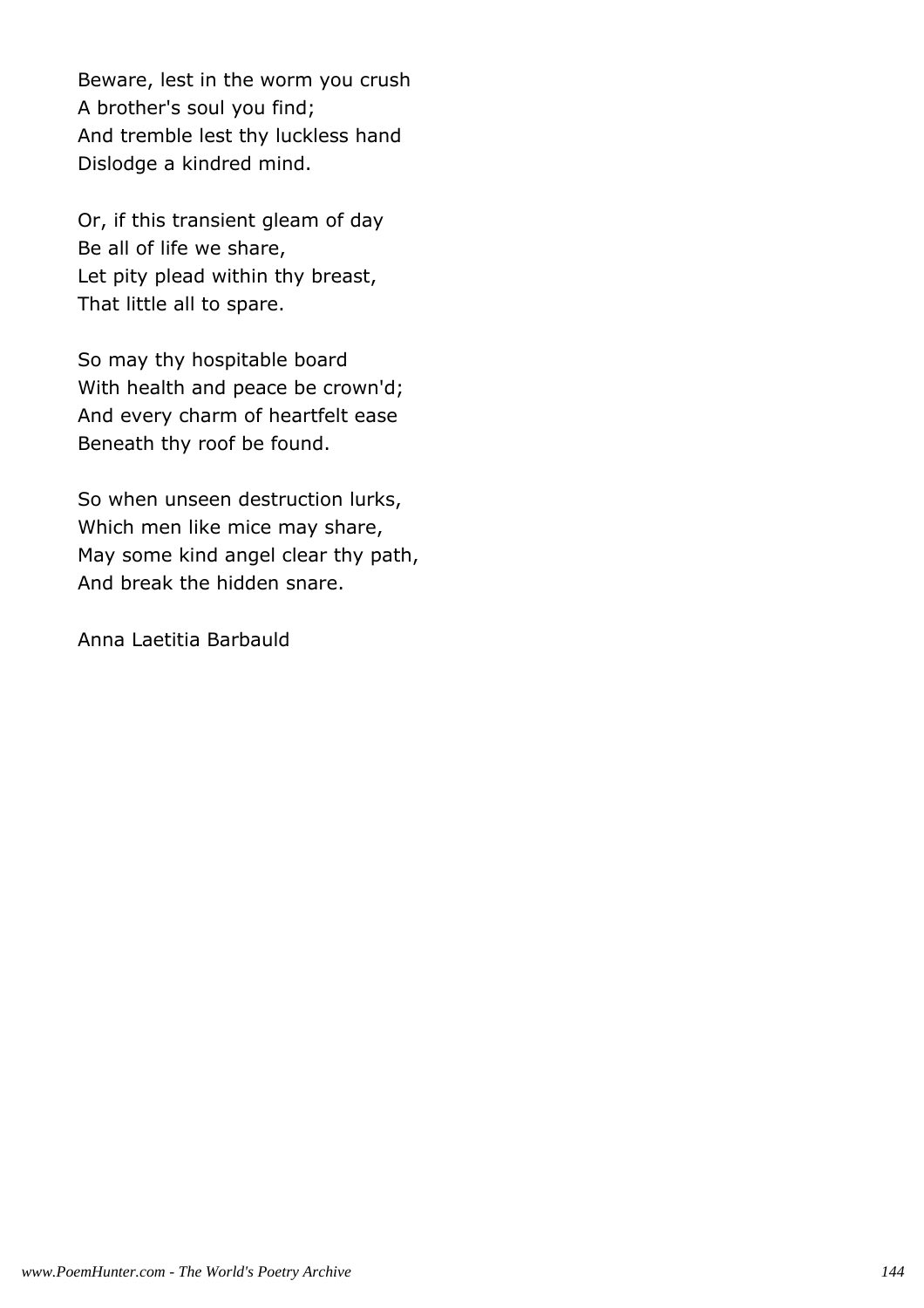## The Origin Of Song Writing

WHEN Cupid, wanton boy, was young, His wings unfledg'd, and rude his tongue,

He loiter'd in Arcadian bowers, And hid his bow in wreaths of flowers; Or pierc'd some fond unguarded heart, With now and then a random dart; But heroes scorned the idle boy, And love was but a shepherd's toy: When Venus, vex'd to see her child Amidst the forests thus run wild, Would point him out some nobler game, Gods, and godlike men to tame. She seiz'd the boy's reluctant hand, And led them to the virgin band, Where the sister muses round Swell the deep majestic sound; And in solemn strains unite, Breathing chaste, severe delight: Songs of chiefs, and heroes old, In unsubmitting virtue bold;

Of even valour's temperate heat, And toils to stubborn patience sweet; Of nodding plumes, and burnish'd arms, And glory's bright terrific charms.

The potent sounds like light'ning dart Resistless thro' the glowing heart; Of power to lift the fixed soul High o'er fortune's proud controul; Kindling deep, prophetic musing; Love of beauteous death infusing; Scorn, and unconquerable hate Of tyrant pride's unhallow'd state. The boy abash'd, and half afraid, Beheld each chaste immortal maid: Pallas spread her Egis there; Mars stood by with threat'ning air;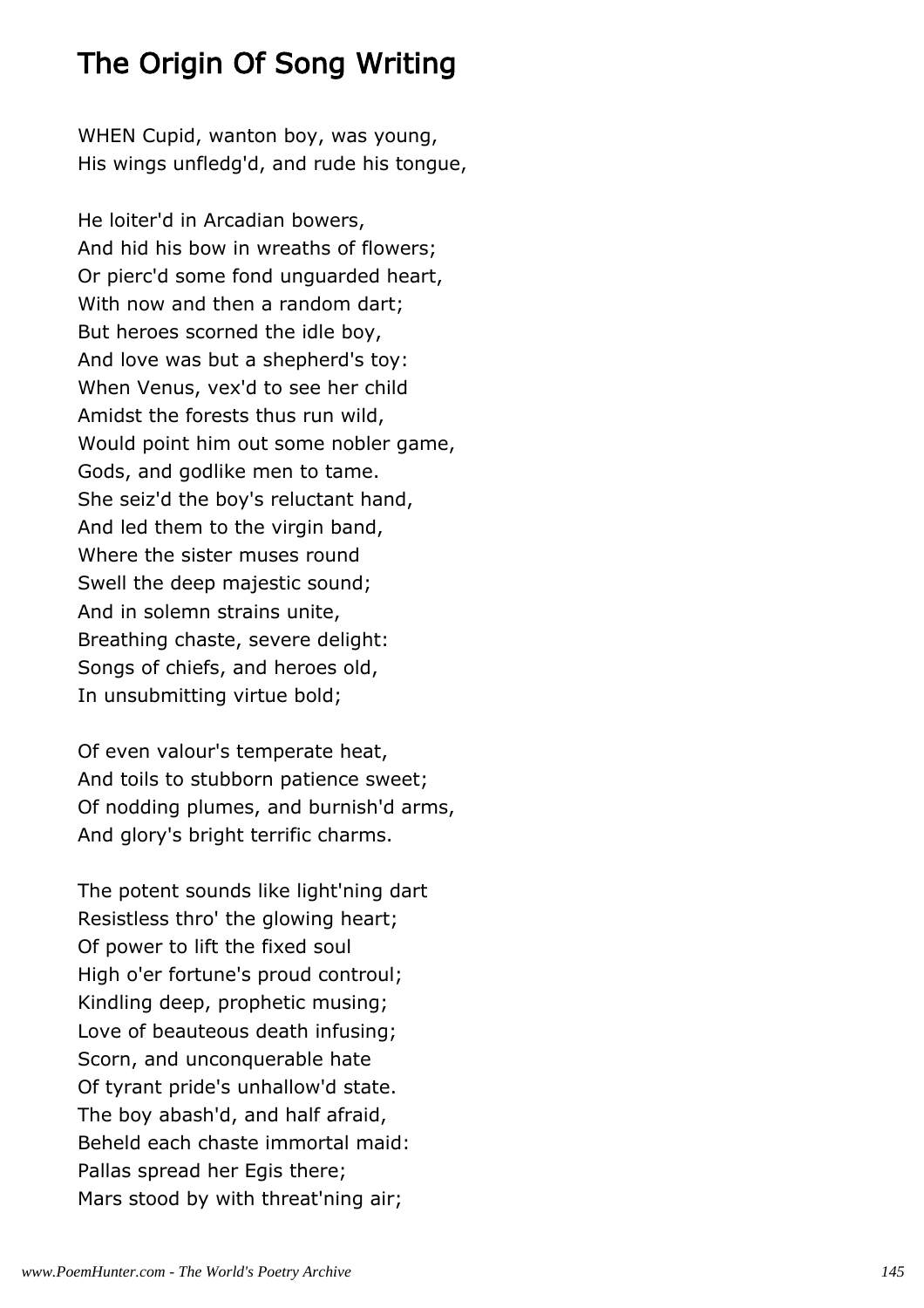And stern Diana's icy look With sudden chill his bosom struck.

Daughters of Jove receive the child, The queen of beauty said, and smil'd: (Her rosy breath perfum'd the air, And scatter'd sweet contagion there; Relenting nature learnt to languish, And sicken'd with delightful anguish; ) Receive him, artless yet and young; Refine his air and smooth his tongue; Conduct him thro' your fav'rite bowers, Enrich'd with fair perennial flowers, To solemn shades and springs that lie Remote from each unhallow'd eye; Teach him to spell those mystic names That kindle bright immortal flames;

And guide his young unpractis'd feet To reach coy learning's lofty seat.

Ah, luckless hour! mistaken maids! When Cupid sought the Muses shades : Of their sweetest notes beguil'd, By the sly insidious child, Now of power his darts are found Twice ten thousand times to wound. Now no more the slacken'd strings Breathe of high immortal things, But Cupid tunes the Musis lyre, To languid notes of soft desire: In every clime, in every tongue, 'Tis love inspires the poet's song. Hence Sappho's soft infectious page; Monimia's woe; Othello's rage; Abandon'd Dido's fruitless prayer;

And Eloisa's long despair; The garland bless'd with many a vow, For haughty Sacharissa's brow; And wash'd with tears the mournful verse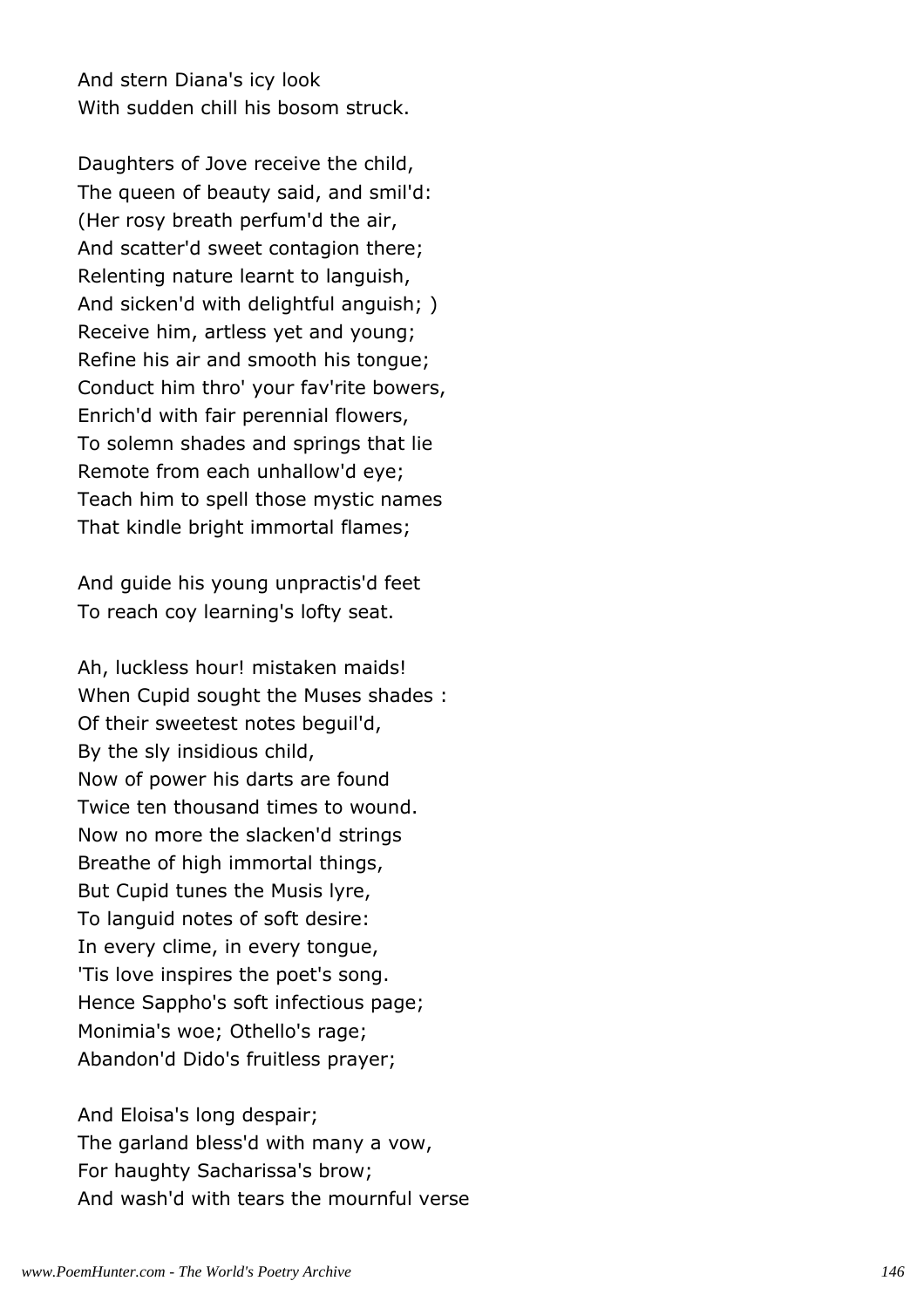That Petrarch laid on Laura's herse.

But more than all the sister quire, Music confess'd the pleasing fire. Here sovereign Cupid reign'd alone; Music and song were all his own. Sweet as in old Arcadian plains, The British pipe has caught the strains: And where the Tweed's pure current glides, Or Lissy rolls her limpid tides, Or Thames his oozy waters leads Thro' rural bowers or yellow meads, With many an old romantic tale Has cheer'd the lone sequester'd vale;

With many a sweet and tender lay Deceiv'd the tiresome summer-day.

'Tis yours to cull with happy art Each meaning verse that speaks the heart; And fair array'd, in order meet, To lay the wreath at beauty's feet.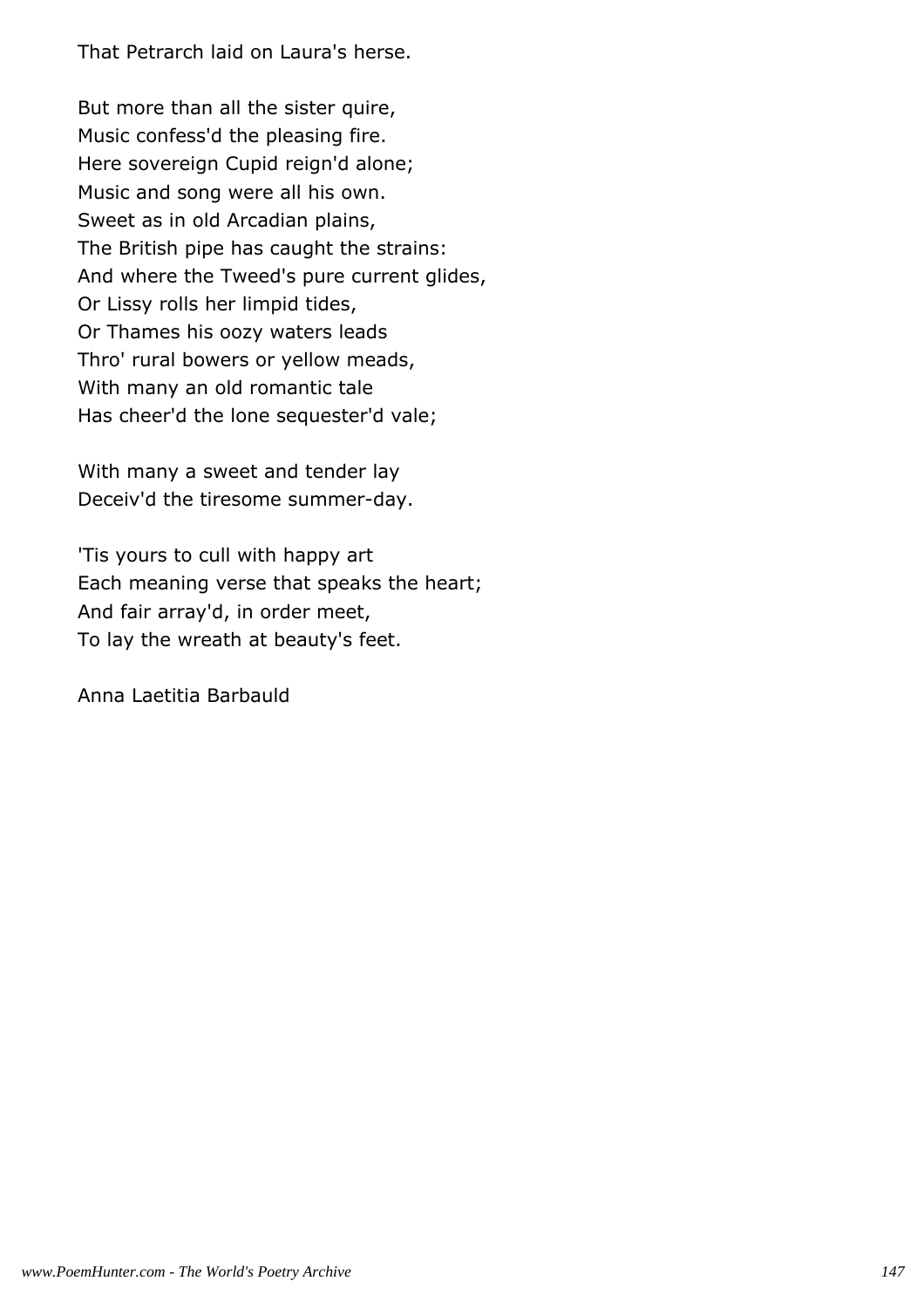### The Rights Of Woman

Yes, injured Woman! rise, assert thy right! Woman! too long degraded, scorned, opprest; O born to rule in partial Law's despite, Resume thy native empire o'er the breast! Go forth arrayed in panoply divine; That angel pureness which admits no stain; Go, bid proud Man his boasted rule resign, And kiss the golden sceptre of thy reign. Go, gird thyself with grace; collect thy store Of bright artillery glancing from afar; Soft melting tones thy thundering cannon's roar, Blushes and fears thy magazine of war. Thy rights are empire: urge no meaner claim,- Felt, not defined, and if debated, lost; Like sacred mysteries, which withheld from fame, Shunning discussion, are revered the most. Try all that wit and art suggest to bend Of thy imperial foe the stubborn knee; Make treacherous Man thy subject, not thy friend; Thou mayst command, but never canst be free. Awe the licentious, and restrain the rude; Soften the sullen, clear the cloudy brow: Be, more than princes' gifts, thy favours sued;- She hazards all, who will the least allow. But hope not, courted idol of mankind, On this proud eminence secure to stay; Subduing and subdued, thou soon shalt find Thy coldness soften, and thy pride give way. Then, then, abandon each ambitious thought, Conquest or rule thy heart shall feebly move, In Nature's school, by her soft maxims taught, That separate rights are lost in mutual love.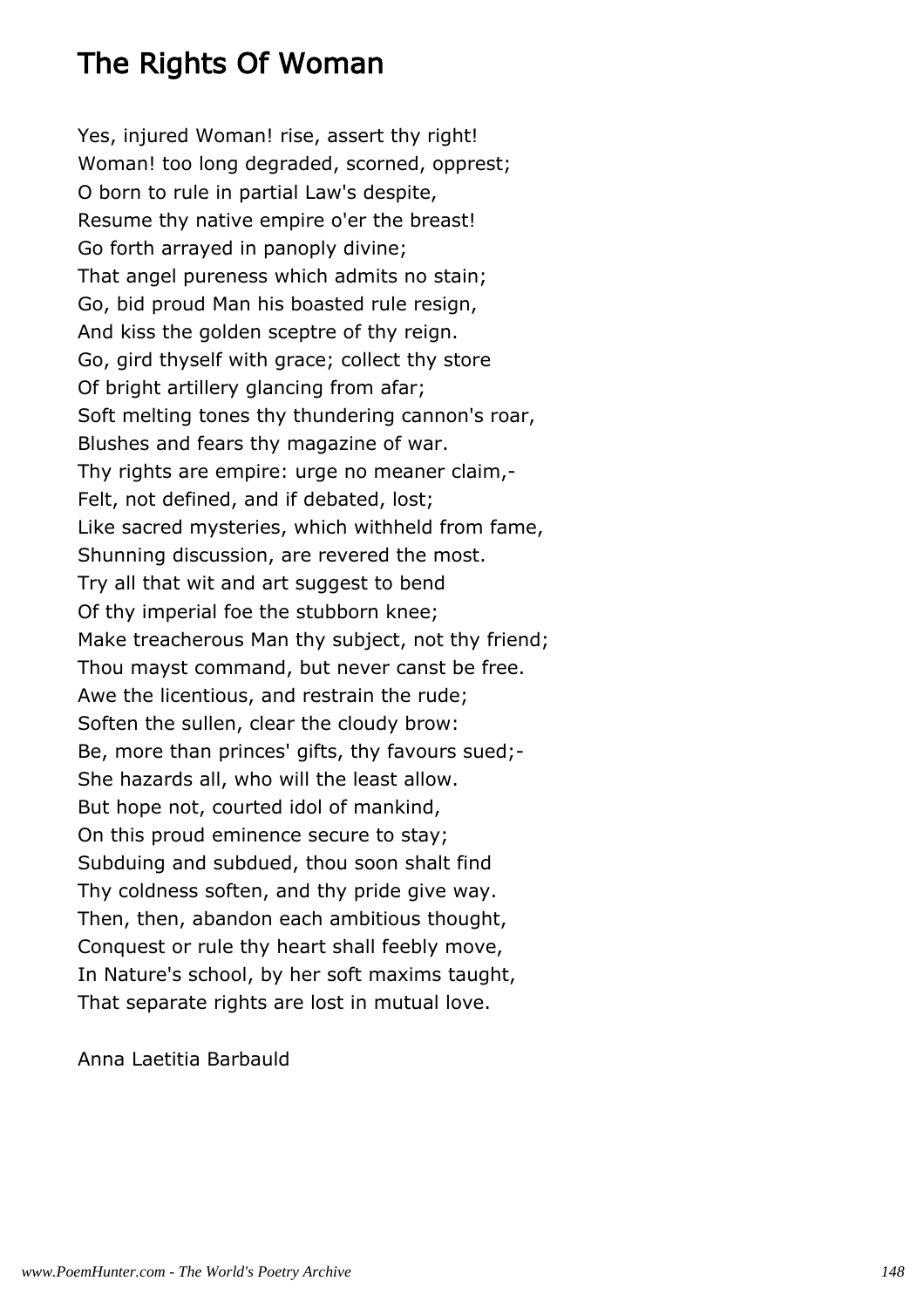#### The Unknown God

To learned Athens, led by fame, As once the man of Tarsus came, With pity and surprise Midst idol altars as he stood, O'er sculptured marble, brass and wood, He rolled his awful eyes. But one, apart, his notice caught, That seemed with higher meaning fraught, Graved on the wounded stone; Nor form nor name was there expressed; Deep reverence filled the musing breast, Perusing, "To the God unknown."

Age after age has rolled away, Altars and thrones have felt decay, Sages and saints have risen; And, like a giant roused from sleep, Man has explored the pathless deep, And lightnings snatched from heaven. And many a shrine in dust is laid, Where kneeling nations homage paid, By rock, or fount, or grove: Ephesian Dian sees no more Her workmen fuse the silver ore, Nor Capitolian Jove. E'en Salem's hallowed courts have ceased With solemn pomps her tribes to feast, No more the victim bleeds; To censers filled with rare perfumes, And vestments from Egyptian looms, A purer rite succeeds. Yet still, where'er presumptuous man His Maker's essence strives to scan, And lifts his feeble hands, Though saint and sage their powers unite, To fathom that abyss of light, Ah! still that altar stands.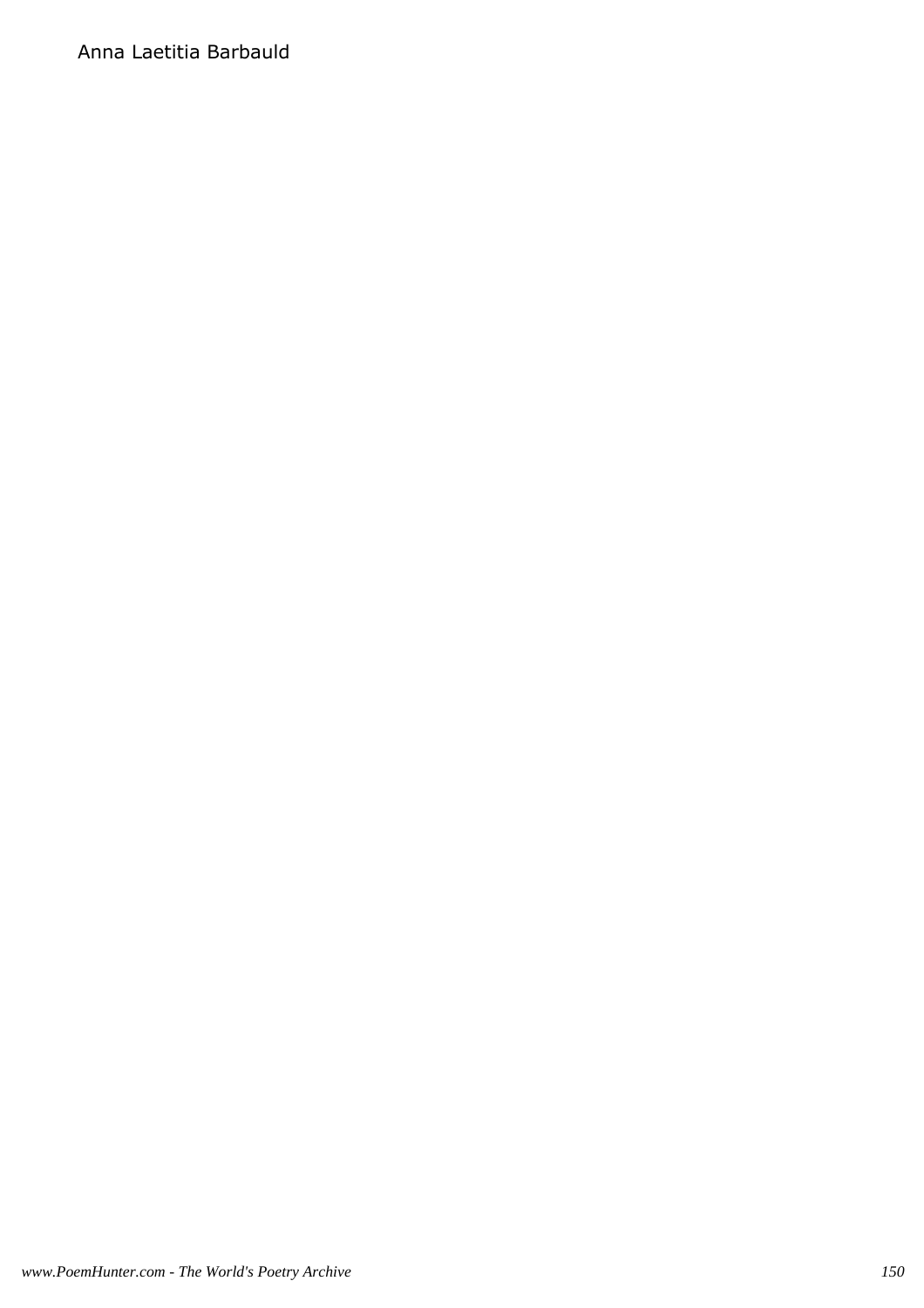## The Wake Of The King Of Spain

Arrayed in robes of regal state, But stiff and cold, the monarch sate; In gorgeous vests, his chair beside, Stood prince and peer, the nation's pride; And paladin and high-born dame Their place amid the circle claim: And wands of office lifted high, And arms and blazoned heraldry,—

All mute like marble statues stand, Nor raise the eye, nor move the hand: No voice, no sound to stir the air, The silence of the grave is there.

The portal opens—hark, a voice! "Come forth, O king! O king, rejoice! The bowl is filled, the feast is spread, Come forth, O king!"—The king is dead. The bowl, the feast, he tastes no more, The feast of life for him is o'er.

Again the sounding portals shake, And speaks again the voice that spake: —"The sun is high, the sun is warm, Forth to the field the gallants swarm, The foaming bit the courser champs, His hoof the turf impatient stamps; Light on their steeds the hunters spring: The sun is high—Come forth, O king!"

Along these melancholy walls In vain the voice of pleasure calls: The horse may neigh, and bay the hound,— He hears no more; his sleep is sound. Retire;—once more the portals close; Leave, leave him to his dread repose.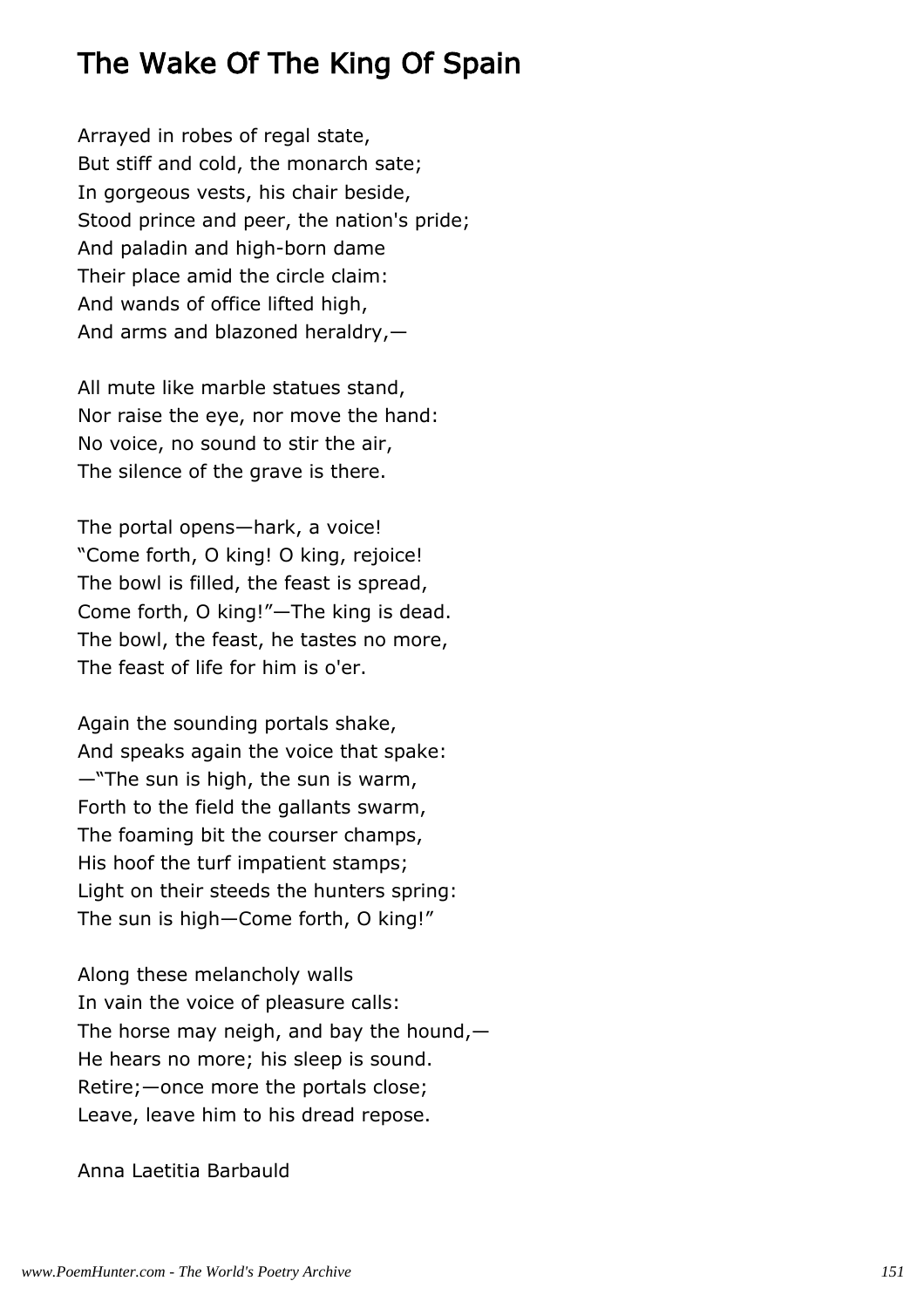### This Solemn Day

When, as returns this solemn day, Man comes to meet his maker God, What rites, what honours shall he pay? How spread his sovereign's praise abroad? From marble domes and gilded spires Shall curling clouds of incense rise? And gems, and gold, and garlands deck The costly pomp of sacrifice? Vain sinful man! Creation's lord Thy golden offerings well may spare; But give thy heart, and thou shalt find, Here dwells a God who heareth prayer.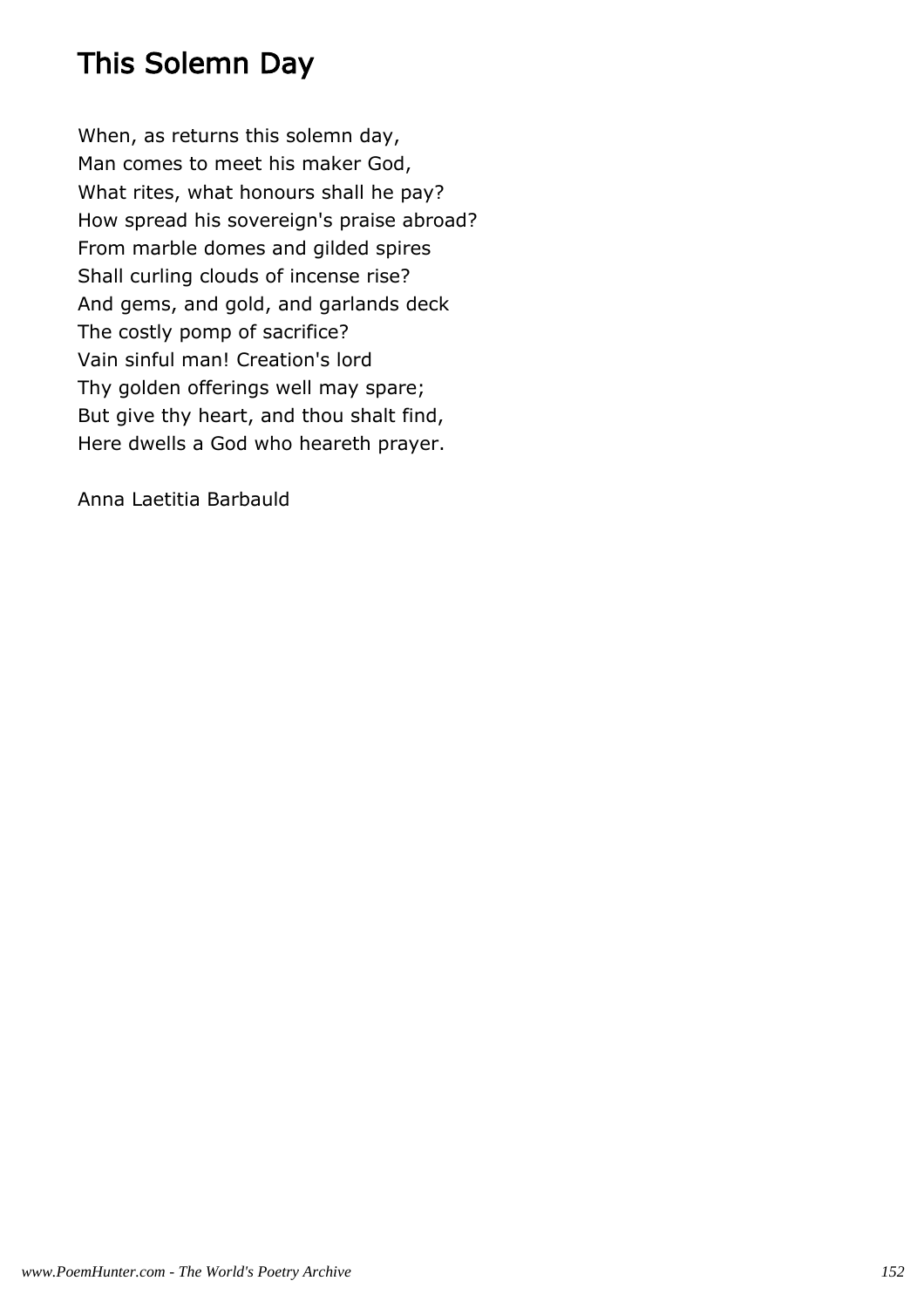# To A Dog

Dear faithful object of my tender care, Whom but my partial eyes none fancy fair; May I unblamed display thy social mirth, Thy modest virtues, and domestic worth: Thou silent, humble flatterer, yet sincere, More swayed by love than interest or fear; Solely to please thy most ambitious view, As lovers fond, and more than lovers true. Who can resist those dumb beseeching eyes, Where genuine eloquence persuasive lies? Those eyes, where language fails, display thy heart Beyond the pomp of phrase and pride of art. Thou safe companion, and almost a friend, Whose kind attachment but with life shall end,— Blest were mankind if many a prouder name Could boast thy grateful truth and spotless fame!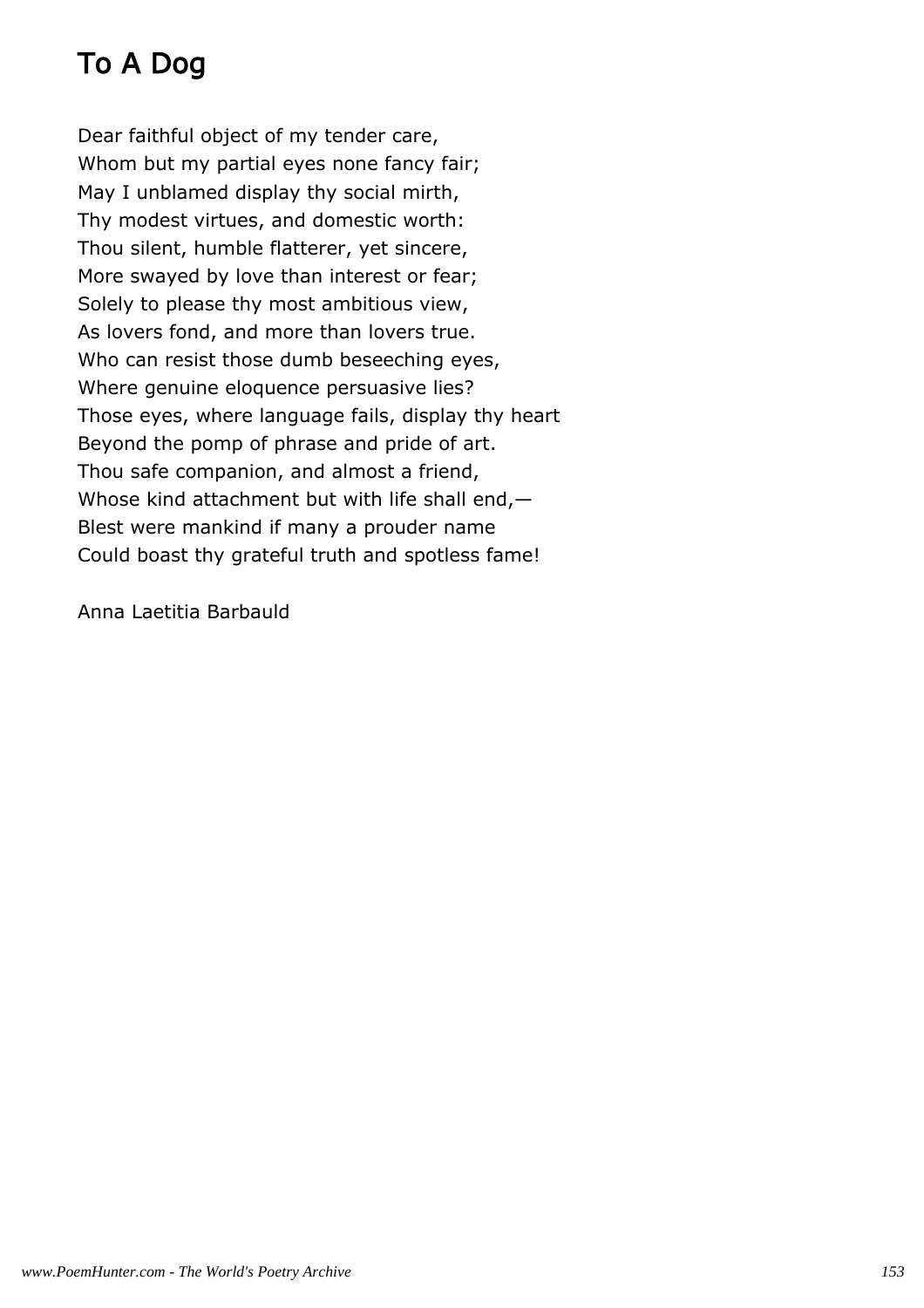# To A Friend

May never more of pensive melancholy Within thy heart, beneath thy roof appear, Than just to break the charm of idle folly, And prompt for others' woes the melting tear; No more than just that tender gloom to spread Where thy beloved Muses wont to stray, To lift the thought from this low earthy bed, Or bid hope languish for a brighter day; And deeper sink within thy feeling heart Love's pleasing wounds, or friendship's polished dart!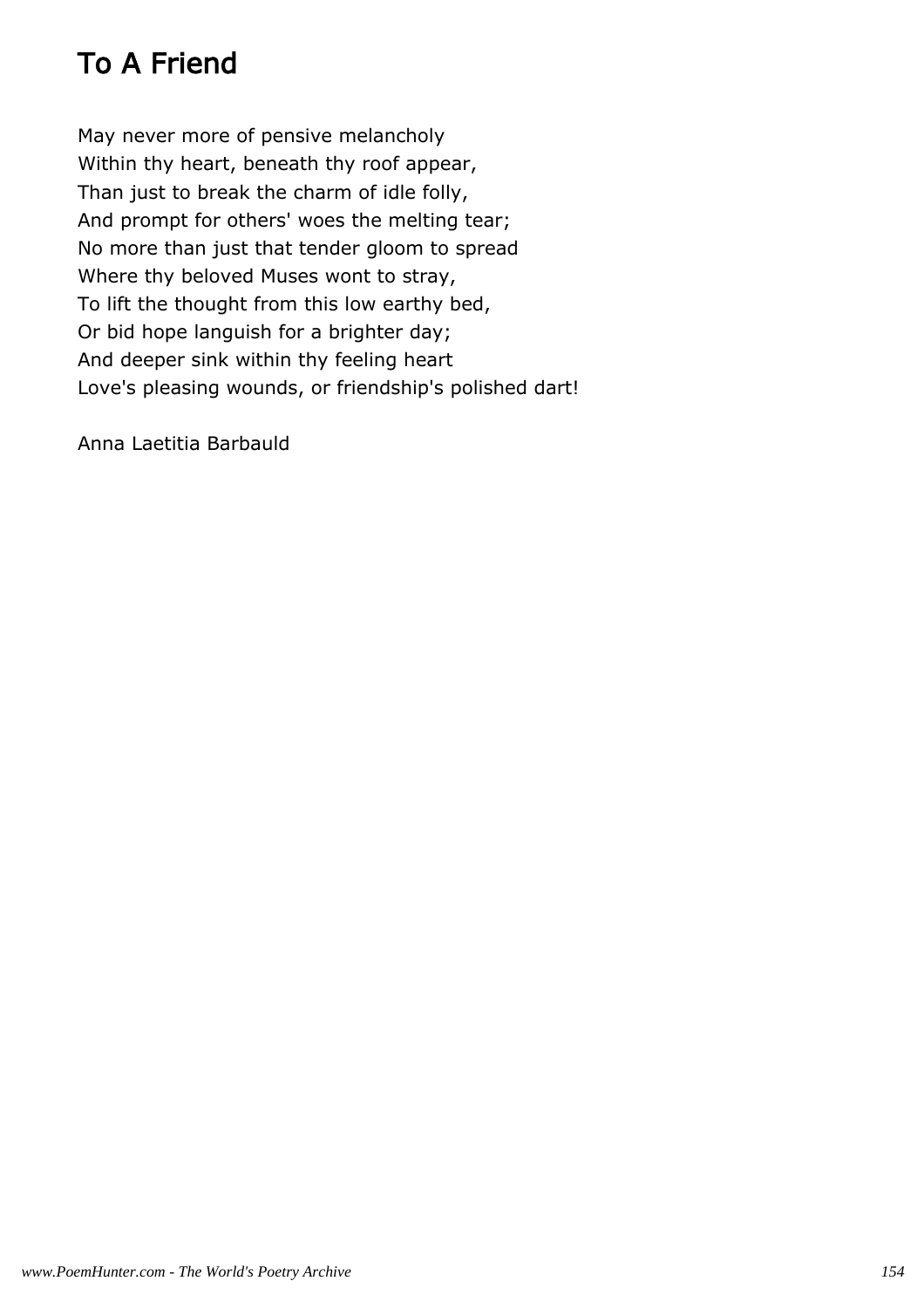# To A Lady

FLOWERS to the fair: To you these flowers I bring, And strive to greet you with an earlier spring. Flowers sweet, and gay, and delicate like you; Emblems of innocence, and beauty too. With flowers the Graces bind their yellow hair, And flowery wreaths consenting lovers wear.

Flowers, the sole luxury which nature knew, In Eden's pure and guiltlese garden grew. To loftier forms are rougher tasks assign'd; The sheltering oak resists the stormy wind, The tougher yew repels invading foes, And the tall pine for future navies grows; But this soft family, to cares unknown, Were born for pleasure and delight alone. Gay without toil, and lovely without art, They spring to cheer the sense, and glad the heart. Nor blush, my fair, to own you copy these; Your best, your sweetest empire is--to please.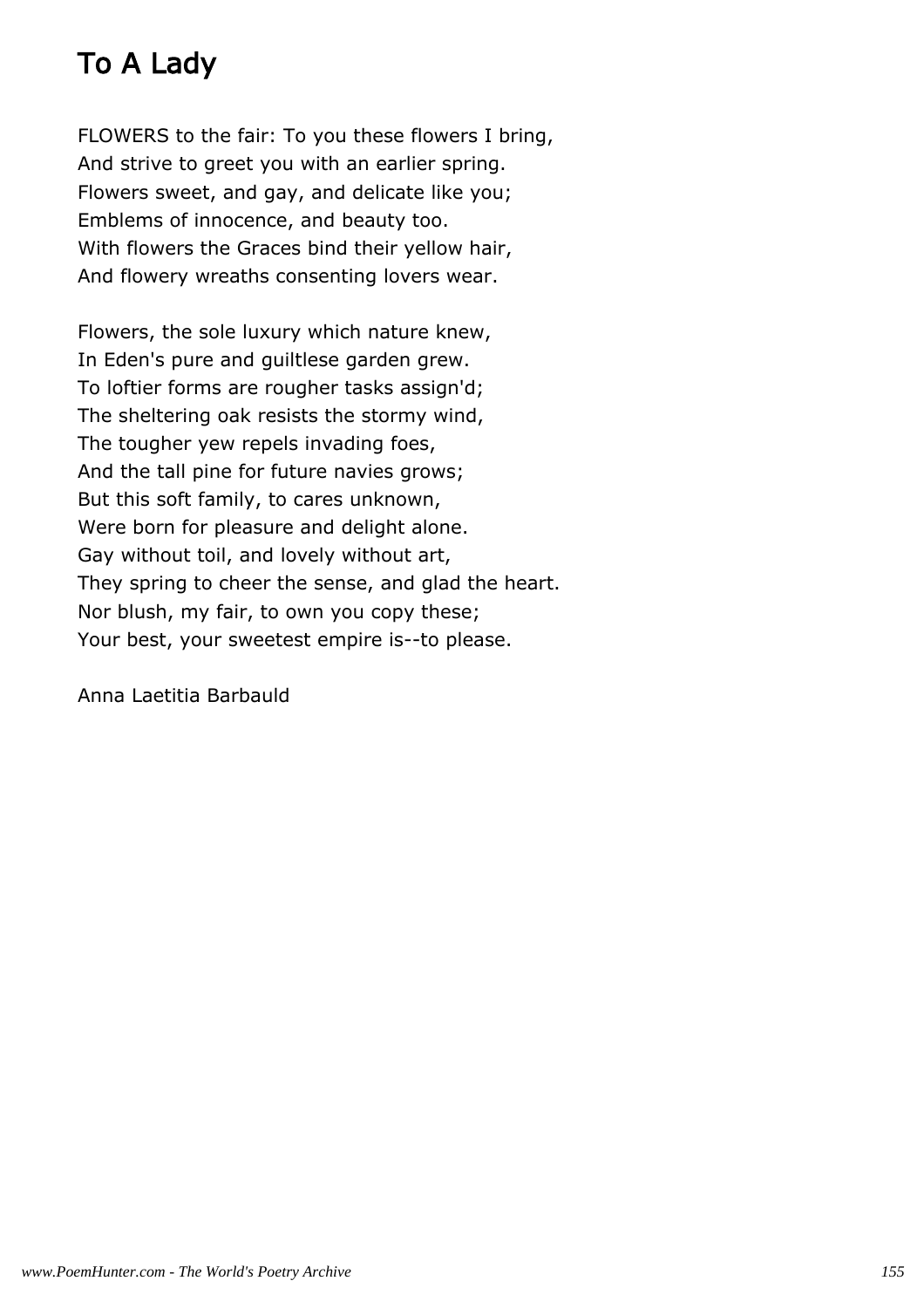## To A Little Invisible Being

#### WHO IS EXPECTED SOON TO BECOME VISIBLE

Germ of new life, whose powers expanding slow For many a moon their full perfection wait,- Haste, precious pledge of happy love, to go Auspicious borne through life's mysterious gate. What powers lie folded in thy curious frame,-Senses from objects locked, and mind from thought! How little canst thou guess thy lofty claim To grasp at all the worlds the Almighty wrought! And see, the genial season's warmth to share, Fresh younglings shoot, and opening roses glow! Swarms of new life exulting fill the air,- Haste, infant bud of being, haste to blow! For thee the nurse prepares her lulling songs, The eager matrons count the lingering day; But far the most thy anxious parent longs On thy soft cheek a mother's kiss to lay. She only asks to lay her burden down, That her glad arms that burden may resume; And nature's sharpest pangs her wishes crown, That free thee living from thy living tomb. She longs to fold to her maternal breast Part of herself, yet to herself unknown; To see and to salute the stranger guest, Fed with her life through many a tedious moon. Come, reap thy rich inheritance of love! Bask in the fondness of a Mother's eye! Nor wit nor eloquence her heart shall move Like the first accents of thy feeble cry. Haste, little captive, burst thy prison doors! Launch on the living world, and spring to light! Nature for thee displays her various stores, Opens her thousand inlets of delight. If charmed verse or muttered prayers had power, With favouring spells to speed thee on thy way, Anxious I'd bid my beads each passing hour, Till thy wished smile thy mother's pangs o'erpay.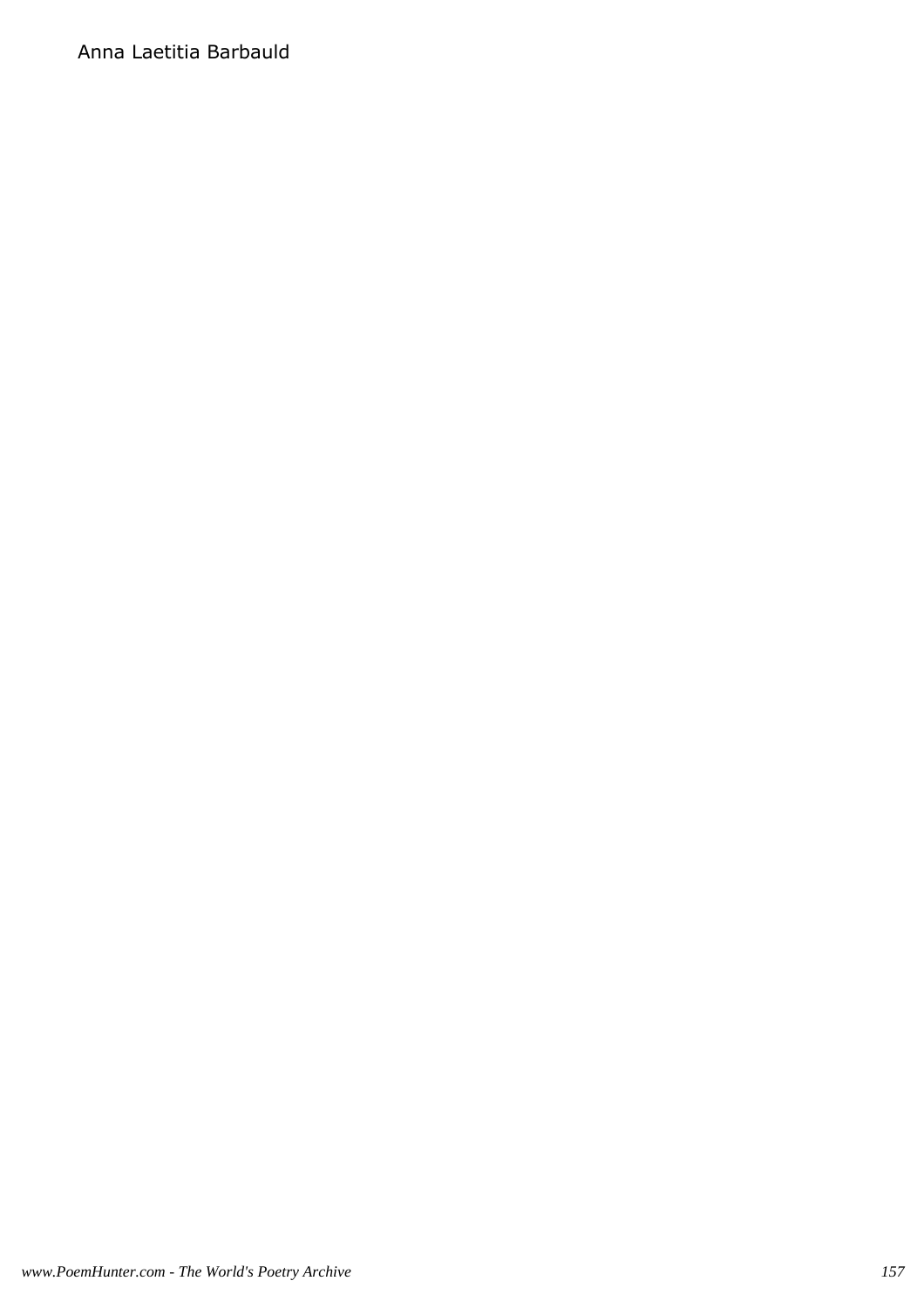#### To Doctor Priestley

#### DECEMBER 29, 1792.

Stirs not thy spirit, Priestley! as the train With low obeisance, and with servile phrase, File behind file, advance, with supple knee, And lay their necks beneath the foot of power? Burns not thy cheek indignant, when thy name, On which delighted Science loved to dwell, Becomes the bandied theme of hooting crowds? With timid caution, or with cool reserve, When e'en each reverend brother keeps aloof, Eyes the struck deer, and leaves thy naked side A mark for Power to shoot at? Let it be. "On evil days though fallen and evil tongues,"

To thee, the slander of a passing age Imports not. Scenes like these hold little space In his large mind, whose ample stretch of thought Grasps future periods.—Well canst thou afford To give large credit for that debt of fame Thy country owes thee. Calm thou canst consign it To the slow payment of that distant day,— If distant,—when thy name, to Freedom's joined, Shall meet the thanks of a regenerate land.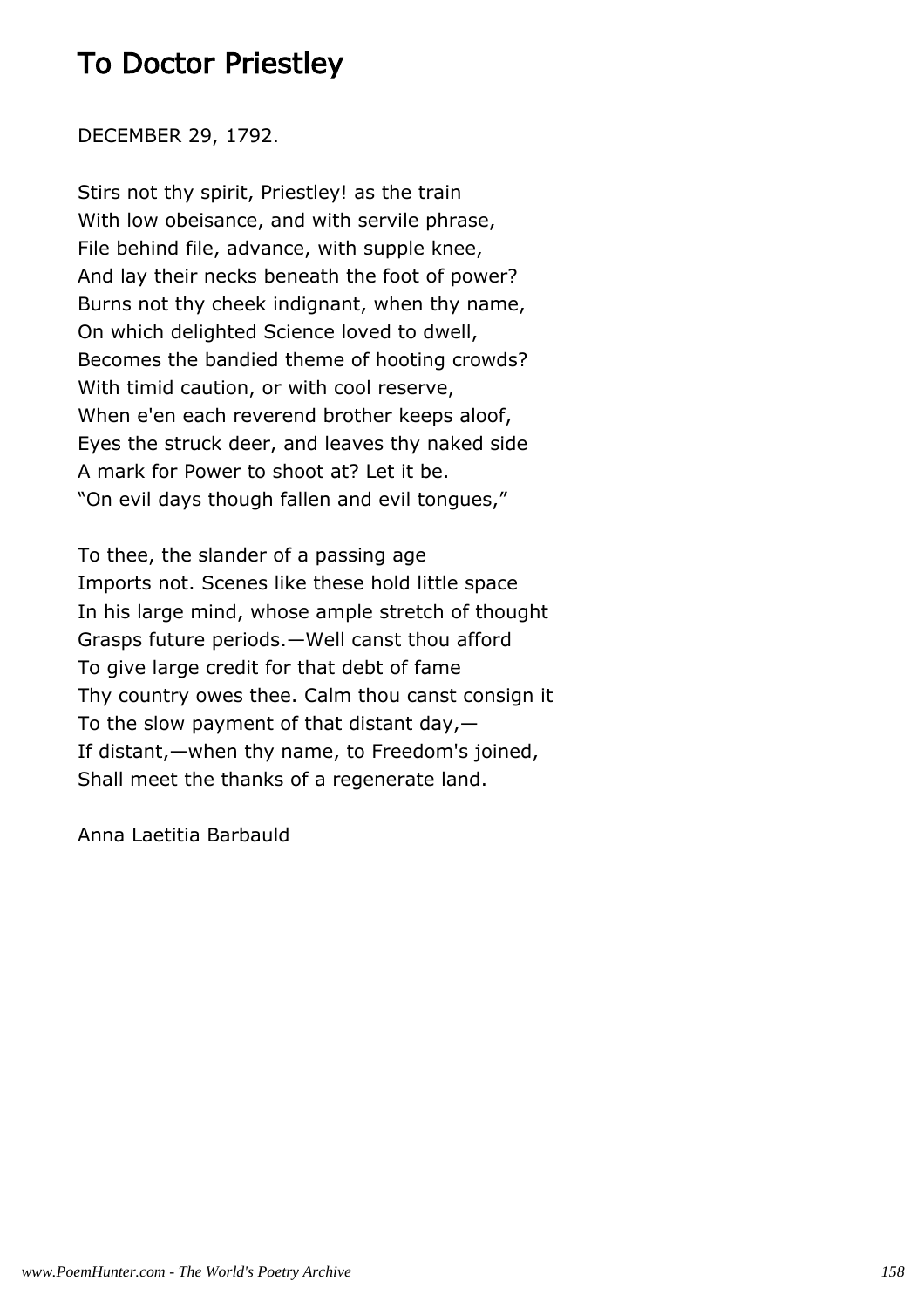# To Dr. A.

Within the cot the Muses love, May Peace reside, that household dove! Beneath this roof, around this hearth, Mild Wisdom mix with social Mirth! May Friendship often seek the door Where Science pours her varied store! Her richest dyes may Flora spread, And early paint the garden's bed! May Health descend with healing wing, Bright days and balmy nights to bring! And tried Affection still be by, Love's watchful ear and anxious eye; And Sport and Laughter hither move, To bless the cot the Muses love!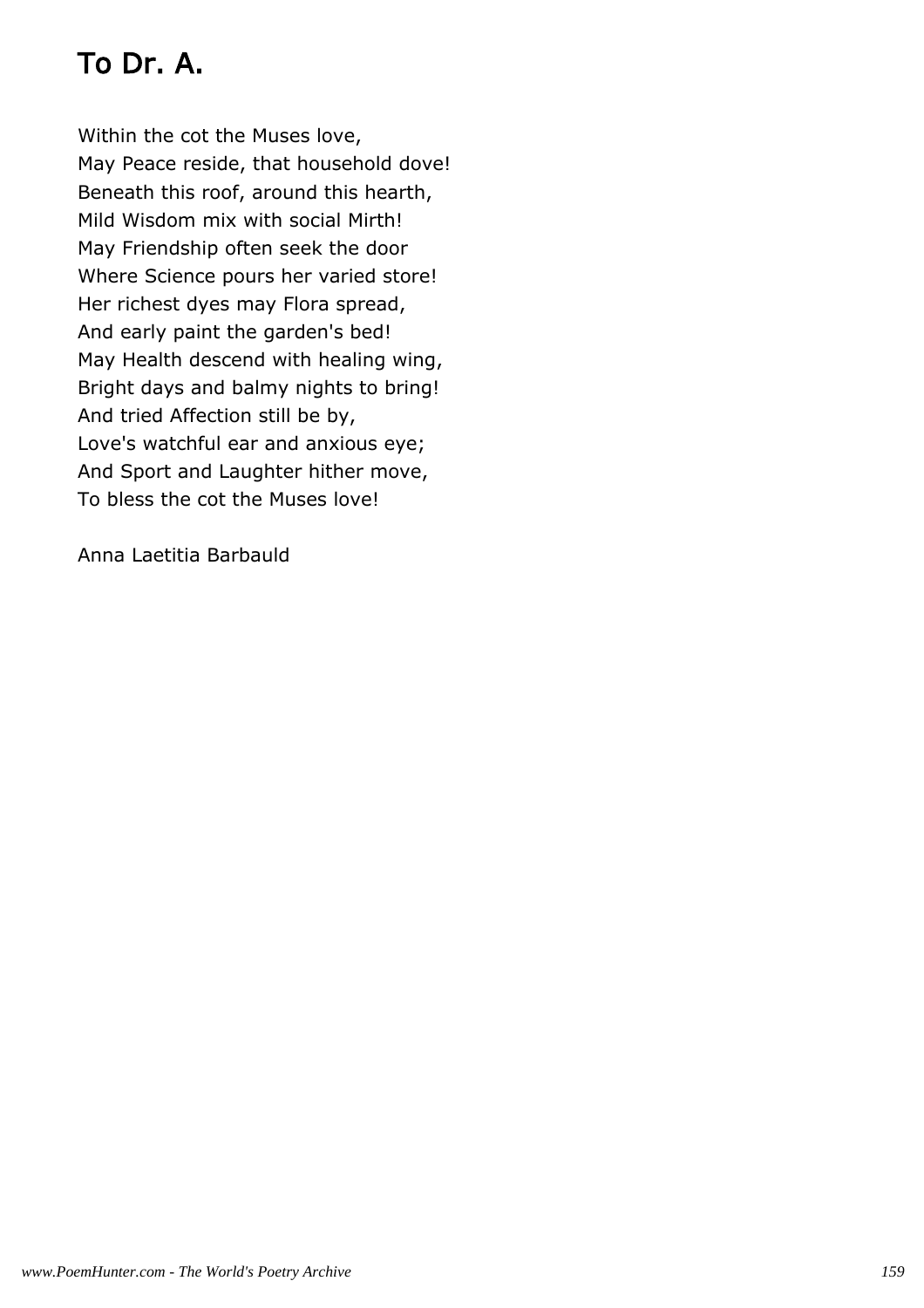### To Love And Time

TO MRS. MULSO.

On Stella's brow as lately envious Time His crooked lines with iron pencil traced, That brow, erewhile like ivory tablets smooth, With Love's high trophies hung, and victories graced, Digging him little caves in every cell, And every dimple, once where Love was wont to dwell; He spied the God: and wondered still to spy, Who higher held his torch in Time's despite; Nor seemed to care for aught that he could do. Then sternly thus he sought him thence to' affright: The sovereign boy entrenched in a smile, At his sour crabbed speech sat mocking all the while.

"What dost thou here, fond boy? Away, for shame! Mine is this field, by conquest fairly won; Love cannot reap his joys where Time has ploughed, Thou and thy light-winged troop should now begone. Go revel with fresh Youth in scenes of folly, Sage Thought I bring, and Care, and pale-eyed Melancholy. "Thy streams are froze, that once so briskly ran, Thy bough is shaken by the mellow year; Boreas and Zephyr dwell not in one cave, And swallows spread their wings when winter's near; See where Florella's cheeks soft bloom disclose, Go seek the springing bud, and leave the faded rose." Thus spake old Time, of Love the deadliest foe, $-$ Ah me, that gentle Love such foes should meet! But nothing daunted he returned again, Tempering with looks austere his native sweet; And, "Fool!" said he, "to think I e'er shall fly From that rich palace where my choicest treasures lie.

"Dost thou not see,—or art thou blind with age,— How many Graces on her eyelids sit, Linking those viewless chains that bind the soul, And sharpening smooth discourse with pointed wit; How many where she moves attendant wait,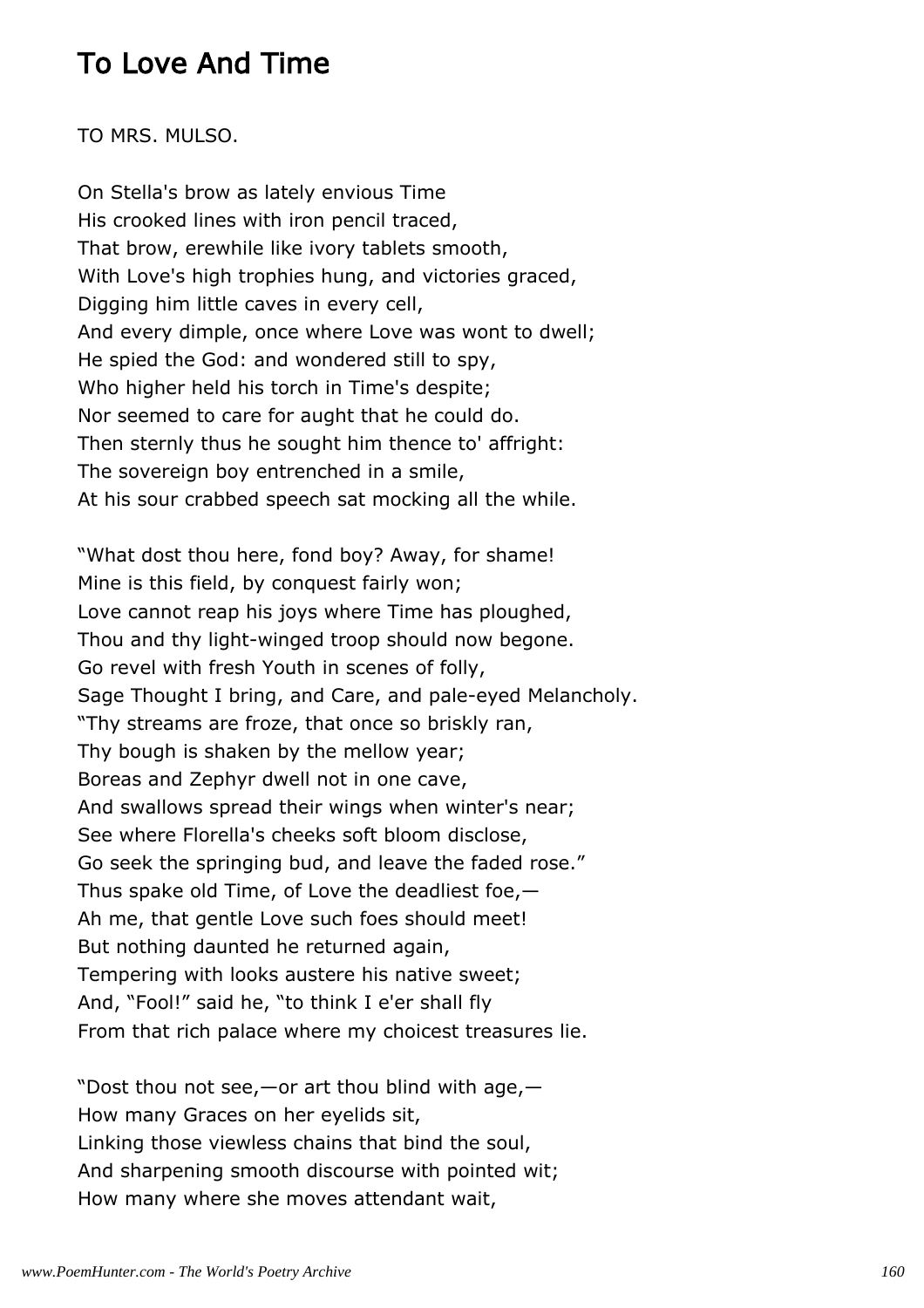The slow smooth step inspire, or high commanding gait? "Each one a several charm around her throws, Some to attract, some powerful to repell, Some mix the honeyed speech with winning smiles, Or call wild Laughter from his antic cell; Severer some, to strike with awful fear Each rude licentious tongue that wounds the virtuous ear. "Not one of them is of thy scythe in dread, Or for thy cankered malice careth aught, Thy shaking fingers never can untwist The magic cæstus by their cunning wrought; And I, their knight, their bidding must obey, For where the Graces are, will Love for ever stay.

"In my rich fields now boast the ravage done, Those lesser spoils,—her brow, her cheek, her hair, All that the touches of decay can feel,— Take these, she has enough besides to spare; I cannot thee dislodge, nor shalt thou me, So thou and I, old Time, perforce must once agree. "Nor is the boasted ravage all thine own, Nor was the field by conquest fairly gained; For leagued with Sickness, Life and Nature's foe, That fiend accurst thy savage wars maintained; His hand the furrows sunk where thou didst plough, He undermined the tree, where thou didst shake the bough. "But both unite, for both I here defy; Spoil ye have made, but have no triumphs won; And though the daffodil more freshly blooms, Spreading her gay leaves to the morning sun, Yet never will I leave the faded rose, Whilst the pale lovely flower such sweetness still bestows."

This said, exulting Cupid clapped his wings. The sullen power, who found his rage restrained, And felt the strong controul of higher charms, Shaking his glass, vowed while the sands would run For many a year the strife should be maintained: But Jove decreed no force should Love destroy, Nor time should quell the might of that immortal boy.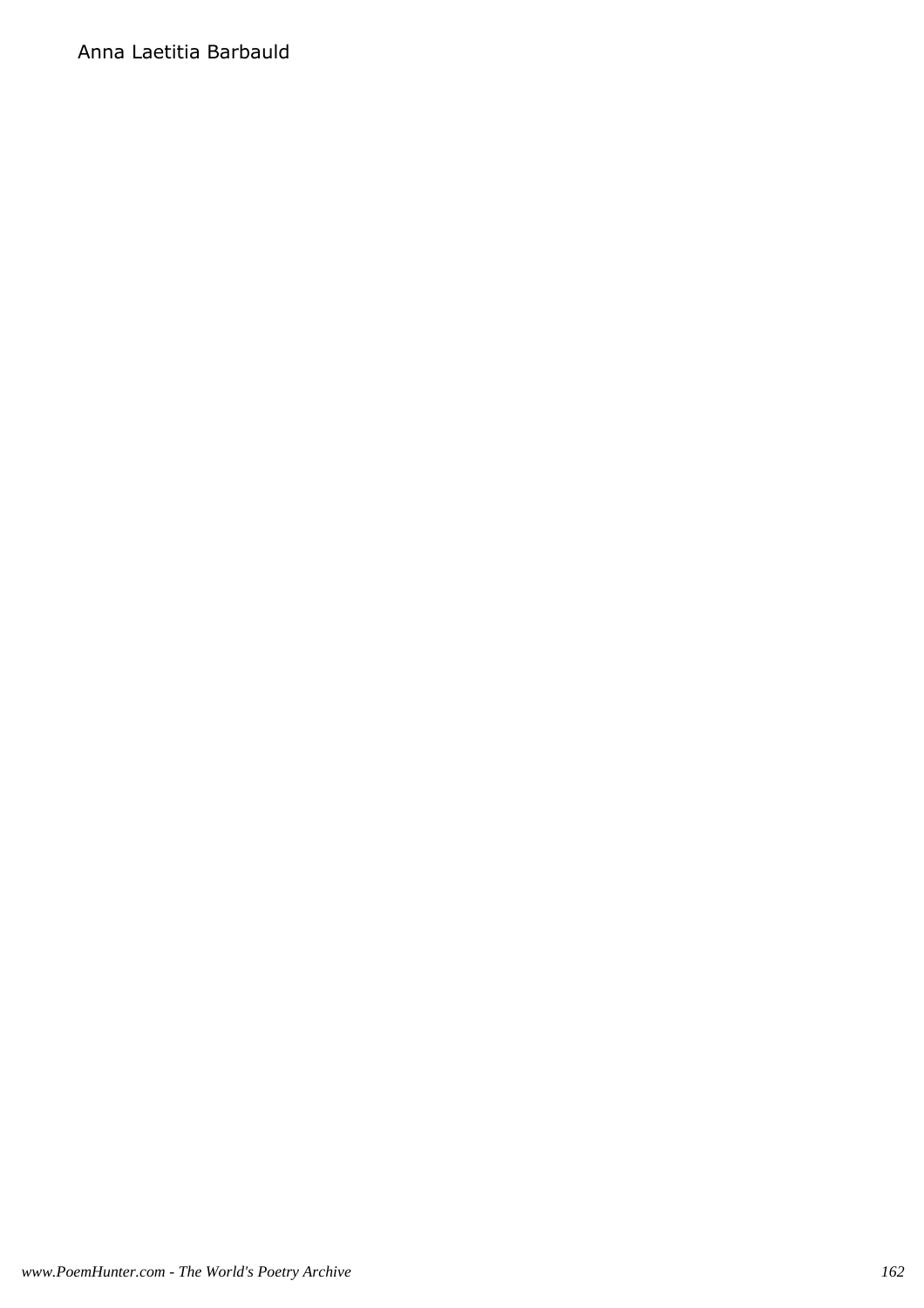# To Miss F. B.: On Her Asking For Mrs. B's Love And Time

Of Love and Time say what would Fanny know? That Time is precious, and that Love is sweet? That both, the choicest blessings lent below, With gay Sixteen in envied union meet? Time without Love is tasteless, dull, and cold, Love out of Time will fond and doting prove; To bright sixteen are all their treasures told, Love suits the Time, and Time then favours Love. No longer then of matron brows inquire For sprightly Love, or swiftly-wasting Time; Look but at home, you have what you require,— With gay sixteen they both are in their prime.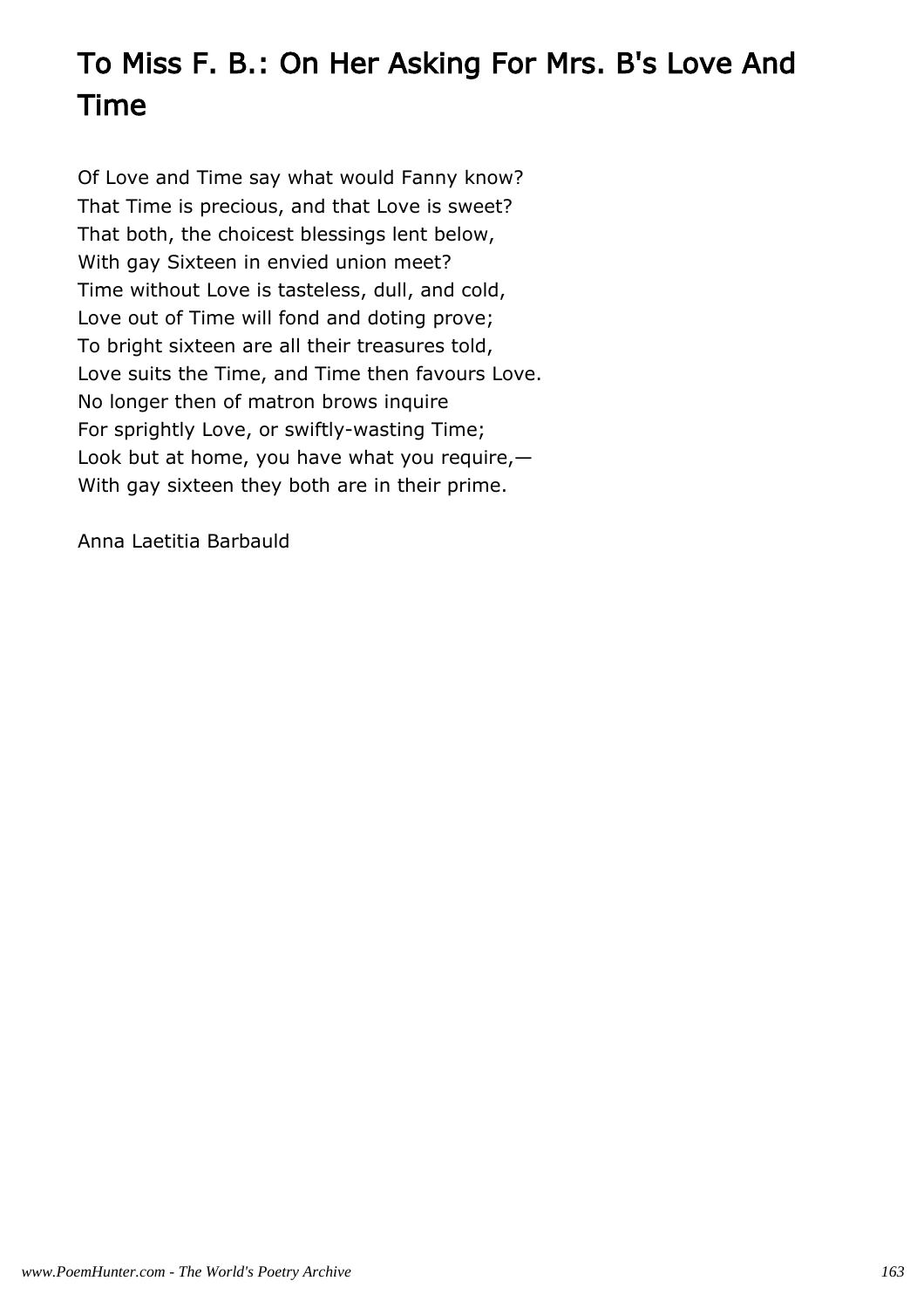# To Miss R.: On Her Attendance On Her Mother At Buxton

When blooming beauty in the noon of power, While offered joys demand each sprightly hour, With all that pomp of charms and winning mien Which sure to conquer needs but to be seen; When she, whose name the softest love inspires, To the hushed chamber of Disease retires, To watch and weep beside a parent's bed, Catch the faint voice, and raise the languid head, What mixt delight each feeling heart must warm!— An angel's office suits an angel's form.

Thus the tall column graceful rears its head To prop some mouldering tower with moss o'erspread, Whose stately piles and arches yet display The venerable graces of decay: Thus round the withered trunk fresh shoots are seen To shade their parent with a cheerful green.

More health, dear maid! thy soothing presence brings Than purest skies, or salutary springs. That voice, those looks such healing virtues bear, Thy sweet reviving smiles might cheer despair; On the pale lips detain the parting breath, And bid hope blossom in the shades of death. Beauty, like thine, could never reach a charm So powerful to subdue, so sure to warm. On her loved child behold the mother gaze, In weakness pleased, and smiling through decays, And leaning on that breast her cares assuage;— How soft a pillow for declining age!

For this, when that fair frame must feel decay,— Ye Fates protract it to a distant day,— When thy approach no tumults shall impart, Nor that commanding glance strike through the heart, When meaner beauties shall have leave to shine, And crowds divide the homage lately thine,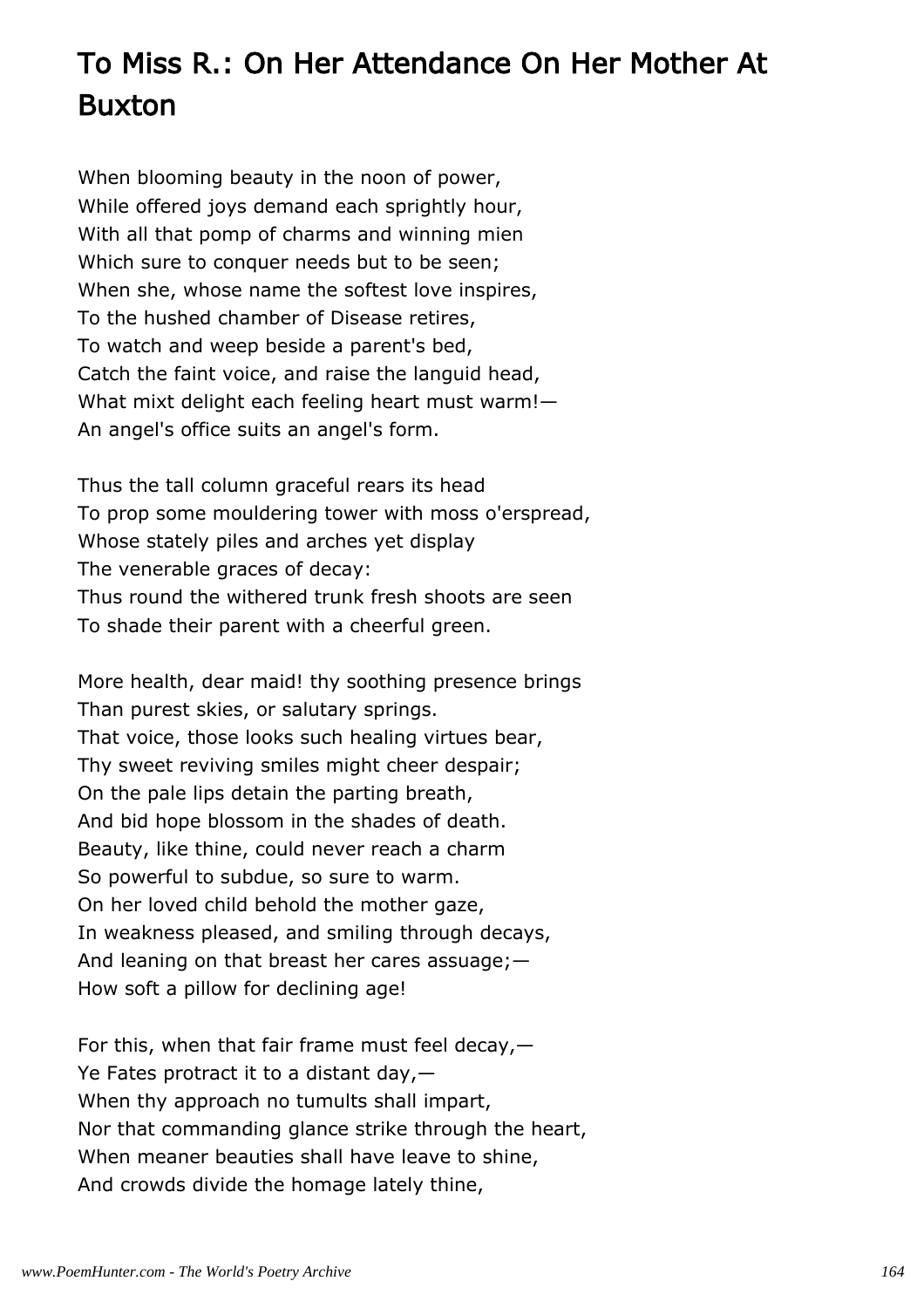Not with the transient praise those charms can boast Shall thy fair fame and gentle deeds be lost: Some pious hand shall thy weak limbs sustain, And pay thee back these generous cares again; Thy name shall flourish, by the good approved, Thy memory honoured, and thy dust beloved,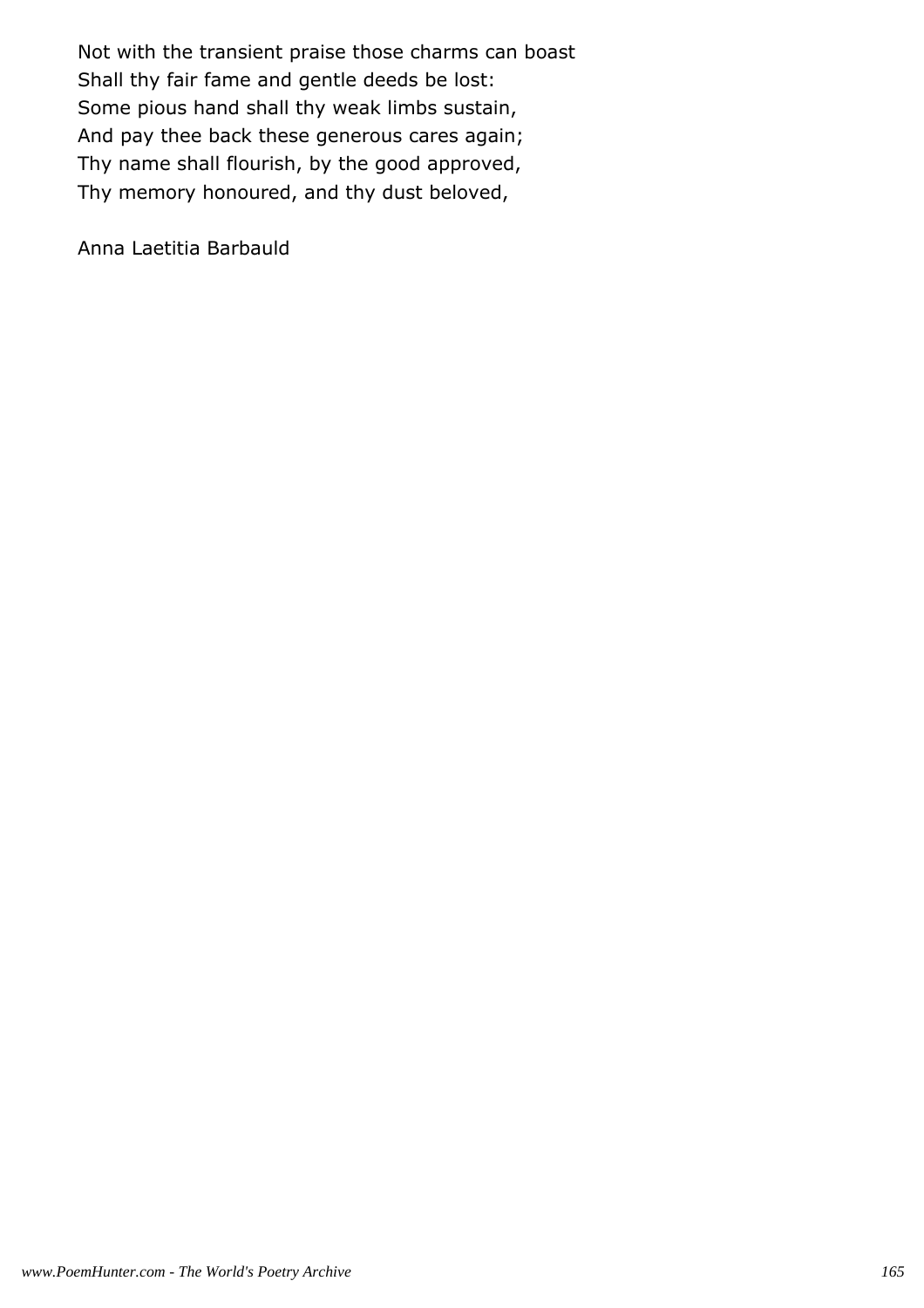### To Miss T.

Sweet are the thoughts that stir the virgin's breast When love first enters there, a timid guest; Before her dazzled eyes gay visions shine, And laughing Cupids wreaths of roses twine; And conscious beauty hastens to employ Her span of empire and her dream of joy.

Sarah! not thus to thee his power is shown; More stern he greets thee from his awful throne. Thee, called to bid thy cheering converse flow, And shed thy sweetness in the house of woe; The solemn sympathies of grief to share, And, sadly smiling, soothe a sister's care.

O'er her young hopes the sable pall is spread; Her wedded heart holds converse with the dead; To ties, no longer earthly, fondly true, Each thought that breathes of love, must breathe of heaven too.

Thus, Sarah, love thy nobler mind prepares, Shows thee his dangers, duties, sorrows, cares; Thus with severer lessons schools thy heart, And, pleased his happiest influence to impart, For thee, dismissing from his chastened train Each motley form of fickle, light, or vain, Builds the strong fabric of that love sublime Which conquers Death, and triumphs over Time.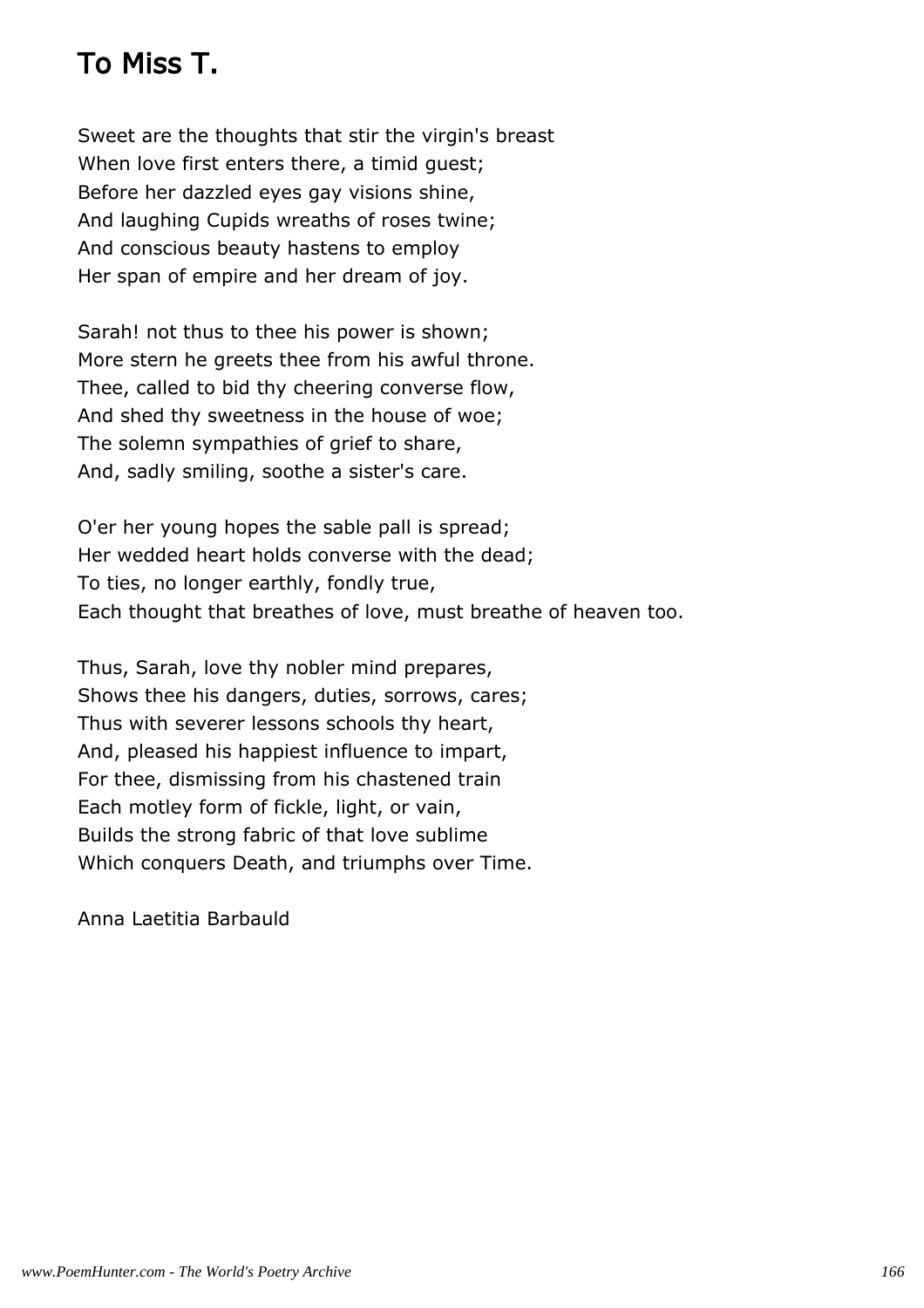#### To Mr. Barbauld

#### NOVEMBER, 14, 1778.

Come, clear thy studious looks awhile, 'T is arrant treason now To wear that moping brow, When I, thy empress, bid thee smile.

What though the fading year One wreath will not afford To grace the poet's hair, Or deck the festal board;

A thousand pretty ways we'll find To mock old Winter's starving reign; We'll bid the violets spring again, Bid rich poetic roses blow, Peeping above his heaps of snow; We'll dress his withered cheeks in flowers, And on his smooth bald head Fantastic garlands bind: Garlands, which we will get From the gay blooms of that immortal year, Above the turning seasons set, Where young ideas shoot in Fancy's sunny bowers.

A thousand pleasant arts we'll have To add new feathers to the wings of Time, And make him smoothly haste away: We'll use him as our slave, And when we please we'll bid him stay, And clip his wings, and make him stop to view Our studies, and our follies too; How sweet our follies are, how high our fancies climb.

We'll little care what others do, And where they go, and what they say; Our bliss, all inward and our own, Would only tarnished be, by being shown. The talking restless world shall see,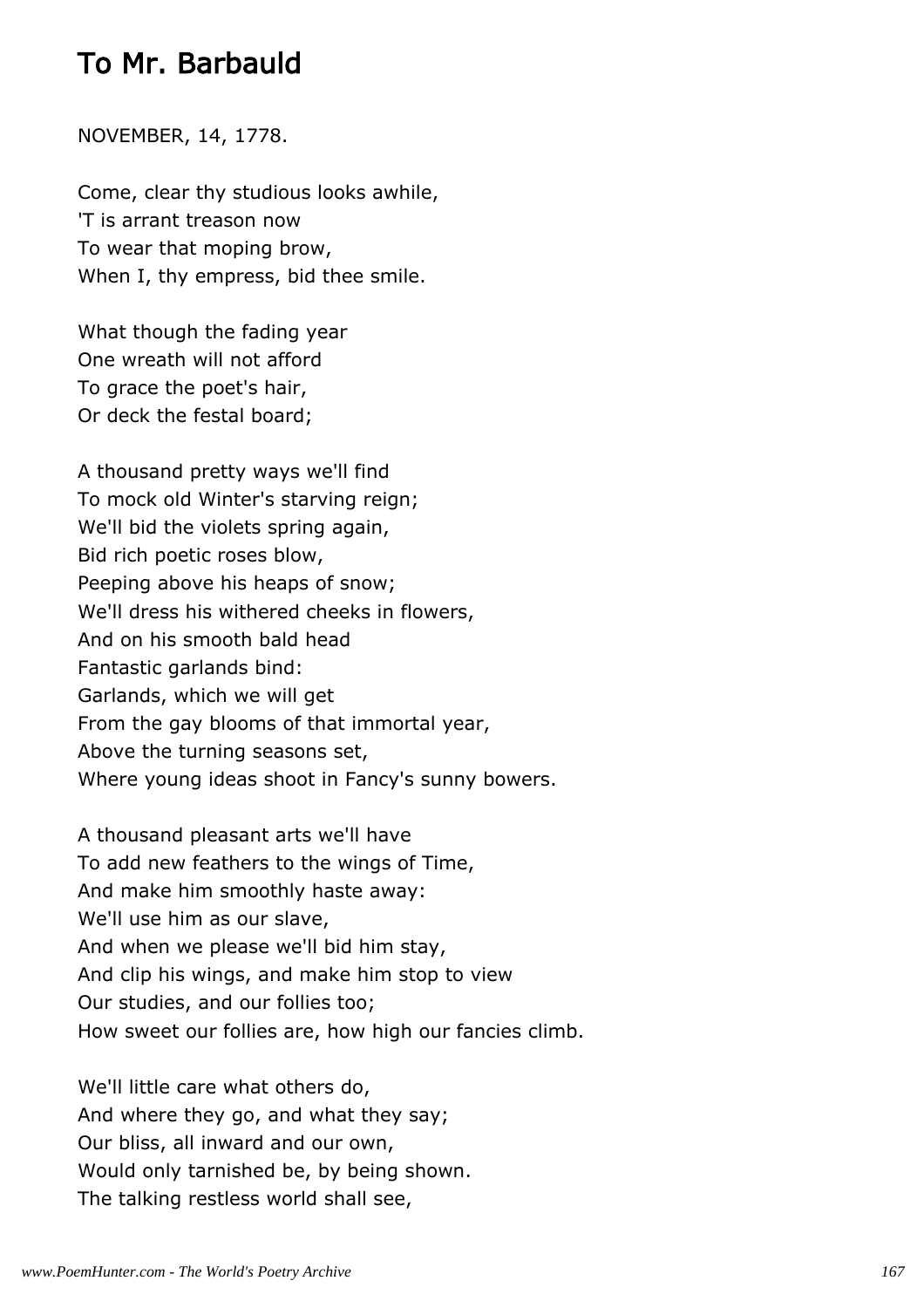Spite of the world we'll happy be; But none shall know How much we 're so, Save only Love, and we.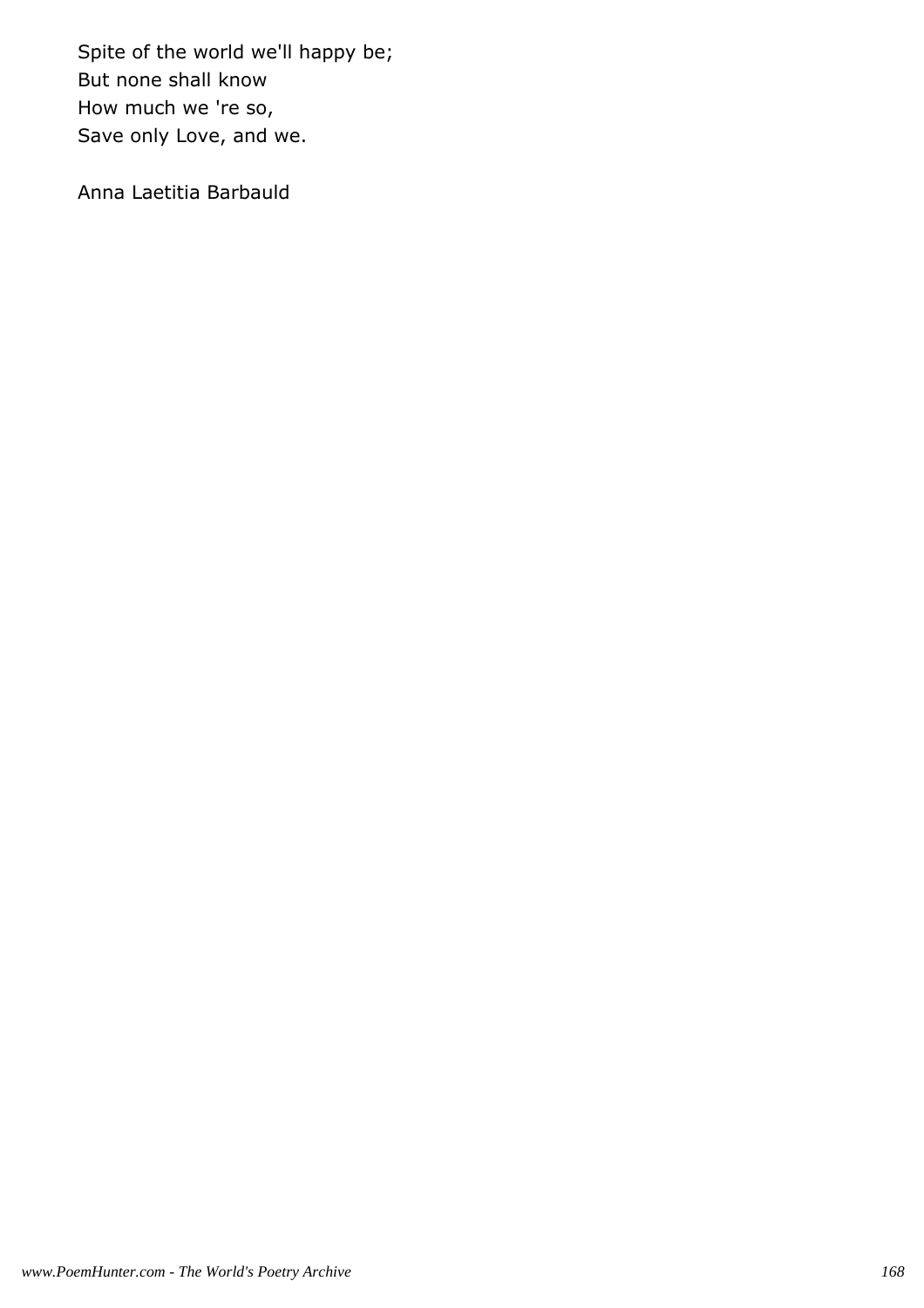# To Mr. Bowring

#### ON HIS POETICAL TRANSLATIONS FROM VARIOUS LANGUAGES

Bowring, the music of thy polished strains Through every tongue its equal power sustains. To the rude Russ it gives a softer touch, It melts to mellower sounds the homely Dutch, With bloodless conquest from each land it bears The precious spoil of long-recorded years; And, pleased its holy ardour to diffuse, With thy own spirit sanctifies the Muse. Thus, in some window's deep recesses laid, The soft Æolian harp its power displayed, From the shrill east wind and the stormy north It drew soft airs and gentle breathings forth; Subdued to harmony each passing sound, Waked with unusual notes the echoes round, With happy magic softened, as it past, The hollow whistling of the keenest blast; And each rude gust that swept the changing sky Dissolved to strains of liquid harmony.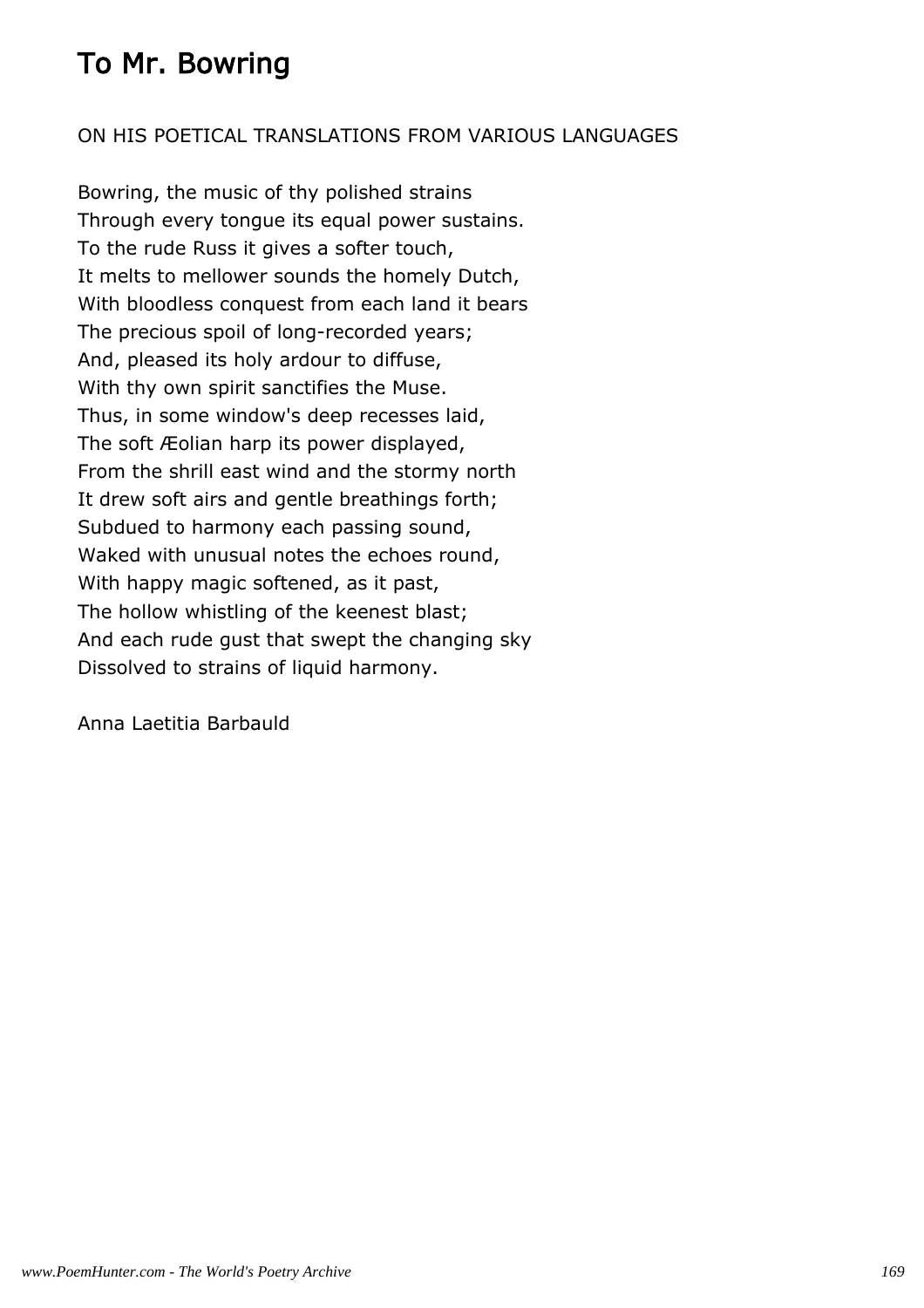# To Mr. S. T. Coleridge

Midway the hill of science, after steep And rugged paths that tire the' unpractised feet, A grove extends; in tangled mazes wrought, And filled with strange enchantment:—dubious shapes Flit through dim glades, and lure the eager foot Of youthful ardour to eternal chase. Dreams hang on every leaf: unearthly forms Glide through the gloom; and mystic visions swim Before the cheated sense. Athwart the mists, Far into vacant space, huge shadows stretch, And seem realities; while things of life, Obvious to sight and touch, all glowing round, Fade to the hue of shadows—Scruples here, With filmy net, most like the autumnal webs Of floating gossamer, arrest the foot Of generous enterprise; and palsy hope And fair ambition with the chilling touch Of sickly hesitation and blank fear. Nor seldom Indolence these lawns among Fixes her turf-built seat; and wears the garb Of deep philosophy, and museful sits, In dreamy twilight of the vacant mind, Soothed by the whispering shade; for soothing soft The shades; and vistas lengthening into air, With moonbeam rainbows tinted.—Here each mind Of finer mould, acute and delicate, In its high progress to eternal truth Rests for a space, in fairy bowers entranced; And loves the softened light and tender gloom; And, pampered with most unsubstantial food, Looks down indignant on the grosser world, And matter's cumbrous shapings. Youth beloved Of Science—of the Muse beloved,—not here, Not in the maze of metaphysic lore, Build thou thy place of resting! lightly tread The dangerous ground, on noble aims intent; And be this Circe of the studious cell Enjoyed, but still subservient. Active scenes Shall soon with healthful spirit brace thy mind;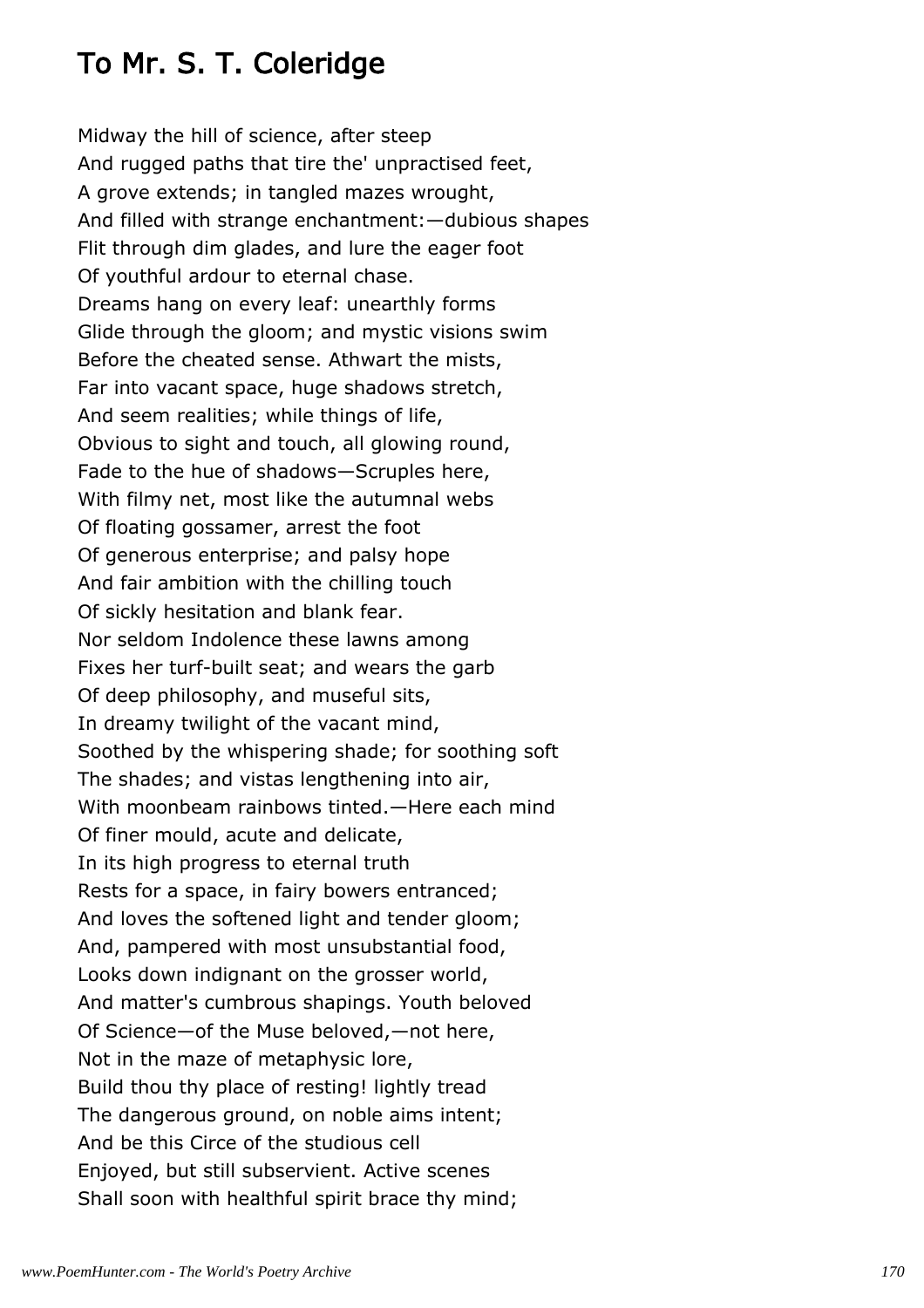And fair exertion, for bright fame sustained, For friends, for country, chase each spleen-fed fog That blots the wide creation.— Now Heaven conduct thee with a parent's love!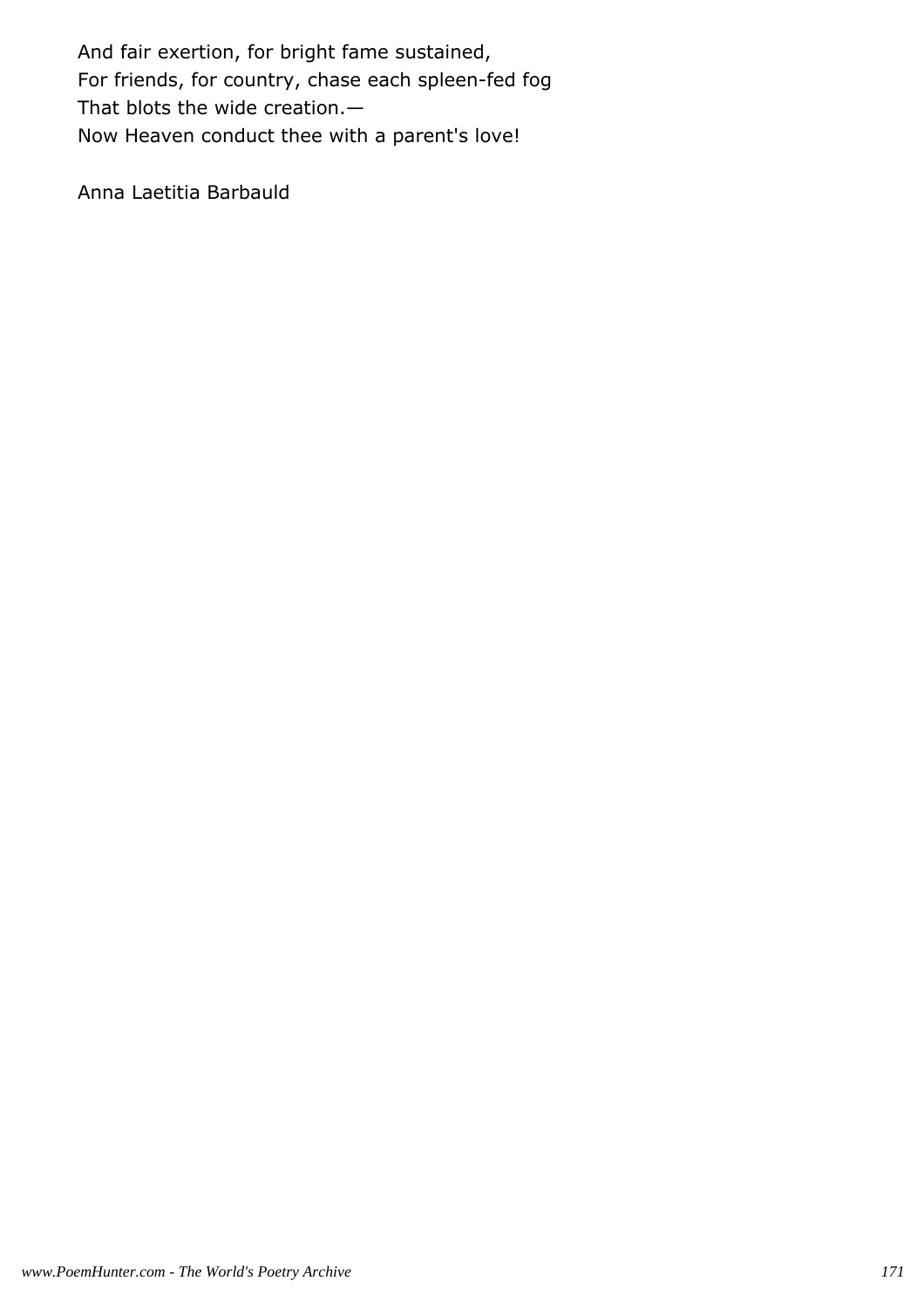## To Mrs. A.

You whose clear life, one fair, well-ordered day, In useful tenour calmly glides away; In whom the eye of Malice never spied Aught she could wish to spread, or you to hide, Whose looks with words accord, and word with deed, Receive the only screen you e'er can need!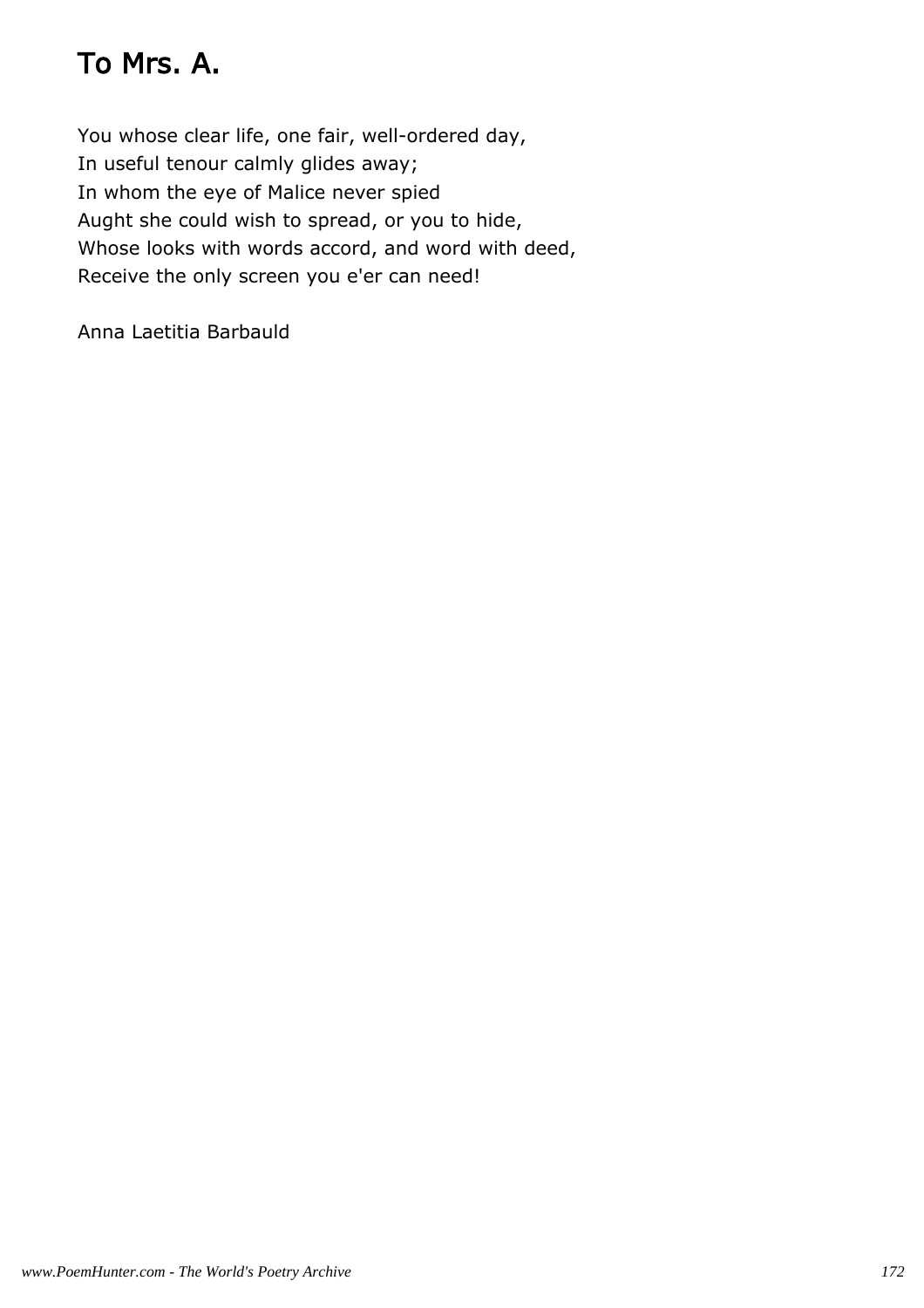#### To Mrs. Marissal

Whither, whither, wearied dove, Wilt thou fly to seek thy rest? Beat with many a heavy storm, Where repose thy tender breast? Hither, hither, gentle dove, Bend thy flight and build thy home; Here repose thy tender breast, Fix thy foot, and never roam. Welcome, welcome, soft-eyed dove, To the sheltering low-roofed cot, Leave the splendid city's throng, Meekly kiss thy quiet lot.

Low-roofed cots and whispering groves Suit thy pensive sweetness best; Health shall bloom, and Peace shall smile Round thy small but downy nest. Try thy thrilling notes once more, Plume again thy ruffled wing; With thy sister turtles coo, Drink at Pleasure's native spring.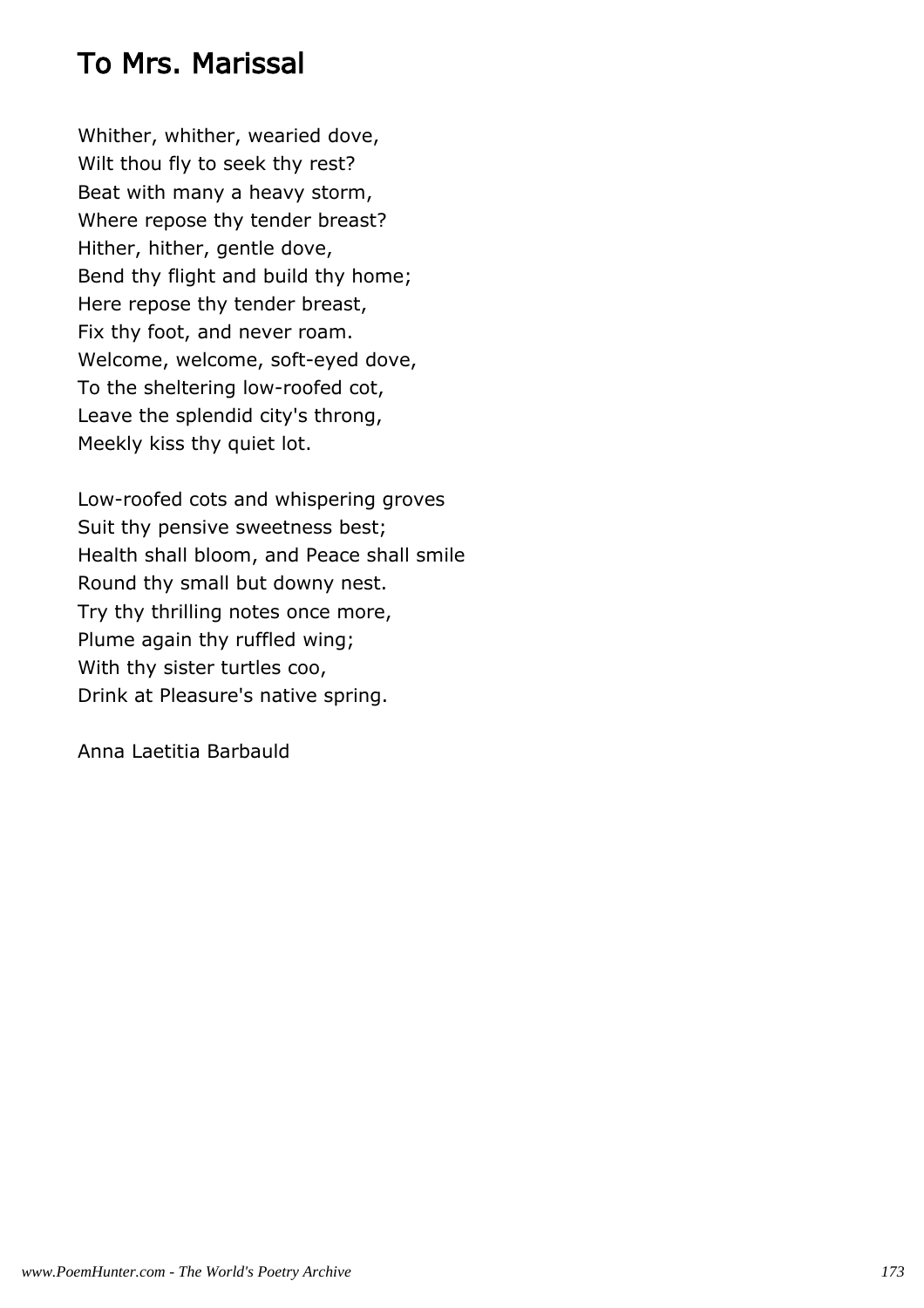# To Mrs. P\*\*\*\*\*\*\*\*, With Some Drawings Of Birds And Insects.

The kindred arts to please thee shall conspire,

One dip the pencil, and one string the lyre.

(Pope)

Amanda bids;-at her command again I seize the pencil, or resume the pen; No other call my willing hand requires, And Friendship, better than a Muse inspires. Painting and Poetry are near allied; The kindred arts two sister Muses guide: This charms the eye, that steals upon the ear; There sounds are tuned, and colours blended here: This with a silent touch enchants our eyes, And bids a gayer, brighter world arise: That, less allied to sense, with deeper art Can pierce the close recesses of the heart; By well-set syllables, and potent sound, Can rouse, can chill the breast, can soothe, can wound; To life adds motion, and to beauty soul,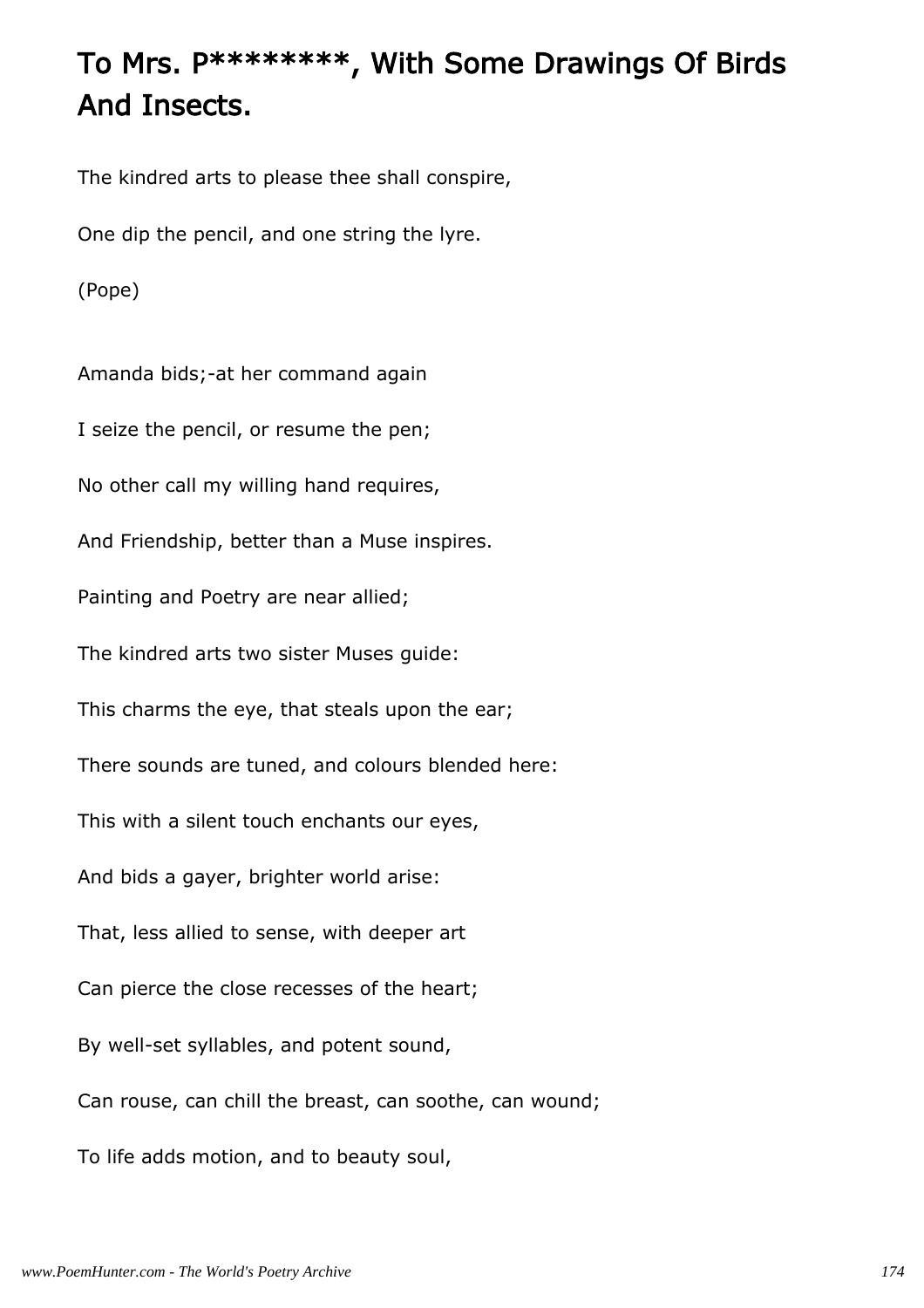And breathes a spirit through the finished whole: Each perfects each, in friendly union joined;- This gives Amanda's form, and that her mind. But humbler themes my artless hand requires, No higher than the feathered tribe aspires. Yet who the various nations can declare That plough with busy wing the peopled air? These cleave the crumbling bark for insect food; Those dip their crooked beak in kindred blood: Some haunt the rushy moor, the lonely woods; Some bathe their silver plumage in the floods; Some fly to man, his household gods implore, And gather round his hospitable door, Wait the known call, and find protection there From all the lesser tyrants of the air. The tawny Eagle seats his callow brood High on the cliff, and feasts his young with blood. On Snowdon's rocks, or Orkney's wide domain, Whose beetling cliffs o'erhang the Western main, The royal bird his lonely kingdom forms Amidst the gathering clouds and sullen storms;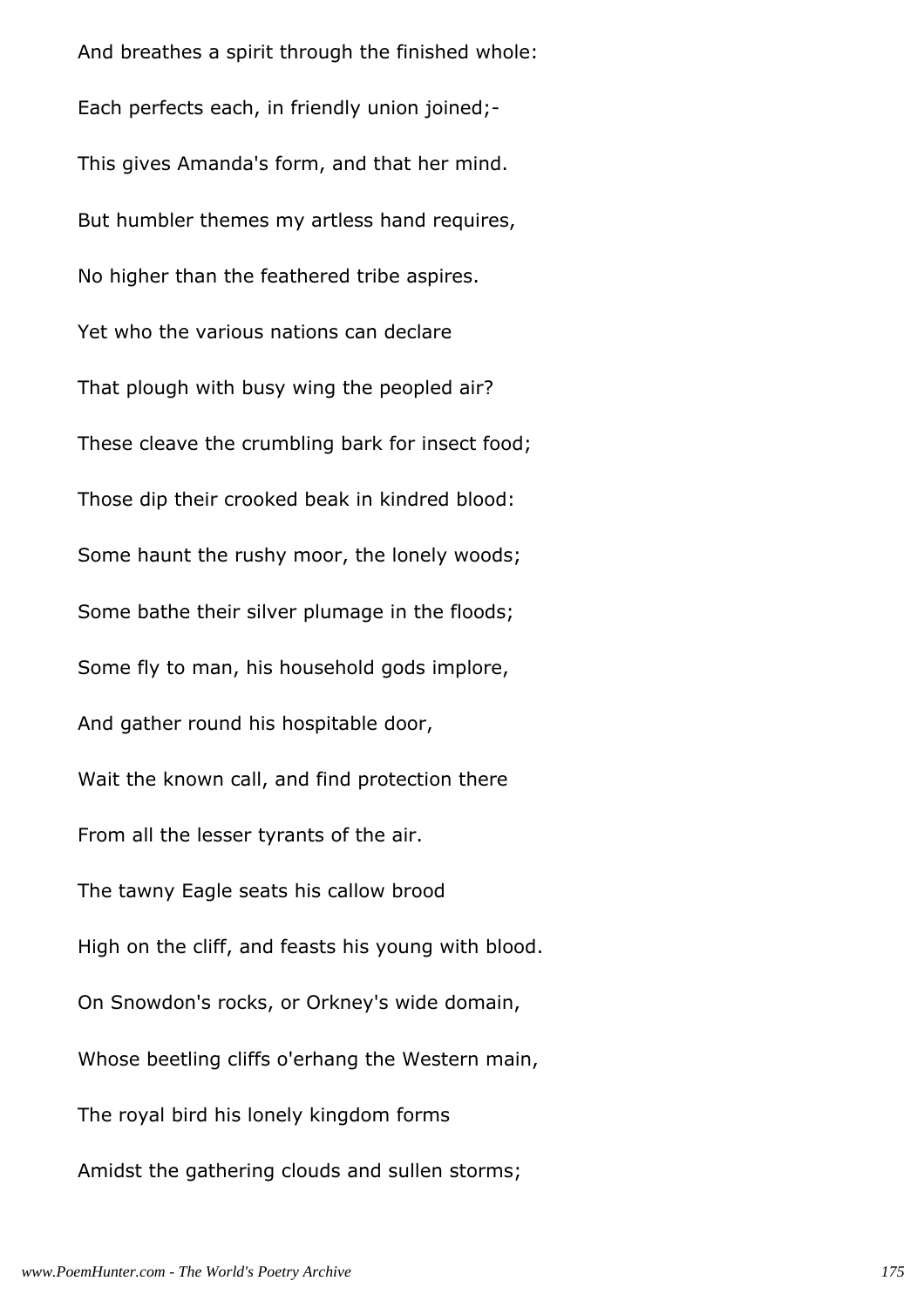Through the wide waste of air he darts his sight, And holds his sounding pinions poised for flight; With cruel eye premeditates the war, And marks his destined victim from afar: Descending in a whirlwind to the ground, His pinions like the rush of waters sound; The fairest of the fold he bears away, And to his nest compels the struggling prey; He scorns the game by meaner hunters tore, And dips his talons in no vulgar gore.

With lovelier pomp along the grassy plain The Silver Pheasant draws his shining train. On Asia's myrtle shores, by Phasis' stream, He spreads his plumage to the sunny gleam; But when the wiry net his flight confines, He lowers his purple crest, and inly pines: The beauteous captive hangs his ruffled wing, Opprest by bondage and our chilly spring. To claim the verse unnumbered tribes appear,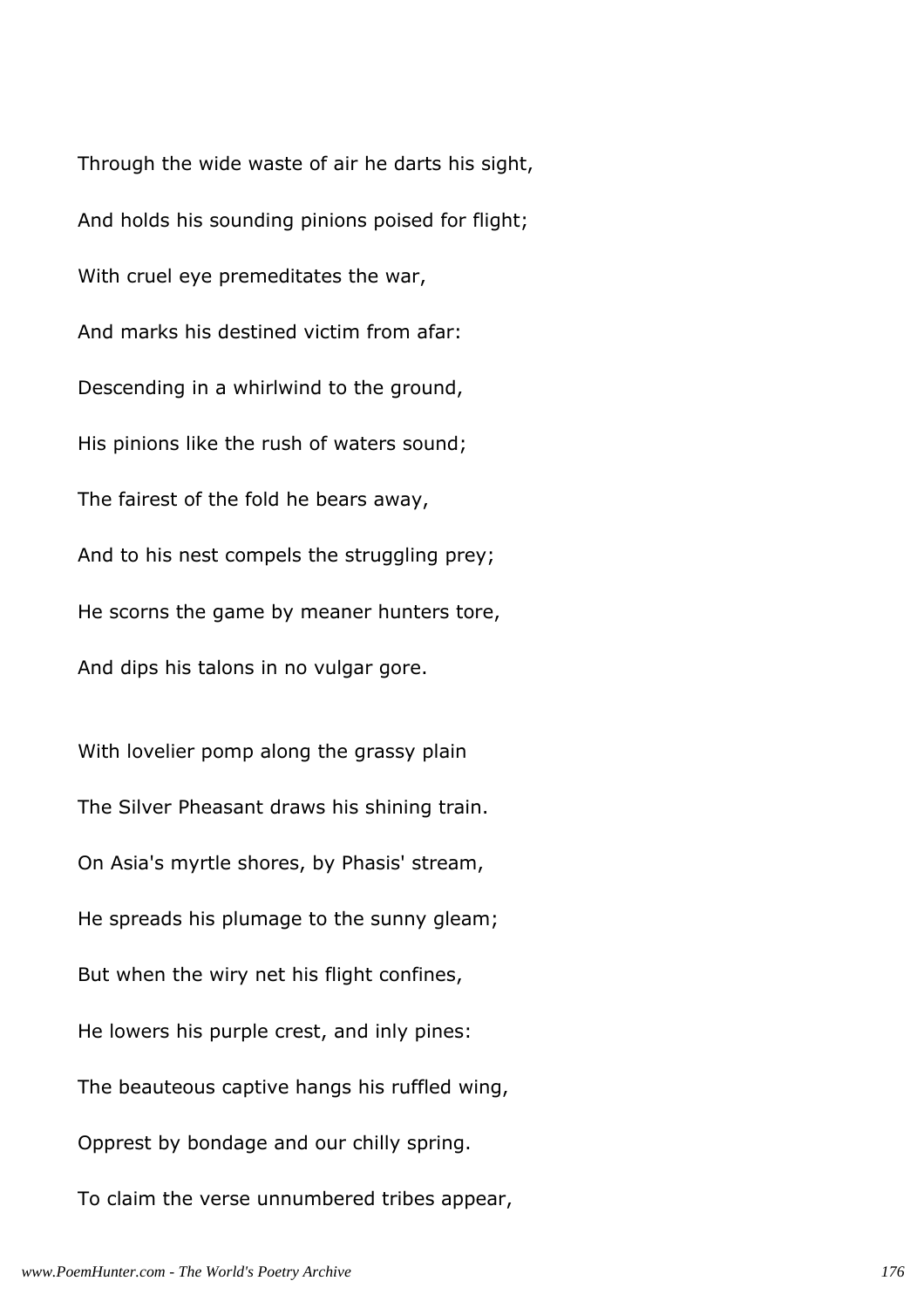That swell the music of the vernal year:

Seized with the spirit of the kindly May, They sleek the glossy wing, and tune the lay; With emulative strife the notes prolong, And pour out all their little souls in song. When winter bites upon the naked plain, Nor food nor shelter in the groves remain, By instinct led, a firm united band, As marshaled by some skillful general's hand, The congregated nations wing their way In dusky columns o'er the trackless sea; In clouds unnumbered annual hover o'er The craggy Bass, or Kilda's utmost shore; Thence spread their sails to meet the southern wind, And leave the gathering tempest far behind; Pursue the circling sun's indulgent ray, Course the swift seasons, and o'ertake the day. Not so the insect race, ordained to keep The lazy sabbath of a half-year's sleep: Entombed beneath the filmy web they lie,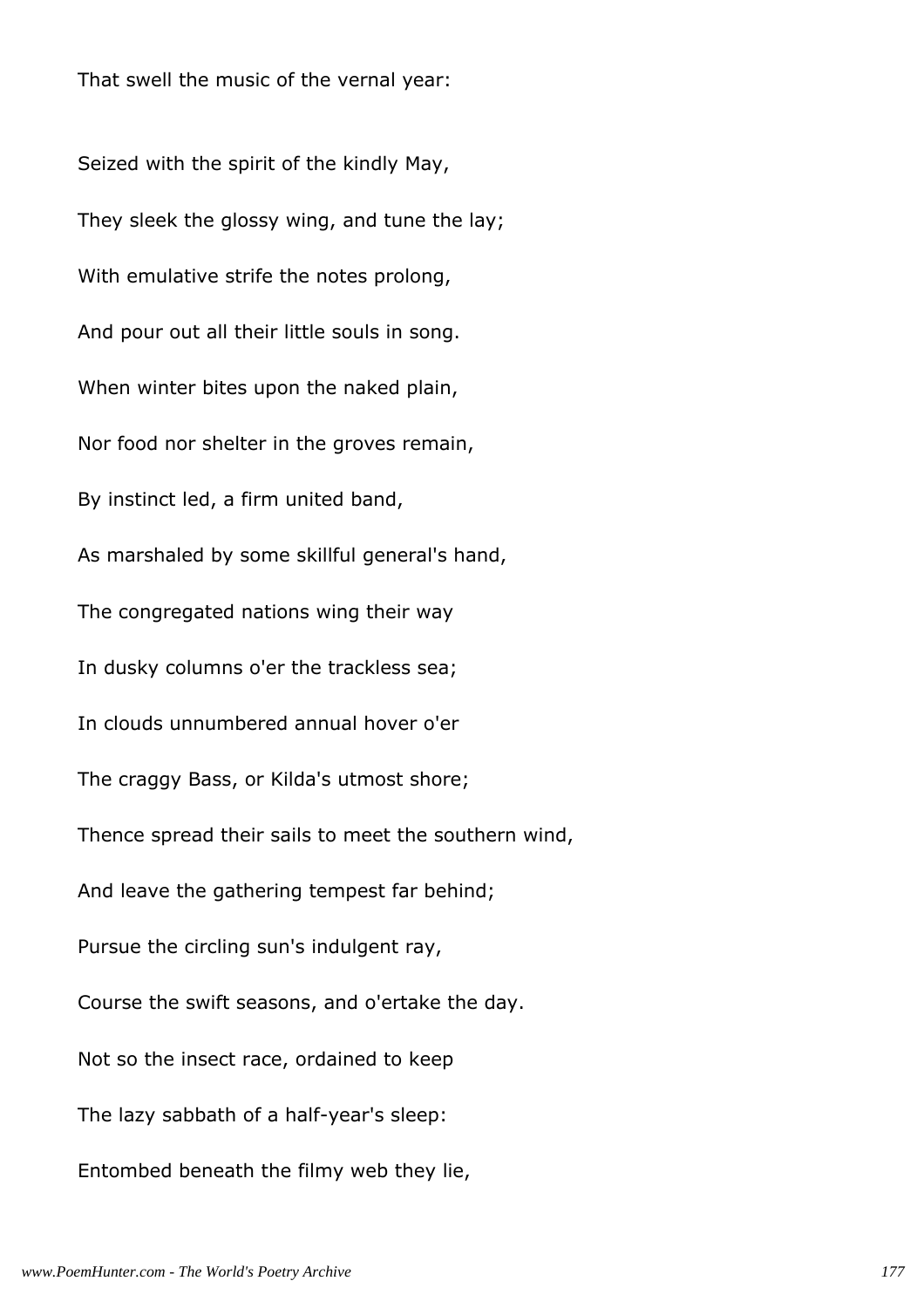And wait the influence of a kinder sky.

When vernal sunbeams pierce their dark retreat, The heaving tomb distends with vital heat; The half-formed brood, impatient of their cell, Start from their trance, and burst their silken shell;- Trembling awhile they stand, and scarcely dare To launch at once upon the untried air: At length assured, they catch the favouring gale, And leave their sordid spoils, and high in ether sail. So when brave Tancred struck the conscious rind, He found a nymph in every trunk confined;

The forest labours with convulsive throes, The bursting trees the lovely births disclose, And a gay troop of damsels round him stood, Where late was rugged bark and lifeless wood. Lo! the bright train their radiant wings unfold! With silver fringed, and freckled o'er with gold: On the gay bosom of some fragrant flower They idly fluttering live their little hour; Their life all pleasure, and their task all play,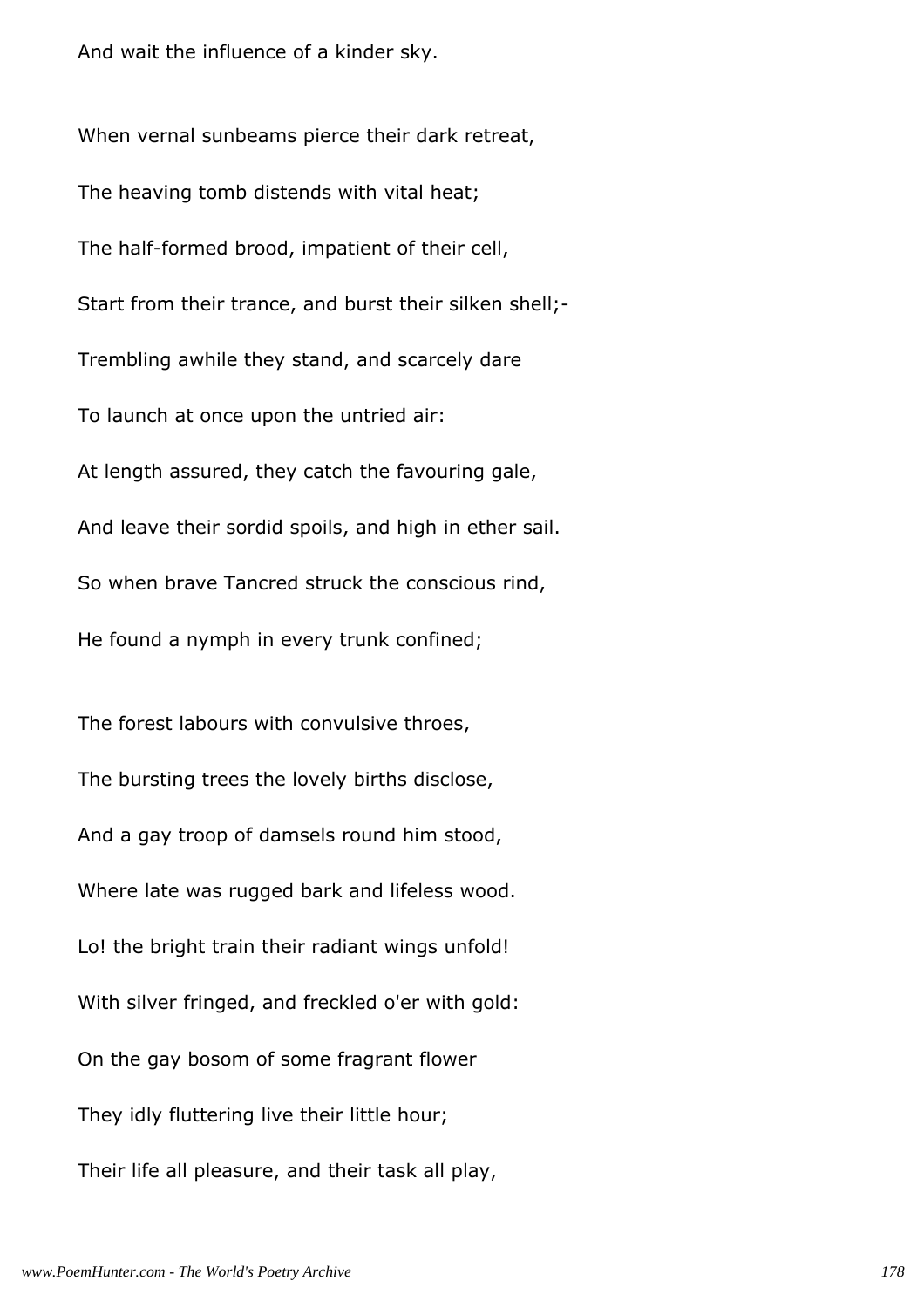All spring their age, and sunshine all their day. Not so the child of sorrow, wretched Man, His course with toil concludes, with pain began; That his high destiny he might discern, And in misfortune's school this lesson learn…. Pleasure's the portion of the inferior kind; But glory, virtue, Heaven for Man designed. What atom-forms of insect life appear! And who can follow Nature's pencil here? Their wings with azure, green and purple glossed, Studded with coloured eyes, with gems embossed, Inlaid with pearl, and marked with various stains Of lively crimson through their dusky veins. Some shoot like living stars athwart the night, And scatter from their wings a vivid light, To guide the Indian to his tawny loves, As through the woods with cautious step he moves. See the proud giant of the beetle race; What shining arms his polished limbs enchase! Like some stern warrior formidably bright, His steely sides reflect a gleaming light: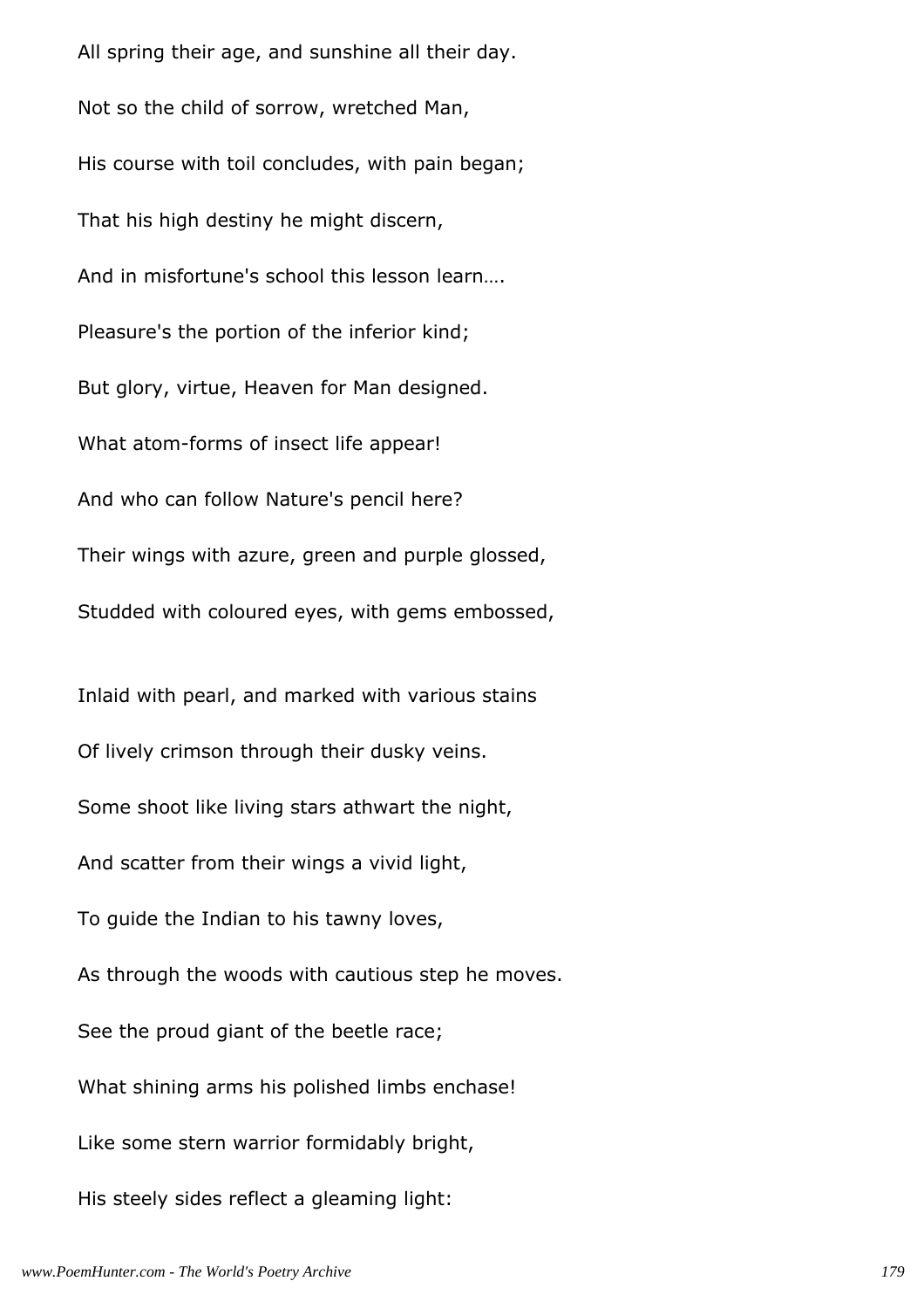On his large forehead spreading horns he wears, And high in air the branching antlers bears: O'er many an inch extends his wide domain, And his rich treasury swells with hoarded grain. Thy friend thus strives to cheat the lonely hour, With song or paint, an insect or a flower:- Yet if Amanda praise the flowing line, And bend delighted o'er the gay design, I envy not nor emulate the fame Or of the painter's or the poet's name: Could I to both with equal claim pretend, Yet far, far dearer were the name of Friend.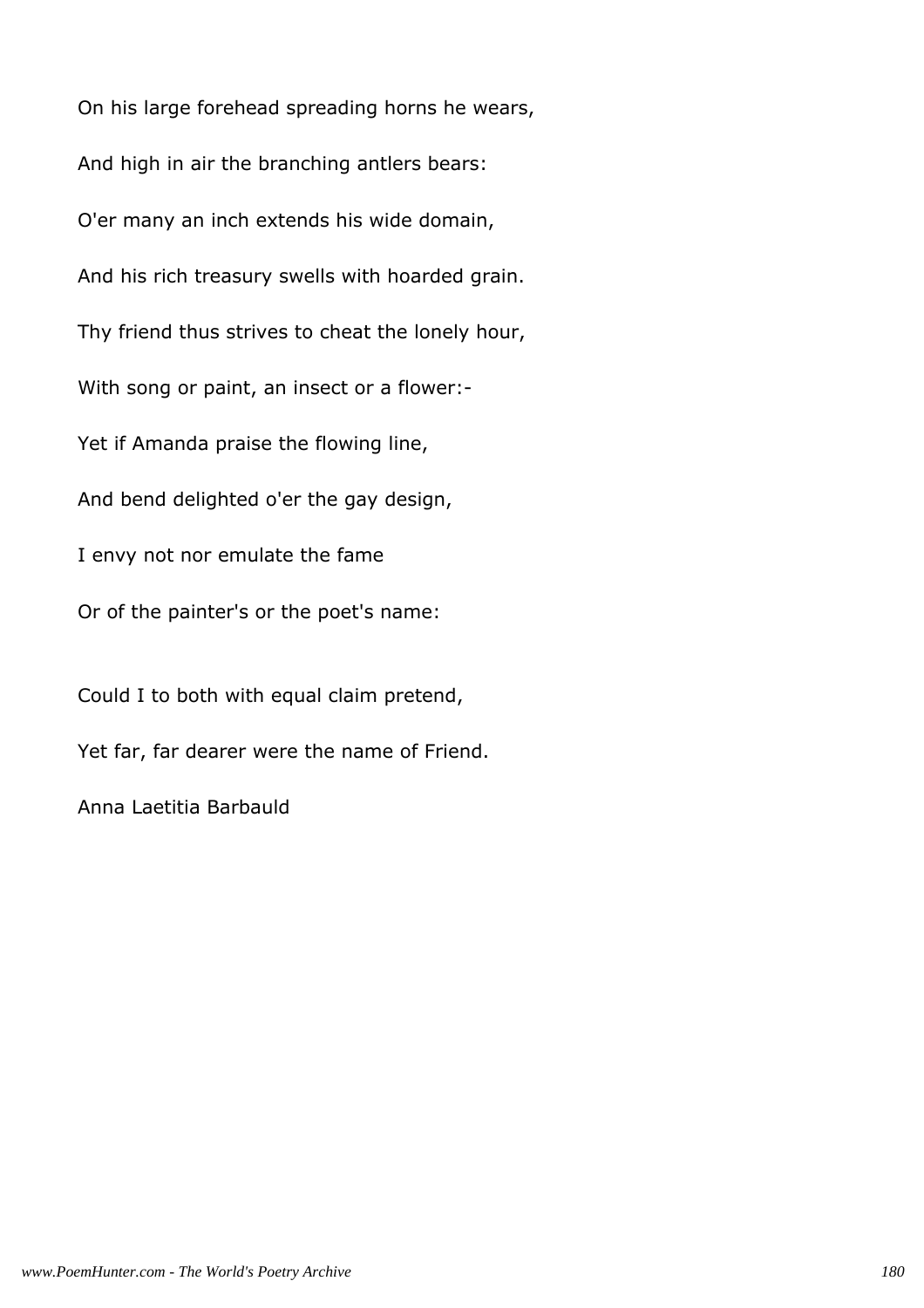## To The Baron Destonne

WHO HAD WISHED AT THE NEXT TRANSIT OF MERCURY TO FIND HIMSELF AGAIN BETWEEN MRS. LA BORDE AND MRS. B.

In twice five winters more and one, Hermes again will cross the Sun; Again a dusky spot appear, Slow-journeying o'er his splendid sphere: The stars shall slide into their places, Exhibiting the self-same faces, And in the like position fix As Thursday morning, eighty-six. But changing mortals hope in vain Their lost position more to gain;—

Once more between La Borde and me!— Ah, wish not what will never be! For wandering planets have their rules, Well known in astronomic schools; But life's swift wheels will ne'er turn back, When once they've measured o'er their track. Eleven years,—twice five and one,— Is a long hour in Beauty's sun: Those years will pilfer many a grace Which decks La Borde's enchanting face; The little Loves which round her fly, Will moult the wing, and droop, and die: And I, grown dull, my lyre unstrung In some old chimney corner hung, Gay scenes of Paris all forgot, Shall rust within my silent cot: Life's summer ended, and life's spring, Nor she shall charm, nor I shall sing. Even Cook, upon whose blooming brow The youthful graces open now,

Eleven years may vastly change: No more the Provinces he'll range; No more with humid eyes entreat, And wait his doom at Beauty's feet;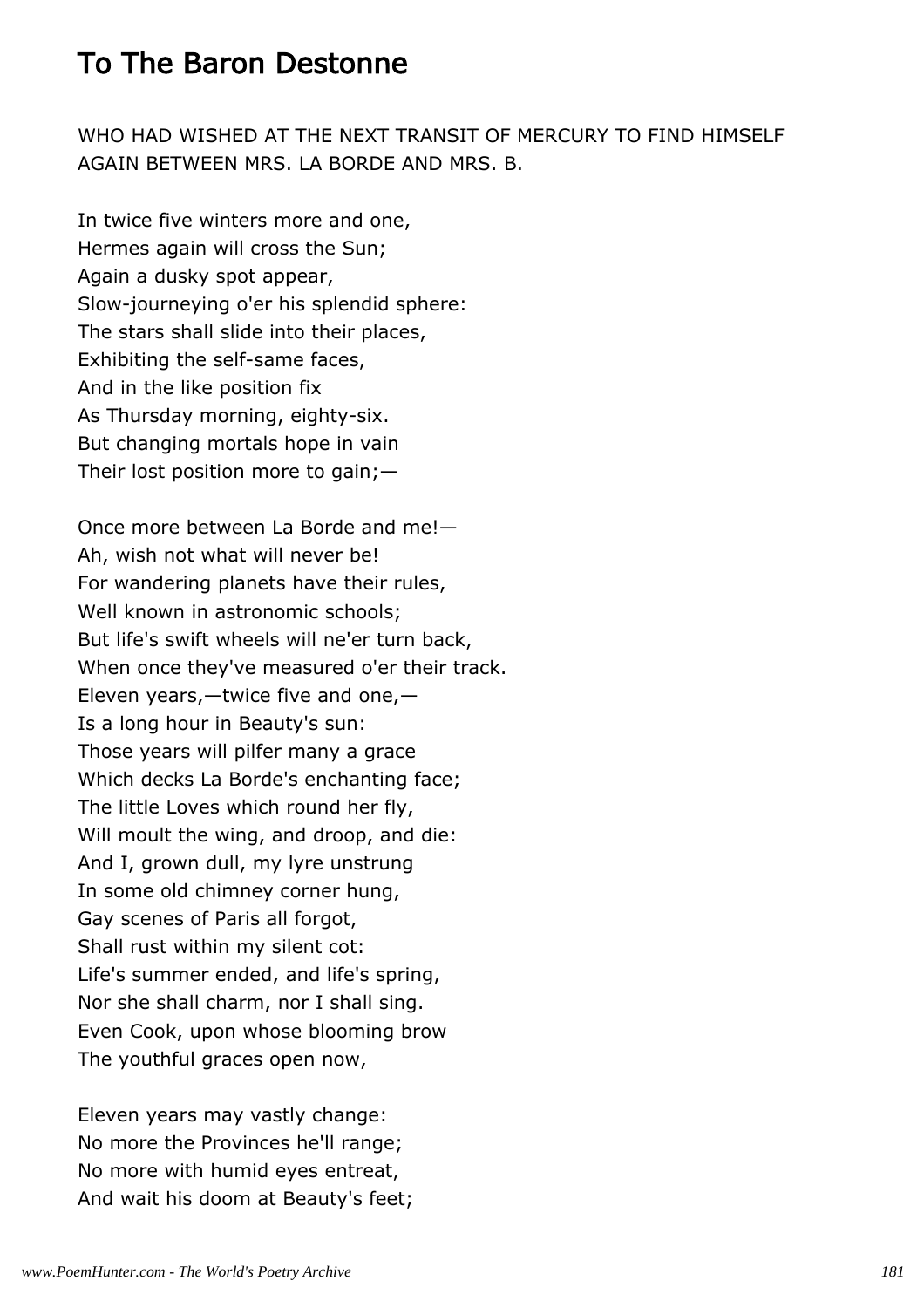Married and grave, he'll spend his time Far from the idleness of rime; Forgetting oranges and myrtle, Will drink his port and eat his turtle; Perhaps with country justice sit, And turn his back on thee and Wit.

For thee, my friend, whose copious vein Pours forth at will the polished strain, With every talent formed to please, Each fair idea quick to seize;— Who knows within so long a space What scenes the present may efface, What course thy stream of life may take, What winds may curl, what storms may shake,

What varying colours, gay or grave, Shall tinge by turns the passing wave; Of objects on its banks what swarms— The loftier or the fairer forms— Shall glide before the liquid glass, And print their image as they pass?

Let Fancy then and Friendship stray In Pleasure's flowery walks today, Today improve the social hours, And build today the Muse's bowers; And when life's pageant on will go, Try not to stop the passing show; But give to scenes that once were dear, A sigh, a farewell, and a tear.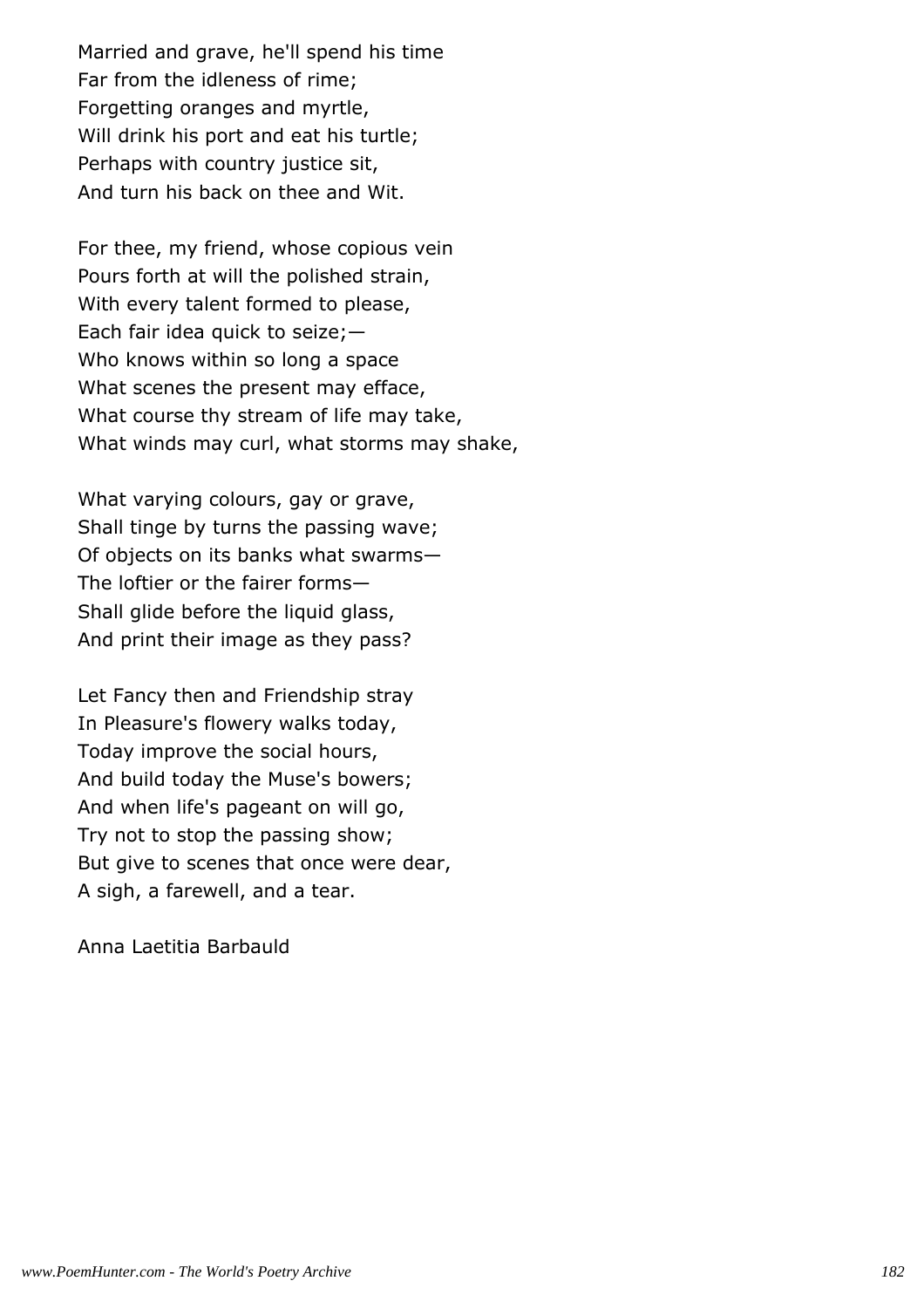## To The Baron Destonne,

#### WITH AIKIN'S ESSAY ON SONG-WRITING

To Gallia's gay and gallant coast Haste, little volume, speed thy flight; And proudly there go make thy boast How Britons love—how Britons write. Say, Love can hold his torch as high Beneath our heaven deformed with showers, As in her pure and brilliant sky, By vine-clad hills or myrtle bowers: Ask if her damsels bloom more fair; Ask if her swains can love as true; And urge her poets' tuneful care To sing their praise in numbers due.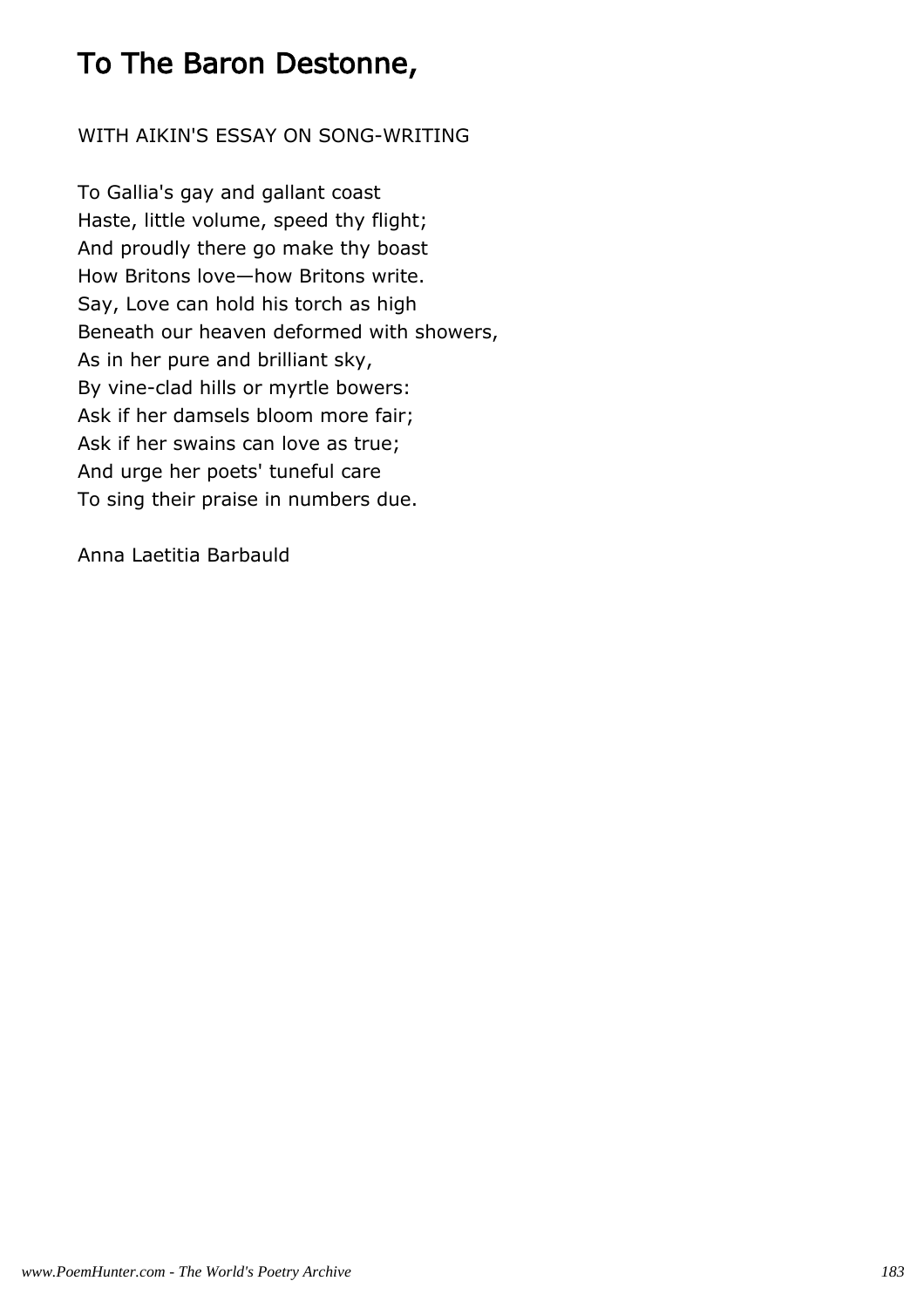## To The Miss Websters

WITH DR. AIKIN'S "WISH," WHICH THEY EXPRESSED A DESIRE TO HAVE A COPY OF

Not this the Wish in life's first, gayest page, Becomes your opening years and golden prime; Not these the hopes should your soft thoughts engage, Whose buds of joy are yet uncropt by Time. When blood begins to creep, when fled is youth, And nature verges toward lethargic rest, Gardens and groves the languid mind may soothe, And fire-side comforts satisfy the breast.

For you, quick Fancy spreads her brightest stores, Paints high the colour of each opening joy, Enthusiastic hope to rapture soars, And untried scenes the busy thoughts employ. O may her soft enchantment late prolong The fond romance of innocence and youth! To elder life no happier hours belong, No richer cordial dealt by hoary Truth. Nor fear, while you the gaudy dream pursue, Life's serious aim and sober joys to miss: While fluttering pulses dance, and scenes are new, Your Wish is transport, and your Hopes are bliss.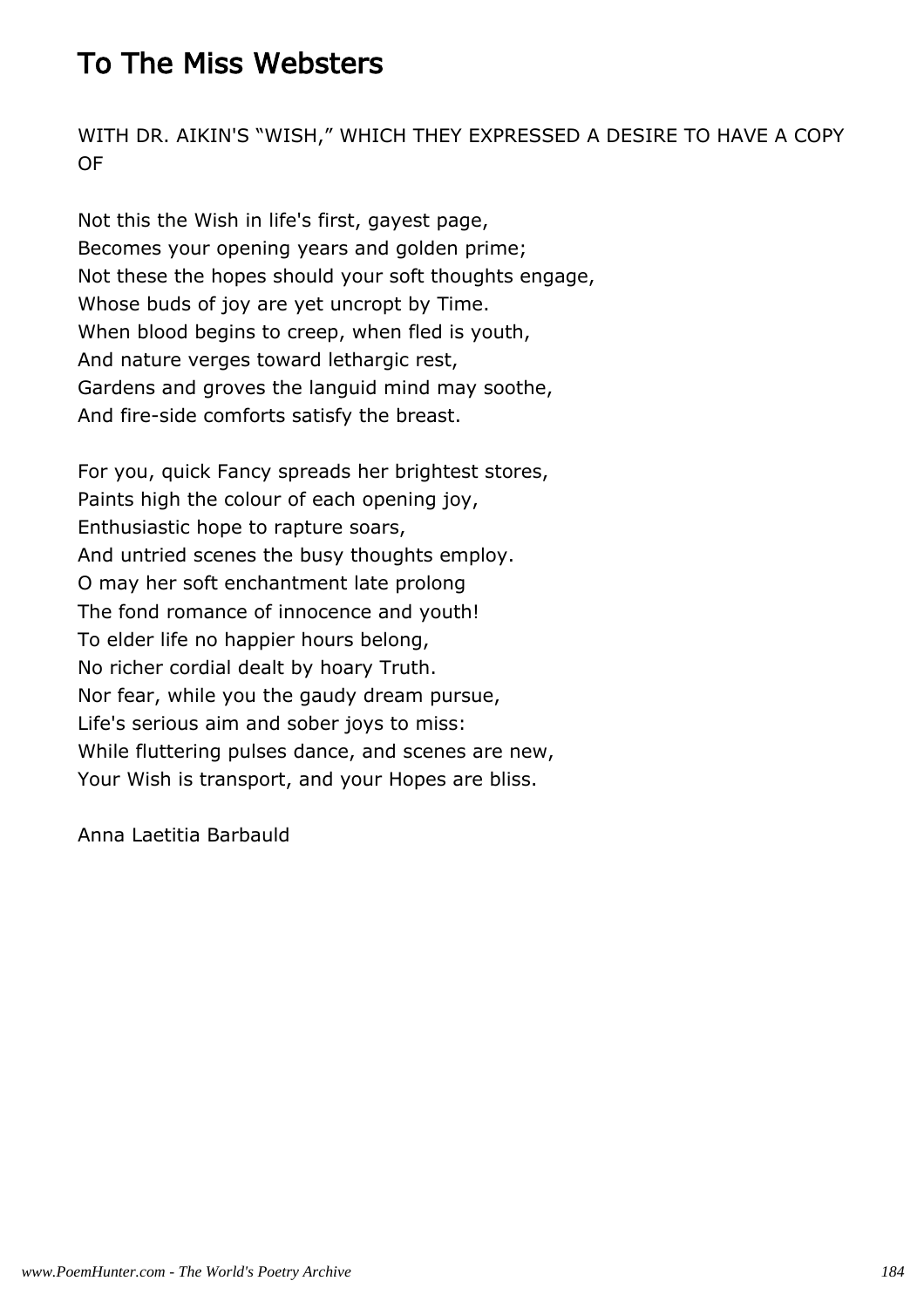## To The Poor

Child of distress, who meet'st the bitter scorn Of fellow-men to happier prospects born, Doomed Art and Nature's various stores to see Flow in full cups of joy, - and not for thee; Who seest the rich, to heaven and fate resigned, Bear thy afflictions with a patient mind; Whose bursting heart disdains unjust control, Who feel'st oppression's iron in thy soul, Who dragg'st the load of faint and feeble years, Whose bread is anguish, and whose water tears; Bear, bear thy wrongs-fulfill thy destined hour, Bend thy meek neck beneath the foot of Power; But when thou feel'st the great deliverer nigh, And thy freed spirit mounting seeks the sky, Let no vain fears thy parting hour molest, No whispered terrors shake thy quiet breast: Think not their threats can work thy future woe. Nor deem the Lord above like lords below; Safe in the bosom of that love repose By whom the sun gives light, the ocean flows; Prepare to meet a Father undismayed, Nor fear the God whom priests and kings have made.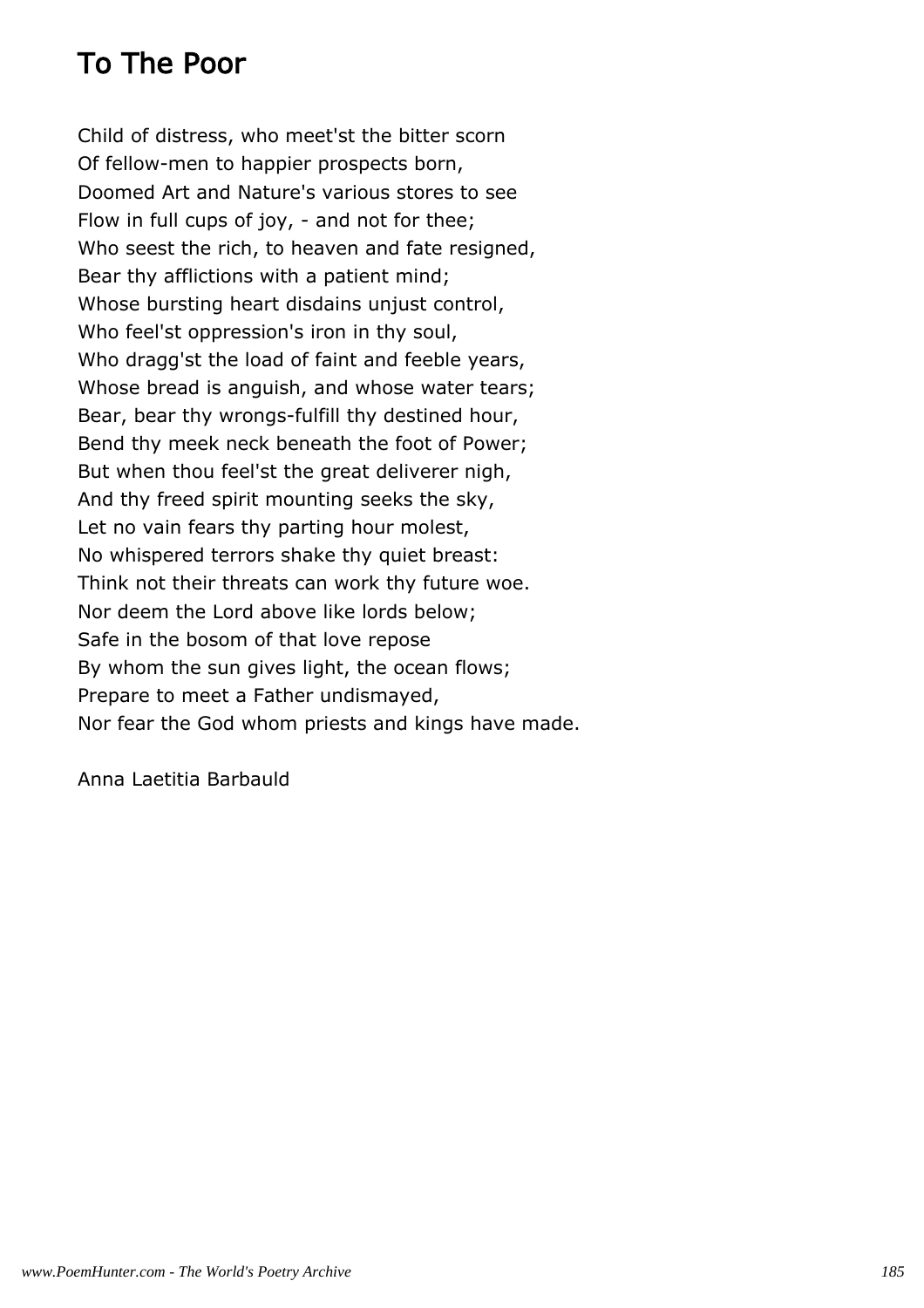## To Wisdom

O WISDOM! if thy soft controul Can sooth the sickness of the soul, Can bid the warring passions cease, And breathe the balm of tender peace, WISDOM! I bless thy gentle sway, And ever, ever will obey.

But if thou com'st with frown austere To nurse the brood of care and fear; To bid our sweetest passions die, And leave us in their room a sigh;

Of if thine aspect stern have power To wither each poor transient flower, That cheers the pilgrimage of woe, And dry the springs whence hope should flow; WISDOM, thine empire I disclaim, Thou empty boast of pompous name! In gloomy shade of cloisters dwell, But never haunt my chearful cell. Hail to pleasure's frolic train; Hail to fancy's golden reign; Festive mirth, and laughter wild, Free and sportful as the child; Hope with eager sparkling eyes, And easy faith, and fond surprise: Let these, in fairy colours drest, Forever share my careless breast; Then, tho' wise I may not be, The wise themselves shall envy me.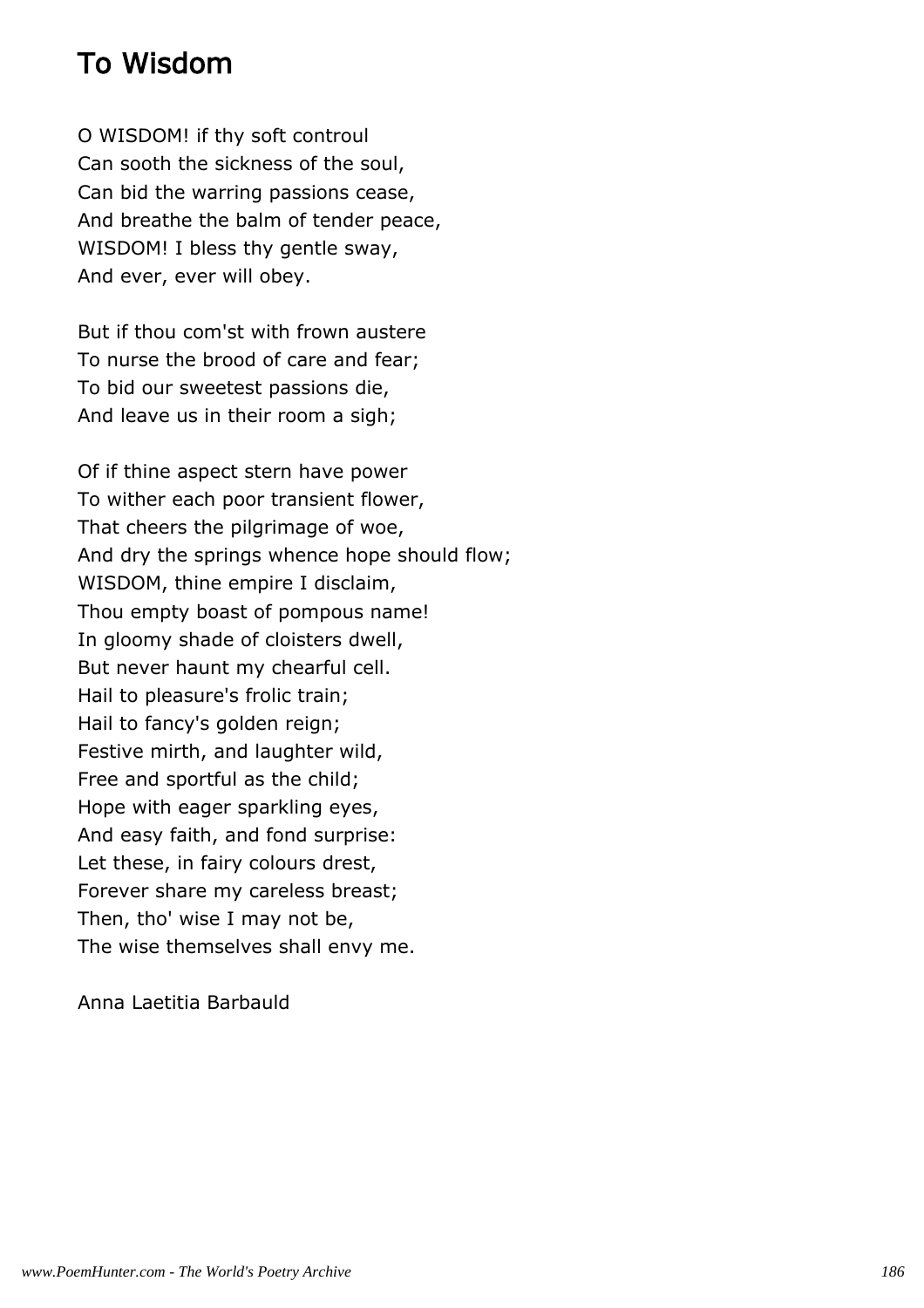### **Tomorrow**

See where the falling day In silence steals away Behind the western hills withdrawn: Her fires are quenched, her beauty fled, While blushes all her face o'erspread, As conscious she had ill fulfilled The promise of the dawn.

Another morning soon shall rise, Another day salute our eyes, As smiling and as fair as she, And make as many promises: But do not thou The tale believe, They're sisters all, And all deceive.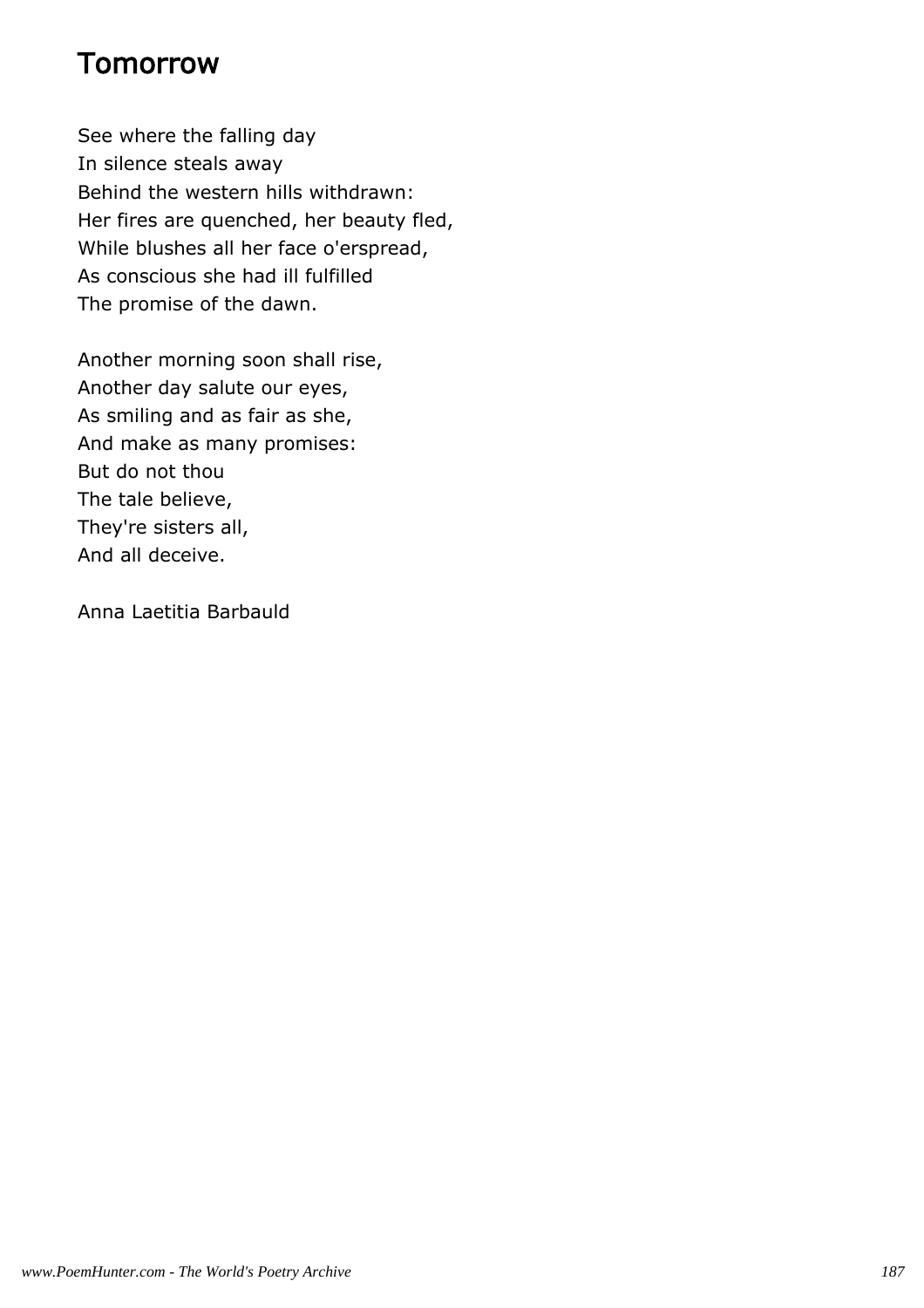## Tormenting Cares

Sleep, sleep today, tormenting cares Of earth and folly born! Ye shall not dim the light that streams From this celestial morn. Tomorrow will be time enough To feel your harsh control; Ye shall not violate this day, The sabbath of my soul. Sleep, sleep for ever, guilty thoughts! Let fires of vengeance die; And, purged from sin, may I behold A God of purity!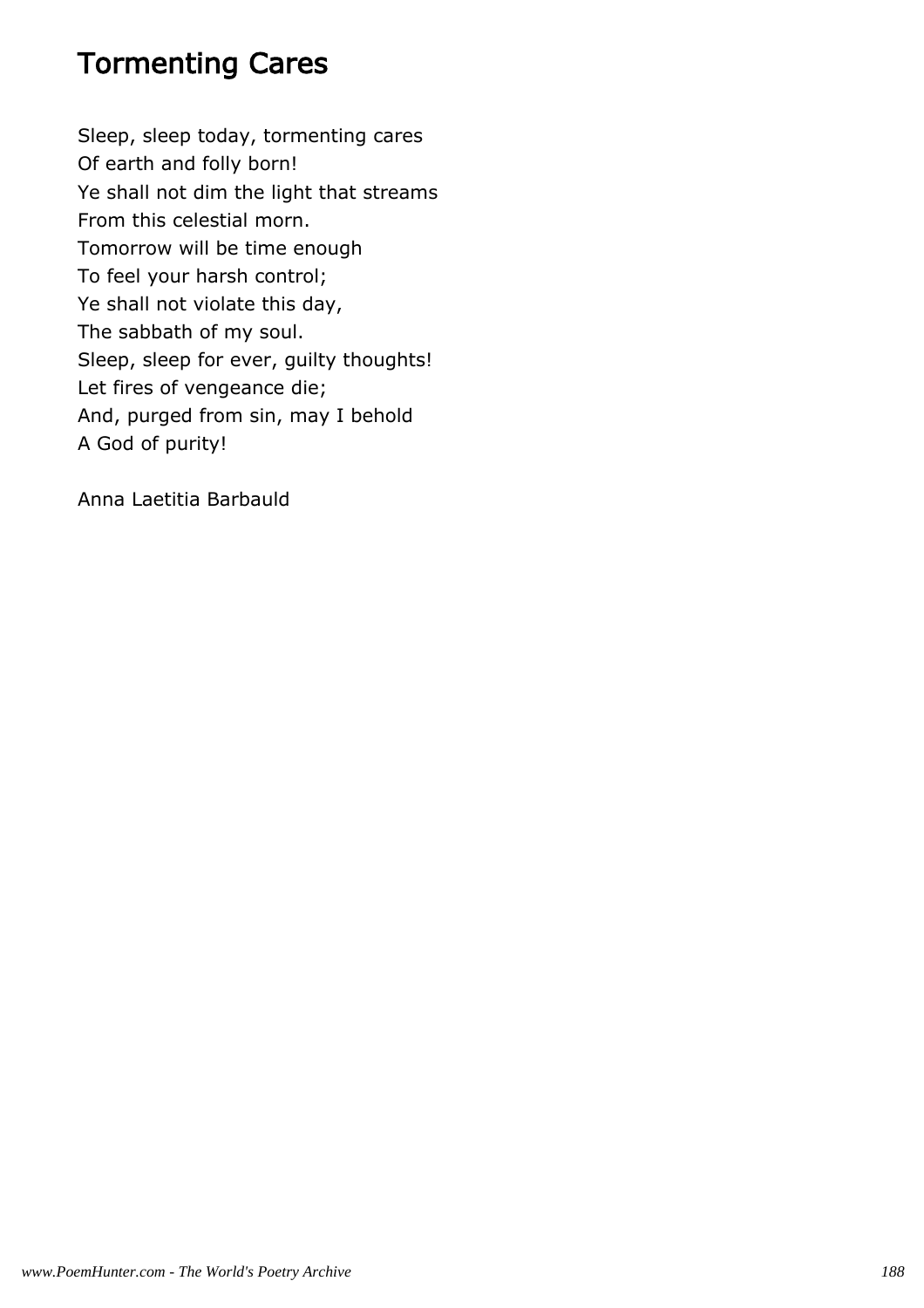### Verses On Mrs Rowe

SUCH were the notes our chaster SAPPHO sung, And every muse dropt honey on her tongue. Blest shade ! how pure a breath of praise was thine, Whose spotless life was faultless as thy line: In whom each worth and every grace conspire, The Christian's meekness and the Poet's fire. Learn'd without pride, a woman without art; The sweetest manners and the gentlest heart.

Smooth like her verse her passions learnt to move, And her whole soul was harmony and love: Virtue that breast without a conflict gain'd, And easy like a native monarch reign'd. On earth still favour'd as by heaven approv'd, The world applauded, and ALEXIS lov'd. With love, with health, with fame, and friendship blest, And of a chearful heart the constant feast, What more of bliss sincere could earth bestow? What purer heaven could angels taste below? But bliss from earth's vain scenes too quickly flies; The golden chord is broke, ALEXIS dies. Now in the leafy shade, and widow'd grove, Sad PHILOMELA mourns her absent love. Now deep retir'd in FROME's enchanting vale, She pours her tuneful sorrows on the gale; Without one fond reserve the world disclaims, And gives up all her soul to heavenly flames.

Yet in no useless gloom she wore her days; She lov'd the work, and only shun'd the praise. Her pious hand the poor, the mourner blest; Her image liv'd in every kindred breast. THYNN, CARTERET, BLACKMORE, ORRERY approv'd, And PRIOR prais'd, and noble HERTFORD lov'd; Seraphic KENN, and tuneful WATTS were thine, And virtue's noblest champions fill'd the line. Blest in thy friendships! in thy death too blest ! Receiv'd without a pang to endless rest. Heaven call'd the Saint matur'd by length of days,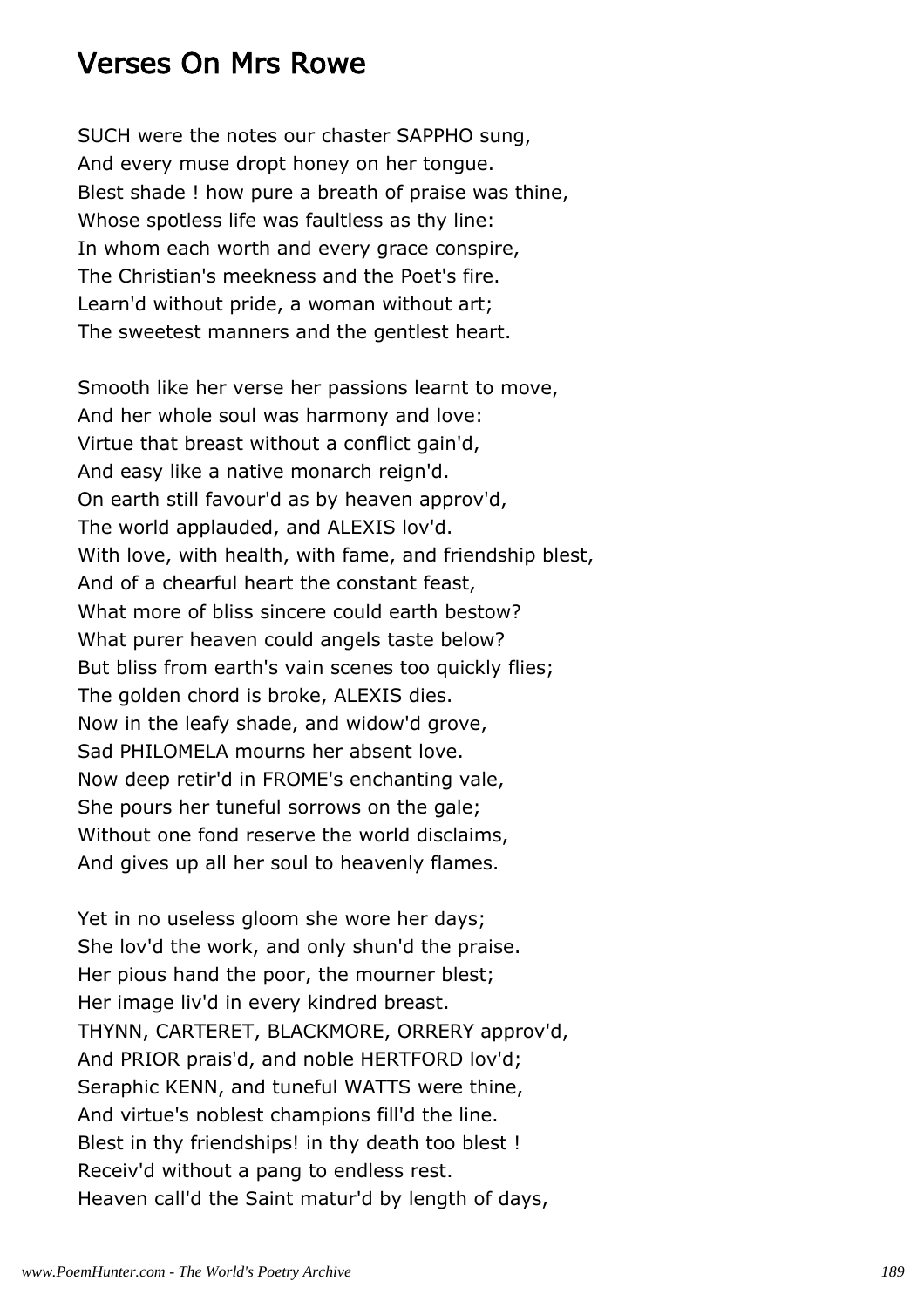And her pure spirit was exhal'd in praise. Bright pattern of thy sex, be thou my muse; Thy gentle sweetness thro' my soul diffuse: Let me thy palm, tho' not thy laurel share, And copy thee in charity and prayer. Tho' for the bard my lines are yet too faint, Yet in my life let me transcribe the saint.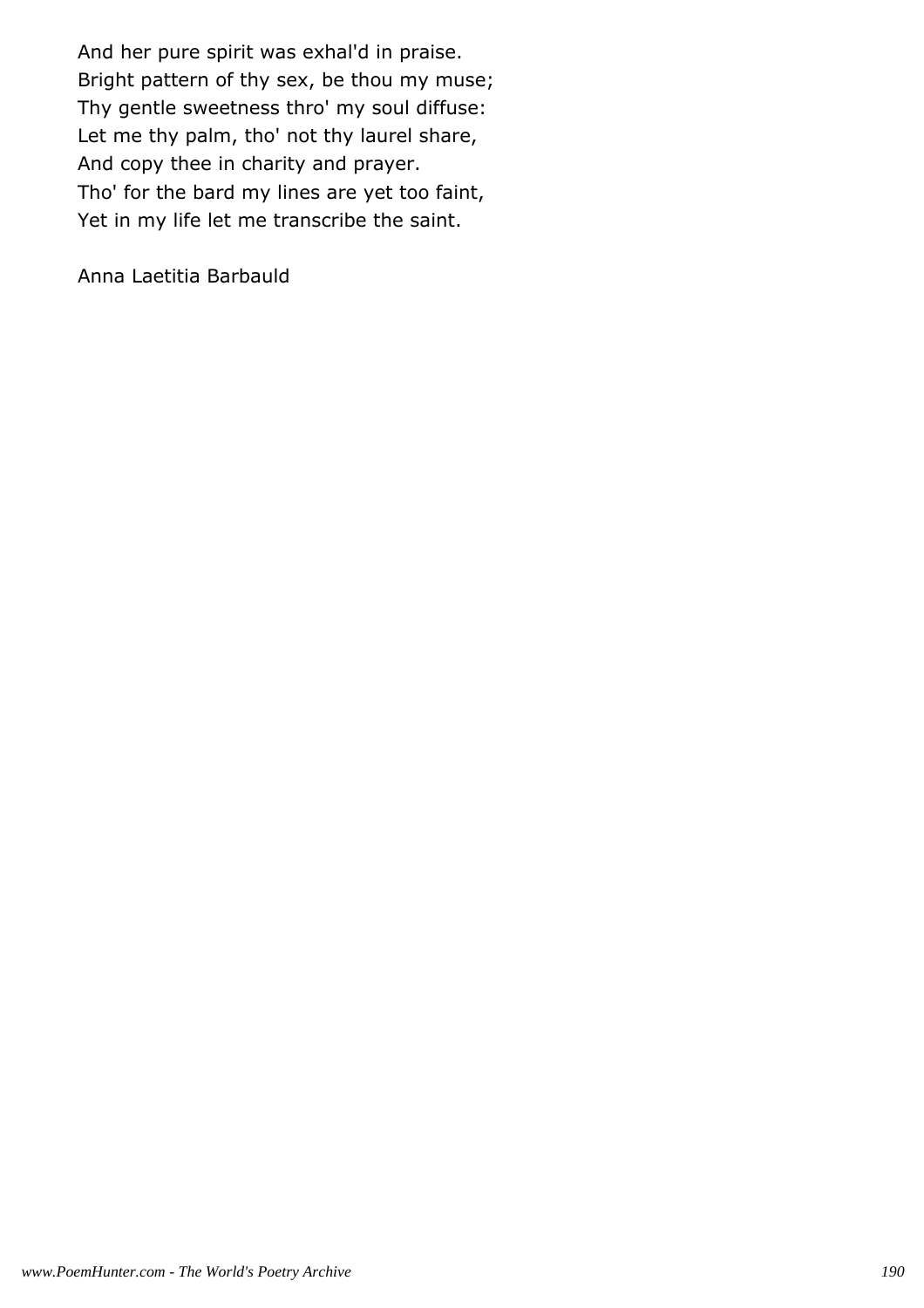### Verses Written In An Alcove

NOW the moon-beam's trembling lustre Silvers o'er the dewy green, And in soft and shadowy colours Sweetly paints the checquer'd scene.

Here between the opening branches Streams a flood of soften'd light, There the thick and twisted foliage Spreads the browner gloom of night.

There is sure the haunt of fairies, In yon cool Alcove they play; Care can never cross the threshold, Care was only made for day.

Far from hence be noisy clamour, Sick disgust and anxious fear; Pining grief and wasting anguish Never keep their vigils here.

Tell no tales of sheeted spectres, Rising from the quiet tomb; Fairer forms this cell shall visit, Brighter visions gild the gloom.

Choral songs and sprightly voices Echo from her cell shall call; Sweeter, sweeter than the murmur Of the distant water fall.

Every ruder gust of passion Lull'd with music dies away, Till within the charmed bosom None but soft affections play:

Soft, as when the evening breezes Gently stir the poplar grove; Brighter than the smile of summer, Sweeter than the breath of love.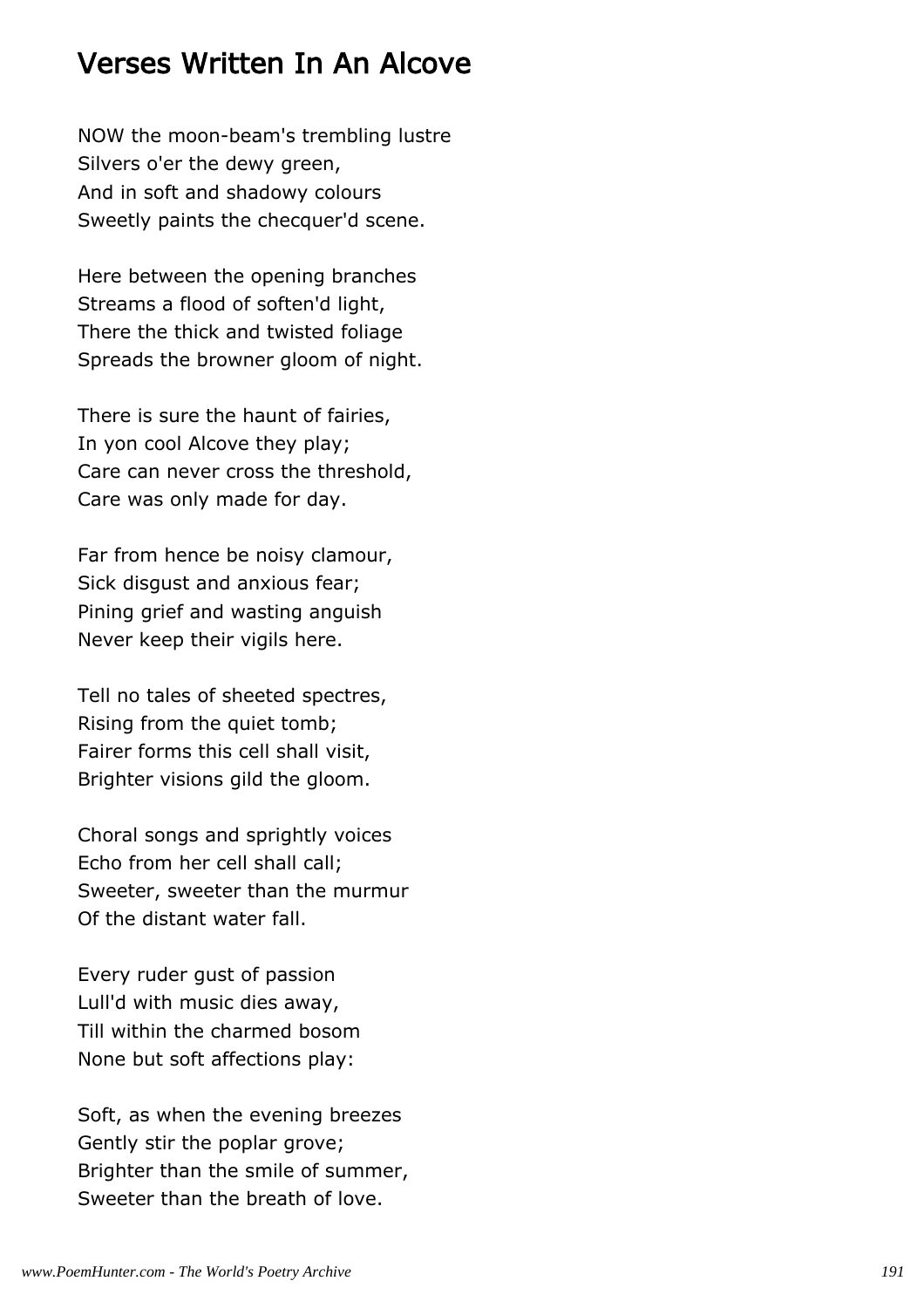Thee, th' inchanted Muse shall follow, LISSY! to the rustic cell, And each careless note repeating Tune them to her charming shell.

Not the Muse who wreath'd with laurel, Solemn stalks with tragic gait, And in clear and lofty vision Sees the future births of fate;

Not the maid who crown'd with cypress Sweeps along in scepter'd pall, And in sad and solemn accents Mourns the crested heroe's fall;

But that other smiling sister, With the blue and laughing eye, Singing, in a lighter measure, Strains of woodland harmony:

All unknown to fame or glory, Easy, blith and debonair, Crown'd with flowers, her careless tresses Loosely floating on the air.

Then, when next the star of evening Softly sheds the silent dew, Let me in this rustic temple, LISSY ! meet the Muse and you.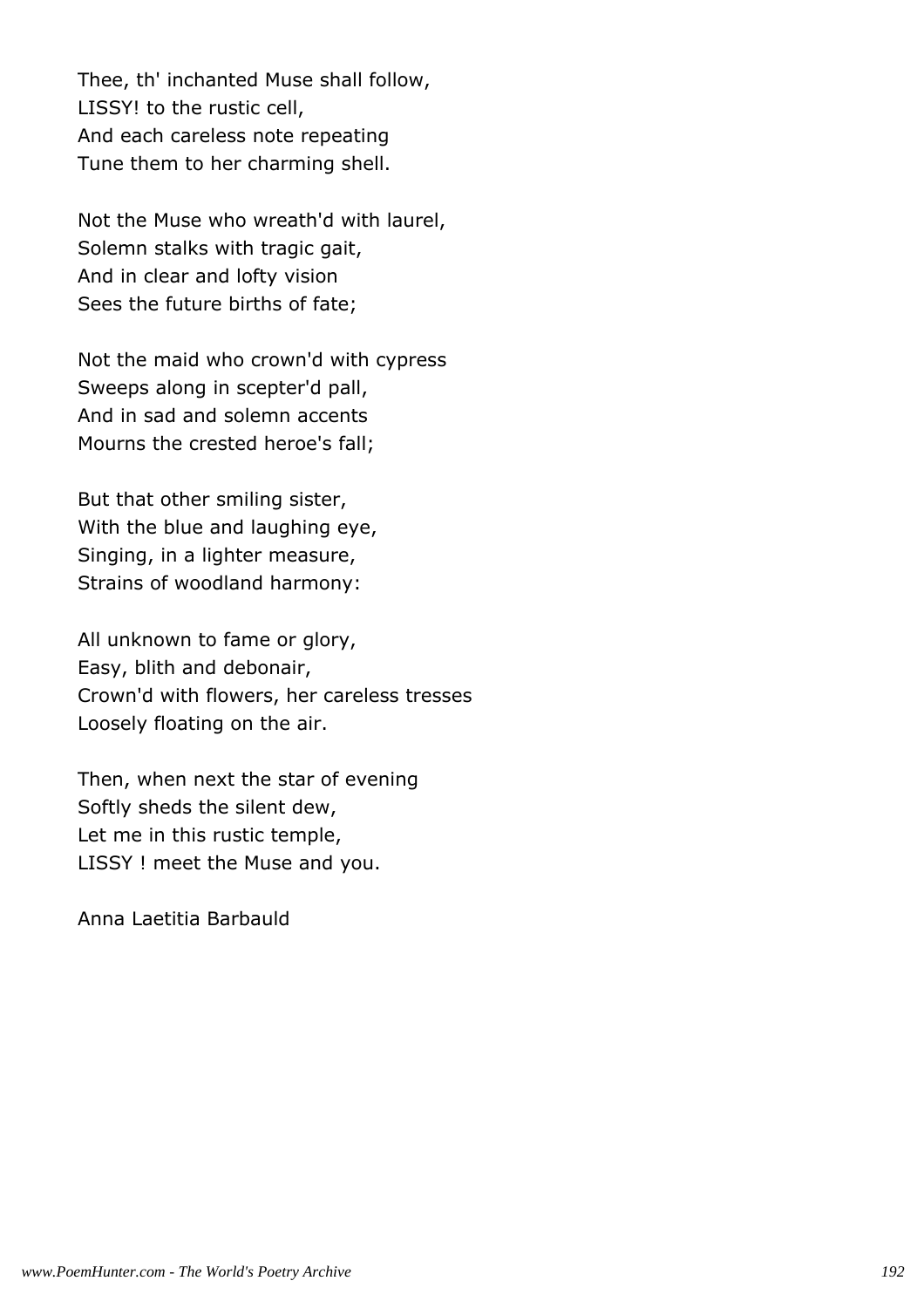### Washing-Day

--- and their voice, Turning again towards childish treble, pipes And whistles in its sound. ---

The Muses are turned gossips; they have lost The buskined step, and clear high-sounding phrase, Language of gods. Come then, domestic Muse, In slipshod measure loosely prattling on Of farm or orchard, pleasant curds and cream, Or drowning flies, or shoe lost in the mire By little whimpering boy, with rueful face; Come, Muse, and sing the dreaded Washing-Day. Ye who beneath the yoke of wedlock bend, With bowed soul, full well ye ken the day Which week, smooth sliding after week, brings on Too soon;—for to that day nor peace belongs Nor comfort;—ere the first gray streak of dawn, The red-armed washers come and chase repose. Nor pleasant smile, nor quaint device of mirth, E'er visited that day: the very cat, From the wet kitchen scared and reeking hearth, Visits the parlour,—an unwonted guest. The silent breakfast-meal is soon dispatched; Uninterrupted, save by anxious looks Cast at the lowering sky, if sky should lower. From that last evil, O preserve us, heavens! For should the skies pour down, adieu to all Remains of quiet: then expect to hear Of sad disasters,—dirt and gravel stains Hard to efface, and loaded lines at once Snapped short,—and linen-horse by dog thrown down, And all the petty miseries of life. Saints have been calm while stretched upon the rack, And Guatimozin smiled on burning coals; But never yet did housewife notable Greet with a smile a rainy washing-day. —But grant the welkin fair, require not thou Who call'st thyself perchance the master there, Or study swept, or nicely dusted coat,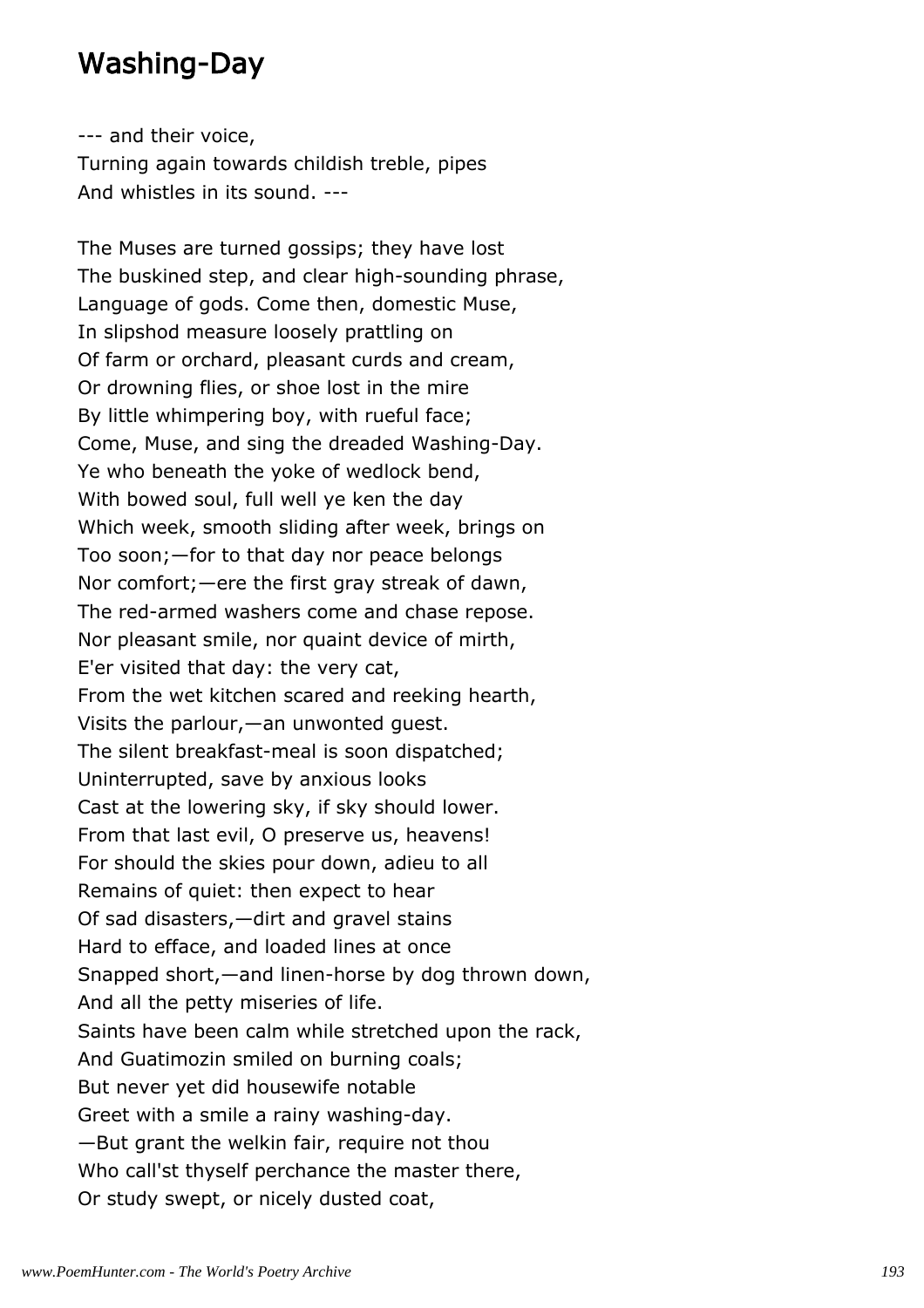Or usual 'tendance;—ask not, indiscreet, Thy stockings mended, though the yawning rents Gape wide as Erebus; nor hope to find Some snug recess impervious: shouldst thou try The 'customed garden walks, thine eye shall rue The budding fragrance of thy tender shrubs, Myrtle or rose, all crushed beneath the weight Of coarse checked apron,—with impatient hand Twitched off when showers impend: or crossing lines Shall mar thy musings, as the wet cold sheet Flaps in thy face abrupt. Woe to the friend Whose evil stars have urged him forth to claim On such a day the hospitable rites! Looks, blank at best, and stinted courtesy, Shall he receive. Vainly he feeds his hopes With dinner of roast chicken, savoury pie, Or tart or pudding:—pudding he nor tart That day shall eat; nor, though the husband try, Mending what can't be helped, to kindle mirth From cheer deficient, shall his consort's brow Clear up propitious:—the unlucky guest In silence dines, and early slinks away. I well remember, when a child, the awe This day struck into me; for then the maids, I scarce knew why, looked cross, and drove me from them: Nor soft caress could I obtain, nor hope Usual indulgencies; jelly or creams, Relic of costly suppers, and set by For me their petted one; or buttered toast, When butter was forbid; or thrilling tale Of ghost or witch, or murder—so I went And sheltered me beside the parlour fire: There my dear grandmother, eldest of forms, Tended the little ones, and watched from harm, Anxiously fond, though oft her spectacles With elfin cunning hid, and oft the pins Drawn from her ravelled stocking, might have soured One less indulgent.— At intervals my mother's voice was heard, Urging dispatch: briskly the work went on, All hands employed to wash, to rinse, to wring, To fold, and starch, and clap, and iron, and plait.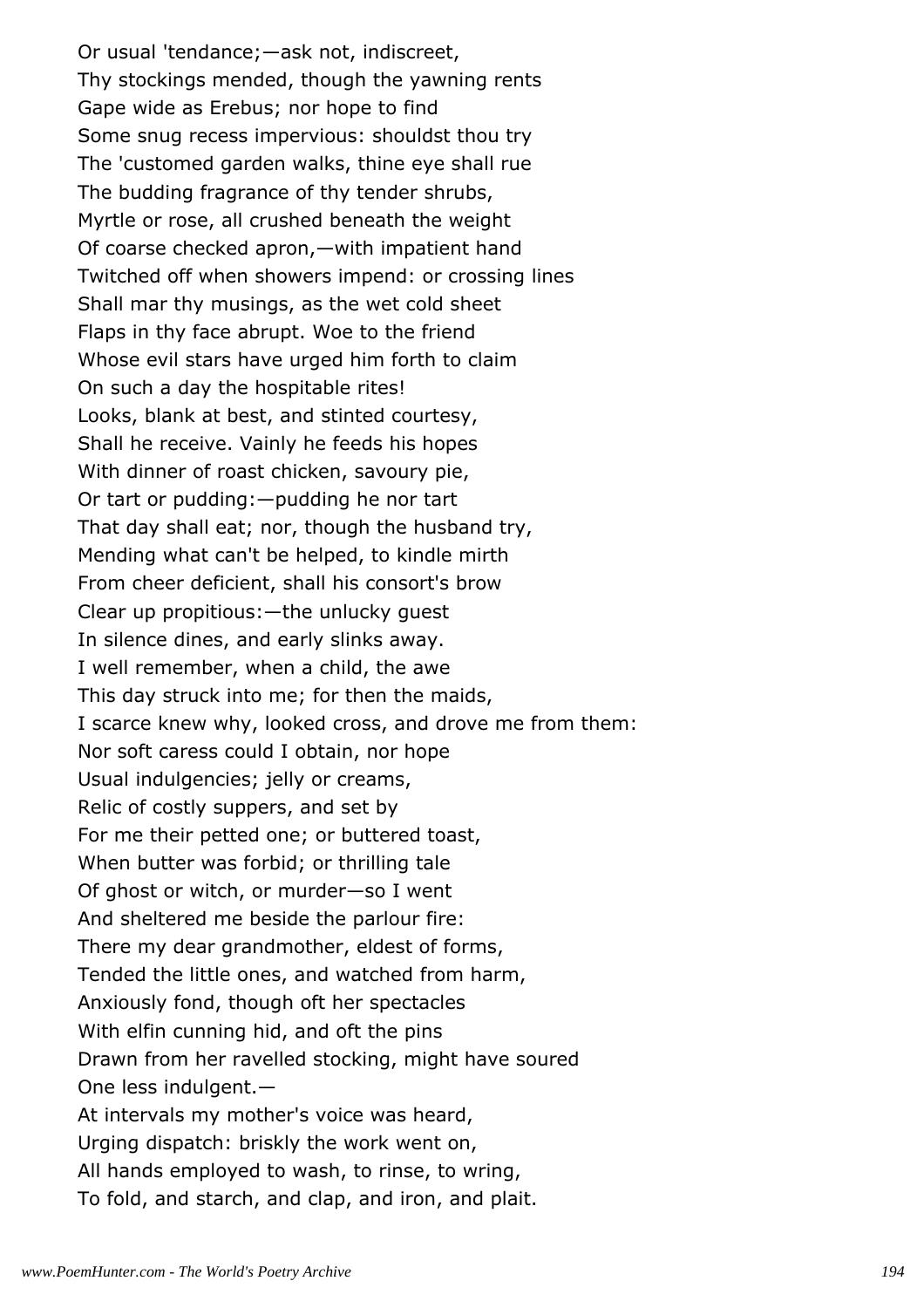Then would I sit me down, and ponder much Why washings were. Sometimes through hollow bowl Of pipe amused we blew, and sent aloft The floating bubbles; little dreaming then To see, Mongolfier, thy silken ball Ride buoyant through the clouds—so near approach The sports of children and the toils of men. Earth, air, and sky, and ocean, hath its bubbles, And verse is one of them—this most of all.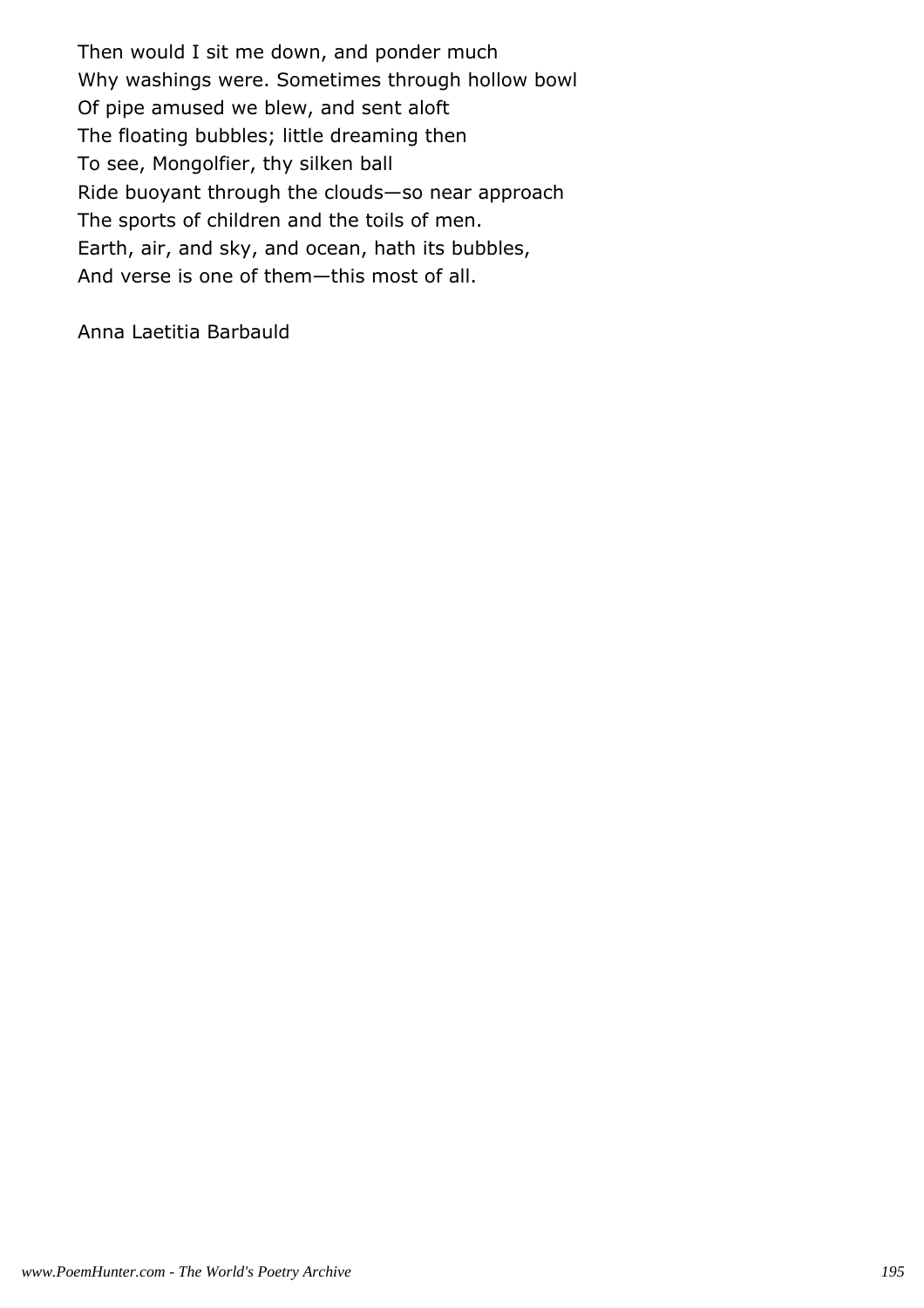### West End Fair

Dame Charity one day was tired With nursing of her children three, -So might you be If you had nursed and nursed so long A little squalling throng;— So she, like any earthly lady, Resolved for once she'd have a play-day.

"I cannot always go about To hospitals and prisons trudging, Or fag from morn to night Teaching to spell and write A barefoot rout, Swept from the streets by poor Lancaster, My sub-master.

"That Howard ran me out of breath, And Thornton and a hundred more Will be my death: The air is sweet, the month is gay, And I," said she, "must have a holiday."

So said, she doffed her robes of brown In which she commonly is seen,— Like French Beguine,— And sent for ornaments to town: And Taste in Flavia's form stood by, Penciled her eyebrows, curled her hair, Disposed each ornament with care, And hung her round with trinkets rare,— She scarcely, looking in the glass, Knew her own face.

So forth she sallied blithe and gay, And met dame Fashion by the way; And many a kind and friendly greeting Passed on their meeting: Nor let the fact your wonder move, Abroad, and on a gala-day,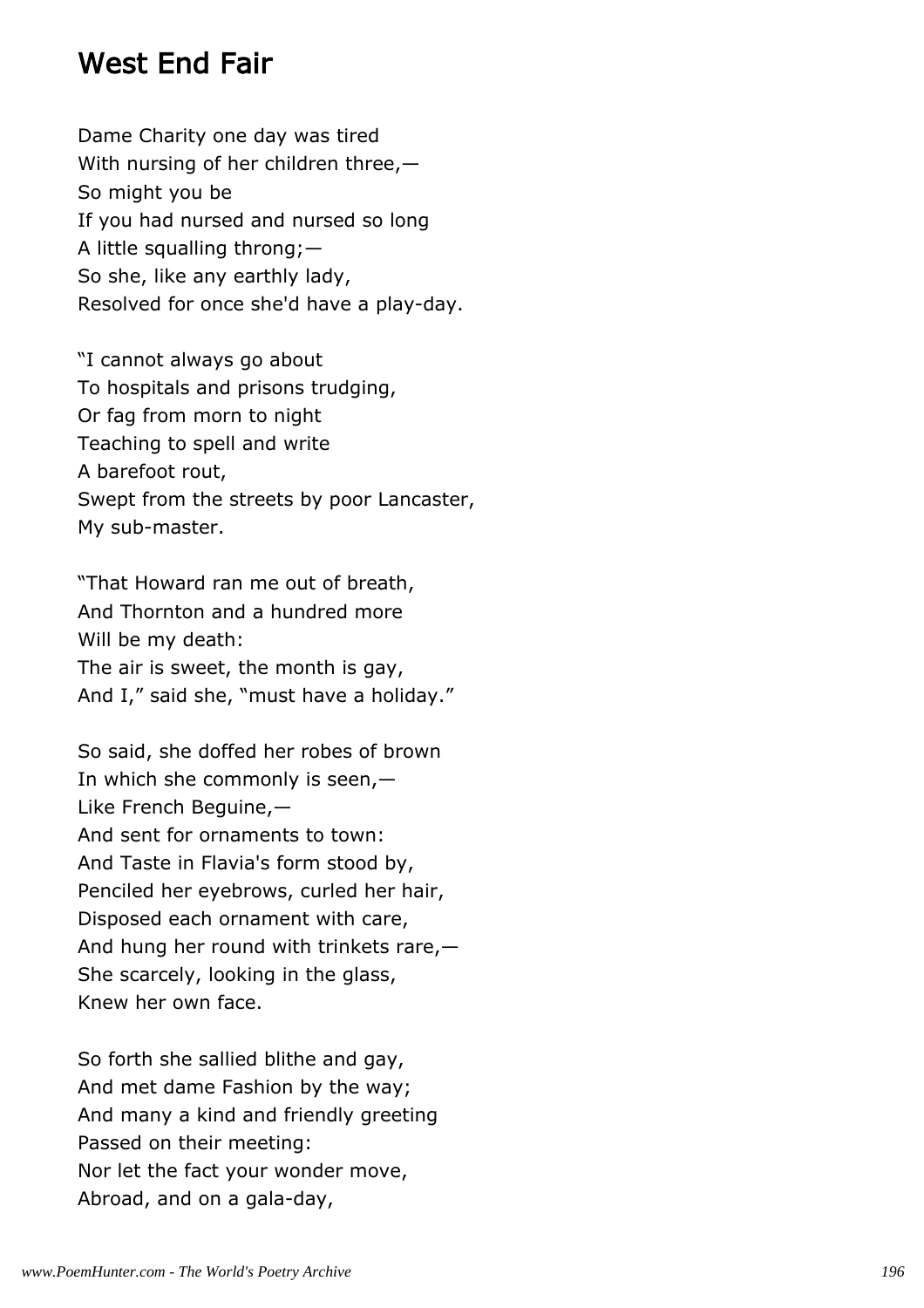Fashion and she are hand and glove.

So on they walked together, Bright was the weather; Dame Charity was frank and warm; But being rather apt to tire, She leant on Fashion's arm.

And now away for West End fair, Where whiskey, chariot, coach, and chair, Are all in requisition. In neat attire the Graces

Behind the counters take their places, And humbly do petition To dress the booths with flowers and sweets, As fine as any May-day, Where Charity with Fashion meets, And keeps her play-day.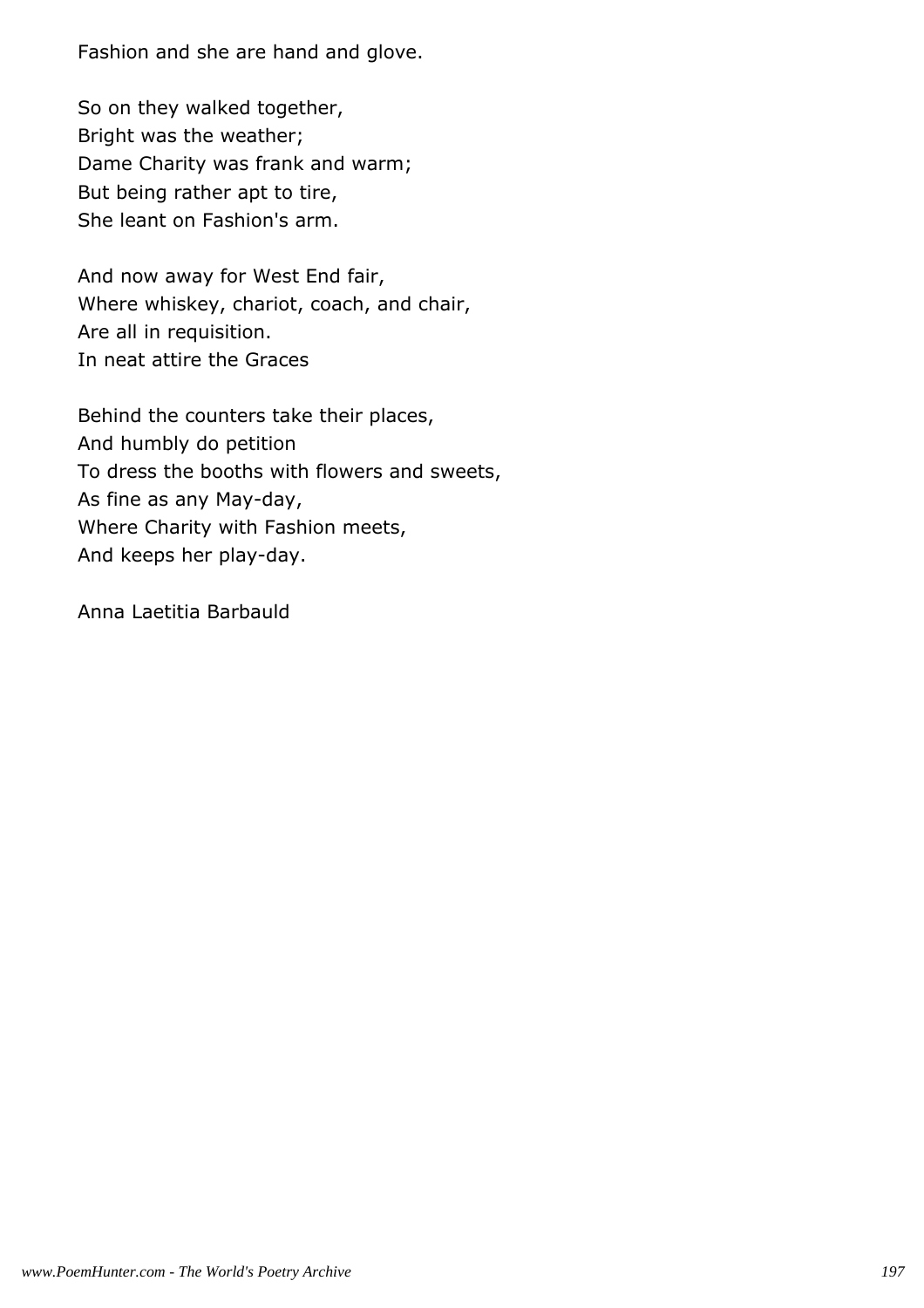## What Do The Futures Speak Of?

#### IN ANSWER TO A QUESTION IN THE GREEK GRAMMAR

They speak of never-withering shades, And bowers of opening joy; They promise mines of fairy gold, And bliss without alloy. They whisper strange enchanting things Within Hope's greedy ears; And sure this tuneful voice exceeds The music of the spheres.

They speak of pleasure to the gay, And wisdom to the wise; And soothe the poet's beating heart With fame that never dies. To virgins languishing in love They speak the minute nigh; And warm consenting hearts they join, And paint the rapture high. In every language, every tongue, The same kind things they say; In gentle slumbers speak by night, In waking dreams by day. Cassandra's fate reversed is theirs; She true, no faith could gain,— They every passing hour deceive, Yet are believed again.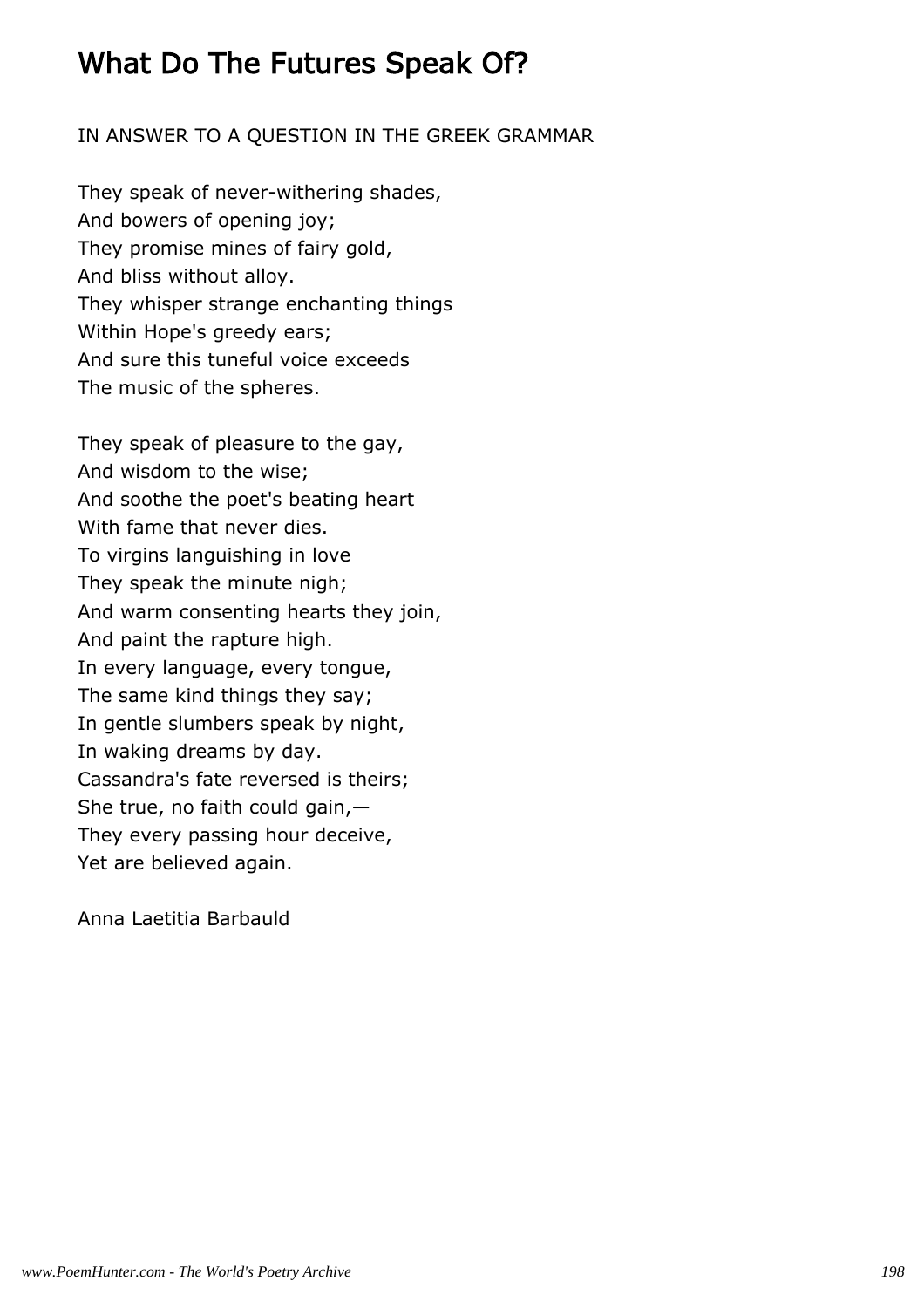# Where A Crowd Of Pilgrims Toil

The world is not their friend, nor the world's law.

Lo where a crowd of pilgrims toil Yon craggy steeps among! Strange their attire, and strange their mien, As wild they press along. Their eyes with bitter streaming tears Now bend towards the ground, Now rapt, to heaven their looks they raise, And bursts of song resound. And hark! a voice from 'midst the throng Cries, "Stranger, wouldst thou know Our name, our race, our destined home, Our cause of joy or woe,— "Our country is Emanuel's land, We seek that promised soil; The songs of Zion cheer our hearts, While strangers here we toil. "Oft do our eyes with joy o'erflow, And oft are bathed in tears; Yet nought but heaven our hopes can raise, And nought but sin our fears. "The flowers that spring along the road We scarcely stoop to pluck; We walk o'er beds of shining ore, Nor waste one wishful look: "We tread the path our Master trod, We bear the cross he bore; And every thorn that wounds our feet His temples pierced before: "Our powers are oft dissolved away In ecstasies of love; And while our bodies wander here, Our souls are fixed above: "We purge our mortal dross away, Refining as we run; But while we die to earth and sense, Our heaven is begun."